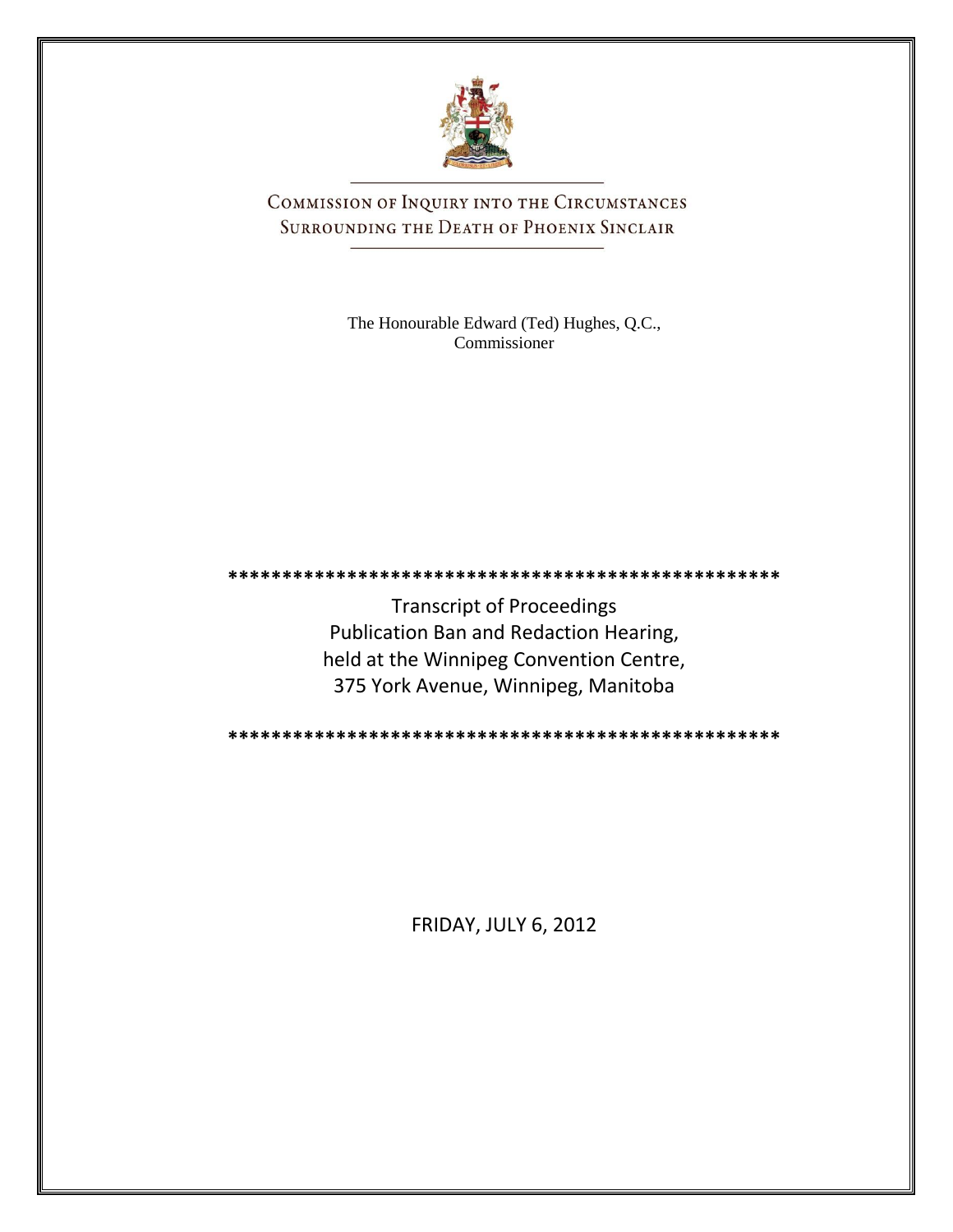#### **APPEARANCES**

| <b>MS. S. WALSH</b><br><b>MS. K. McCANDLESS</b> | <b>Commission Counsel</b><br><b>Associate Commission Counsel</b>                                                                                                                                                                                                                          |
|-------------------------------------------------|-------------------------------------------------------------------------------------------------------------------------------------------------------------------------------------------------------------------------------------------------------------------------------------------|
| <b>MR. G. MCKINNON</b>                          | Department of Family Services and Consumer Affairs<br>(now known as the Department of Family Services and<br>Labour)                                                                                                                                                                      |
| G. SMORANG, Q.C.                                | Manitoba Government and General Employees Union                                                                                                                                                                                                                                           |
| <b>MR. K. SAXBERG</b>                           | <b>General Child and Family Services Authority</b><br>First Nations of Northern Manitoba Child and Family<br>Services Authority<br>First Nations of Southern Manitoba Child and Family<br><b>Services Authority</b><br>Child and Family All Nation Coordinated Response<br><b>Network</b> |
| MR. H. KHAN                                     | <b>Intertribal Child and Family Services</b>                                                                                                                                                                                                                                              |
| <b>MR. J. GINDIN</b><br><b>MR. D. IRELAND</b>   | Mr. Nelson Draper Steve Sinclair and<br>Ms. Kimberly-Ann Edwards                                                                                                                                                                                                                          |
| <b>MR. J. FUNKE</b><br><b>MS. J. SAUNDERS</b>   | Assembly of Manitoba Chiefs and<br>Southern Chiefs Organization Inc.                                                                                                                                                                                                                      |
| MR. G. JULIANO and<br><b>MS. M. VERSACE</b>     | University of Manitoba, Faculty of Social Work                                                                                                                                                                                                                                            |
| <b>MS. V. RACHLIS</b>                           | SOR #1, SOR #2, SOR #4, PHN & TM                                                                                                                                                                                                                                                          |
| <b>MR. S. PAUL</b>                              | <b>SOR#3</b>                                                                                                                                                                                                                                                                              |
| MR. W. GANGE                                    | SOR #5, SOR #6, SOR #7                                                                                                                                                                                                                                                                    |
| <b>MR. J. KROFT</b><br><b>MS. B. CHISICK</b>    | Canadian Broadcasting Corporation, CTV Winnipeg,<br><b>Global Winnipeg and Winnipeg Free Press</b>                                                                                                                                                                                        |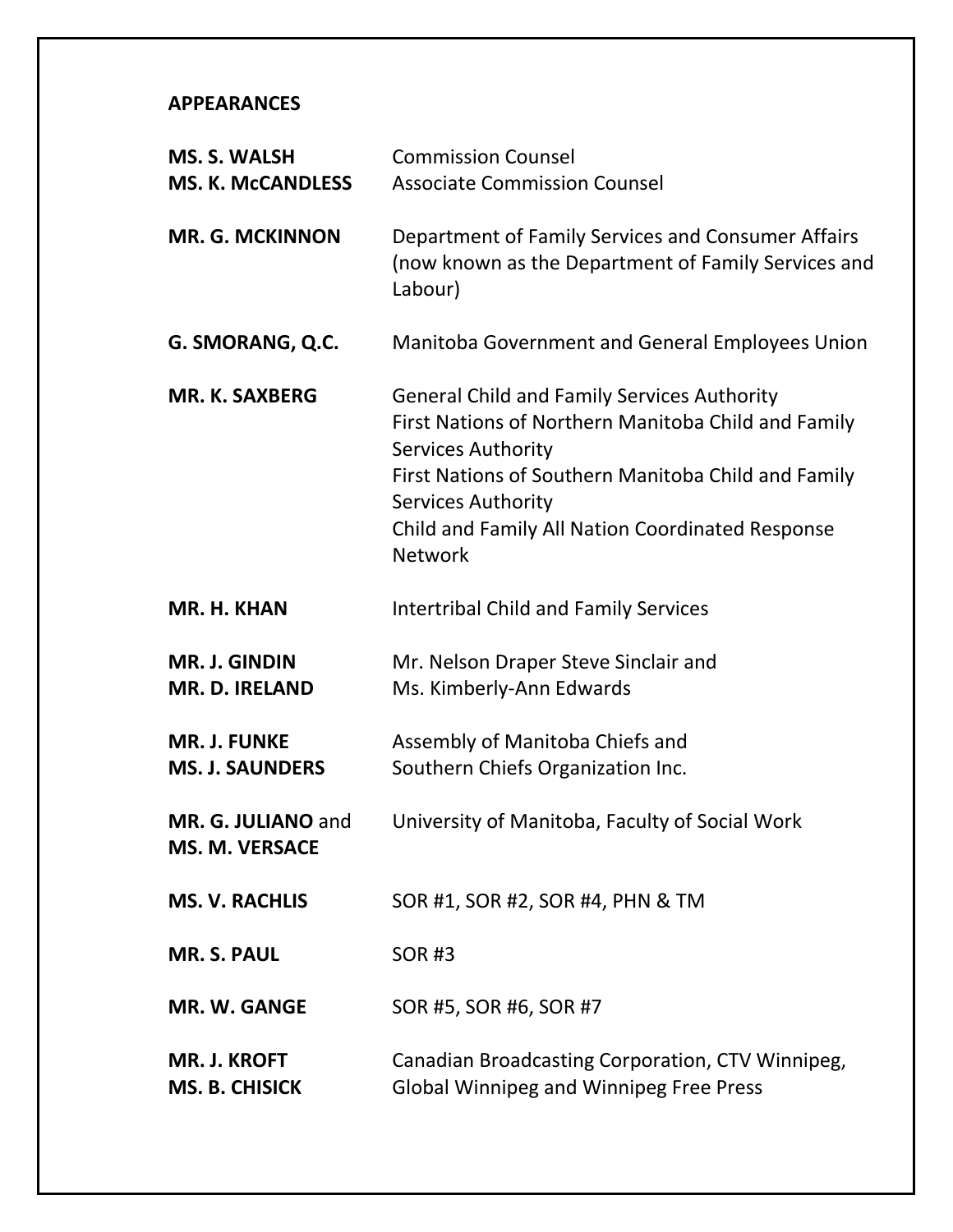#### **INDEX**

|                            | Page        |
|----------------------------|-------------|
| PROCEEDINGS                | $\mathbf 1$ |
| SUBMISSION BY MR. KROFT    | 11          |
| PROCEEDINGS                | 67          |
| SUBMISSION BY MR. GINDIN   | 74          |
| SUBMISSION BY MR. FUNKE    | 104         |
| PROCEEDINGS                | 154         |
| SUBMISSION BY MR. GANGE    | 158         |
| SUBMISSION BY MR. PAUL     | 168         |
| SUBMISSION BY MS. RACHLIS  | 171         |
| PROCEEDINGS                | 181         |
| SUBMISSION BY MR. MCKINNON | 182         |
| REPLY BY MR. SMORANG       | 186         |
| REPLY BY MR. JULIANO       | 224         |
| REPLY BY MR. SAXBERG       | 226         |
| REPLY BY MR. KHAN          | 253         |
| REPLY BY MR. KROFT         | 259         |
| PROCEEDINGS                | 262         |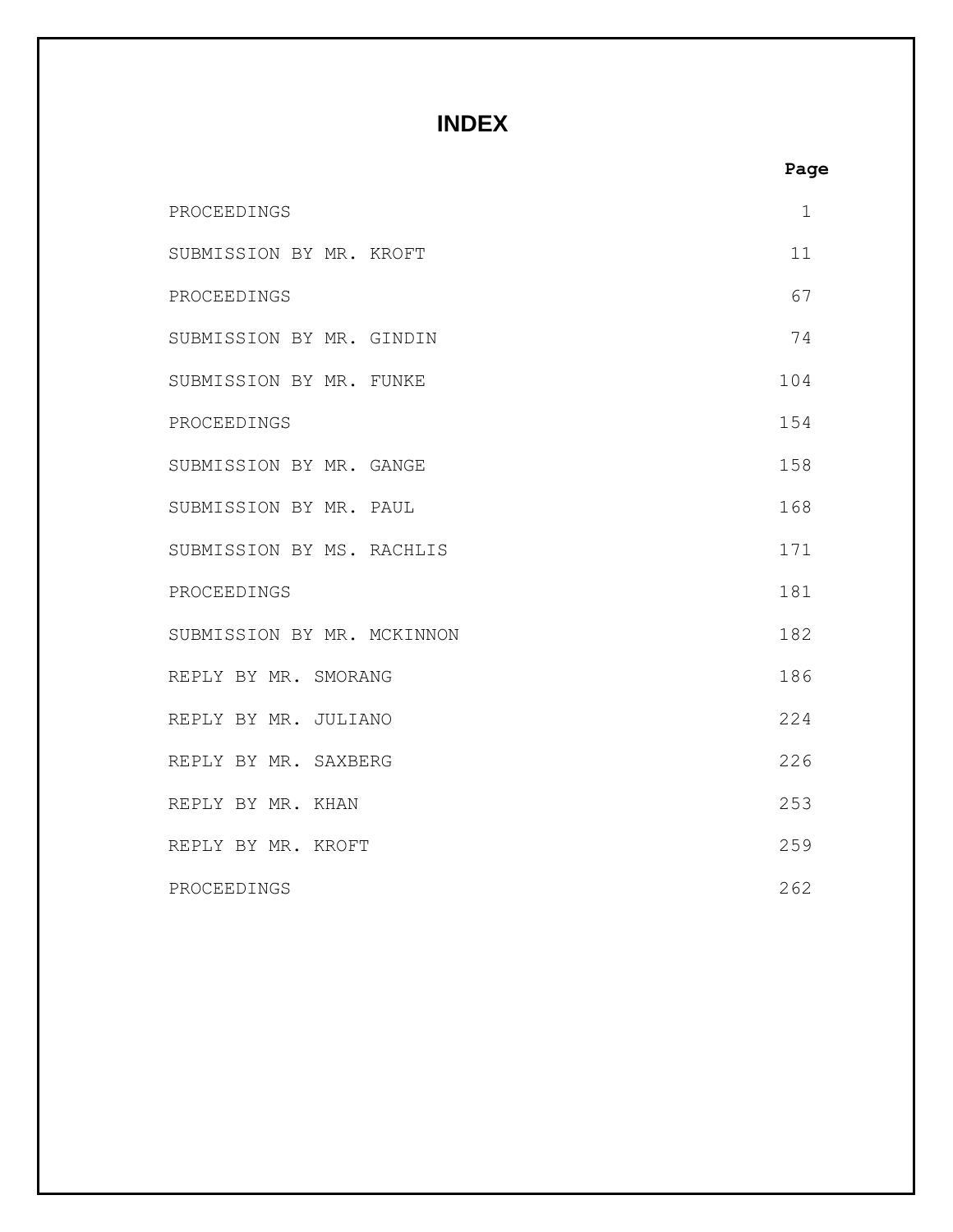VOLUME #3 JULY 6, 2012

JULY 6, 2012

CONTINUED FROM JULY 5, 2012

4 THE CLERK: You may be seated.

THE COMMISSIONER: Now, oh, Mr. Smorang?

 MR. SMORANG: I wish I could say that Mr. Kroft has asked me to make the rest of his argument, but he hasn't.

 MR. KROFT: Mr. Smorang has become a junior at Aikins MacAulay, we can put that in the record now and he's going to wash my car as soon as he's done.

 MR. SMORANG: Mr. Commissioner, I interrupt Mr. Kroft's submission to bring to your attention something that came to my attention earlier this morning. I'm not sure if it has yet come to your attention.

16 THE COMMISSIONER: No, nothing has this morning.

 MR. SMORANG: All right. I was sent a link this morning to a, a video that is on the Winnipeg Sun website. It is a video purporting to a report by a Winnipeg Sun reporter, Mr. Brodbeck. And in that report and in that video, Mr. Brodbeck shows a variety of video recorded segments of this room. And it is clear, from reviewing that video, that he was using his own, or a video recorder, not that one. The shots are taken from the back of the room. In fact, there's one shot where you can actually see

 $- 1 -$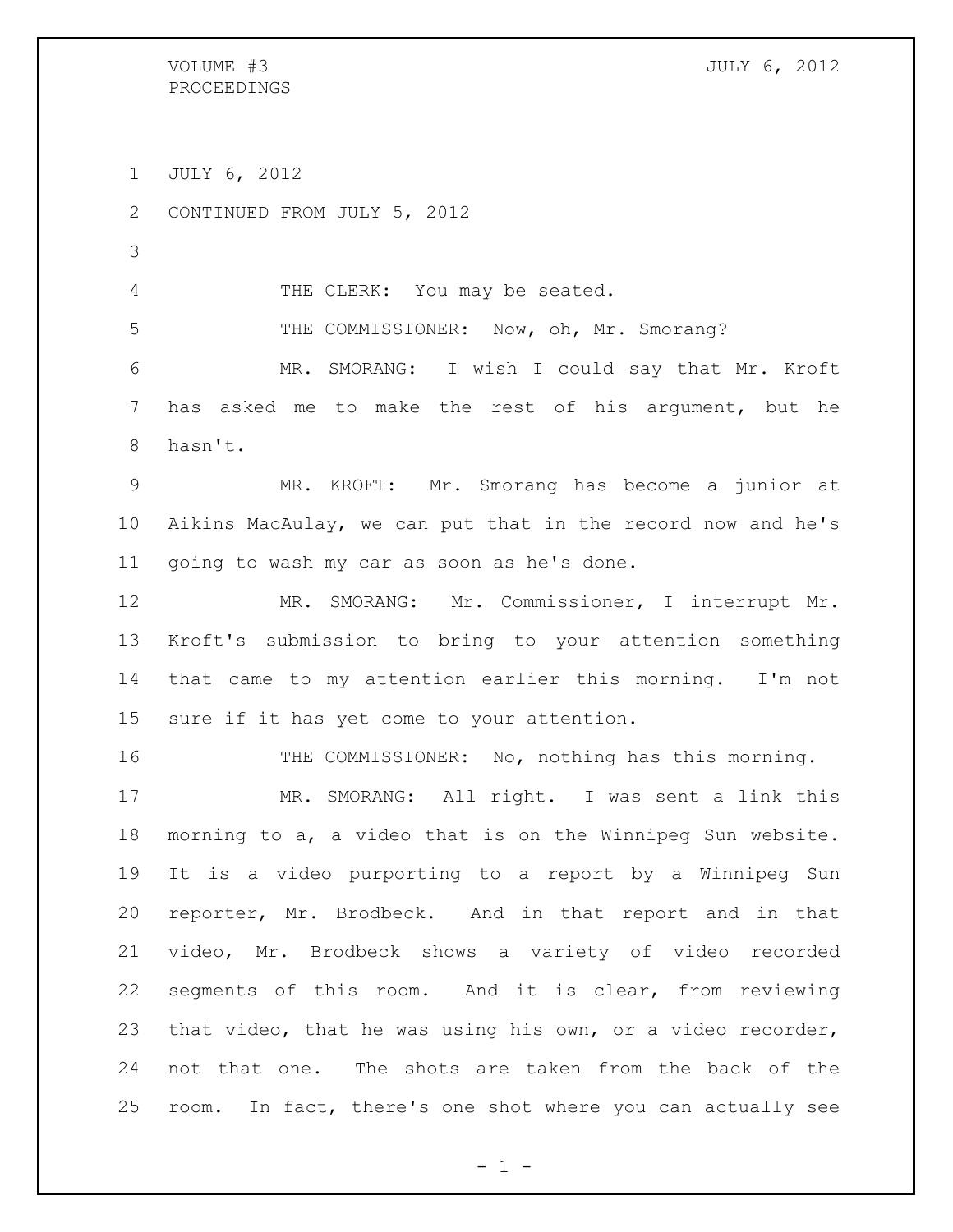the camera. So Mr. Brodbeck was apparently here. He was apparently video recording and he has broadcast those on the internet, making them public.

 When I became aware of that, I sent an e-mail to all counsel and to Mr. Brodbeck, because as you may recall, the Sun is not represented any longer by Mr. Kroft. I indicated I wanted to raise the matter, because it appears to me to be a clear breach of your protocol. I have subsequently received an e-mail from Ms. Walsh and I'm told that Mr. Brodbeck has also sent an e-mail, at least impliedly threatening to sue me, but in any event, I can deal with that. Ms. Walsh may wish to speak on the matter. This is the first time it's come to my attention that anyone was in this room with a camera, and certainly now, this morning, that that video has been broadcast permanently on the internet.

17 THE COMMISSIONER: If it offends our rules, when you say permanently, can it not be taken down?

 MR. SMORANG: It can be taken down by the Winnipeg Sun, but again, I'm not a techie, but as I understand it, any individual who views that video can download it onto their own computer and then the Winnipeg Sun can take it down and that individual can then put it up on another site, YouTube or anything else and then it's up 25 again. It's a little bit like the sad saga of -- well, I

 $- 2 -$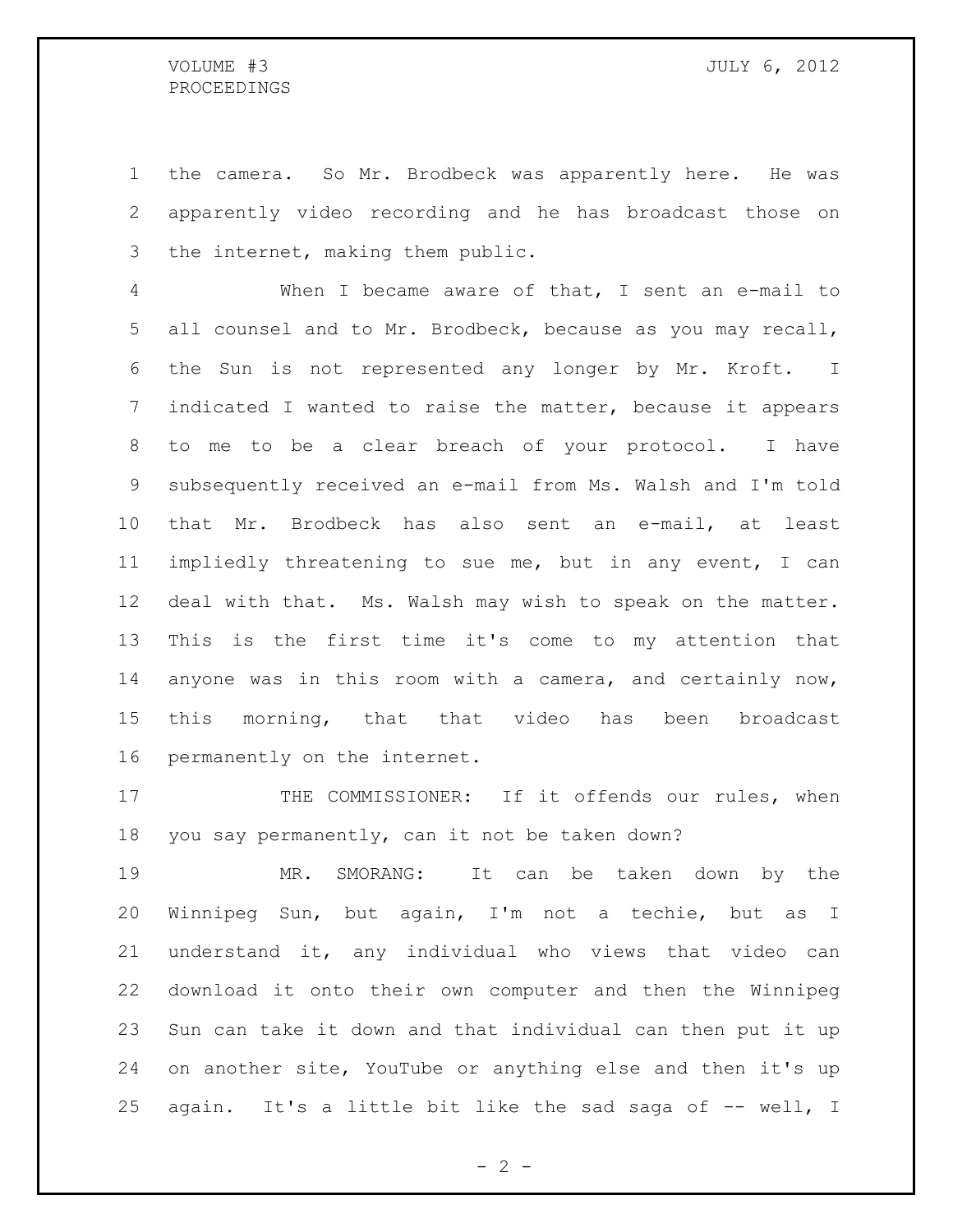won't even get into that, but other pictures of individuals that have, that have been taken down, and put up, and taken down and put up. In other words, it becomes, essentially, free for anybody to grab, keep, put on their own computer, or then re-upload onto the internet. So it's there.

 THE COMMISSIONER: All right. Yeah, ordinarily I'm in the office first thing in the morning, but because we started early this morning, I did not go in the office. So I've not talked to Ms. Walsh, so I'll want to hear what she has to say.

 MS. WALSH: Thank you, Mr. Commissioner. I don't have copies of all the e-mail correspondence. I did receive Mr. Smorang's e-mail. It was copied to me this morning and as soon as I got it, I sent an e-mail to all counsel and to Mr. Brodbeck, confirming that the matter had been brought to my attention on Monday. At the break, I spoke with Mr. Brodbeck. I confirmed with him and clarified the provisions of our media protocol, that filming and video and photo shots were not allowed and that, subject to your ruling, there could be some filming or video shots at the beginning, but that would only be with permission from you. Once I clarified that to him, he said he understood. I did not see him videotape after that point.

I see that Mr. Brodbeck has sent back an e-mail

 $- 3 -$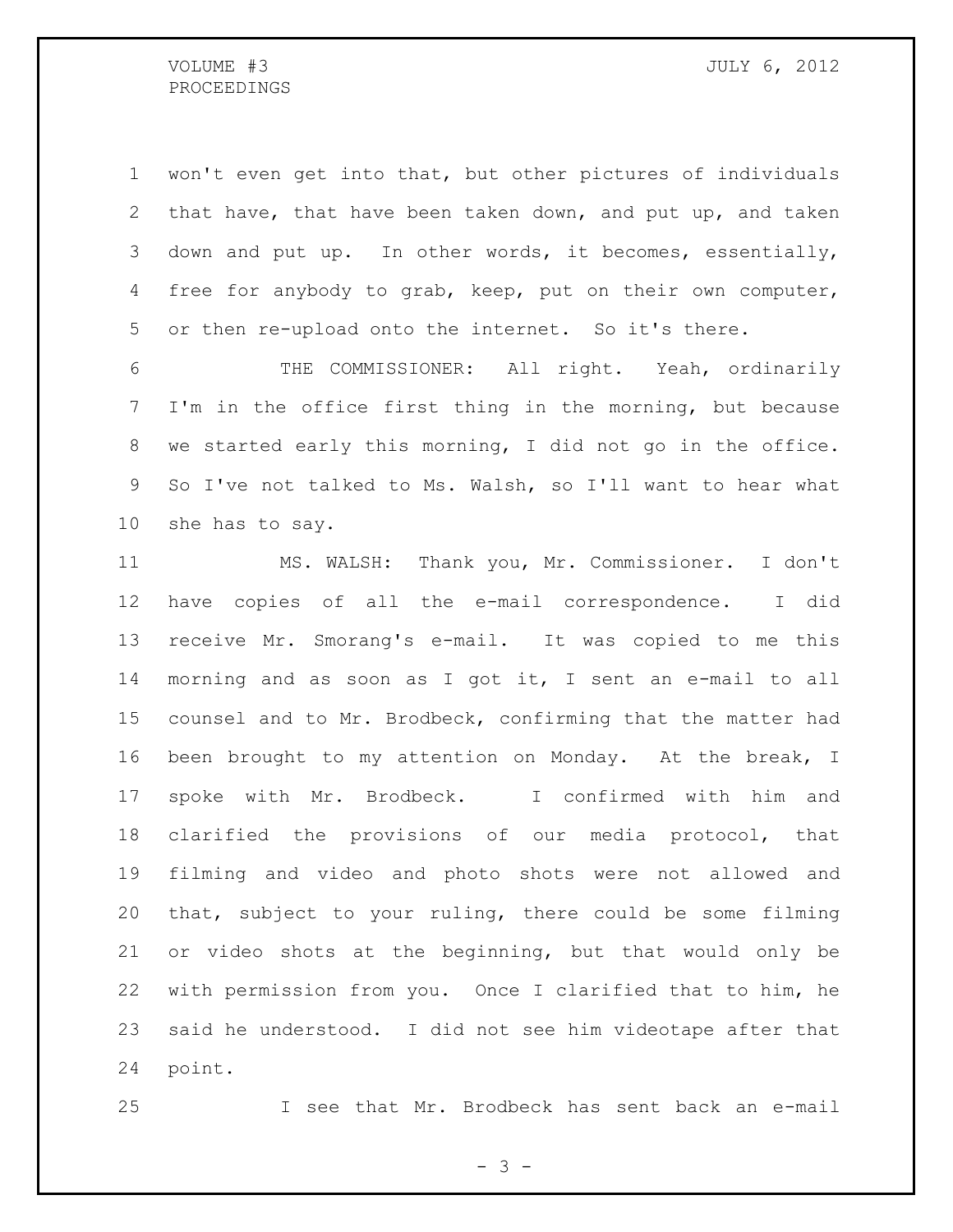confirming that my characterization is correct and that -- well, I won't paraphrase. He says: I confirm the facts as laid out below by Commission counsel. At no time did I videotape the inquiry room prior to the **blue proceedings** or during a break, following my discussion with Commission counsel. Also, I **understand fully that I**, or any other member of the news media would require permission from the Commissioner to videotape prior to 15 the proceedings, or at a break in 16 the future. 18 THE COMMISSIONER: So it, it's your view that, that what has occurred is a breach of our rules? MS. WALSH: His filming was a breach of our rules and he  $-$ 22 THE COMMISSIONER: All right. You --23 MS. WALSH: -- indicated that --24 THE COMMISSIONER: -- you --MS. WALSH: -- he understood that he was not to

 $- 4 -$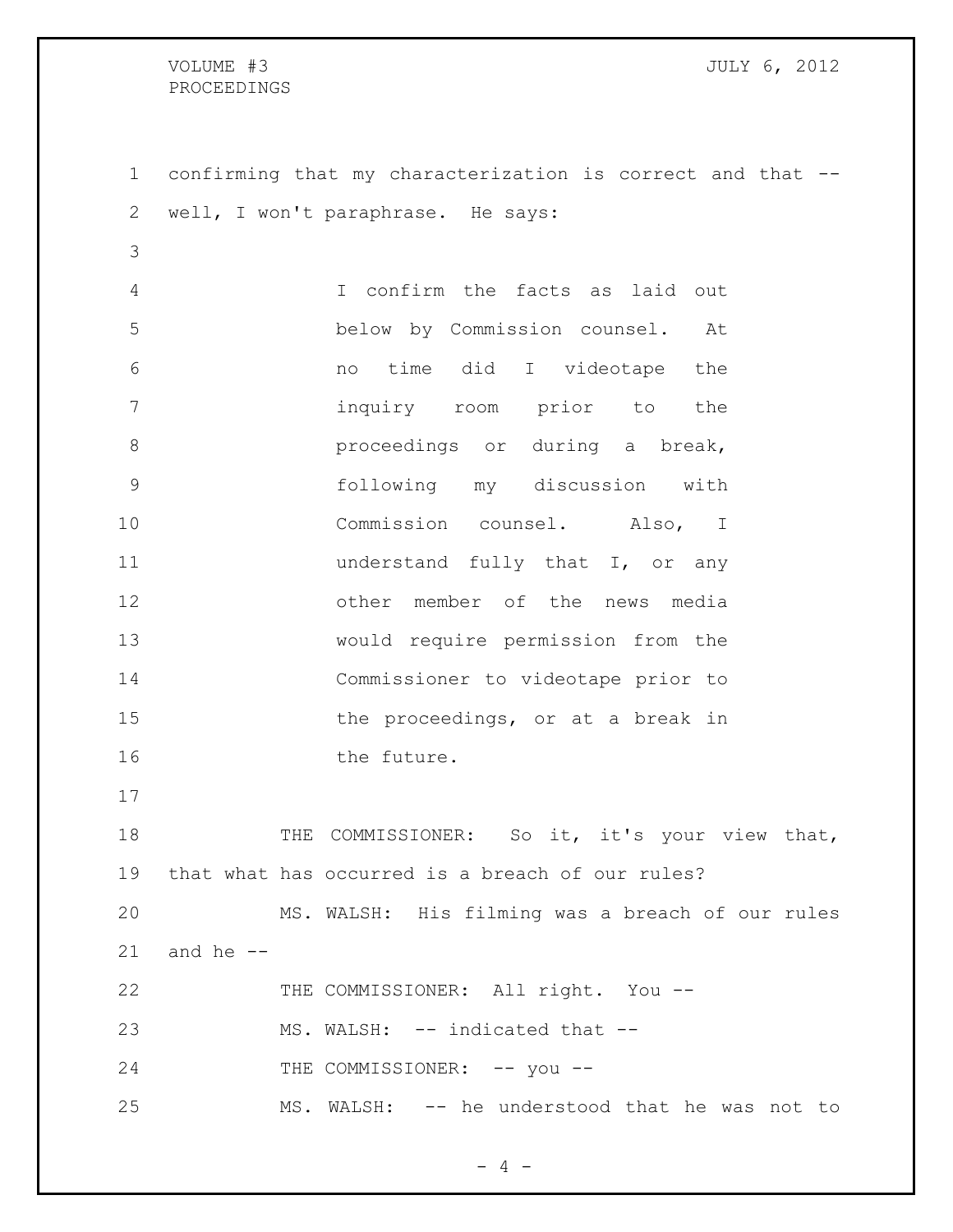do that.

 THE COMMISSIONER: Is, is the gentleman in the room this morning?

 MR. SMORANG: As I indicated, sir, I did copy him on my e-mail to all counsel, which went out at 7:53. And I advised everyone, including Mr. Brodbeck, that the matter began this morning at nine o'clock.

8 THE COMMISSIONER: Right. Well, Ms. Walsh, I think it's imperative that you, you make contact with him 10 and  $I$  -- you now have a commitment from him, he understands he breached the rules and there will be no further breach on his part; is that correct?

13 MS. WALSH: So it would appear, what, what I read out to you.

15 THE COMMISSIONER: Yeah, well then, has he made any commitment to remove the offensive video from the, from the -- from where he had posted it?

 MS. WALSH: Don't see that. I had turned my BlackBerry off before coming in. He goes on to say:

 Counsel for the Union has made a false public allegation against me, stating that I was filming the proceedings and violated the media protocol as a result. Mr.

 $- 5 -$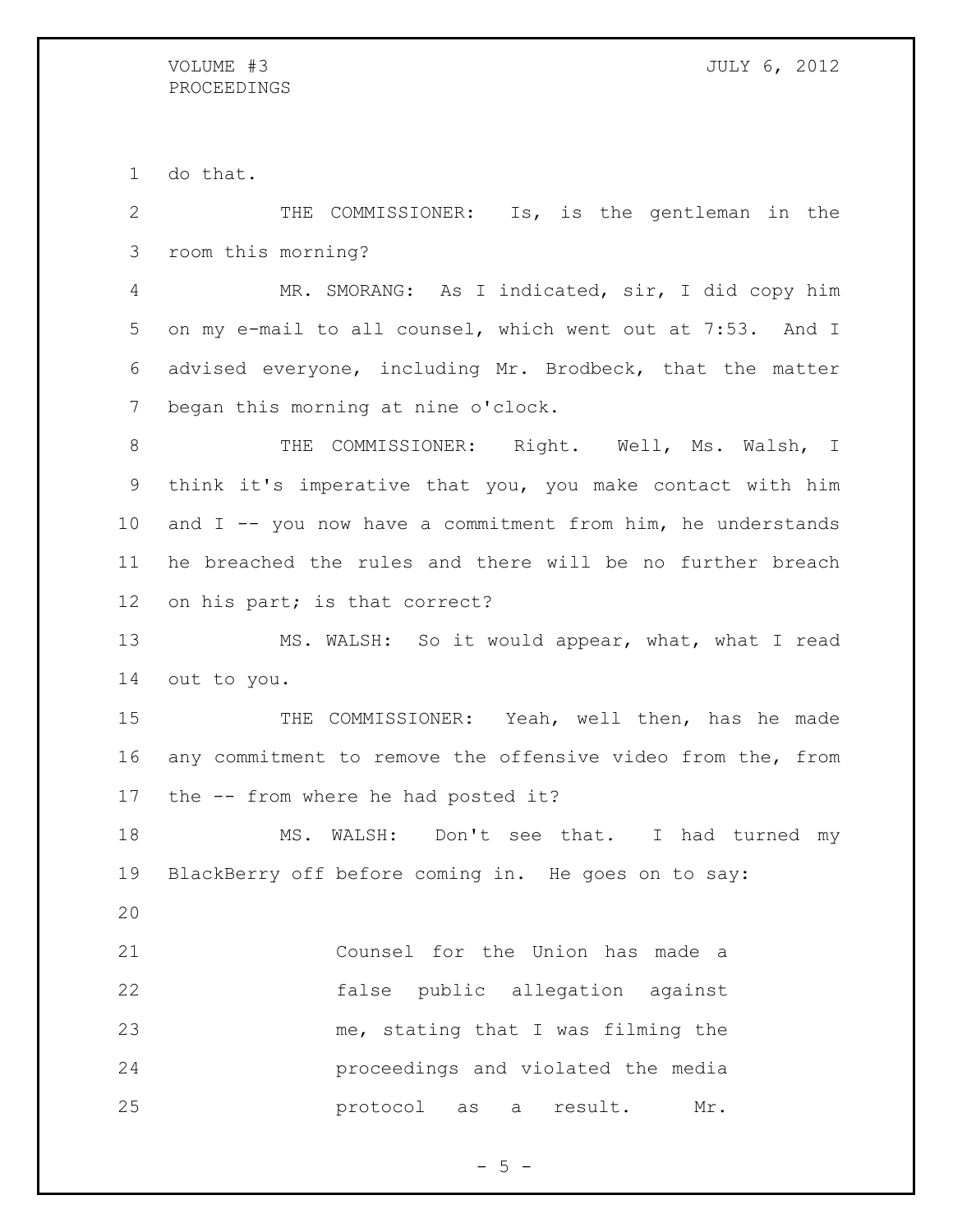VOLUME #3 JULY 6, 2012

#### PROCEEDINGS

 Smorang's accusations are completely inaccurate. Not once did I film the proceedings of the inquiry. He doesn't mention -- 7 THE COMMISSIONER: Well --8 MS. WALSH: -- taking anything off his website. 9 THE COMMISSIONER:  $--$  I, I appreciate, Mr. Smorang, that there's not a great deal, as I see it, that, that I can do about subsequent postings, but I'm certainly prepared to, to direct Commission counsel now to make contact with the gentleman and tell him to get it down from his own website. MR. SMORANG: Well, and that's, that's appropriate indeed, Mr. Commissioner, but I still have two questions. Number one, why didn't the Winnipeg Sun know the, the media protocol? In other words, where is Mr. Brodbeck to tell us that he didn't understand or didn't care to even look at the protocol before he wandered in. And number two, and I think more importantly, when Ms. Walsh advised him that he was breaching a protocol, he stopped. Fair enough. And he says so in his e-mail. But then he went back to the office and put the video on the internet --

 $- 6 -$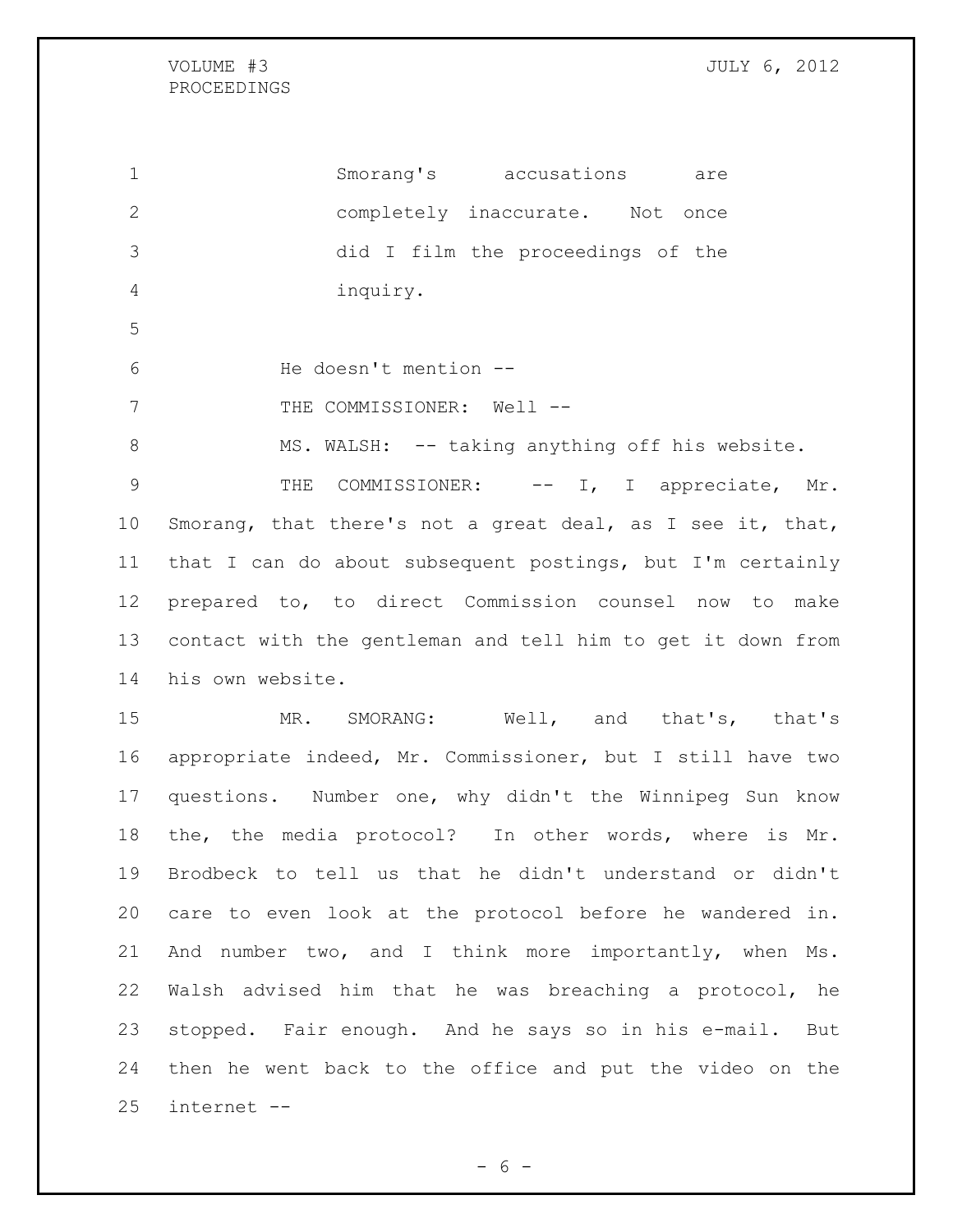1 THE COMMISSIONER: After that? MR. SMORANG: -- it's, it's there. After saying I won't do it anymore, he took what he had already done and that's what he's put on the internet. So he's -- THE COMMISSIONER: Well -- MR. SMORANG: -- it's been brought to his attention that he's violated the, the media protocol, so okay, I don't do anymore, but what I've already got, I'm using and used. 10 THE COMMISSIONER: But, but, but it, it -- did he put something on the second time that he hadn't put on the first time? 13 MR. SMORANG: Let, let's get the order correctly. The man was in the room with a video camera. 15 THE COMMISSIONER: Yes. 16 MR. SMORANG: He was recording. 17 THE COMMISSIONER: Yes. MR. SMORANG: Ms. Walsh approached him, this is what I found out this morning. THE COMMISSIONER: Oh, I did not know that. MR. SMORANG: Nor did any of us. 22 THE COMMISSIONER: Okay. MR. SMORANG: Ms. Walsh approached him, told him to stop, he said he would stop. Then he went back to this office and he took that video that he now knows he took

- 7 -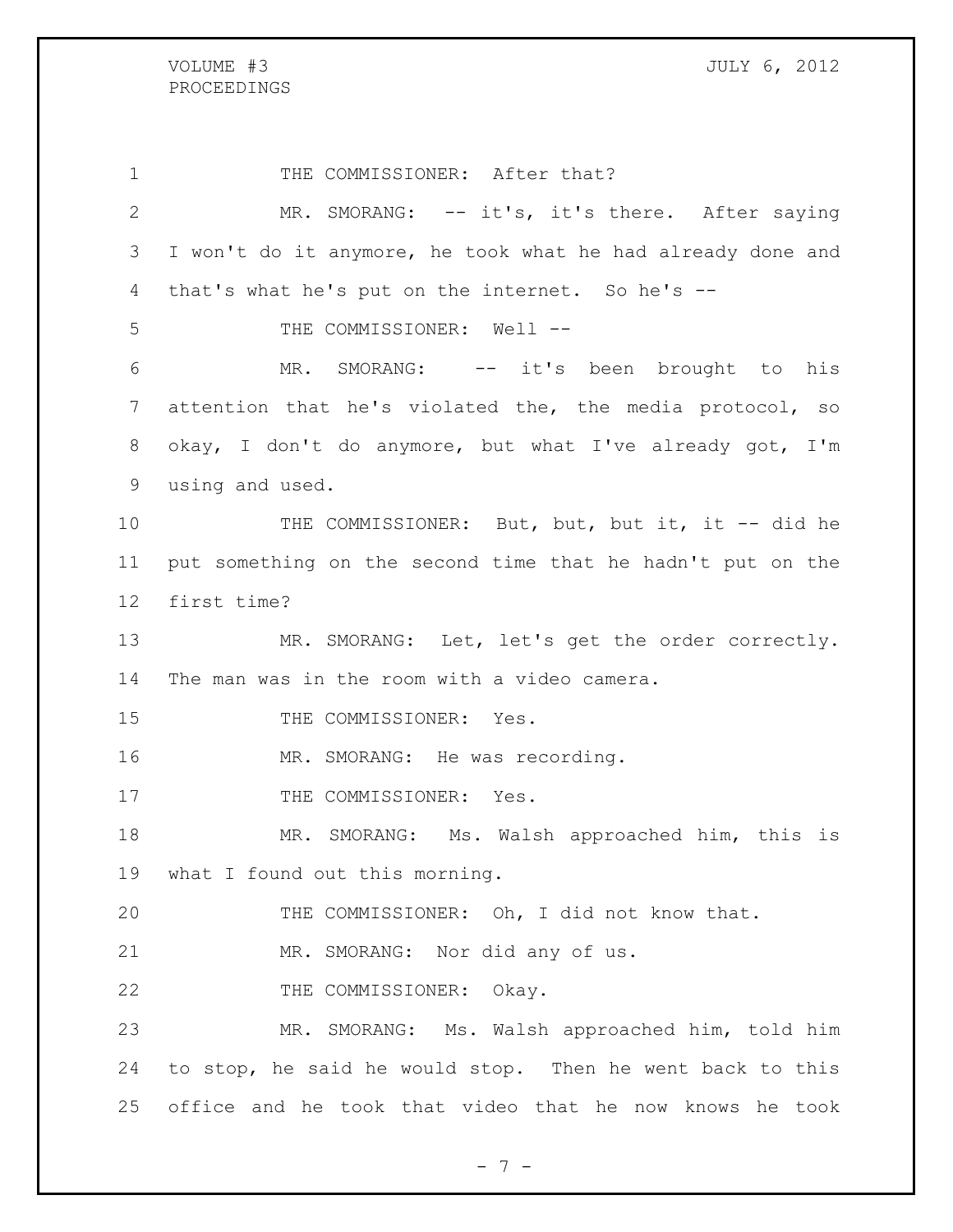illegally and he made it part of his news story and put it on the internet. That's my concern, that's my concern right now. 4 THE COMMISSIONER: Is that -- MS. WALSH: Just to clarify, I didn't see him taking the video. I was advised that he was taking the video, or, or had taken the video and so I went over to speak with him, just -- 9 THE COMMISSIONER: And did you --10 MR. SMORANG: If you watch the, the, the internet story, if you watch the TV story, you can tell he's taking video. 13 THE COMMISSIONER: But, but did you tell him that if he was taking video, he was offending our rules? MS. WALSH: I did. THE COMMISSIONER: And then, do you, do you agree with Mr. Smorang that it was subsequent to that he did the posting? MS. WALSH: I honestly don't know. I haven't looked at the posting and, and I don't know that I'd be able to identify what time the posting was, was put up -- THE COMMISSIONER: But you're, you're -- MS. WALSH: -- that, that's not something I can comment on. MR. SMORANG: Well, what we can agree upon, I

 $- 8 -$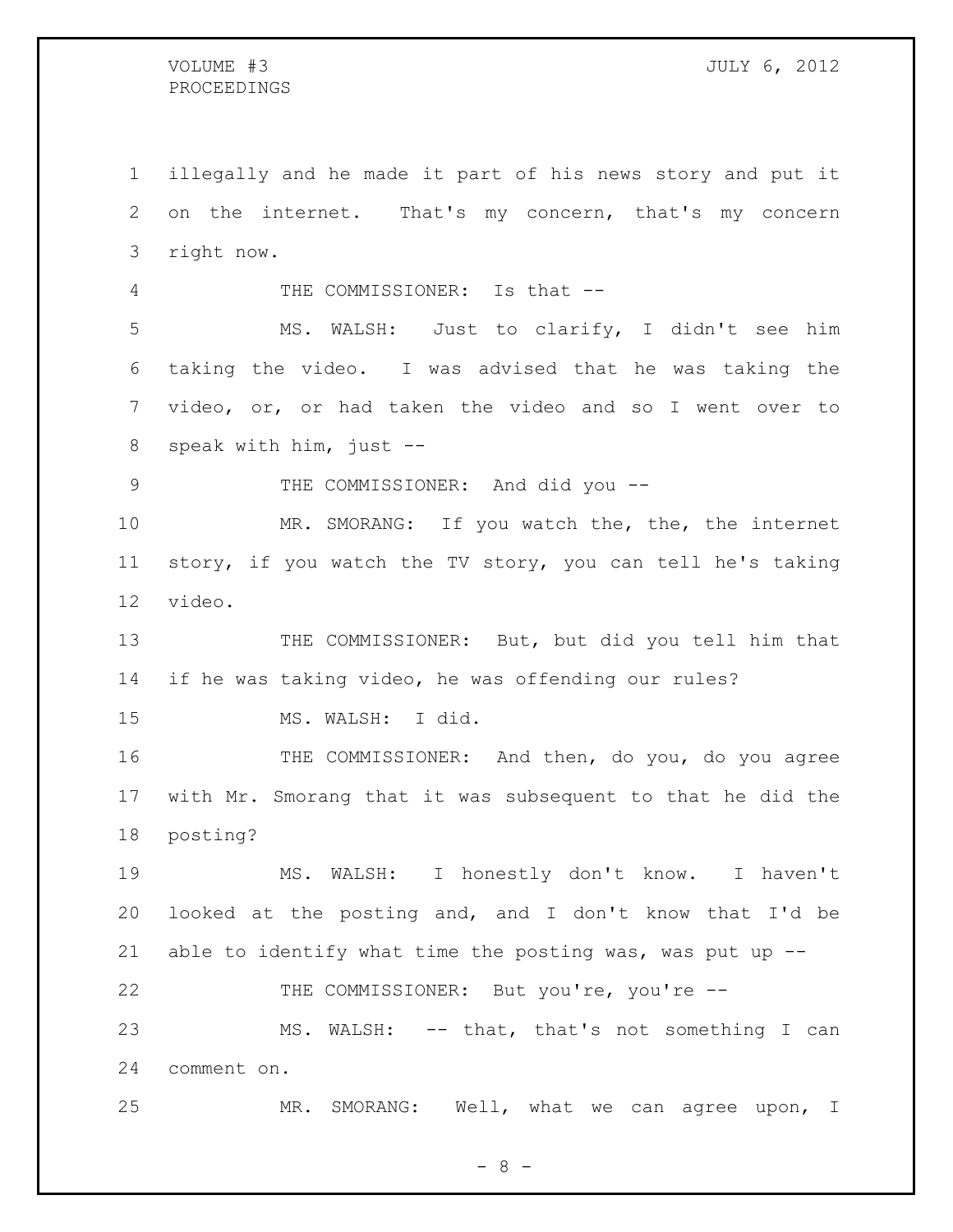VOLUME #3 JULY 6, 2012

 think, is that you spoke to him before he left the room? 2 MS. WALSH: Yes. THE COMMISSIONER: And at that time -- MR. SMORANG: And it's hard to believe he could have posted it on the internet before he left the room. MS. WALSH: Well, I don't know if he left the room once between filming and when I spoke to him. THE COMMISSIONER: But are you satisfied he did the posting after Commission counsel spoke to him? 10 MR. SMORANG: I have no knowledge of that, but I can't imagine how it could have happened before. Commission counsel spoke to him before he left. Again, I'm not a tech person, but I can't imagine how he could have taken the video from his camera, because it's part of a story. It's like the news story you see on TV with a reporter and a microphone and then they cut to the, to the room and then they cut back to him. It's been edited, it's been created in a, in a, in a professional way and it's now been posted. It has to have been done after he left this room. Has to have. 21 THE COMMISSIONER: All right. Well then I think if that's, if, based upon what you tell me, I think you should -- I'll ask Commission counsel, at the morning

 break, to make contact with the gentleman and ask him to come here at 1:30 this afternoon.

- 9 -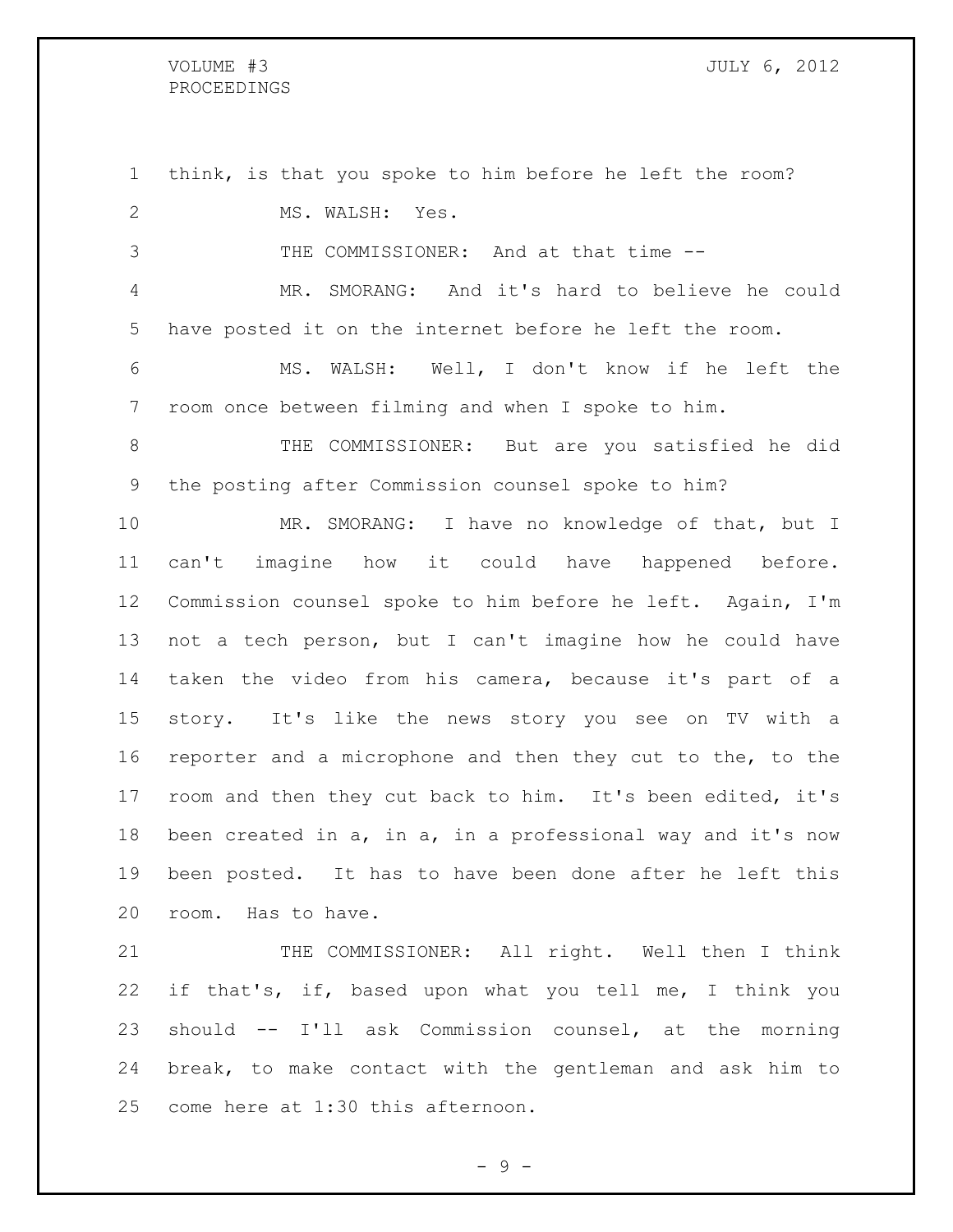# VOLUME #3 JULY 6, 2012 PROCEEDINGS 1 MS. WALSH: Yes, Mr. Commissioner. 2 THE COMMISSIONER: All right. 3 MR. SMORANG: Thank you. 4 THE COMMISSIONER: Mr. Kroft? 5 MR. KROFT: Good morning. I will be done by 6 1:30, and so I will be a spectator -- 7 THE COMMISSIONER: Well, but you --8 MR. KROFT: -- but I'm not --9 THE COMMISSIONER: -- but you --10 MR. KROFT: -- done yet. 11 THE COMMISSIONER: -- you, you, you're not 12 planning to take all morning, are you? 13 MR. KROFT: I am not, no. 14 THE COMMISSIONER: No, oh, all right. Because 15 there are two other counsel I want to hear from, plus the 16 replies, so -- 17 MR. KROFT: And, I, I quite understand --18 THE COMMISSIONER: -- yeah, yeah. 19 MR. KROFT: -- so I know we're --20 THE COMMISSIONER: You'll, you'll, you'll -- 21 MR. KROFT: -- already 15 --22 THE COMMISSIONER: -- you'll probably be here at 23 1:30, but -- 24 MR. KROFT: May, may, well, I may well be, we'll 25 see how interesting my, my colleagues are, I guess.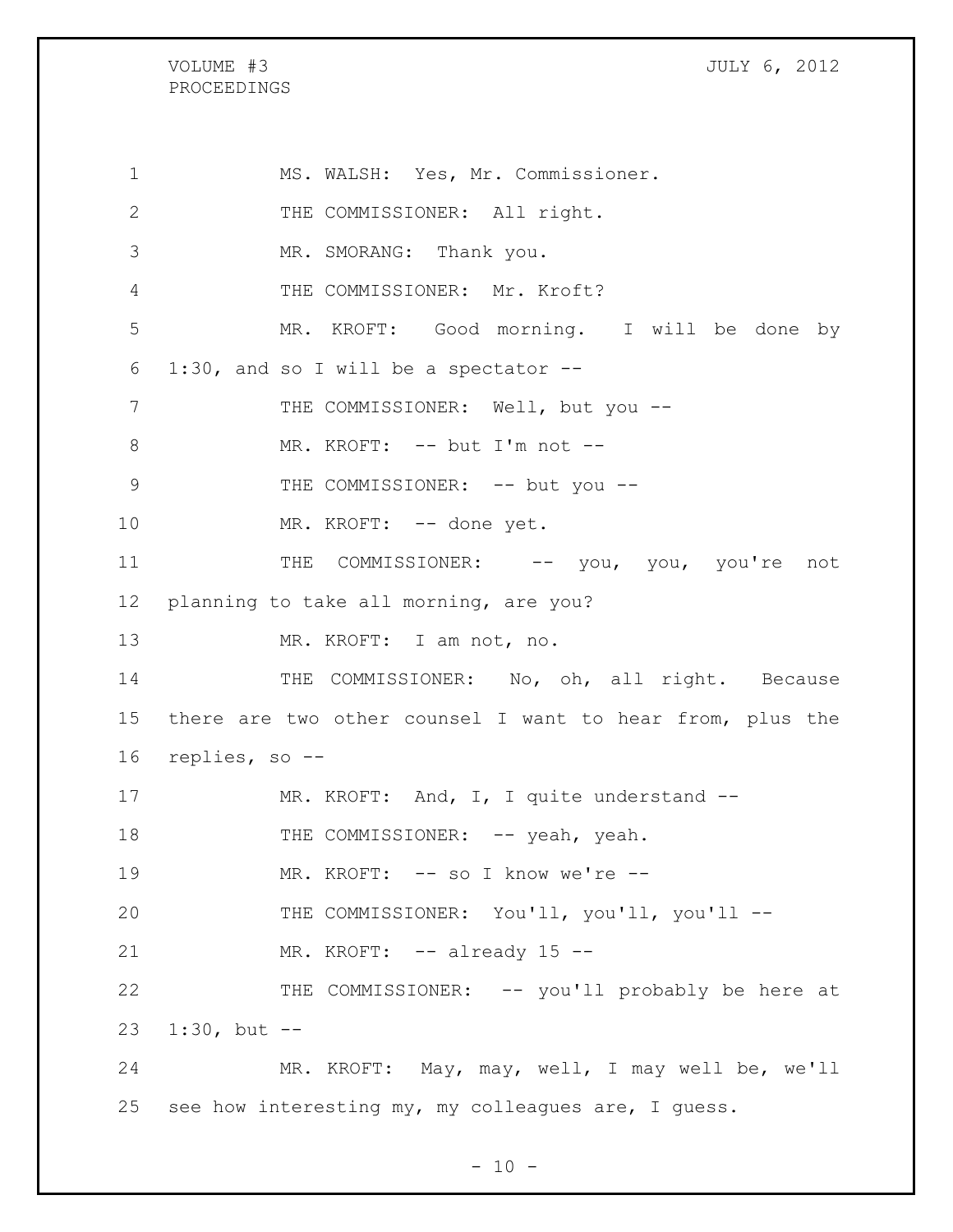VOLUME #3 JULY 6, 2012 SUBMISSION BY MR. KROFT 1 THE COMMISSIONER: Now you -- MR. KROFT: But -- 3 THE COMMISSIONER: -- fine, you carry on -- MR. KROFT: Yeah. THE COMMISSIONER: -- and we're down to number what? 7 MR. KROFT: Well, we are in -- we, we were doing 8 number  $5 - -$  THE COMMISSIONER: Yes, in the first segment. MR. KROFT: -- yes and I had said that I had interpreted the submissions to be advancing three arguments. 13 THE COMMISSIONER: Yes? MR. KROFT: The first argument had to do with stress and I addressed that and completed that part yesterday afternoon. 17 THE COMMISSIONER: Yes. MR. KROFT: The next argument that I understood that has been made and then I wanted to comment on was what I had termed the negative association argument. 21 THE COMMISSIONER: Yes. MR. KROFT: And that, that argument was that any witness who was publicly identified, any professional witness we're talking about, any government employee, identified as being associated with this inquiry will

 $- 11 -$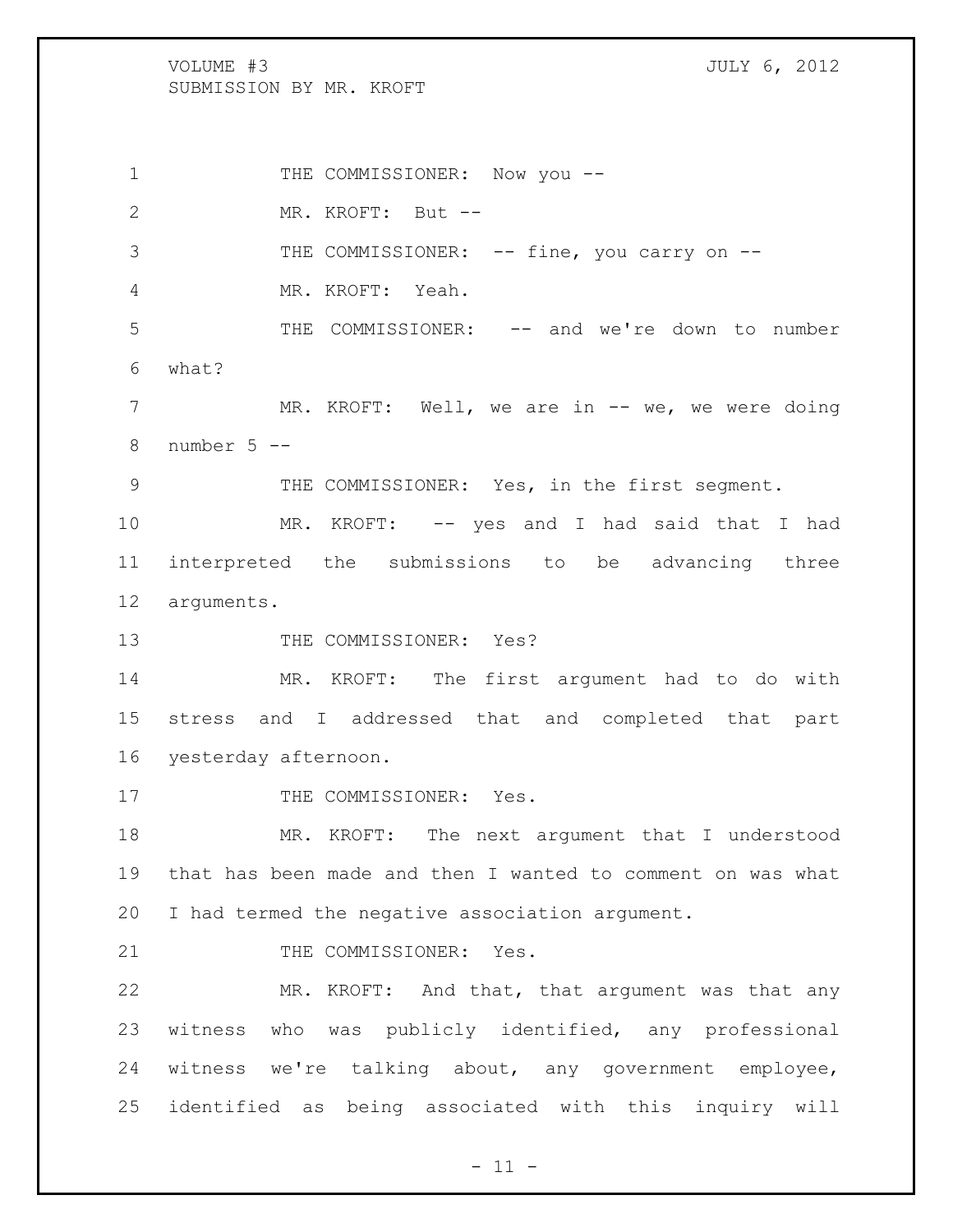thereafter be unable to gain the trust of the people or the collateral agencies in the future and so we shouldn't tell the public who's associated with this case and I'm calling that the negative association argument.

 Interestingly, this, this, this is the -- all of these orders are advanced to cover all social workers. So if somebody were to come and testify, as I understand it, and we'll talk about this in the remedy, about, about matters having to do with the child welfare system generally, the same would apply. So that's, that, the, the argument is if people know the truth, they'll never, that, that somehow they won't deal with it rationally.

13 Now, I, I discussed this -- if you'll just give me a moment. I, I guess the first point I want to make is that there, there's no expert evidence on this. So you don't have to look, when you're considering this part, any of the experts. They don't speak to it at all. There's no expert that suggests that this, in fact, is a realistic concern.

 Ms. Kehler was the one who first raised the issue. She raised it in her affidavit and it's on -- if you have that, it's in her first affidavit at paragraph 36. 23 THE COMMISSIONER: Now, just a minute.

 MR. KROFT: And I, I, I just want to show you sort of the type of evidence that's been advanced.

 $- 12 -$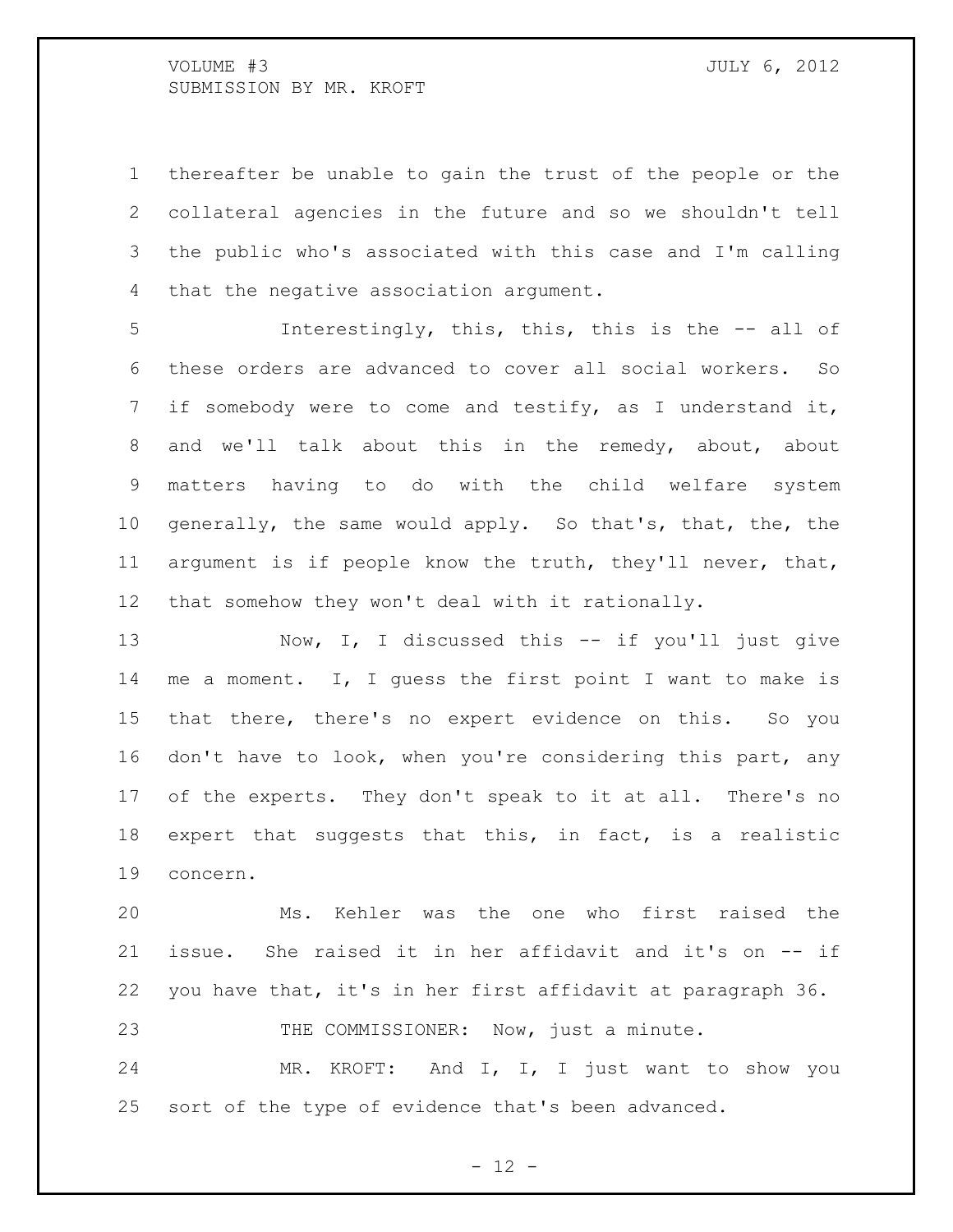1 THE COMMISSIONER: Yes, I think I have her -- no, I don't have the affidavit here. It'd be behind me.

 MR. KROFT: Oh, I'm sorry. Do you want me to just read it out to you and --

 THE COMMISSIONER: I'll, I'll get it here, just a minute. Yes?

8 MR. KROFT: So to refresh your memory, Ms. Kehler is, is on staff at the Manitoba Government Employees Union. She hasn't been in social work for about six years, but she does have a background prior to that time of a social work training and she did work in the field some time ago. She's not advanced as an expert and we look at paragraph 36 on the issue we're talking about, this is her evidence. And we've sought to strike out this paragraph 36, but I want to give you a sense of even, even if it's not struck out, this is the evidence:

"In addition ..."

21 She, she says.

 "... social workers have advised me ..."

 $- 13 -$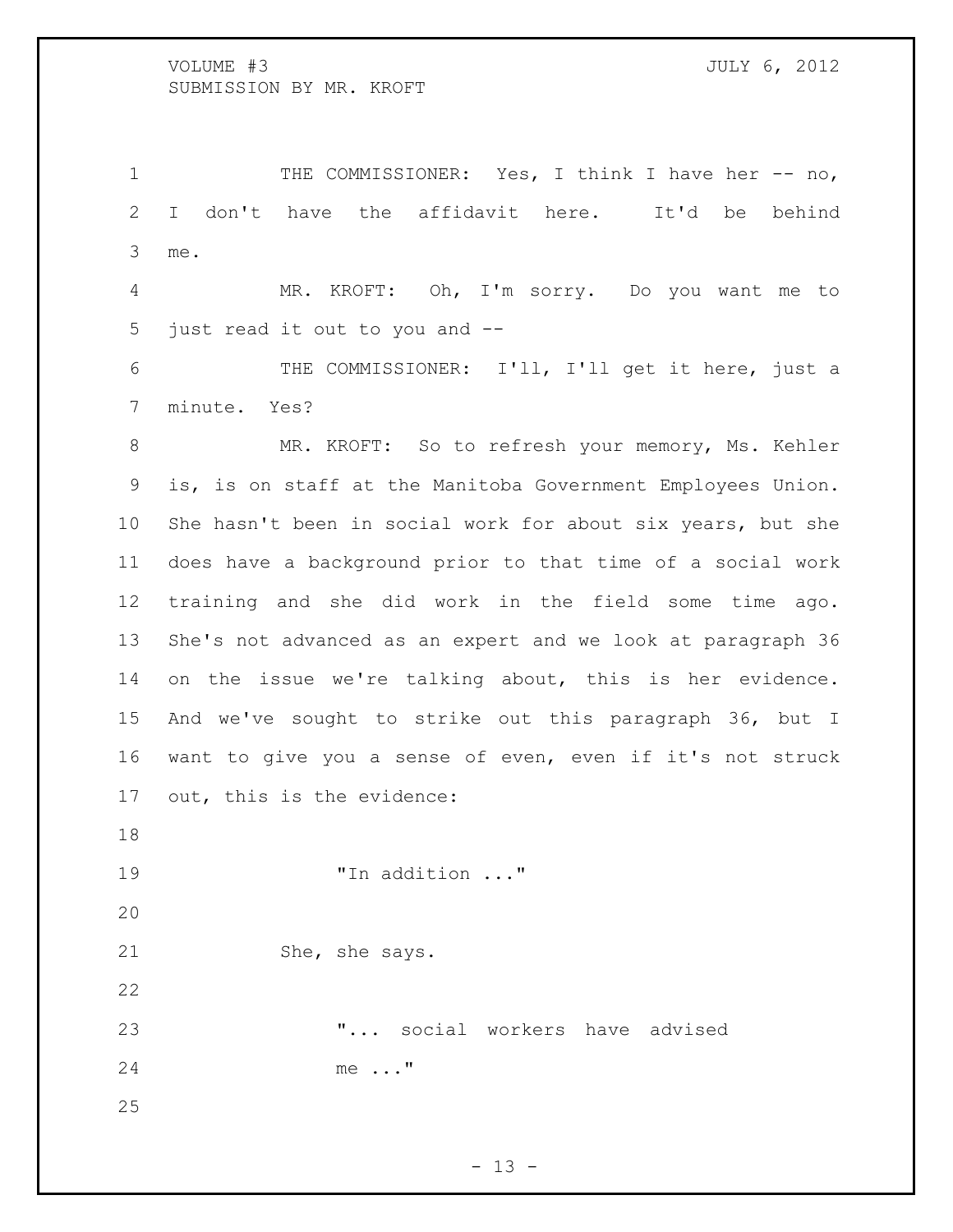Doesn't name the social workers. "... that they are fearful ..." She doesn't say that it's going to happen. 7 The village village that they are fearful that they may face greater aggression or negative attitude from families if they are identified as a worker involved with the Phoenix Sinclair Inquiry due to the misperception that they were somehow responsible for Phoenix Sinclair's death." So the argument is you should ban publication and grant anonymity because somebody told Ms. Kehler, a number of people maybe told Ms. Kehler about what they were fearful of that could happen. Well, I discussed this concept with Ms. Cochrane, who is currently involved in the system and who had raised a similar concern in her affidavit. And her answer, I'm suggesting to you, and this is, Ms. Cochrane, of course, is 24 also the, one of the affiants relied upon by the applicants. And I, I'm going to ask you to take out her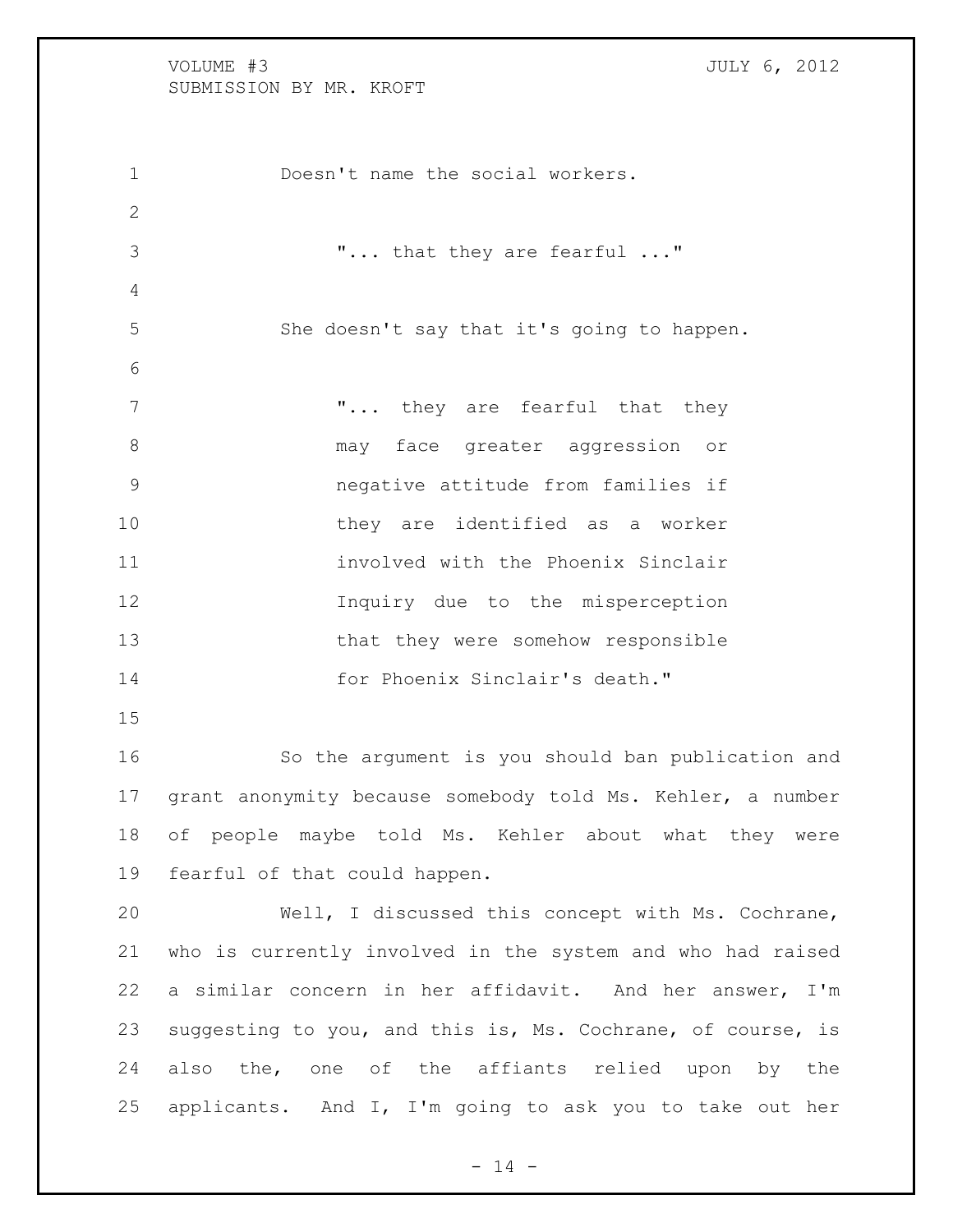cross-examination because she answers this, I think, pretty succinctly. THE COMMISSIONER: All right. I, yes, I have her cross here. MR. KROFT: Are we on her cross? THE COMMISSIONER: Not yet. MR. KROFT: Not yet? Okay. You tell me. 8 THE COMMISSIONER: I, I have it now. 9 MR. KROFT: Okay. So paragraph 13 -- sorry, sorry, not paragraph 13, I'm sorry, page 13. 11 THE COMMISSIONER: Yes? MR. KROFT: Page 13, and I'm going to start at paragraph 55, question 55. 14 THE COMMISSIONER: Page 13 --15 MR. KROFT: Yes, question 55, I asked Ms. Cochrane: 18 T55 Q Can I suggest to you then that what is bothering you, at least what comes through 21 to me from your affidavit, is that you believe people are under a misconception about the true involvement of ICFS and the death of Phoenix Sinclair; isn't that

 $- 15 -$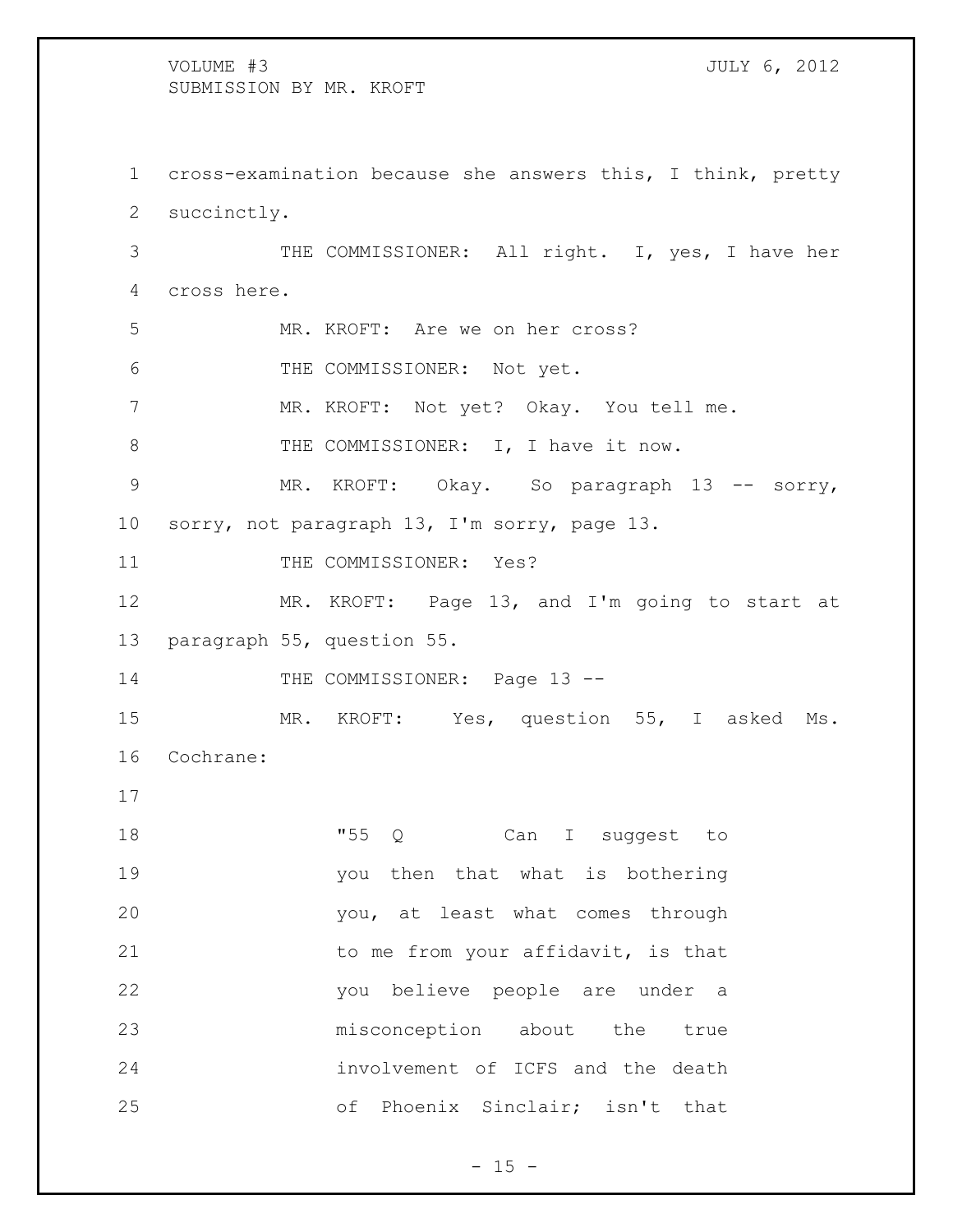VOLUME #3 JULY 6, 2012 SUBMISSION BY MR. KROFT 1 right?" And she says: "Yes." And I ask her: "I take it you don't take the position that your community is not capable of understanding the accurate facts if they are allowed 13 to have them, that's not your position, is it?" She says: "No, it isn't [my -- no, it isn't]." 21 And then I say: "58 Q Would it be fair to say that you are confident in your community, that if it has the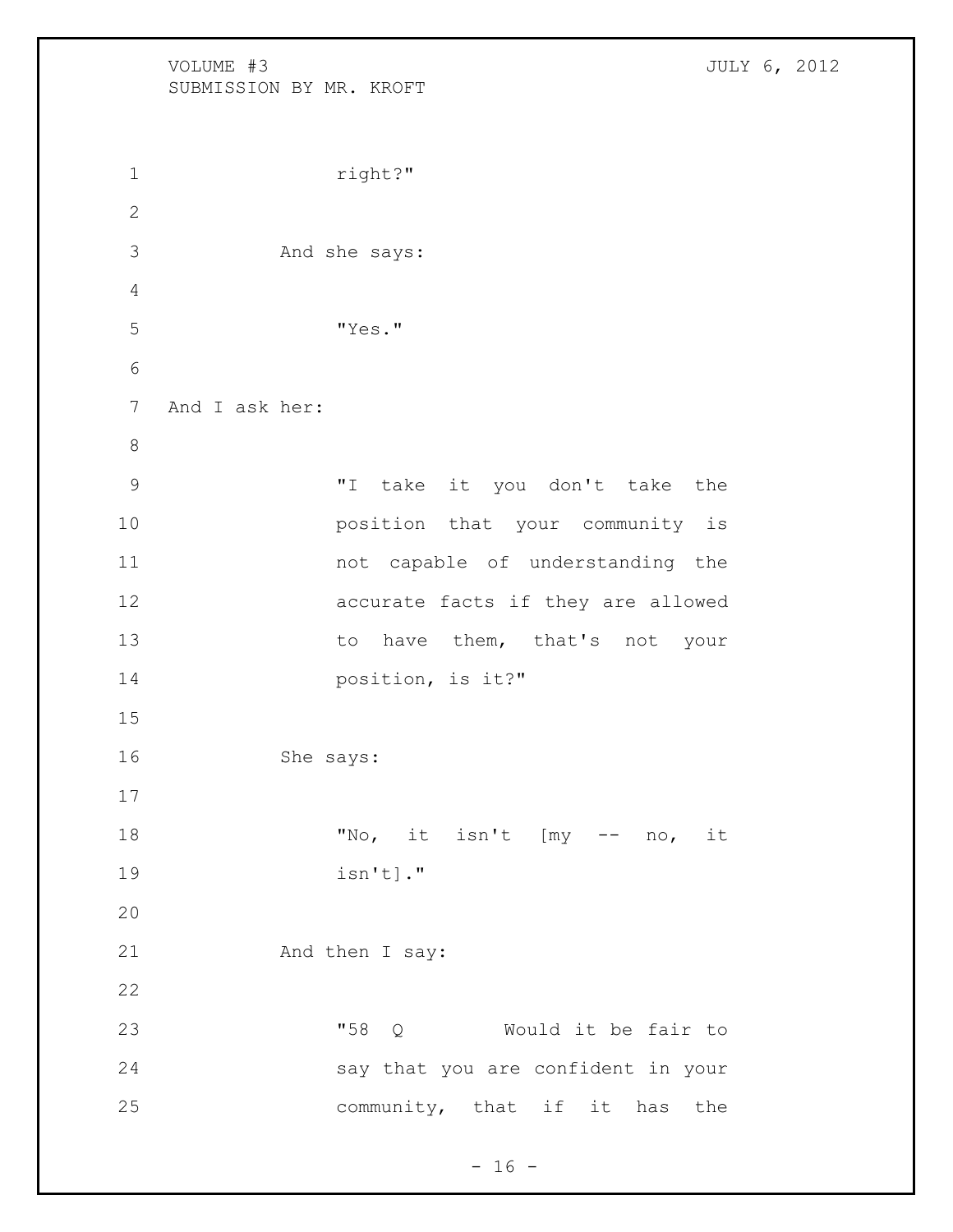VOLUME #3 JULY 6, 2012 SUBMISSION BY MR. KROFT 1 1 truth it will come to a fair and rational conclusion?" She agrees with me: "Yes." 8 THE COMMISSIONER: Just a minute. What's that -- does ICFS object to the -- is that -- you're reading 57? MR. KROFT: Yes. 11 THE COMMISSIONER: Okay. I have that. MR. KROFT: Okay. And then while we have that 13 open, if we go to paragraph, page 19 --14 THE COMMISSIONER: Yes. 15 MR. KROFT: -- we're addressing the same concept again and I ask Ms. Cochrane, because she's telling me, similarly to what we've read in Ms. Kehler's affidavit, that she heard things from staff about what they're afraid of and I ask her: 21 T88 Q Yes, is your staff concerned that if the true facts 23 are known, they will appear to your community to be incompetent?" 

 $- 17 -$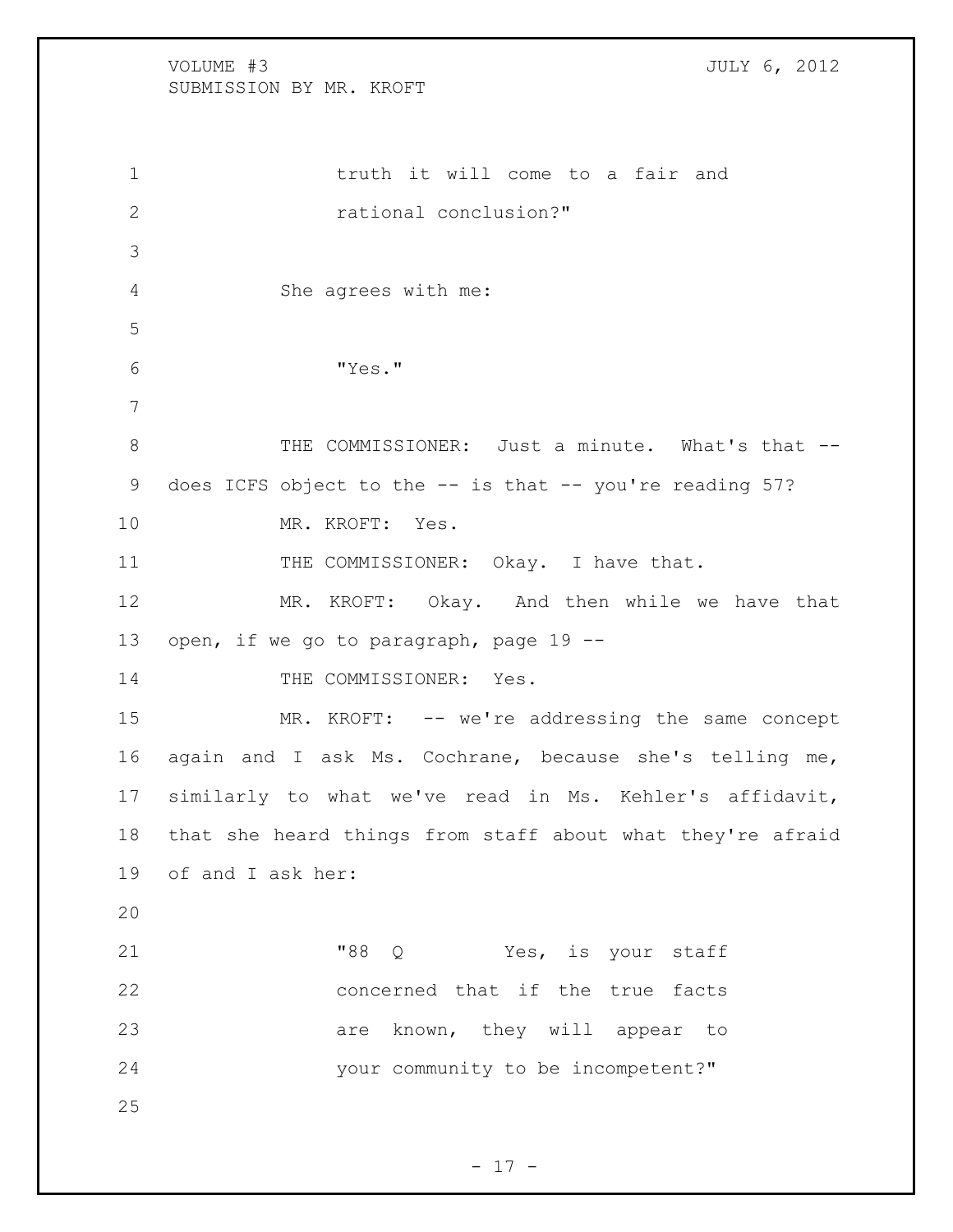VOLUME #3 JULY 6, 2012 SUBMISSION BY MR. KROFT 1 They being the staff. And she says: "No." THE COMMISSIONER: What question is that? MR. KROFT: Eighty-eight, page 19. 7 THE COMMISSIONER: Yes, I have it. 8 MR. KROFT: And in fairness, I maybe should have read 87, because I was referring her to a point in her affidavit and asked her: "Does your staff believe that if 13 accurate facts are known, your staff will appear incompetent in 15 the eyes of the community?" 17 She asked me to rephrase it, which I did, and I read you the re-phrase. And the bottom line is, she's comfortable that if her community knows the truth, they will not feel that, that staff is incompetent or untrustworthy. So the evidence that you have is that this argument is not valid. Now, I told you yesterday that the Dagenais/Mentuck test says that it is not appropriate for a

- 18 -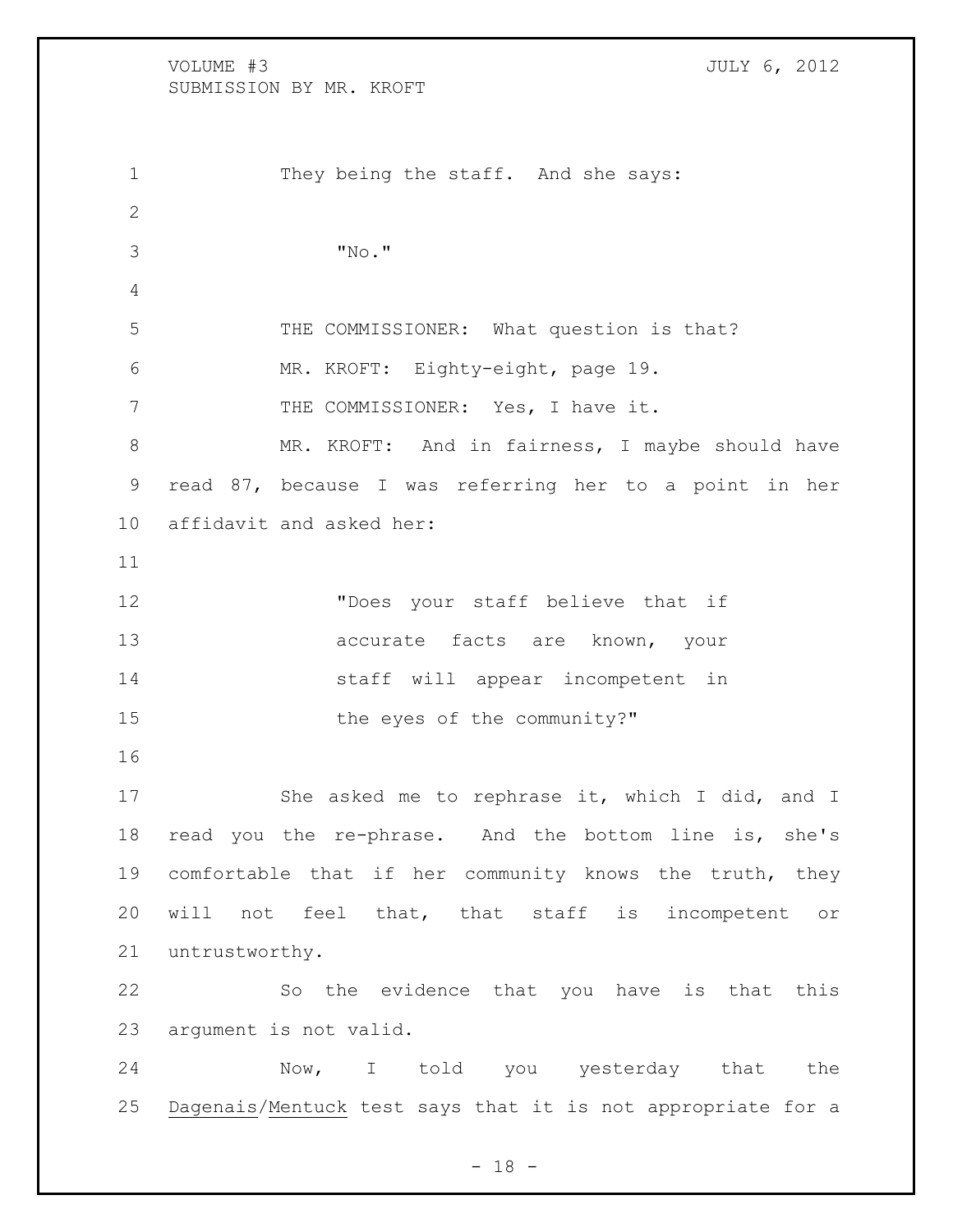ban to be issued based on remote and speculative information and I didn't have the citation for you. THE COMMISSIONER: Oh yes, okay. MR. KROFT: I have it now and it's very applicable to this point. It, it actually comes from the Dagenais case -- 7 THE COMMISSIONER: Yes. MR. KROFT: -- page 54, which is at tab 20 of our productions. It's the last line of the paragraph. 10 THE COMMISSIONER: All right. Just let me -- $and, and --$ 12 MR. KROFT: Do you want --13 THE COMMISSIONER: -- you're citing this for what proposition? MR. KROFT: Let me read it to you. THE COMMISSIONER: Well, let me get it. MR. KROFT: Okay. So it would be tab 20 of our authorities, which are in those blue coil binders. 19 THE COMMISSIONER: Yes? MR. KROFT: If you look -- 21 THE COMMISSIONER: Page? 22 MR. KROFT: -- go to page 54. 23 THE COMMISSIONER: I have it. MR. KROFT: Okay. The first full paragraph, go to the very last sentence. It's just above paragraph 77.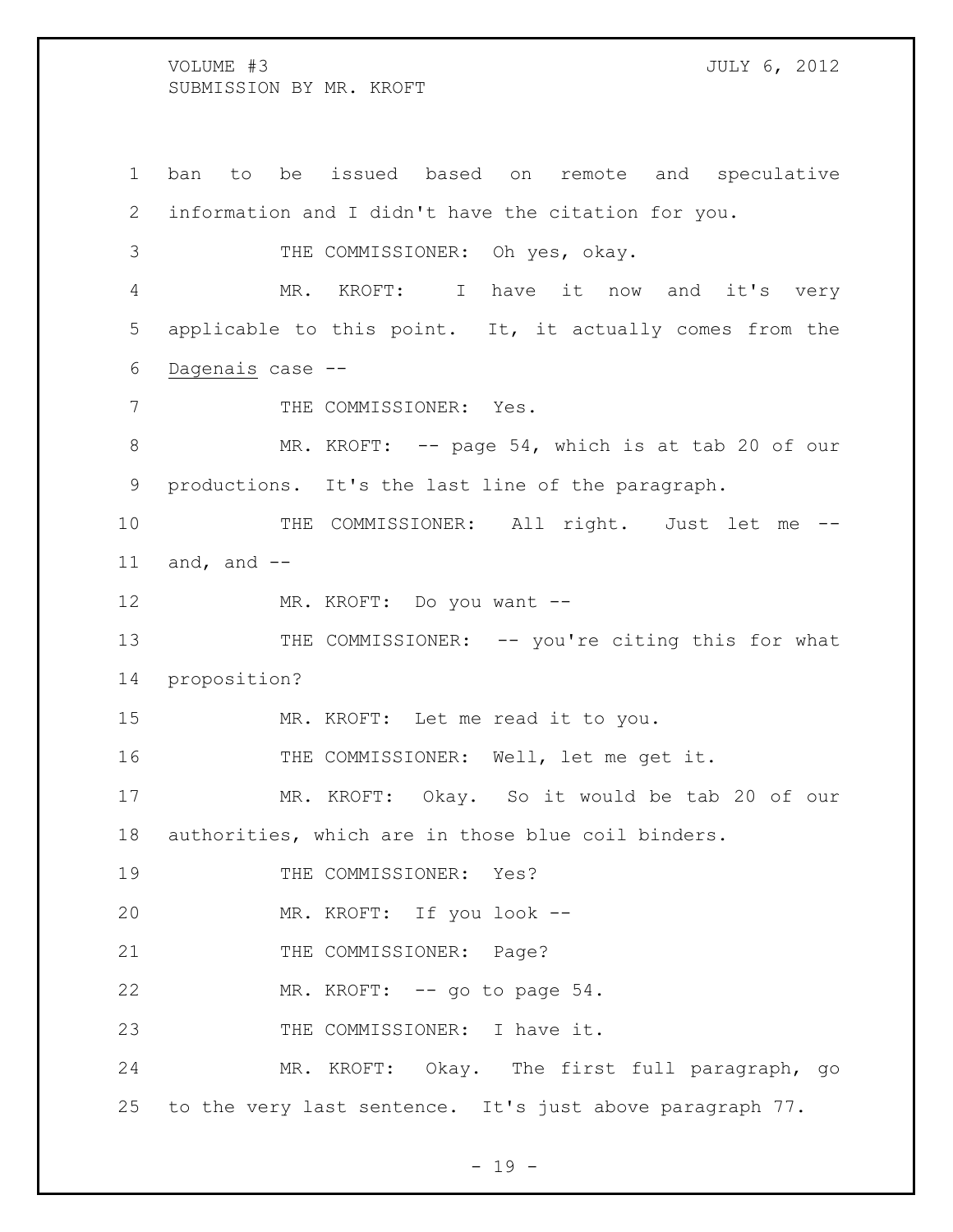VOLUME #3 JULY 6, 2012 SUBMISSION BY MR. KROFT 1 THE COMMISSIONER: Yes? 2 MR. KROFT: And it says: "As the rule itself states, the objective of a publication ban authorized under the rule is to prevent real and substantial risks ..." 10 This case, they were talking about trial unfairness. We're talking about harm to children. And then Supreme Court says:  $\ldots$  publication bans are not available as protection against **remote and speculative dangers.**" 18 and the fact that a social worker, who is unnamed, or a few social workers who are unnamed, tells another person who is named that they're afraid that something like this might happen is exactly what the Supreme Court is talking about and even Ms. Cochrane, who's the only social worker who is currently practicing and who speaks to this point on cross-examination, distances herself from this remote and speculative argument.

 $- 20 -$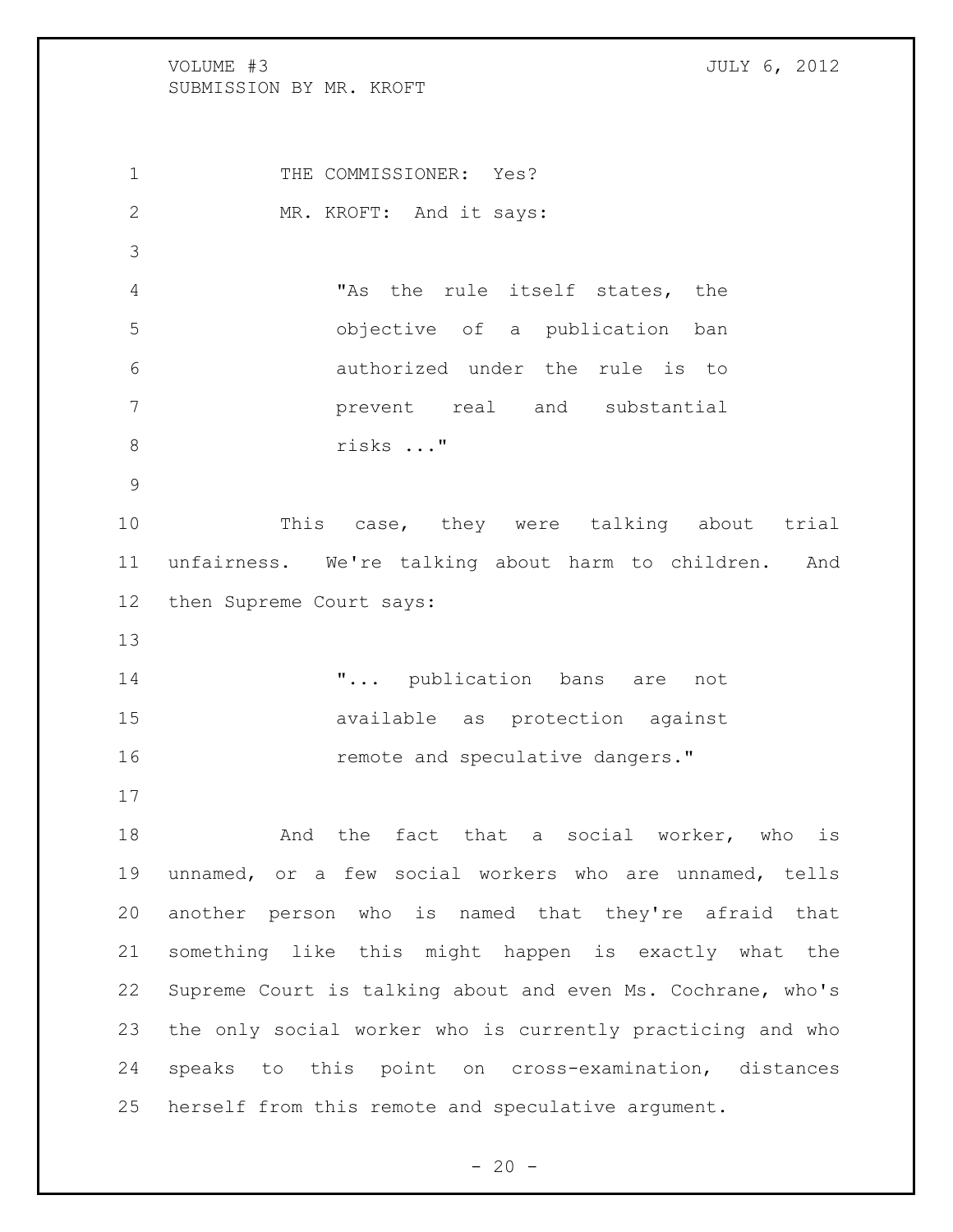And I, I want to end my submission on this argument, by pointing out that when you think about it, this argument is, is a bit disturbing, which is probably why Ms. Cochrane distanced herself from it. It either suggests, if you think about it, it either suggests that the public is not capable of understanding the evidence and the recommendations of this committee, or it suggests that the public is not to be trusted to make rational decisions, based on the evidence or recommendations that you issue. Or it's suggesting that it's somehow appropriate for you, on behalf of the government, to prevent the spread of truthful information, so that members of the public will place their trust in people whom they would not trust if they were fully informed. And I submit to you that none of those propositions, which are necessarily embedded in this argument, are consistent with the democratic principles that underlie this whole proceeding and our whole judicial system and government. That is not somewhere that a government official wants to go.

 And I asked Ms. Cochrane about that, because I, I, I was disturbed by that argument. And if you look at her cross-examination, if you still have that out, at page 23 24  $-$  I'm sorry, yeah, page 24  $-$ 

24 THE COMMISSIONER: That's in -- I --MR. KROFT: Oh no, did you put it away? I'm

 $- 21 -$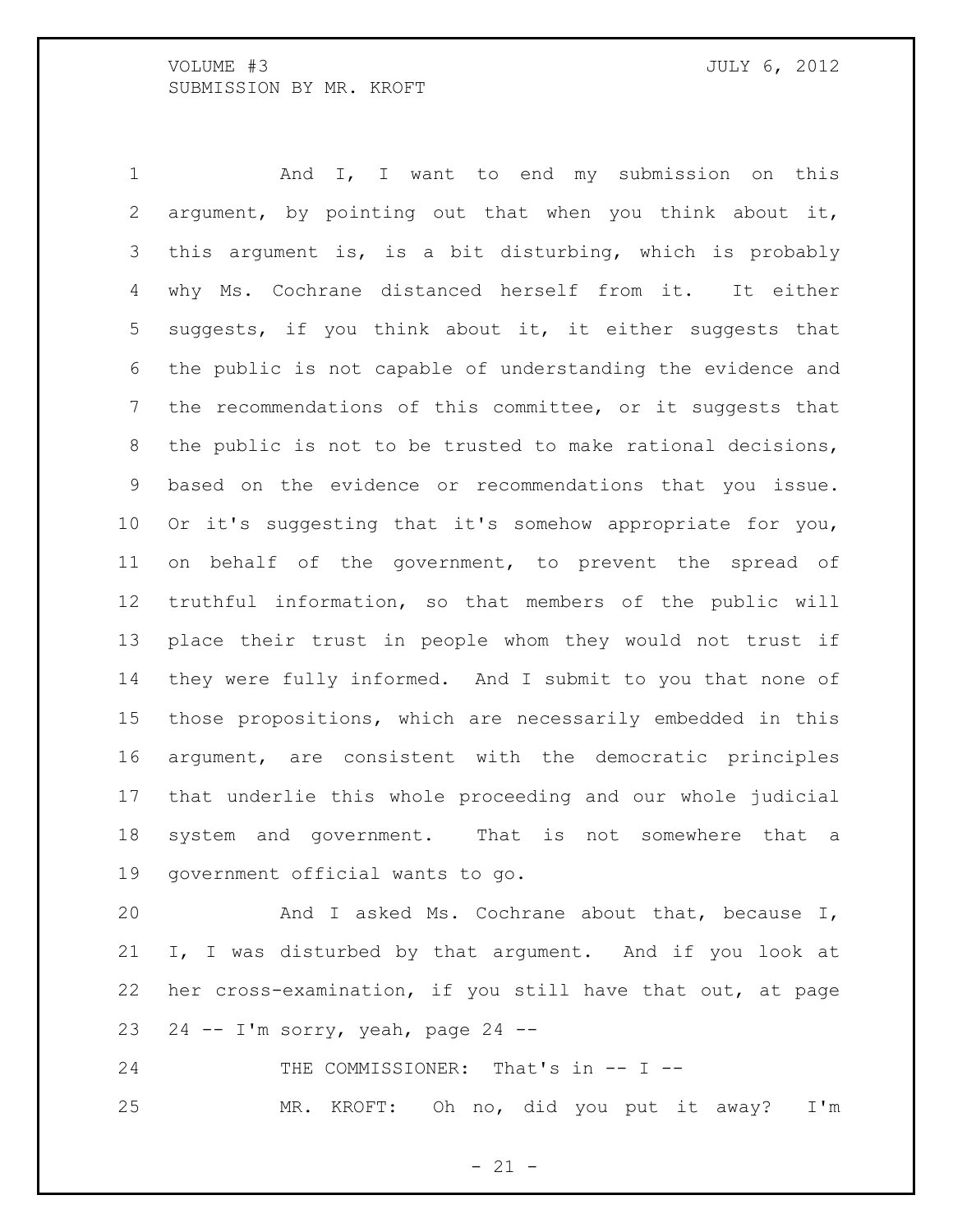1 sorry. 2 THE COMMISSIONER: No, it's all right. 3 MR. KROFT: Should have told you. 4 THE COMMISSIONER: That, that's -- it -- that was 5 filed by Intertribal wasn't it? 6 MR. KROFT: Yes, it was. 7 THE COMMISSIONER: No (inaudible). 8 UNIDENTIFIED PERSON: (Inaudible). 9 MR. KROFT: That's Shirley Cochrane (phonetic), 10 filed by Intertribal. 11 THE COMMISSIONER: All right. Maybe I do have it 12 out. 13 MR. KROFT: It, it was one you just had out 14 before you a minute ago. 15 THE COMMISSIONER: Yes, yeah, maybe I still have 16 it here. 17 MR. KROFT: I, I, I didn't see you put it away, 18 so -- it was stapled. 19 THE COMMISSIONER: Is, is it not in the black 20 binder? 21 MS. WALSH: (Inaudible), Mr. Commissioner. 22 (Inaudible) copy (inaudible)? 23 MR. KROFT: Yes, and if you could open it to page  $24 - 24 - -$ 25 MS. WALSH: Mr. Commissioner, I've got it here

 $- 22 -$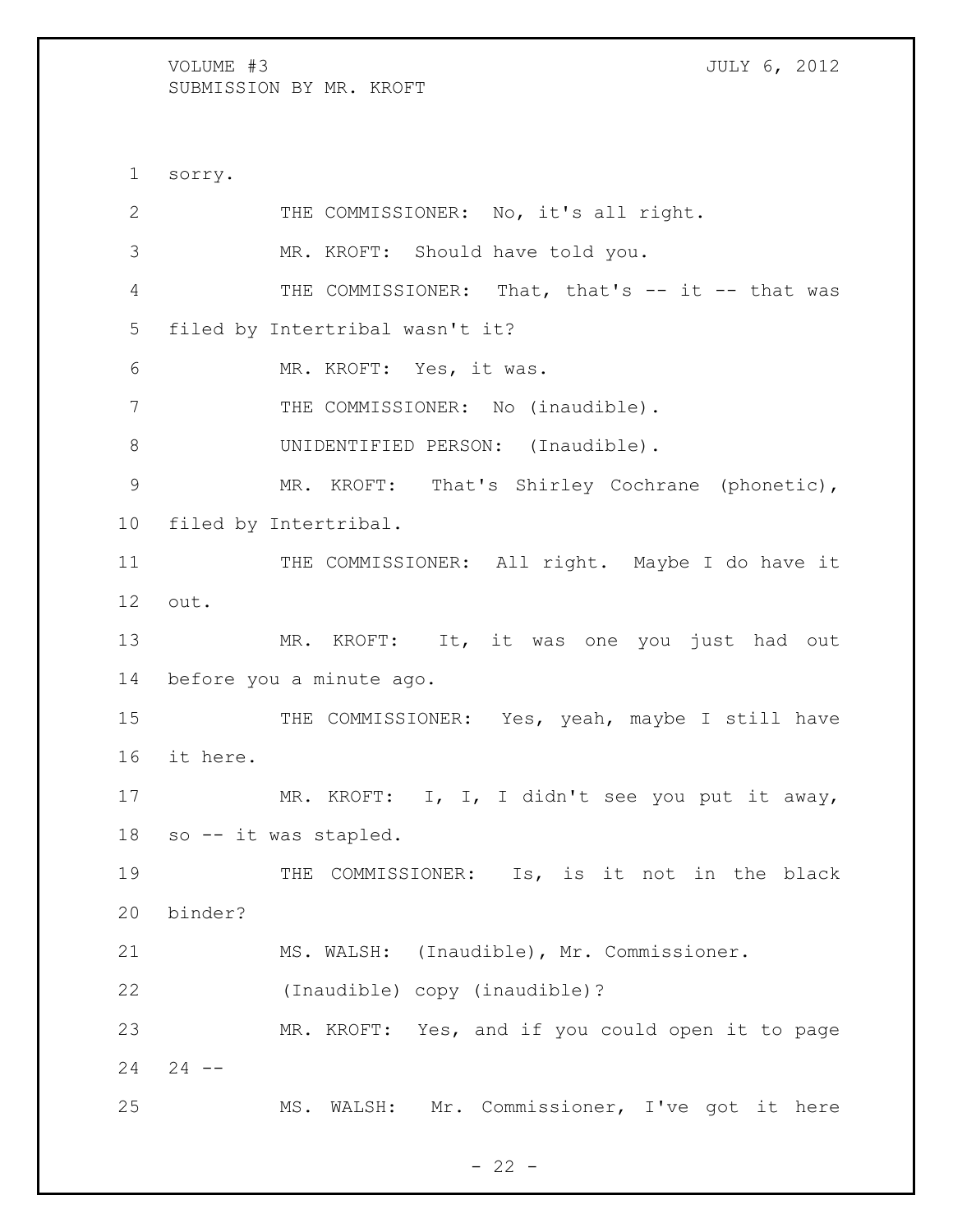(inaudible). THE COMMISSIONER: (Inaudible) I should have it. MS. WALSH: (Inaudible) CFS. THE COMMISSIONER: Publication ban (inaudible). Yes, I have it, okay. MS. WALSH: Volume 1. 7 THE COMMISSIONER: Yeah. 8 MS. WALSH: Okay. THE COMMISSIONER: No, this is volume 2. MS. WALSH: Do you have volume 1? Otherwise, I've got it right here. 12 THE COMMISSIONER: I know, but -- yes, I (inaudible). Yes, what page? 14 MS. WALSH: Twenty-four. MR. KROFT: Page 24, question 110, actually 111, it's, it's ... 17 THE COMMISSIONER: This is Cochrane's affidavit? MR. KROFT: No, Cochrane's cross-examination. THE COMMISSIONER: Oh, oh, oh, oh, okay. I have that somewhere. MR. KROFT: Well, why don't I just read it? 22 THE COMMISSIONER: No, no, I have it here. I -- MR. KROFT: Page 24. I'm discussing here with Ms. Cochrane, her comments in the affidavit that it's important to have trust with collateral agencies and

 $- 23 -$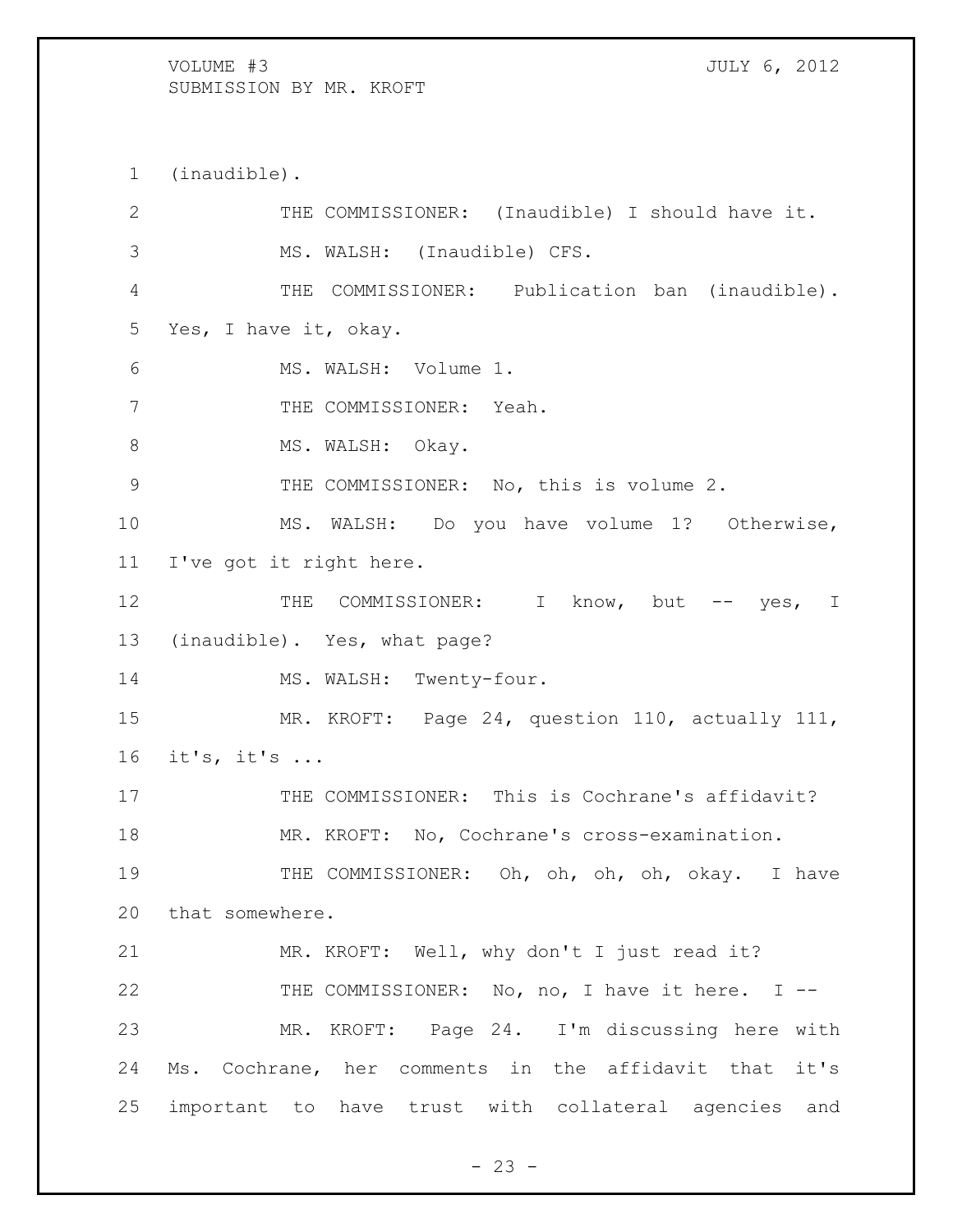clients. 2 THE COMMISSIONER: Yeah. MR. KROFT: And at question 111 on page 24 -- THE COMMISSIONER: Yeah. MR. KROFT: -- I ask her: Now, is it your position, and the position of your agency that withholding information from the community is a good way to foster 11 trust?" She says: "No." 17 And then, at 113 I say: "I take it you are not suggesting 20 that accurate facts should be withheld from the families, so 22 that they will have confidence in you?" Her answer: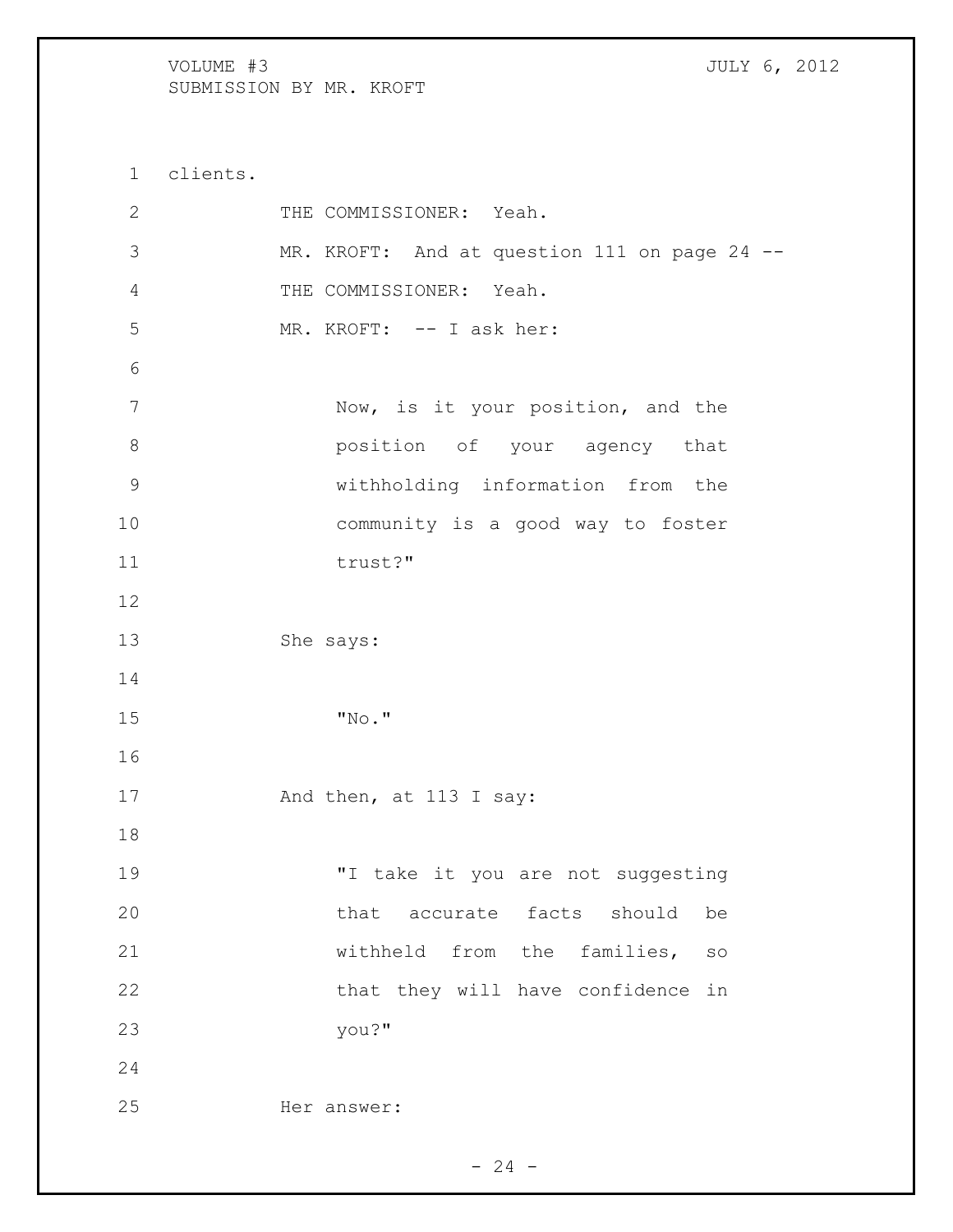VOLUME #3 JULY 6, 2012 SUBMISSION BY MR. KROFT "No. No, I am not." And I ask her: "And confidence is, requires openness, and sharing of the true facts?" She says: "Yes." And at question 115: "And if the families in your 17 community had the true facts, you 18 are not concerned they would not have confidence in you, are you? 20 A I am not. 116 Q I'm sorry, I didn't hear you? 23 A No, I am not." This argument, Mr. Commissioner, far from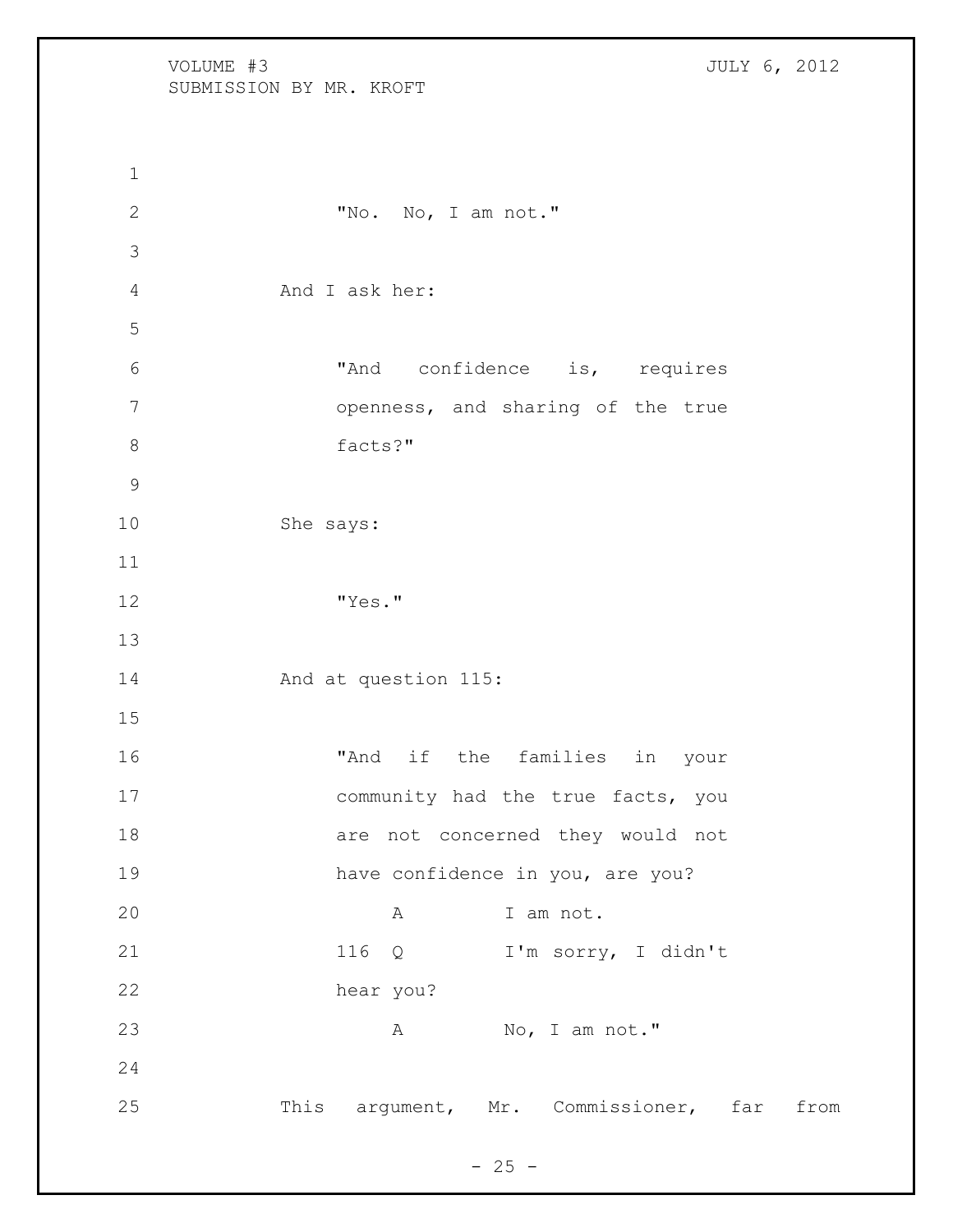fostering trust, undermines the trust and damages the result that the applicants are arguing is in the best interests of children and that's what I have to say about the negative association argument.

 THE COMMISSIONER: Okay. And then you go to your third one?

 MR. KROFT: My third argument I called the managing public debate argument. This is an argument being made to you that says that the media and the public are going to get things wrong, or sensationalize things, or maybe write comments, or blogs that some people don't like. And that the way to deal with that, the appropriate way for you to deal with that, Mr. Commissioner, is you should restrict the flow of truthful information in order to manipulate the content of that discussion and the tone of the discussion. In other words, to restrict the information that goes to the public because you're concerned about what the public might say if they had that information.

 THE COMMISSIONER: Well, manipulate's a little strong, isn't it?

MR. KROFT: There -- no, I don't think so.

23 THE COMMISSIONER: All right.

MR. KROFT: Let, let's talk about it.

THE COMMISSIONER: Yeah, let's talk about it.

 $- 26 -$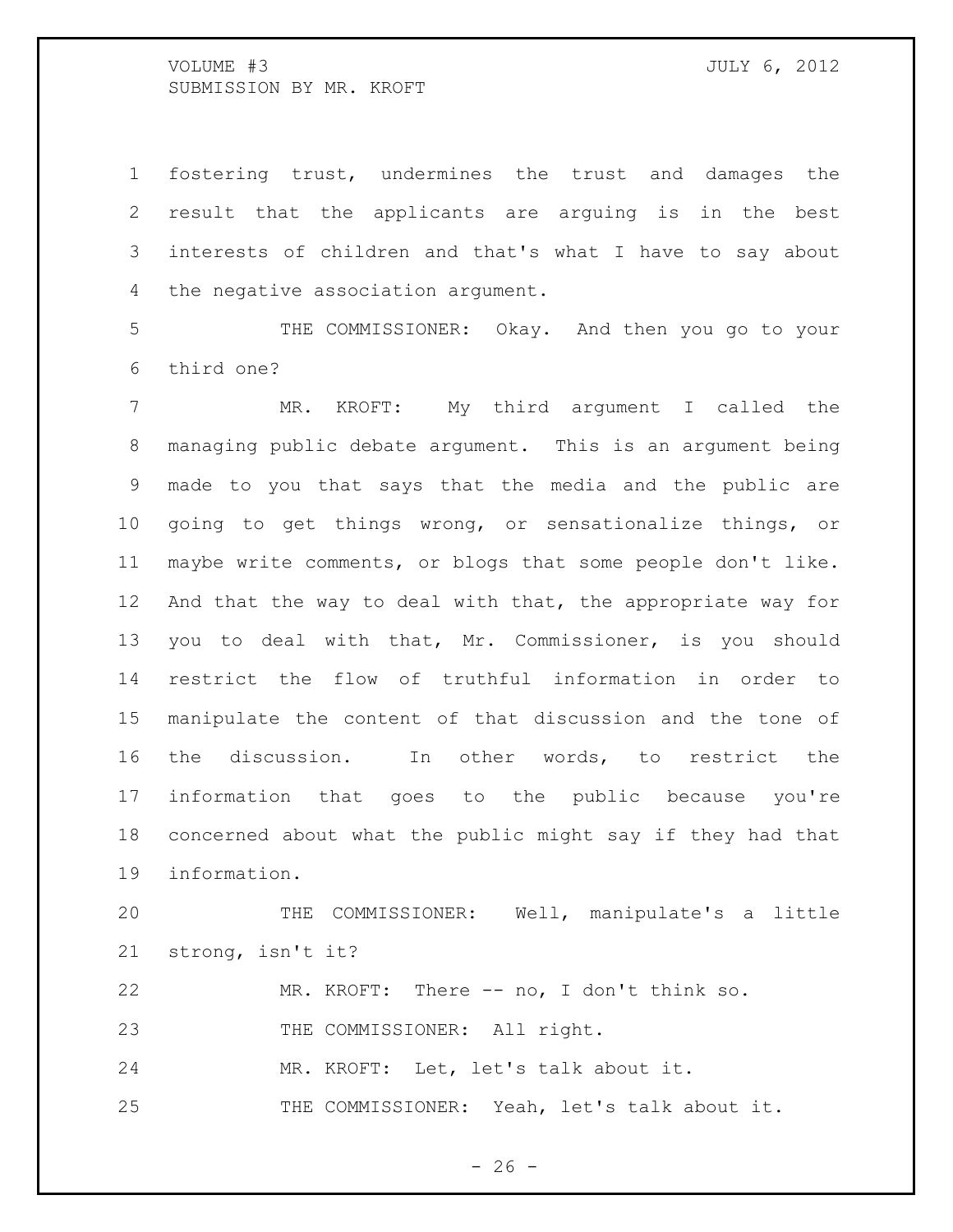1 MR. KROFT: What -- you heard arguments over the past few days that say look at some of these things that people said on, individuals said, and in some cases, headlines that we don't like, we think they're sensational and you're being asked to ban, to make it illegal for people to talk about certain things because you want the tone of the public discussion to be different and better. You want the content to be what the MGEU feels is more appropriate, in its judgment.

 They're arguing that if you prohibit the publication of names and of social workers and identities, that it's going to reduce what they find to be offensive public discussion about these important public issues. And 14 some of them may be offensive. It's -- free speech can be 15 a little messy. It -- there's no question about that, I'm not going to argue otherwise. Sometimes people say things that the government finds offensive. Some --

18 THE COMMISSIONER: You said they argue that to prohibit the names of the social workers and then where did you go?

 MR. KROFT: I'm saying that this particular argument is saying to you, you should prohibit the publication of the names of social workers in order to manipulate -- and I, I do pick that word -- the tone and the content of public debate so we don't find it as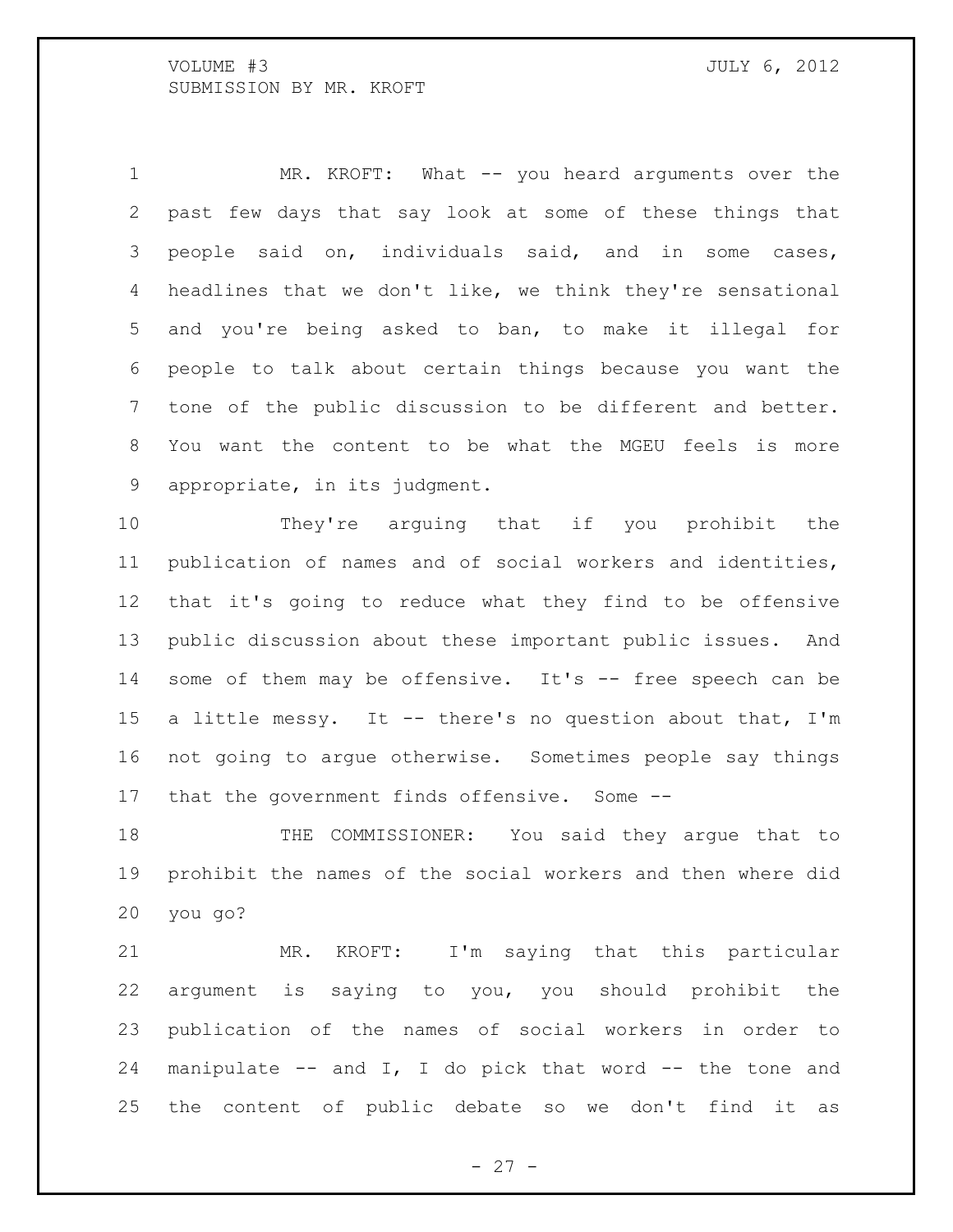offensive as we found some of the examples that were read to you on Wednesday.

 THE COMMISSIONER: So the, the subsequent public debate?

 MR. KROFT: Yes, what they're saying is, well, if you don't like what you think they're going to say about it, don't tell them. That's the argument. And I am not disagreeing that sometimes people say critical things about the government and government employees and sometimes, you know what, sometimes it's not fair. And in a dictatorship, dictators, the first thing they do, you always hear, is they control, control the media, they forbid discussion. That's how they manage public debate. But that's not how we do it here and I say, with respect, that in a free and democratic society, it's the people and not the government officials who determine what the tone and the content of the public debate is, subject, as you pointed out, to hate literature laws and the law of defamation and things, which are all available if people step out of line. But in a free and democratic society, it's not up to the government to say we're not going to tell you what we're doing. We're not going to be transparent, because we're afraid you won't like it if we tell you, or we're afraid you're going to criticize us if we tell you.

And I submit to you, Mr. Commissioner, that if

- 28 -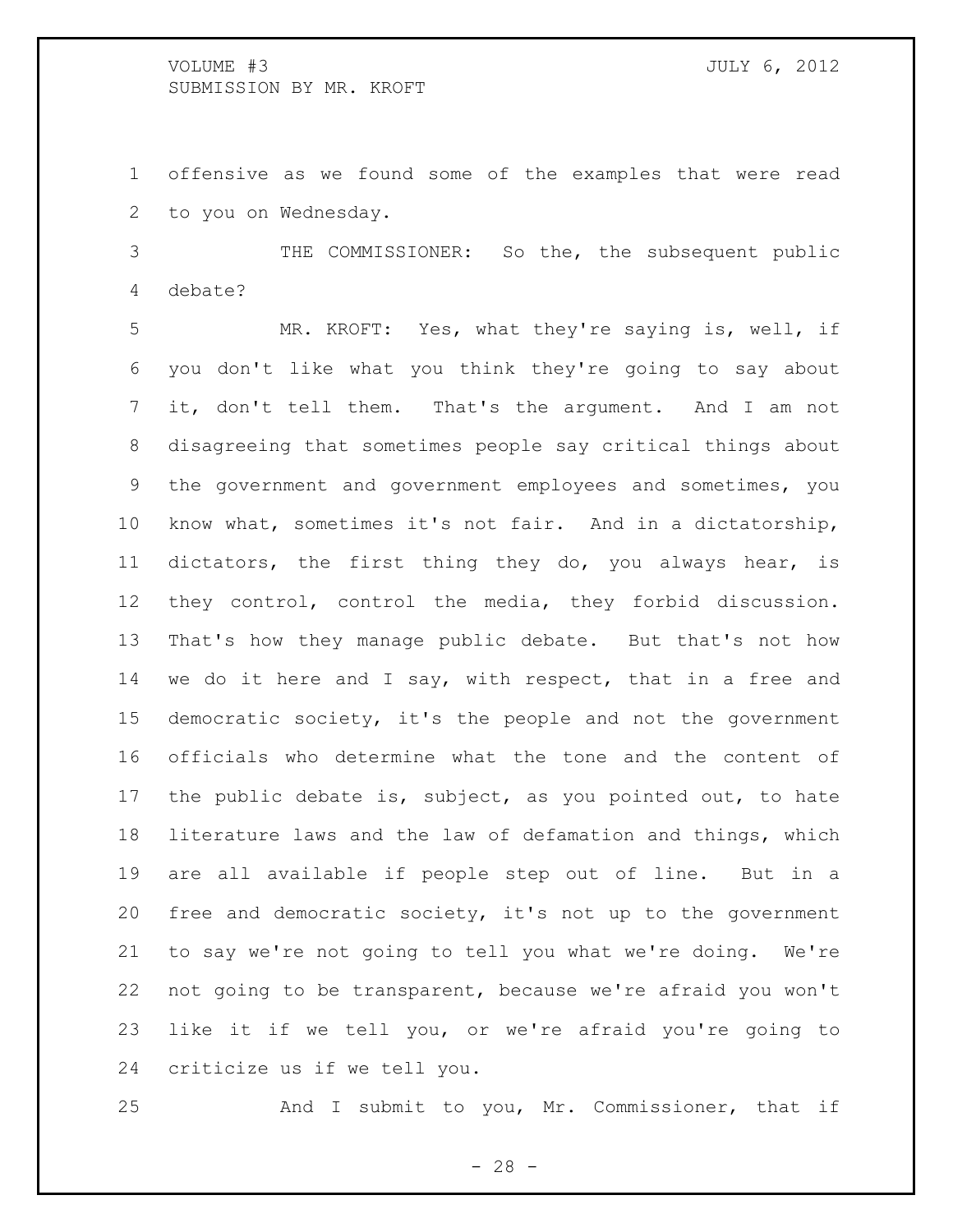you adopt this kind of an argument, if you abandon that principle that it's the people who decide what they should be talking about, in terms of public policy issues, none of us, including the children, are safe. We are all in need of protection and I'm suggesting to you that that is somewhere where a commission of this nature, or any governmental institution wants to go. And it's not necessary. And I want to say something briefly about your role. 11 THE COMMISSIONER: Yeah, I, I'm just a little concerned about your -- MR. KROFT: Yeah. 14 THE COMMISSIONER: -- use of the word manipulate. It, it -- to me, that implies something, something less than below the line, by way of conduct. Isn't it you want to prohibit the names in order to, to lessen the tone of the public debate? MR. KROFT: You could -- well, not lessen the tone, if we're looking for words. To, to -- 21 THE COMMISSIONER: Reduce? MR. KROFT: -- well, no, a tone isn't reduced or not reduced. They don't like the tone of some articles. 24 THE COMMISSIONER: Yes, yes. MR. KROFT: Now, one way of dealing with that is

- 29 -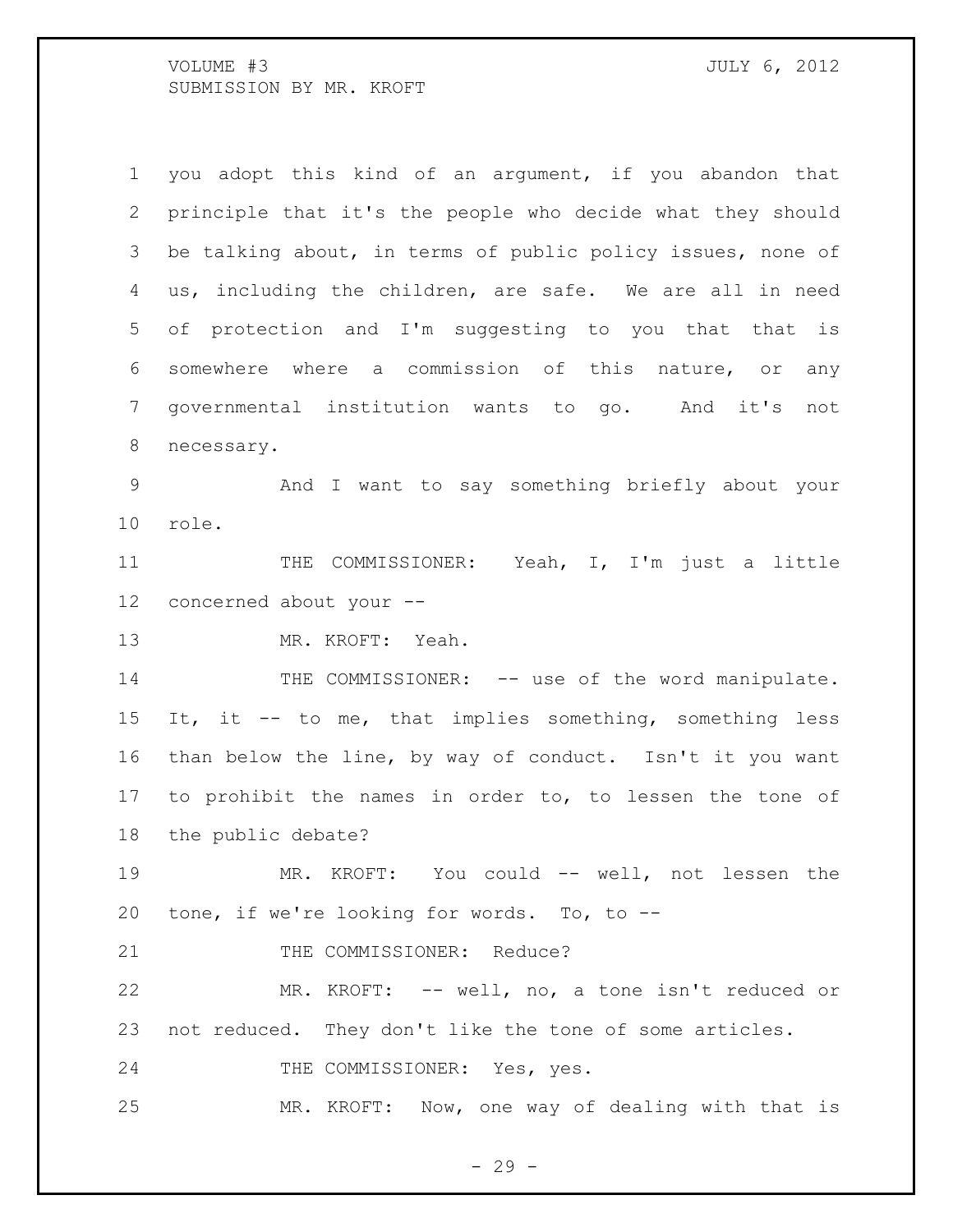to answer back, to write a letter to the editor, to write an editorial and say your tone is wrong and your facts maybe were wrong. I -- that's how things are done in democratic society. Another way of doing it though, and it does work, you can say well, we don't like the kind of reaction we're getting to this information, so we're going to, we're not going to release the information, because maybe if we don't tell them all of the information, then the tone will be different. Now whether we call that manipulation, whether we call it structuring, whether we call it managing, it is government using restrictions on the flow of information so that people don't say things that the government officials find offensive.

14 THE COMMISSIONER: Yeah, that's, that's fine. I like your alternatives --

MR. KROFT: Okay.

17 THE COMMISSIONER: -- better.

 MR. KROFT: And that, that does bring me to, to your role, because of course, underlying all of this is that balancing that my friends talked about and this has to be -- before you go to this kind of a, a interference with a Charter right, you need to make sure not only that it's warranted, but also there's no other way of achieving the goal. And I want to talk about your role in that context, because you're leading this process. And I want to suggest

 $- 30 -$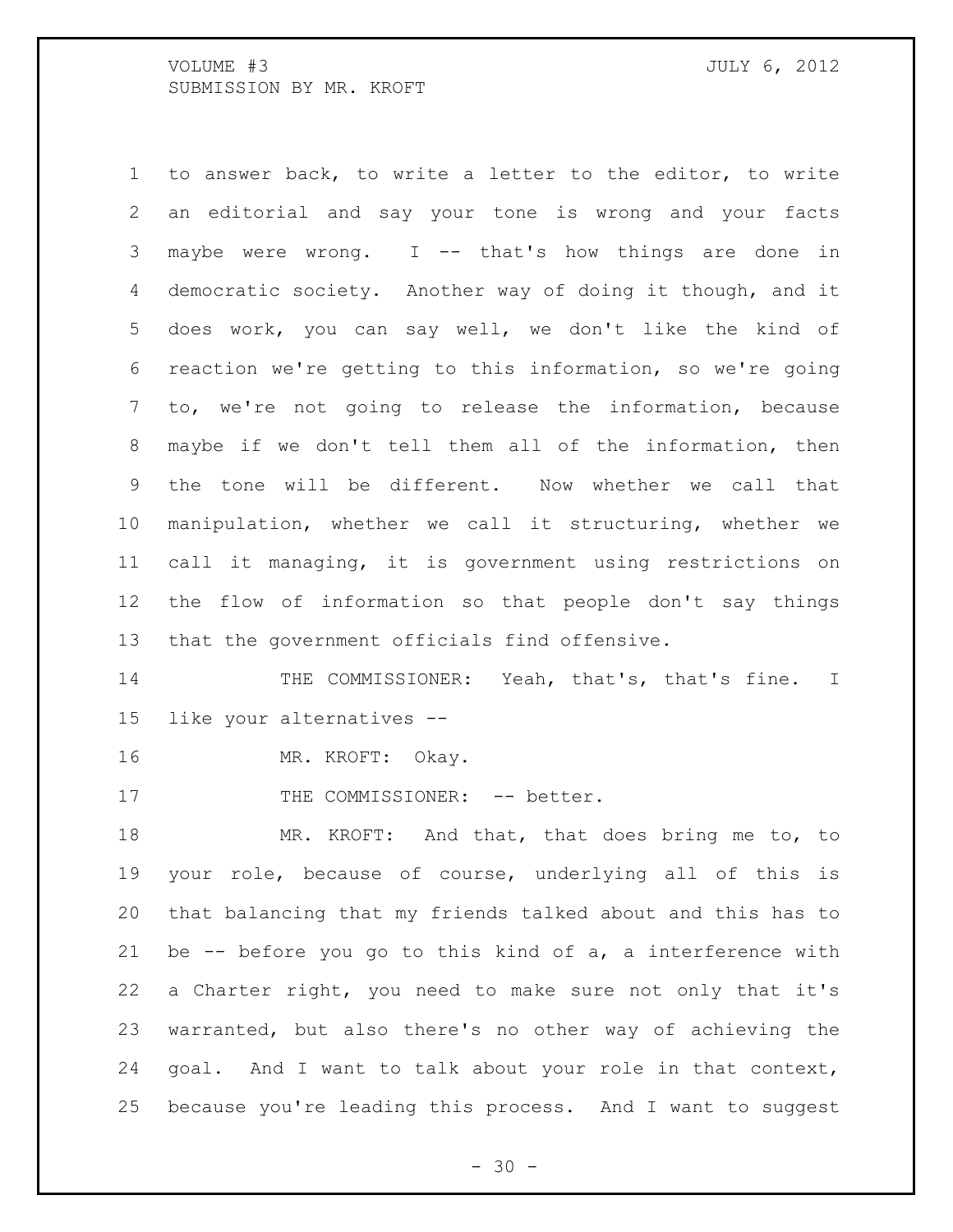to you, Mr. Commissioner, that you, with your counsel, you have all of the necessary tools to ensure that witnesses are treated fairly and I think this came up earlier in our discussions, not, not mine, but with my friends. You, you have the platform and the authority to make interim and final reports. You have the last word. And it's obvious, by your appointment and, and then the appointment of your counsel, that the people of Manitoba, through its government, have confidence that your report is going to be complete, fair and balanced and that you are going to run these proceedings in a way that is fair and that treats people with respect. And I've see that.

13 A very similar argument about -- was made to the Cornwall Commission, the Cornwall inquiry, which is at tab 18 of our book of authorities and I want to take you to that. Tab 18, page 13.

17 THE COMMISSIONER: Page 13?

MR. KROFT: Yeah, so tab 18 --

19 THE COMMISSIONER: Yes?

MR. KROFT: -- page 13. This is the --

21 THE COMMISSIONER: I know the case.

 MR. KROFT: Yeah. Now, you'll, you'll recall that this was a case where the argument, the unsuccessful argument, for a publication ban had to do with protecting somebody who, who they said qualified as an innocent, who

 $- 31 -$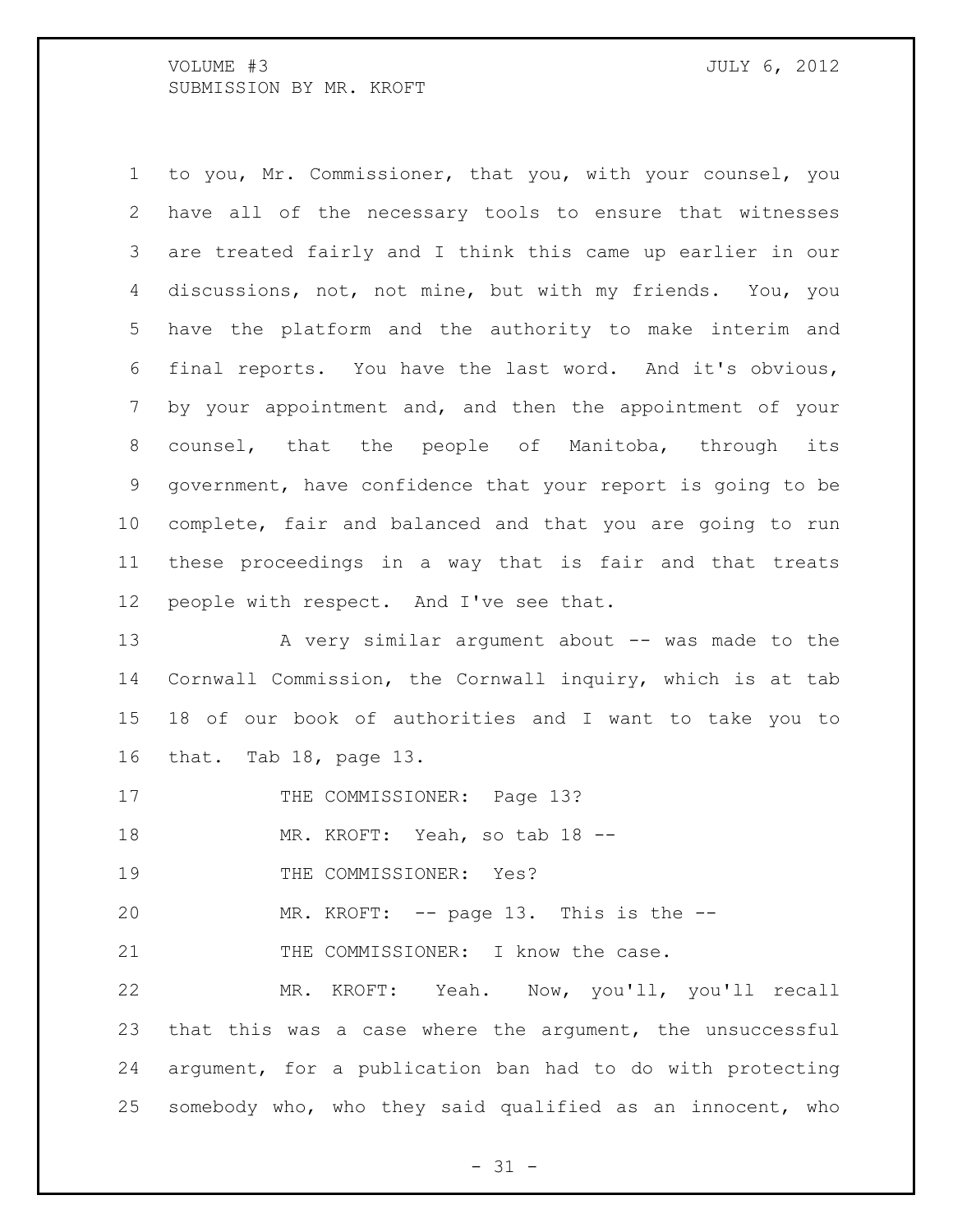VOLUME #3 JULY 6, 2012 SUBMISSION BY MR. KROFT 1 shouldn't be embarrassed. And I -- page 13, after 2 rejecting that argument, the top of the page, the Court of 3 Appeal points out as follows: 4 5 "The employee's counsel ..." 6 7 THE COMMISSIONER: What paragraph? 8 MR. KROFT: It's at the very top, it's the -- 9 it's a continuation, actually, from the paragraph -- 10 THE COMMISSIONER: Wait a minute. Have I got the 11 right case here? 12 MR. KROFT: Page 18 --13 THE COMMISSIONER: Tab 13 --14 MR. KROFT: No, I'm sorry, tab 18. 15 THE COMMISSIONER: Yes, okay. 16 MR. KROFT: Page -- 17 THE COMMISSIONER: Just a minute. 18 MR. KROFT:  $--$  13. 19 THE COMMISSIONER: Just a minute. 20 MR. KROFT: Just give me a minute, I may have -- 21 THE COMMISSIONER: No, I --22 MR. KROFT: -- the wrong --23 THE COMMISSIONER: -- just -- tab 18 --24 MR. KROFT: -- you know, just give me, just give 25 me a minute before I send you on a --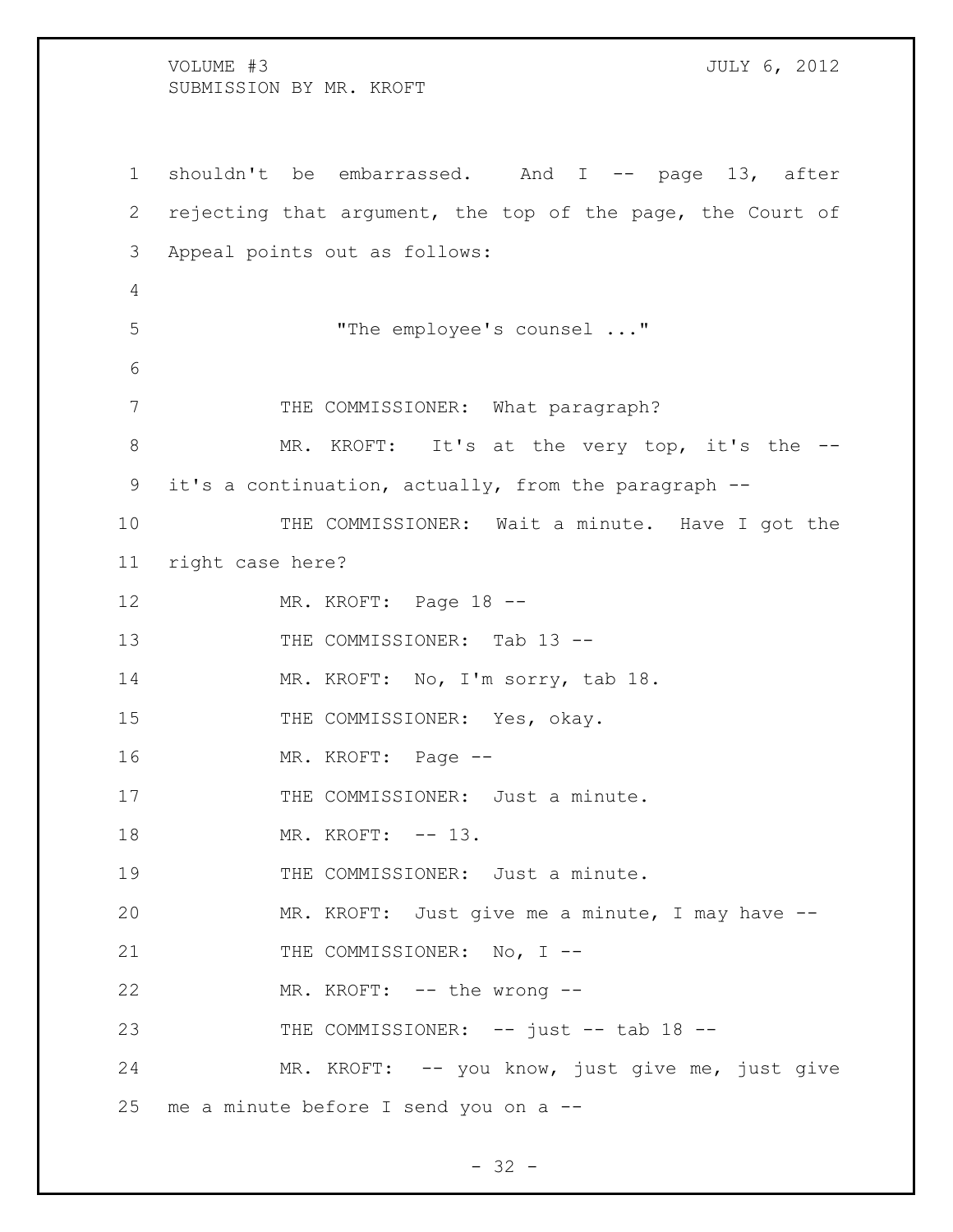THE COMMISSIONER: That's Cornwall all right, but there's no page -- oh yes, I have page 13, yes, okay. I've got it.

 MR. KROFT: Yeah, now I don't. I will give you the cite in a moment. I, I seem to have lost it. But it, it, it really goes back to the point that I just made, that you have the tools and the other counsel who are sitting here, and are sitting in the Commission, counsel for the various parties who have concerns are here and their job is to make sure that this hearing is conducted appropriately and fairly and that you have the information you need, so that you can present a fair report with fair conclusions that, in a democracy, we trust, that the public will understand. If we don't trust that, we're in trouble.

 And, and I'm, I'm sorry, it is on page 13, at the top and, and their point here is, and I'll just read it, it's at the top of, in that first paragraph:

19 T... 'one cannot presume that the **public,** equipped with the **reminders** of the Moving Party's **acquittal, will jump to any [fair]** acquittal, will jump to any [fair] or unfounded allegations about the Moving Party.' The Commissioner also indicated that the employee

- 33 -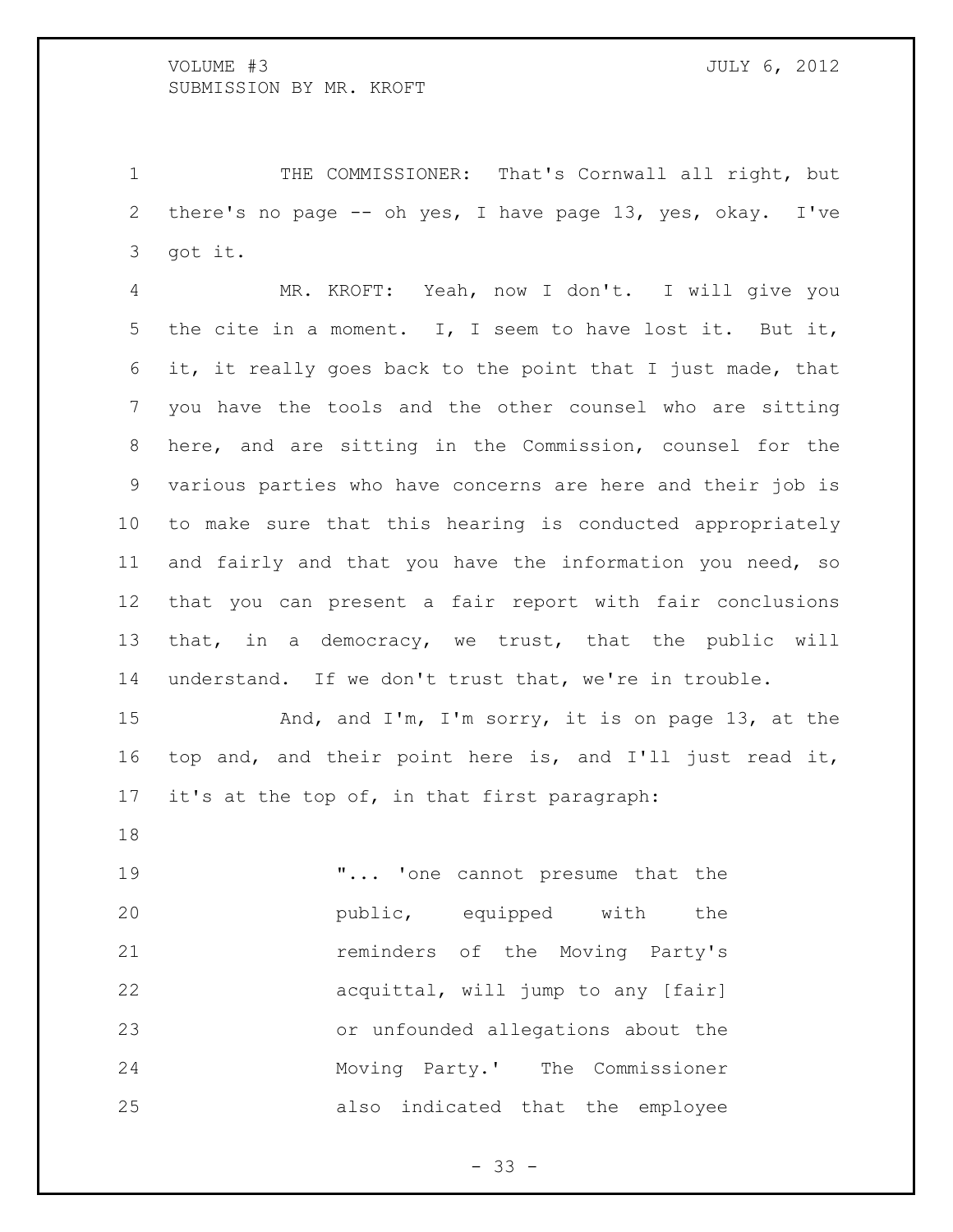|     | could object to evidence of the    |
|-----|------------------------------------|
|     | specifics of the allegations and   |
| -3  | indeed later made rulings and      |
| 4   | redacted certain documents to that |
| - 5 | end."                              |

 So in other words, the Commissioner has the tools to make sure that the perceived harm doesn't happen and to say that somehow children are going to be harmed is to presume that a whole lot of people aren't going to be doing their jobs. And, and I know, from hearing the quality of counsel in this courtroom and, and hearing the inquiry so far, that's not a worry. So that's what I have to say about the last of the arguments, the managing public debate argument.

 Which takes me to number six, which is the issue of filming. And I know I'm short of time, so I'm going to be quick on this, perhaps at the risk of making you do some more reading than you, you might have hoped to be able to do. But you correctly pointed out, on the first day of this application, that the Supreme Court of Canada case, CBC v. Canada, that we circulated just before Wednesday, made it clear that, in fact, the filming, that type of expressive activity, is covered by Section 2(b) of the Charter.

- 34 -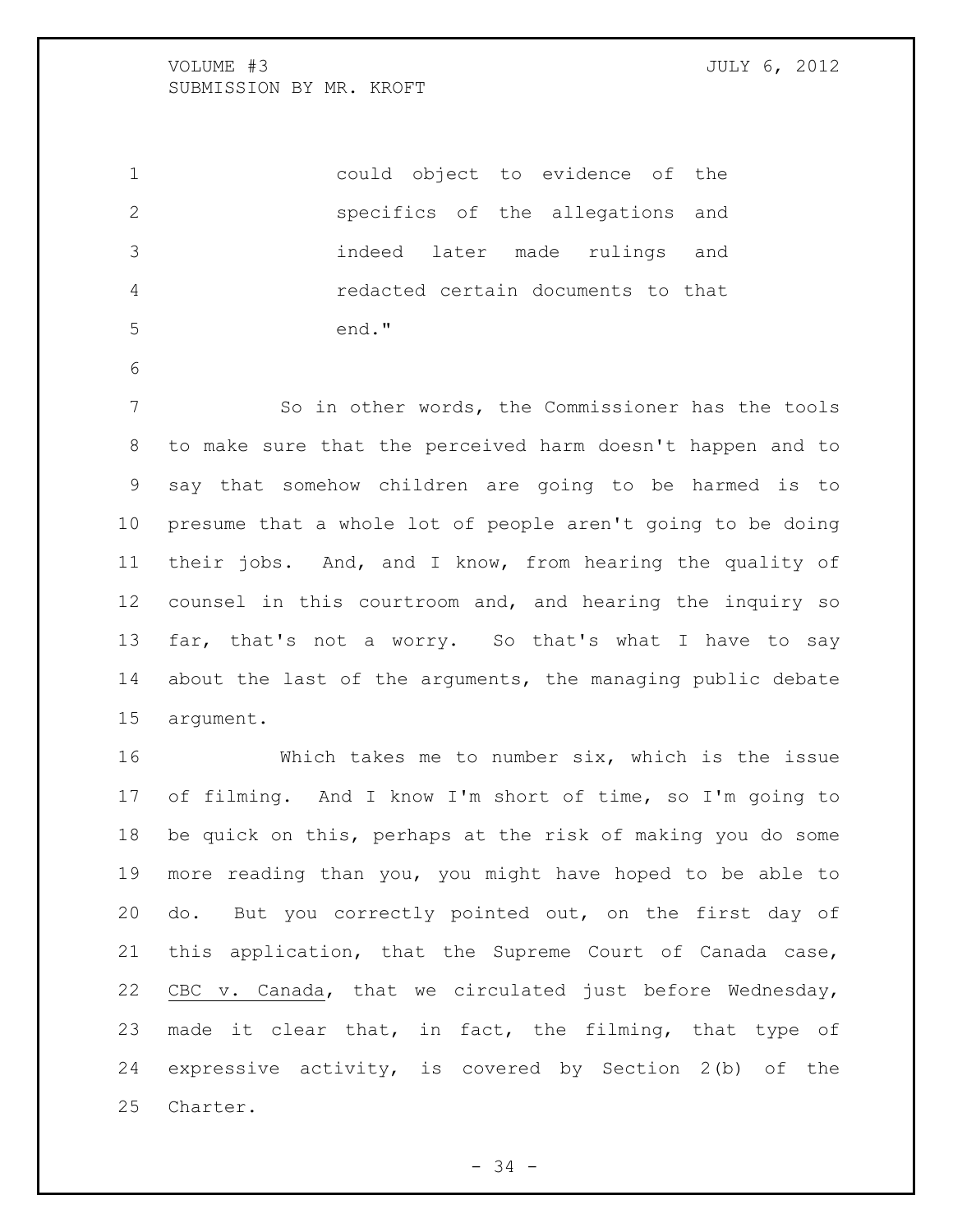1 1 In that particular case, and you clearly read, if you recall that the media challenged some regulations that were issued by the court and then by the government, which restricted filming and interviews in courthouse halls, to particular areas. And prohibited the broadcast of the official audio tapes that the court recorders make. And the court held that those activities were covered by Section 2(b) of the Charter, they're protected expression. The court then applied the Oakes test, to say that those particular rules issued by the government of Québec, although they breach Section 2(b) of the Charter, were reasonable limits in a free and democratic society.

13 So I'm suggesting to you that that case is authoritative and recent and says that the filming is a constitutionally protected right.

 It's interesting, in coming to that conclusion, that the court, the Supreme Court, considered the issue of the, the, the traditional role of filming and of recording and coming to its conclusion, that these activities are covered by Section 2(b). You can -- and I, I'm not going to take you to it, but if you want to make a note, it's at paragraphs 44 and 45 of the decision.

 I'm referring to them because they point out that the history of the institution is important. And when you look at the affidavit of Cecil Rosner, what you will see,

 $- 35 -$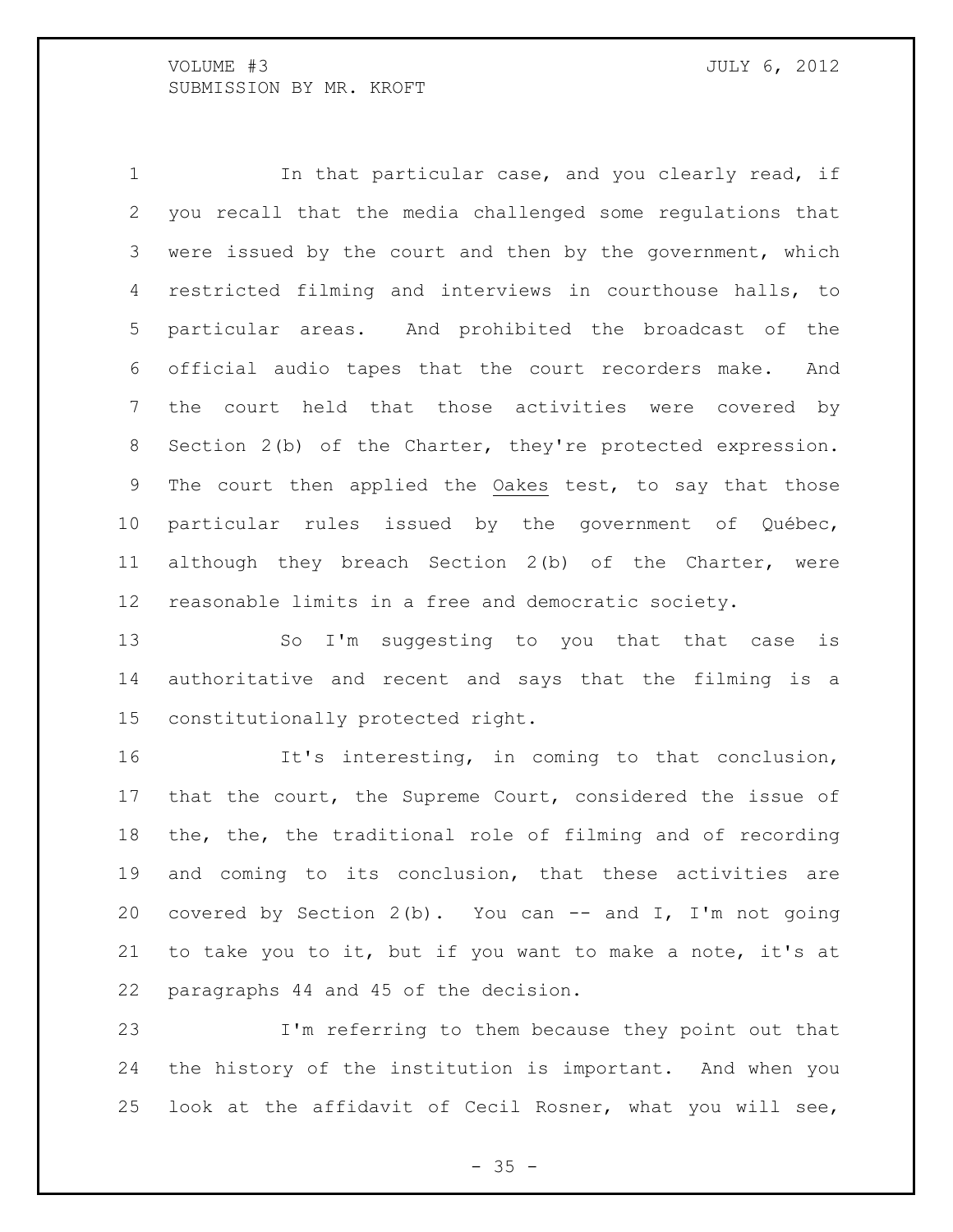and what you've already heard, is that it, the history of public inquiries in this country are that they have a fixed camera just as the protocol that has been proposed, prescribes. This has happened in the, all of the inquiries in the last couple of decades in Manitoba and there's a list of other inquiries from the Westray Mine, to the inquiry that's going on in B.C. about the missing women, the child death, a forensic inquiry in Ontario where children and child welfare issues did come up. The Sinclair Inquiry here, which gave rise to our child welfare system that we're now talking about, they were all filmed. So the history of this institution, the normal role of this institution is exactly what the protocol is that you have put forward as, as suggestion.

 And the question before you is whether you should make an exception to this traditional means of communicating the proceedings of a public inquiry to the public. That's what you need to decide and that's what you're being asked to do.

 Now, in the CBC case that we looked at, because it was a regulation, they applied the Oakes test. This, of course, is a request for a discretionary order, so the, 23 the, the compliment to that, when we're dealing with discretion, as opposed to a statute, is the Mentuck/Dagenais test. And so, I submit to you that just

 $- 36 -$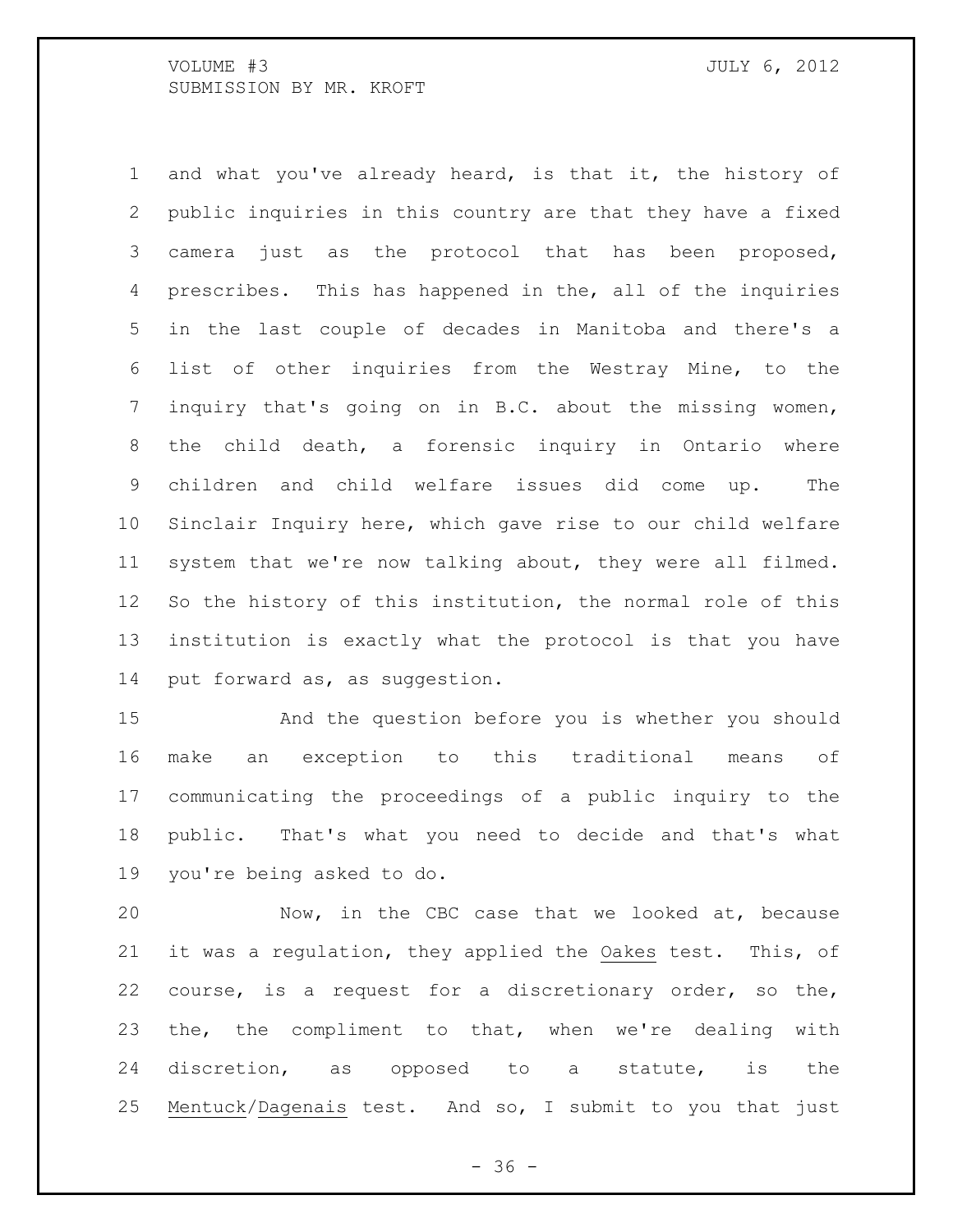like when you're deciding whether to ban publication of the names, if you're being asked to ban communication through the traditional method of filming in a public inquiry, you apply the Mentuck/Dagenais case and all of the arguments that I made over the past day and however much we've used today, those all apply and I'm not going to repeat them, because the same result comes.

8 I, I do though, want to say a few things about what the courts have said about the particular medium of film. And I want to say this, first of all, in that CBC 11 case, if you look at -- and, and, and, and we won't read through this, because I'm cognizant of time, but paragraph 52 and 53, when you are thinking about this, the Supreme Court responded to an argument that was made that this shouldn't be covered because a written description is good enough. A newspaper article is good enough. And, and the Supreme Court said no, it is different, a film, an audio, that's not the same. It doesn't convey the same meaning, it doesn't convey the same information and they referred to it, the fact that the courts of appeal, in this case, have made a particular point of saying that the reason why we don't interfere with trial judge decisions on matters of evidence and credibility is because they're in a privileged position. This is what the Supreme Court said. And we can't now suggest that a transcript provides the same

- 37 -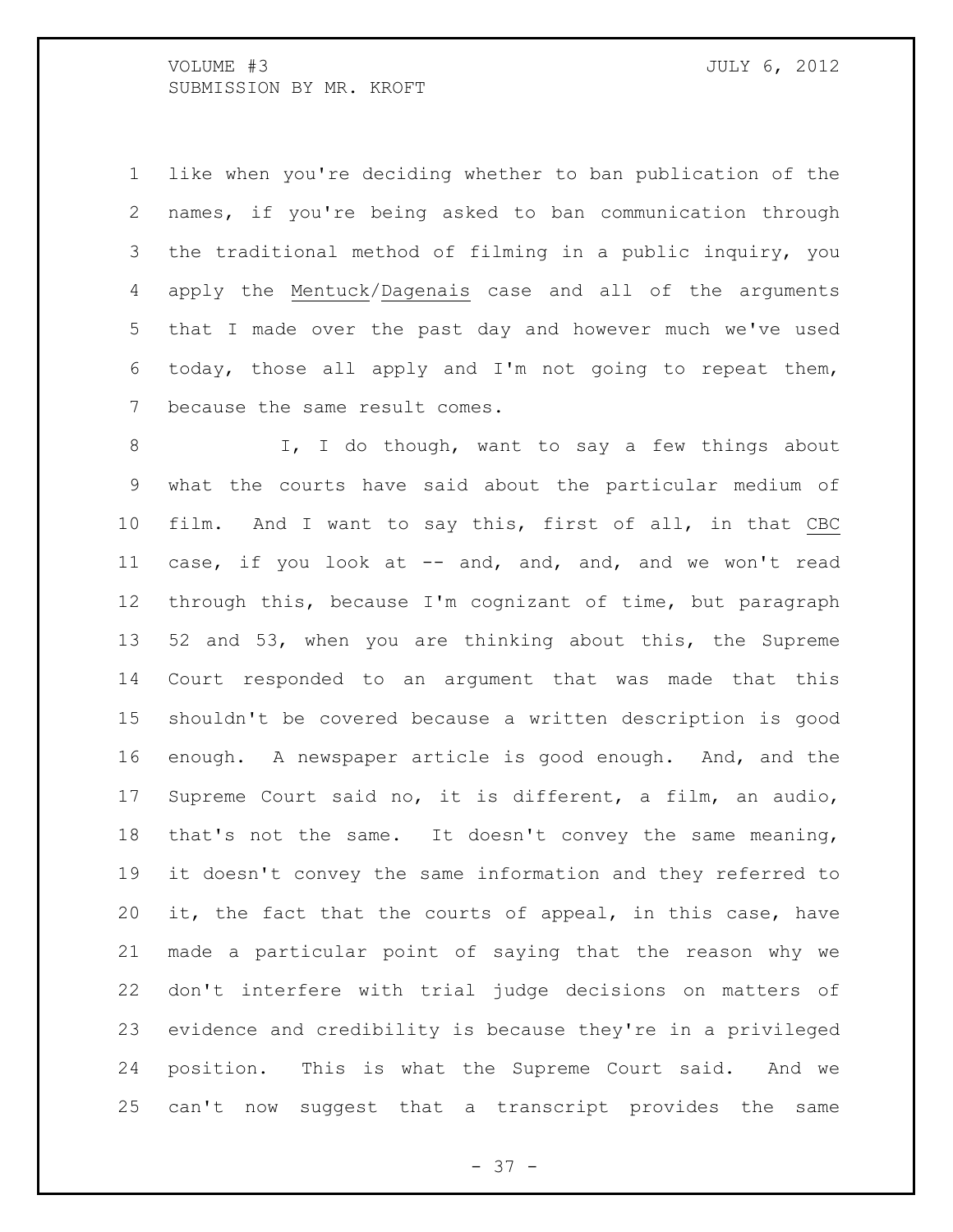evidence as, as a film or an audio. That would be going against everything we say about trial judges and the importance of not interfering with them. You'll find that at paragraph 53. I've told you about that.

 And I'm going to give you another cite to the evidence, but I'm not going to ask you to go there. But it's the cite of Ms. Gosek. You'll recall she was put forward by the faculty as an expert witness.

9 THE COMMISSIONER: Yes.

 MR. KROFT: And make a note of page 15, question 57 to 62. Because there, she explains why she teaches her students that reading a report is not enough, that they have to observe the non-verbal clues, that that's critical to understanding the truth of the situation in the social work context.

 So my friend's evidence agrees with what the Supreme Court says, which is that the information that is conveyed through film is different. It has more contact, more information and it is important.

 The other case that I circulated to you was the Aboriginal Peoples Television Network case, APTN.

22 THE COMMISSIONER: Yes.

 MR. KROFT: Now this was a case where the APTN station made an application to film proceedings at a Human Rights tribunal.

- 38 -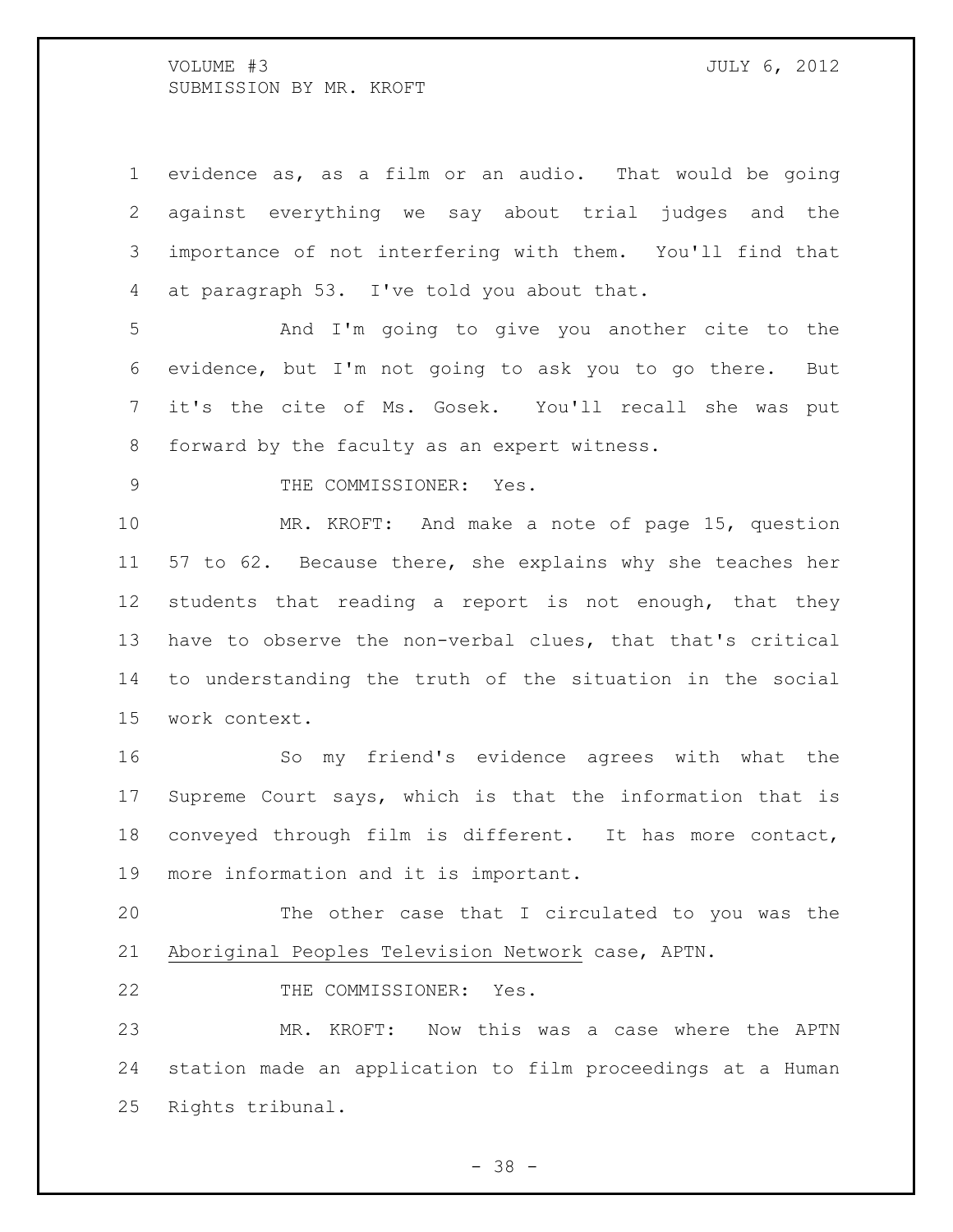1 THE COMMISSIONER: Yes.

 MR. KROFT: And the Human Rights tribunal said no, you can't film the proceedings and there was an application to quash that decision, which was successful. The Federal court said that the decision the tribunal made not to allow cameras was unreasonable. So they didn't go so far as to say whether cameras should be allowed, they simply said it should go back because what you did was unreasonable when you dismissed the application. Try again. And it is interesting to look at some of the reasoning of the Federal court, because it really applies very, very closely today. And I, I'm going to take you to page 5 of that case, if you have it in front of you -- 15 THE COMMISSIONER: I have. 16 MR. KROFT: -- paragraph 14. And about --17 THE COMMISSIONER: Yes. 18 MR. KROFT: -- halfway through that paragraph you'll see the words there "primary concern". 20 THE COMMISSIONER: Yes. MR. KROFT: Okay. Mark that. This is the court talking about why it is that the people opposing filming didn't want filming. And they, they were arguing, according to the Federal court: 

- 39 -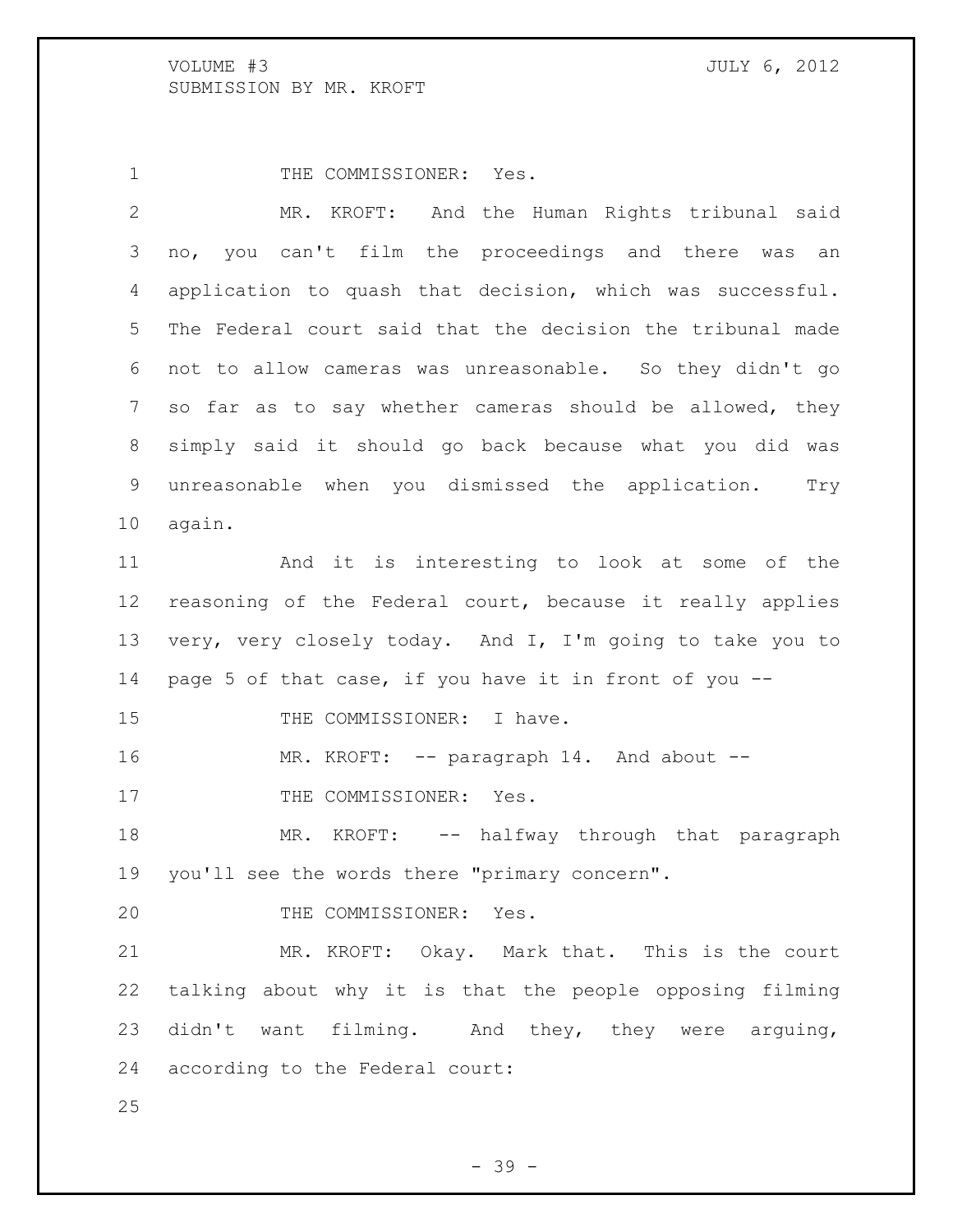"Their primary concern was that if their testimony was taken out of context, it would portray them in a negative light and damage their working relationships with First Nations [and] persons and agencies." Well, that, that's kind of familiar. "None of the proposed witnesses expressed concern that their testimony would be affected by the **presence of a camera ..."**  Which is the case here as well.  $\ldots$  or otherwise expressed any concerns relating to the fairness of the hearing. None of the potential witnesses were named ..." Exactly like here, the people who are going to be testifying under what is requested as a ban are not named.

 $- 40 -$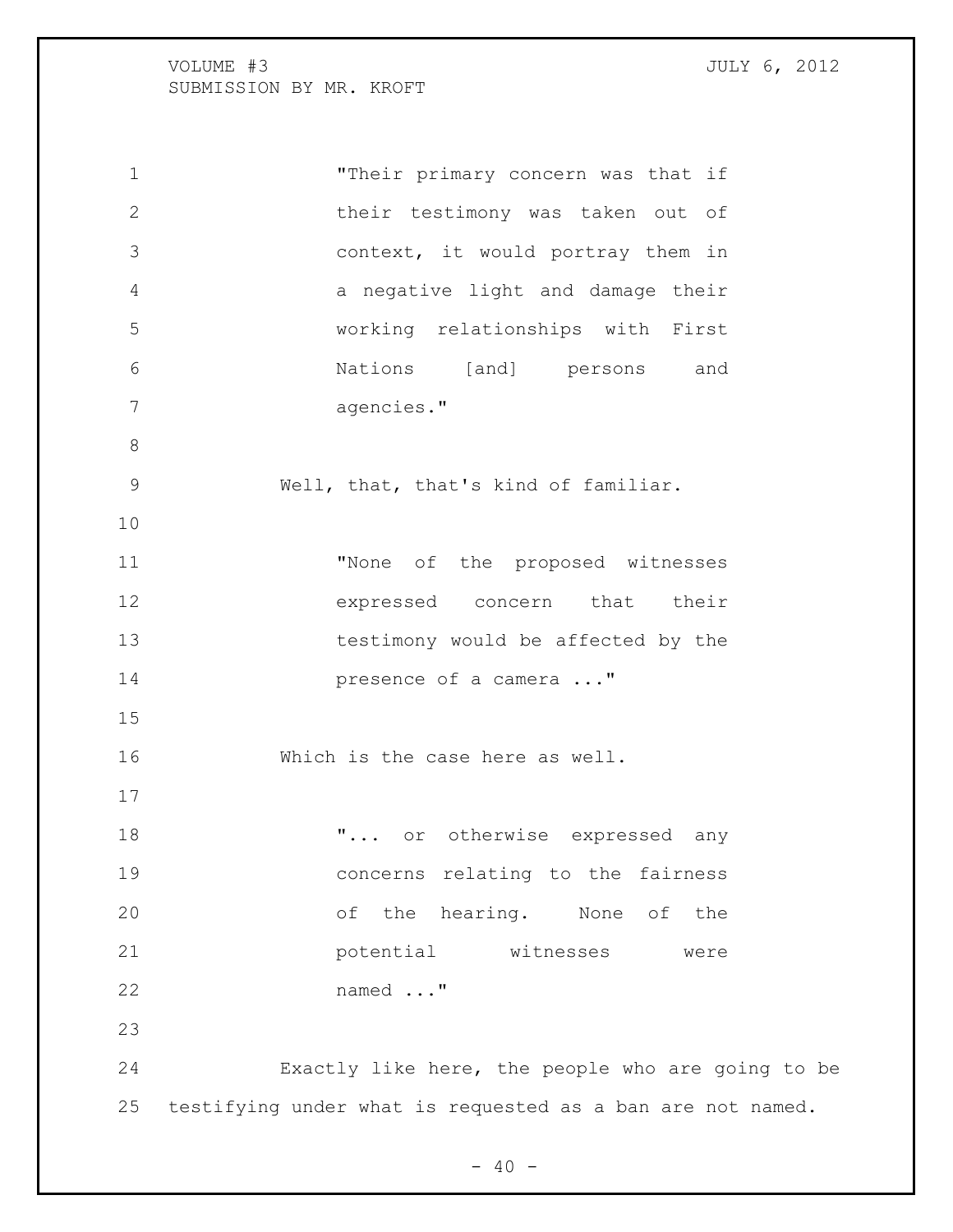VOLUME #3 JULY 6, 2012 SUBMISSION BY MR. KROFT "... and no evidence was provided directly from them regarding their concerns." Well, that's what we're dealing with here. And then it -- if you go over to paragraph 18, which is at the bottom of page 6, you'll see the words: 10 The government witnesses ..." 12 THE COMMISSIONER: Yes. MR. KROFT: Federal court says: "The government witnesses would be testifying about policies and decisions made regarding the provision of child welfare services. Information about these policies and decisions is already publicly available through several

reports ..."

 Which it would be, by the way, if you, your, yourself permit publication of the evidence, which you

 $- 41 -$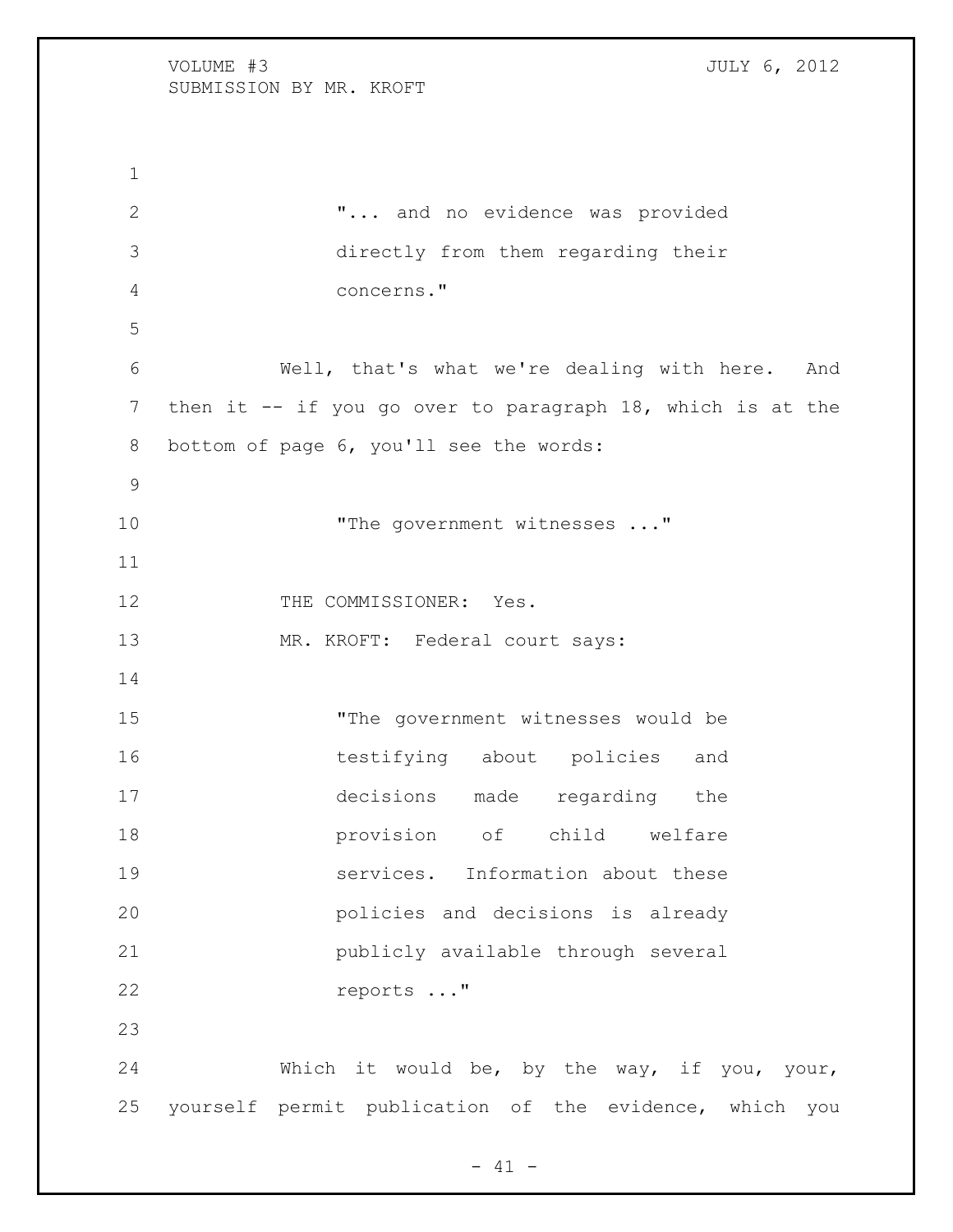will. And then they go through how it's available. And then if we go to 19: "The interests of people living on reserve in observing the proceedings at issue are more direct than those of the general public in observing a criminal 9 trial." So they're distinguishing a court case. "The proceedings will decide whether large numbers of geographically dispersed people have experienced discrimination 17 [in that case]." But it's the same here with the constituency that's interested in this case, in large part, and there's evidence to that effect. "The proceedings directly implicate the human rights of APTN's intended audience."

 $- 42 -$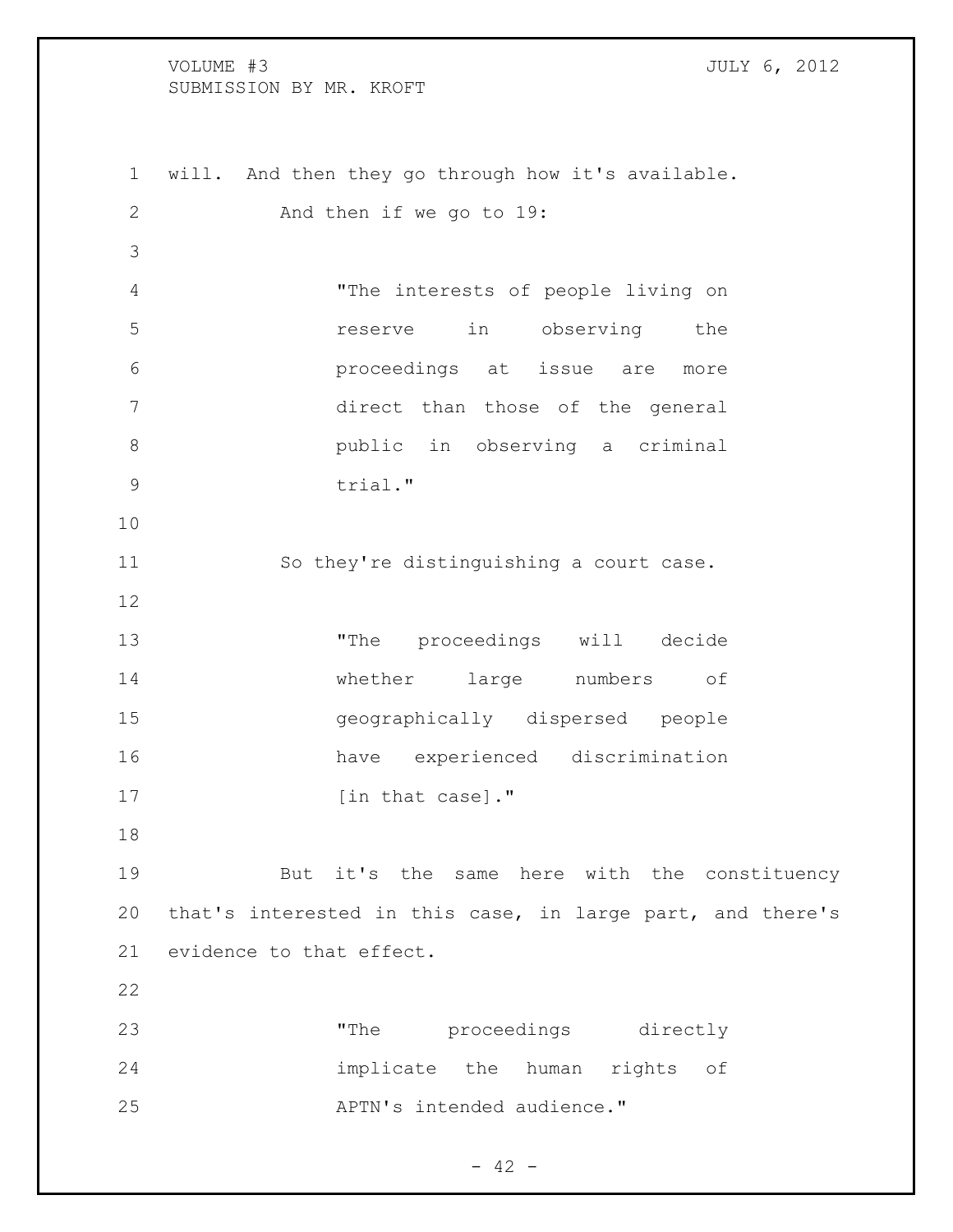All of that is applicable to the decision you need to make today. And so we say this is a Charter issue, the Dagenais/Mentuck test applies and no convincing case has been brought before you to suggest that you should deviate from the long established tradition for public inquiries in this country. And that's what I have to say about filming.

8 THE COMMISSIONER: Thank you.

 MR. KROFT: I'm now moving to the relief sought, number 7.

 Now, I'm a little unclear, having heard my friends, about exactly whether everybody is on the same page as to what the proposed publication ban is. We have what I think is an agreed, amongst the applicants, an agreed formulation, or partial formulation in, in the, tab 13 of the ANCR motion, reply motion brief, or their, or, or their tabs to it. I have a copy for you; why don't I just give it to you? I have an extra copy.

19 THE COMMISSIONER: All right. I, I have that, but I, that's handy. And this is --

 MR. KROFT: So this is, this is what the applicants have submitted to you --

THE COMMISSIONER: It's found in, in --

MR. KROFT: The ANCR --

25 THE COMMISSIONER: -- ANCR brief --

- 43 -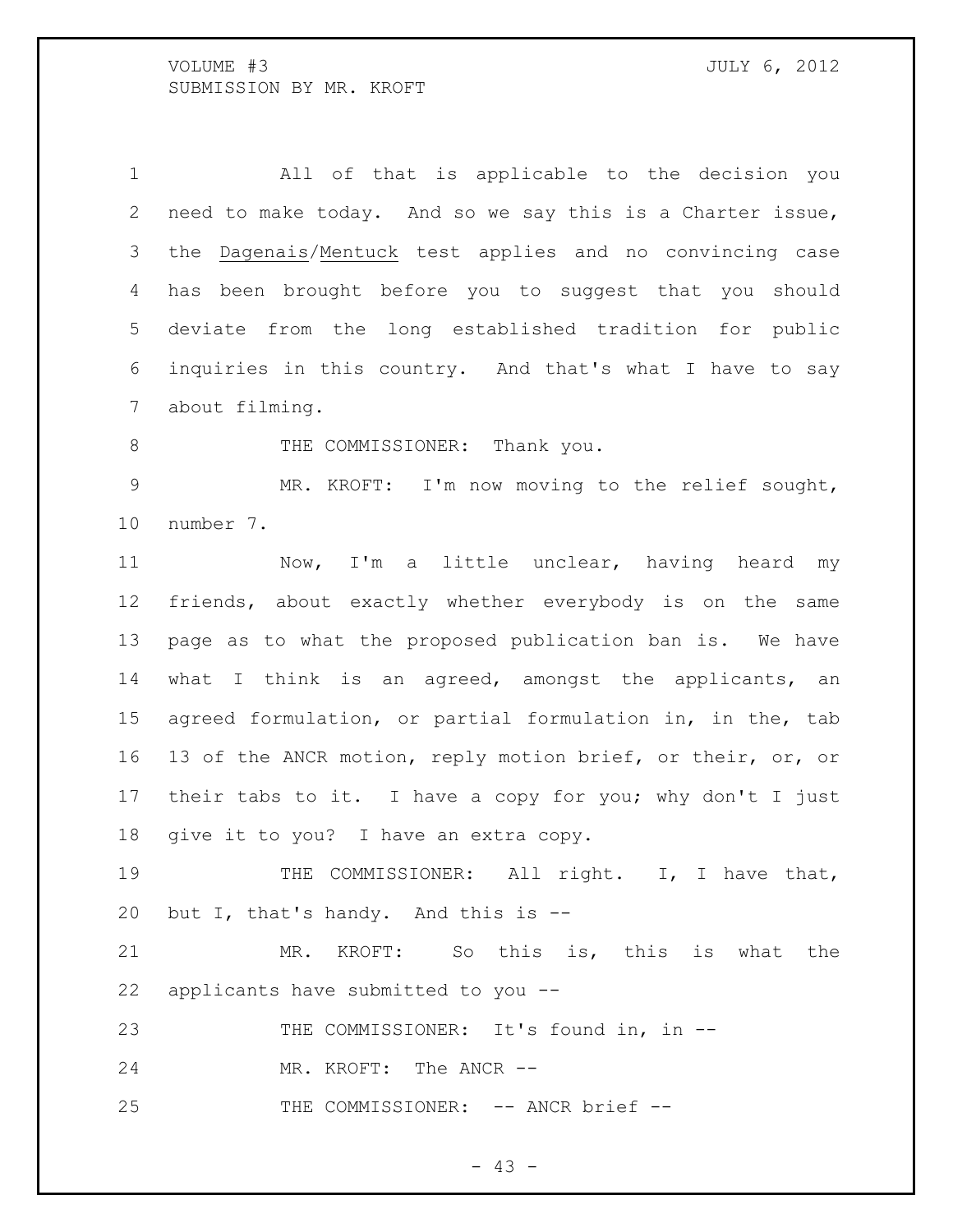1 MR. KROFT: -- reply.

2 THE COMMISSIONER: -- ANCR reply brief.

 MR. KROFT: Yes, it is, tab 13. And what they did was they marked up the media protocol that was circulated to counsel, to show what, the changes that they are proposing you make. And the relevant provision for our discussion this morning is number 7. And what we have 8 here --

9 THE COMMISSIONER: What, what -- you're, you're 10 talking about relief claimed?

11 MR. KROFT: Yeah, relief, what they want you to 12 order.

13 THE COMMISSIONER: In, in the, relief claimed in 14 the initial motions brought by them?

15 MR. KROFT: Well, no, they, they each claim 16 different relief, overlapping in some respects, not in --

17 THE COMMISSIONER: In their motions?

18 MR. KROFT: -- others, in their motions and Ms. 19 Walsh asked them if, if it would be possible for them to 20 get together --

21 THE COMMISSIONER: Yes.

22 MR. KROFT: -- to have one form of order that you 23 might grant if you were persuaded --

24 THE COMMISSIONER: Yes.

25 MR. KROFT: -- to grant it.

 $-44 -$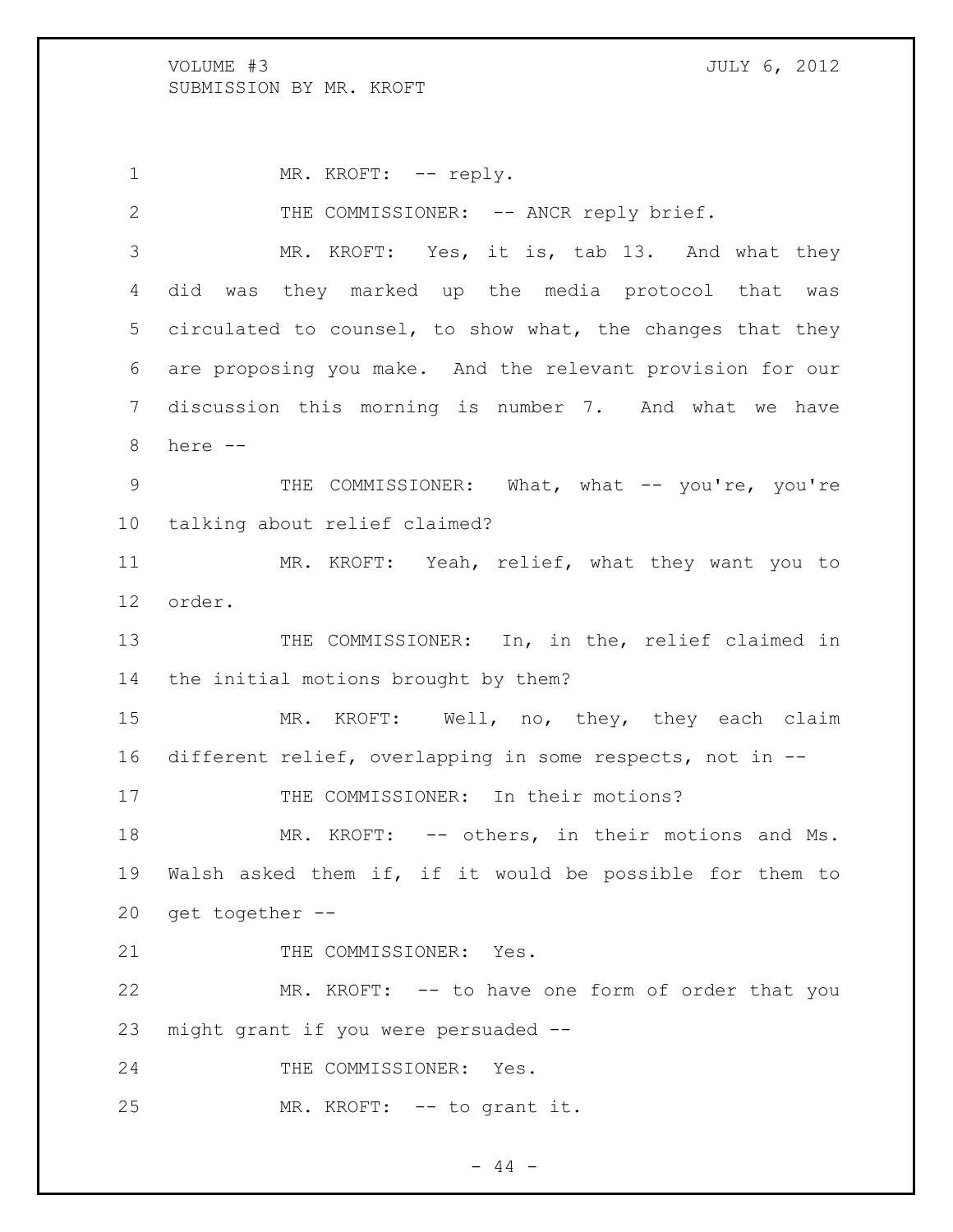1 THE COMMISSIONER: Yes. MR. KROFT: They did that and they produced this document and the form that they produced it in was a markup of the protocol that this Commission had circulated. And, and Mr. Saxberg explained that, and I think Mr. -- THE COMMISSIONER: I just, I just didn't see point number 7 addressing the relief claimed. MR. KROFT: Well, that's the issue that I'm exactly going to raise. It partially addresses it and this is why I'm not clear either, because it, it, it, it, when it says about publication bans, it says if there's a publication ban: There will be a ban on the media **broadcasting,** broadcasting, **streaming**, or otherwise 17 communicating by television, 18 internet and radio, in print, or 19 by any other means, the name, face or identity of any such witness. Now, I think I heard that at least as far as this goes, that's what the publication ban would look like if it applies to a witness. But what it doesn't address and I think you're going to want to hear more on it from my

 $- 45 -$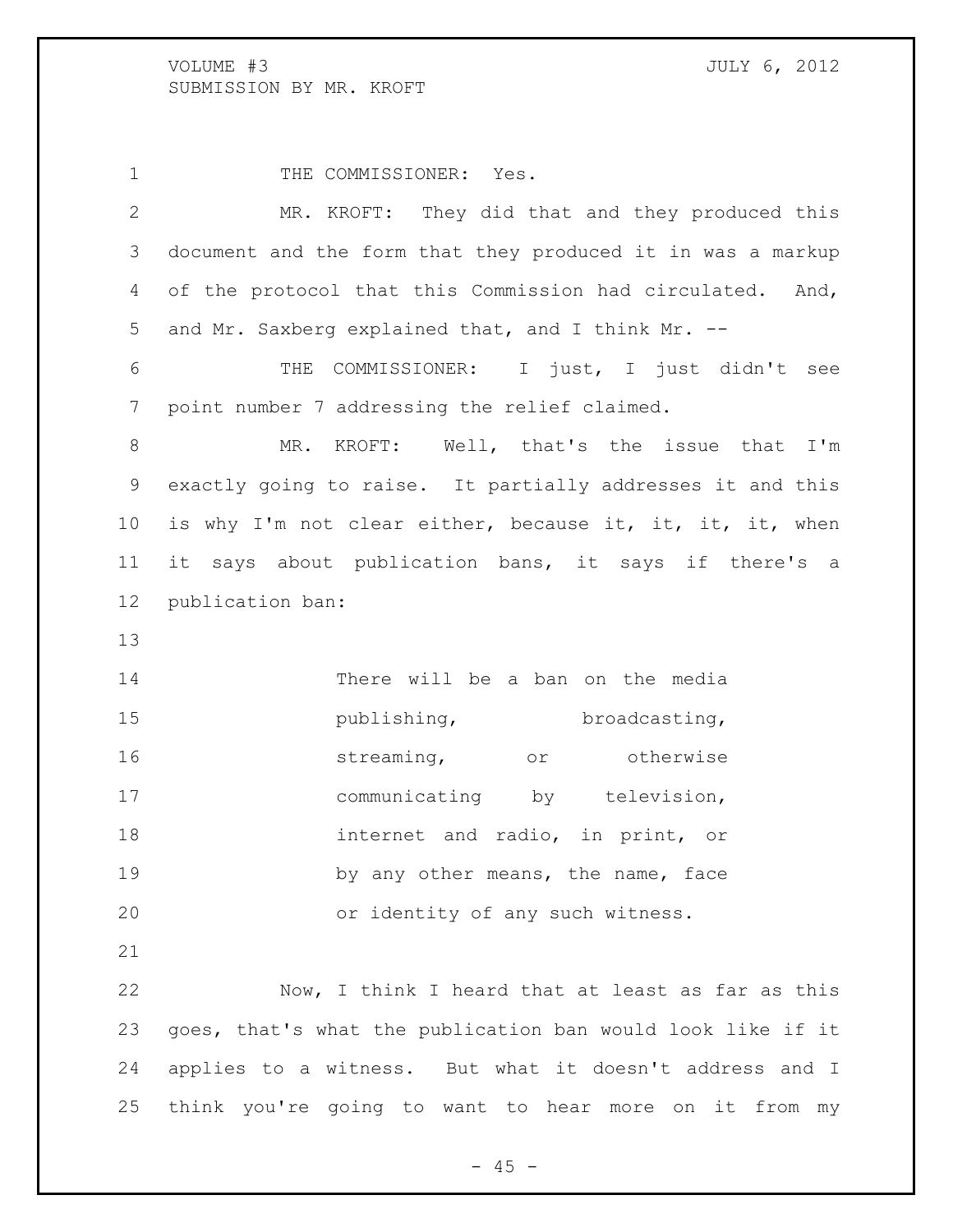friends, is to who that applies. What witnesses does that apply to? And, and there is something remarkable about this particular application that, that is relevant and that I want to bring to your attention and that is that the applicants have elected not to tender any evidence about their individual circumstances in this case. They've relied solely on general evidence about the role of professional child welfare staff in the child welfare system and they've put all of the professional witnesses essentially in the same basket. So this ban, if you were to grant it, would apply regardless of whether the witness was a frontline social worker or a supervisor.

13 THE COMMISSIONER: Well, are, are you -- you're lumping all applicant counsel into concurrence with that point?

 MR. KROFT: What I'm telling you is I don't know. I'm really raising the question. I'm disturbed if this is the case. But they've really given you no evidence, or, 19 or, or direction as to whom this should apply to. They have said, in their evidence though, for example, Ms. Kehler explained, and this is certainly the MGEU's position, as articulated in the affidavits and in the cross-examinations, it is the MGEU position that the ban is going to apply to all social workers, whether they see clients or not. Whether they are testifying about this --

 $- 46 -$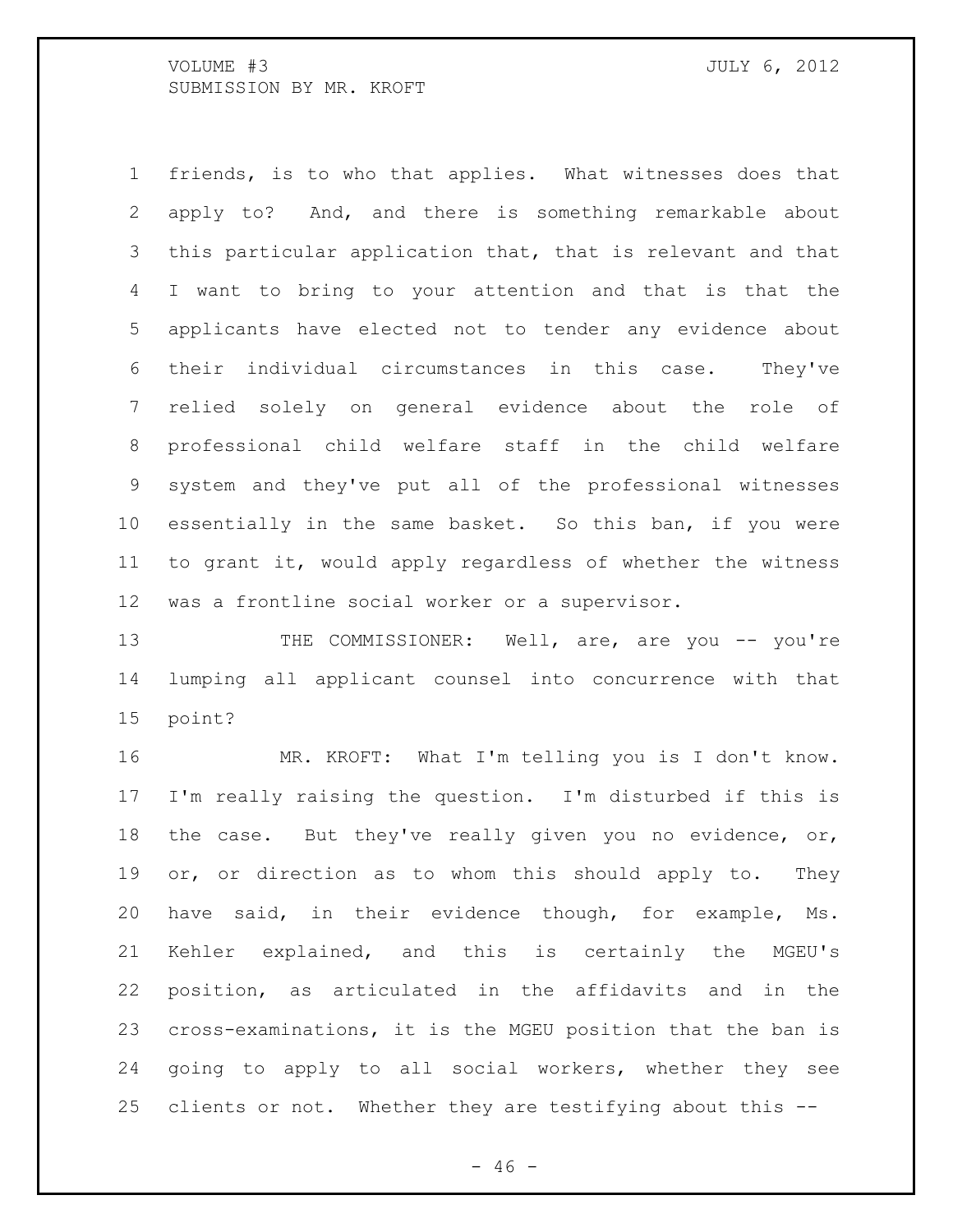1 THE COMMISSIONER: Well, I, I thought Mr. Smorang was making the application on behalf of the 24 that he represents. MR. KROFT: He is. 5 THE COMMISSIONER: All right. MR. KROFT: That's, that, that is true. But 7 we  $-$  I  $-$  the, the, the, the difficulty that  $-$ 8 THE COMMISSIONER: And then Mr. Saxberg has three or four others that he has communicated -- MR. KROFT: Correct. 11 THE COMMISSIONER: -- to Commission counsel. MR. KROFT: Yes. 13 THE COMMISSIONER: And then -- MR. KROFT: And, and I'm assuming Mr. Kahn has also done the same thing. MS. WALSH: Yes, I've -- 24 from Mr. Smorang, six from Mr. Saxberg and two from Mr. Khan. 18 THE COMMISSIONER: From Mr. Cochrane, yes. MS. WALSH: For a total of 32 witnesses. 20 THE COMMISSIONER: All right. MR. KROFT: All right. So, for example, Mr. -- let's use Mr. Smorang, he represents the biggest bundle. 23 THE COMMISSIONER: Yes. MR. KROFT: Mr. Smorang has not identified the particulars of the people, except to Ms. Walsh,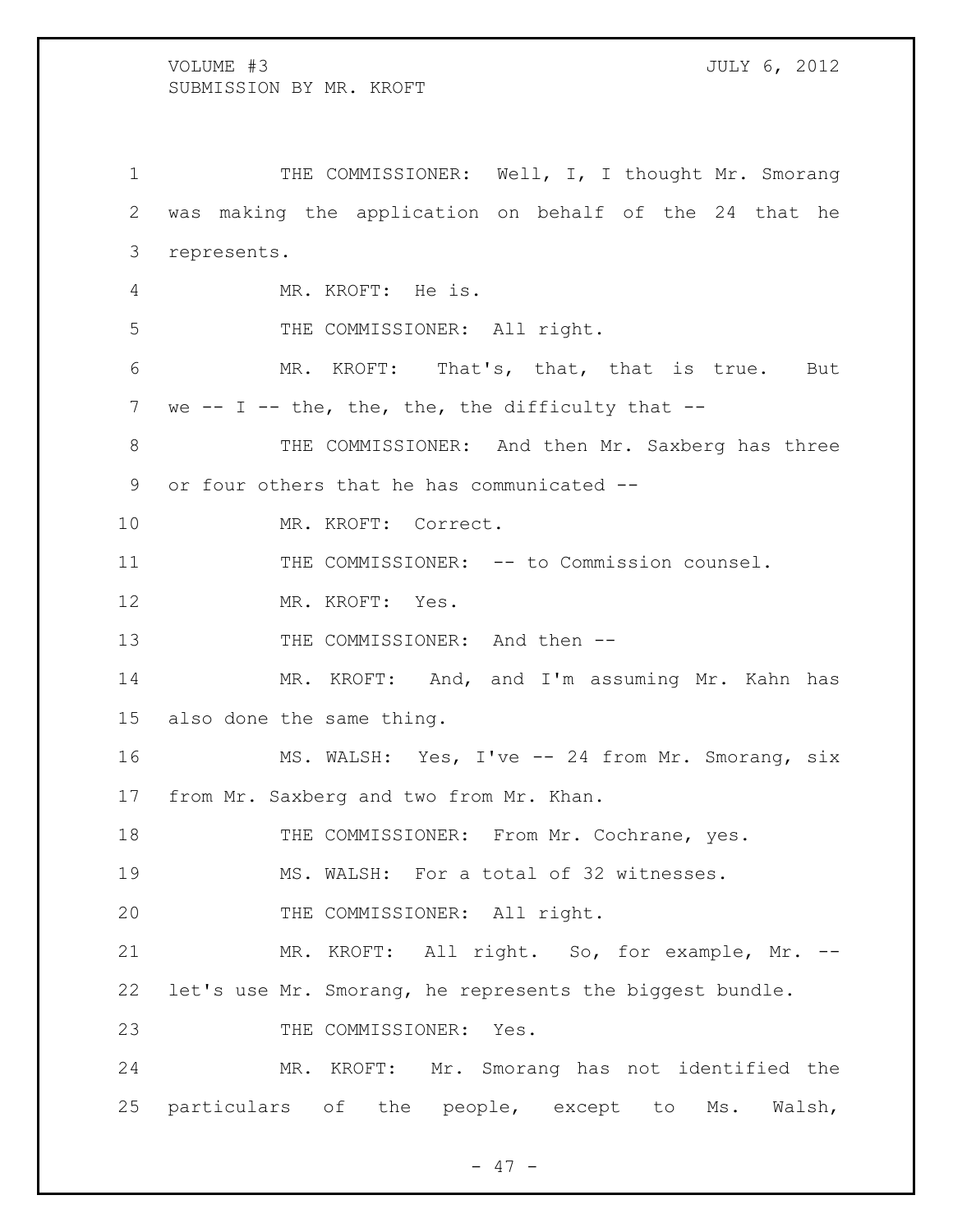confidentially. But Ms. Kehler in her --

THE COMMISSIONER: But they're social workers.

 MR. KROFT: Well, they're, they're -- no, actually not. They were social workers at one time. For example, Ms. Kehler indicates that some of the, one or two of them, in any event, have left the field. THE COMMISSIONER: But their contact with the, with the Sinclair case was in the role as social workers. MR. KROFT: Or supervisors, correct. THE COMMISSIONER: Of social workers. MR. KROFT: Correct. THE COMMISSIONER: And they wouldn't be supervisors if they weren't social workers. MR. KROFT: Correct. But the arguments about the future -- I mean, they may well be saying that even after retirement, even after five years, even if they're now running an oil company, they still need this protection in order to avoid harm to children. I think that is what they're saying. It's an argument that is important. It's an argument that was specifically dealt with in the Mentuck case, because that's what the police officers in that case were asking for. And you'll remember I read to you that portion and I've referred it to you, you have it in your notes, where the Supreme Court said we're not going to do that. We're not in the business of permanently banning

 $- 48 -$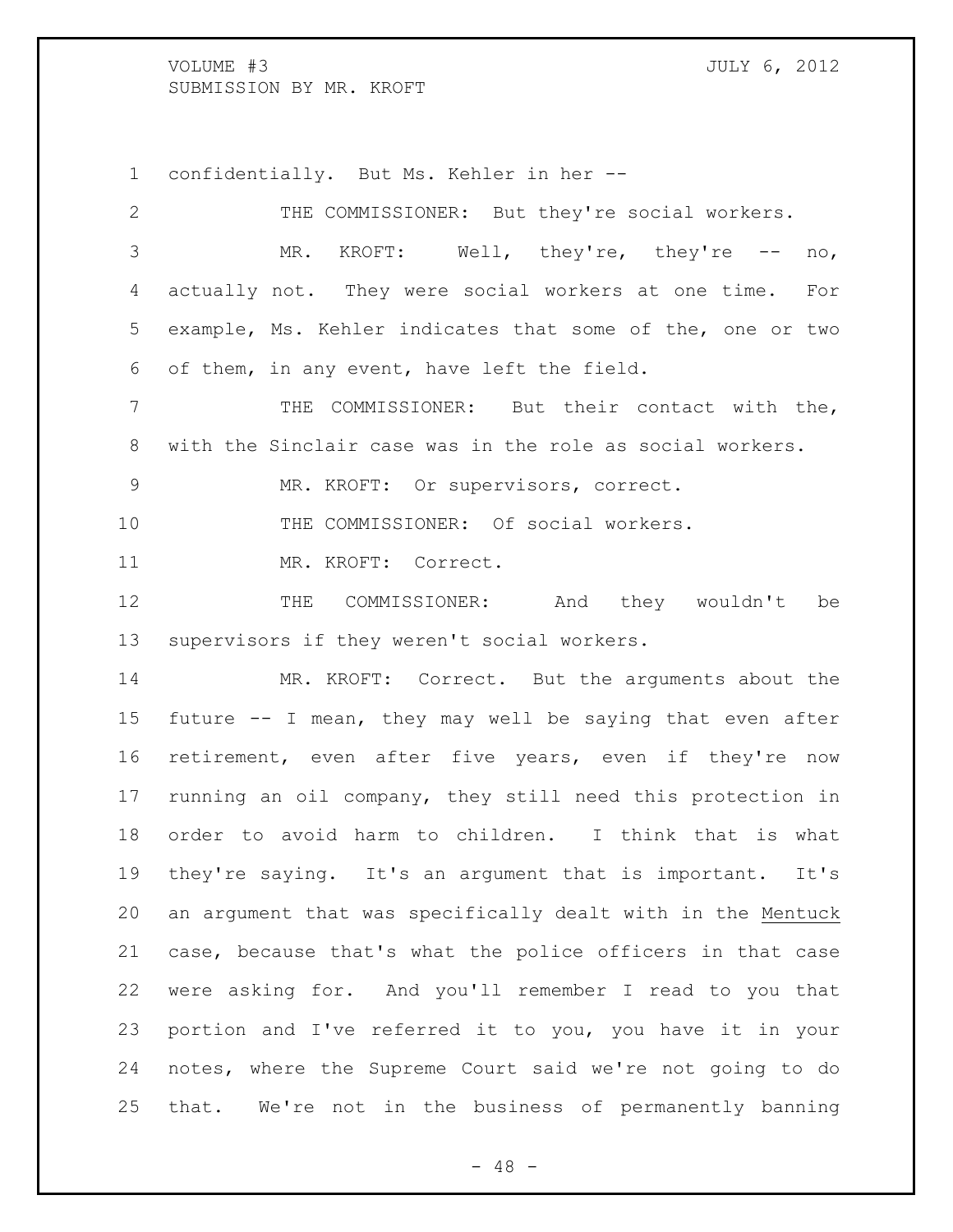publication.

 THE COMMISSIONER: Well, I think Mr. Smorang has identified how many of his 24 are still on the front line and, and how many are --

 MR. KROFT: He had, he, he has -- what he hasn't done is told us what they're doing. For example, you, you have the obligation, under the Mentuck test, to use the least restrictive means. So even if you were persuaded that some order were required, you would then have to say what's the minimal order I could make? Do I really, for example, need to make this order in respect of supervisors who actually don't go out and speak to, to people? Do I really need to make this for people who just work in a government office? What about somebody who only meets with a client once or twice a year? Is that necessary? You'd need to ask yourself all those questions to comply with the Dagenais/Mentuck test, but you don't have that information.

18 THE COMMISSIONER: Well, are you, are, are you telling me that what you've identified in paragraph 7 of that document is the sole reference in that document to the nature of the ban?

 MR. KROFT: My understanding, and again, you're, you're asking me about relief I'm opposing, not the relief I am seeking --

THE COMMISSIONER: Well, you, you, you've, you,

- 49 -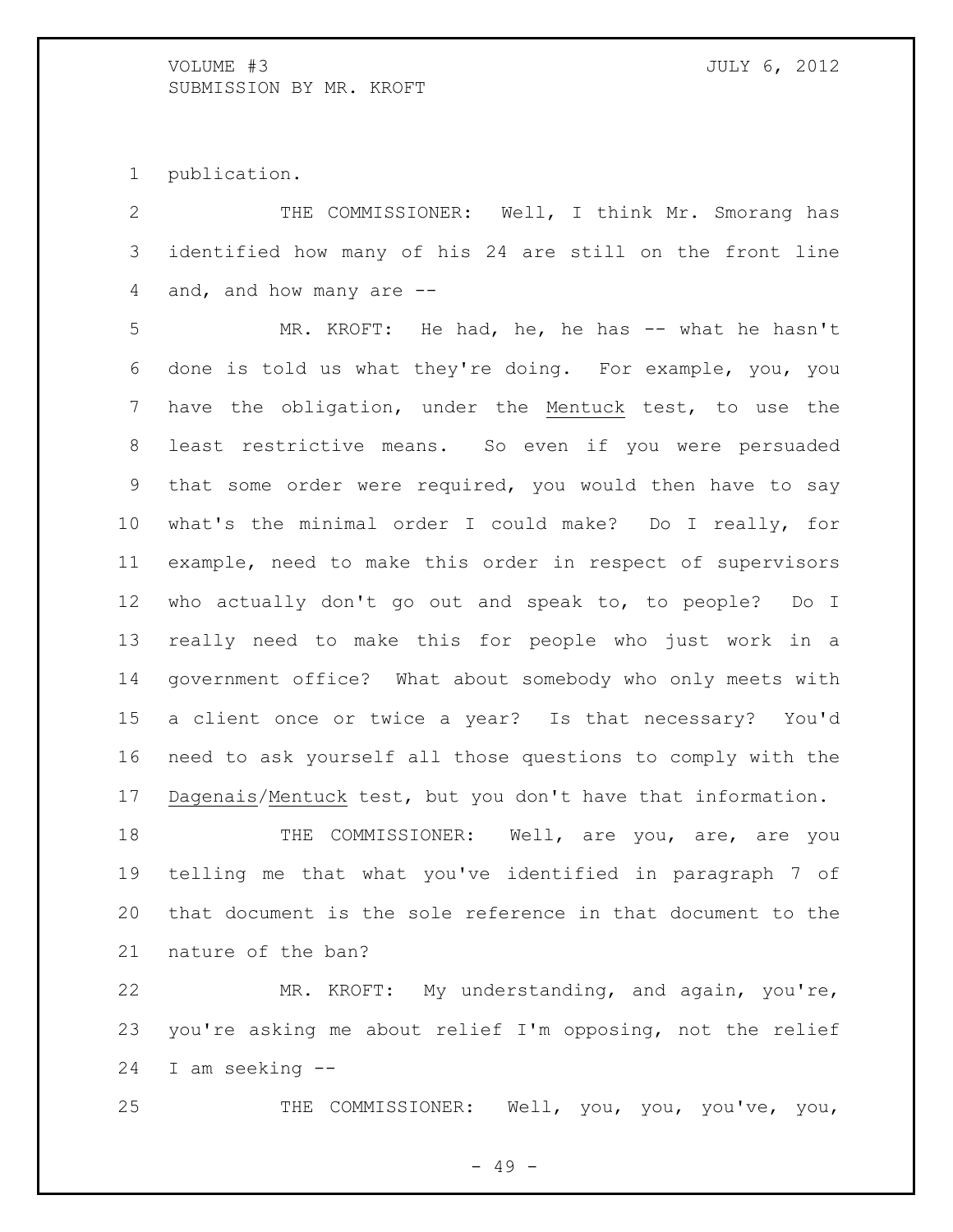you put that in front of me.

 MR. KROFT: I have put that in front of you and my understanding is that what number 7 says is whoever is going to be subject to any ruling that you make on a ban, Section 7 is going to apply to. What that doesn't speak to, in Section 7, is who, who is subject to the ban. They are asking you to make subject to the ban the people that they have identified to Ms. Walsh. 9 THE COMMISSIONER: Yes. MR. KROFT: You have no information -- no information is an exaggeration, I'm sorry, you have very little, almost no information about the, any of these 13 people individually. You have no -- there, there's no personal information, no issue of stress, no psychological reports, but also no work information. You don't know 16 which of those people, none of us know, whether -- sits behind a desk most of the day, as opposed to somebody who's every day out in the field. 19 Now, the law says that you have to -- THE COMMISSIONER: Well, well, am I not correct that, that those 32 all, at some time, had some contact with the Phoenix Sinclair file while the child was in, in government care? MR. KROFT: I, I think that's correct. I mean,

 $-50 -$ 

I'm assuming that's correct. I can't, I can't answer that.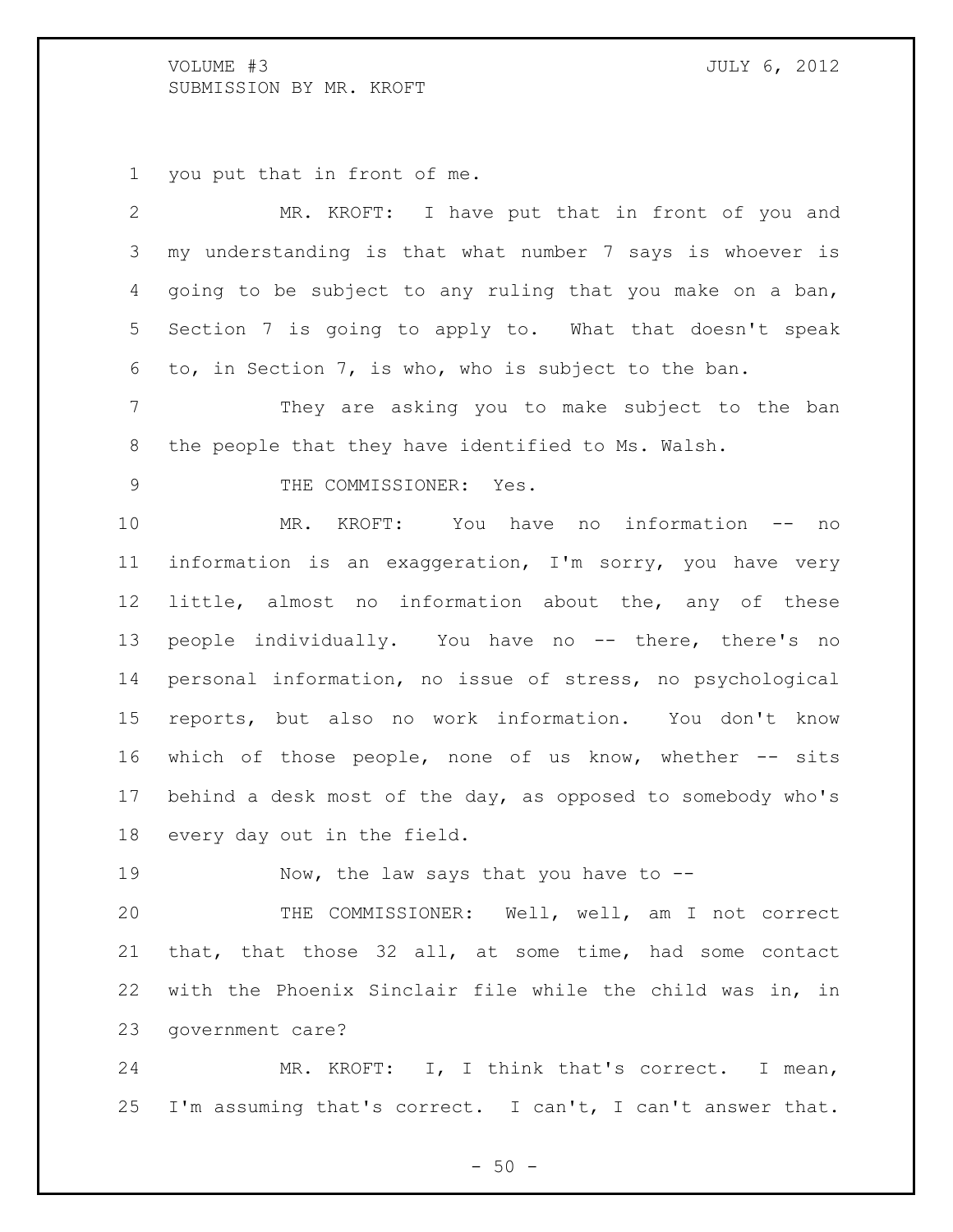I don't know --

2 THE COMMISSIONER: All right. 3 MR. KROFT: -- anything about them. THE COMMISSIONER: Then, then if that is correct -- MR. KROFT: Yeah. 7 THE COMMISSIONER: -- then isn't, aren't, then don't we then have two categories? Those that continue as social workers and those that have left the field? MR. KROFT: Well, that's not what the evidence says, because there's, there's actually all kinds of different levels of social work that Ms. Kehler describes in her affidavit in some detail. And one of the questions is, is it -- even if it were necessary to ban some identities for some period of time, is it necessary to ban all of them? Do the supervisors have to be included? But we, we don't know who they are. I've had no opportunity to cross-examine -- 19 THE COMMISSIONER: Well, I --20 MR. KROFT: -- on that. 21 THE COMMISSIONER: -- just for, for the sake of, of getting some consensus on this -- MR. KROFT: Yes. 24 THE COMMISSIONER: -- if we were to adjourn for 15 minutes, Mr. Smorang, Mr. Saxberg, Mr. Cochrane, can

 $-51 -$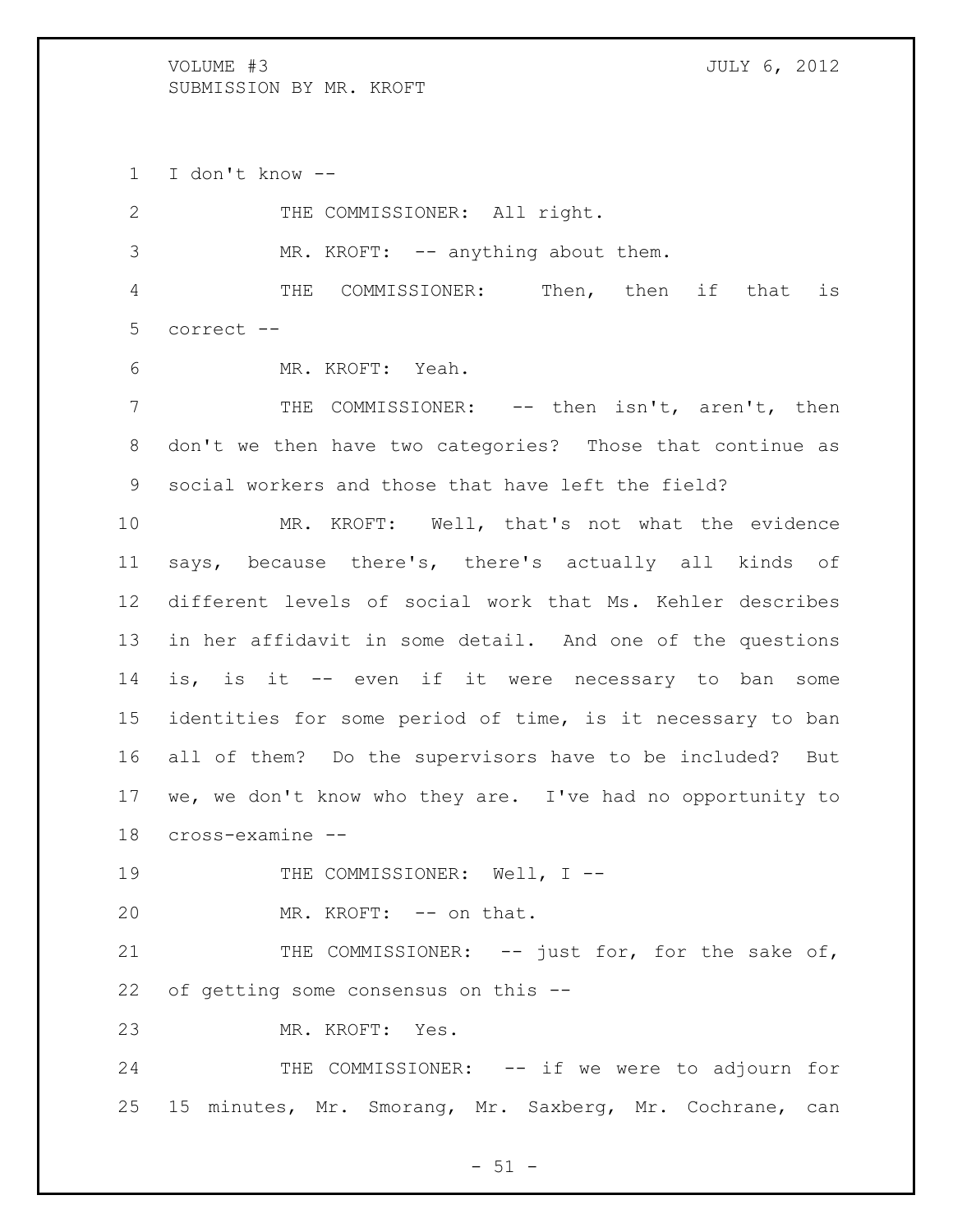you, in, in conference with Mr. Kroft and Commission counsel and whoever else wants to join, reach some consensus on who you're asking this ban for, as individuals? MR. KROFT: Well, well, I think we've done -- THE COMMISSIONER: Not, not, not identification of them, but, but if, through categories. Can, can you, can -- is, is this something you can reach agreement on? Mr. Smorang? 10 MR. SMORANG: Happy to try. 11 THE COMMISSIONER: Mr. Saxberg? MR. SAXBERG: I believe so. 13 THE COMMISSIONER: Mr. Cochrane? 14 MR. KHAN: Mr. Khan, actually. 15 THE COMMISSIONER: Yes, Mr. Khan. MR. KHAN: It certainly wouldn't be a problem (inaudible). 18 THE COMMISSIONER: Sorry. Well, well we, well, 19 we'll see if we can't get that -- yes, sir? MR. FUNKE: Mr. Commissioner, Funke for the monitor. I share Mr. -- THE COMMISSIONER: Come up to the mic please. MR. FUNKE: I apologize, it's somewhat premature, but I was going to be making very similar submissions when I had an opportunity to speak as well and I have some

 $-52 -$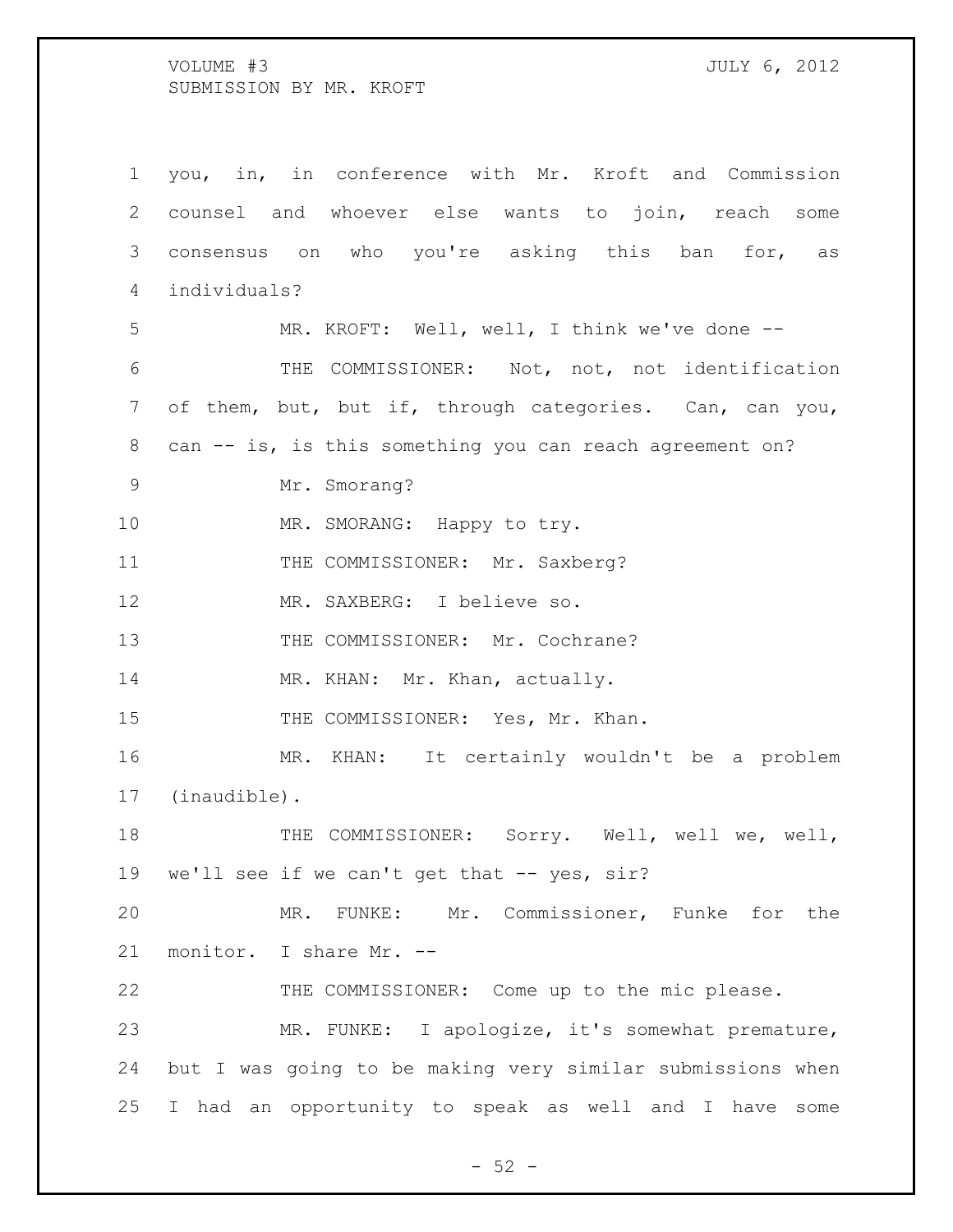specific concerns with respect to the relief sought by counsel on behalf of ANCR and the authorities. THE COMMISSIONER: Well, you'd certainly be in the conference. MR. KROFT: What I would propose, Mr. Commissioner, you, you've raised a, a suggestion, let me move on and continue, so we can get this done. We can deal with this at a break and hopefully make some progress along the lines you've asked for. 10 THE COMMISSIONER: All right. MR. KROFT: So, so -- THE COMMISSIONER: So I, I will expect that to occur, we'll be adjourned and if we need -- MR. KROFT: Yeah. 15 THE COMMISSIONER: -- a little extra time, we'll take it. But I'm conscious to give the others the opportunity to, the podium. MR. KROFT: Exactly. The, the next question, dealing with the relief as set out here, is who is the media? You, you touched upon this. Does it include just the commercial media? Does it include political or charitable organizations? What about people who have their own web pages or comment pages, or blog pages? Does it include people who, who blog and tweet, or have discussion boards? The point in raising these questions is that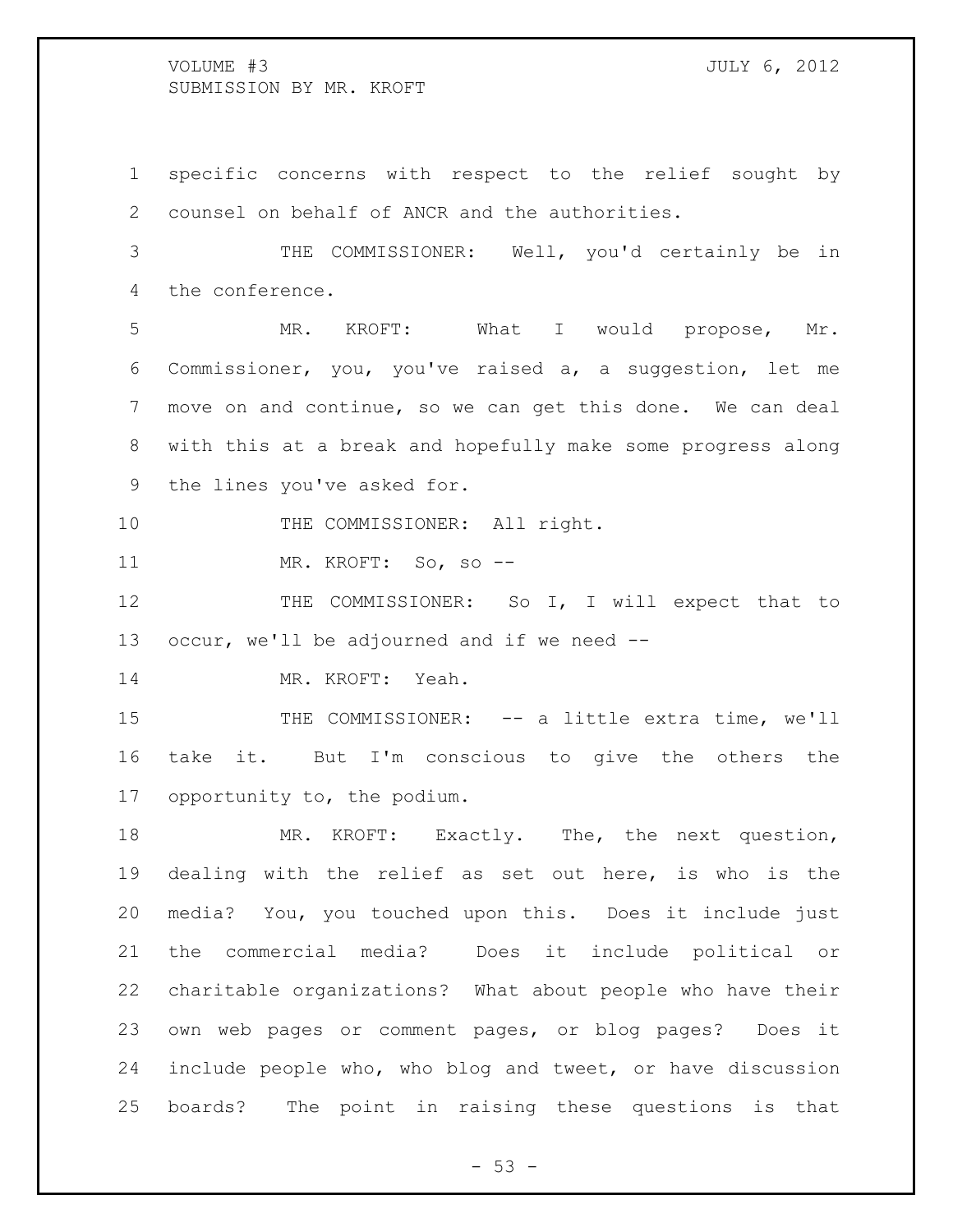they're something that you need to, to consider. We had a little incident this morning with Mr. Brodbeck. It doesn't help anybody, not my clients and none of the applicants, if people don't know what they can do and what they can't do. And if it's not clear who can do what, it tends to chill public discussion that, that, that, that is intended to be generated by this whole process. And it is a -- when they say the media can't do it, I, I raise the question who is the media and what's the definition going to be? They have not proposed anything. I'm not going to define it for them. I'm leaving it to you as a question, but I'm suggesting you may want to ask them about that. Can I go home and e-mail my wife? Can I e-mail 10 of my best friends? Can I e-mail a hundred of my best friends? Because there's the very act that Mr. Smorang pointed out to you, community on all kinds of different sites, some run by the media, some run by the aboriginal organizations, some run by the welfare, child welfare organizations, where people can interact and you're going to have to be quite clear, if you wish to make an order, who it covers and who it doesn't.

 THE COMMISSIONER: Well, well, in, in, in Mr. Smorang's motion, he, he's asking for and order that: 

The Commissioner prohibit any form

- 54 -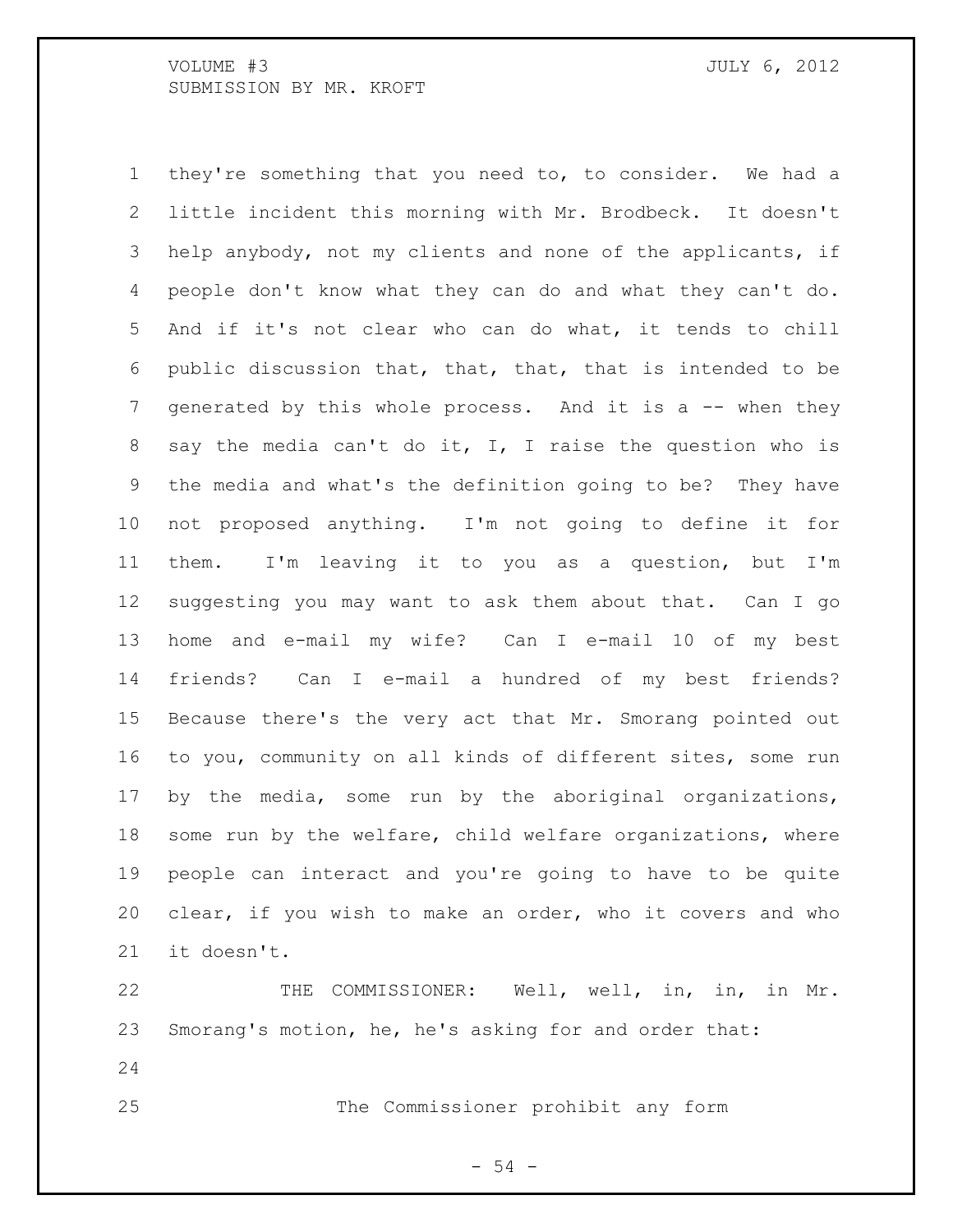of publishing, broadcasting, or otherwise communicating, by television, internet, radio, in print or in any other means, the name, face, identity of any witness at the inquiry who is or was a social worker, as well as 8 b the name of any social worker identified in documents produced 10 at the inquiry.

MR. KROFT: Yes.

13 THE COMMISSIONER: Well, how, how much further do you think we have to go than that?

 MR. KROFT: So, if you make that order, and Ms. Walsh sends you an e-mail over the internet, referring to 17 one of the witnesses who's going to come the next day, she's breached your protocol. Is that what's intended?

 I asked Ms. Cochrane about that. That's now what she intended. Let's look at what, what, what she intended. If you -- do you have Ms. Cochrane, page --

 THE COMMISSIONER: Well, but she's not, I mean, she's just a witness.

MR. KROFT: Well, but, but --

25 THE COMMISSIONER: She, she's not -- or she's got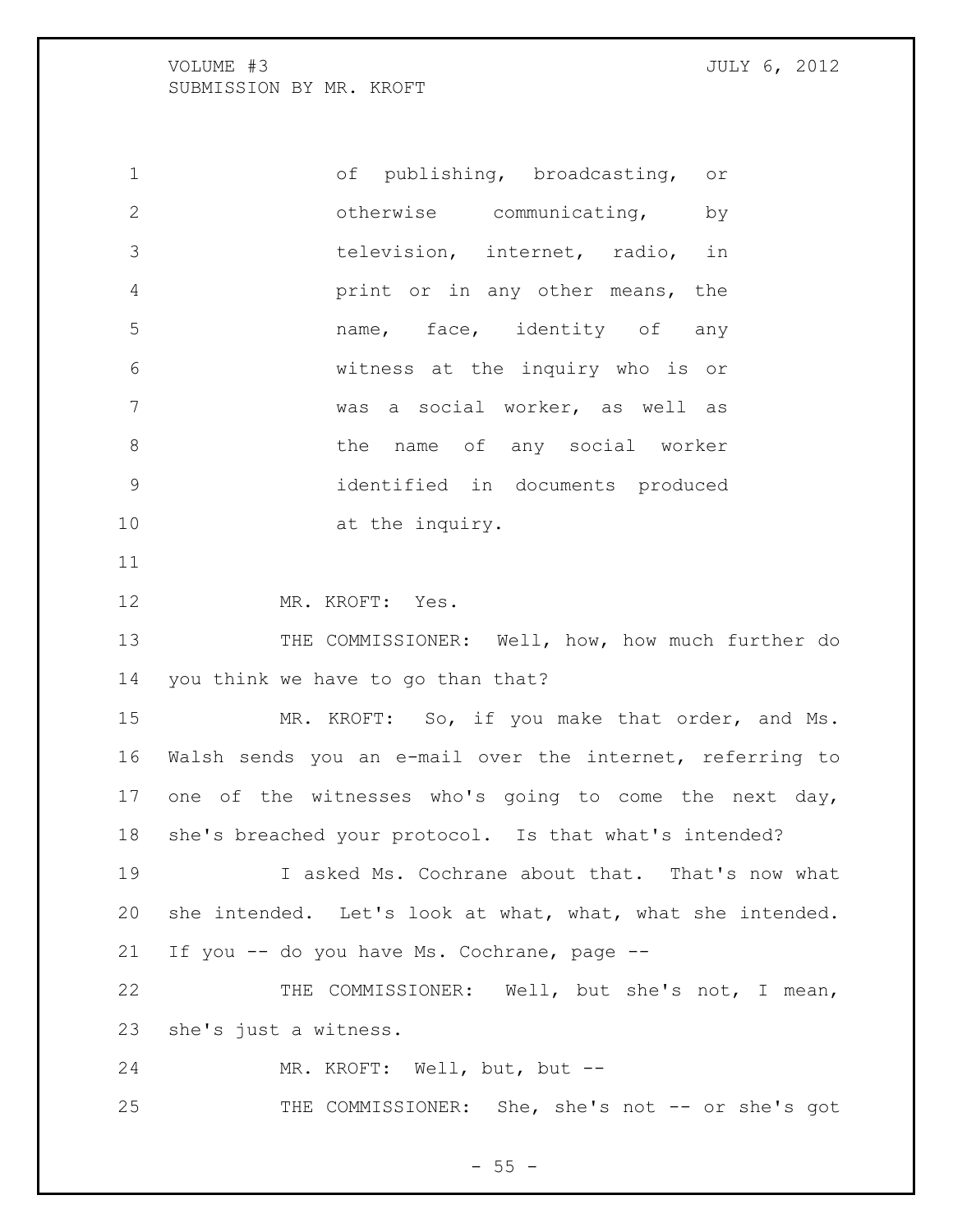-- she's, she is represented by counsel here, or, or her, her, there's someone who's filed that affidavit on her behalf from Intertribal, I think. I'm, I'm right, are I not, Mr. Khan? Yeah, yeah. MR. KROFT: It is, but, but, but I'm just going to read this to you, because I think it's relevant. I think, when you hear it, you'll understand why I'm telling you it's relevant. I asked Ms. Cochrane: 10 TI take it you understand that 11 members of your community, regardless of what happens with this application, will be free to attend?" And she says: **"** A Yes. 19 and from your affidavit, I take it that members of your community have a particular interest in attending? A Yes. Q And so you would assume that a number of them will attend?

 $-56 -$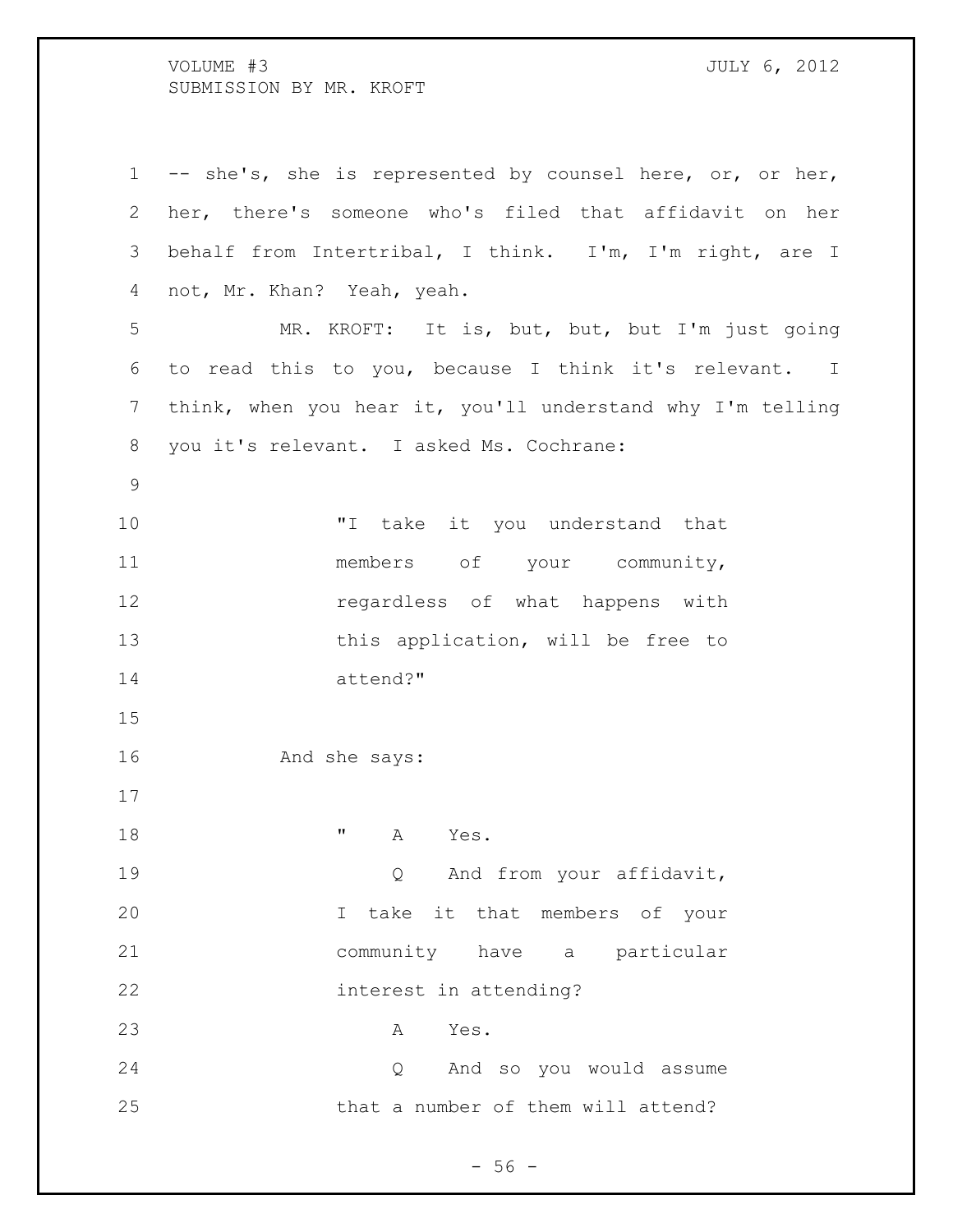1 A Yes. Q You are not seeking to somehow prevent them from talking to their friends, or neighbours, are you? 6 A No, I am not. 7 Compared Compared Compared Compared Compared Compared Compared Compared Compared Compared Compared Compared Compared Compared Compared Compared Compared Compared Compared Compared Compared Compared Compared Compared Comp 8 A No. I am not. Q You understand that **regardless** of what the media **publishes,** once the inquiry starts 12 and your community members attend, 13 they will be free to talk about all of the things that go on in 15 the hearing room? A Yes. Q And your ..." THE COMMISSIONER: And I think Mr. Smorang told me and, and he, he accepts that there's no way of controlling that. MR. KROFT: Well, you, the, the order that you -- the, the wording of an order that you just read to me makes it illegal to do what Ms. Cochrane understands will be legal.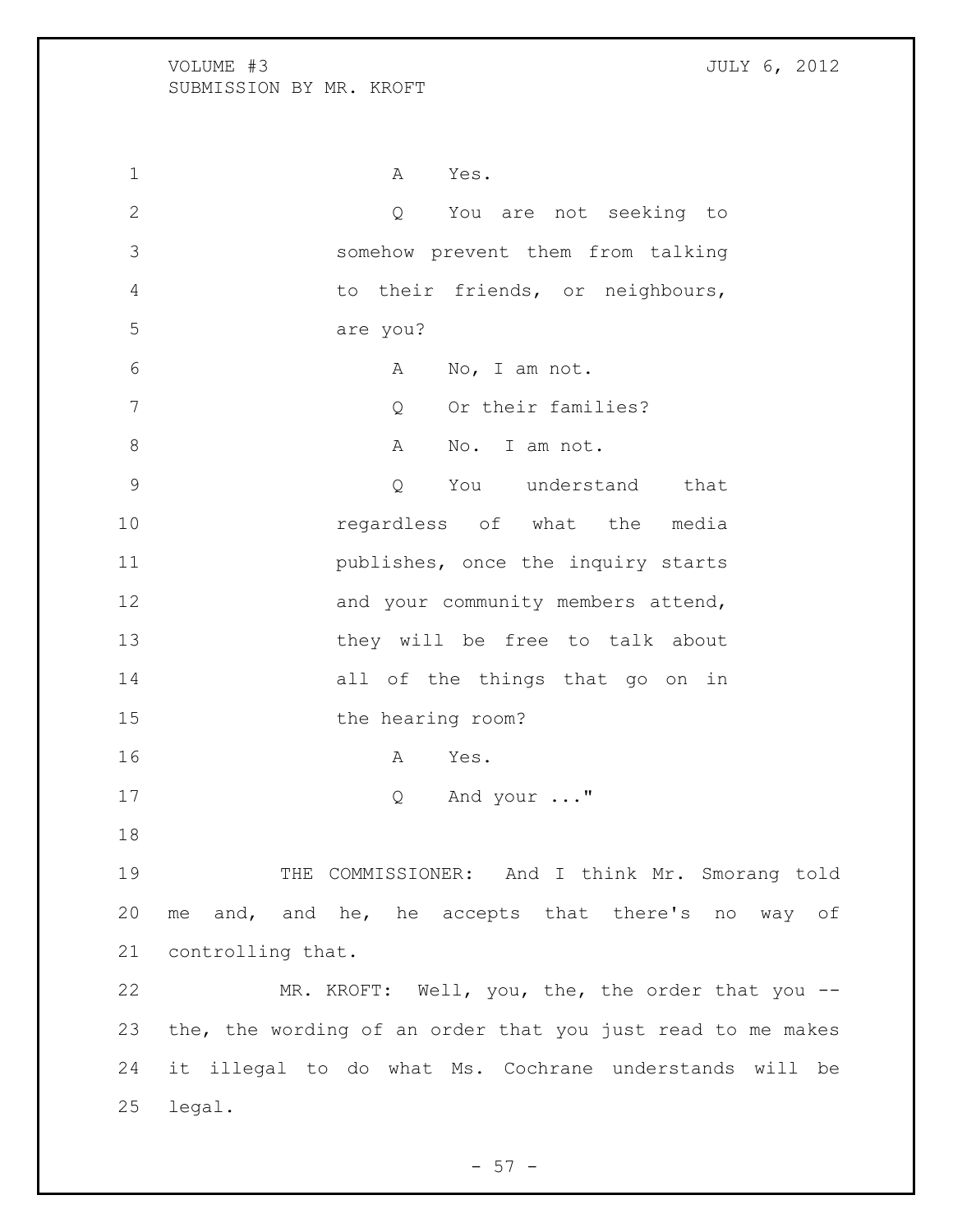1 THE COMMISSIONER: Well, let me ... Just repeat that again?

 MR. KROFT: The wording that you read to me from Mr. Smorang's motion --

THE COMMISSIONER: Yes.

 MR. KROFT: -- would make illegal what Ms. Cochrane, what, I assume Ms. Walsh, when she writes to you about witnesses, believes is legal. It means you can't name a witness in an e-mail. That's what that says.

 THE COMMISSIONER: Well, that's another matter that's going to have to be resolved then.

 MR. KROFT: Yeah, it, it's going to have to be resolved. It's very difficult. This comes up all of the time.

 I'll tell you another matter that's going to have to be resolved, what constitutes communication of identity. You, you, you read that there. Easy enough to say well, don't say Commissioner Hughes, can't say the word Hughes on, when you write an e-mail. Okay. But if you say the fellow who's chairing the Commission? We're dealing with some, in this case, child welfare workers who, one, one or two, or, or three in a, in a particular community; can you say where they came from? Where they went to school? Where they're now working? Whether they're retired? Is that, is that communication of identity? What does it

 $-58 -$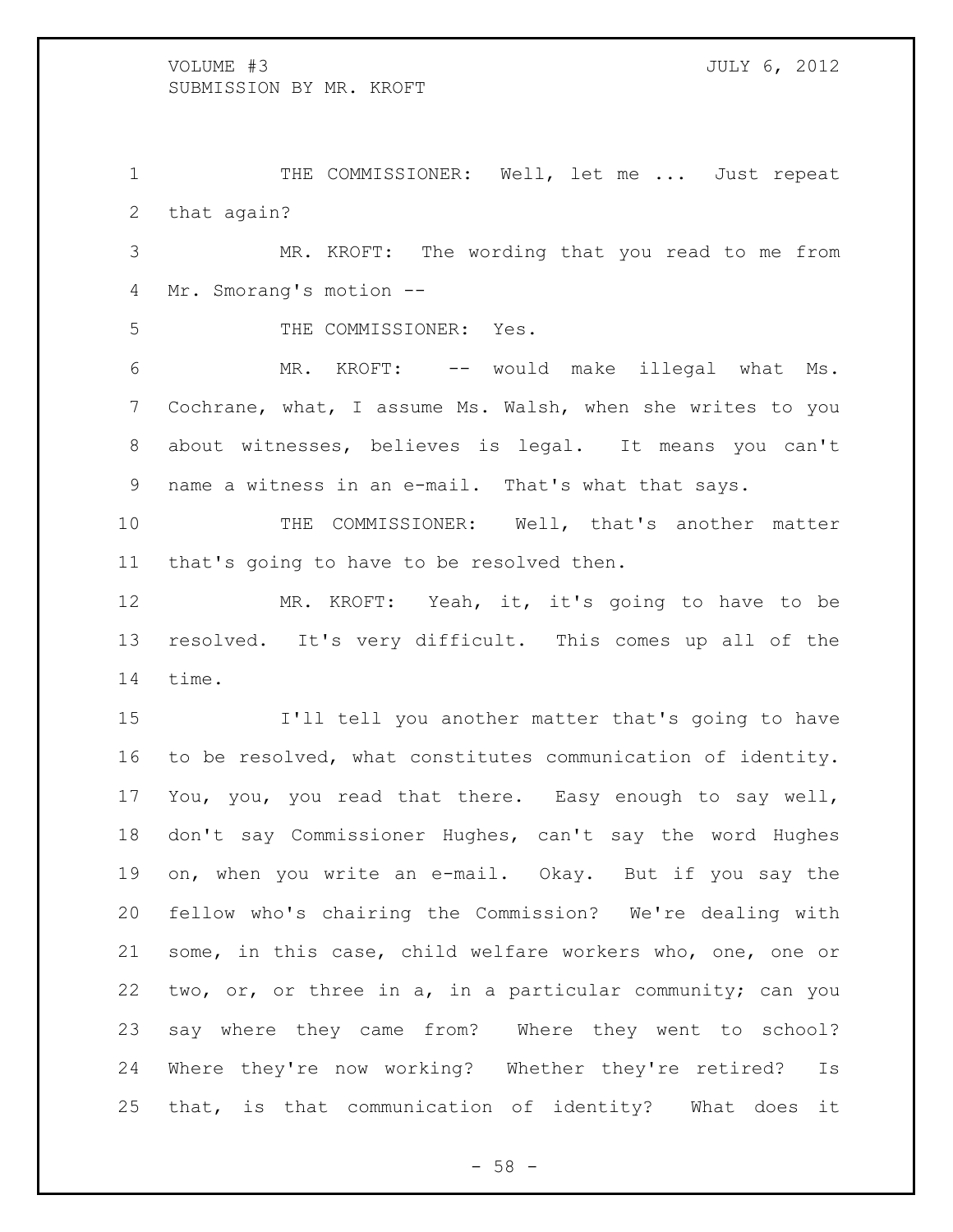mean?

 THE COMMISSIONER: Well, now, look, these matters are going to have to be resolved, but the, the issue that other counsel hadn't had the chance to speak to yet is, is whether there should or should not be a publication ban. MR. KROFT: Well, let me tie that then to that question, fine. 8 THE COMMISSIONER: And, and I, I -- if these problems have to be resolved and you may be right that they do, I'm, don't want to spend the day resolving them. I want to hear from those who have come here for the opportunity of, of opposing the motion and I want to hear the replies from counsel who spoke yesterday. 14 MR. KROFT: Fair enough. 15 THE COMMISSIONER: And then, I think then you'll have to find a, a time or a mechanism of determining these points you're raising with respect to the extent of the ban. MR. KROFT: And, and I, I hear what you're saying, I completely understand what you're trying to achieve and I will just bring it right back to the question that you've addressed as being the central one. I agree with it, should there be a ban. 24 THE COMMISSIONER: Yes, and --MR. KROFT: And the problem, the --

- 59 -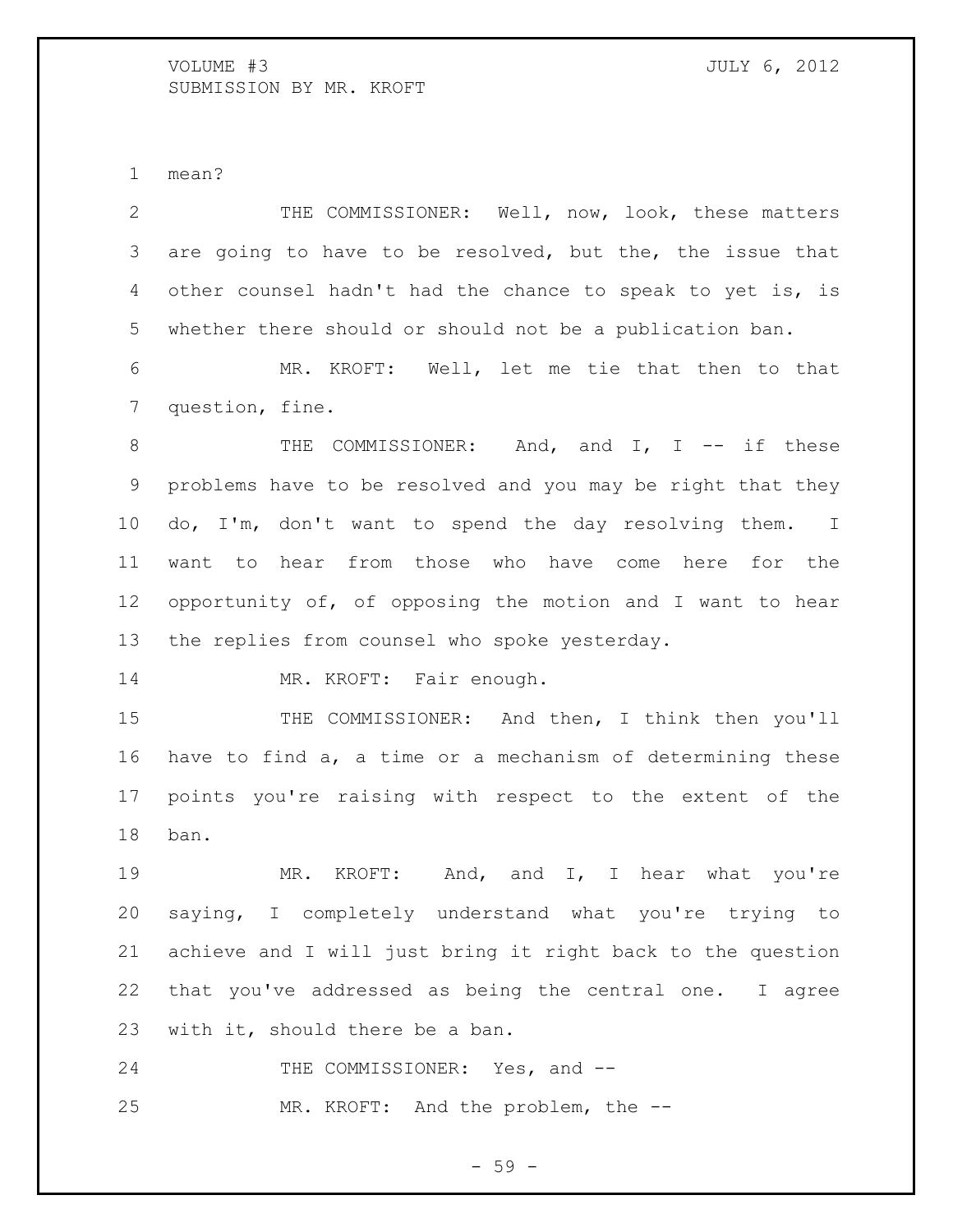1 THE COMMISSIONER: -- and, and, and I'll ask Commission counsel to take the lead responsibility in trying to coordinate the, those other questions that have to be answered that would have to have application if there's going to be a ban.

 MR. KROFT: Now, let me tell you though why what you've just logically said creates an issue in respect of whether to grant a ban or not, whether there should be a ban, because it ties back. This isn't a matter of detail and drafting.

11 11 In the Dagenais case and I'm, I'm not going to make you go to it, because I know you want me off of here and I'm happy to leave, but if you look at paragraph 90 of the Dagenais case, if you make a note of that --

15 THE COMMISSIONER: Yes?

 MR. KROFT: -- the court says before a judge makes a publication ban, the judge has to consider whether it's going to work, whether it's going to really achieve, in the real world, the purpose. They refer to it as the efficacy and they say that even if, in theory, a ban would be nice, it would be justified by the Mentuck and the Dagenais test, if, in the real world -- and they talk about all the things I've just talked to you about -- in the real world, it isn't going to work, you shouldn't make the ban. They say this:

 $- 60 -$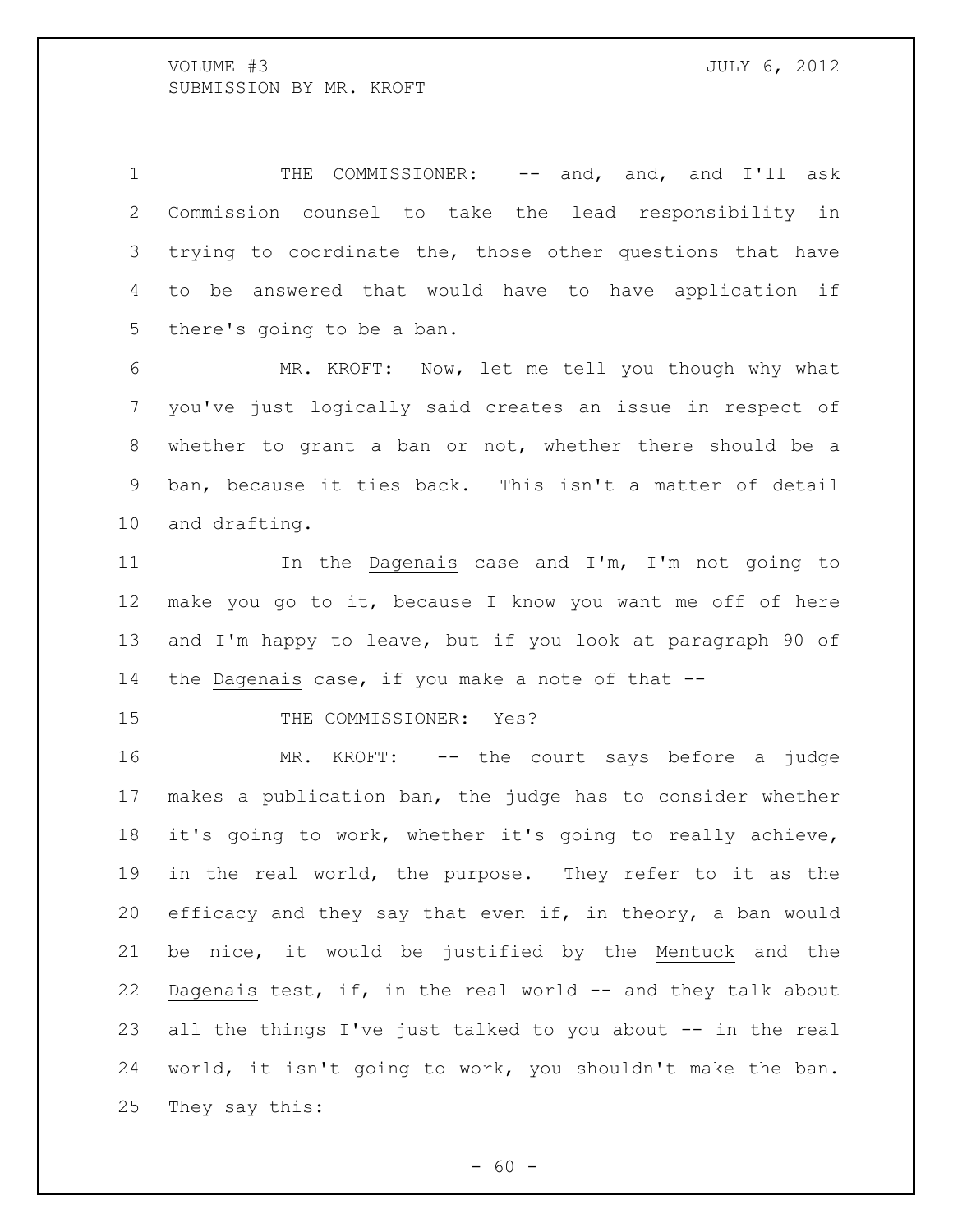"These concerns about the efficacy of some publication bans fit into the analytical approach under the common law rule outlined previously at several stages, since it is necessary to consider how efficacious a publication ban will be before deciding whether a ban is necessary, whether alternative measures would be equally successful at controlling 12 the risk of trial unfairness, and whether the salutary effects of 14 the ban are outweighed by its negative impact on freedom of expression."

18 And what I'm saying to you is that if what Ms. Cochrane says is correct, and if it's going to be okay for people to e-mail and do all of that stuff, if the information is going to be out there anyway, that goes right to the question of whether it's appropriate to even issue the ban in the first place. And I'm making the submission to you that regardless of what the ban, whether the ban is implemented or not, it is going to be extremely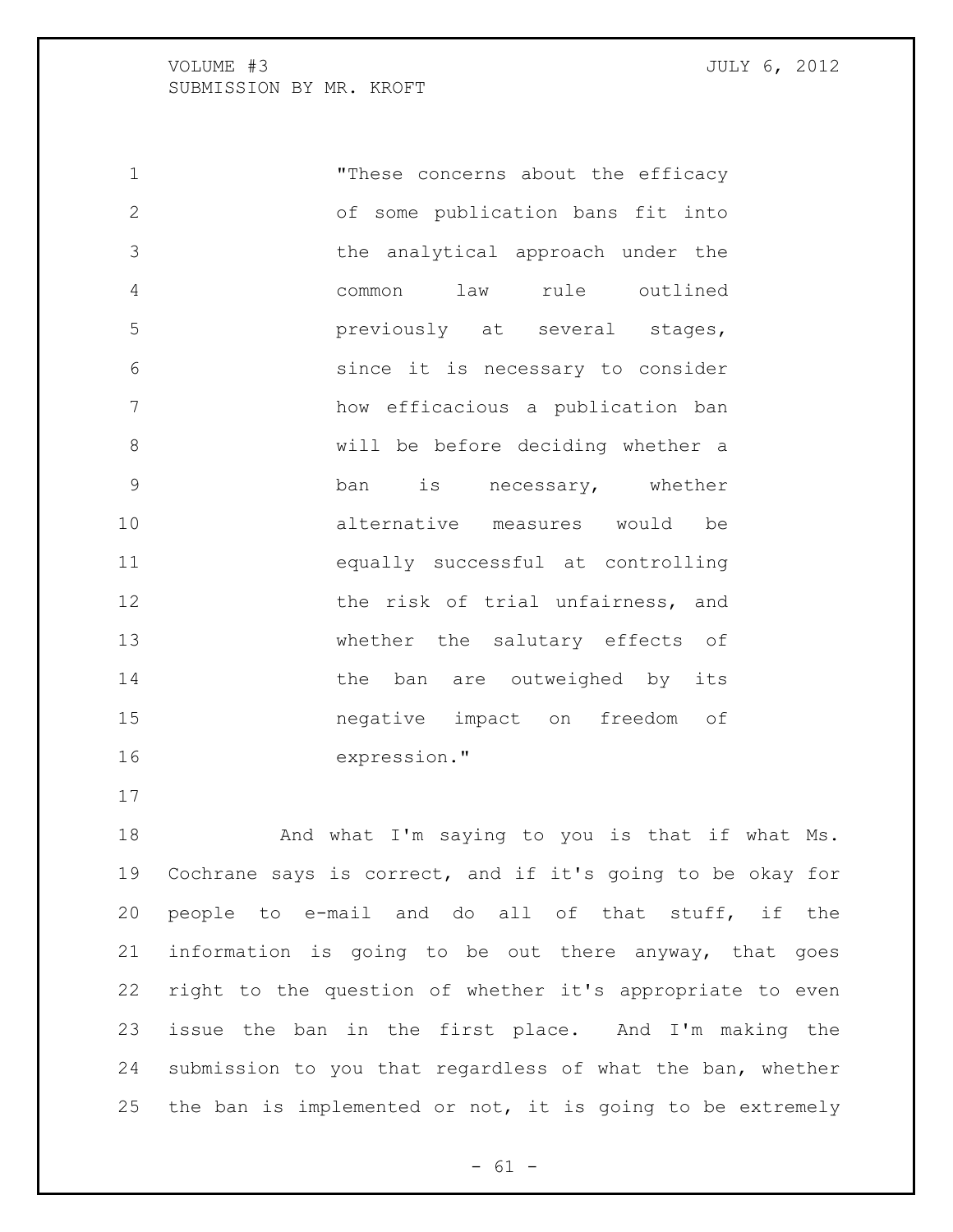difficult for you to form an order without closing this place completely down, which will, which will have the effect that you intend, even if you think that the effect is justified otherwise. And that is something you need to consider under the Dagenais/Mentuck test, when you're deciding whether to grant a ban.

 THE COMMISSIONER: Well, I can't prevent people talking when they leave this room, having sat here and heard the evidence.

 MR. KROFT: Well, can you prevent people from e-mailing their families? Ms. Cochrane thinks they should be able to -- when you say talk, we're talking about communication. The problem is that what Mr. Smorang drafted for you talks about a, a, a common form of communication, whether you talk or you send a text, you've done the same thing.

17 THE COMMISSIONER: Well, I, I won't be making an order that stop people talking what they heard in the courtroom when, when it's an open courtroom for them to, to hear and attend.

 MR. KROFT: I wouldn't think so. But on the wording there, I think you might be doing a lot more than you think you're doing and I'm suggesting that once you start thinking about how actually to implement this ban, which we argue is not even necessary.

 $- 62 -$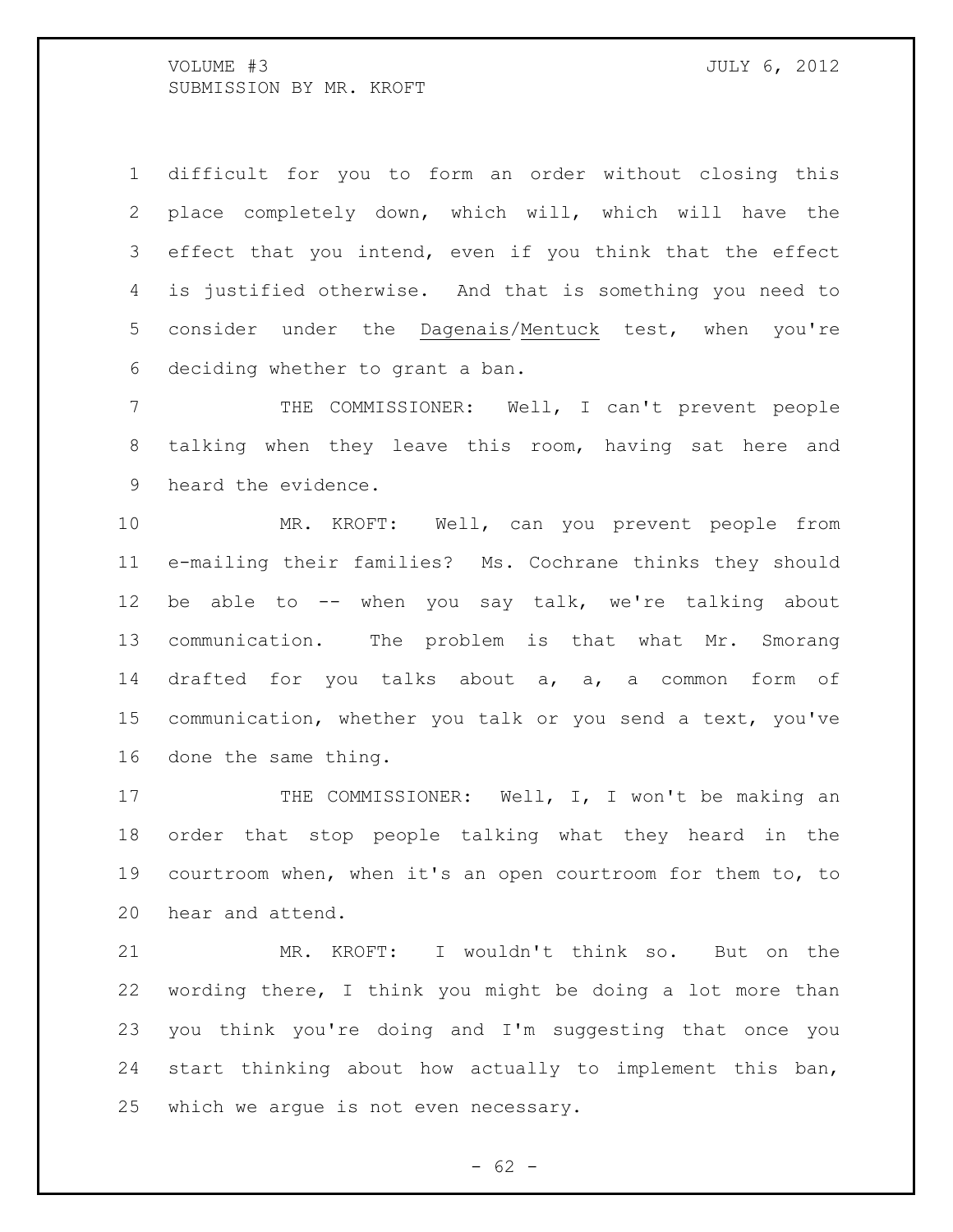THE COMMISSIONER: So you're saying that an e-mail is print?

 MR. KROFT: And it's, and it's sent over the internet. With the same effort -- Mr., Mr. Smorang talked to you about these blogs and tweets --

 THE COMMISSIONER: Well, look, I think we should deal with, with the, hear the other counsel on their position with respect to the application for the ban and, and let counsel reply to, to that issue and then the scope of the ban, we'll have to deal with before the end of the day as a separate issue.

12 MR. KROFT: Okay. And, and, and then, in fairness to them, I'm going to raise one more question, I'm not going to make an argument on it. But it has to do with this question and I'm going to leave it with you: If a media outlet knows the identity of somebody who was involved in the Phoenix Sinclair case, as a result of their own research, they didn't learn it here, is your ban going to be intended and you, you need to say this, because it's a real question, does it mean that information that they have from another source, that they could publish today, they can't publish after they take the stand? Those are the real questions that newsrooms are going to be dealing with.

THE COMMISSIONER: Well, I'll be taking some

 $- 63 -$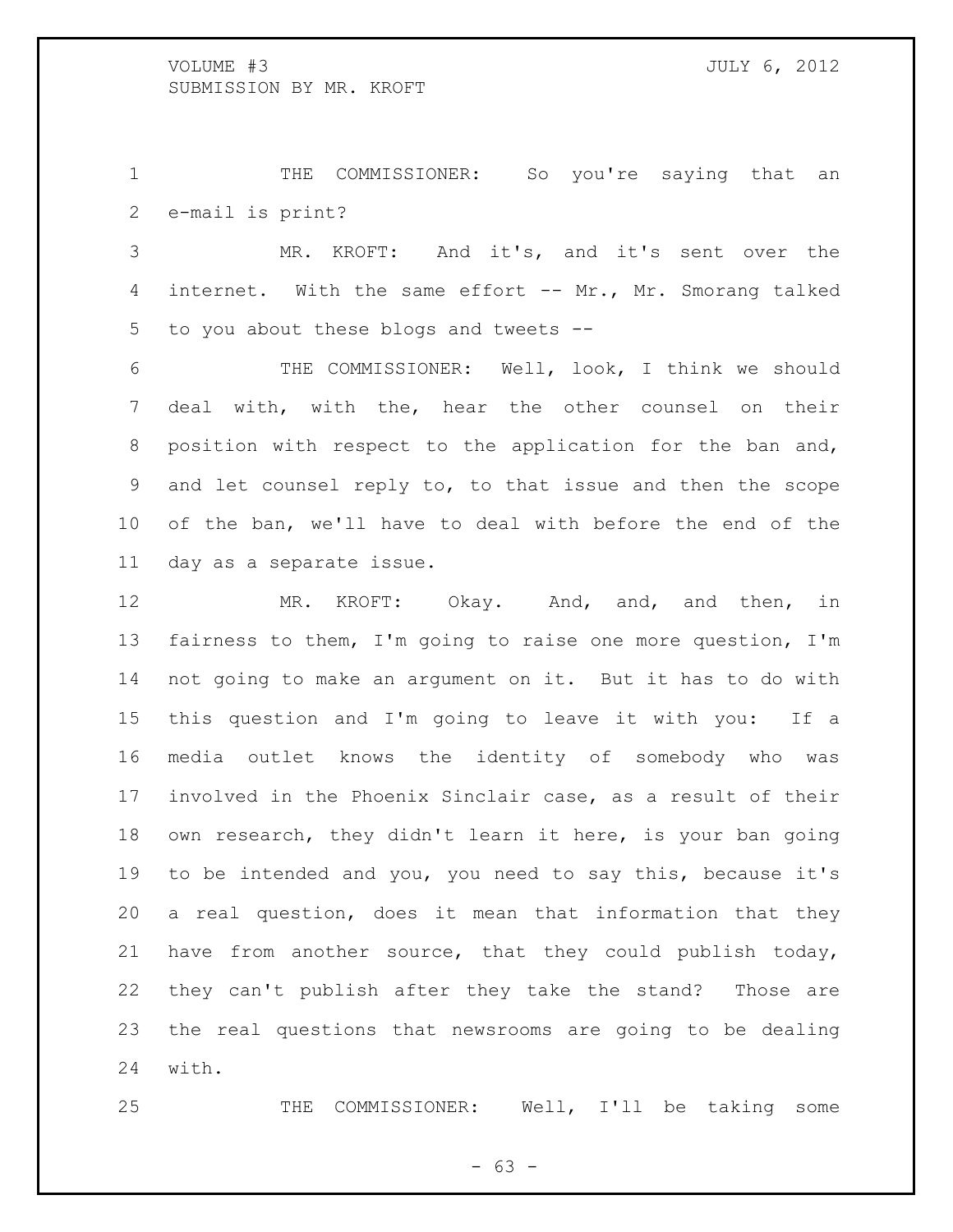guidance from Commission counsel to, for assistance on this. And, and I'm sure they've noted that and when we get to the extent of the ban later in the day, those questions will have to be addressed. MR. KROFT: Yes. All right. I'm going to move on. I have one -- THE COMMISSIONER: You mean you're, you're not through? MR. KROFT: Well, if you tell me that you're not going to order my clients to pay the costs of Ms. Wotherspoon -- 12 THE COMMISSIONER: Oh, okay. No, I'm not going to tell you that. MR. KROFT: Well, then I'm going to have to say something about that. 16 THE COMMISSIONER: All right. All right. It's on your agenda, I guess. 18 MR. KROFT: That's the, that's the only miscellaneous item I have and then I have a brief conclusion and I should be finished in, in less than five minutes. On the costs of Ms. Wotherspoon: The MGEU has claimed reimbursement from the media for the costs of flying her in. I simply say that the Mentuck case makes it clear that it's the tribunal that bears the burden,

 $- 64 -$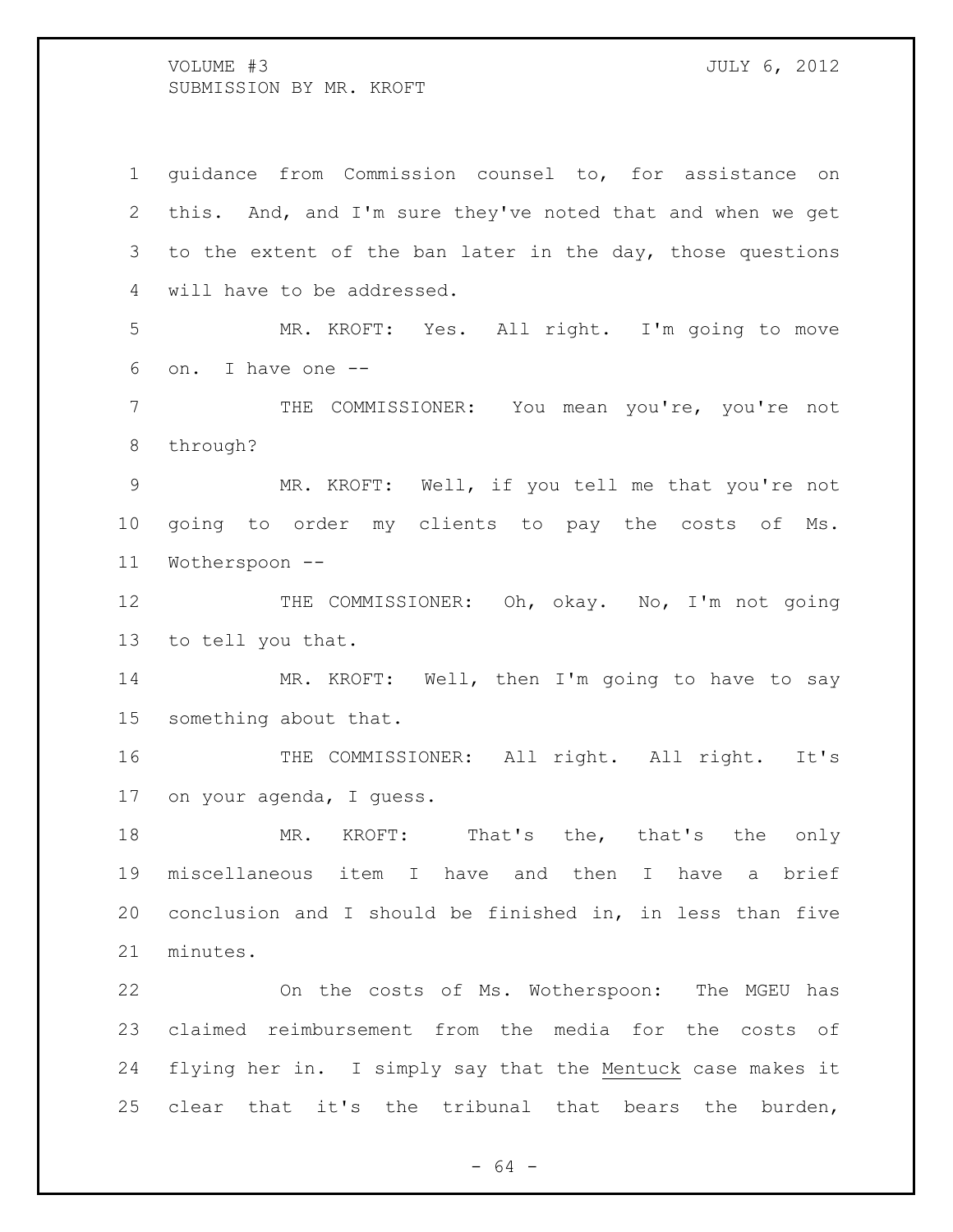ultimately, of scrutinizing a publication ban and the fact that the, my media group stepped up to the plate and I've, I've, I've said this before, takes some pressure off of this Commission and off of the tribunal, one which the Mentuck case clearly says would have had to have been dealt with by you and, and your counsel, but for our participation. They've stepped forward on a voluntary basis, without funding, to do something that I'm respectfully suggesting is something that otherwise, that, that you would have to do. And the, the MGEU is getting any reimbursement that ought to come, (inaudible) the public interest intervenors, which is what my clients are, from the Commission. I also make one other point on this issue -- 15 THE COMMISSIONER: You're saying the Commission should bear that cost? 17 MR. KROFT: I'm saying if, if, if there is, if,

 if it is a reimbursement that's justified, it shouldn't come from public interest intervenors who aren't getting funding and who are doing work that otherwise the Commission and its counsel would have to do. That's question one, or point one on the cost issue.

 On -- two, on the cost issue, you've heard me on the issue of Ms. Wotherspoon's qualifications and I'm submitting that Ms. Wotherspoon, in fact, was not qualified

 $- 65 -$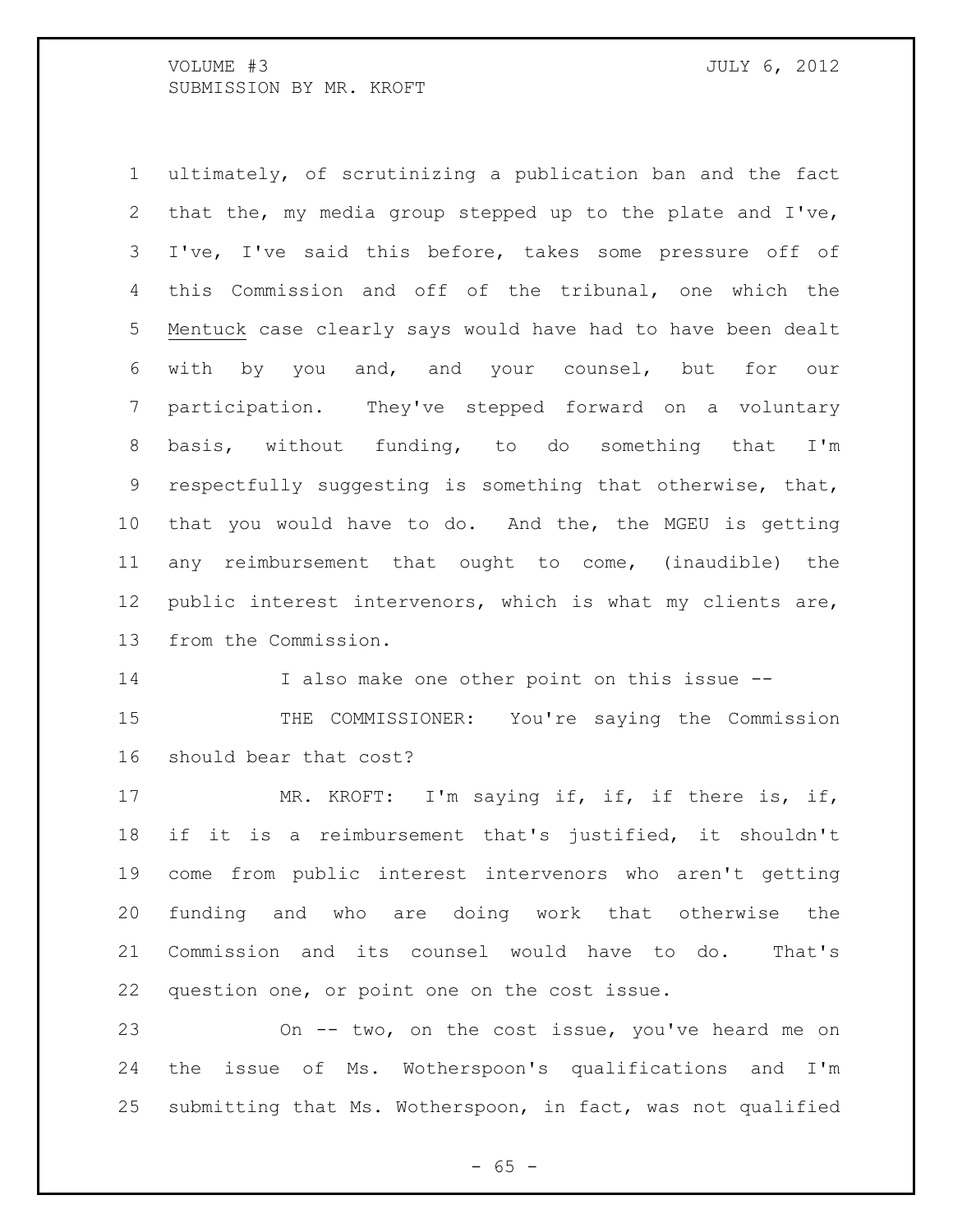to give the report she brought. That had that been addressed, there would have been no necessity for a cross- examination and that therefore, the MGEU claim for reimbursement, whether it's from my clients, or from the Commission, is weak.

 Those are my two points on that and I'm going to conclude now.

 My conclusion is this, that after commissioning a number of private reports, that the government has decided it's necessary to have a public inquiry. I've said to you, the taxpayers are investing millions of dollars into the inquiry and it's our submission to you that it will not be a public inquiry if the most important witnesses, the public officials, are allowed to testify behind the curtain of a publication ban. My friends argued for their period of time that the best interests of children are paramount and I'm saying to you, Mr. Commissioner, you don't have to choose between the best interests of children and democratic principles. That's a false choice. There's no conflict between those values. The choice, the only choice that you have today is whether this is going to be a public hearing or something less and the media group is submitting that this hearing should be public.

 And unless you have any questions, you will be pleased to know that I've just finished number 9.

- 66 -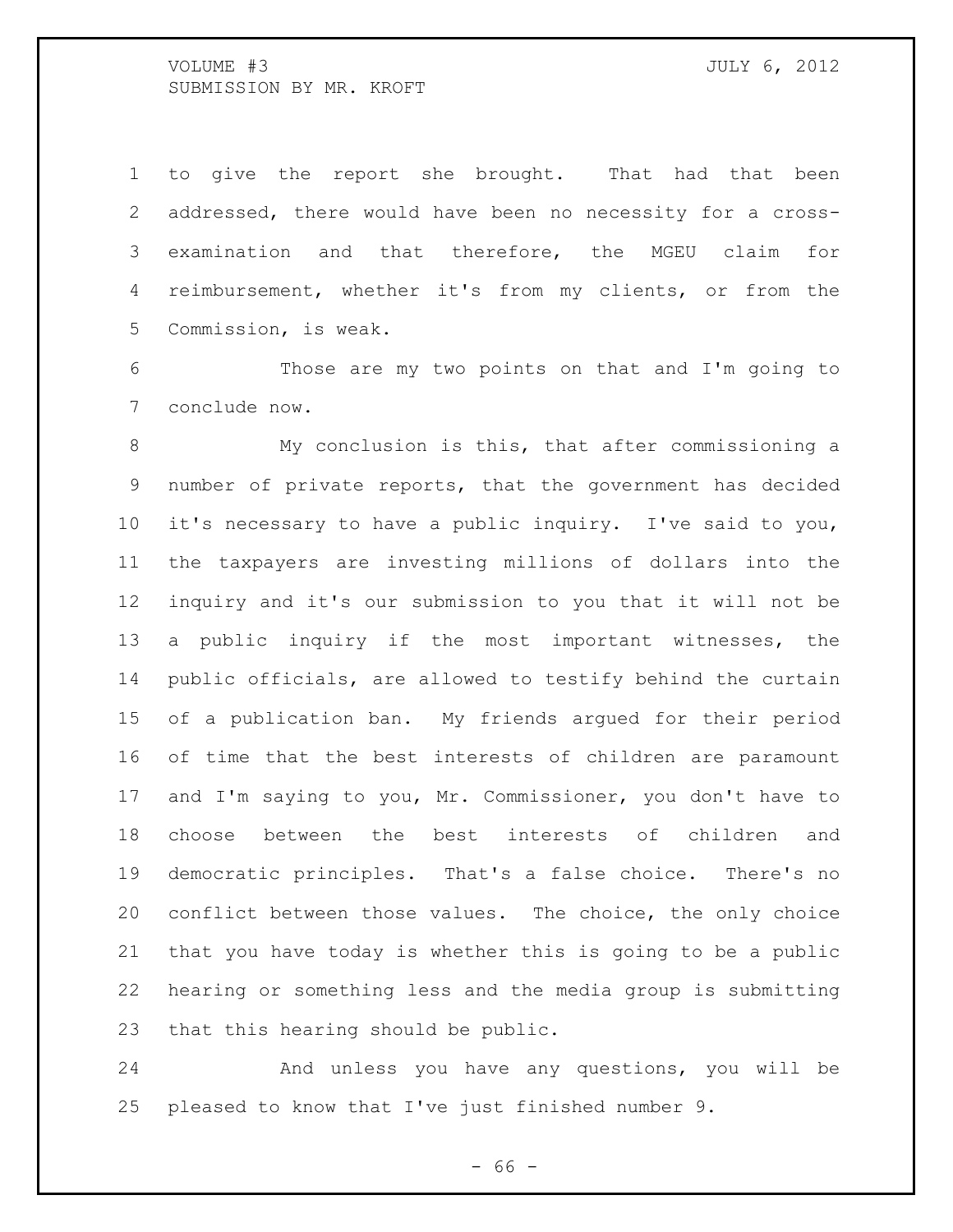THE COMMISSIONER: Thank you, Mr. Kroft, for your presentation.

Yes?

 MS. WALSH: Mr. Commissioner, two matters then. Did you want the applicants to meet with me to determine more specifically the categories of witnesses to whom they're asking the publication ban to apply? Or would you want to hear from them first?

 THE COMMISSIONER: I think I'll hear from them first and, and leave that until later in the day --

11 MS. WALSH: Okay.

12 THE COMMISSIONER: -- in light of the other developments. I thought when there was only the one issue, but there are more than one. So I think it, it would be best we hear counsel in their submissions and, and then deal with that.

 MS. WALSH: The other thing is, I did send Mr. Brodbeck an e-mail asking if he could be here for 1:30. He has replied, indicating that he has a commitment this afternoon, but he's here this morning and we'd be prepared to come speak with you. So would you like to do it now, or after the break?

THE COMMISSIONER: After the break.

MS. WALSH: Okay.

THE COMMISSIONER: So we'll adjourn now for 15

- 67 -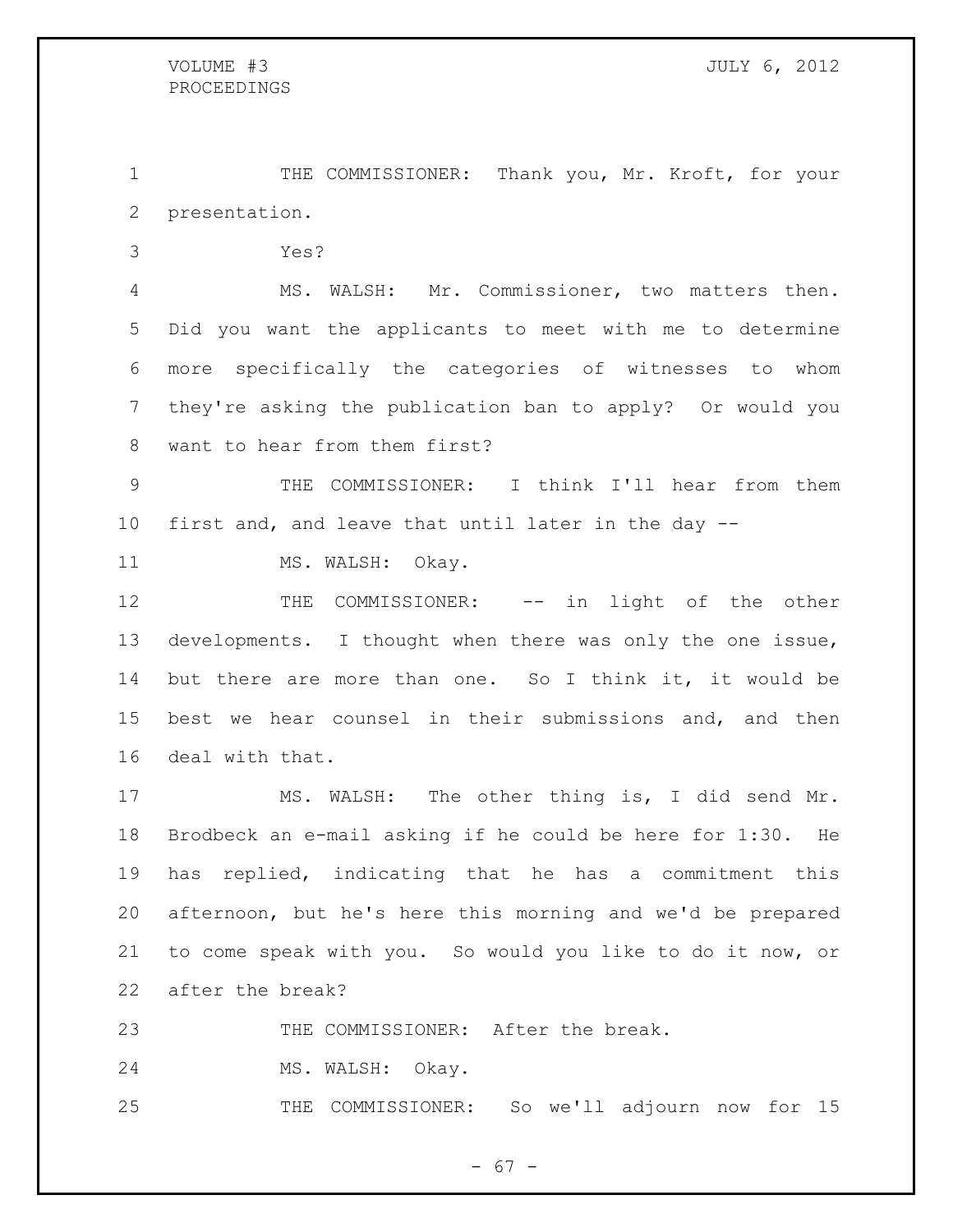# PROCEEDINGS

VOLUME #3 JULY 6, 2012

 minutes. MS. WALSH: And then we'll start with, with Mr. Brodbeck -- THE COMMISSIONER: We'll, we'll, we'll deal -- MS. WALSH: -- appearing in front of you? THE COMMISSIONER: -- we'll deal with that and then we'll go to, I guess, Mr. Gindin's next? 8 MS. WALSH: Yes. 9 THE COMMISSIONER: All right. 10 MS. WALSH: Thank you. (BRIEF RECESS) 14 THE CLERK: Please be seated. THE COMMISSIONER: Commission counsel. MS. WALSH: Mr. Commissioner, standing at the lectern is Mr. Brodbeck, about whom we were speaking this morning. He has come at your request to deal with the issue that Mr. Smorang raised at the outset of this morning's proceedings, and that is the perceived violation of our media protocol. The aspect of the protocol which we're dealing with is item number 8. THE COMMISSIONER: You can be seated, sir, till we're ready to chat with you. 25 MR. BRODBECK: Here or --

 $- 68 -$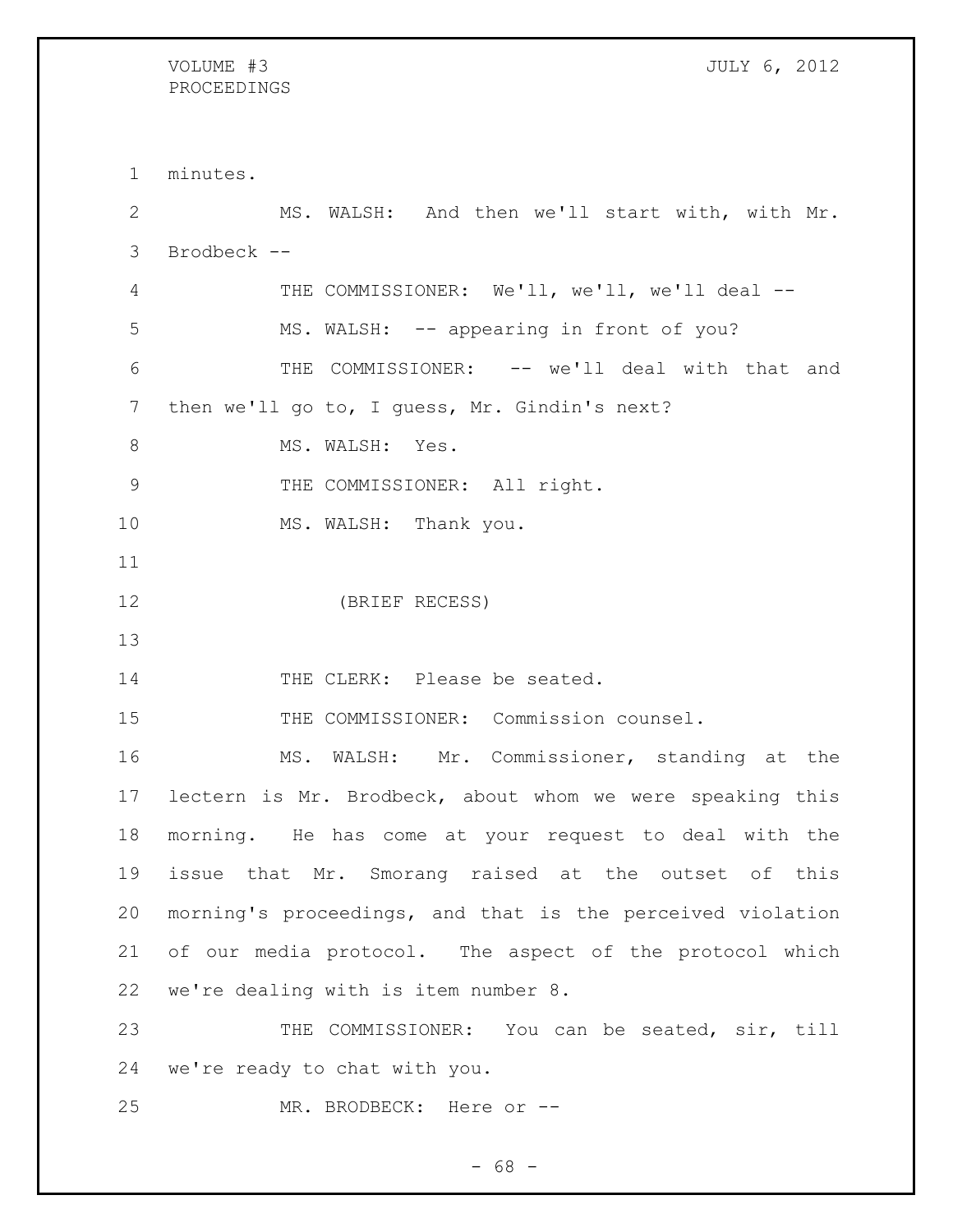## VOLUME #3 JULY 6, 2012 PROCEEDINGS

1 MS. WALSH: Right there. 2 THE COMMISSIONER: Right there, sure. MR. BRODBECK: Okay. MS. WALSH: Item number 8, which reads: Still photography and video cut-**away** shots will not be allowed. Subject to the rulings of the Commissioner, they may be permitted at the start of the 11 public session.

13 This protocol, I'm advised by my staff, our staff, was sent out to media outlets on July the 3rd, who had registered with our office, and I've been given a list 16 of those outlets and that does include the Winnipeg Sun, the assistant managing editor, an individual named Kevin Engstrom.

 The issue of Mr. Brodbeck's filming on Monday, as I indicated, was brought to my attention by, I believe, one of the counsel. I did go speak with Mr. Brodbeck at the break. He indicated that he did not fully understand the significance of the protocol. I clarified for him that taking video photographs was not allowed, that the only video that was allowed was through the feed, the common

- 69 -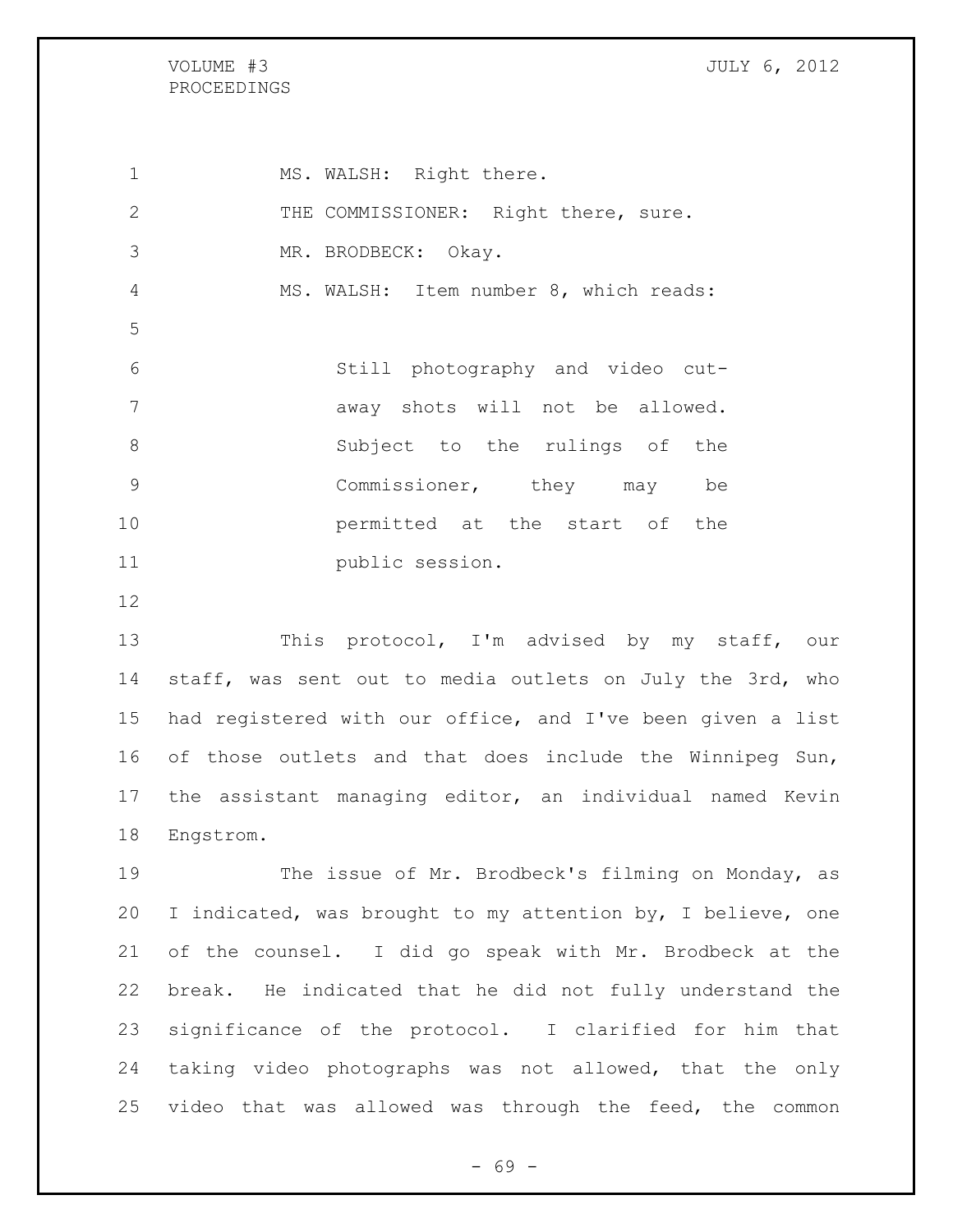feed, and the fixed camera, and that's the last of my involvement with the matter.

 And as you requested, Mr. Commissioner, Mr. Brodbeck is, is here to answer your questions.

 THE COMMISSIONER: Thank you. Mr. Brodbeck, you heard Commission counsel give that background review. I would like to say to you this, that, that I would not proceed if it would be your wish to consult counsel of have counsel come on your behalf. On the other hand, if you wish to speak to it this morning, I certainly would be pleased to hear from you.

12 The suggestion is that in violation of that rule, you did publish a video of some of the proceedings here on the, on the public site, which has been broadcast beyond the room. The further suggestion is that that could have, could have occurred after, that is, the posting could have occurred after Commission counsel brought the particular section of the policy to your attention.

 Now, that is the background that has brought you here at my request. And as I say, if it would be your wish to not have this dealt with until you have the opportunity to consult with counsel or with your managers at, of the newspaper, I would certainly grant that to you.

 MR. BRODBECK: I'll speak to it now, Mr. Commissioner.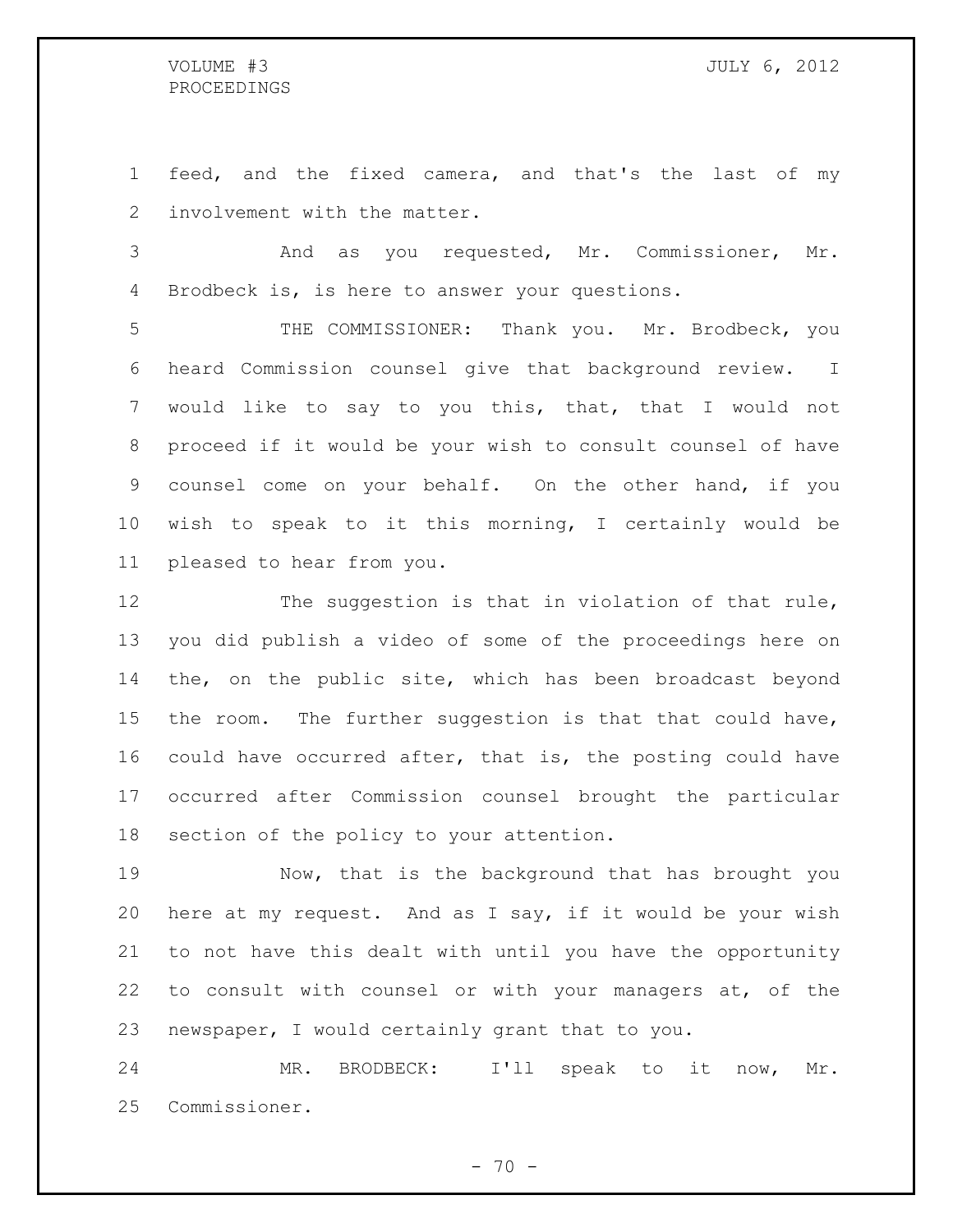1 THE COMMISSIONER: Right. If you would, then, please.

 MR. BRODBECK: I wish to clarify that at no time did I film or videotape the proceedings of this inquiry and I've been falsely accused by Mr. Smorang in an e-mail that was distributed this morning of videotaping the proceedings. I, at no time, did so and I understand that that would be a violation of the media protocol. What I did do was videotape the room prior to the, prior to the commencement of the proceedings and during break. I was advised by Commission counsel after that, that in order to do so, media would have to make an application to you, Mr. Commissioner, to get your authorization and that, that closed the matter. And I, I did not videotape anymore after that. But I just want to clarify that I did not tape, videotape or take stills of the proceedings. I just, I want to make that clear.

18 THE COMMISSIONER: Well, what did you do?

 MR. BRODBECK: I, I videotaped the room prior to the commencement of the proceedings. So you were not in the room, Mr. Commissioner.

 THE COMMISSIONER: All right. Did, did you post that publicly after Ms. Walsh had brought this to your attention?

MR. BRODBECK: Yes, I did.

- 71 -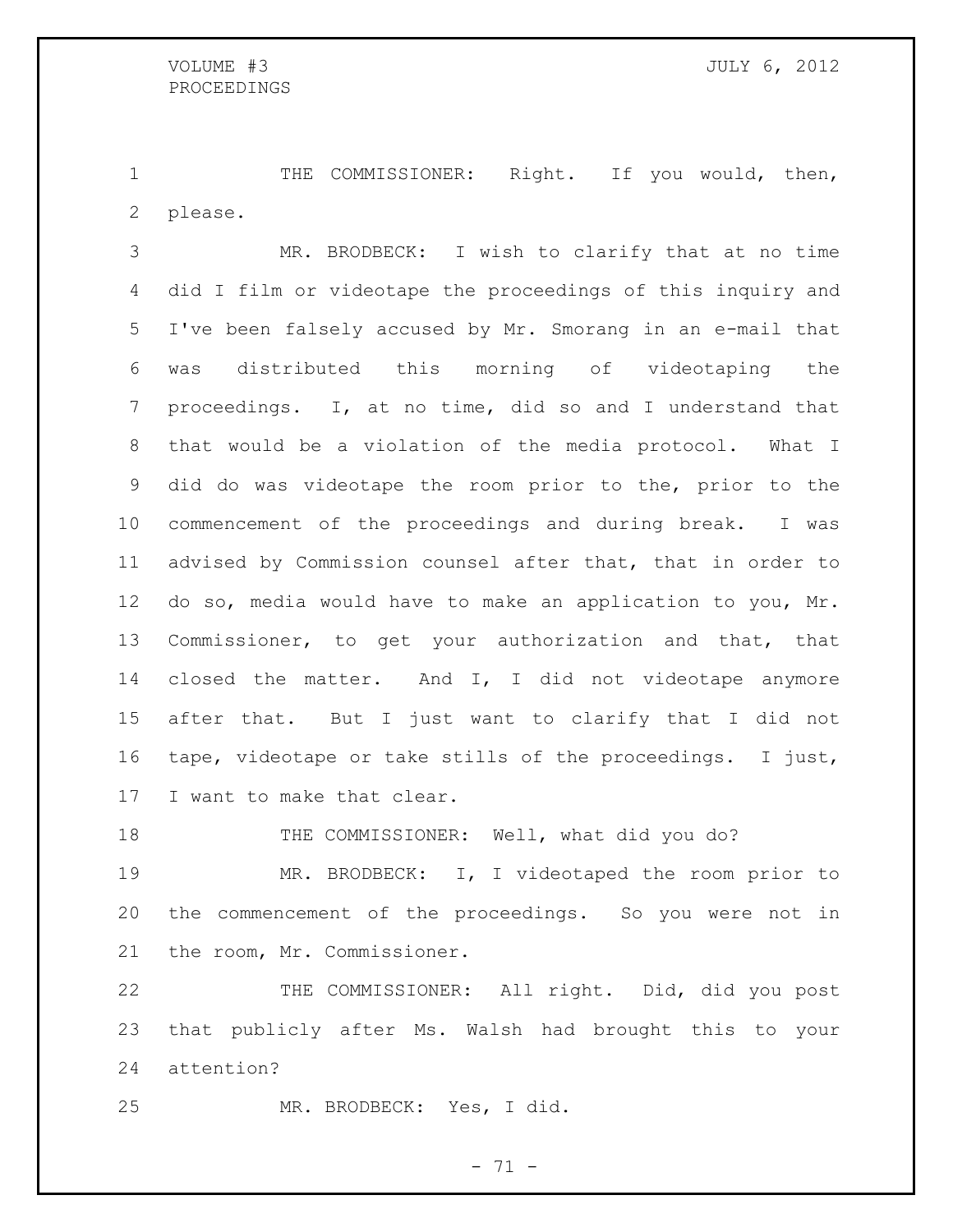THE COMMISSIONER: I think that's the, that's the problem, that you would have done that when you knew what the protocol was.

 MR. BRODBECK: My understanding was that on a go- forward basis that we would have to seek the authorization of you, Mr. Commissioner. That's how I proceeded.

 THE COMMISSIONER: Well, then when you had that knowledge, why did you proceed to make the posting?

 MR. BRODBECK: My understanding was that on a go- forward basis, if I wanted to continue to videotape prior to the commencement of the proceedings, that we would have to get your permission. That's how I understood it. And I, I should say that it is in keeping with past inquiries that I've covered where cameras are allowed to come in and shoot the room, to videotape what we call "B-roll" in our industry, and then once the, once the proceedings commence, all cameras are removed from the room or shut off.

 THE COMMISSIONER: Is there anything else you want to say?

MR. BRODBECK: That's it.

21 THE COMMISSIONER: You can take your seat. You can take that seat.

MR. BRODBECK: Okay.

 THE COMMISSIONER: Mr. Smorang, having raised this matter, would you wish to speak to it?

 $- 72 -$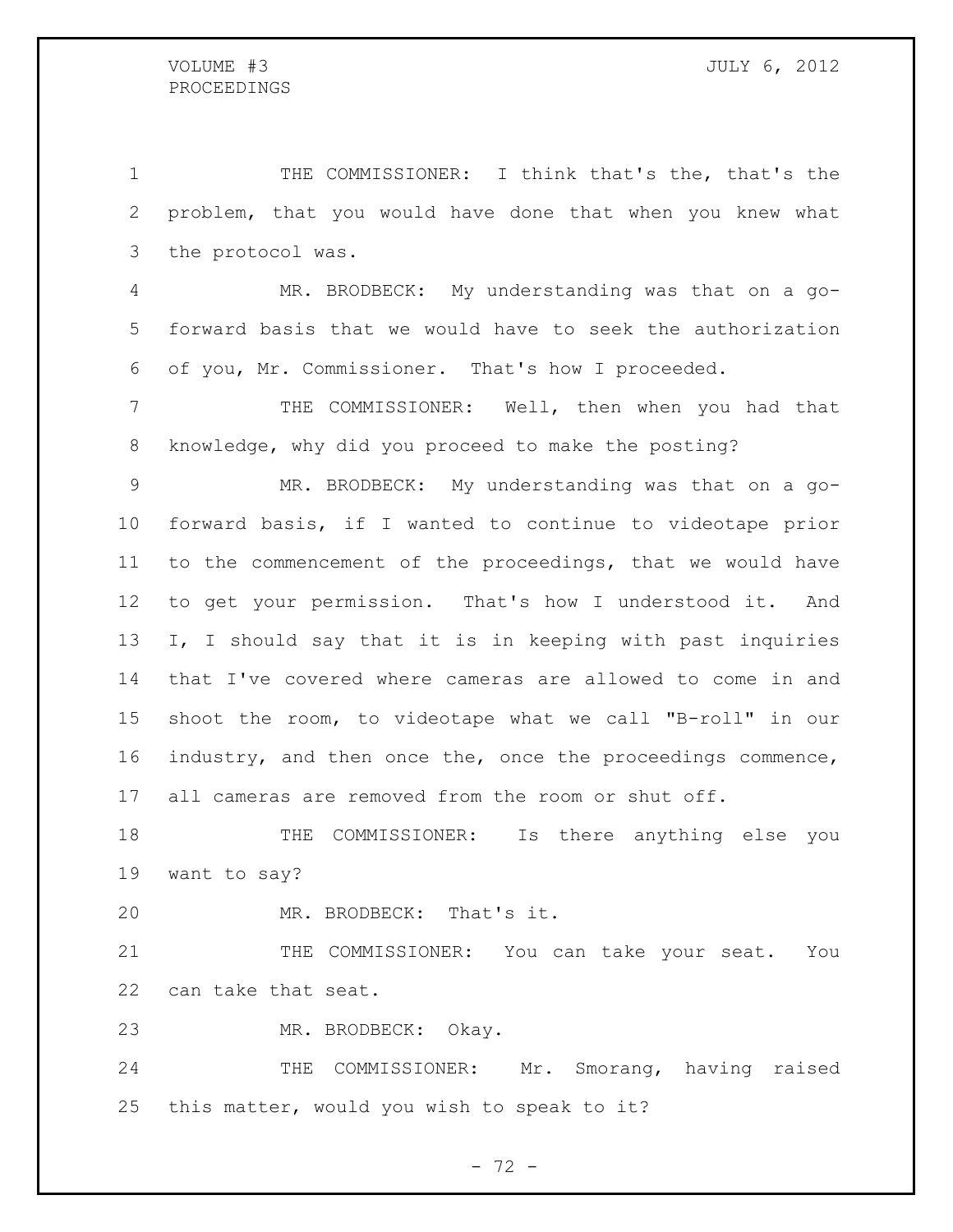VOLUME #3 JULY 6, 2012

 MR. SMORANG: Only, Mr. Commissioner, to provide you with a little bit more information, which is that on the posting we can see that it was posted at 8:07 p.m. that evening. Ms. Walsh mentioned it was Monday morning. It was actually Wednesday morning; it was the first day of these hearings that Mr. Brodbeck was here and it was on Wednesday evening at 8:07 p.m. that he made that posting.

 Just in terms of, of your intention, Sir, you are, of course, free to do as you wish. I didn't hear anything resembling an apology from the gentleman. You have a number of options available to you. You have case law before you where, in similar circumstances, the reporter was banned from attending the proceeding for the 14 balance of it. I'm not suggesting that, I'm just pointing it out to you. You also have the power to demand and require the Winnipeg Sun to publish an apology and I'm sure you have other things available to you that you've thought of, and I will leave it to you to deal with this matter in whatever way you feel appropriate.

 THE COMMISSIONER: Ms. Walsh, anything else you'd like to say?

 MS. WALSH: No, Mr. Commissioner, other than we didn't discuss, and in part perhaps because I don't have the technical foresight or, or information, but we didn't discuss whether or not the information could be posted, so

- 73 -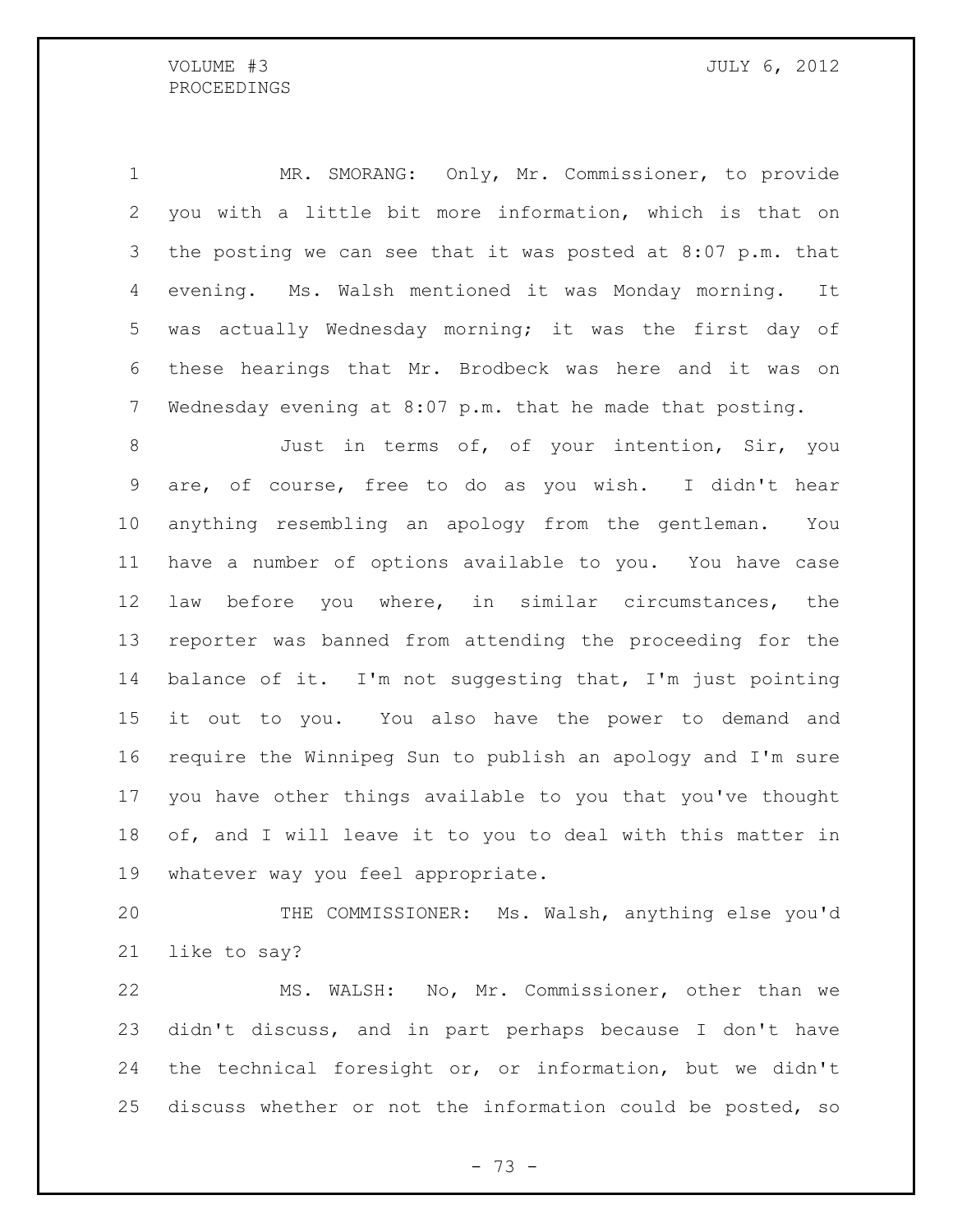that wasn't, that aspect wasn't a matter of discussion one way or the other. But I trust that the matter has been clarified now.

4 THE COMMISSIONER: Mr. Brodbeck, I do -- if you'd like to stand. I do find it disappointing that you proceeded to make that posting after that discussion. I think you now understand the rules. They're going to be -- I expect them to be fully respected and obeyed. I'm looking at this as a one-off situation where you, I think, improperly made that posting after that discussion with counsel. I think you understand now that there'll be no more of that and what the rules are that are going to be provided for, and with that I will not take carry the matter forward beyond that.

 MR. BRODBECK: Thank you, Mr. Commissioner, and I, and I apologize for my actions and I will refrain from taking any videotape in this room. Thank you.

18 THE COMMISSIONER: You may take your leave.

19 MR. BRODBECK: Thank you.

THE COMMISSIONER: As opposed to the media table.

Mr. Gindin, after a long wait, your, your turn.

MR. GINDIN: Thank you, Sir.

 For the record, Mr. Commissioner, I represent Kim Edwards and Steve Sinclair. Steve Sinclair is the biological father of Phoenix Sinclair and Kim Edwards, some

- 74 -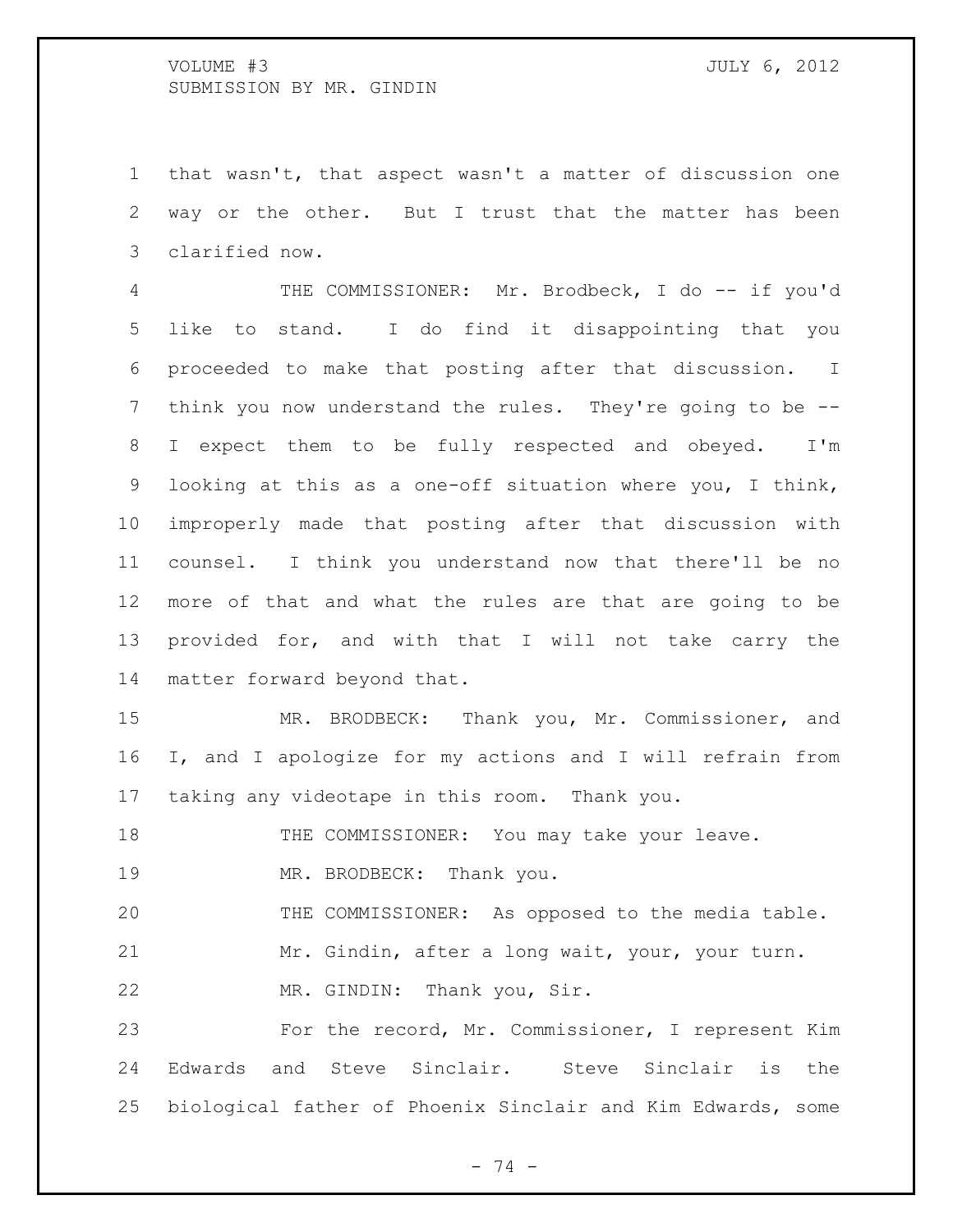would say, the de facto mother in terms of raising the child.

 Our position is that we want this public inquiry to be exactly what the government ordered it to be, a public inquiry in every sense of the word. It's my submission that the people of Manitoba deserve a public inquiry, again, in every sense of the word.

 Mr. Smorang and Mr. Saxberg, in discussing their arguments, didn't mention, if at all, the issue of public perception and I submit that that is very important in your decision. What would the public perception be if the people who know about the system and who took part in it would be able to hide behind a curtain of anonymity? I submit that it wouldn't be positive. It would lead to more suspicion and more detrimental effects than a publication ban would.

 Now, you've been listening to lawyers make submissions for two and a half days. They've quoted all sorts of cases to you and referred you to countless tabs. I'm not going to do that. I don't see any reason to go over the case law, it's pretty clear. I think it's time for a little common sense and I hope to simply talk about that for a while.

 Now, the paragraph you referred to earlier, in terms of what the applicants are asking for from Mr.

- 75 -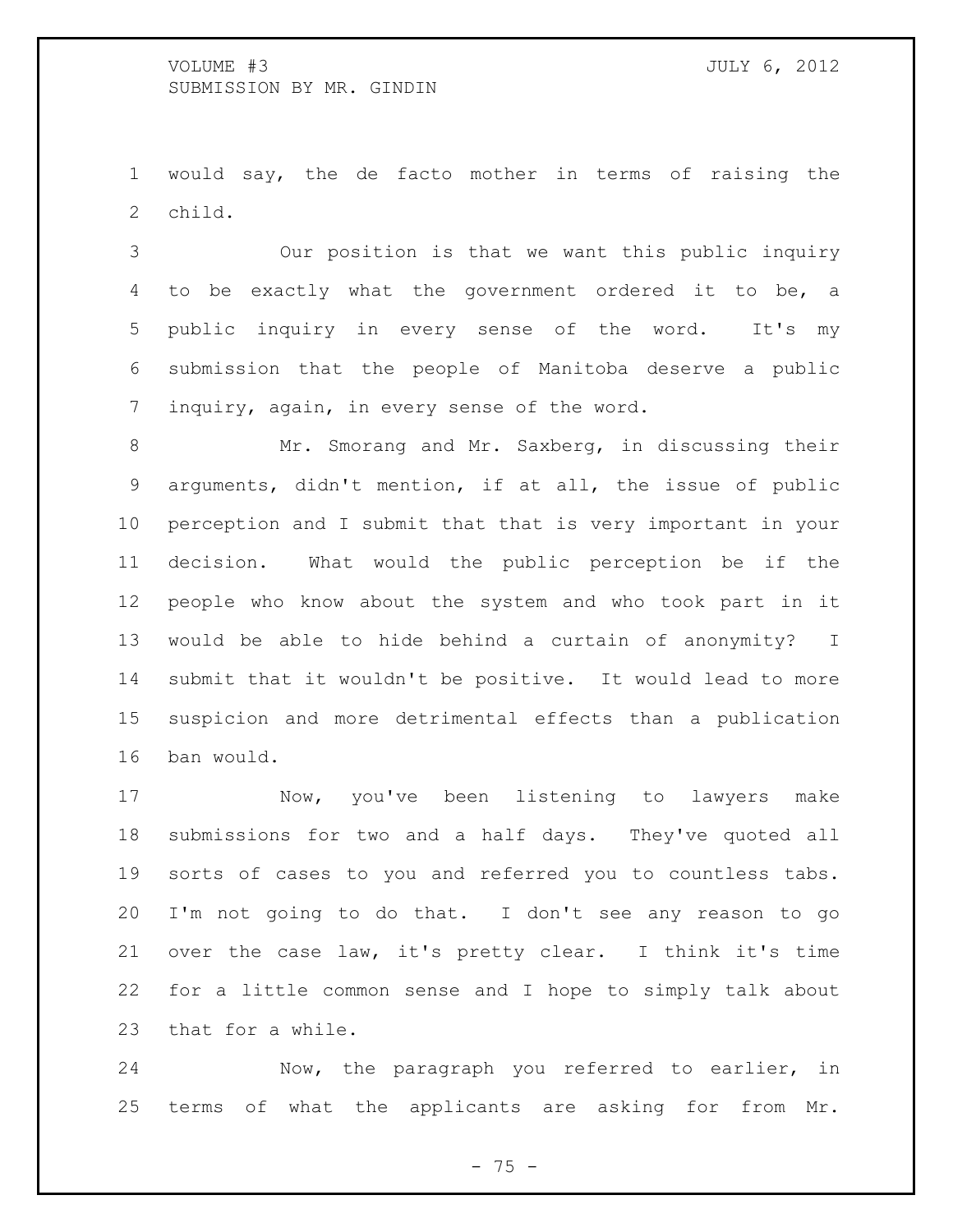| 1             | Smorang's brief, and I know that Mr. Kroft tried to deal    |
|---------------|-------------------------------------------------------------|
| 2             | with this and there was some confusion as to what they're   |
| 3             | really asking and how far it would go, but I feel that I    |
| 4             | have to get into that a little bit because that's one of    |
| 5             | the main reasons why I'm against a publication ban and that |
| 6             | is that it can't work and makes no sense.                   |
| 7             | Now, just looking at that paragraph, which you              |
| 8             | just finished reading earlier, it says as follows, again:   |
| $\mathcal{G}$ |                                                             |
| 10            | That the Commissioner prohibit any                          |
| 11            | form                                                        |
| 12            |                                                             |
| 13            | And I emphasize:                                            |
| 14            |                                                             |
| 15            | any form of publishing,                                     |
| 16            | broadcasting<br>or otherwise                                |
| 17            | communicating by television,                                |
| 18            | internet, radio, in print or by                             |
| 19            | any other means, the name, face or                          |
| 20            | identity of any witness who is or                           |
| 21            | was a social worker.                                        |
| 22            |                                                             |
| 23            | That's a pretty broad request. And it does use the word     |
| 24            | "internet" and I say that people in the audience who are    |
| 25            | hearing the names of witnesses wouldn't be able to send an  |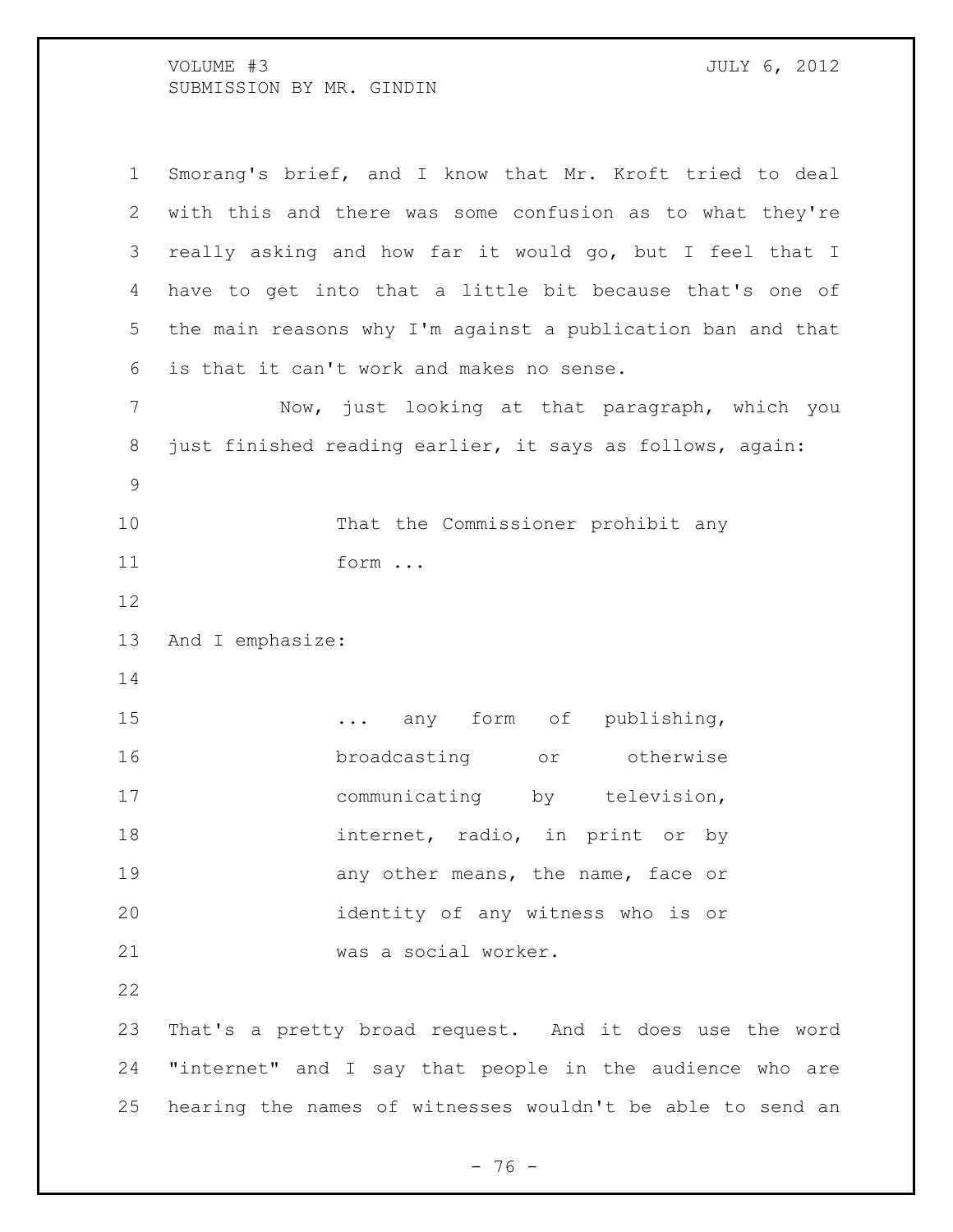e-mail. That's communicating by way of internet. Just an example of how wide that is.

 Now, while I was listening to the arguments of the applicants, I started to wonder how would it affect your decision if you made a publication ban. And with a little poetic licence, if I may, here's what it might have to sound like, and I think it points out how difficult a request is to follow. Now, they -- I think Mr. Smorang, when he talked about what would be the effects of a publication ban, he began by saying, well, first of all, on you it would be zero, and I take issue with that.

 Now, if there was a publication ban, your decision, in the end, I submit may have to sound something like this: You might say, the evidence of number 21 is contradicted in some ways by the evidence of 22, but in some ways it's corroborated by 23 and 24 to a lesser degree perhaps than 25. Now, let's have a look at number 19. You might say, I accept the evidence of number 19 but unfortunately I can't tell you why. I'd like to tell you it's because they have certain number of years of experience, but if I do, it might identify them. I'd like to tell you whether they're from Fisher River or Winnipeg, but I can't say that either. I'd like to tell you that they were in a certain capacity and therefore would know certain things better than others, but that could be a

- 77 -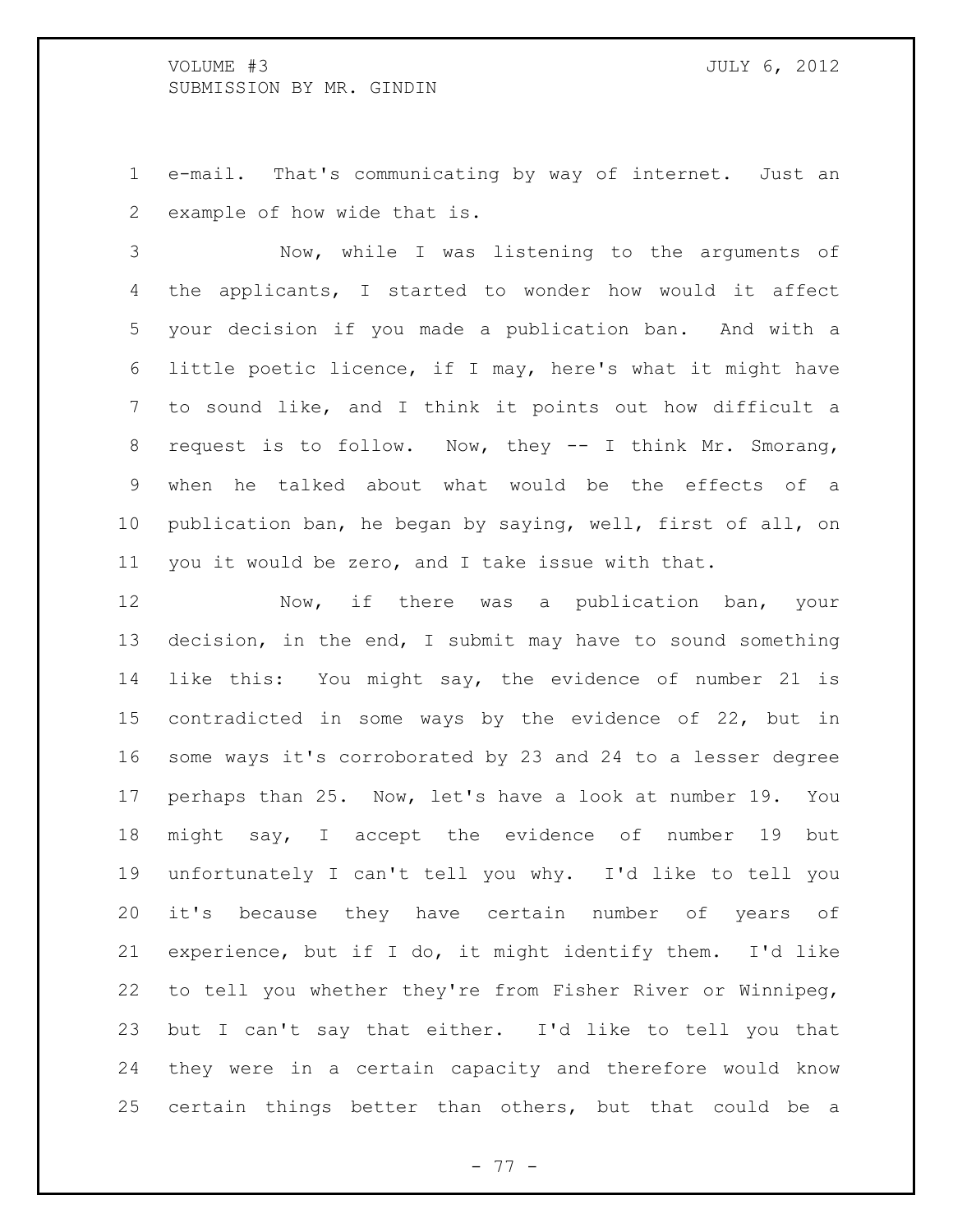problem as well.

 THE COMMISSIONER: And you're talking about, of course, my final report?

 MR. GINDIN: Yes. I'm talking about how your final report may have to sound if you order this publication ban. Now, that sounds pretty confusing to people who aren't here to hear the evidence. And the odd thing is that it sounds probably -- or may sound even more confusing to the people who were here, because what's their reaction going to be when they read your report? Well, he's talking about number 22. Is that the one who was pausing a lot before they answered? And is 24 the tall woman or the short man? I can't quite recall. And is 21 the one who looked over at counsel on occasion to apparently seek their help before answering? All of these things are part of the demeanour that trial judges have 17 come to look at over the years, something that may be hard for others to understand but that's definitely part of not only being a judge, being a person in society when you talk about what goes on. Body language, tone of voice, pausing, eye movement; all of these things are very, very important and yet we're expecting the public to sit back and say, well, we'll somehow try to understand this process with a bunch of numbers instead of names and not much information about the people. Sort of like saying, read this book but

- 78 -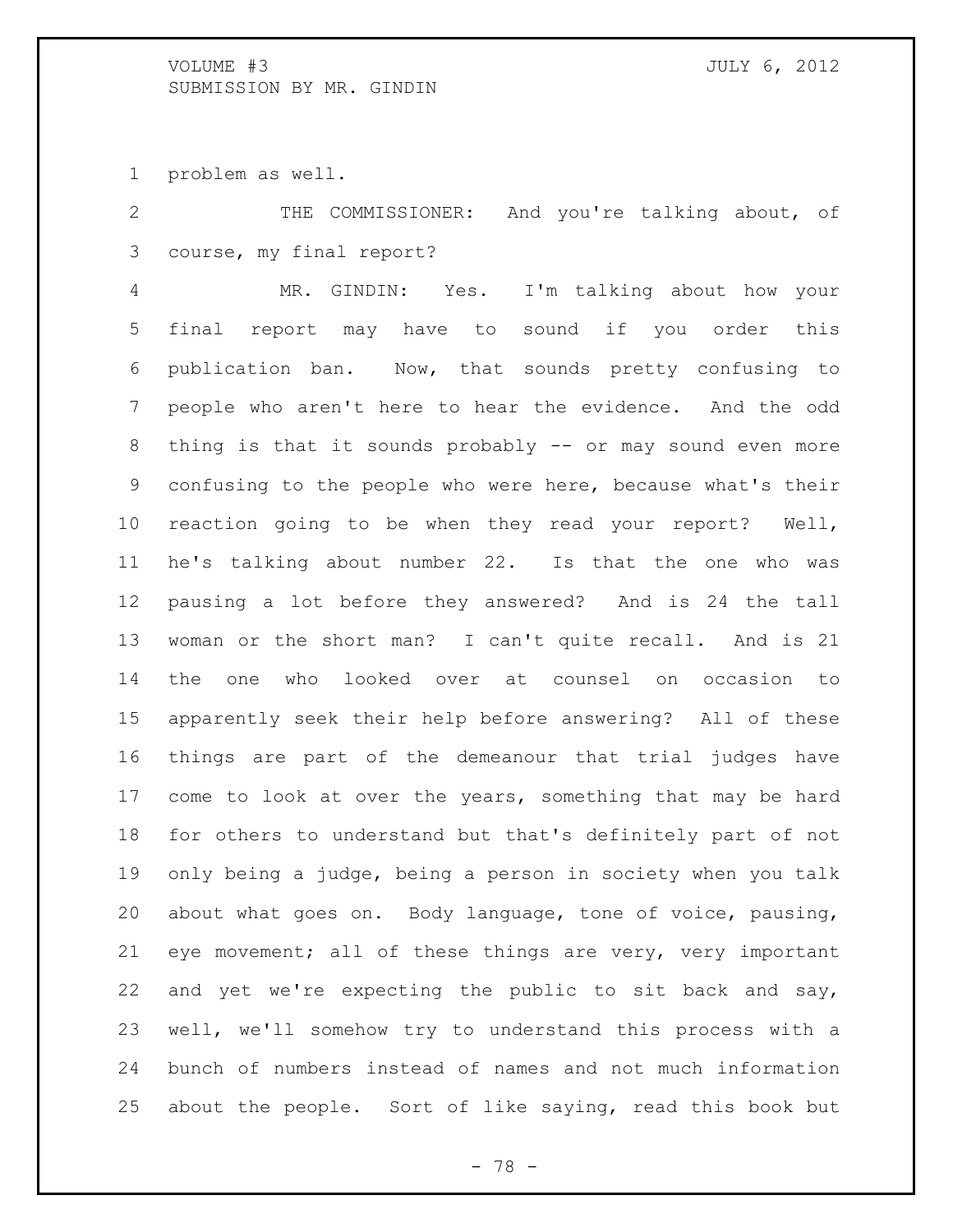don't pay attention to the characters at all.

 Doesn't seem to make sense, and that's why I think it's a very, very difficult order to grant. And the people here who have watched what goes on, do they -- take my clients, for example: They've waited a long time for this to happen, an awful long time, and here it is happening. Can they not e-mail their family to talk about who said what in the courtroom? Are they not entitled to express opinions to whoever they wish? And if they wish to do it by way of e-mail, which is what most of us do these days, or by text instead of some huddled private conversation, shouldn't they be able to? How do we control those things? Every, very difficult. I think that, it's my submission that this publication ban, if granted, would make a mockery of the inquiry and the decision that we're all expected and want to understand later. People being afraid to discuss it because a name may slip out.

 So I wanted to start with that example to demonstrate the difficulty that you would have, and I know that we decided perhaps we'll talk about it later, in terms of specifics, but I'm not sure there is a way, quite frankly.

 Now, with respect to some of the submissions that were made earlier, it's my submission that there have been 25 a number of errors in law, and I, and I'll try to be

- 79 -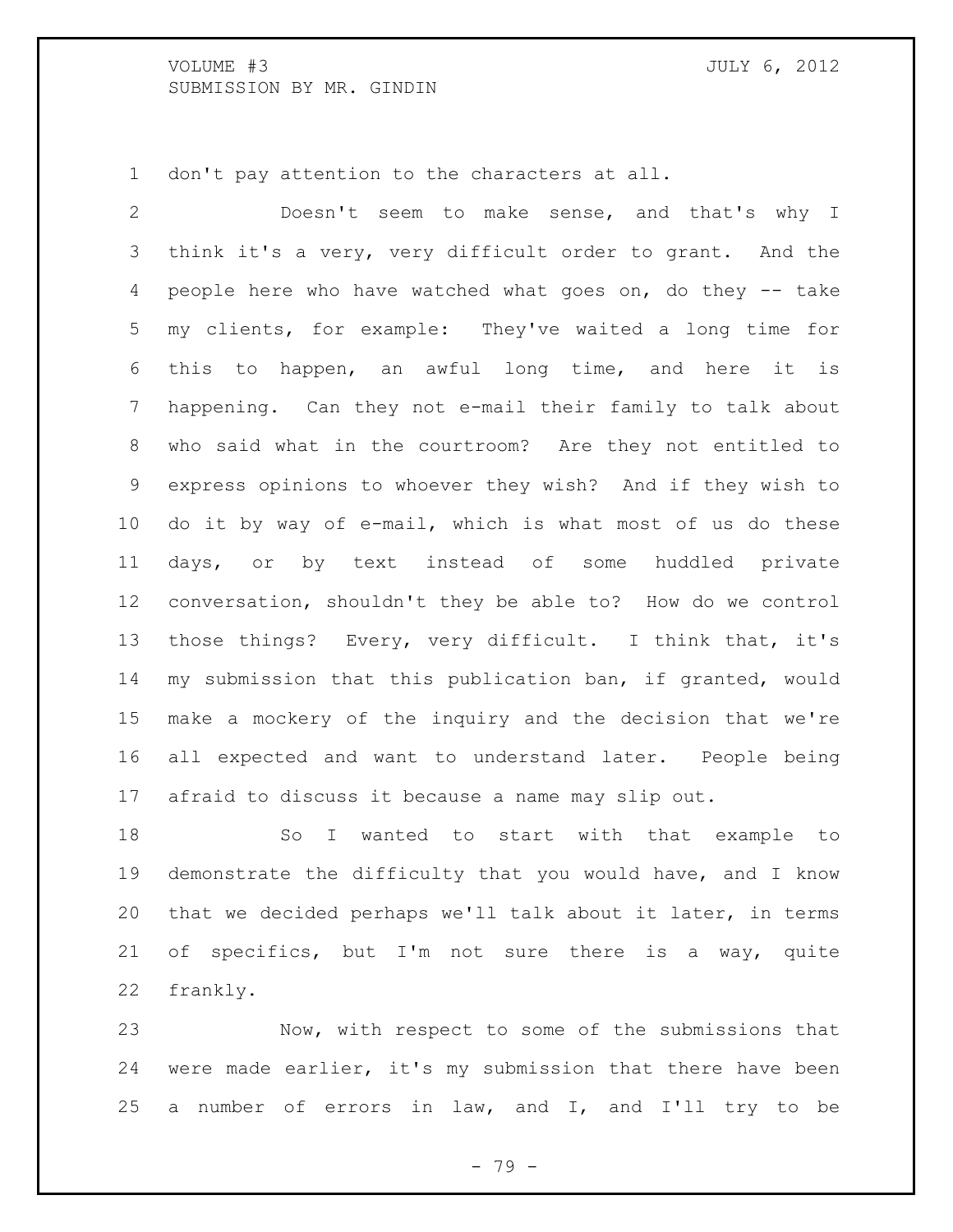general. Mr. Kroft has dealt with them specifically by referring to cases.

 One of the errors I submit, and again, it's been dealt with, I won't dwell on it, but this idea that the onus is not on the applicants. If the onus wasn't on the applicants they wouldn't have to file a motion, would they? We'd just sit back and have the respondents tell you why there should be publication. It doesn't conform to the law and it doesn't conform to the Charter of Rights law, which is clear that if you're asking a court to infringe on a right such as freedom of expression, then you have to demonstrate why. That's obvious. That's trite law. We don't need any quotes for that.

 Also, this inquiry is not a child protection hearing. We've heard counsel try to characterize it that way, as if this is a child protection hearing. It's not. If you were to have an inquiry about a murder trial and what went wrong, would that turn the inquiry into a murder trial? Would that mean that therefore, at an inquiry about a murder trial suddenly the balance of proof is beyond a reasonable doubt and all the strict rules of evidence apply? No. It just happens to be an inquiry about a certain subject.

 This inquiry is about the child protection system to some degree but more specifically, the order in counsel

 $- 80 -$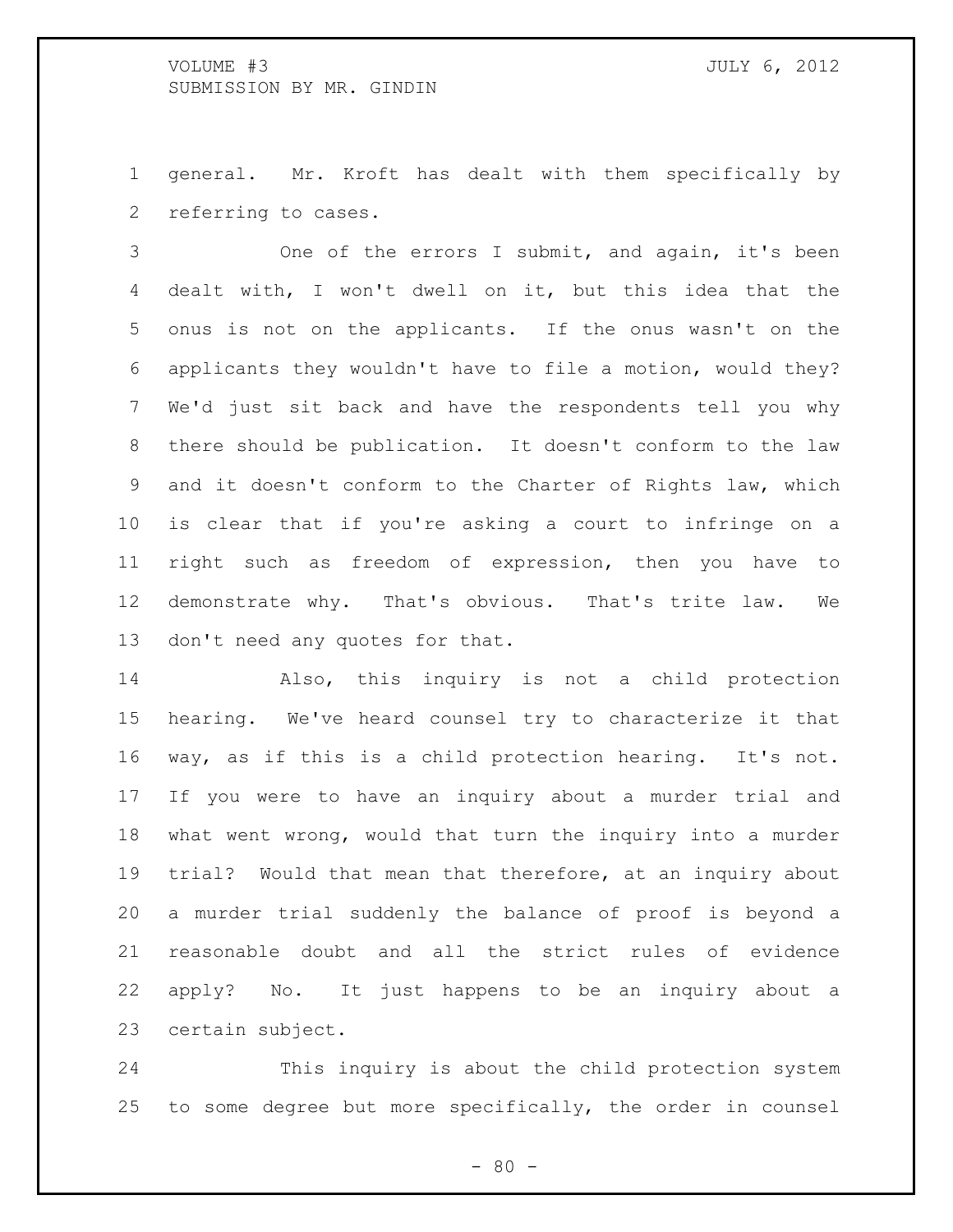says it's about Phoenix Sinclair and what happened to her, and what social workers and other people may have done or not done in that regard, and what can we do to prevent things like this in the future. It may touch on the system, of course, but it's really about Phoenix Sinclair. And so that doesn't make this a child protection hearing. It's an inquiry that may touch on those proceedings but it doesn't turn it into one. And that's why the applicants had to make a motion and that's why the onus is on them, because this isn't anything other than an inquiry.

11 And I point out that, and I'm sure you're familiar with, the decision of the Court of Appeal in the matter of February the 16th, 2012 in response to the motion made by MGEU about whether we should even be proceeding. And Mr. Justice Freedman, without quoting all sorts of portions, took great pains to explain just that, that an inquiry is not an inquest, an inquiry is something unto itself; it's governed by the Manitoba Evidence Act. There may be some similar goals but it's different. Your mandate is different, procedures are different, and he goes to great length, and I say that from page 25 on he basically, he discusses the differences. And I won't go into it but 23 it's there very, very clearly. He's made that decision and so we don't want to confuse what we're doing with what, perhaps, Mr. Saxberg or Mr. Smorang would like it to be, a

 $- 81 -$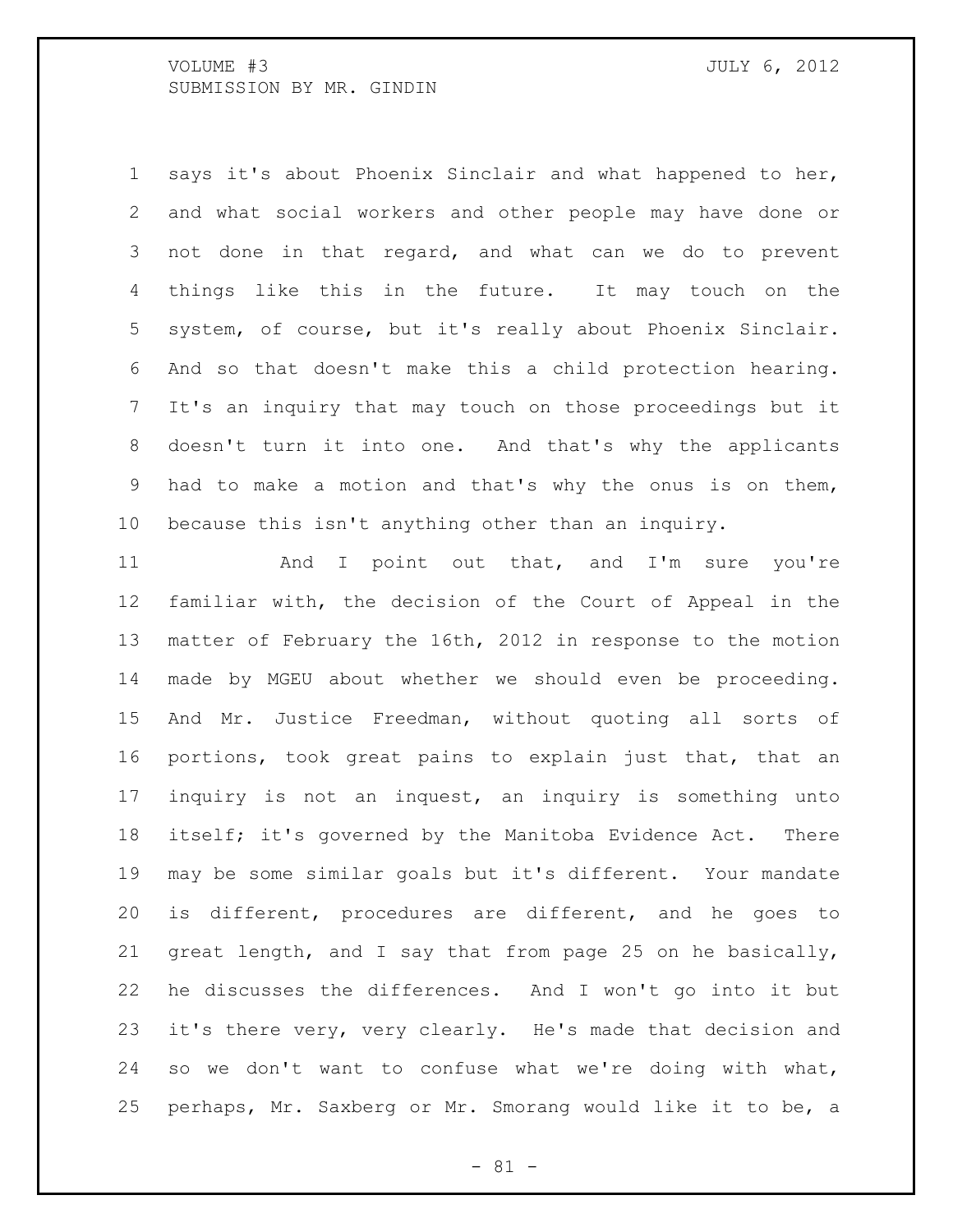child protection hearing that has its own rules. But that's not what it is. It's a public inquiry.

 We've touched on the admissibility of certain portions of affidavits. Mr. Kroft has very eloquently dealt with that. I would simply say that I adopt everything he said about all of those affidavits for the same reasons as he's expounded upon, but I say further, and I think he made this point as well, that regardless of whether these certain portions of the affidavits are legally admissible or not, they have very little weight, in any event, for all of the reasons that he suggested. In many ways they were relevant. It doesn't matter that some people don't want to have an inquiry or that an inquiry is difficult on some people. That's interesting and it's to be expected. Nobody wants to testify anywhere. From my experience of 40 years, I've never met somebody who wants 17 to come to court and testify. Nobody wants to, but they have to. Nobody wants their name in the paper because they don't know how they'll be portrayed. They might not agree with it. Lawyers probably feel that way as well, but that's not the way life works.

 Can we ever control what people will write and the opinions they'll give or the way they'll discuss things? No. And, we don't want to. And Mr. Kroft has dealt with that very effectively. And in essence, my

 $- 82 -$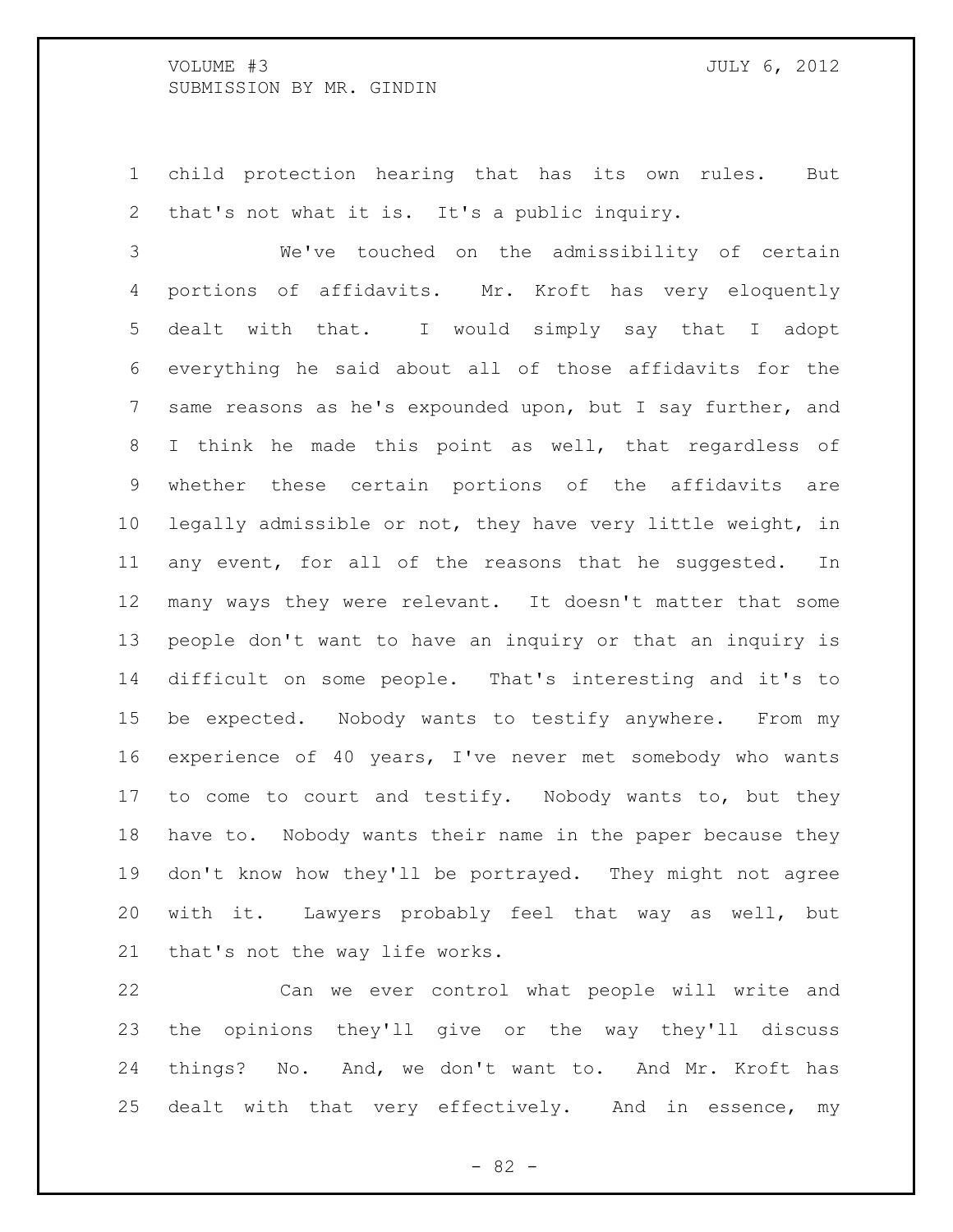submission is that much of what you've read in these affidavits filed by the applicants are speculative, vague anecdotal and even self-serving. And one of the main arguments, of course, is that there will be harm done to the interests of children if you name anyone. And my submission is that there'll be more harm done if you don't. If you don't name anyone, then all social workers are tainted, totally. If it's true what Mr. Saxberg has to say, that no one did anything wrong, let's hear about it. What's to worry about? If we're talking about trust and people wanting to trust social workers, where will, where will you see less trust than if we don't know who we're talking about. So, let's just assume they're all bad? They're social workers, we don't know one from the other, we don't trust them to begin with, let's not trust them anymore. But if you name these people and if most of them did nothing wrong, as everyone suggests, that's terrific. You'd think they'd want that to be known. There's a difference between press before a hearing and press after a hearing.

 And I've been involved in criminal cases for a long time and I see the accused being arrested and apparently tried in the media, and it's frustrating, certainly. And at the beginning, when no one knows what happened, we're all speculating, there's emotion and people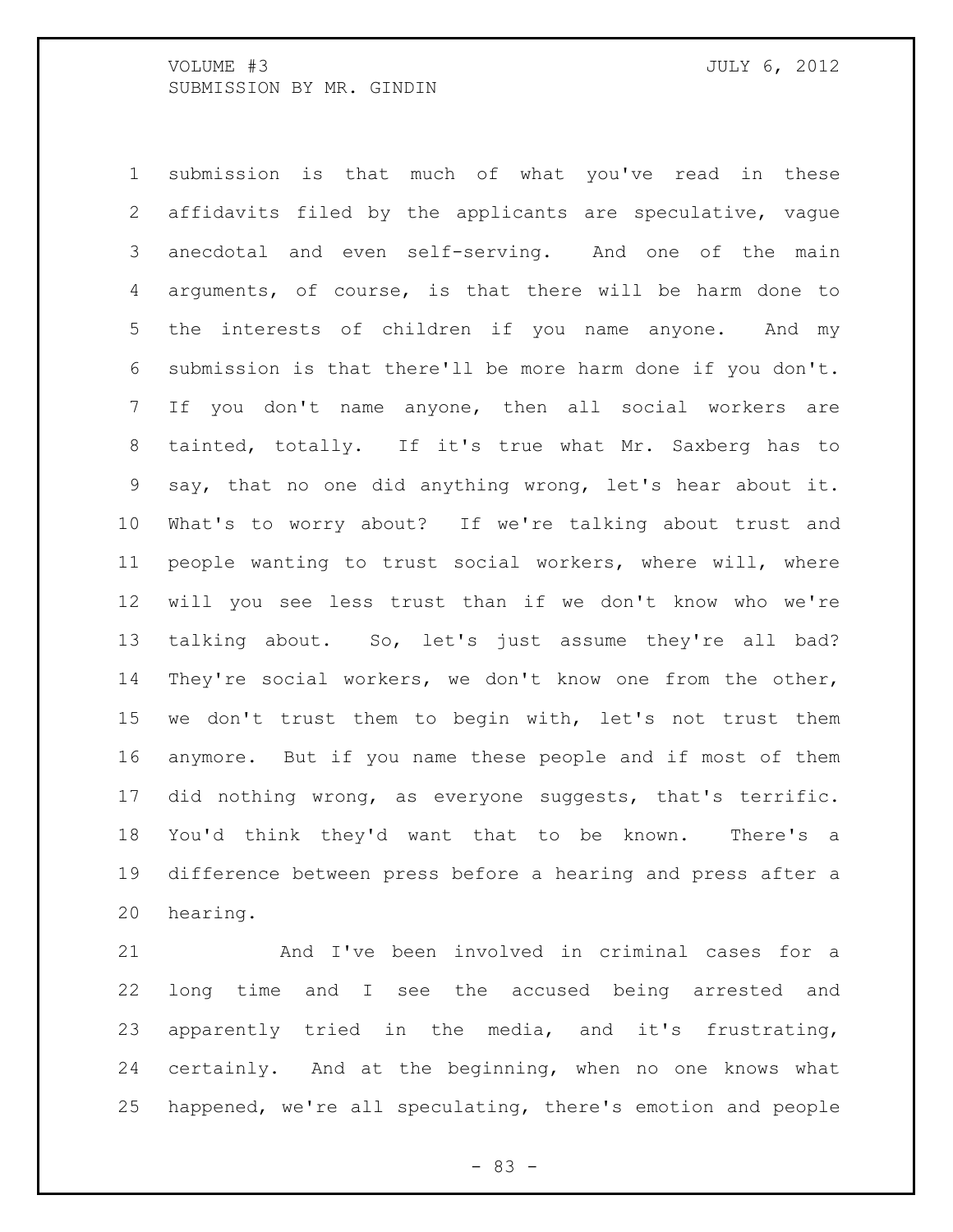say, I wonder what happened, could it be this, could it be that. But once the hearing begins and you've got evidence to rely on, it changes. Now people seem to concentrate, well, this is what was said in court, I think it's different. There's been a lot of wait for this thing to begin and certainly a lot of speculation, and that, I think common sense tells us, will change once we have a hearing where evidence is being called.

 It's my submission that keeping the names and identities hidden will cause more suspicion and be more detrimental to the child welfare system by tainting all of them. It will lead to more distrust. We've heard in affidavits that people are talking about how difficult their job is and about a lot of things that people don't seem to understand about their jobs. It's very difficult. No one is going to dispute that. There's stress, there's lots of judgment calls that have to be made. They're dealing with something very, very important. Isn't it time we all heard about that? Let them get up there and tell us what's difficult about their job. If they're under- staffed, under-funded, we will hear about it. If anything, it will explain some of the pressures that they're on without the suspicion of thinking we're talking about everyone whenever something may have gone wrong.

We've seen affidavits where various affiants have

- 84 -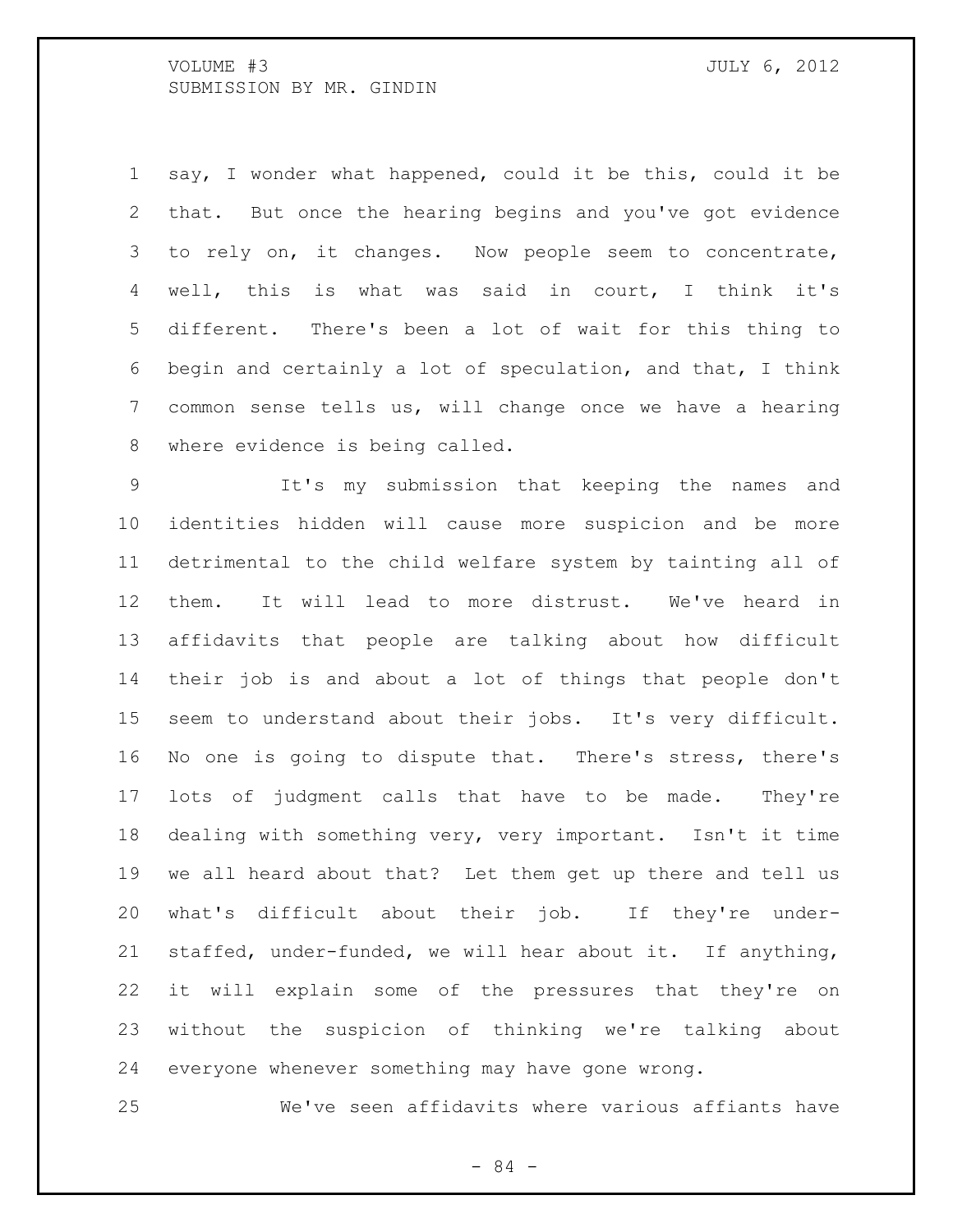said that people will be afraid to go into this kind of work. I think if you go into this kind of work you have to be able to handle the pressure of public scrutiny. And if you can't handle the pressure of public scrutiny, maybe you should go into another line of work.

 It's my submission that the safety of children in future cases and our efforts to try and prevent problems demands a full and public inquiry and that that is more important than the discomforts of transparency.

 To some extent the same logic applies to police officers and lawyers and judges. They have to expect, because they're dealing with such important things, that there may be something in the paper they're not happy about, but that's part of freedom of expression.

 Mr. Smorang's brief begins -- and again in his submission as well, reminding this hearing that it will be open to the public. That's one of the things that was said. And I say that is very small consolation to the people who can't be here, which is pretty close to a hundred percent. You could have this hearing at the Winnipeg stadium where 30,000 people would come, there would be hundreds and hundreds of thousands who wouldn't be there. In fact, a very small group of people will be able to attend, not people from remote communities, so we're talking about a small group of people who are here and will

 $- 85 -$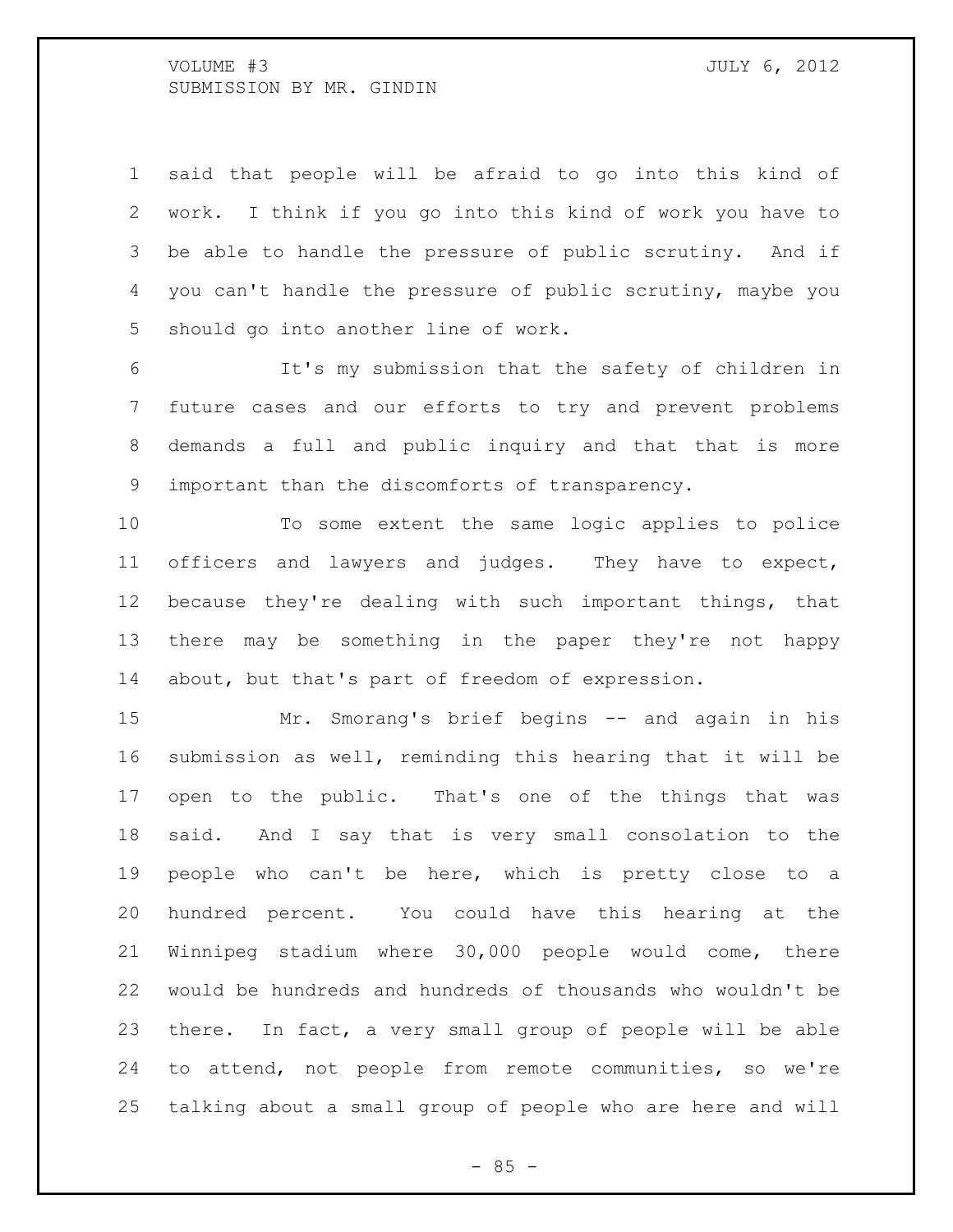be listening and may have some restrictions about who they can talk to about it and in what manner. And then, when they hear the decision, as I pointed out earlier, they'll be confused, if they weren't in the first place, about who you're talking about. Mr. Smorang, in his brief, his reply brief, and I'm just going to refer to one paragraph near the end of the brief, paragraph 89. I'm not sure it's necessary to find it, I'll just read it to you in its entirety -- 10 THE COMMISSIONER: All right. 11 MR. GINDIN: -- if that's fine. 12 THE COMMISSIONER: Yes. 13 MR. GINDIN: It says, at paragraph 89, page 29 --14 THE COMMISSIONER: Paragraph 89, page 29? MR. GINDIN: Page 29 -- 16 THE COMMISSIONER: Yes. 17 MR. GINDIN: -- paragraph 89. It's a fairly short paragraph. It says: Further, counsel for Steven Sinclair ... which is myself: ... have sought to prevent the

 $-86 -$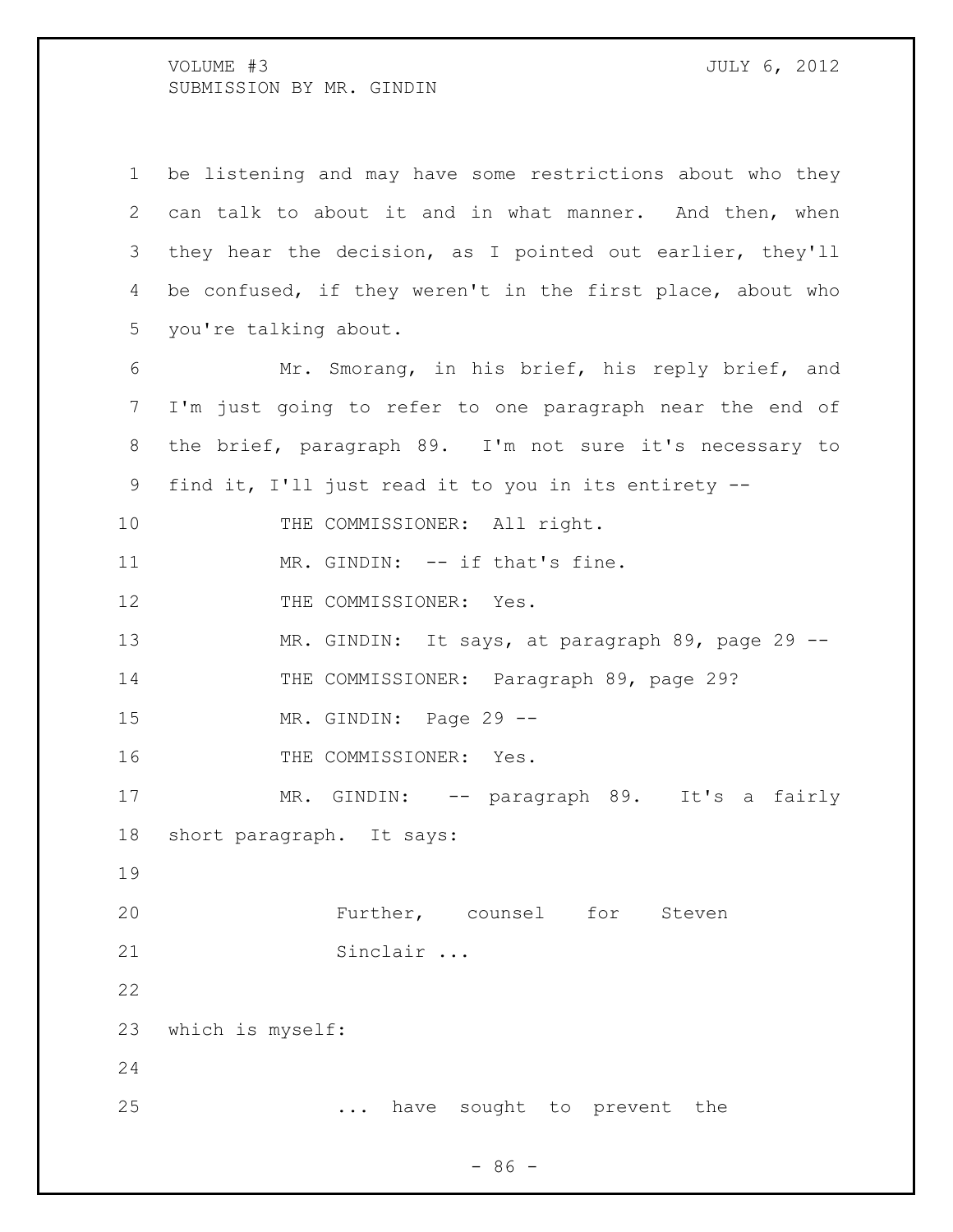majority of Mr. Sinclair's child- in-care file from being entered into evidence at the inquiry despite the file already having been disclosed to the parties and despite the fact that portions of 7 The file will likely be entered as evidence in the form of admitted facts. The parties have agreed to extend to Mr. Sinclair this **11** requested right of privacy notwithstanding that he is a party 13 to the inquiry yet Steven Sinclair 14 opposes the motion brought by MGEU. So I want to comment on that -- 18 THE COMMISSIONER: Yes, I've read --19 MR. GINDIN: -- statement. 20 THE COMMISSIONER: -- that paragraph. MR. GINDIN: Yes. First of all, all counsel agreed to doing it that way. We've also all agreed that if something comes up during his testimony that requires someone to look at the file and bring it forward, they're certainly free to do that. They might have to ask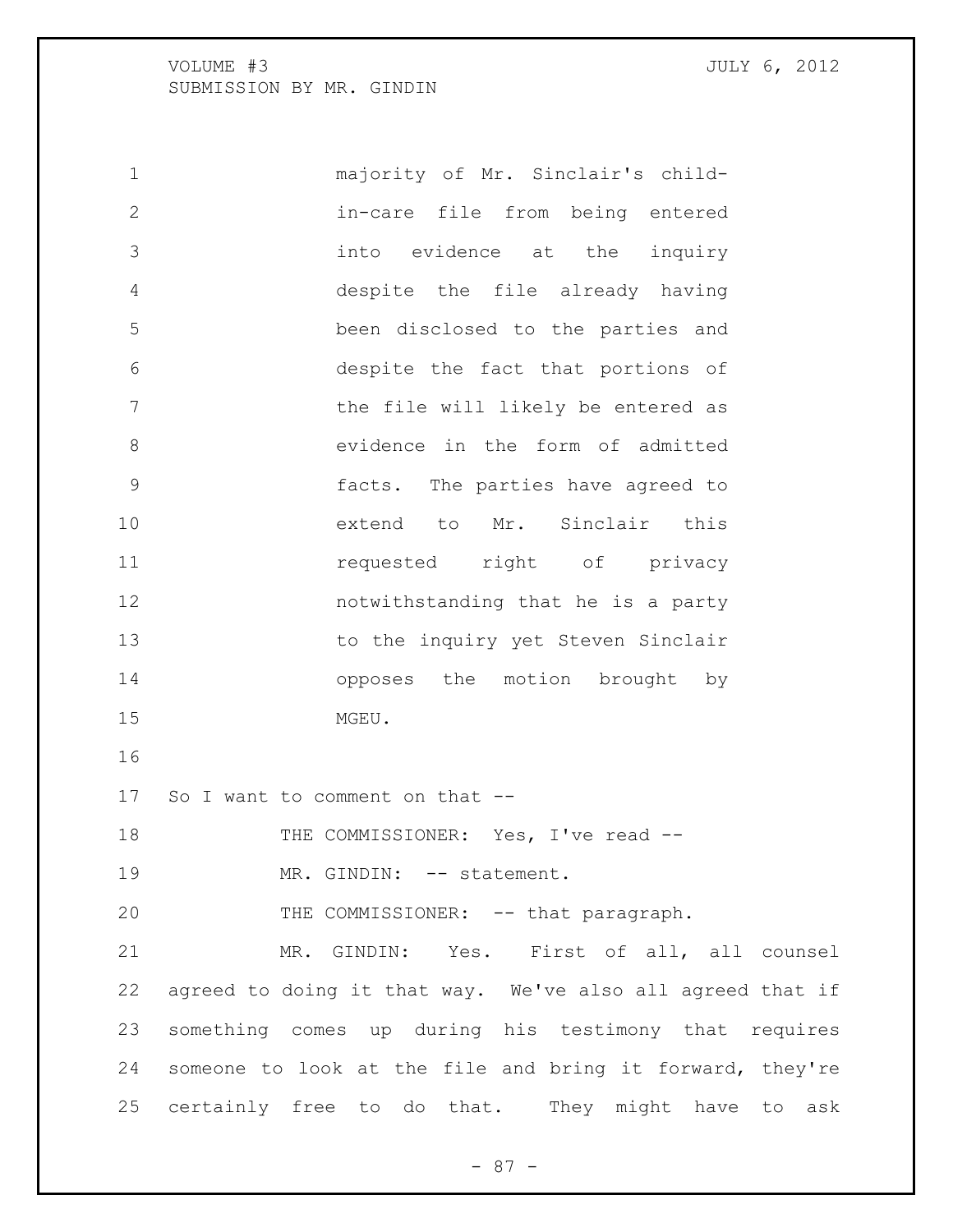permission, but we would discuss it. Everyone agreed to that.

 The matters that are in that file that may not come out are simply private irrelevant matters, clearly. I don't think anyone would agree to set aside relevant matters. And so if I was to raise with one of Mr. Smorang's clients something personal and private and irrelevant, I expect he'd object as well and deal with it then. So I don't think there's any magic in the fact that we've come to this agreement. And it's also significant that Mr. Sinclair's name will be published and has never asked that it not be. So I'm not so sure that that paragraph really has any bearing on what's going on here.

 Another disturbing feature, I submit, of some of the -- or at least one of the affidavits, I think it was submitted by Ms. Kehler, is a discussion of the disincentive that some may have with regard to the truth if their names were in the paper and with regard to coming forward with helpful information if their names were published. That doesn't sound a lot to me like being concerned with the interest of children first. Sounds pretty close to maybe being concerned with your own discomfort first. And during the cross-examination of Ms. Kehler, without really going into the details, to be fair, she did say that I don't think it would affect the truth of

- 88 -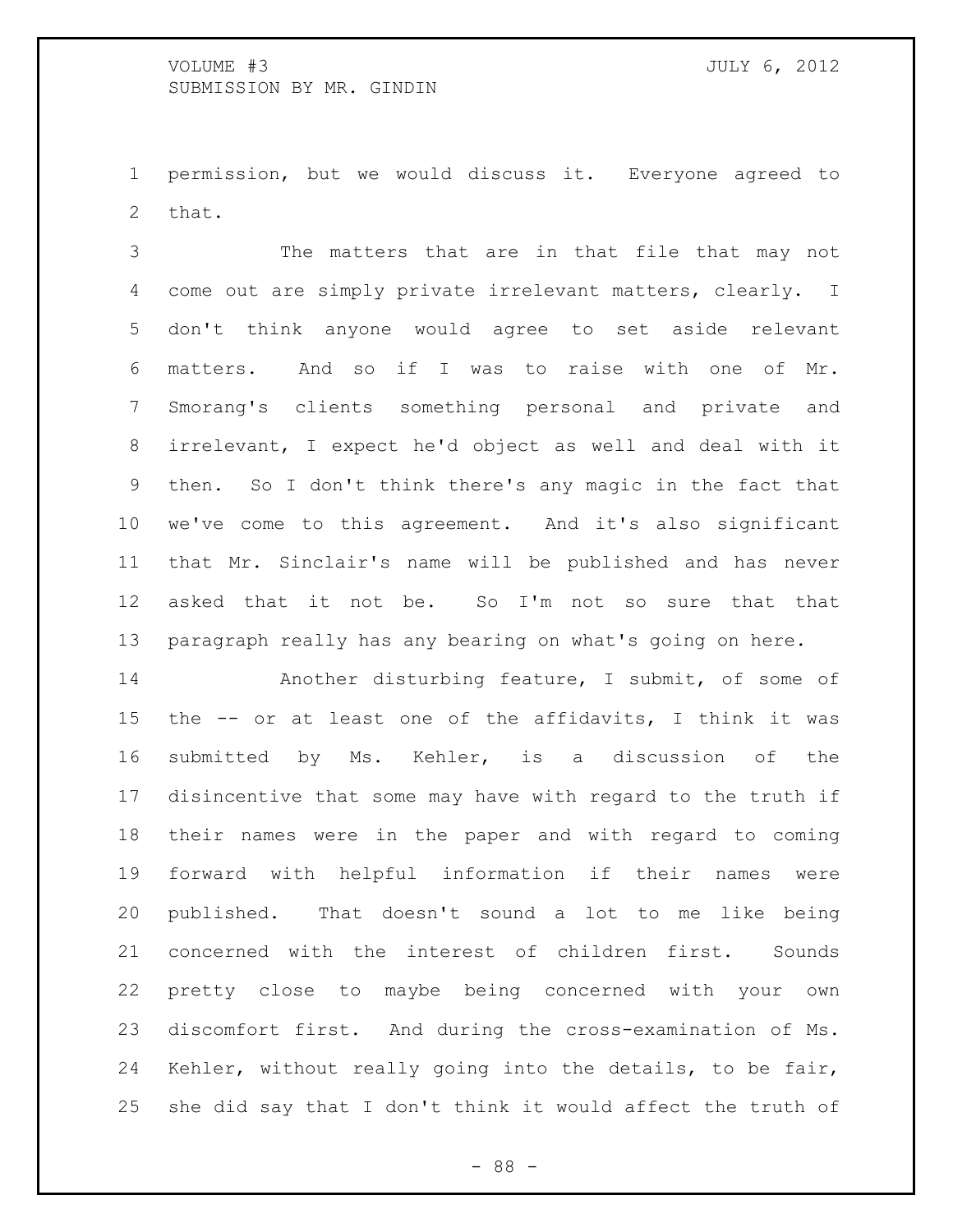their evidence when I put that to her, but it might have some effect on them, their willingness to come forward. I find that somewhat disturbing, that that would be paramount in anyone's mind if they had information that could help us in our task, that they would think twice about coming forward if the main concern is the interest of children in the future. It's my submission that there would be more harm to children and families if everyone was left to speculate and thereby become suspicious again of all social workers. Mr. Saxberg, in his submission and in his reply brief, paragraphs 35 to 38, seems to have decided the inquiry -- 14 THE COMMISSIONER: Just a minute now. In, in his -- was it his brief or his ... 16 MR. GINDIN: In his reply brief. 17 THE COMMISSIONER: The reply brief. Yes. MR. GINDIN: Paragraphs 35 to 38. 19 THE COMMISSIONER: Yeah. MR. GINDIN: There's a heading, and I don't have it right in front of me, but I think it's something like, no misconduct by any social worker, was the heading; and he tried to deal with his view that there won't be any evidence of that. You may recall that, he was talking about that.

- 89 -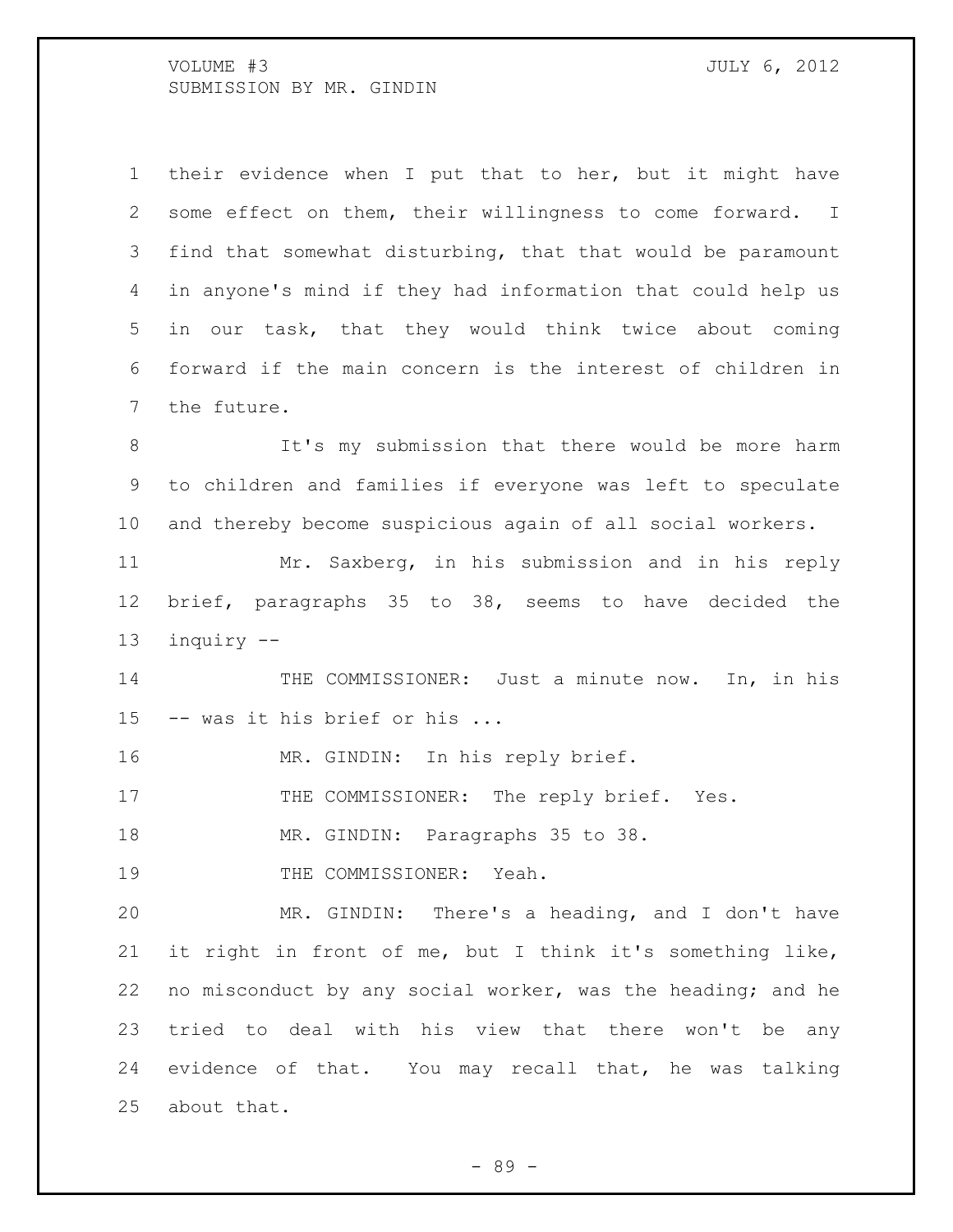1 And in fairness to him, he begins, at paragraph 35, by talking about this assumption that's already been made by the public and perpetuated by the media, he says, that social workers are to blame for the death, as though there's some suggestion that they directly caused her death. I don't think anyone's suggesting. We know who killed poor Phoenix Sinclair. That's pretty clear. So the issue is not whether social workers had a direct connection to causing her death but more whether there's an indirect connection. Clearly, I think that's common sense would tell you that.

12 THE COMMISSIONER: Just let me look at that. I have that here. I just wanted to look at what you're ...

14 MR. GINDIN: It's at page 13.

15 THE COMMISSIONER: Yeah. Yes, I have it. Now, just repeat what you said.

17 MR. GINDIN: At paragraph 35 and the --

18 THE COMMISSIONER: Yes.

19 MR. GINDIN: -- following paragraphs --

20 THE COMMISSIONER: Yes.

 MR. GINDIN: -- they seem to be suggesting and wanting to make it clear that there won't be any evidence here that any social worker had a direct, directly caused the death of Phoenix Sinclair. I'm not sure that that needs to be stated in any affidavit because no one is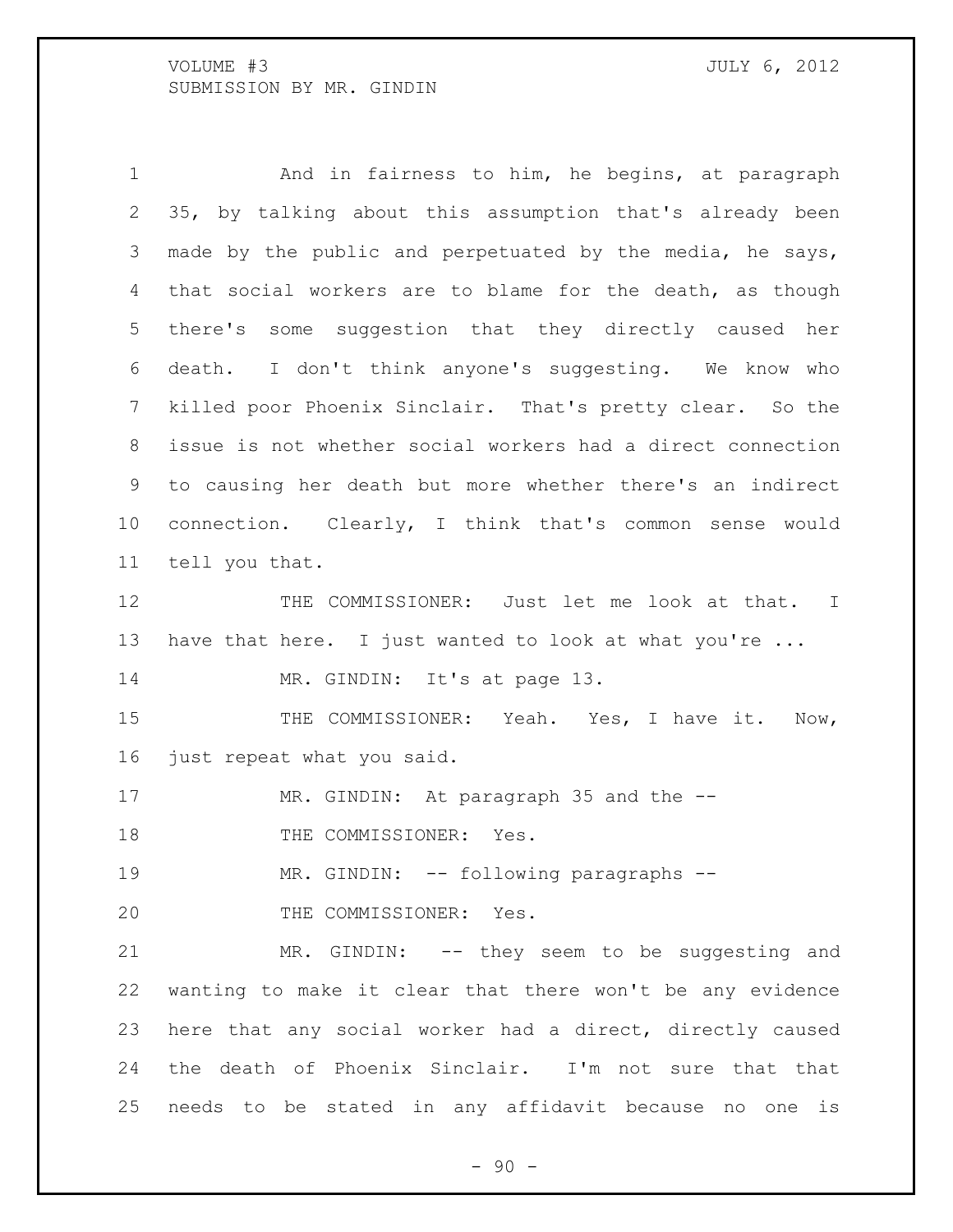suggesting such a thing. We all know that Phoenix Sinclair was murdered by two people who are now serving a life sentence. The question in this inquiry will likely be, as you can see from the order in counsel, what role did the social workers play prior to that. And if you change any fact in a story, it affects the entire story to some extent. If one or two things may have been done differently along the way, who knows how things would have ended, and so there may be some indirect result, and that's, I think, one of the things we're going to be examining. But the odd thing about the argument is that he takes the position that we won't hear about any misconduct and therefore we shouldn't put the names in the paper. We should only put the names in the paper if there's serious, serious misconduct that comes out. That's an odd sort of circular argument. You would think that if we're not going to hear about any misconduct, what are we worried about? That's what the logic would dictate and common sense.

 THE COMMISSIONER: But he's not saying, if there is misconduct, that it's okay to go ahead and put the names in the paper.

 MR. GINDIN: Well, he came pretty close to saying that if the, the evidence is pretty gross and if there's serious misconduct, then maybe there's an argument for putting it in the paper, but don't worry about that because

 $-91 -$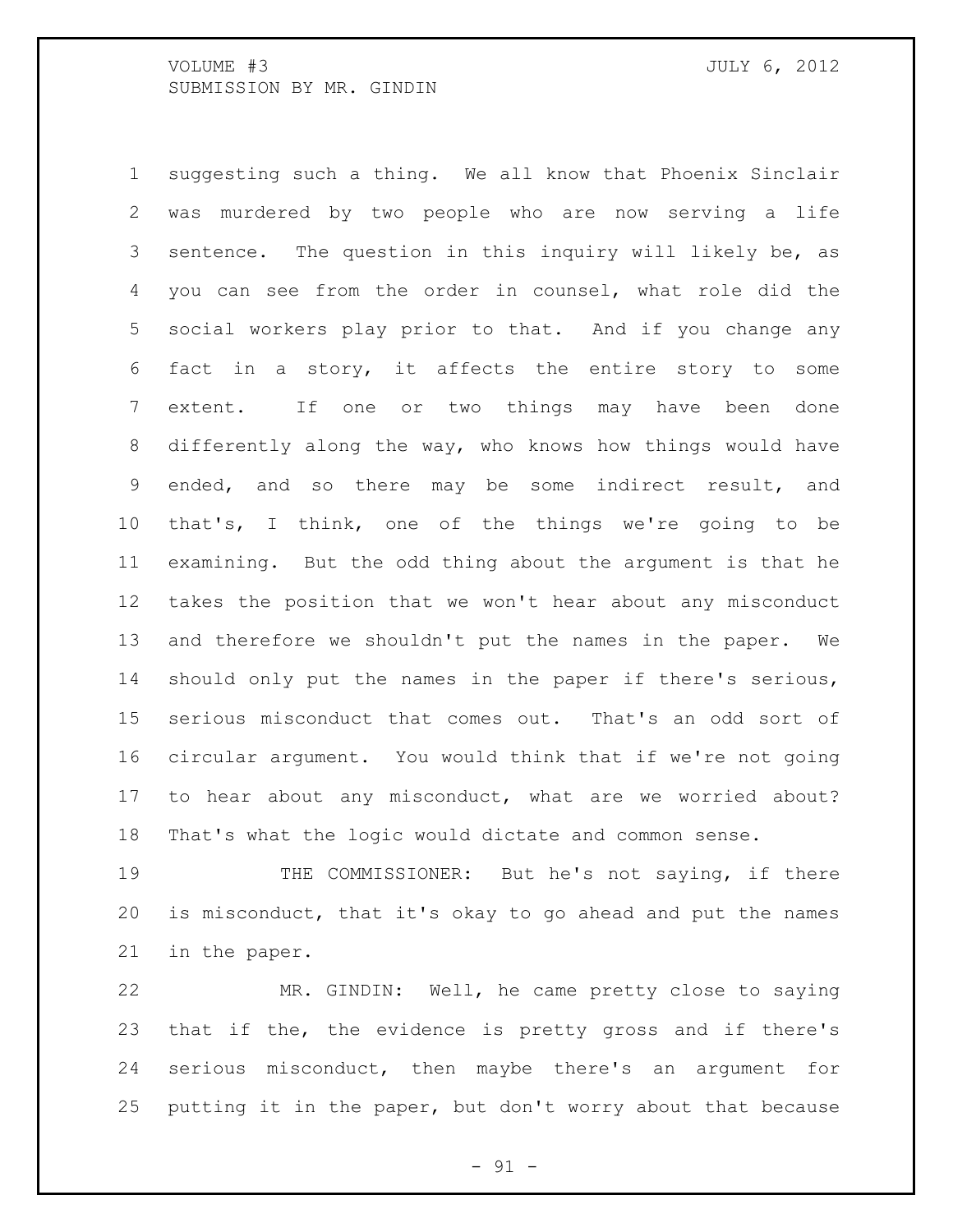it's not going to happen. And I think that's what he said, and he can clarify that if, if I'm wrong. There's something about that that lacks common sense and logic. I don't think it should depend on what you expect to hear. That's not really the issue. You don't know what you're going to hear.

7 And it's interesting that Mr. Khan takes the opposite view, that his witnesses did absolutely nothing wrong with nothing to hide, and therefore that shouldn't be in the paper. So I don't know how you reconcile those things. I don't think the issue is, let's look at the evidence first and figure out whether it should be in the paper. But you would think if Mr. Saxberg is correct, that no social worker did anything wrong, what are we worried about? You'd think the first thing he'd want is to let's straighten this all out and let's hear about it, clearly.

 Ms. Wotherspoon's affidavit, which has been touched on already, gives the opinion that if the names are in the paper, she points to some consequences that might result: it may lead to more apprehensions. That's one of the things that is argued. That's not always a bad thing. Sometimes that's required; depends on the circumstances. Should that have happened here? Might have changed everything. We don't know. But that's not necessarily a negative effect. Perhaps there needs to be, in some

- 92 -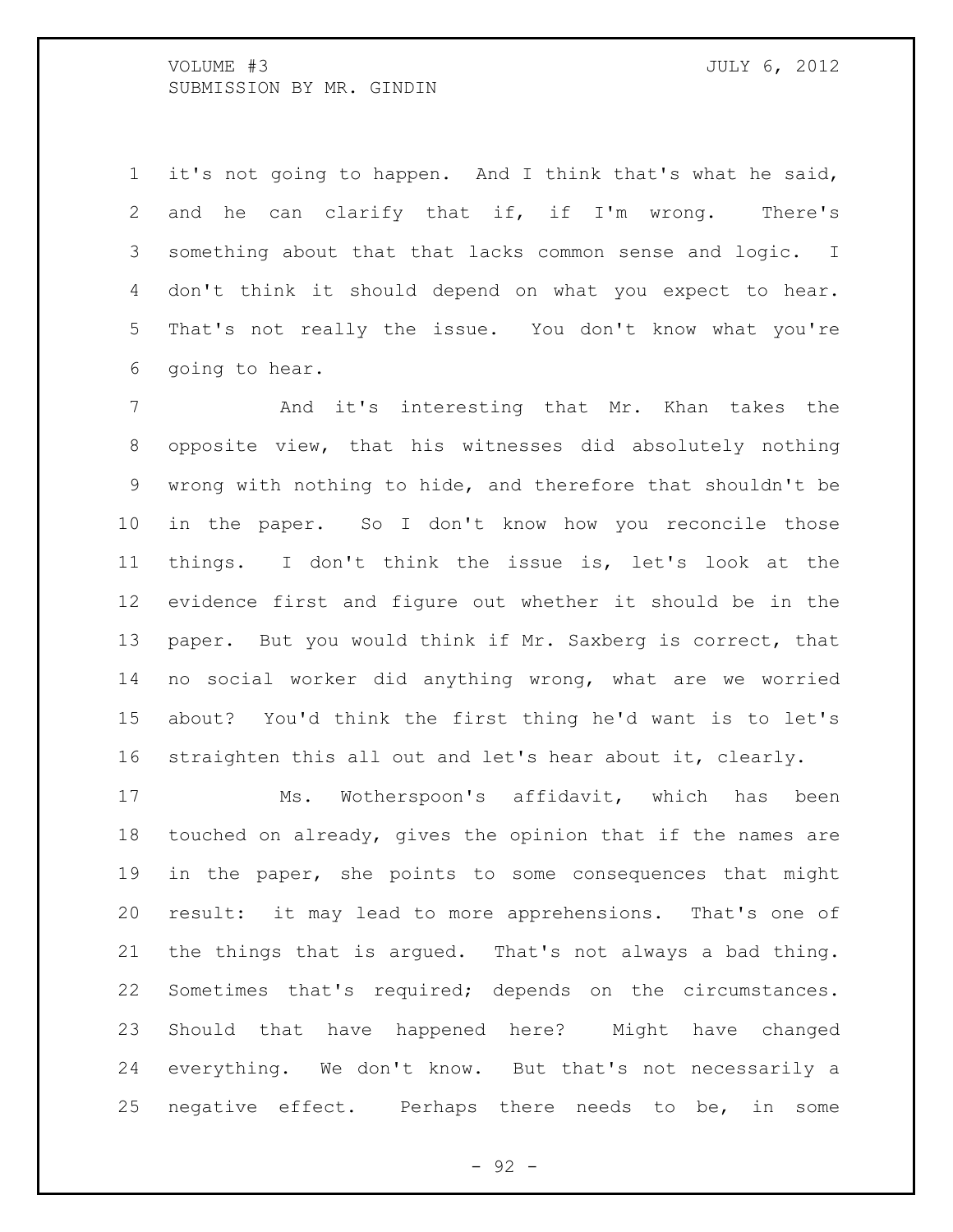circumstances, that. She says it will cause people to focus on avoiding mistakes. Good. What's wrong with that? People should focus on avoiding mistakes. It will make them make better notes. That's good. It may well be an issue in this inquiry that certain people should have had more notes. Maybe they'd be able to remember some things better. That's -- I don't see how that's a negative consequence, to be more cautious. How can it be bad to be more cautious?

 I want to move on to some specific arguments made by the various counsel. I'll deal with Mr. Smorang first.

 He used, as an example, you may recall, the Graham James case, and he quoted the decision of Judge Carlson not allowing the press in that courtroom, and he quoted a comment that talked about victims and not coming forward perhaps. We're talking about victims of sexual assault in the Graham James case. That's what he's talking about as victims. I think there's a difference between victims of sexual assault and witnesses at an inquiry who will tell you about how they did their job. He talked about the negatives of the order, if you made one. And I've already dealt with the fact that his position was that it would have no effect on you, and I have hoped to demonstrate that it would affect your ability to make a proper decision that's easily understood by all.

- 93 -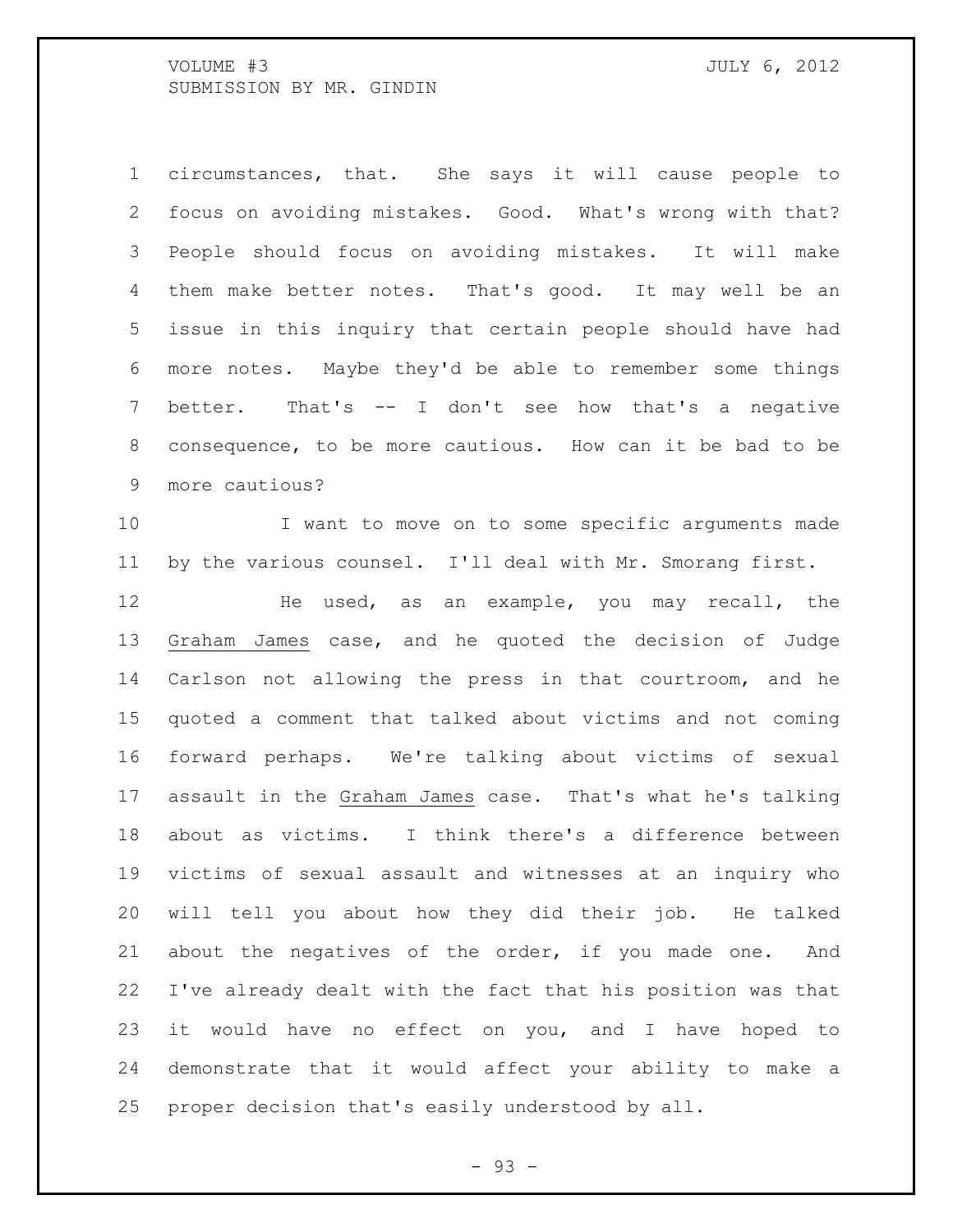You may recall he listed three things that you should consider when you're assessing the negatives of making the order, and the first one was, what effect would it have on you. And I think I've dealt with how it might affect your decision and how cumbersome that would be.

 He then argued that it would have no effect on the hearing itself, and he said everyone in this room will see and hear. Well, I've talked about the fact that everyone in this room is a very, very small percentage of the public. He talked about the effect on the media. One thing that wasn't mentioned, and I've touched on this, is what about public perception? Didn't really get into that. That's very, very important, what's in the public interest and what would the public perception be. That wasn't mentioned.

 He did say he wants members to feel safe in saying what they really think. Is the opposite of that that they might not say what they think if their name's in the paper? I hope not. Maybe I'm -- have more confidence in them, but I think we can hope that they'll come here and tell us what needs to be told either way. I'd like to think that they have the moral courage to do that.

 A question was asked -- I'll move on to Mr. Saxberg's submission, and I'm trying to be brief rather than repeating their submissions, but --

- 94 -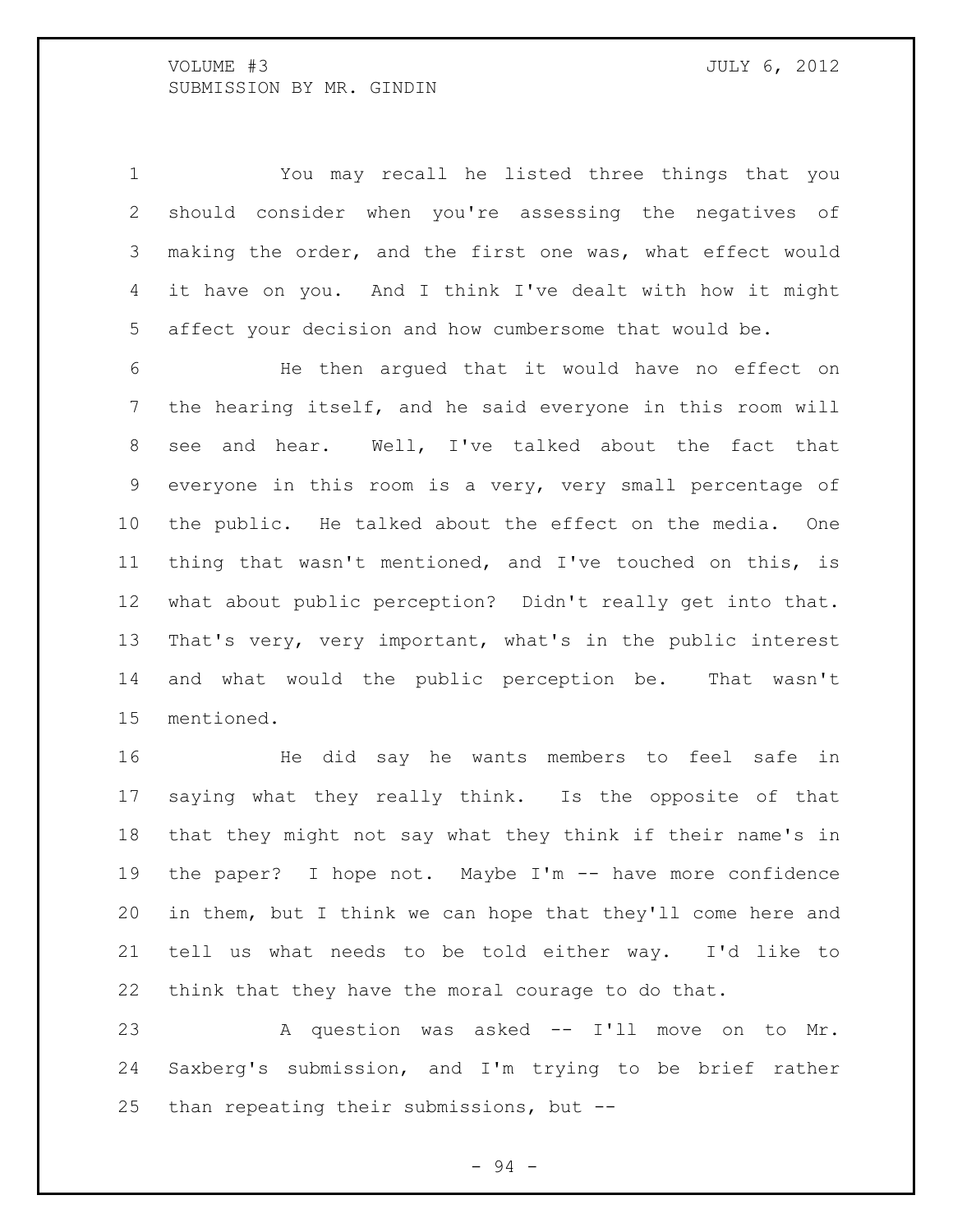1 THE COMMISSIONER: I appreciate that. By the same token, I, I won't --

MR. GINDIN: Thank you.

4 THE COMMISSIONER: -- you know, if there are things you want to say, then I want to hear them. But I appreciate you not covering --

7 MR. GINDIN: Thank you.

8 THE COMMISSIONER: -- the same ground.

MR. GINDIN: Thank you, Mr. Commissioner.

 Mr. Saxberg, in his submission, and I hope my notes are accurate, said that the status quo is confidentiality. It is in a child protection matter. The status quo, however, in a public inquiry, is that it's public. He asks the question: Is this inquiry an extension of child protection hearings, and tries to suggest that it is. And again, I have referred you already to Freedman's decision and it clearly is not.

 Actually, he goes on to say that the subject of this inquiry is to examine the entire child protection system, and the order in council doesn't say that. We may get into a little bit of things in that direction, but the order in council makes it very clear, we're here to talk about Phoenix Sinclair and what happened. And this is a known child, not some unknown child in some other type of proceeding. This is a known child.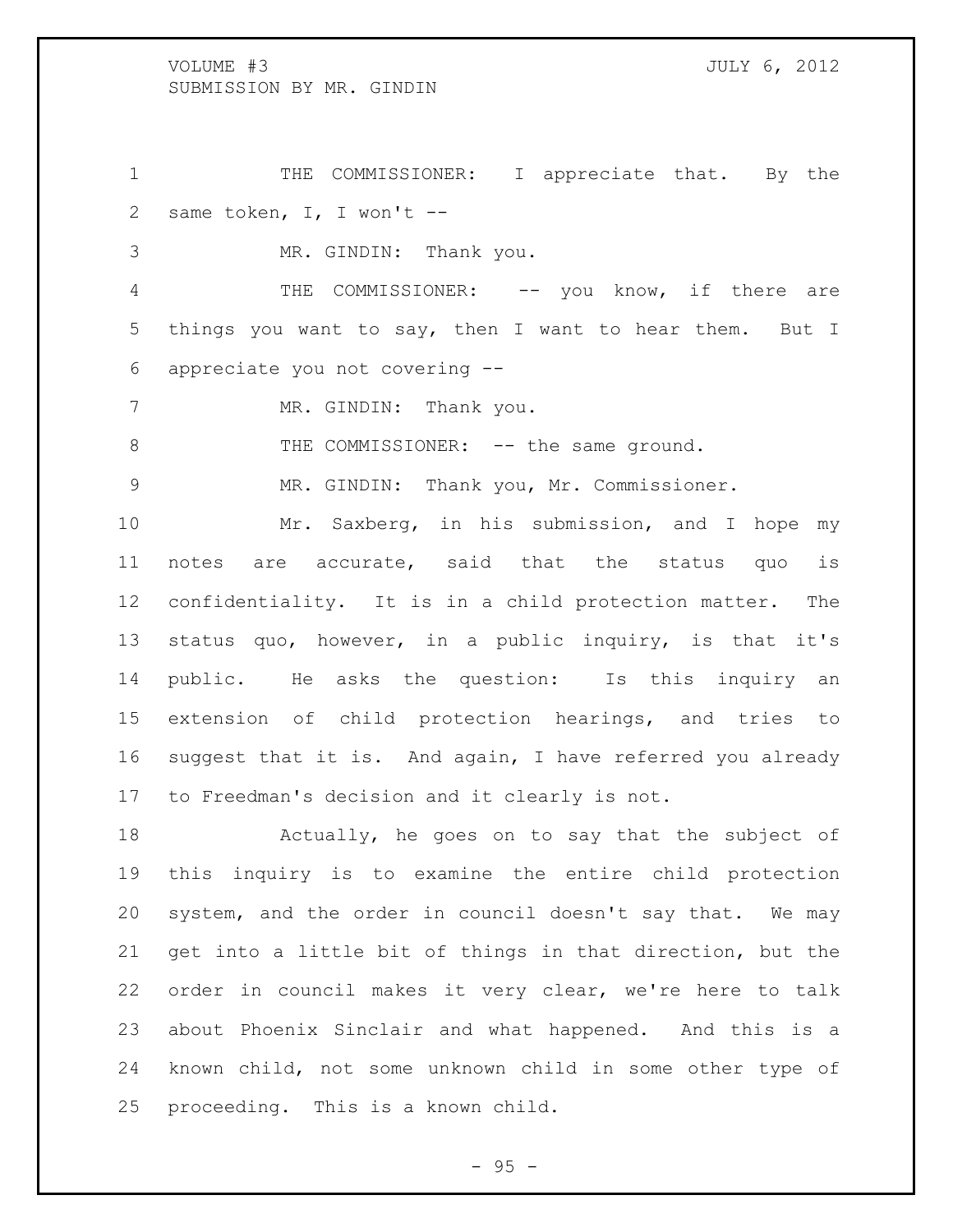1 And if you take Mr. Saxberg's logic to its conclusion, then any time we talk about the subject, an inquiry should be private essentially is what he's saying. It should no longer be a public inquiry.

 He goes on to say, how will we deviate from the inquiry world and how will we deviate from the child protection world, acknowledging, of course, that they're two different worlds. And that's my point, they are two different worlds.

 And he actually goes on to say that just because this is a public inquiry, that's not the be-all and end- all. That's an exact quote. And I say it is. It is. That's what this is and that's what it should be. That is the defining feature of this matter, that it's a public inquiry.

16 THE COMMISSIONER: That's what you're saying? MR. GINDIN: I'm saying. He said it's not the be-all and end-all and we should go beyond that. It is the be-all and end-all. This is a public inquiry.

 And of course, the fundamental difference between this and other matters is that this is a public inquiry called by the government. It's not a child protection hearing, it's not an inquest. It's called by the government so that the people of Manitoba can hear about what happened finally.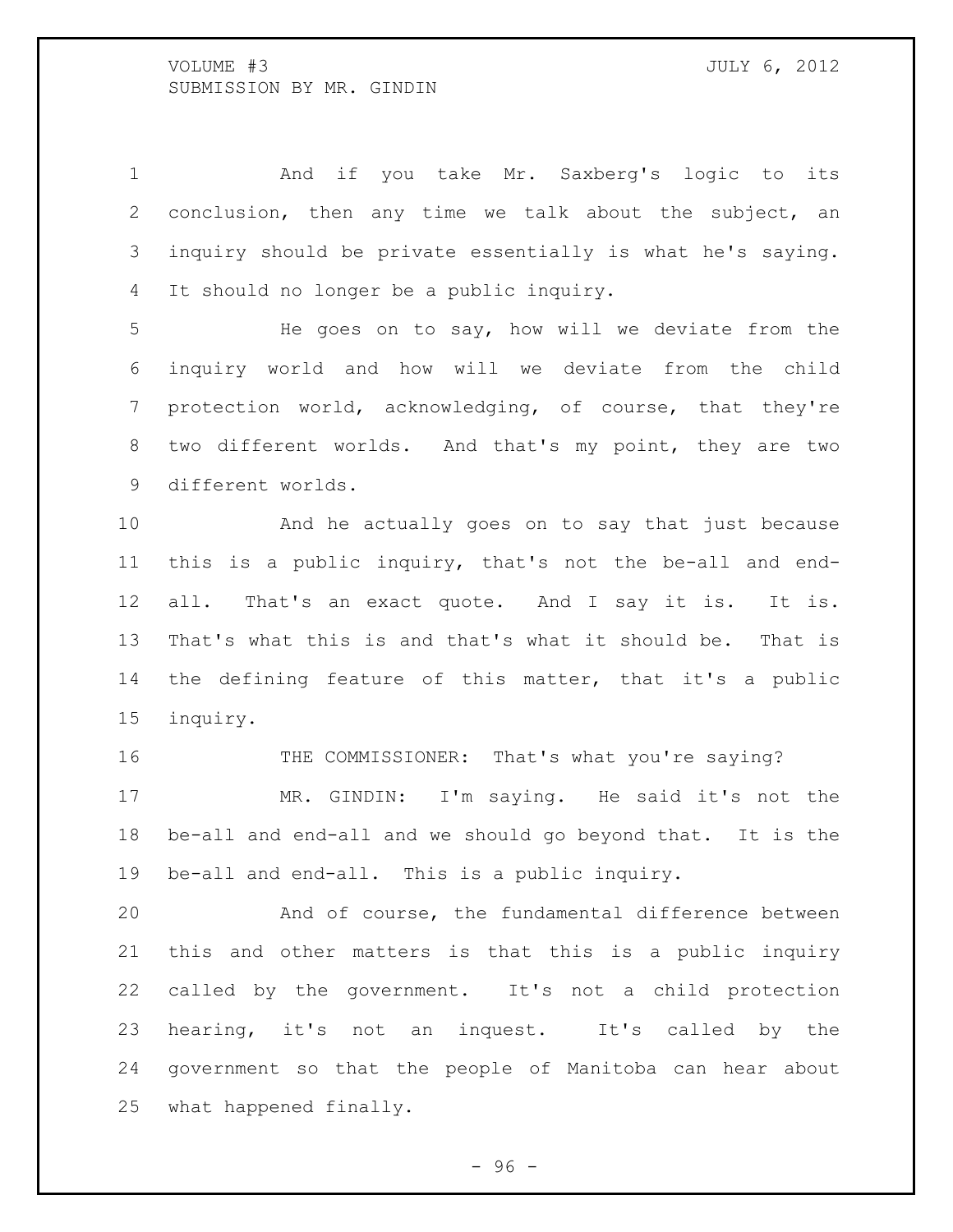There was some comment made about the article that said cowards. Recall that? That was referred to? THE COMMISSIONER: Yes.

 MR. GINDIN: We haven't heard about how that affected anybody in particular. It's just an article that was in the paper. I might not have phrased it that way, might not be the best choice of words, but we haven't heard of anybody being particularly affected by that since it happened. There may be. I don't think that's the issue. One of the other articles that was referred to was an article by the Winnipeg Sun and it was tab 22. And I won't have to quote it all but the one line that was quoted was, someone in the Winnipeg Sun, I can't recall the journalist: 

```
15 If they screwed up they should 
16 have to face the music.
```
 And that seemed to be objectionable, the comment that if someone screwed up they should have to face the music. Sounds right to me. Sounds like that makes a little bit of sense to me. Now, of course, if they didn't screw up, let's hear about that, too. Why taint them all with the same brush whether they did or not? And doesn't even have to rise to the level of screwing up. Maybe it's just a simple ordinary error in judgment that many people might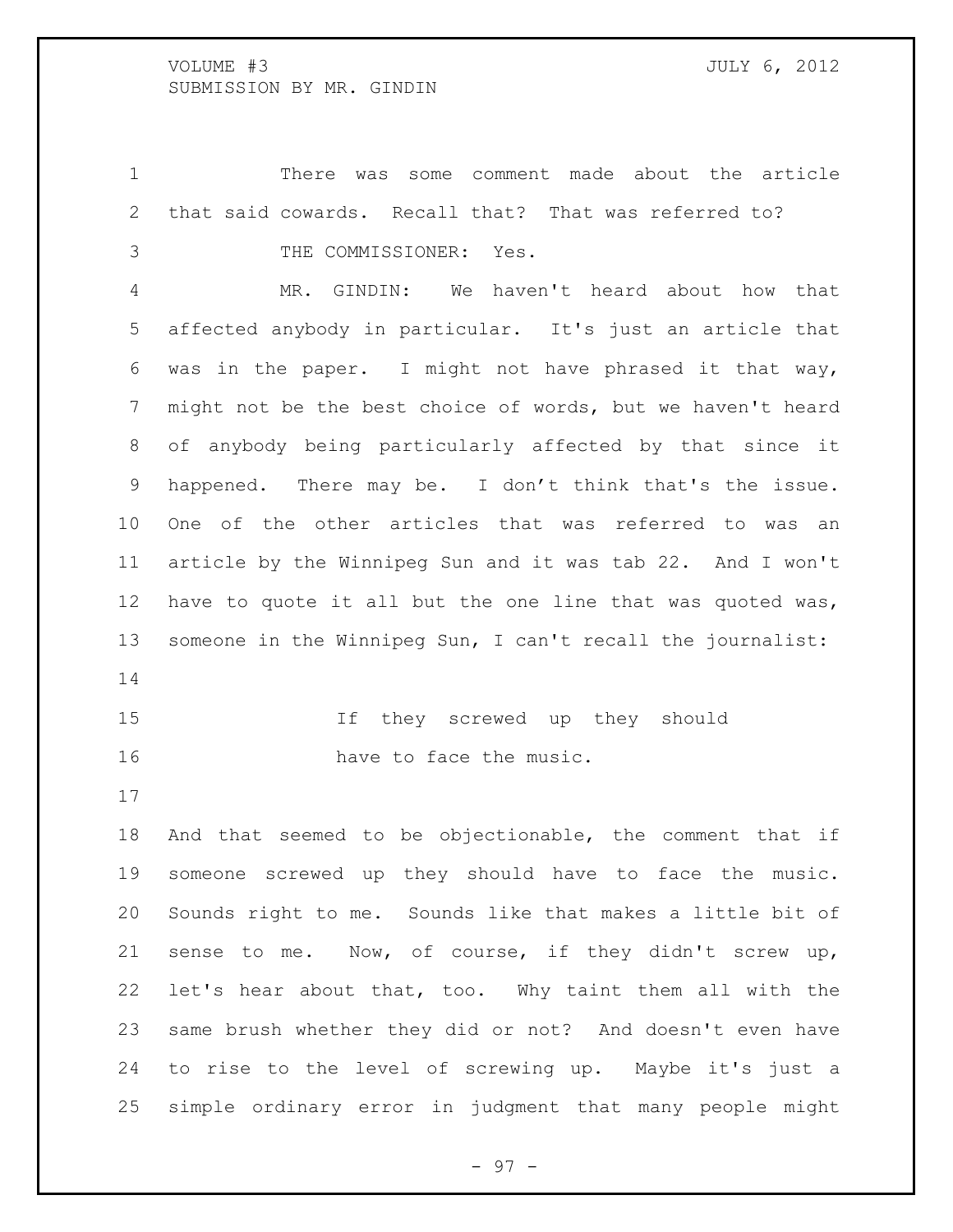have made. Well, let's hear about it clearly.

 Mr. Saxberg goes on to compare this inquiry to 3 inquiries like the Taman Inquiry, recall that, and the Sophonow Inquiry. And he said that there's a difference there because in those inquiries there was a direct relationship between the witness called and the issue like the plea bargain, in Taman, or the witnesses called and the wrongful conviction in Sophonow. Here, there's a direct link between the witnesses being called who are social workers and what they did. That's why we're here. So there is a direct link between what they did or didn't do or should have done or might have done and what occurred. So I don't really get that sort of distinction or comparison that was made there.

 In the end, it's my submission, and Mr. Kroft's as well, that there really is no rational connection between naming people and harm to children. That has not been established, and it has to be established. Counsel for the applicants --

 THE COMMISSIONER: Just a minute. You say no rational connection between ...

 MR. GINDIN: Naming witnesses and future harm to children as a result, and that's what they would like to argue but it's been demonstrated by Mr. Kroft quite amply that there really is no rational connection. In other

- 98 -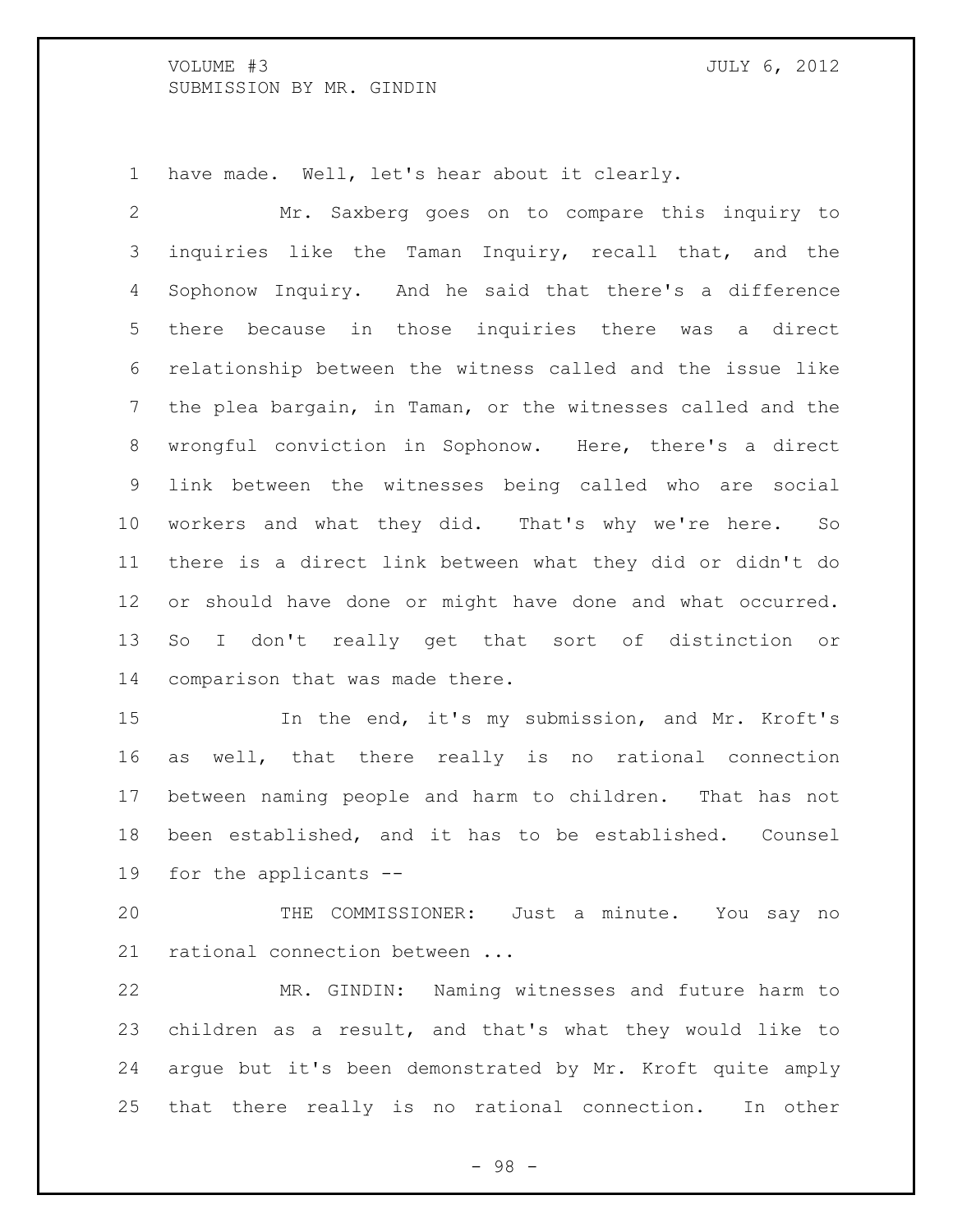words, the evidence just simply isn't --

 THE COMMISSIONER: Between naming witnesses and future harm to children?

 MR. GINDIN: Yes. Yes. The counsel for the applicants have argued that some of the media's previous stories are fanciful and speculative, and I say that would also characterize the evidence presented in various affidavits.

 Now, Mr. Saxberg, as well, talking about the media, told you that there are some examples where names 11 aren't published in law. One is young offenders - and they're children, of course, so that is no surprise; victims of sexual crimes - not a surprise, makes perfect sense, it's in the Criminal Code. SORs, legitimate SORs. There's policy behind that. So those are the examples that were given. None of them really apply to what we're here to, to talk about.

18 And I think Mr. Saxberg pointed out an article in the paper that said that Phoenix was under the supervision of Phoenix for most of her life and he debates whether that's accurate. It may not have been most, may have been some. The issue may be, here, should it have been more. That's still to be decided. That's not what you call some sort of flagrant improper remark that's going to affect anyone, but that's one of the issues that we have to deal

- 99 -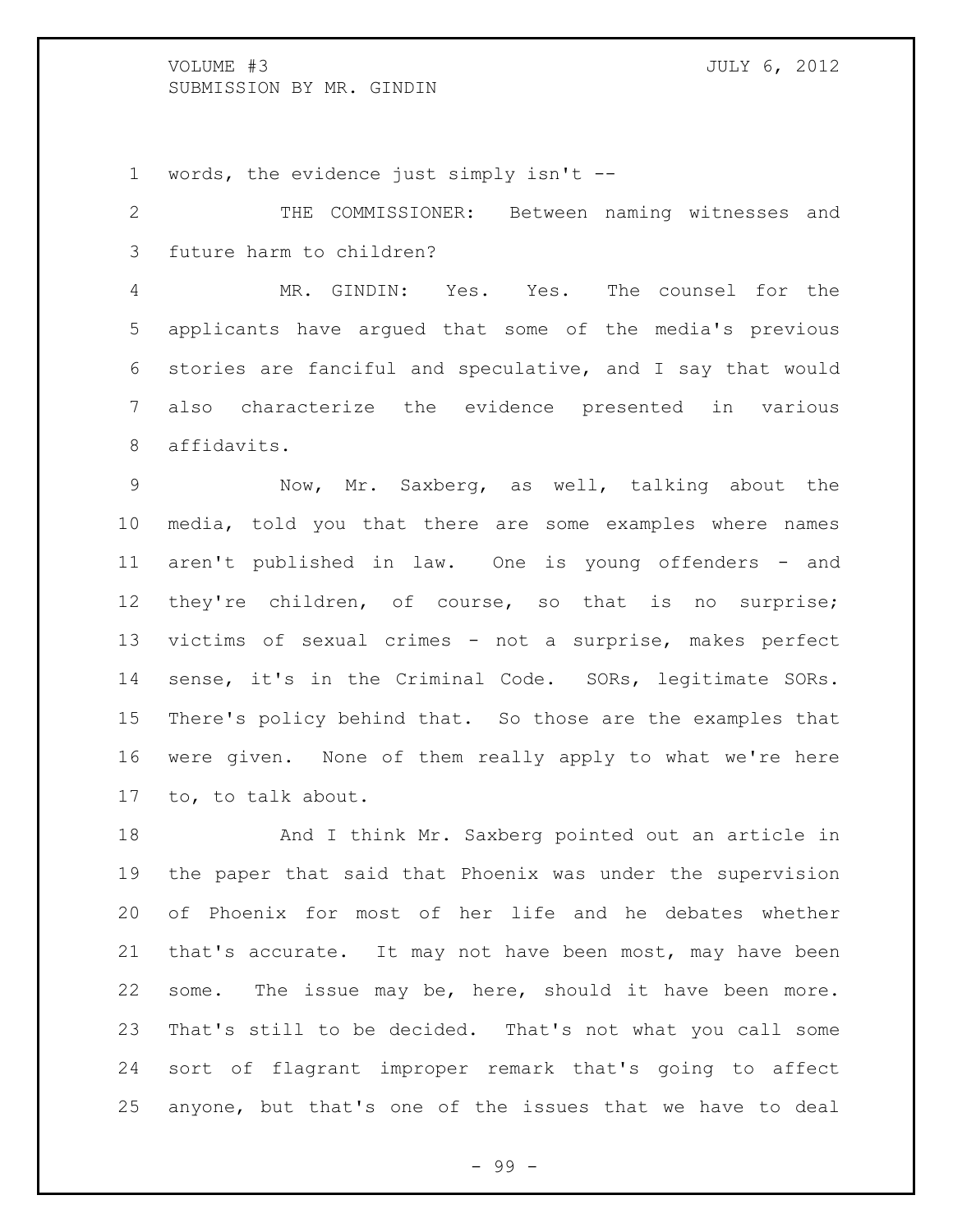with.

 Now, I'll move on briefly to Mr. Khan's submission. He began by saying that apprehension is harmful to children. It can be, of course. Not always. Sometimes it might save a life. Maybe I got this wrong in my notes because I'm having trouble understanding it, but my notes say that his submission was that insufficient evidence may still demonstrate a risk, which is like saying insufficient evidence can be sufficient evidence. And maybe I've got it wrong, but if that's what he said, it, it can't be accepted as any legal principle for sure.

 He did indicate that apprehension is, as far as distress goes, about the same as a death. I don't think anything comes close to losing a child. The only thing close to the same distress as a death, to a social worker, would be the way feels to a parent.

 He gave the example of the accused in a criminal case and how harm is done just by mentioning the name in the paper, but the name still goes in. Certainly, there's harm, specially if the person is acquitted or charges are dropped, but the name goes in because people have the right to know. So you can't say that it's only okay to put names in the paper if there's lots of misconduct yet if there's hardly any, it's also a good reason.

We've talked about suggestions that names in the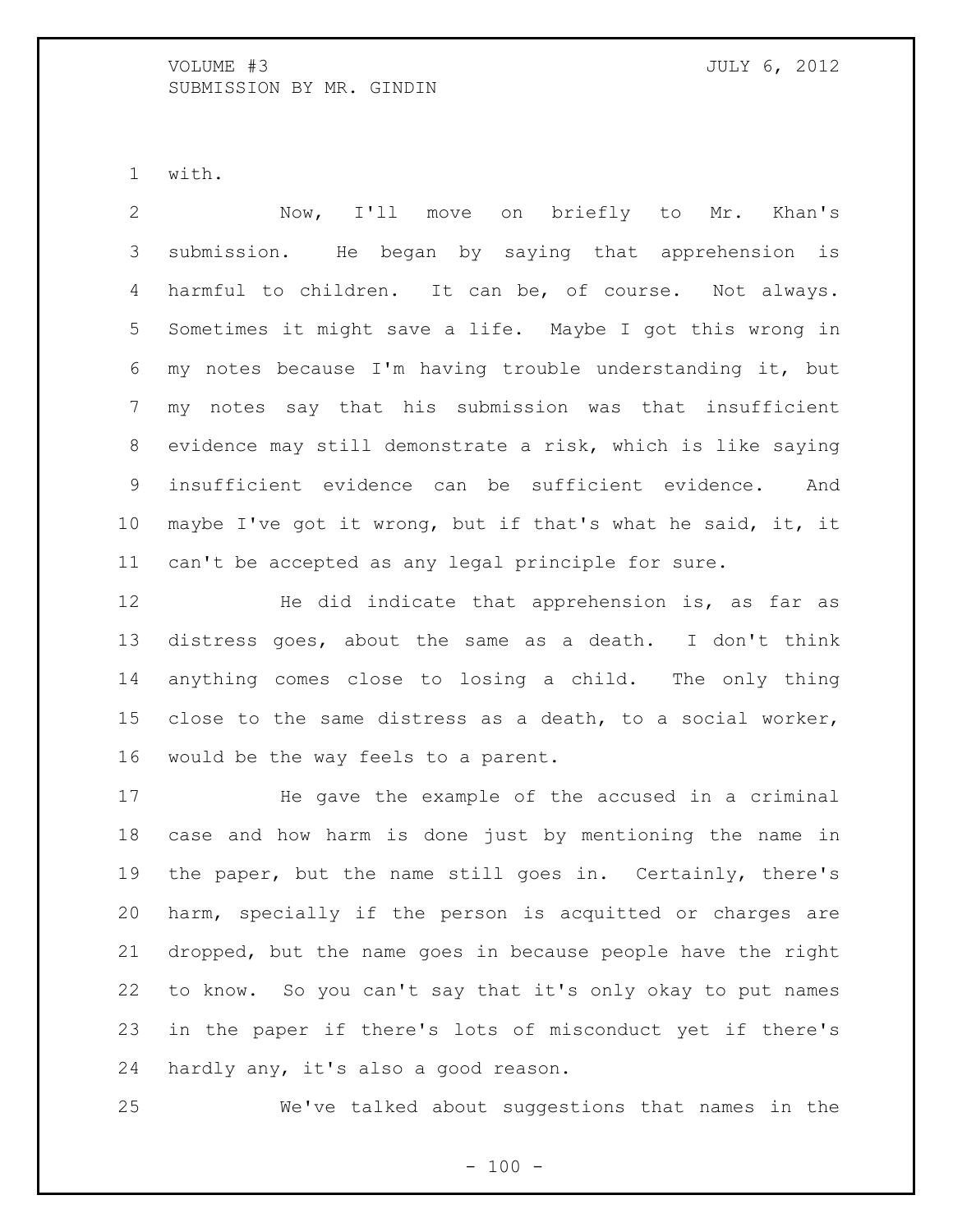paper may lead to a high turnover rate. Well, we've also heard that there's already a high turnover rate. That's the way it is. Probably always will that be -- be that way. It's a tough job. The University of Manitoba, in a brief submission, I'll just touch on this very briefly -- 7 THE COMMISSIONER: Um-hum. 8 MR. GINDIN: -- argued that the system is under review more than individual actions. If that's correct, we shouldn't be worried about individuals' names coming out. I say why not publish the names of individuals. I'll just briefly comment on a couple of things that Mr. Kroft has said. Obviously, I agree with all of them. At one point he gave you some law about why it is that trials are public, that there's a tendency to promote the truth when you have to testify in that public way. Another way of putting it is, it's easier to lie in secret. That's another way of saying the same thing in a more direct way perhaps, but that's a concept we all understand.

I think it's just plain common sense.

 He talked about what identity actually means, and that it's not a mere detail. I emphasize that even more, and I hope I've demonstrated that in my imagined decision you might have to make without being able to identify

 $- 101 -$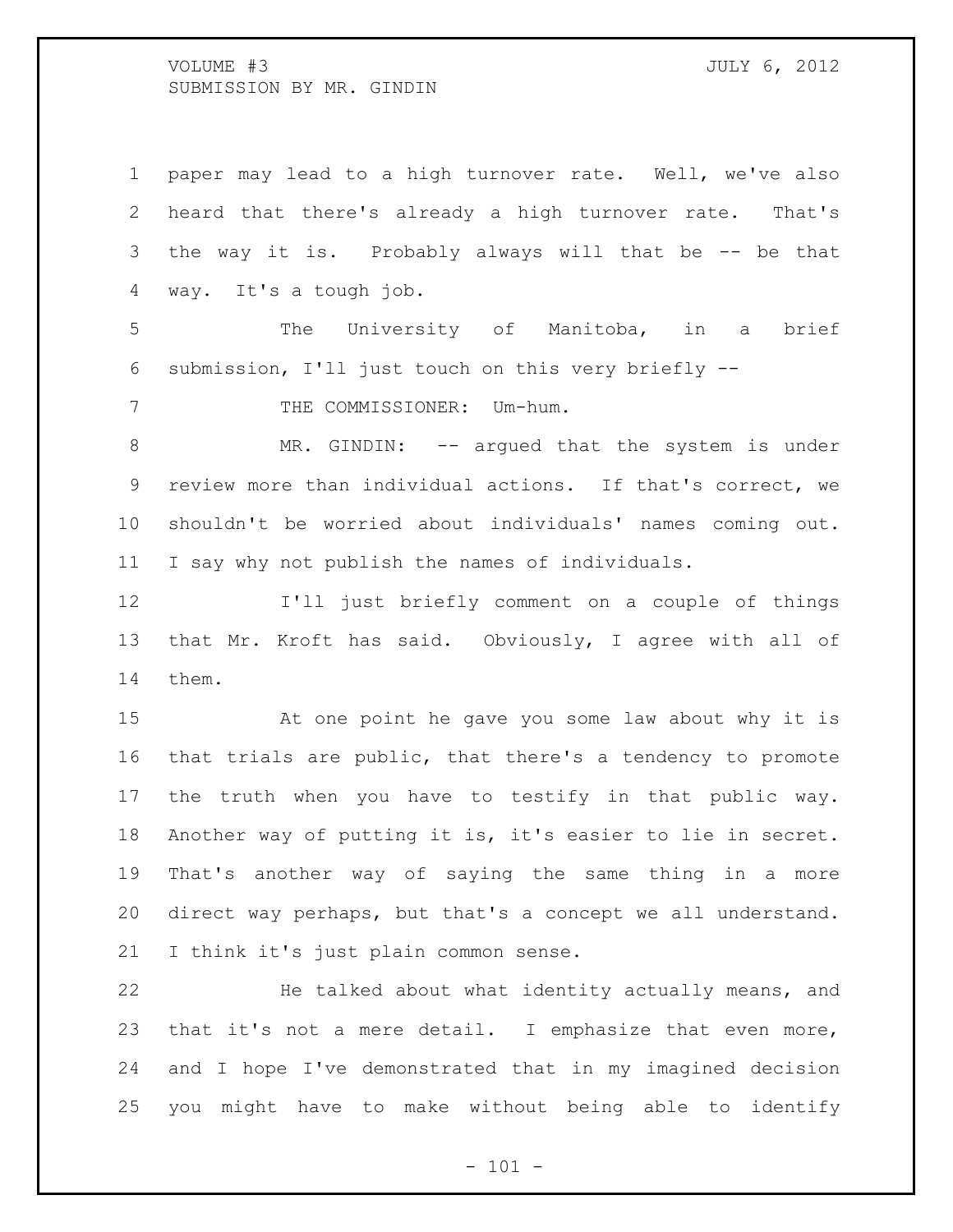anyone or say anything that might identify them clearly and how we are supposed to understand what it is that you're saying.

 We all hope that the public will understand the job of social work better if you can relate it to real people or human beings and have their experiences. We know who they are. And if they have an explanation or something to say about anything, we'll all listen to it and I'm sure you'll give them all the respect they should have.

 It's my submission that the only way that you could rule in favour of the applicants would be to rely on conjecture, speculation and hearsay and to somehow conclude that it's in the public interest not to have names published, that it's more beneficial than detrimental. And again I reiterate that it seems logical to say that if you don't name anyone, they are all tainted with the brush of suspicion while they hide behind a curtain of anonymity and we are left to speculate who's talking about what.

 I've already dealt with the difficulties of and the cumbersome nature of any sort of order that could be made that would make any sense, and that's -- I know you wanted to hear about that some other time, but that's fundamental to whether it should be done. If it's difficult to do and doesn't make a lot of sense, you have to think about that in the first place, and I would urge

 $- 102 -$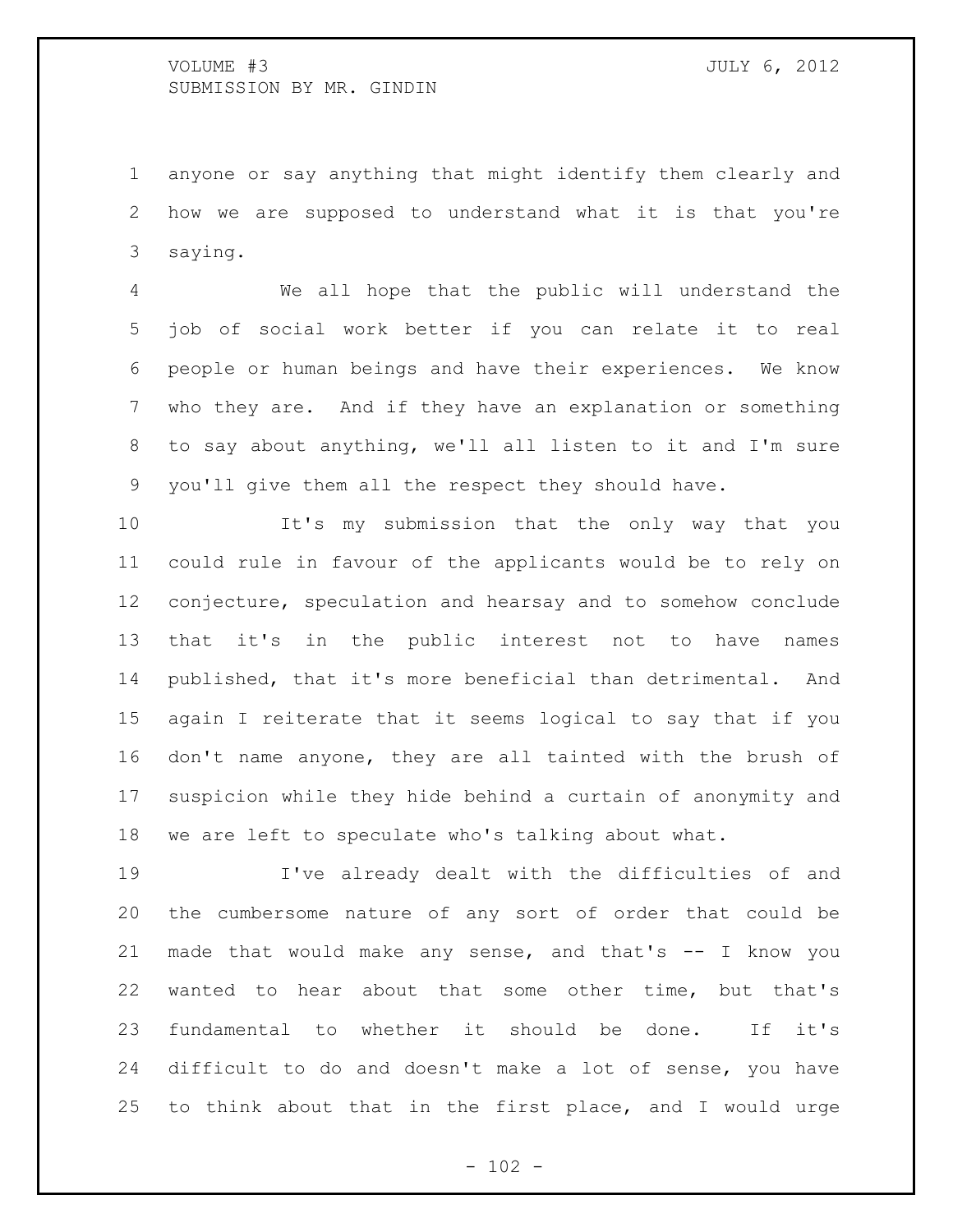you to do that.

 So in conclusion, I'll just reiterate that our position is that what we want is a public inquiry, in every sense of the word, and no reason has been demonstrated to deviate from that position and we ask that you dismiss the applications. Thank you. THE COMMISSIONER: All right. Now, I guess, Mr. Funke, you're next. Do you want to start now or an hour from now? 10 MR. FUNKE: I leave that to you, Mr. Commissioner. I can perhaps assist you in that regard by advising that I anticipate that my comments may run closer to 40 to 45 minutes so that if I were to start now it's unlikely that I would finish my submissions prior to one o'clock. THE COMMISSIONER: Well, why don't we adjourn till 1:15 and then bring you on. 18 MR. FUNKE: Certainly. 19 THE COMMISSIONER: Does that sound reasonable, Commission counsel? 21 MS. WALSH: Certainly. THE COMMISSIONER: All right. We'll, we'll stand adjourned now till 1:15 and then you'll be on. MR. FUNKE: Very good. THE COMMISSIONER: Then we'll take the replies

 $- 103 -$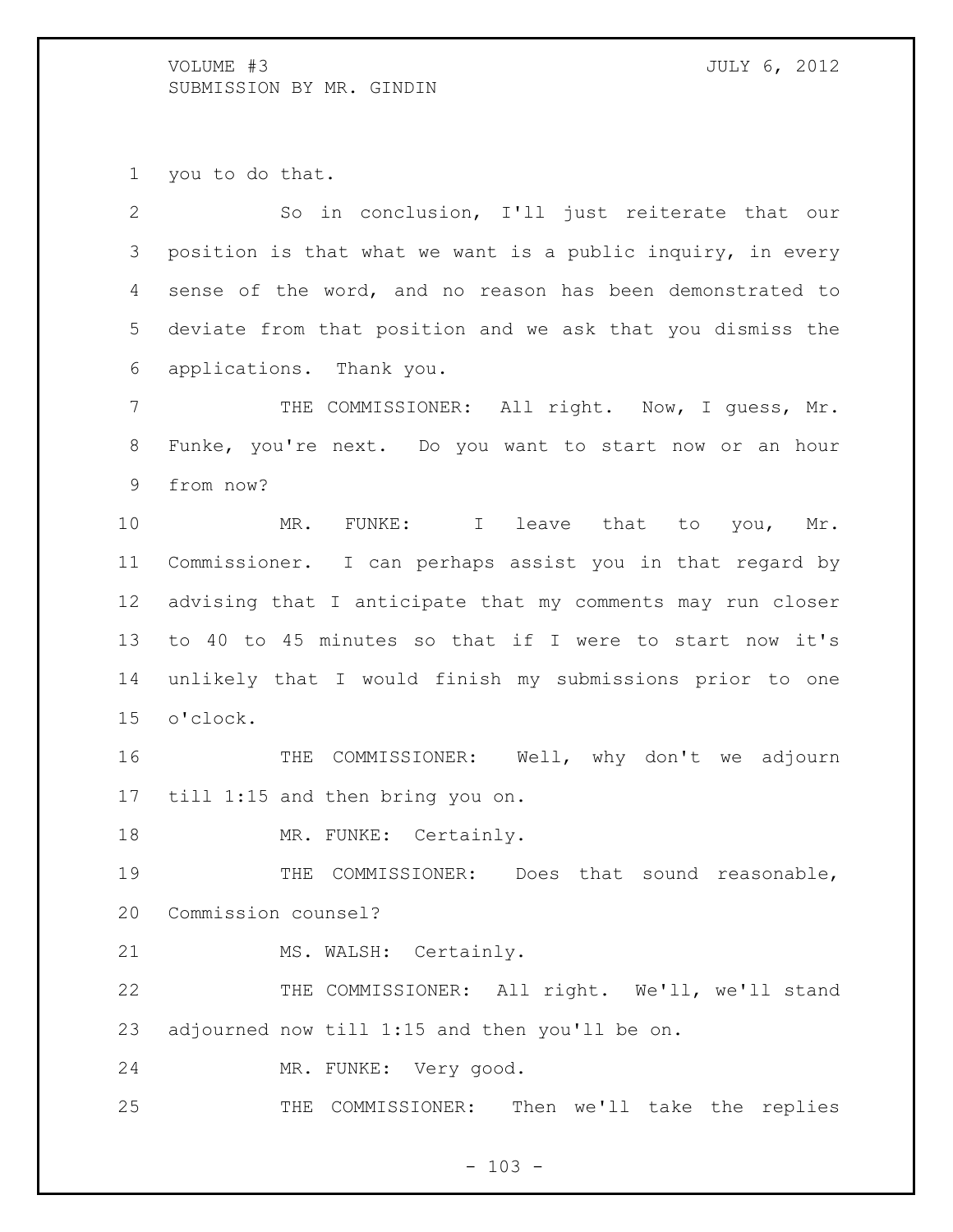and there's the SOR matter. (LUNCHEON RECESS) THE CLERK: Please be seated. THE COMMISSIONER: All right, Mr. Funke, you've waited patiently a long time, so the floor is yours. 8 MR. FUNKE: Thank you, Mr. Commissioner. My name is Jay Funke. I'm here on behalf of the Assembly of Manitoba Chiefs and the Southern Chiefs Organization. With me this afternoon is Ms. Jessica Saunders of our office, and as you may be aware the AMC and the SCO have filed an application for expanded standing during phases two and three of this inquiry, and I am advised that that application is likely to be heard on the 24th of July. Nevertheless the SCO and AMC continue at this point in the proceedings to enjoy separate grants of standing as interveners. Nevertheless a joint brief was filed on behalf of the AMC THE COMMISSIONER: Just move that mike a bit to you, please. MR. FUNKE: Sorry. Yeah. I was just saying that despite the fact that the SCO and the AMC currently enjoy separate grants of standing, as interveners in these

 $- 104 -$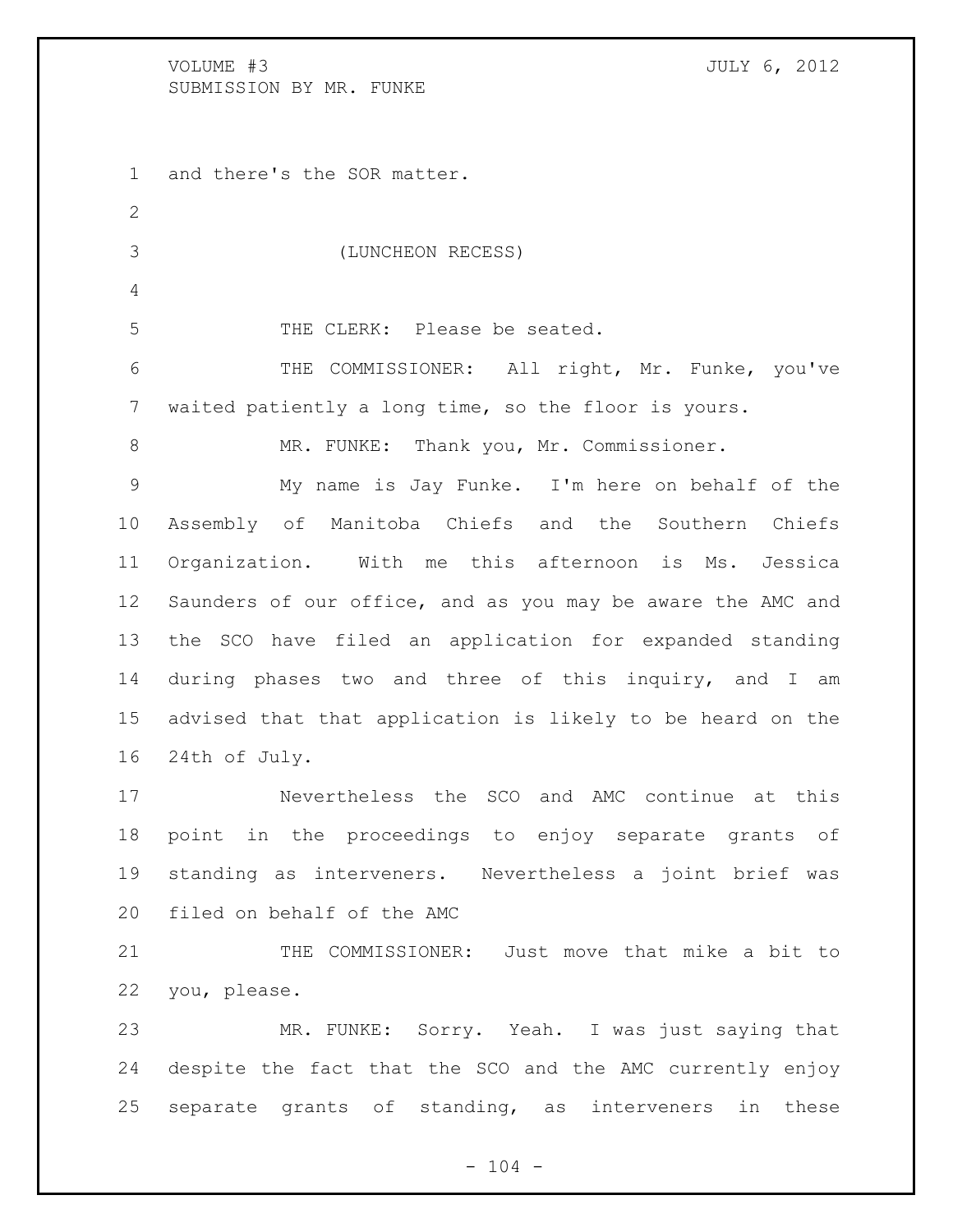proceedings, a joint brief was filed on behalf of both of the organizations as they are add-in with respect to this application.

 Just by way of introductions I earlier indicated my name Jay Funke, but I'm also accompanied this afternoon by Ms. Jessica Saunders, who's an associate with our firm.

 So you no doubt had an opportunity to review our brief, and appreciate the nature of our opposition to the relief being sought by the MGEU, ANCR and the authorities, and Intertribal CFS.

 I can advise that I've had the benefit of reviewing the briefs filed on behalf of both the media group and by counsel on behalf of Kim Edwards and Steven Sinclair, and upon hearing their oral submissions made before you by counsel for both parties the AMC and SCO endorse and adopt the positions as advanced on each of their behalf. As a result I intend to confine my comments this afternoon to two principle issues, and in doing so I hope that I will be as brief as possible, and also avoid treading on the toes of the arguments made by Mr. Kroft and Mr. Gindin.

 However, before I proceed to those comments I wish to raise a concern regarding the relief sought by counsel for ANCR and the Authorities insofar as it differs from the relief sought by MGEU and Intertribal CFS on this

 $- 105 -$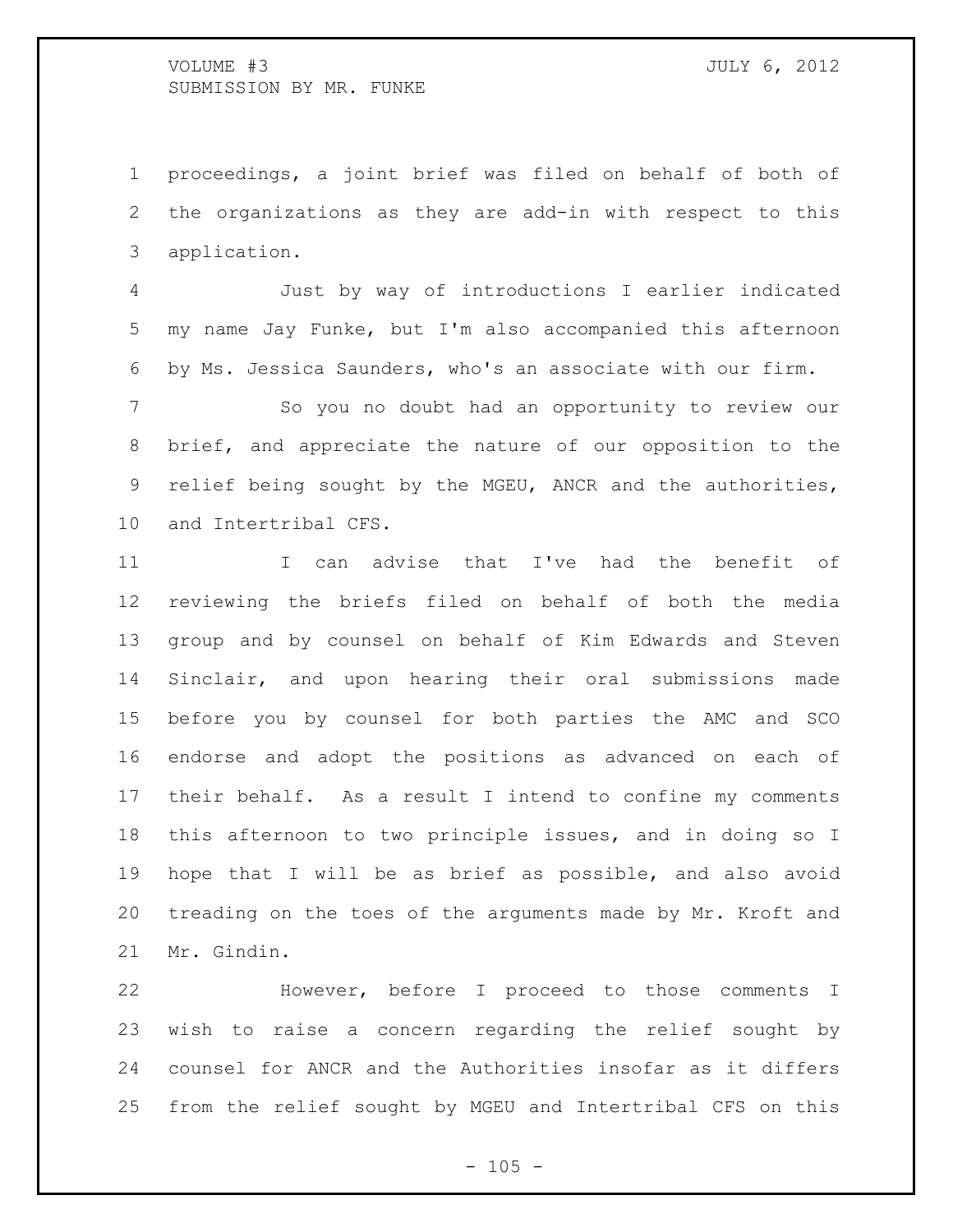application. Although I adopt -- THE COMMISSIONER: Just, just a minute. Let me get that out. All right. That's not the motion, that's the brief. MR. FUNKE: What I'm going to be referring you to, Mr. Commissioner, is the, the notices of motion filed on behalf of the three applicants. THE COMMISSIONER: Yes. It's, it's the Authorities' and ANCR's motion? MR. FUNKE: Well, actually I'm referring to all three. 13 THE COMMISSIONER: All right. Well, that's --14 MS. WALSH: MGEU --15 MR. FUNKE: Intertribals, the Authorities -- and ANCR and the Authorities. 17 THE COMMISSIONER: Wait a minute. 18 MR. FUNKE: Certainly. 19 THE COMMISSIONER: I think -- I've got them all right here. 21 MS. WALSH: Thank you. THE COMMISSIONER: And you take that back, yeah. MS. WALSH: You don't need this? 24 THE COMMISSIONER: No. Sorry, Mr. Funke. MR. FUNKE: No, that's quite all right.

 $- 106 -$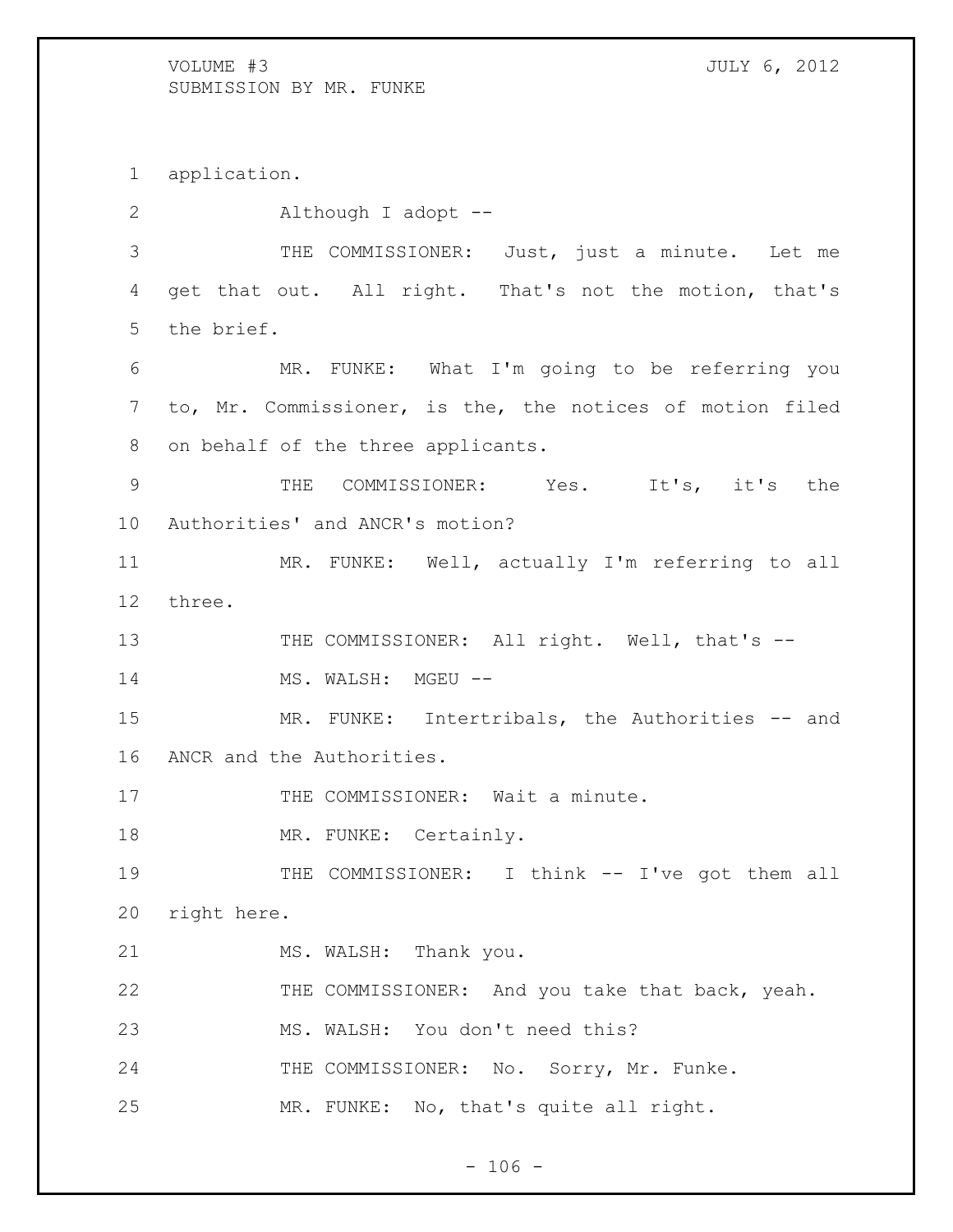1 THE COMMISSIONER: And you're, you're making reference first to ...

 MR. FUNKE: Just before I refer to those I just wanted to finish my introductory comments, and that is although I certainly adopt Mr. Kroft's comments this morning with respect to the concerns he raised about the relief being sought, the issue that I'm raising is somewhat different insofar as it relates to the scope of the remedy being sought by ANCR --

10 THE COMMISSIONER: Yes.

 MR. FUNKE: -- and the authorities. Perhaps we can start first by looking at the relief sought by MGEU.

13 THE COMMISSIONER: Yes, I can do that. I have that.

15 MR. FUNKE: And we look at -- or this motion is for an order. The wording that they used reads as follows:

 That the Commissioner prohibit any form of publishing, broadcasting or otherwise communicating by 21 television, internet, radio and **print,** or by any other means the name, face or identity of any witness at the inquiry who is or was a social worker, as well as

 $- 107 -$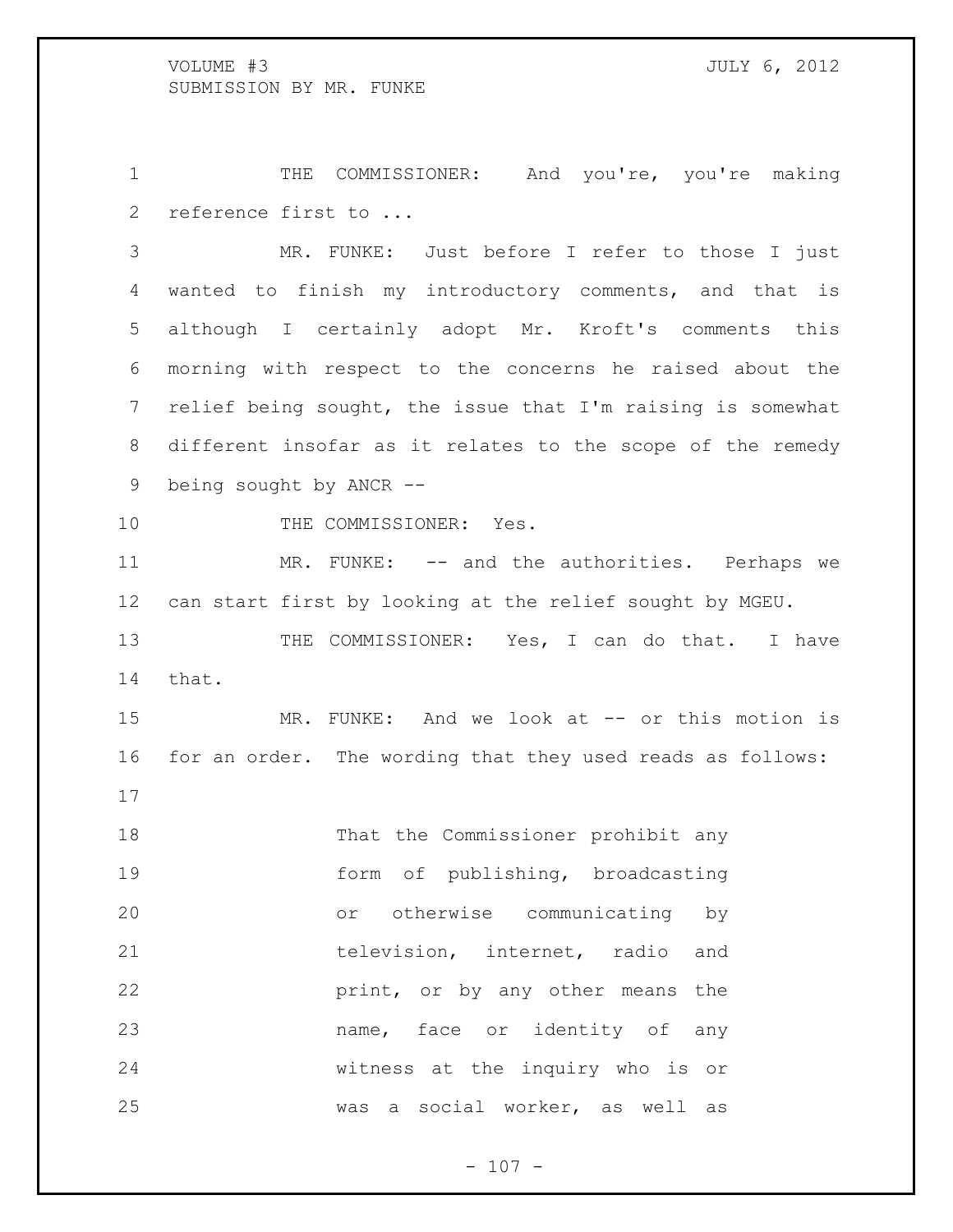1 the name of any social worker identified in documents produced at the inquiry. If we look at the notice of motion filed on behalf of ANCR the first order that they are seeking replicates the language used in the MGEU motion, almost identically with some minor grammatical changes, but there's no distinction between the remedy that Intertribal is seeking and MGEU is seeking. 11 It's not the case with respect to the remedy sought by ANCR and the authorities. 13 THE COMMISSIONER: Except, except with respect to a witness who consents. Isn't there a difference there? MR. FUNKE: That is true. I'm not so concerned about that. 17 THE COMMISSIONER: All right. MR. FUNKE: I'm not so concerned about that. The focus of my concerns -- THE COMMISSIONER: Well, I am concerned about that, but  $-$  MR. FUNKE: I appreciate that, but -- 23 THE COMMISSIONER: Yes. MR. FUNKE: -- but I'm prepared to rely upon Mr. Kroft's and Mr. Gindin's --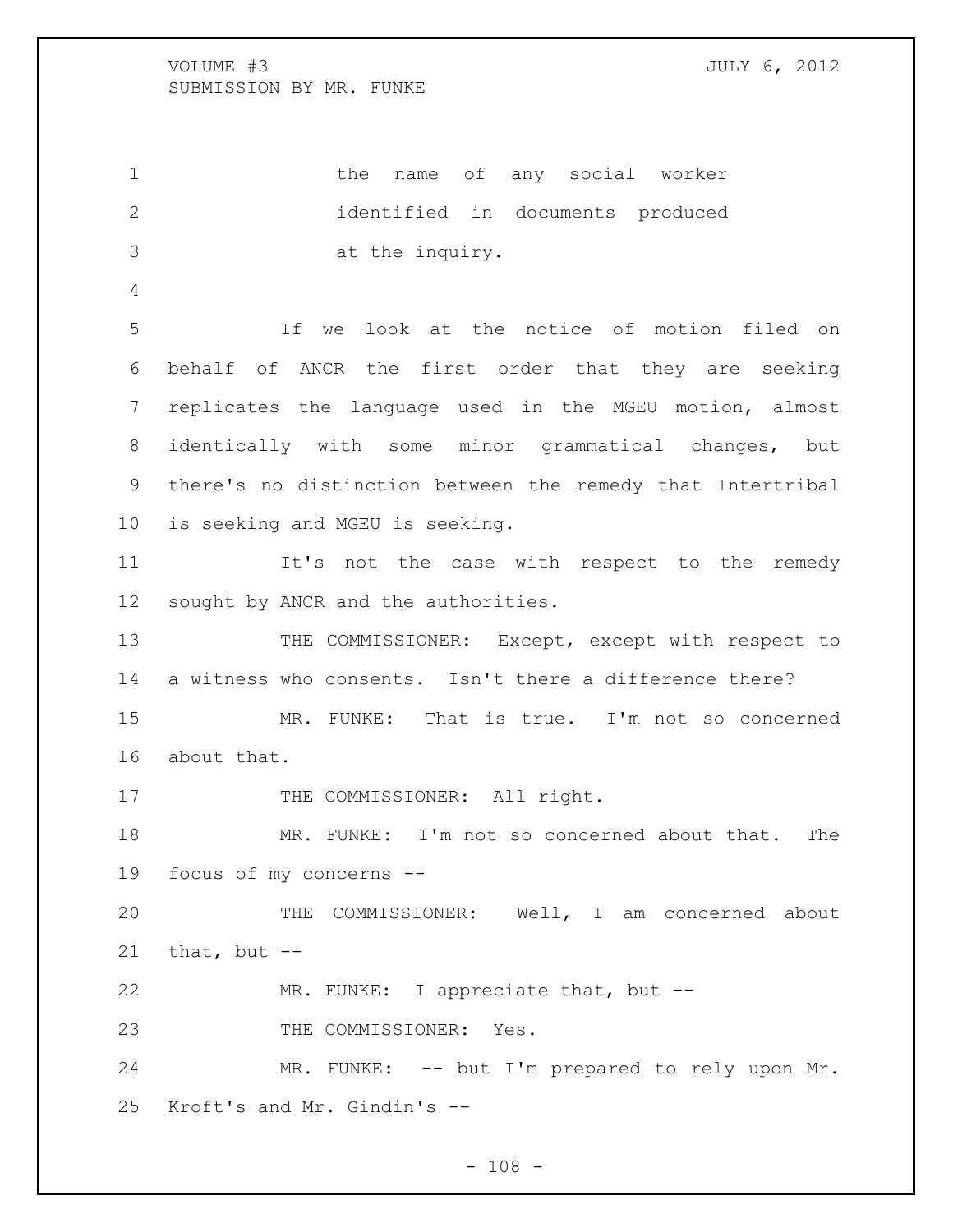1 THE COMMISSIONER: Yeah.

 MR. FUNKE: -- submissions in that regard. THE COMMISSIONER: Fair enough, fair enough. MR. FUNKE: That wasn't the intent of my comments.

6 THE COMMISSIONER: Right.

 MR. FUNKE: My concern is with respect to how counsel for ANCR and the Authorities have crafted the remedy that they are seeking, and under the subheading regarding witnesses of ANCR and the Authorities' brief it starts off under sub-heading A, and it uses very similar language with respect to the nature of the publication ban. The concern that I have is with respect to the scope of individuals intended to be caught by that publication ban, and if you look at the phrasing that you've used in A(i) they refer to a Child and Family Services employee who had direct involvement in the delivery of services to Phoenix Sinclair.

 Now, that's a very different phraseology, it's not specific in the sense that the MGEU and Intertribal have crafted their relief sought in terms of the individuals that they intend to be caught by the publication ban, and the difficulty in our submission is in, is in discerning precisely who ANCR and the Authorities intend to identify by the use of those terms.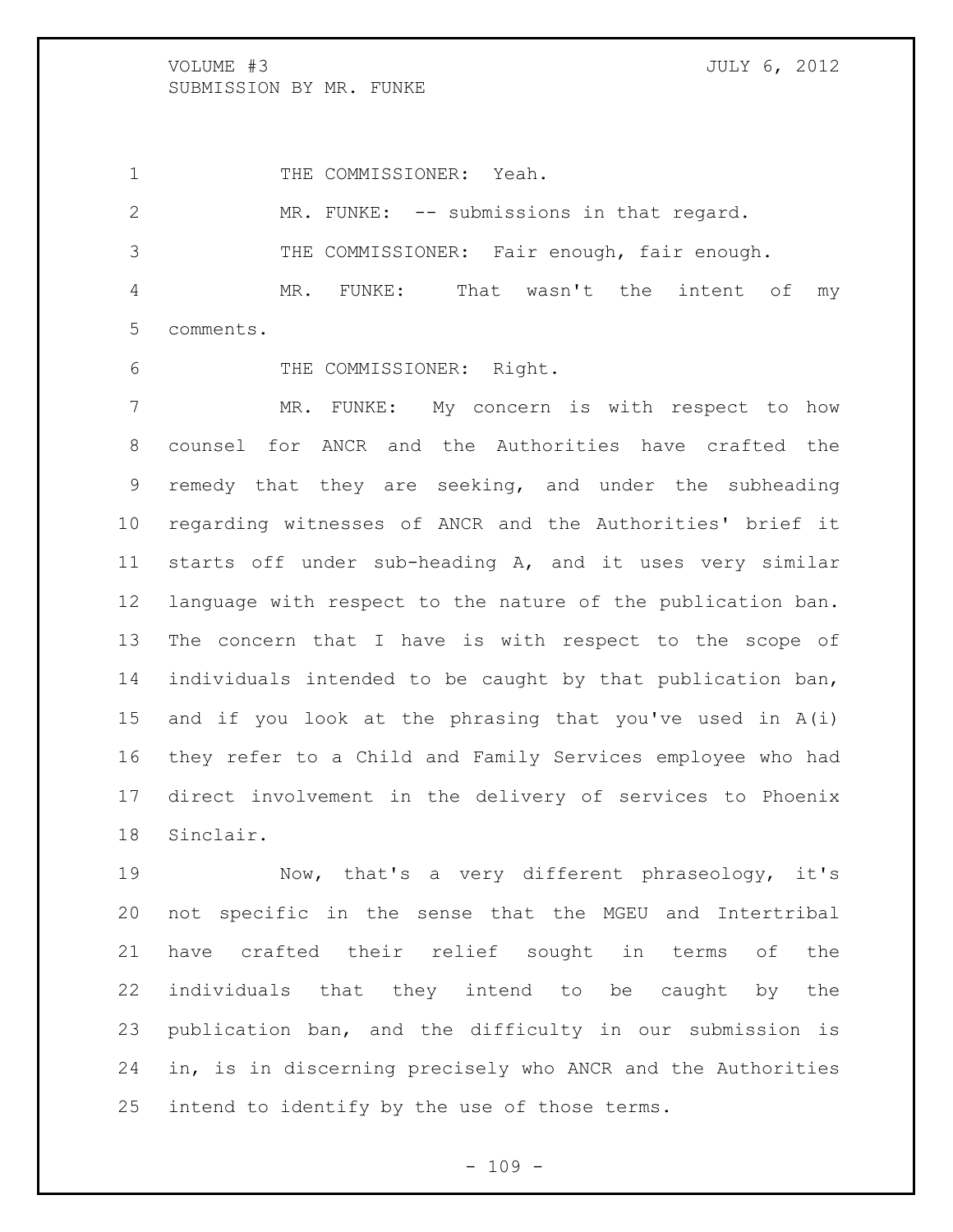Now, although counsel for ANCR and the Authorities have provided a list of the names of the (inaudible) witnesses to Commission counsel they have done so in confidence, and neither the parties, the interveners, or you for that matter have any means of ascertaining whether the individuals so proposed qualify for the protection being sought on their behalf.

 During oral submissions on Wednesday afternoon Mr. Saxberg in fact further elaborated on the position of ANCR and the Authorities by indicating that they were not merely seeking a prohibition against the publication of the identities of employees who provided services to Phoenix and her family, who may testify before you, but also the identities of those employed in management positions who had involvement in the matter, but who would not be properly identified as social workers. That was his position in his oral submissions to you.

 It is our submission that this raises a number of distinctions which we submit must be clarified. The first one is that the relief planned by ANCR and the Authorities is not limited to the publication of the identities of employees of CFS agencies, or rather refer simply to CFS employees.

 In that, in that case in our view the question becomes is it the position of ANCR and the Authorities that

 $- 110 -$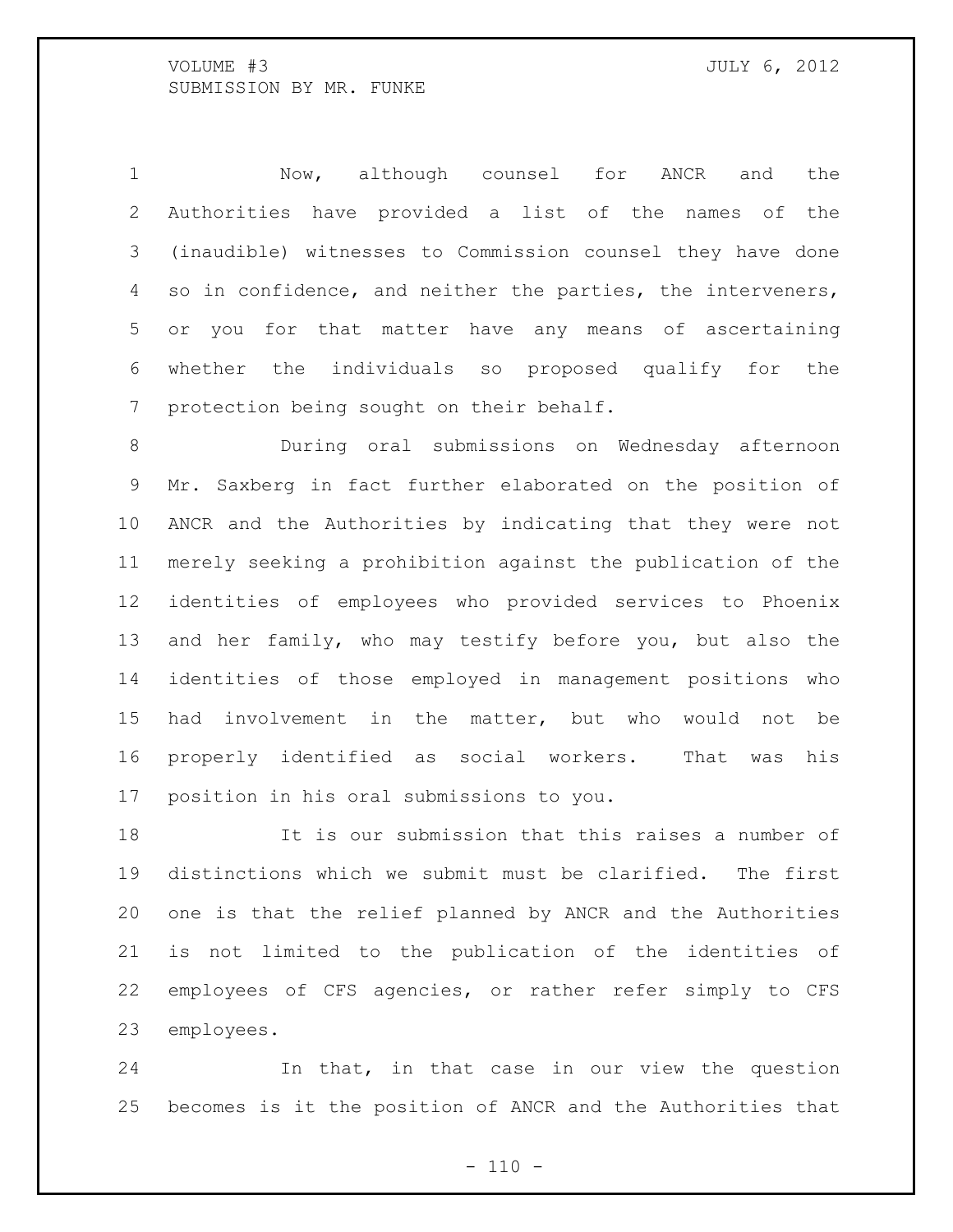the ban would include the publication of the identities of employees of CFS Authorities, as well as employees of CFS agencies. Put that another way are they suggesting that an employee of the CFS Authority ought to be considered a CFS employee?

 THE COMMISSIONER: You're talking about people within the six, whose names were given to Commission counsel?

9 MR. FUNKE: I don't know who they are because --10 THE COMMISSIONER: No, no, I know, but you're talking about those six people, or, or one or more of them? MR. FUNKE: That is certainly possible, yes.

13 THE COMMISSIONER: No, but are you talking about people beyond the six?

 MR. FUNKE: Well, it's, it's difficult for me to forecast what counsel for ANCR and the Authorities may argue in the future. I, I don't know what their future intentions are. My concern is that if, if in the future 19 they try to argue that this protection -- sorry, publication ban should be expanded to include individuals who are caught within that definition, but who are not identified now, we would object to that of course, but I have an additional concern, which is that of the six names that have been provided to the Commission counsel there is no way for the interveners, the other parties, or for you

- 111 -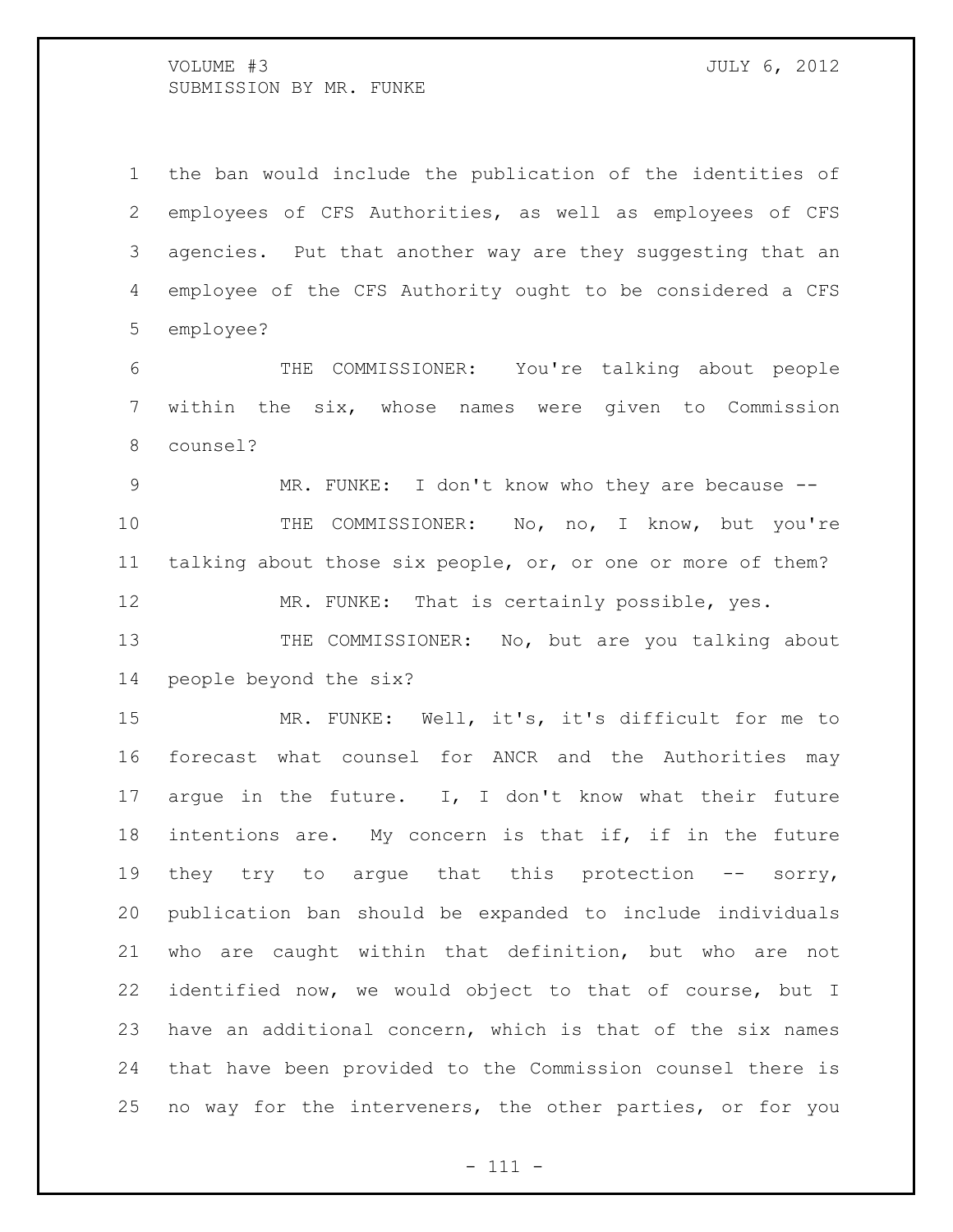for that matter, to be able to ascertain whether or not those individuals are employees of CFS agencies, or may they include employees also of CFS Authorities. THE COMMISSIONER: But we are agreeing that we're talking about those six as you address this point? MR. FUNKE: For, for the time being, yes. Those are the six -- 8 THE COMMISSIONER: Yes. MR. FUNKE: -- impugned names, that's correct. 10 THE COMMISSIONER: Yes, yes. MR. FUNKE: So that's the first issue. Do we know what they mean by CFS employees? That's a fairly nebulous term. The second aspect of that that causes concern in our view is how do ANCR and the Authorities propose the Commission deal with what constitutes in their terminology involvement in the delivery of services, and in that regard I direct you to ANCR's brief that they filed on April the 11th, this is not their reply brief but rather their original brief. 21 THE COMMISSIONER: All right, I'll get that. This is it. Okay. MR. FUNKE: And I'm drawing your attention to page 2, paragraph 5. 25 THE COMMISSIONER: The brief or the, the motion?

- 112 -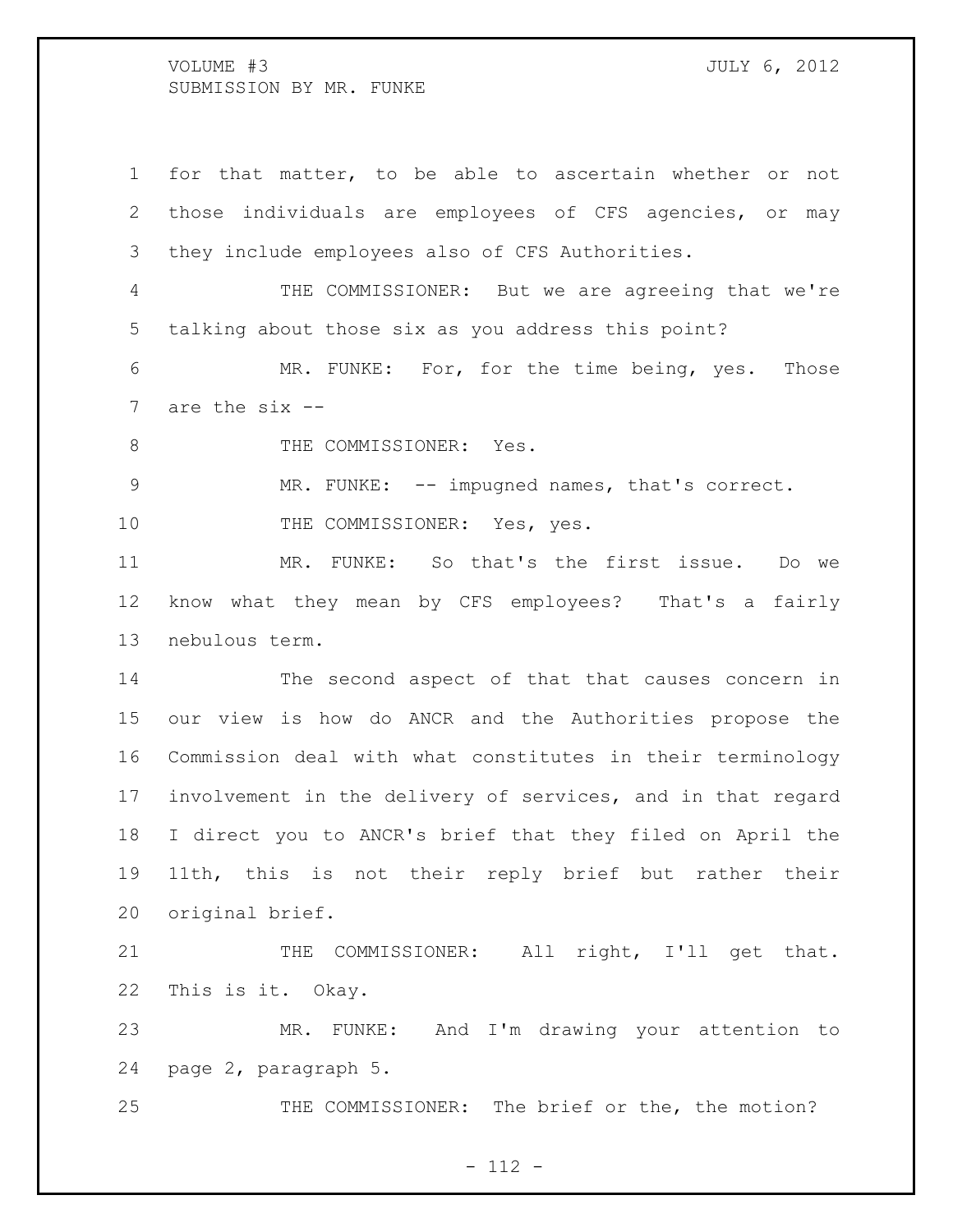1 MR. FUNKE: The brief. 2 THE COMMISSIONER: Okay. MR. FUNKE: Their original brief filed on April the 11th. THE COMMISSIONER: Tab 7, at tab 7. Just a minute. Yeah. And, and where? MR. FUNKE: Page 2, paragraph 5, under the heading "Duties of the Authorities and ANCR".

THE COMMISSIONER: Page 2. Yes, I have it.

 MR. FUNKE: Yeah. And remember the way they phrased the relief that they're seeking is CFS employees who had involvement in the delivery of services, so the delivery -- involvement in the delivery of services is the part that I'm focusing on at this point, and asking you to turn your attention to, and if we look at what they've included in their brief they have included the powers and duty section under the CFS Authorities Act that sets out which powers and, and duties an Authority has.

 I'll just read from their brief at paragraph 5: "The Authorities are the bodies 22 that are ultimately responsible

 for administering and providing for the delivery of child and family services in Manitoba. They

- 113 -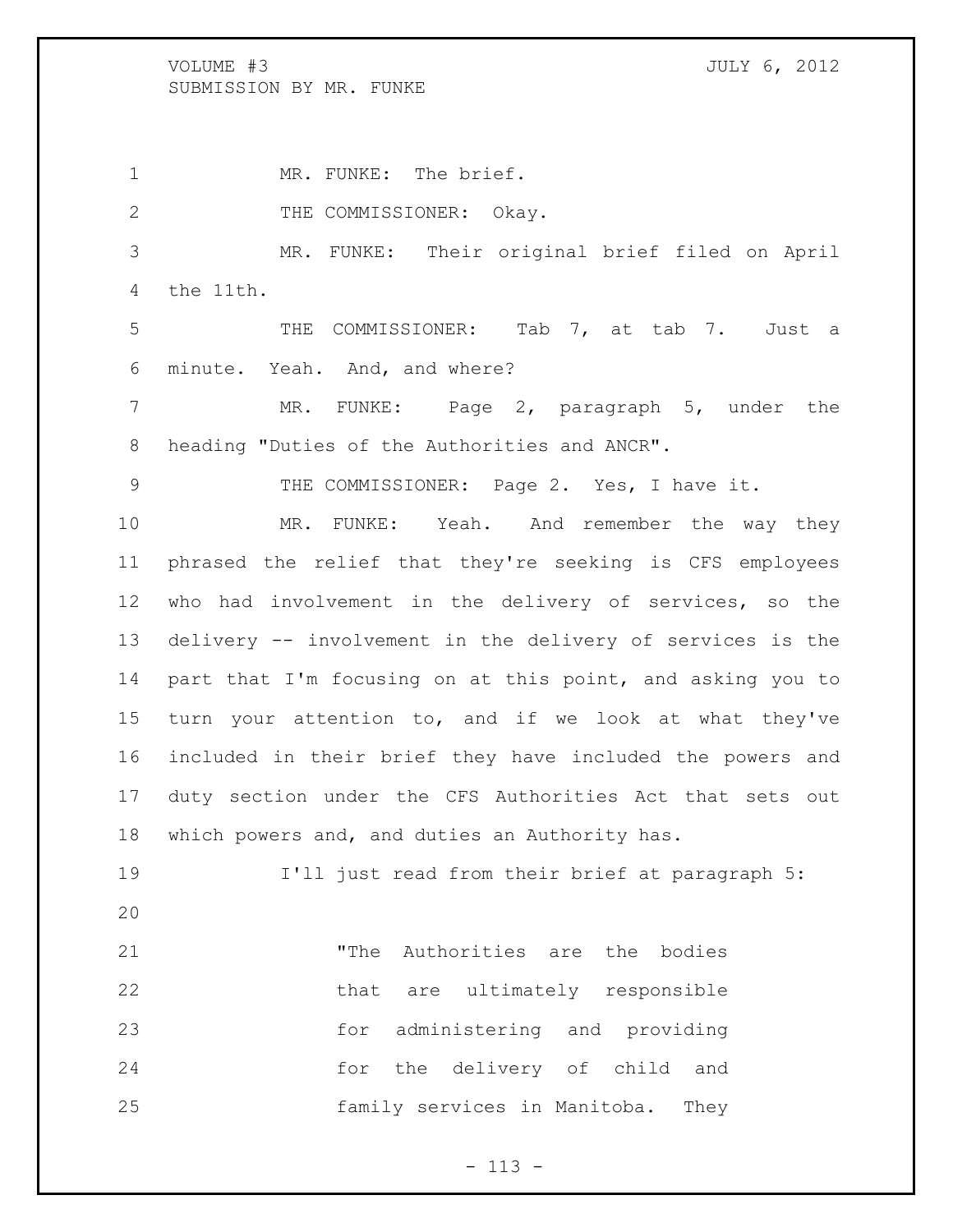have a number of specific duties which are set out in the legislation. These duties are specifically set out in section 19 of The Child and Family Services Authorities Act." 8 Section 19 says: 10 "Subject to the regulations, an 11 authority must, in respect of the persons for whom it is responsible to provide services under section  $17$   $-$ " And then it lists a number of duties and responsibilities that they have, and I'll draw your attention to the specific provisions that I'm focused on. Sub. (e) says that the Authority is responsible to: "(e) ensure that the agencies it has mandated under Part I of The Child and Family Services Act provide services and follow the

 $- 114 -$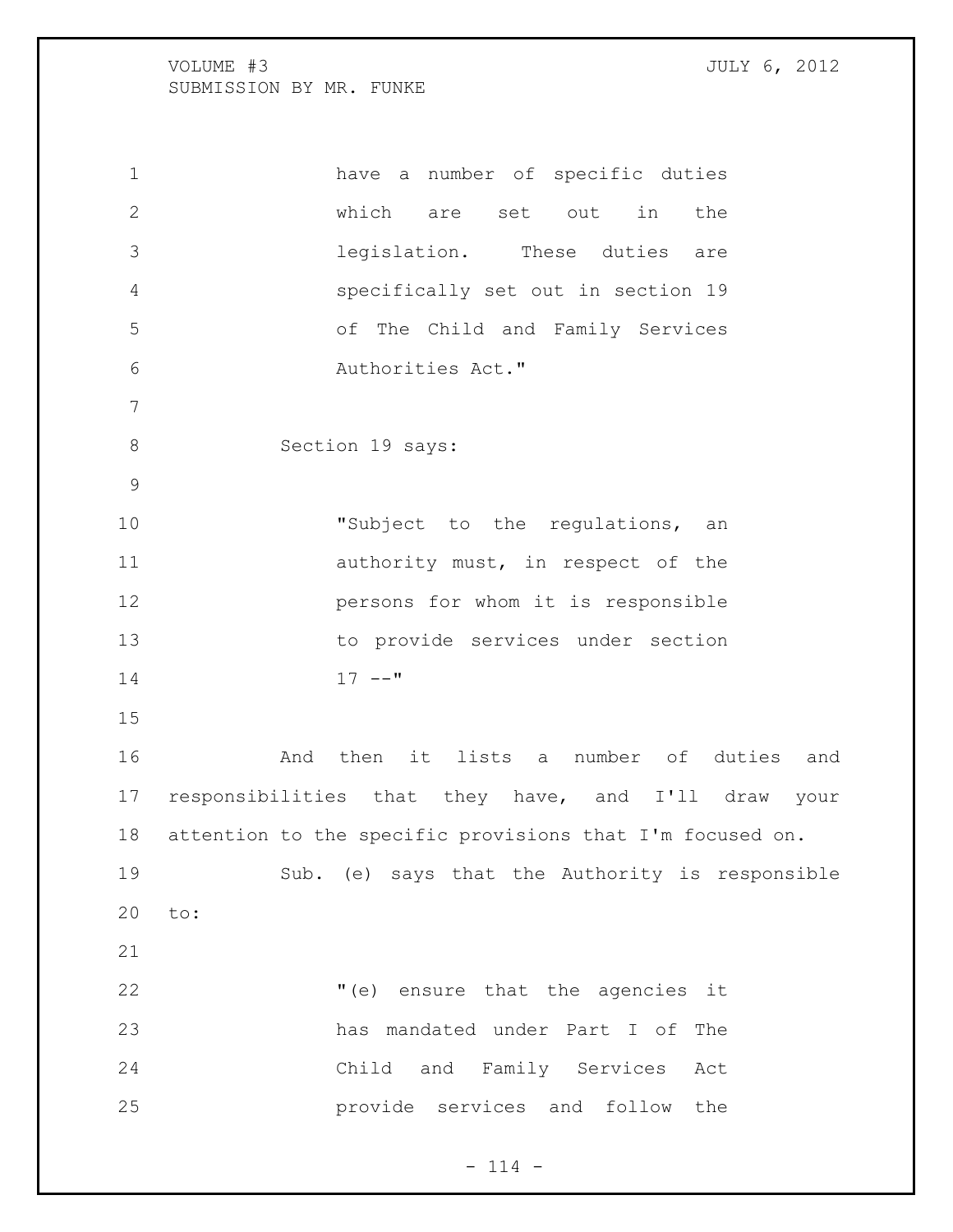practices and procedures in **b** accordance with the standards referred to in clause (c)." And I ask you to think about that, and ask yourself is that involvement in the delivery of services. 7 It's certainly arguable that it is. Looking at subsection (g) the Authority is responsible to: "(g) ensure that child and family services prescribed by regulation are provided or made available, 14 and ensure that there is reasonable access to services 16 generally." Again I ask you is that involvement in the delivery of services, and again I would suggest to you that it's arguable that it is. Sub. (h), sub. (i) and double (i) says that the Authority is responsible for: "(h) ensure that child and family services are provided

### $- 115 -$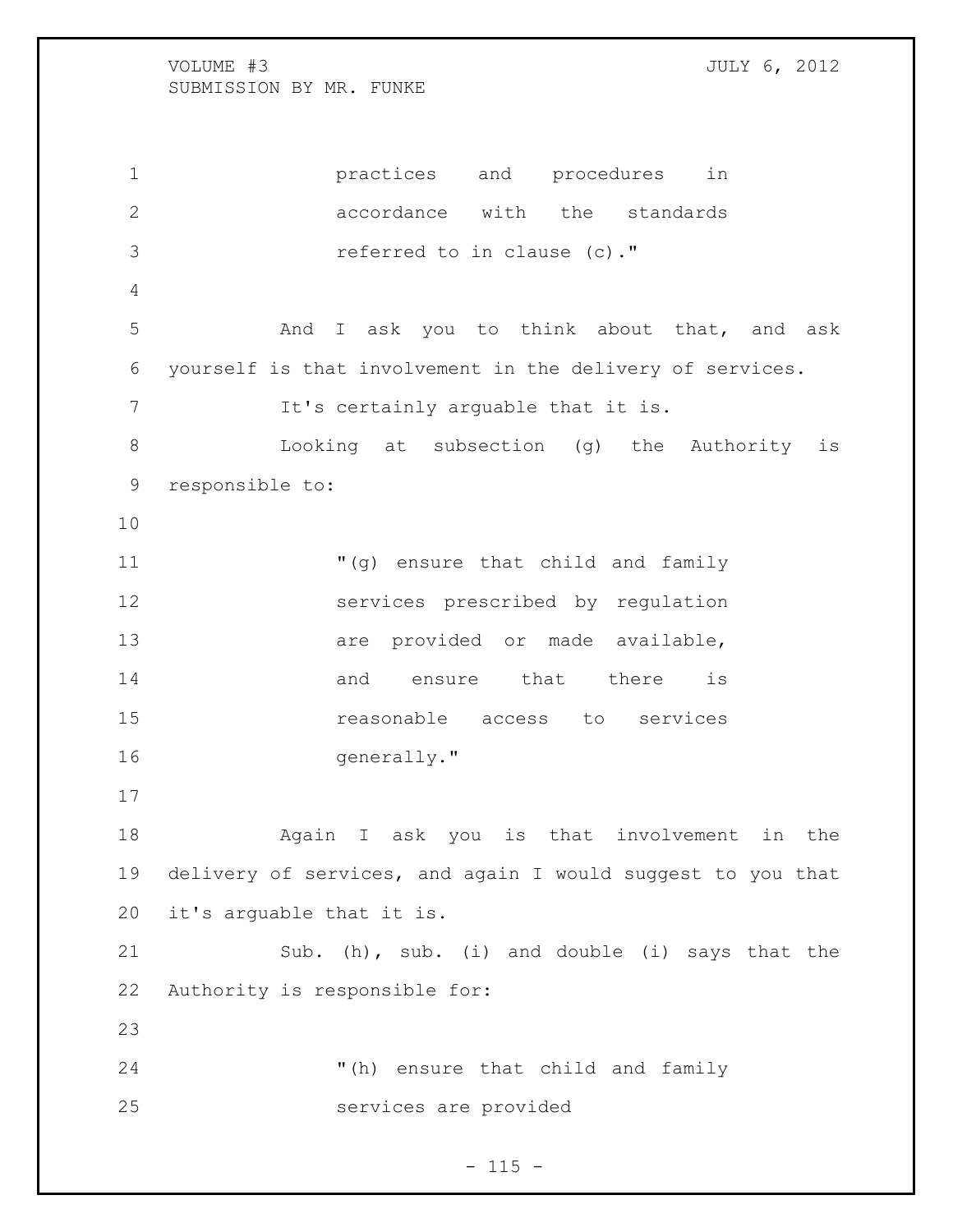(i) in a manner that is responsive 2 to the needs of the children and families receiving the services, and (ii) where practicable, in the language in which those children 7 and families ordinarily 8 communicate with each other." Again the question is is that involvement in the delivery of services, and I would suggest once again it's quite arguable that it is. Sub. (j), to: "(j) cooperate with other 16 authorities, the director and others to ensure that the delivery of child and family services in 19 the province is properly coordinated." Again that seems to be involvement in the delivery of services. Sub. (l): "(l) ensure the development of

 $- 116 -$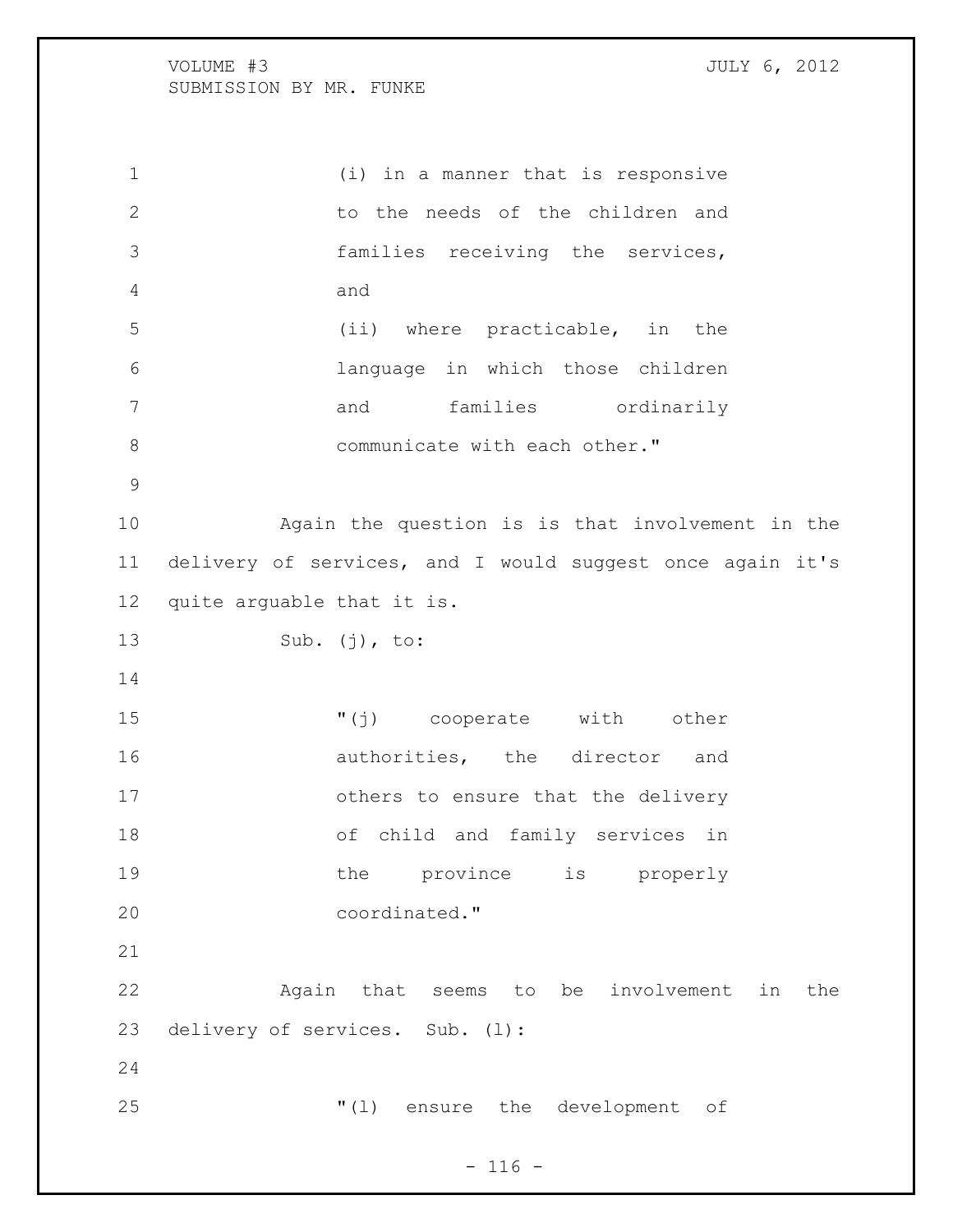VOLUME #3 JULY 6, 2012 SUBMISSION BY MR. FUNKE 1 appropriate placement --" 2 3 THE COMMISSIONER: Between (i) and (l) what did 4 you give me? 5 MR. FUNKE: (j). 6 THE COMMISSIONER: (j). Yeah, well of course. 7 And not (k)? 8 MR. FUNKE: No (j). 9 THE COMMISSIONER: All right. 10 MR. FUNKE: (1). 11 THE COMMISSIONER: Yeah. 12 MR. FUNKE: To: 13 14 "(l) ensure the development of 15 appropriate placement resources 16 for children." 17 18 Again that would seem to suggest involvement in 19 the delivery of services. And, finally, subsection (n), 20 to: 21 22 "(n) supervise or direct the 23 supervision of children in care, 24 and receive and disburse money 25 payable for their care."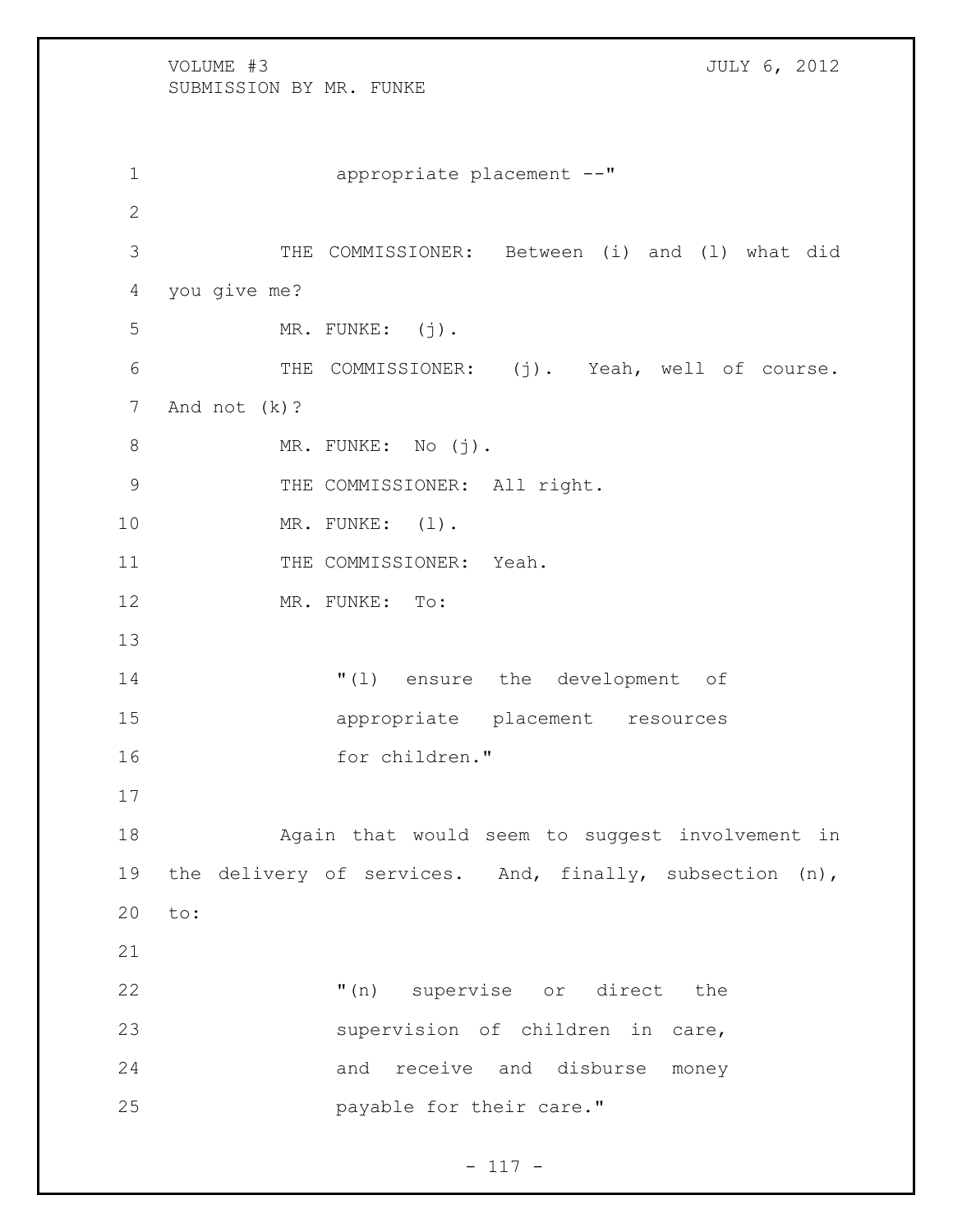And I think it's without question that that is almost certainly involvement in the delivery of services.

 Now, I'm not suggesting that by any means that that's an exhausted list of the powers conferred on an Authority under section 19 of the Act, but these sections demonstrate the extent to which an Authority is involved in the delivery of services as phrased by counsel for ANCR and the Authorities, all of which I submit serves to illustrate the point that the scope of the relief sought by ANCR and the Authorities may be much broader than it appears at first glance, insofar as they have failed to clearly indicate whether in their view CFS employees are limited to the employees of agencies, or to indicate what activities constitutes in their view involvement in the delivery of services.

 Neither of these issues were addressed in the brief filed on behalf of ANCR and the Authorities, nor were they addressed during Mr. Saxberg's oral submissions before you, Mr. Commissioner.

 Furthermore, counsel on behalf of ANCR and the Authorities submit in their brief, and this is their reply brief that I'm referring to now, submitted to you on the 25th of June. I'm referring to paragraph 50, which is the final page --

25 THE COMMISSIONER: Paragraph 50?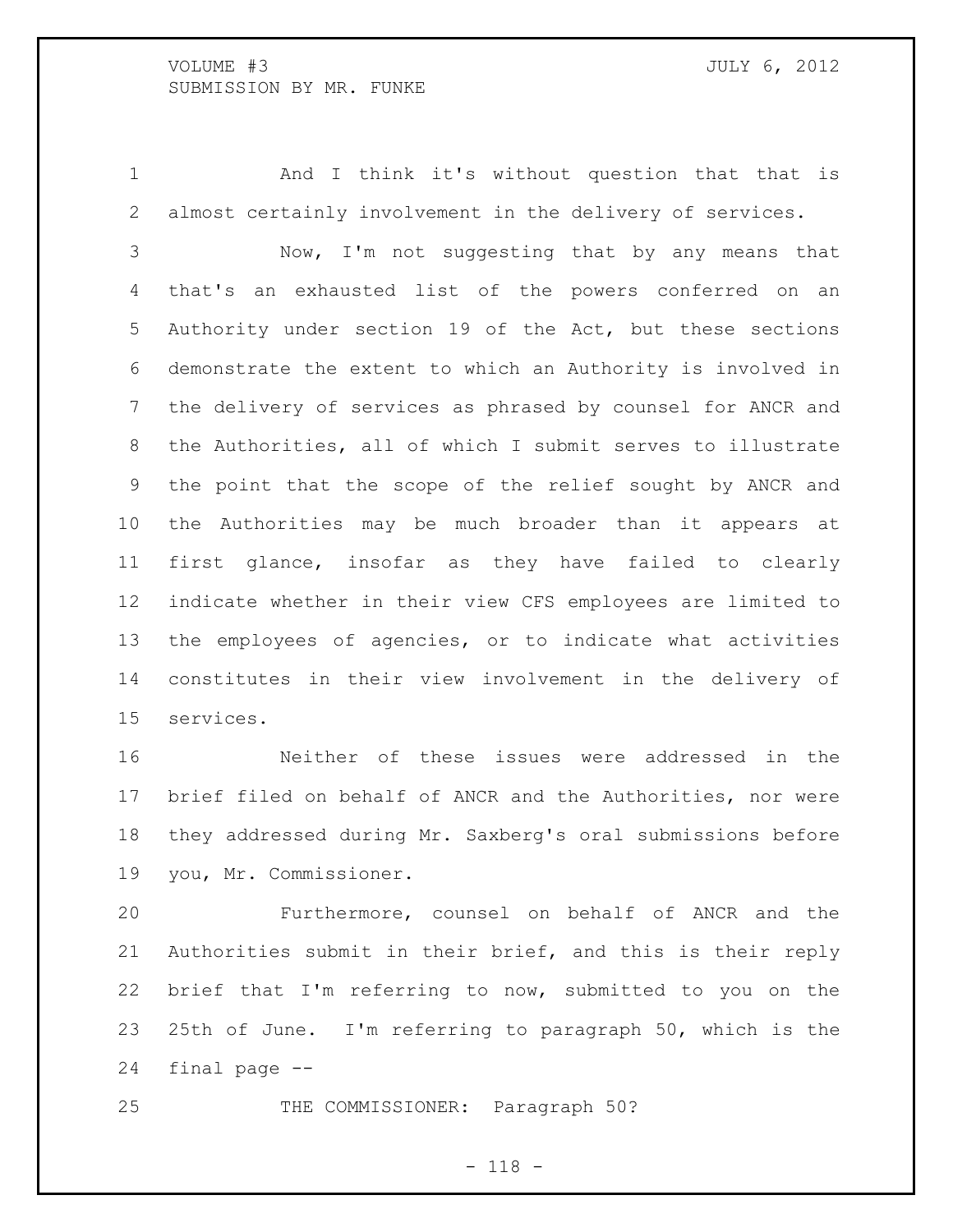1 MR. FUNKE: Page 17, the final page of their reply brief. THE COMMISSIONER: Yes. MR. FUNKE: Paragraph 50, the very first line says: 7 The MGEU, ICFS and the 8 Authorities/ANCR are all seeking 9 blue the same relief."

 Well, with respect, that's not correct. MGEU and ICFS have confined themselves specifically to social workers, and during his oral submissions to you on Wednesday, Mr. Commissioner, when asked directly by you, is ANCR and the Authorities limiting the remedy that they're seeking to the class of individuals who are employed as social workers, his response to you was, was clearly, no. In fact he was specific. He said, no, we are also seeking to protect those in management positions that may have been involved in the delivery of services in this matter, what would not be properly described as social workers.

 So that's the concern that we have is that although in their filed materials they claim to be seeking the same relief as the other applicants in their submissions, and in their notice of motion filed in this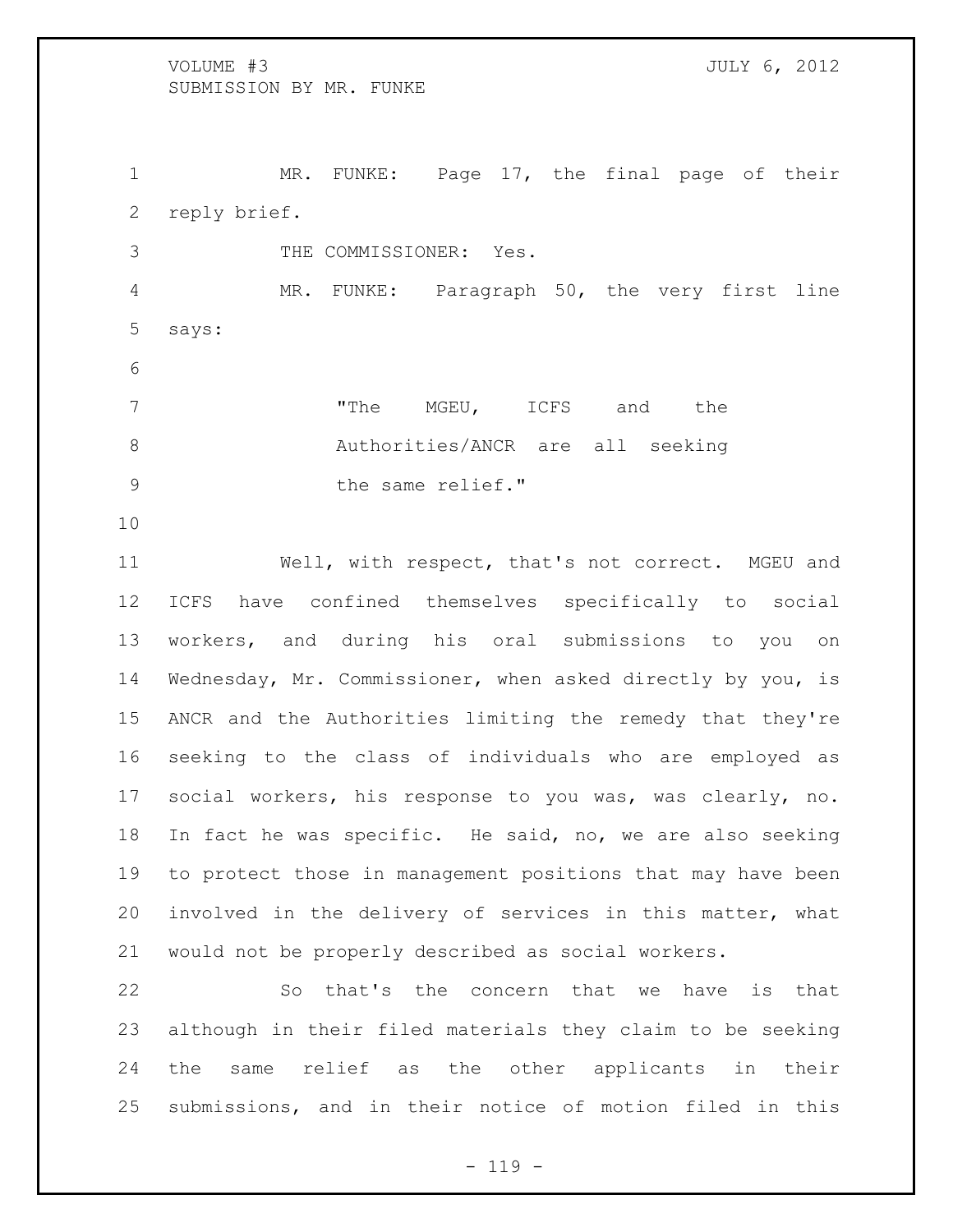matter, they're clearly seeking a much broader protection, and our concern is that they are in fact seeking a potentially overbroad definition of who should be afforded protection under the publication ban currently being considered. Depending on how those terms are interpreted they could potentially include everyone from the mail clerk at an agency all the way to the executive director of an Authority.

 THE COMMISSIONER: Providing they had something to do with the Phoenix Sinclair file?

 MR. FUNKE: Well, that's the problem. He says as long as they were involved in the delivery of services in this matter, and, and my point in reviewing with you the powers of the Authority is that one can make the argument that the Authority is involved almost inextricably in the deliver of all services to all children in care under any of the agencies within the Authority's mandate, so the argument could be made that virtually anyone of the Authority or the agency would be entitled to this protection.

 The concern is is that there's no mechanism before you that allows you as the gatekeeper to assess whether or not the names that have been provided properly qualify for the protection that's been sought.

25 THE COMMISSIONER: That is those six names?

 $- 120 -$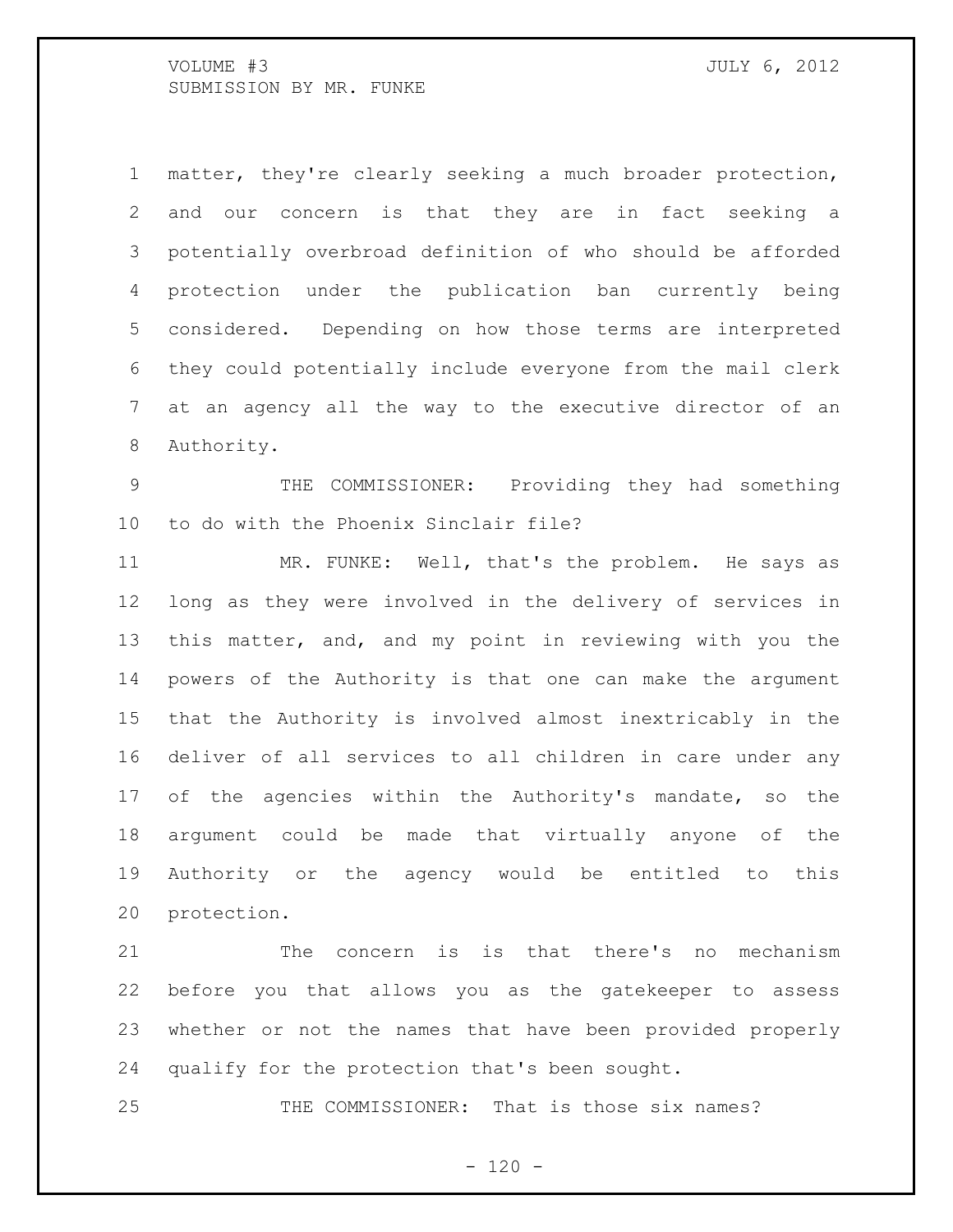1 MR. FUNKE: That is those six names. THE COMMISSIONER: So what are you suggesting we do? MR. FUNKE: That's a question that you should be asking Mr. Saxberg. THE COMMISSIONER: All right. He's likely

listening.

8 MR. FUNKE: Sorry?

THE COMMISSIONER: He's likely listening.

 MR. FUNKE: I imagine he is. That's not a problem for me to resolve. These are concerns that I raise, and I suggest that, that you, Mr. Commissioner, should have these foremost in your mind when you're considering the application before you, and when Mr. Saxberg rises to make his reply I anticipate that you'll be asking him for his response.

 The final concern that I have in that regard is that none of the evidence relied upon by the applicants purport to identify any deleterious effects that the failure to grant a publication ban would have on CFS employees who are not engaged in social work on behalf of an agency. Again Mr. Saxberg clearly indicated that the remedy they're seeking includes, and he doesn't say that this is a, a perspective class of people, the people that he's seeking this benefit for includes, as he describes

- 121 -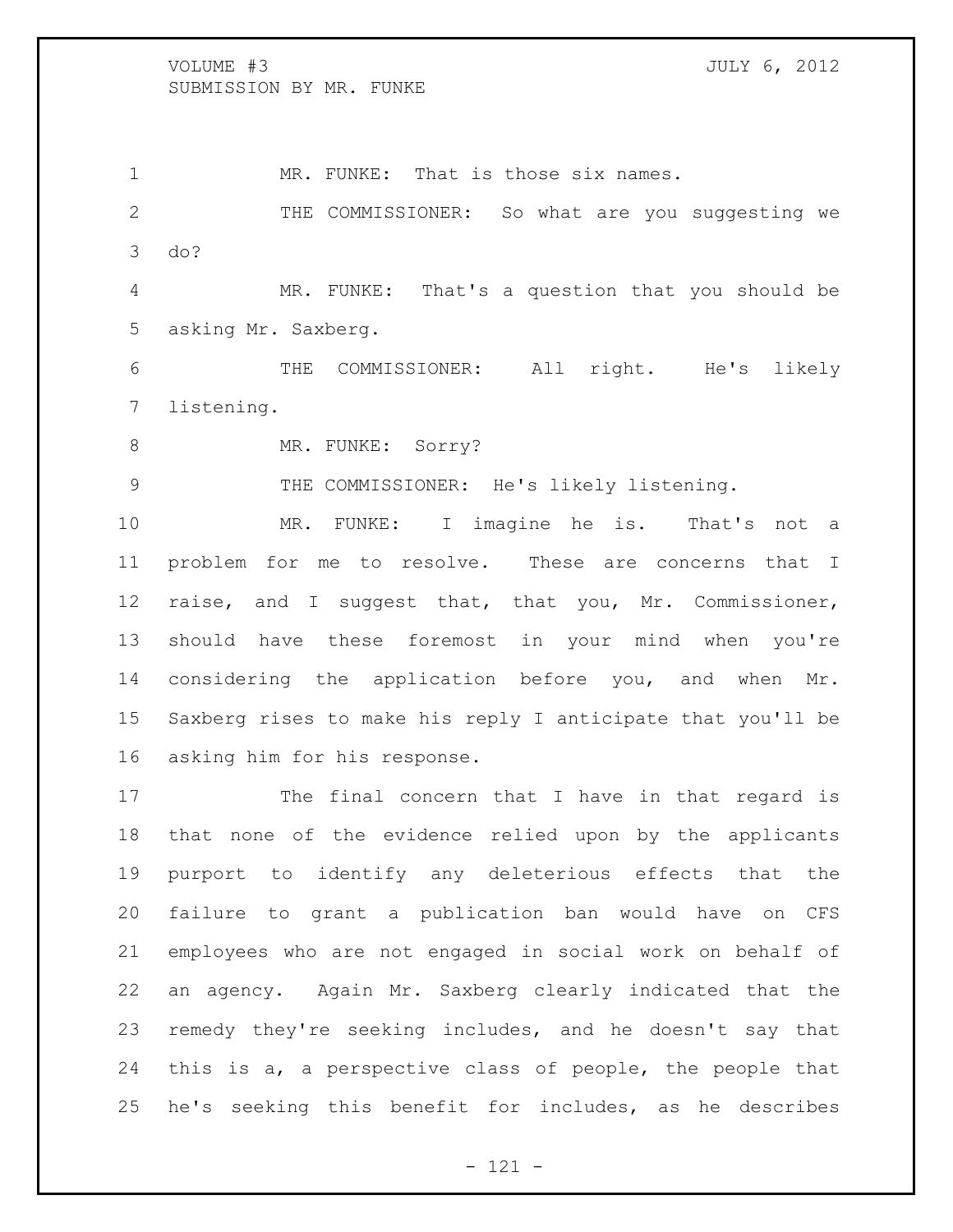them, individuals in management positions who are CFS employees involved in the delivery of children -- sorry, involved in the delivery of services in this matter.

 So our position is is that there's no evidence before the court with -- sorry, before the inquiry -- before the Commission, I apologize, with respect to what deleterious effects may befall the system, and place children at risk should the identity of those managers be disclosed. None of the evidence presented in support of the applications before you speaks to that issue, so the concern is is that ANCR and the authorities may be attempting to seek a remedy for a wholly separate class of employees without adducing any evidence in support of that relief, and without addressing the distinctions between the roles and functions of that class of employee compared to those of a social worker in the employ of a CFS agency, so those are our concerns.

 First of all, if they're not social workers, and they're managers what is the risk, what is the deleterious effect that the publication of their names would have?

21 And, secondly, are some of these not CFS agency employees, but rather are they Authority employees, and where's the evidence to suggest that the disclosure of the identity of an authority employee would place children at risk?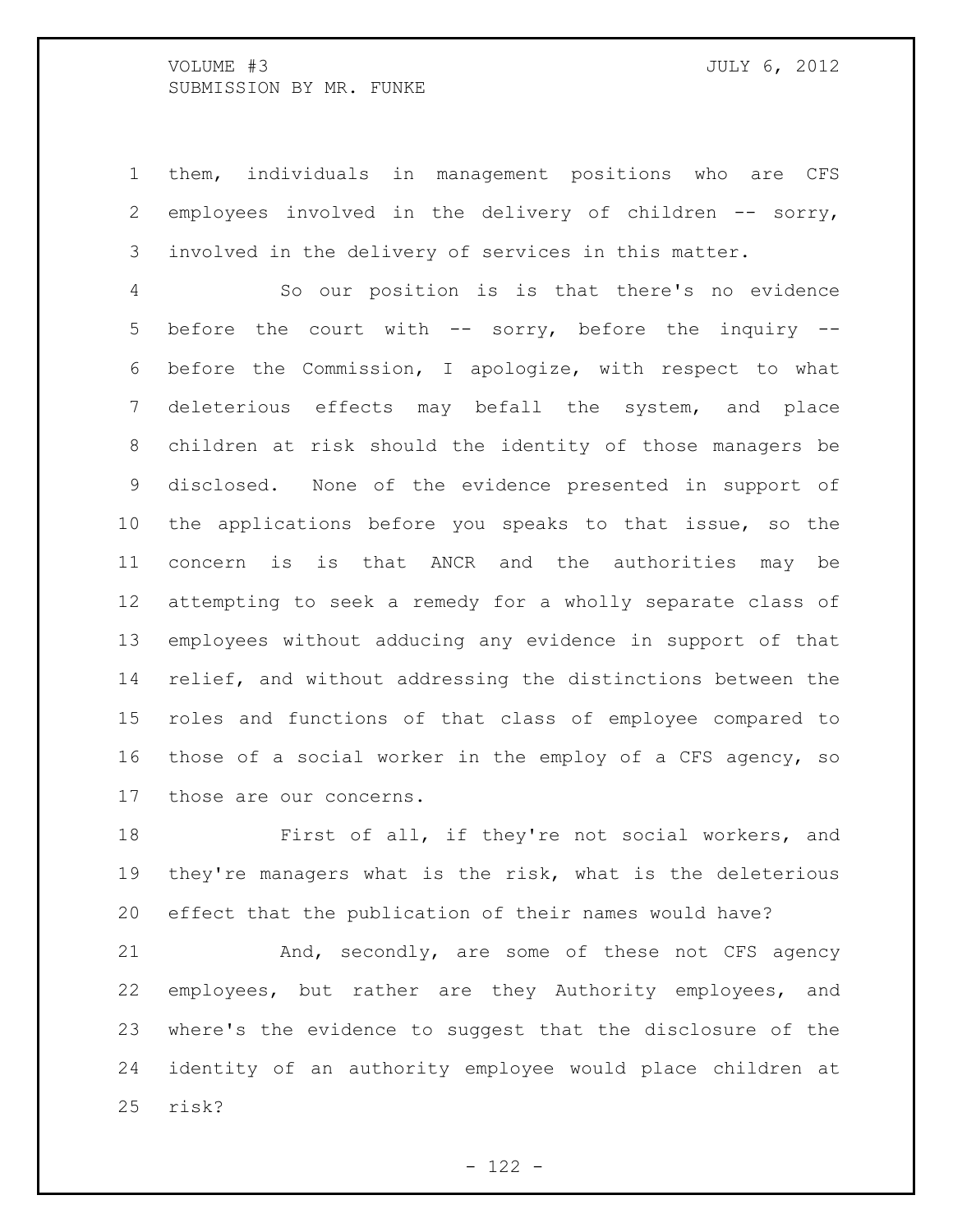So those are some of the concerns that I have in reviewing the material, and hearing submissions before you, Mr. Commissioner, and I, I draw these concerns to your 4 attention, as I say, ask that you give the matter your consideration when you're contemplating your decision, and during Mr. Saxberg's reply.

7 So I started off my comments by suggesting that I had two main topics that I wanted to constrain myself to, one of which is contained in my brief, and the other arises in reply to the submissions made on behalf of the MGEU, ANCR, and the Authorities, and Intertribal CFS in their submissions.

 The first deals with a topic that I covered in my brief, as I say, and that is the relationship between the public's right to know how a child could go missing for nine months and without anyone noticing, and the public's responsibility to ensure the well being, safety, security and best interests of children.

 THE COMMISSIONER: Wait a minute. I want to get your brief out.

MR. FUNKE: Certainly.

 THE COMMISSIONER: Well, I must have it here. Yes, here it is. It was out all the time. Okay, go ahead. MR. FUNKE: So I'm suggesting that there is a -- 25 THE COMMISSIONER: What page are you at?

- 123 -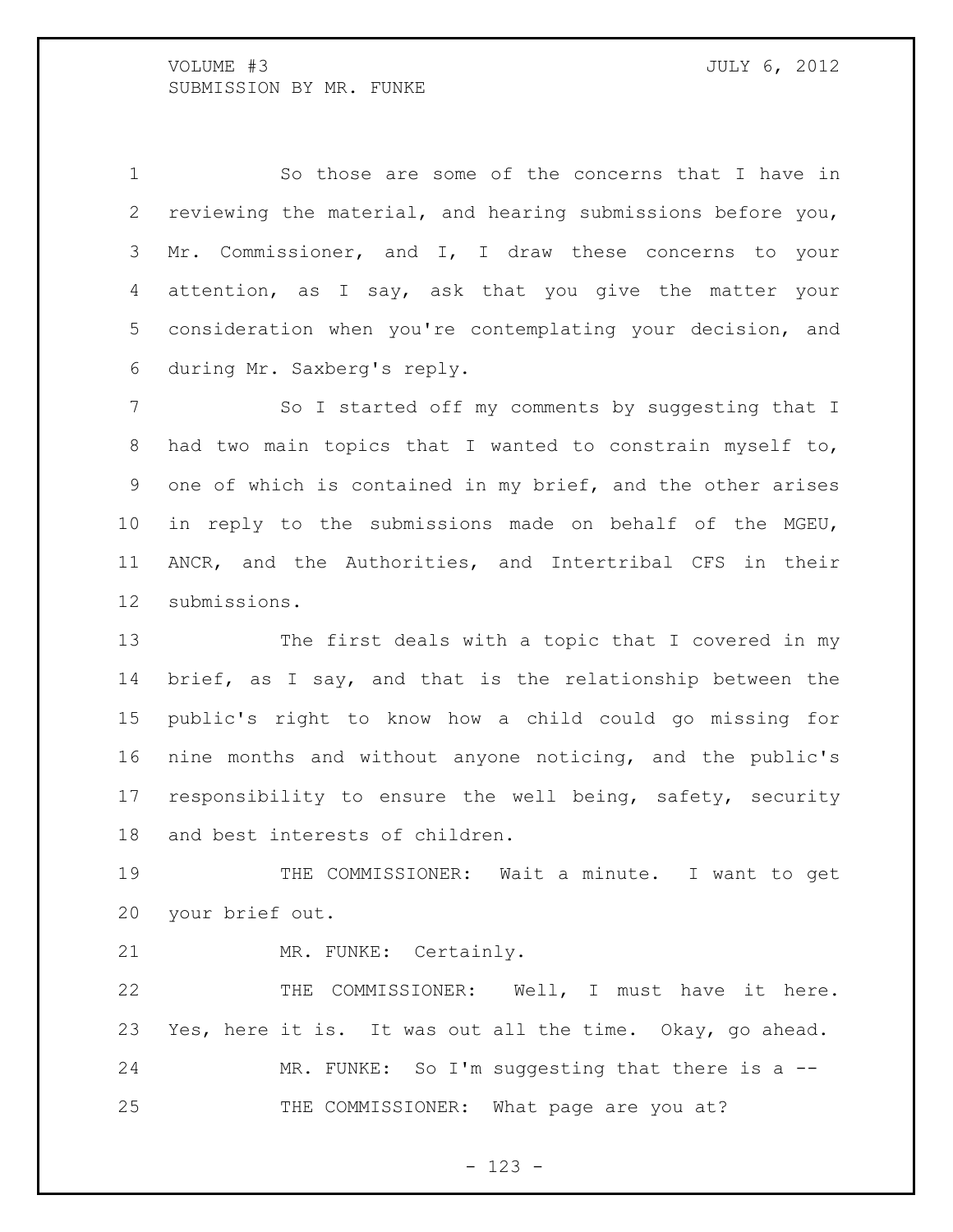1 MR. FUNKE: I'm, I'm going to refer you to tab 1 of my brief.

| 3               | THE COMMISSIONER: Right.                                    |
|-----------------|-------------------------------------------------------------|
| 4               | MR. FUNKE: And this is the media release --                 |
| 5               | THE COMMISSIONER: Yes.                                      |
| 6               | MR. FUNKE: -- that was issued at the time of the            |
| $7\phantom{.0}$ | announcement of the, of the Commission, and, and I suggest  |
| 8               | to the Commission that there is a interrelationship between |
| 9               | the notion of the public's right to know, as referred to by |
| 10 <sub>o</sub> | Minister Swan when announcing the Commission, and that's    |
| 11              | why I used the exact language that is contained in the news |
| 12              | release.                                                    |
| 13              |                                                             |

 The public's right to know how a child could go missing for nine months and without anyone noticing.

 And the corollary to that, which is the public's responsibility to ensure the well being, safety, security, and best interests of children, so that's the first topic that I'm going to address. I'm going --

 THE COMMISSIONER: Where you addressing that in your, in your --

MR. FUNKE: I'll get to that in just a moment.

 $- 124 -$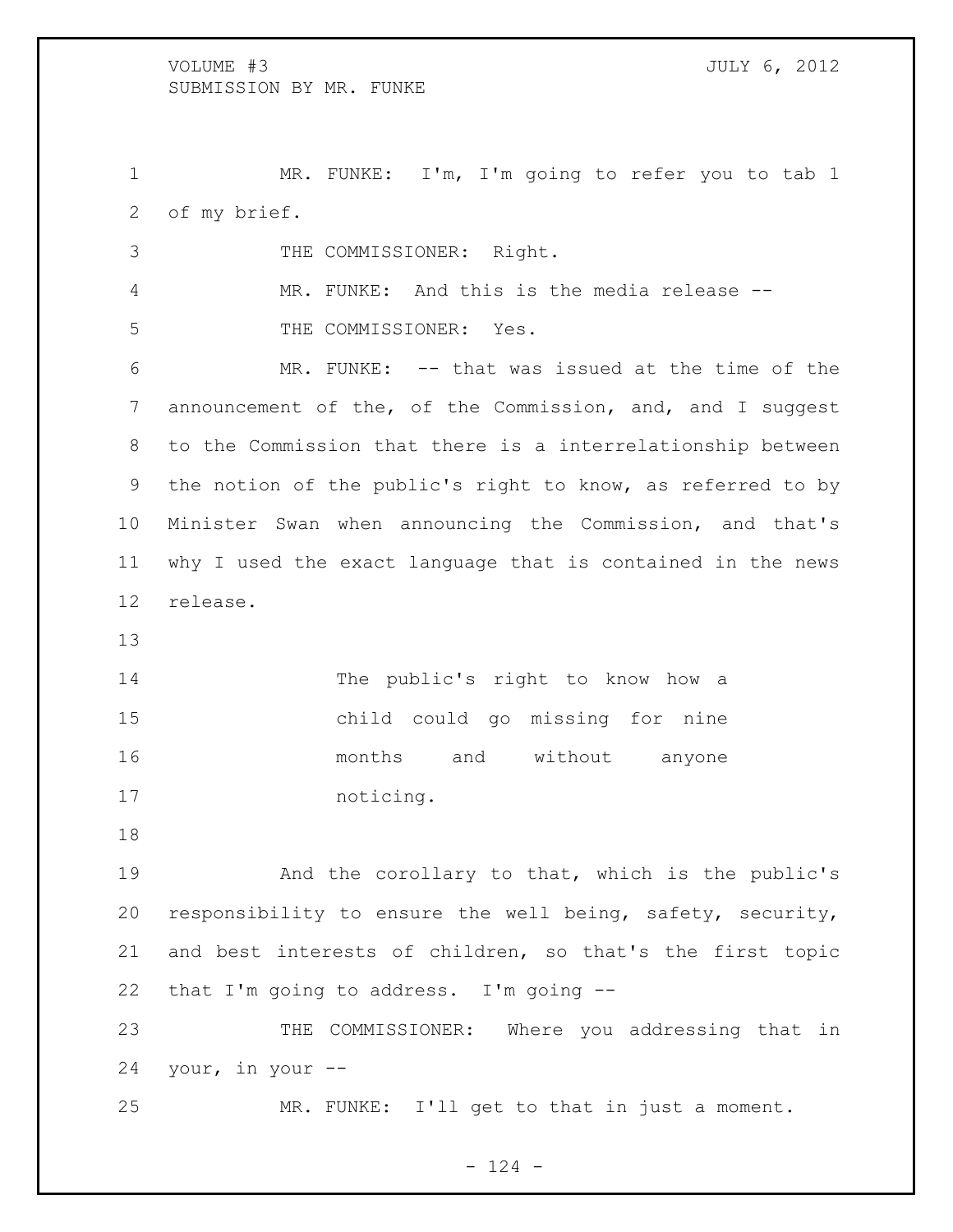out that first point for me again.

1 THE COMMISSIONER: All right. MR. FUNKE: I'm just, I'm just offering that comment by way of introduction. THE COMMISSIONER: Well then -- just, just spell

 MR. FUNKE: I'm saying that the Minister in announcing the Commission cited the public's right to know how a child could go missing for nine months, and without anyone noticing, and I'm suggesting to you that there is a corollary to that, that it's not just that the public has a right to know, but the public has a responsibility to 12 ensure the well being, safety, security and best interests of children, and I'll get to the authority for that in just a moment.

 The second topic that I'm going to address is the relationship, if any, that exists between child protection proceedings, under the CFS Act, and these hearings, and what effect, if any, that may have on the application of the Dagenais/Mentuck test. I can advise you, Mr. Commissioner, that I anticipate spending somewhat more time on the first topic, and somewhat less time on the second topic, trying to avoid any duplications in submissions made either by Mr. Kroft or Mr. Gindin in that regard.

 Our submission is, is that you heard from counsel for the various applicants, the media, Kim Edwards and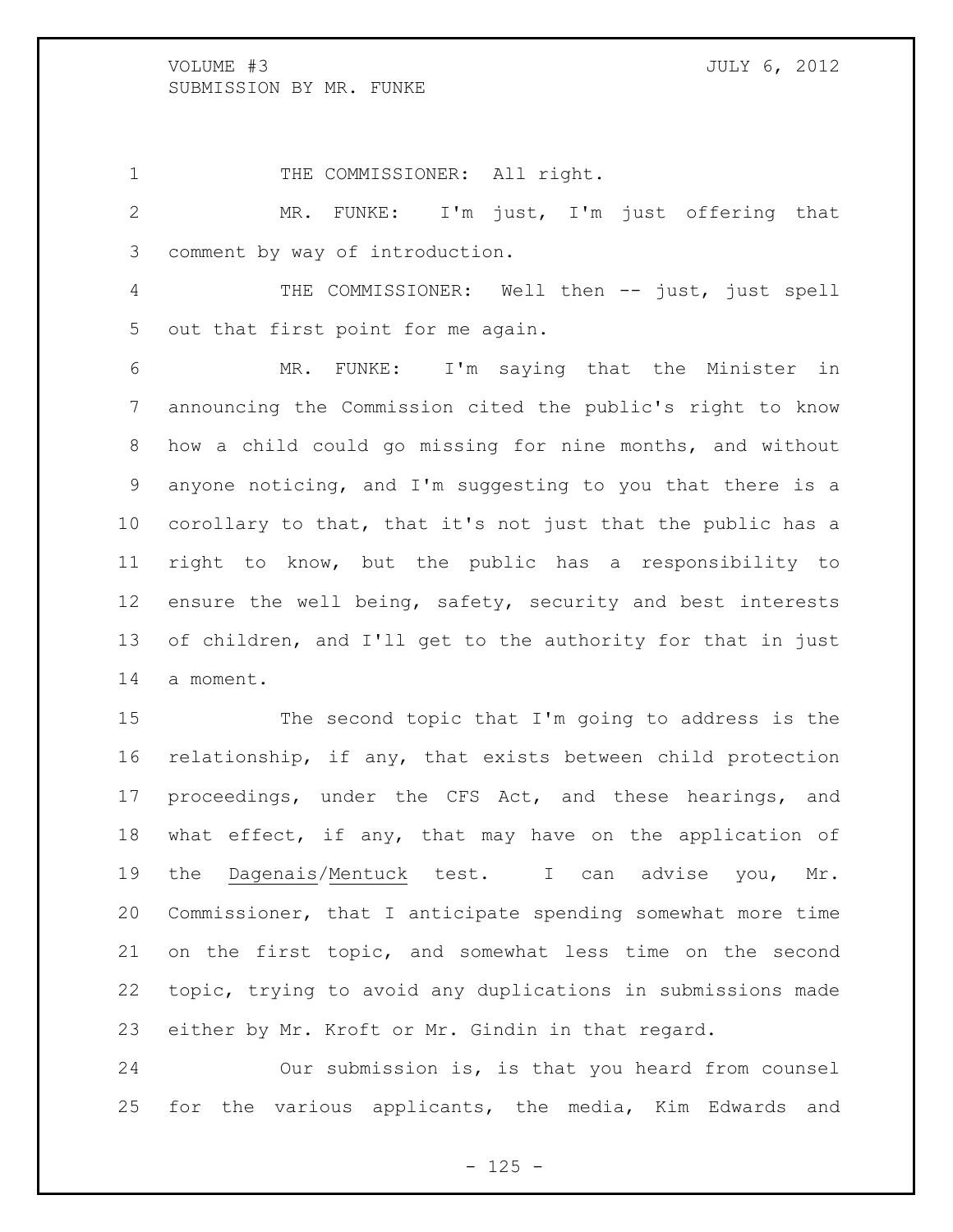Steven Sinclair on this application, and although much has been said about the right of the media to publish information about these proceedings, and the possible limits that you may impose on that, and to a lesser extent there's been some discussion about the public's right to know what happened, but so far no one has discussed the responsibilities that the public have in the process of this inquiry.

 The SCO's names we submit that the public has an overarching responsibility in matters involving child welfare --

12 THE COMMISSIONER: What are reading from? MR. FUNKE: These are just my notes. I'll get to them in just a moment.

 And that's reflected in both the declaration of principles under the CFS Act and in the preamble to The Authorities Act, so if you turn to --

18 THE COMMISSIONER: You're going too fast, I'm not following you, so start that again.

 MR. FUNKE: Sure. What I'm suggesting is that the public has an overarching responsibility in matters involving child welfare, and the source of that responsibility can be found in the declaration of principles under the CFS Act and in the preamble to The Authorities Act, and I've provided those to you, Mr.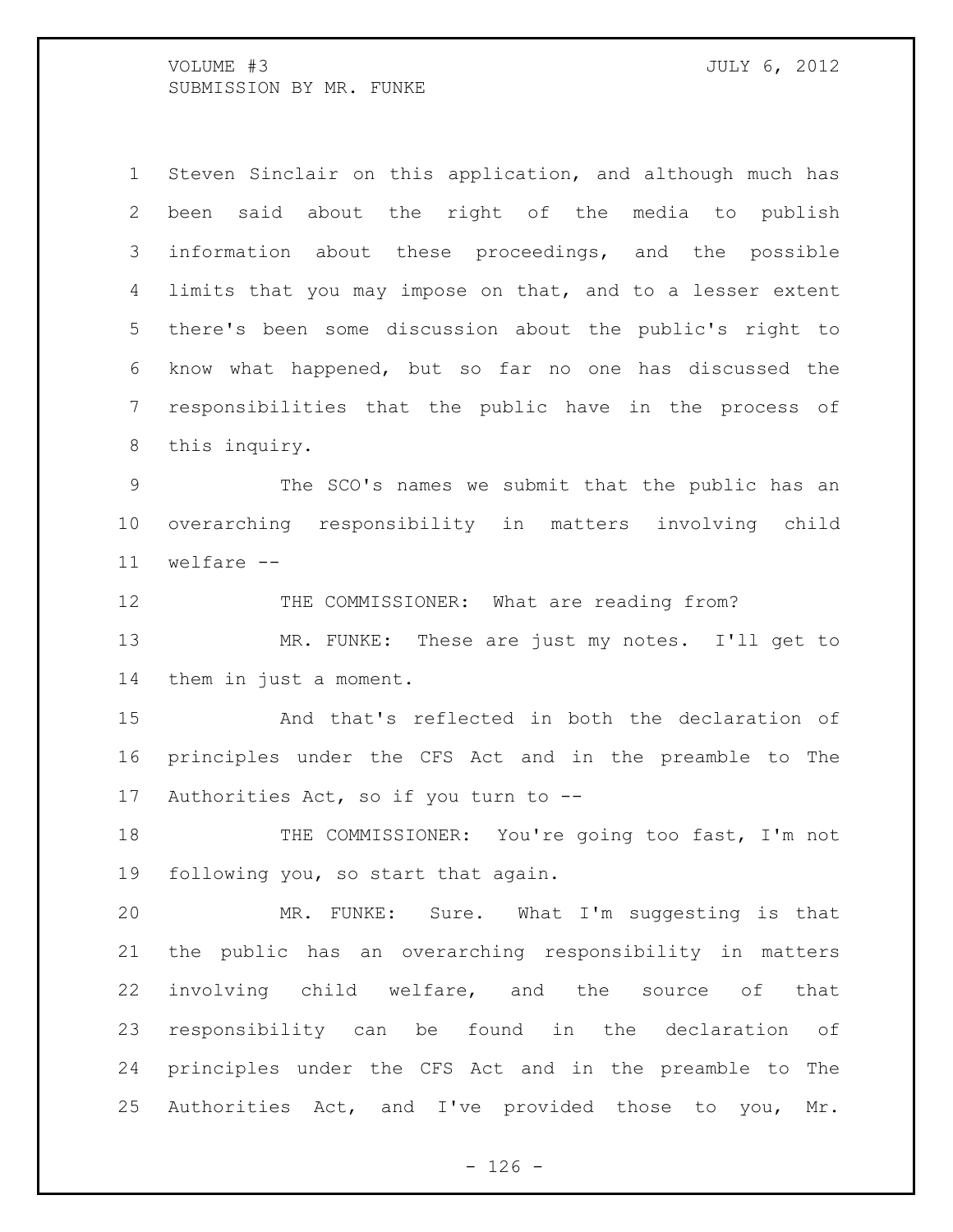Commissioner at tabs 2 and 3 of my brief. 2 THE COMMISSIONER: The principles in the Act, and what was the other? MR. FUNKE: There's the declaration of principles under the CFS Act -- THE COMMISSIONER: Yes. MR. FUNKE: -- and the preamble to The Authorities Act -- THE COMMISSIONER: To The Authorities Act, okay. 10 MR. FUNKE: -- and that appears at tab 3 of my brief. 12 THE COMMISSIONER: Yeah. MR. FUNKE: But dealing first with tab 2. So tab 2 sets out the declaration principles for The Child and Family Services Act, and I direct you specifically to the principles set out at numbers 1 and 10, the declaration principles reads: "The Legislative Assembly of Manitoba hereby declares that the fundamental principles guiding the provision of services to children and families are: 1. The safety, security and well-being of children and their best

- 127 -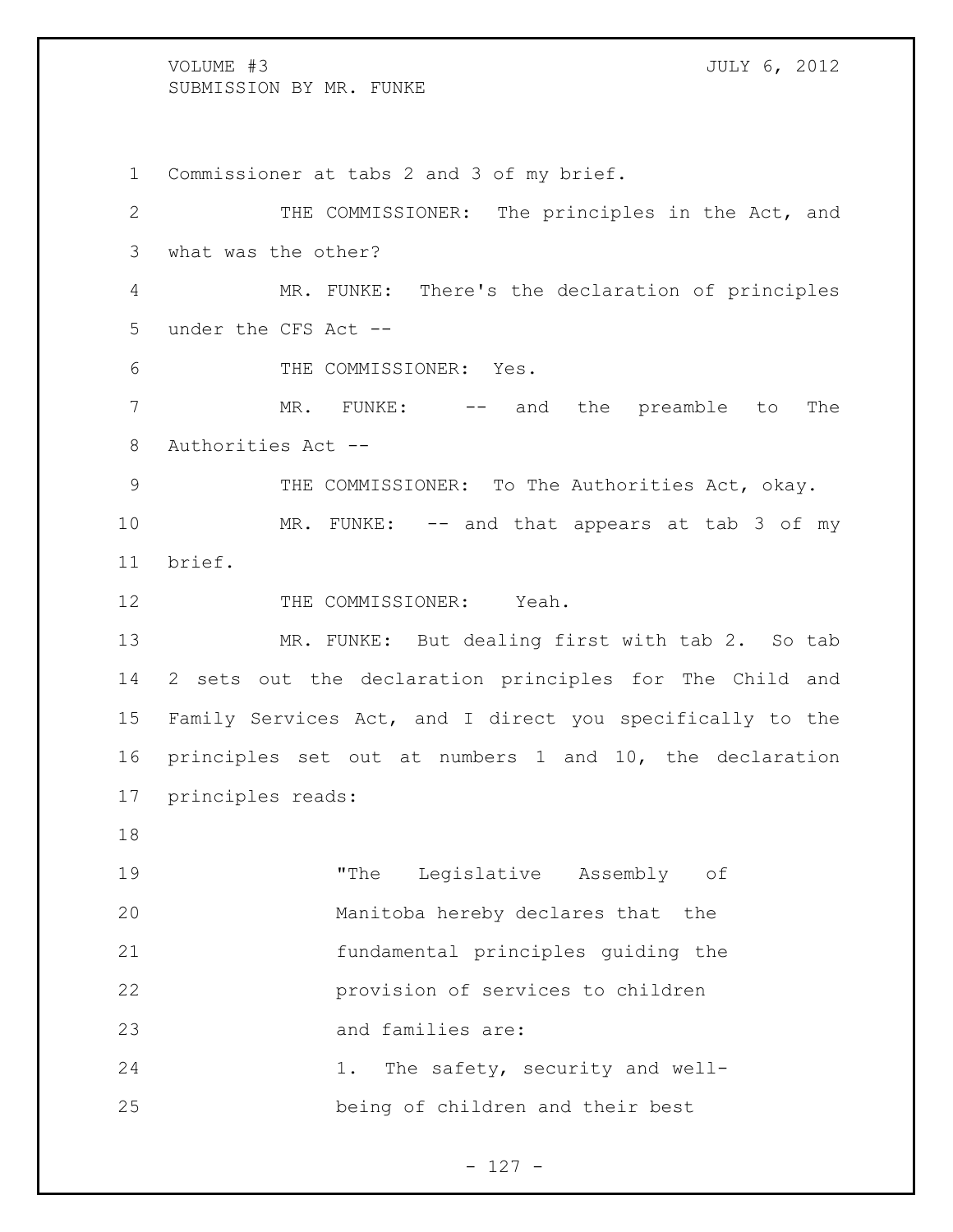interests are fundamental **responsibilities of society."**  And at number 10: "The communities have a responsibility to promote the best interests of their children and families and have a right to participate in services to their families and children." 13 I'm also suggesting under tab 3, in the preamble to The Child and Family Services Authorities Act, similar language is used, and that reads: **WHEREAS** the safety, security and well-being of children and families is of paramount concern 20 to the people of Manitoba; 21 WHEREAS parents, families, extended families and communities have a right and a responsibility to care for their children and a **houring** right to receive preventive and

- 128 -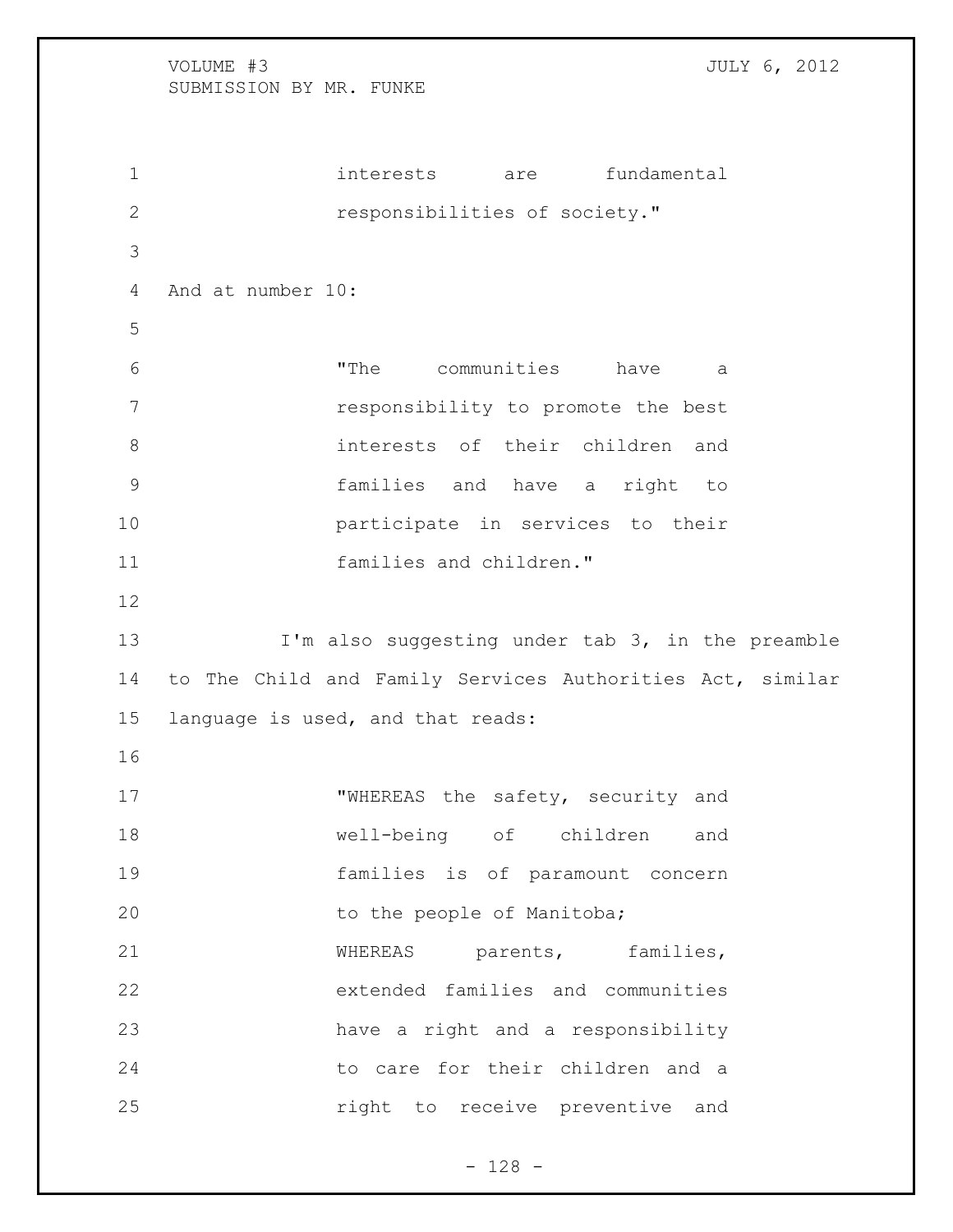supportive services directed to **preserving the family unit."** 

 So I'm suggesting that the declaration of principles of the CFS Act, and the preamble to The Authorities Act reflect the notion that it's not just that the public has a right to know what's happening in the delivery of services in this scheme, but rather has a right for -- I apologize -- has a responsibility to ensure that the system is responsive to those objectives.

 THE COMMISSIONER: Responsibility to ensure that what?

 MR. FUNKE: That the system is responsive to those objectives, that the system actually achieves those ends. And I'll give you a moment just to finish your notes.

 And our position is is that whether in crafting a declaration of principles or the preamble to The Authorities Act whether the legislature uses the language of society or community, or the people of Manitoba, what they're talking about is the public, and they in those provisions I have just read reflect and recognize the responsibility that the public has in ensuring the safety, security, well being and best interests of children and their families throughout the province, and as a result

- 129 -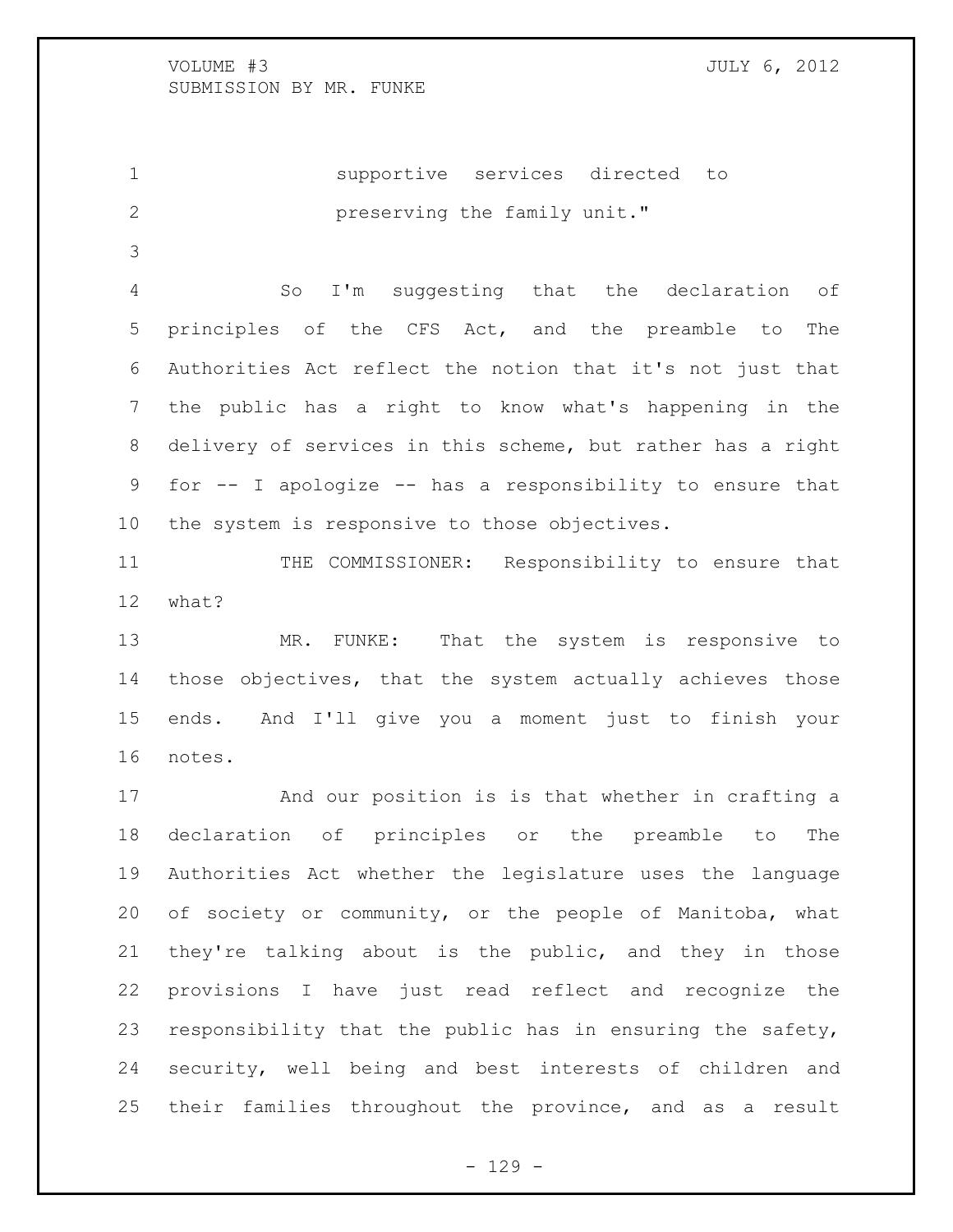we're suggesting that insofar as the child welfare system was established by these Acts, and has been created to deliver the services to children and families that are necessary to achieve the ends of these Acts these principles recognize that it is to the public to whom that system is ultimately accountable, as it is the public who bears the ultimate responsibility of ensuring that these goals are realized.

 If that's the case we submit that in order for the public to ensure that the goals are met the public must be able to make a thorough, fair and informed evaluation of the matter in which those services are provided, otherwise no accountability exists to the public.

 Furthermore we submit that to the extent to which the testimony at this inquiry will evidence the extent in nature of the services provided, or not provided to Phoenix Sinclair and her family the public must be afforded an opportunity to independently assess that evidence in a liberal, unimpeded and comprehensive fashion in order to determine whether the system did all that was reasonably possible to ensure her safety, security, well being and interest.

23 And, with respect, and I think this is a key point that has to be made, counsel for MGEU and counsel for ANCR and the Authorities to varying degrees during their

 $- 130 -$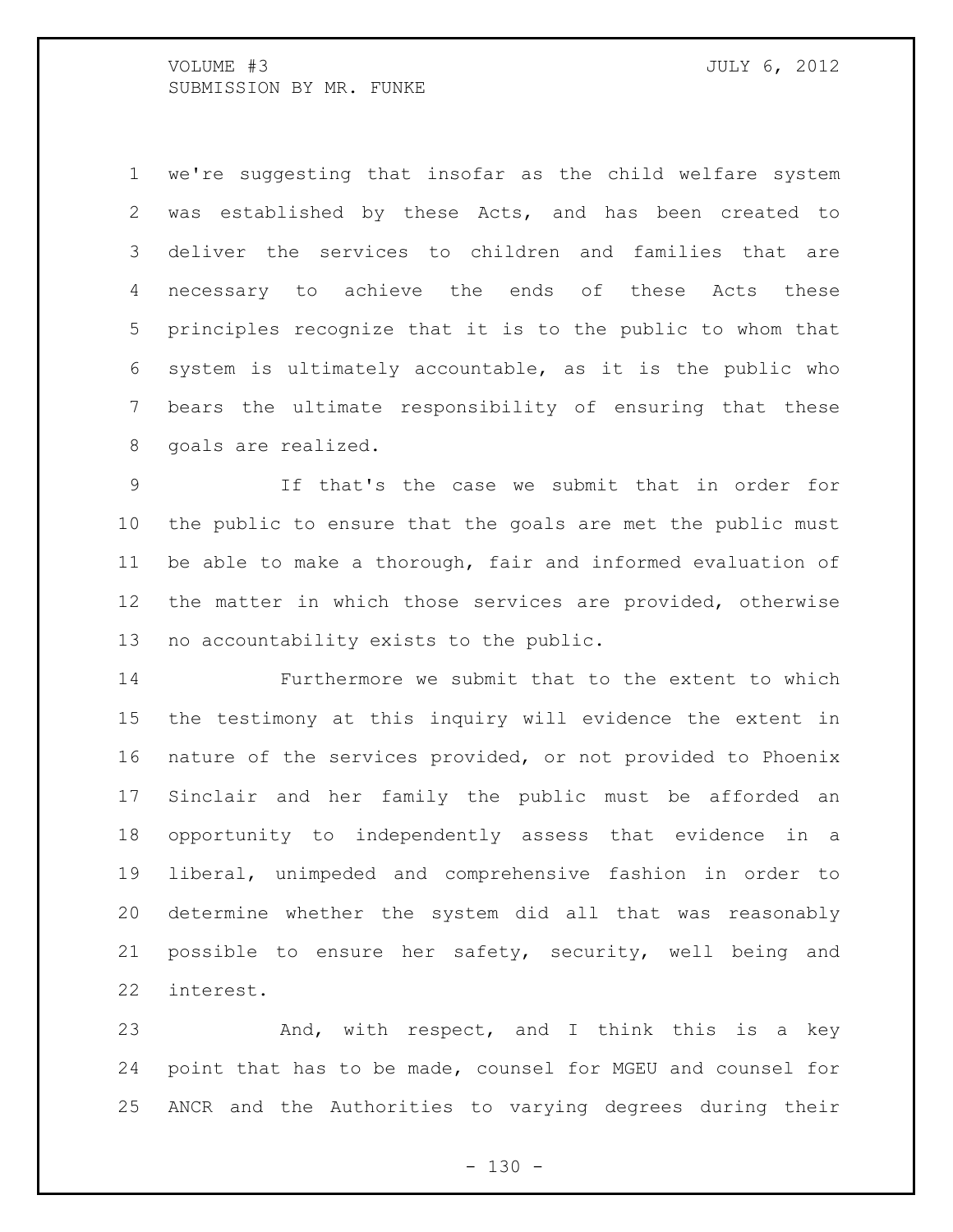submissions, both in their briefs and orally before you, suggest that the effect of the limitations imposed by this publication ban wouldn't impinge on the principle of public accountability insofar as they suggest, that the public would know that the information denied to them was available to you, and that this would be sufficient assurances of accountability.

 Now, specifically I'm referring to ANCR and the Authorities' brief, this is their original brief at page 29.

 Sorry, I said page 29, I meant paragraph 29. This is what they have written:

 "Moreover, no evidence has yet been adduced to suggest that the child welfare system would be 17 improved by reporting the names and images of CFS workers who provided services to Phoenix Sinclair and her family. Quality assurance and accountability processes are in place in the child protection system. If there is a deficiency in this regard, the Inquiry --"

- 131 -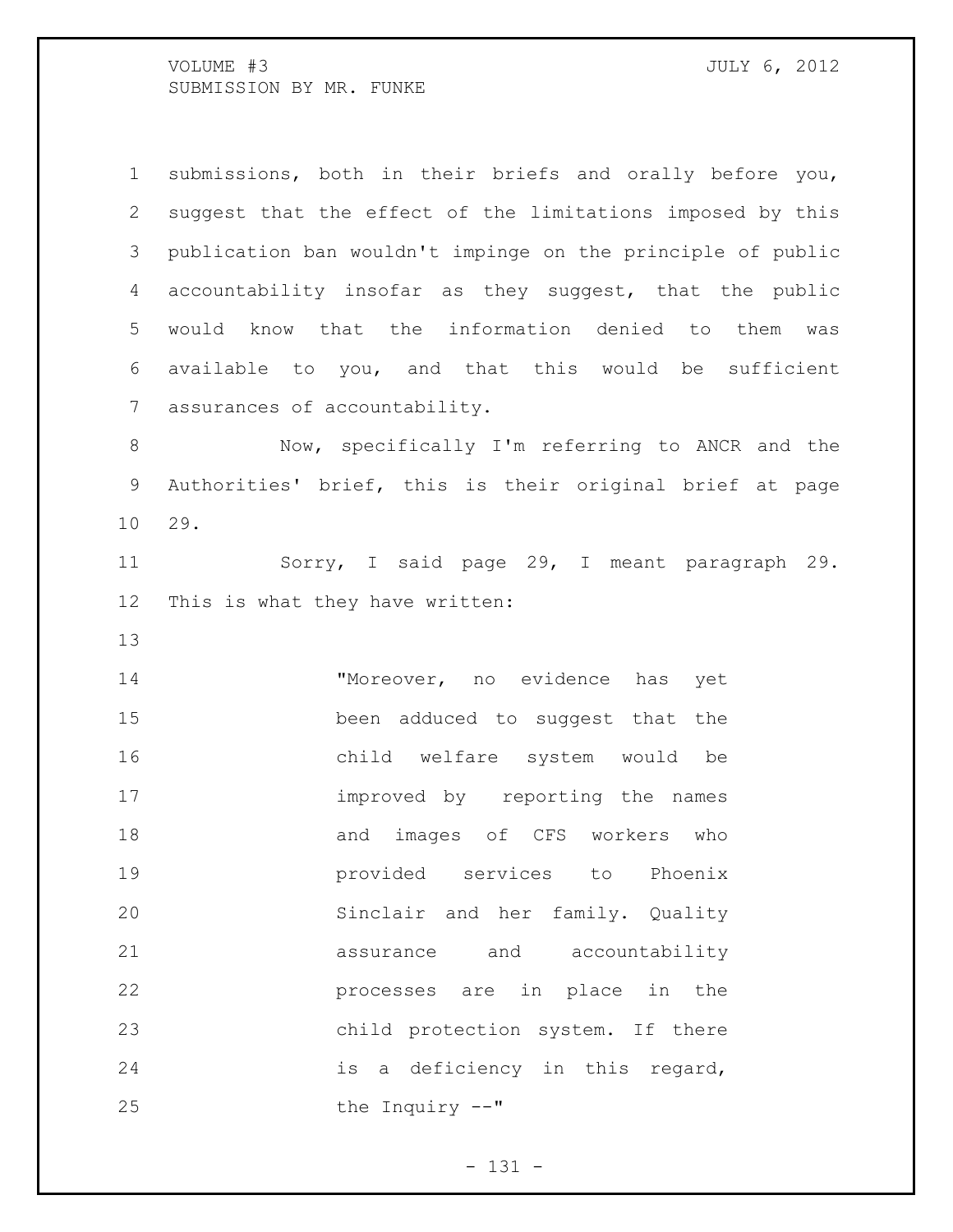VOLUME #3 JULY 6, 2012 SUBMISSION BY MR. FUNKE Through you, Mr. Commissioner. "-- will identify it and recommend ways to fix the problem." 7 So they say that's the way that accountability is ensured, not through reliance upon the public to make that assessment, but for you. MGEU for its part makes similar comments at, at paragraph 15 of their brief. They write: 12 THE COMMISSIONER: Paragraph what? MR. FUNKE: Fifteen. This is their original motion -- 15 THE COMMISSIONER: Yes. MR. FUNKE: Sorry, original brief, I apologize. They write: "Further, as gatekeeper of the information gathered through the Inquiry, the Commissioner will be **privy** to all the important information necessary to render a thorough final report and will know the names and identities of

- 132 -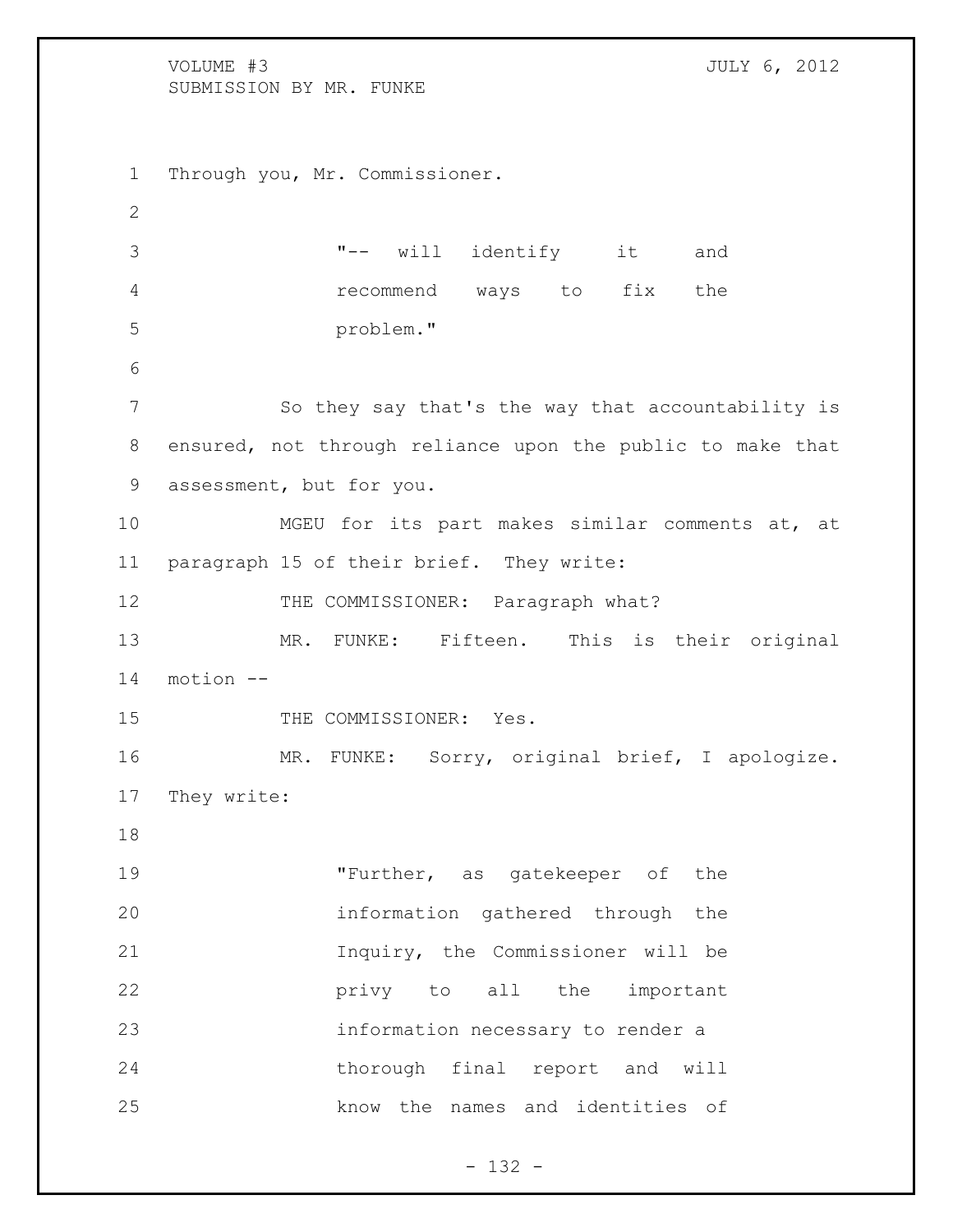| $\mathbf{1}$ | all witnesses who publicly testify |
|--------------|------------------------------------|
| 2            | before him. Nothing will be        |
| 3            | hidden or kept from the            |
| 4            | Commissioner, and the public will  |
| 5            | know that. As such, the public     |
| 6            | for whom this Inquiry is being     |
| 7            | conducted, will be aware that      |
| 8            | principles of openness,            |
| 9            | accountability and public          |
| 10           | confidence in the integrity of the |
| 11           | legal system will be maintained."  |

13 In other words trust us. And, with respect, we submit that this entirely misses the point. Our submission is is that the social workers who provided services to Phoenix Sinclair and her family are not being called to give evidence at this inquiry because as representatives of the child welfare system they are accountable to you, Mr. Commissioner, nor are they merely accountable to the agency for whom they work, or the authority who has oversight over that agency, or even to the provincial government itself.

 Ultimately it is instead to the public whom they serve, the people of Manitoba, that these workers in the child welfare system, within which their services are provided are accountable.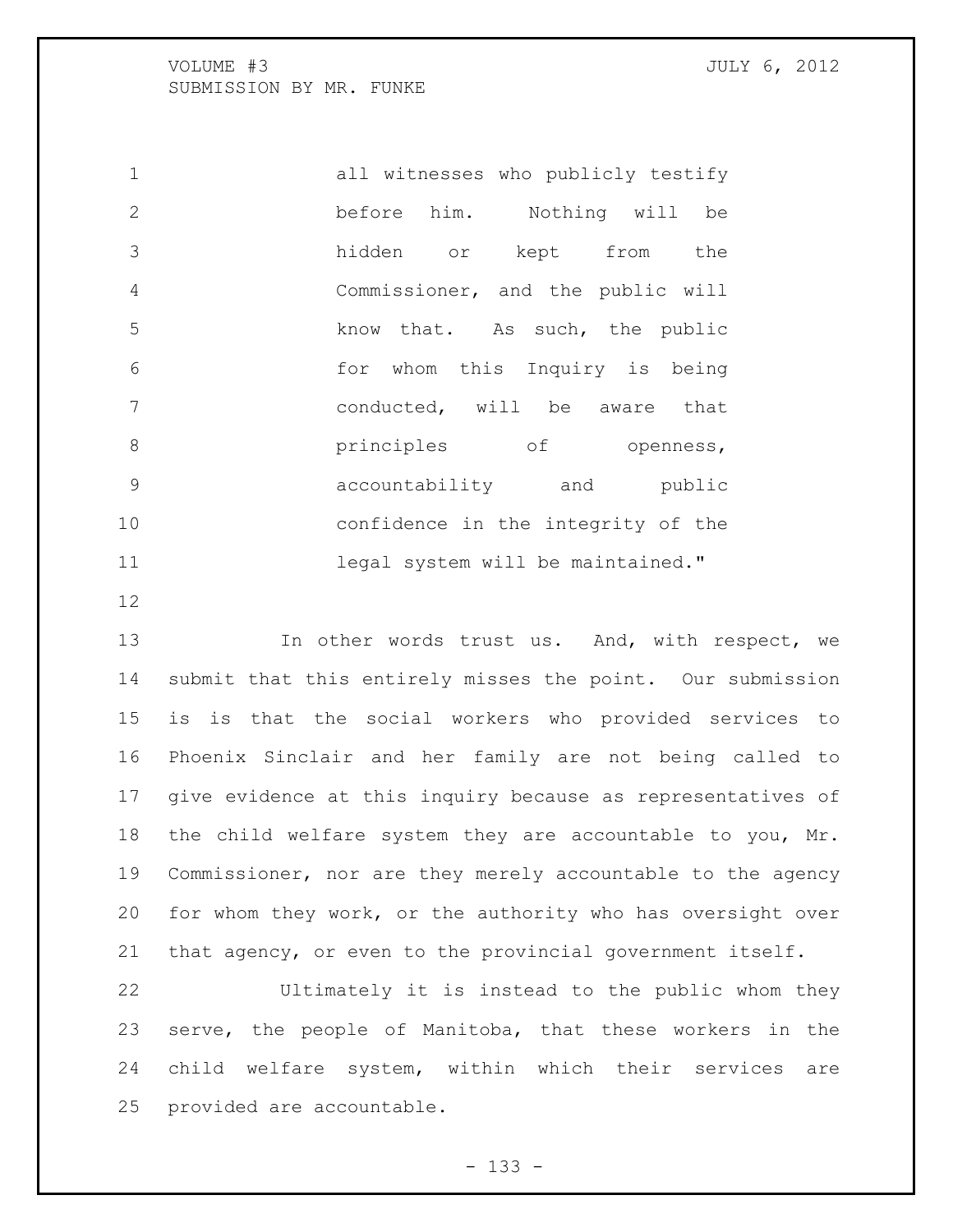We don't deny that as the Commissioner of this inquiry you possess a variety of powers to adduce evidence, compel appearances before the inquiry, et cetera, but in the end these workers and the system that they represent are not accountable to you as you have no power or authority to directly affect change to the child welfare system if at the conclusion of this inquiry you feel that such change is necessary to improve the system.

 The only power you possess, Mr. Commissioner, in that regard is to make recommendations, which may or may not be implemented by the province. Further, there's no guarantee that those recommendations even if implemented will necessarily be implemented as you intended, or if they are there's no guarantee that the public will agree with the recommendations that you ultimately make, or the manner in which those recommendations are implemented.

 Ultimately if there are changes to the system that are made or not made as a result of this inquiry, which produces a system that no longer enjoys the confidence of the public, it is open to the public to replace the government with one that better reflects its views and convictions regarding the delivery of child welfare services, and it is because of this fundamental, democratic power that the ultimate responsibility for ensuring the security, safety, well being and best

- 134 -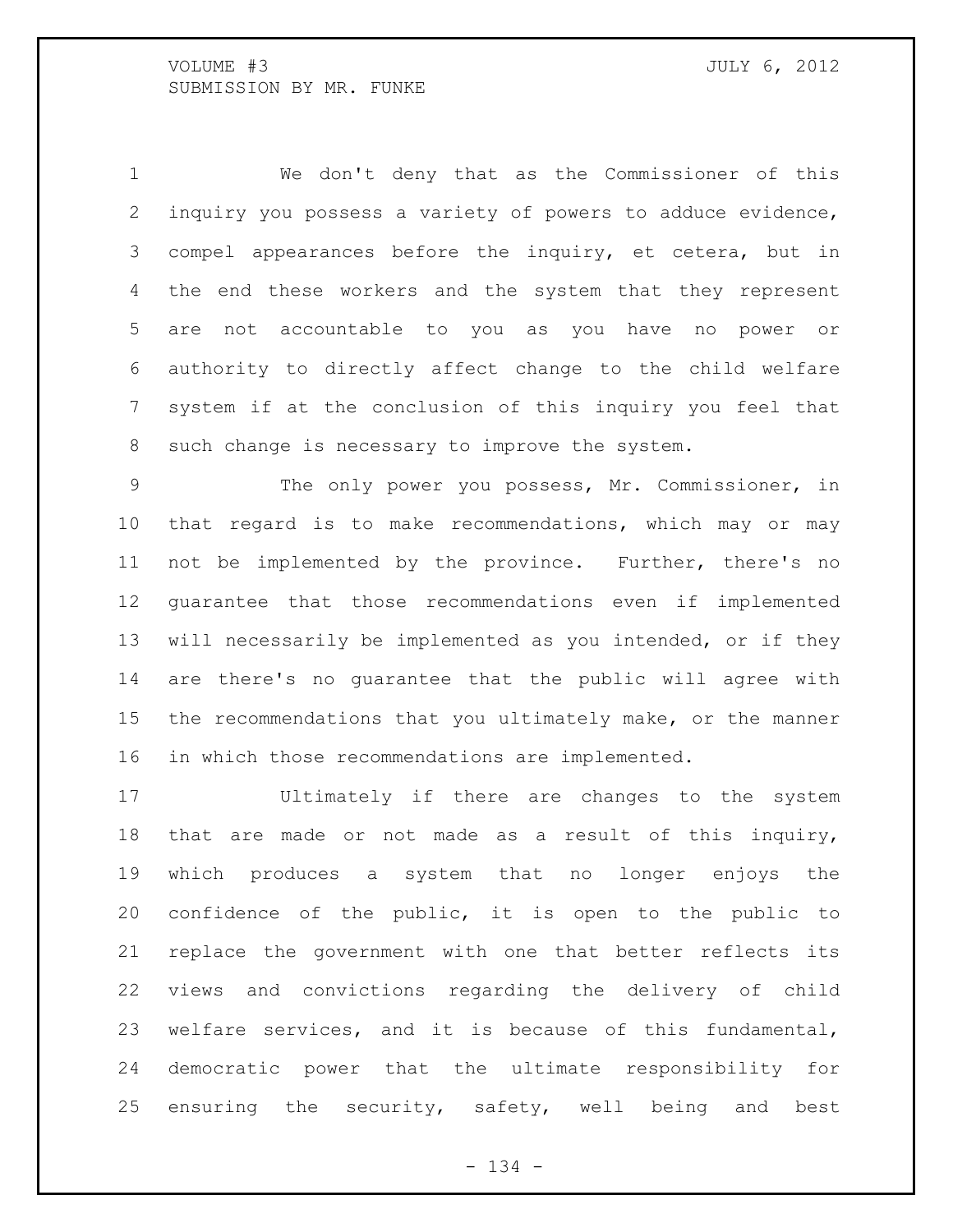interests of children vests with the public.

 THE COMMISSIONER: And you say that arrives on election day?

 MR. FUNKE: Correct. We submit to that end the public must be afforded an untrammeled opportunity to fully assess the evidence adduced before the inquiry, otherwise its ability to ensure the accountability of the very system designed to achieve these ends will be compromised.

 So assuming the publication ban is granted what would the effect be of that ban on the public's ability to assess the evidence, and in this regard I focus somewhat differently than counsel who have presented prior to me, and I'm not so focused on the names of the witnesses being prohibited from publication. I'm much more concerned with respect to the ability to show video on television, or streamed over the internet, so if we start by examining the media arrangements and communication protocol that has been produced by Commission counsel, it indicates that on line a broadcast screening of the proceedings will be permitted, subject to a five minute delay and any other ruling that you may make during these proceedings.

 Without the ability to accommodate the public's participation in these proceedings that would be afforded by that streaming video it would be impossible for the public to discharge its obligation to evaluate the services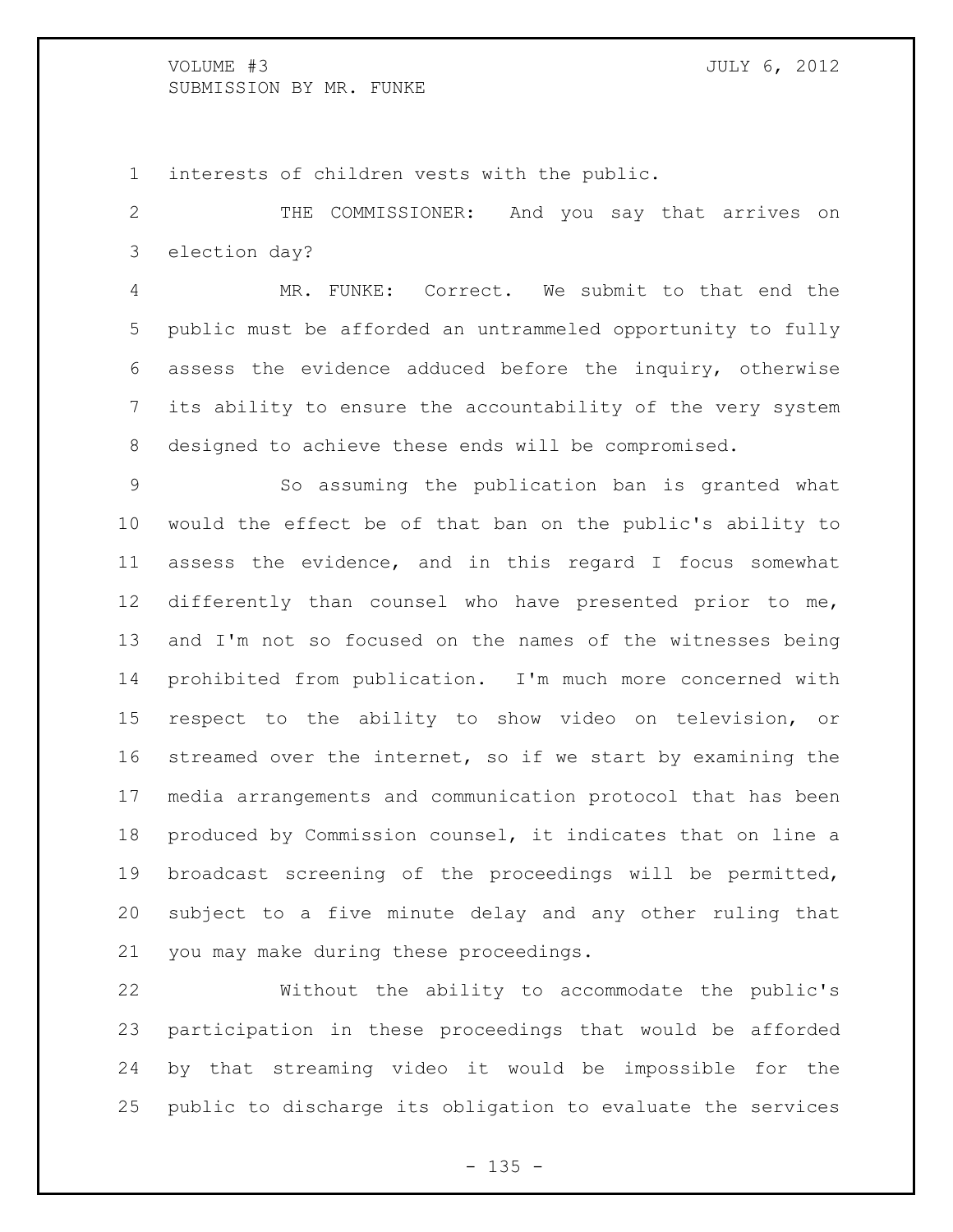provided, or not provided to Phoenix Sinclair and her family, and assess whether in the circumstances of this case the child welfare system operated sufficiently to ensure, to the extent possible, her safety, security, well being and best interests. And I say that for two reasons.

 First, and this was something that was touched on by Mr. Gindin, and, and also by Mr. Kroft in their submissions, a significant portion of Manitobans do not reside in close proximity to these hearings, and cannot reasonably attend the proceedings in, in person. This obviously raises an access to justice issue, but more importantly without some form of being able to watch the proceedings live it interferes with their ability to perform an independent assessment of that evidence, and to be better informed when it comes to, as you say, election day.

 We also submit that (inaudible) that the ability to assess viva voce testimony is significantly enhanced by the ability to directly observe the witness' demeanour in delivering that evidence. It is for this reason that appellate courts routinely show such deference to trial courts, however, if the relief being sought were granted much of the proceedings could not be broadcast in a manner that would allow the public to observe the demeanour of the witnesses giving testimony, and would therefore

- 136 -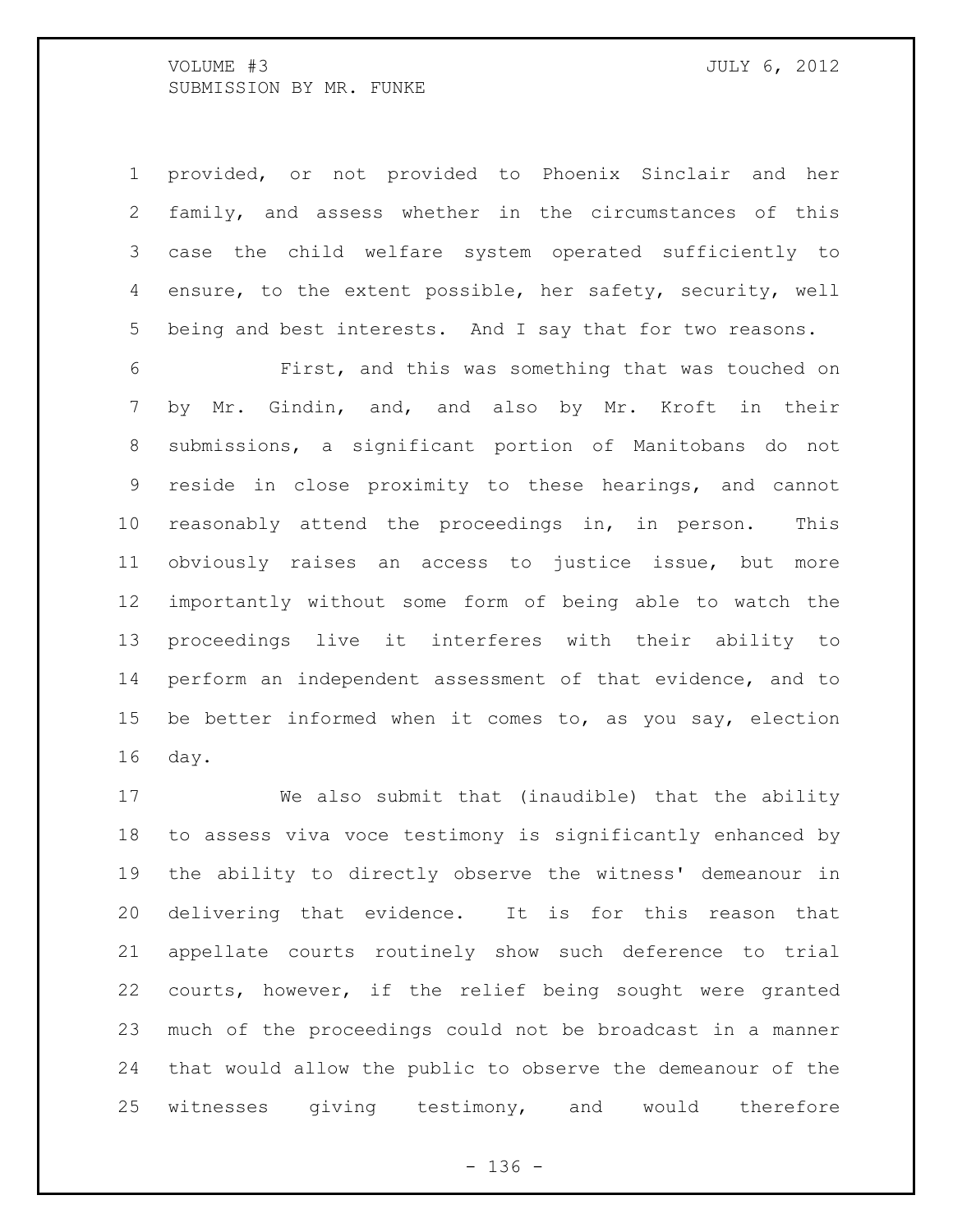significantly deprive the public of the opportunity to properly assess that evidence, and that's because the specific publication ban being sought prohibits the likeness of that person from being broadcast, and the proposed media protocol that the applicants have submitted to the, to the Commission for your, your consideration suggests that where one of those protected witnesses were to give evidence there would be a notification offered in 9 advance, and the camera would -- instead of being directed onto the witness would instead be deflected elsewhere, so that their image would not be shown.

 THE COMMISSIONER: But the voice would be carried?

 MR. FUNKE: The voice would still be carried, but you were a judge for years, Mr. Commissioner, I don't need to explain to you the significant advantage of being able to observe the demeanour of a witness while they're giving evidence. Certainly being able to hear their testimony is better than reading a transcript, but being able to hear and see them affords the assessor of that evidence a much superior advantage in being able to assess what weight or credibility that that witness ought to be afforded.

23 As a result the AMC and SCO submit that contrary to the submissions of the applicants the publication ban being sought is not a minimal interference with the

- 137 -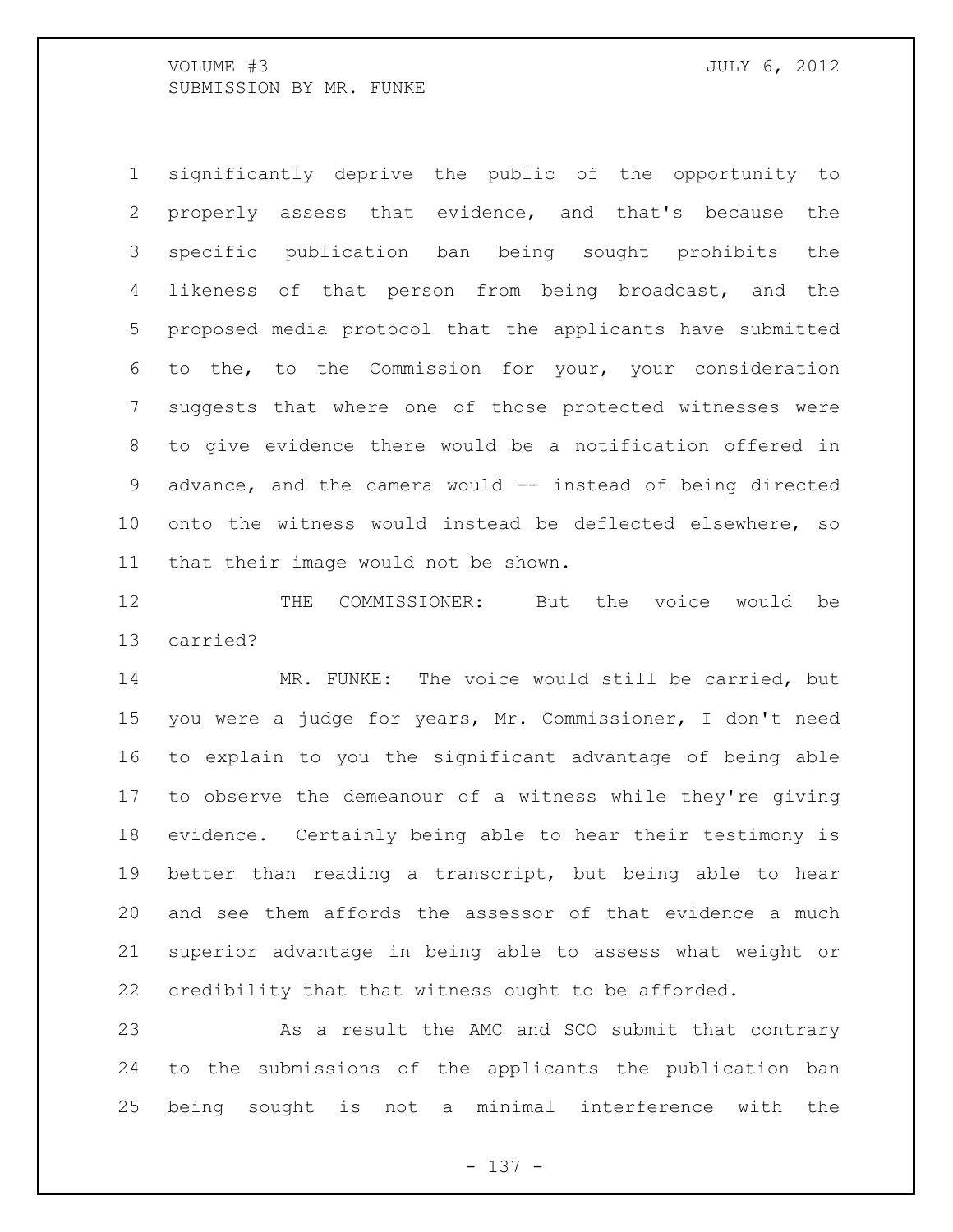public's opportunity to conduct its own assessment of the evidence tendered in the proceedings at this inquiry.

 Now, in addition to the shared public responsibilities that I've already discussed the province has acknowledged the unique rights and responsibilities that First Nations peoples have with respect to the delivery of child welfare services and programs to their community members. Following the report of the Aboriginal Justice Inquiry of Manitoba, which has come to be known simply as the AJI Report, the Aboriginal Justice Inquiry Child Welfare Initiative was established. That in turn is now commonly known as the AJICWI. Central to that initiative were the memorandums of understanding entered into between the province and First Nations' leadership. One such MOU was signed between the province and the AMC, and I have provided a copy of that MOU as part of my brief in this matter at tab 4. I would ask that you refer to that.

 Now, the MOU reads as follows, and I'll just read the first five paragraphs in the preamble:

22 1. Whereas the parties agree that a process shall be established to implement changes in the delivery of Child and Family Services

- 138 -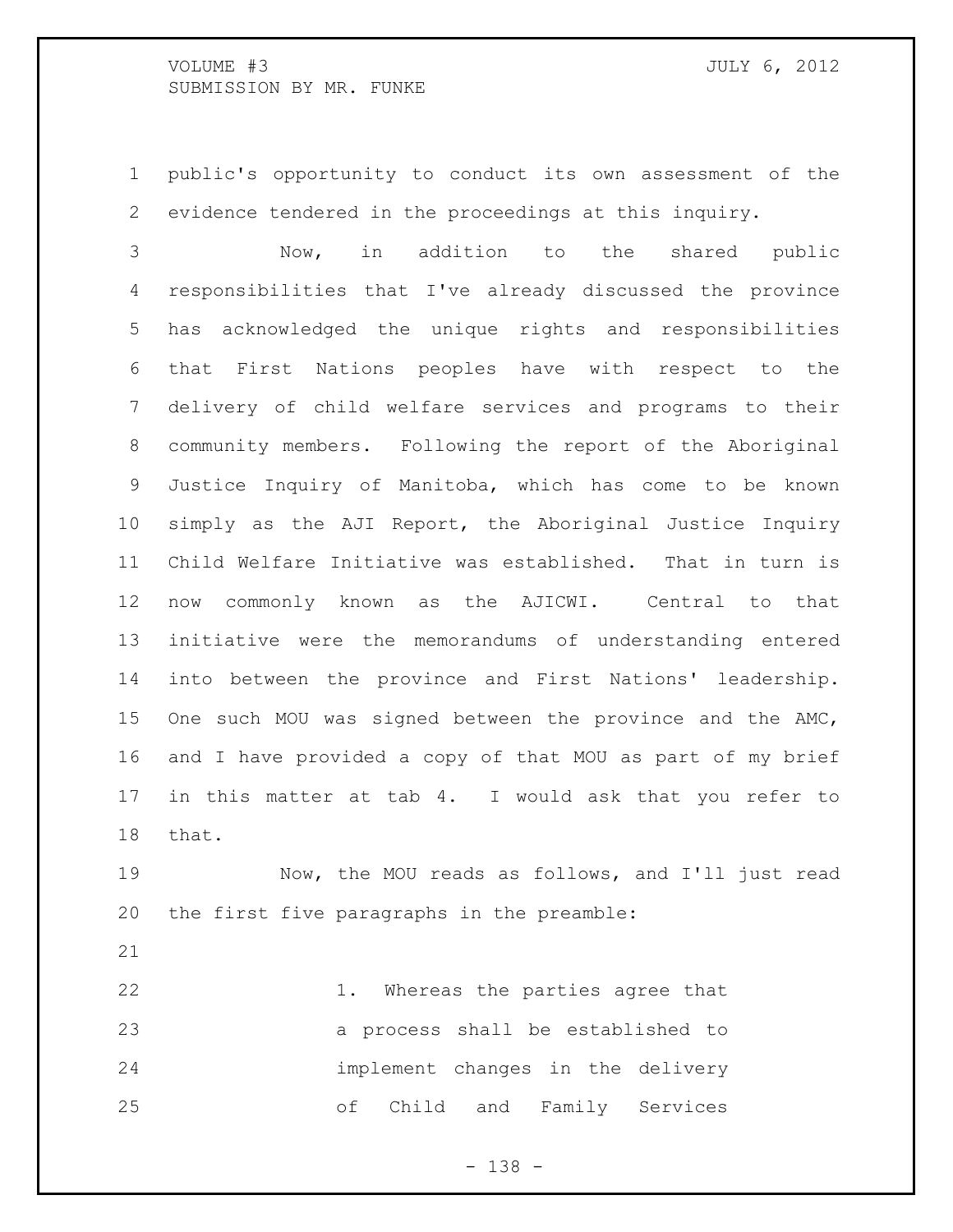programs in Manitoba based upon 2 the child welfare recommendations, as set forth in the report of the Aboriginal Justice Inquiry of Manitoba, 1991 AJI report.

 2. The parties acknowledge that 7 they are governed by the Child and 8 Family Services Act, and The Adoption Act in the delivery of Child and Family Services and **11** programs in Manitoba, in accordance with the declaration of principles as set forth in The 14 Child and Family Services Act, as well as the purposes of The Adoption Act as set forth in 17 Section 3 thereof.

 3. It is acknowledged that delivery of Child and Family Services and programs to First Nations people within Manitoba must occur in a manner which **respects** their unique status, as well as their cultural and linguistic heritage.

 $- 139 -$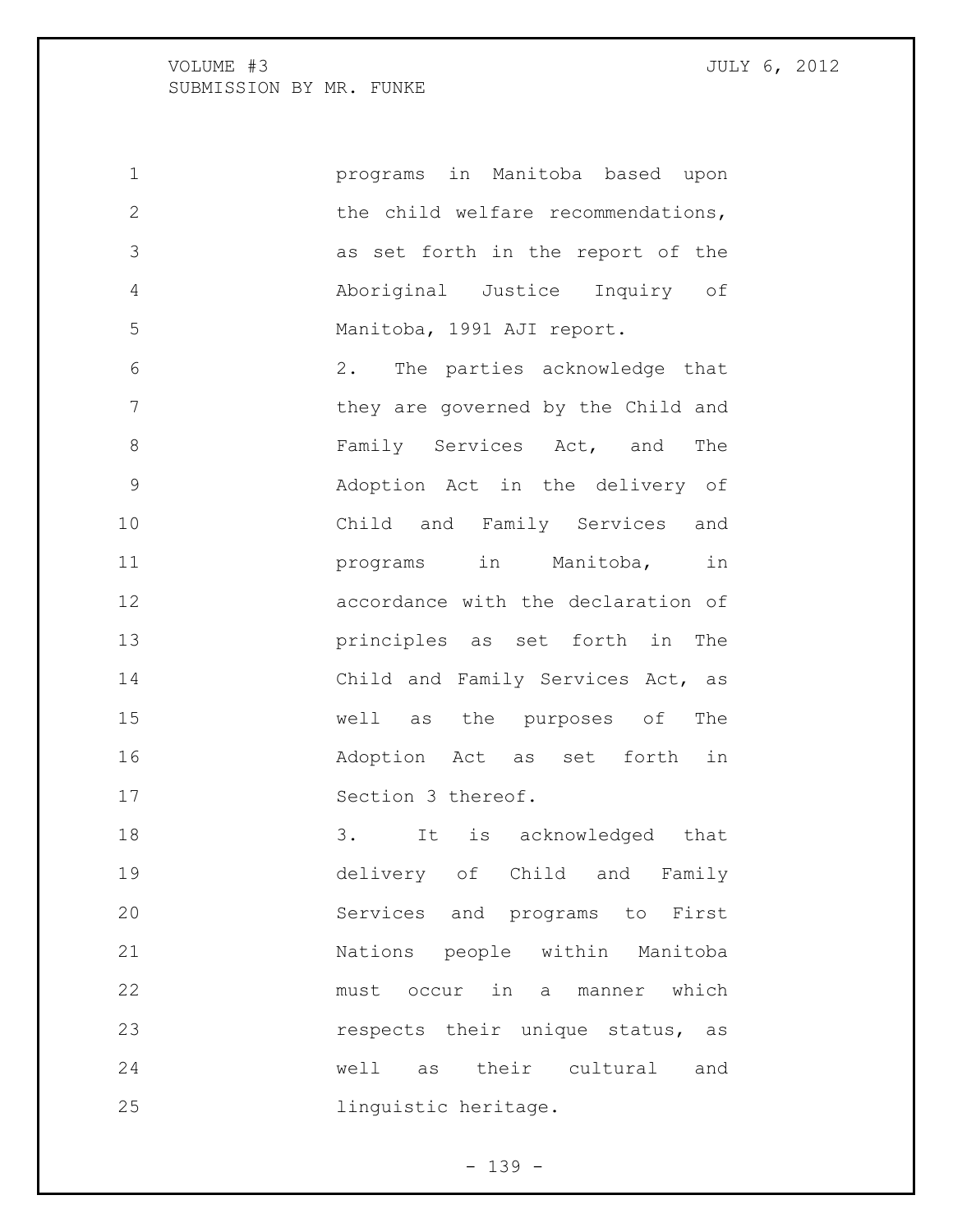4. The family is sacred and the first resource for the well being of children. And five and I submit that this is the most important one. 8 5. The parties acknowledge that the First Nations' people have a **right** to control the delivery of Child and Family Services and **programs** for their respective 13 community members. 15 So I submit to you, Mr. Commissioner, that that MOU is significant for a number of reasons, but for the purposes of this application the most salient portions are the acknowledgement of the applicability of the CFS Act in paragraph 2, and the recognition of the right of First Nations people to control the delivery of child welfare

5, which I've just read.

 Now, I suggest that the applicability of the CFS Act is significant insofar as it acknowledges that the recognition in paragraph 5 of the unique right of First

services to their community members contained in paragraph

 $- 140 -$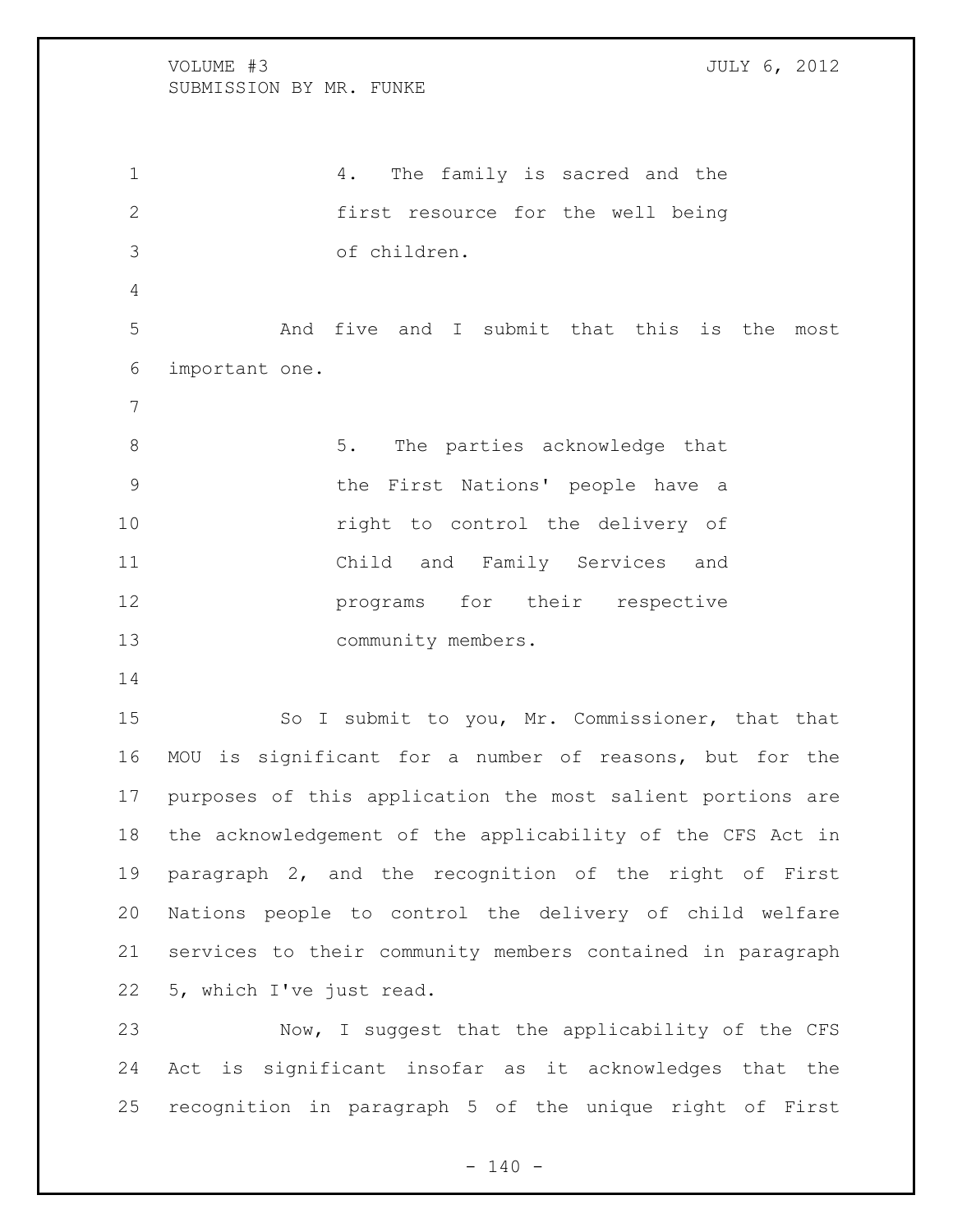Nations people to control child welfare services operates in addition to, and not instead of, their responsibility in ensuring the safety, security, well being and best interests of children throughout the province, so it isn't -- it doesn't supplant the shared responsibility that First Nations people have, as do all the other residents of Manitoba, under the CFS Act and The Authorities Act. This is in addition to the responsibilities that they also have under those Acts, and that is with respect to the specific control over the delivery of services to children and families in their communities.

 However, it's submitted that in order for First Nations people to be able to exercise meaningful control over the delivery of those services and programs to the community members they must be afforded an opportunity to examine the circumstances under which those services are provided in an open, transparent and unfettered manner. As a result we submit that the child welfare system therefore owes a special duty of accountability to First Nations people of Manitoba with respect to the services provided, or not provided to its community members, and in the context of this inquiry to Phoenix Sinclair and her family both prior to and following her disappearance and death.

 Because of the special rights and responsibilities recognized in that memorandum of

- 141 -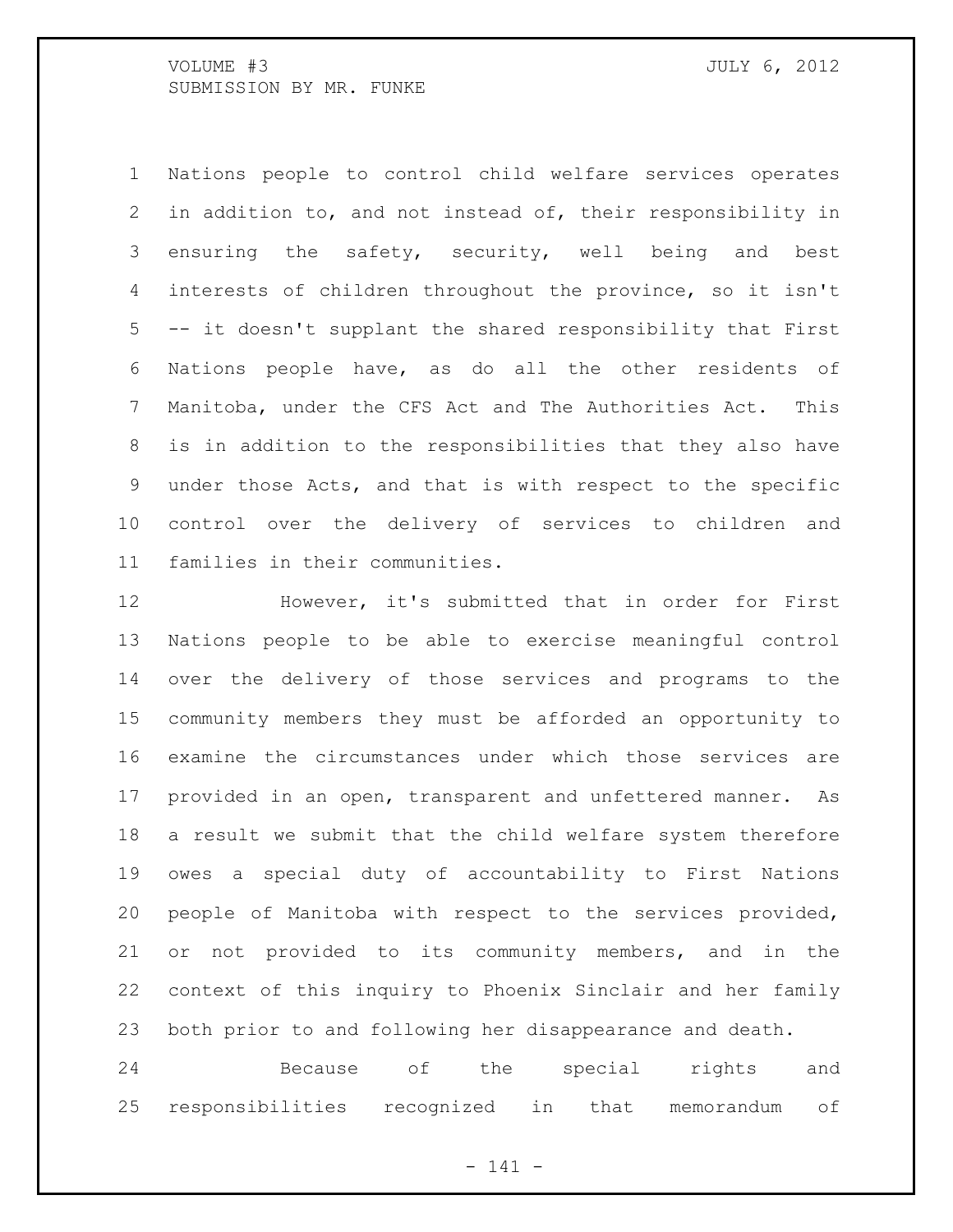understanding of the First Nation people to control the delivery of those services we submit that there was a fundamental obligation to facilitate their ability to evaluate the evidence presented at this inquiry without interference, so that they may not only assess the recommendations that flow from this process, but also make their own recommendations regarding changes to the delivery of child welfare services to their community members.

 As a result to the extent that the relief sought interferes with the ability of First Nations people to make those assessments it is not a minimal infringement on their right to control the delivery of child welfare services to the children and family members of their communities.

14 Now, that's not to say that there are never appropriate limits on the First Nations people's right to monitor child welfare proceedings, and we accept the Dagenais/Mentuck test is the correct analysis for you to apply in this application, but as was alluded to by previous counsel that test must be applied in a contextual and flexible manner. Our submission is that it is the shared public responsibilities to ensure the safety, security, well being and best interests of children, and the special responsibility that First Nations have to control the delivery of services -- I'm sorry, to control the delivery of child welfare services to its community

- 142 -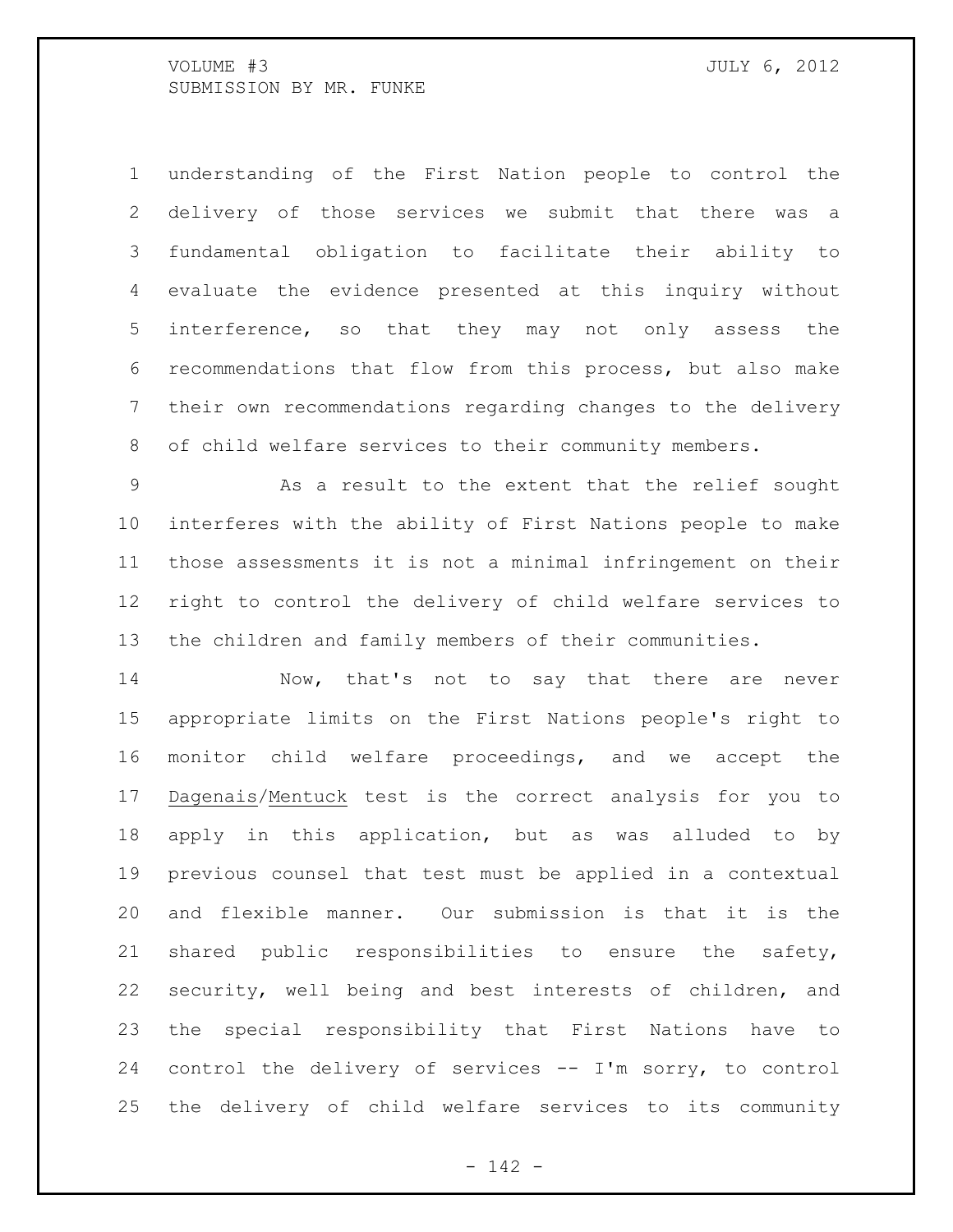members, which provide the context within which you must apply the Dagenais/Mentuck analysis and consider the application presently before you. Those are my submissions with respect to the first topic that I wanted to address. The second topic I alluded to earlier was the relationship between child -- 8 THE COMMISSIONER: Maybe that last statement I'll just take down, I think you have it your notes there. 10 MR. FUNKE: Certainly. 11 THE COMMISSIONER: With respect to the, the -- what you're applying to the -- the flexible and, and the interpretation -- 14 MR. FUNKE: Certainly. 15 THE COMMISSIONER: -- of, of the test. MR. FUNKE: We're saying that it's not merely a consideration of the right of expression that the media enjoys under section 2 versus the potential risk to children. We're saying that the context -- THE COMMISSIONER: Section 2 versus what? MR. FUNKE: Versus the risk, the potential risk to children experienced by the system should the publication ban not be granted. 24 THE COMMISSIONER: But, but rather, but rather is what?

 $- 143 -$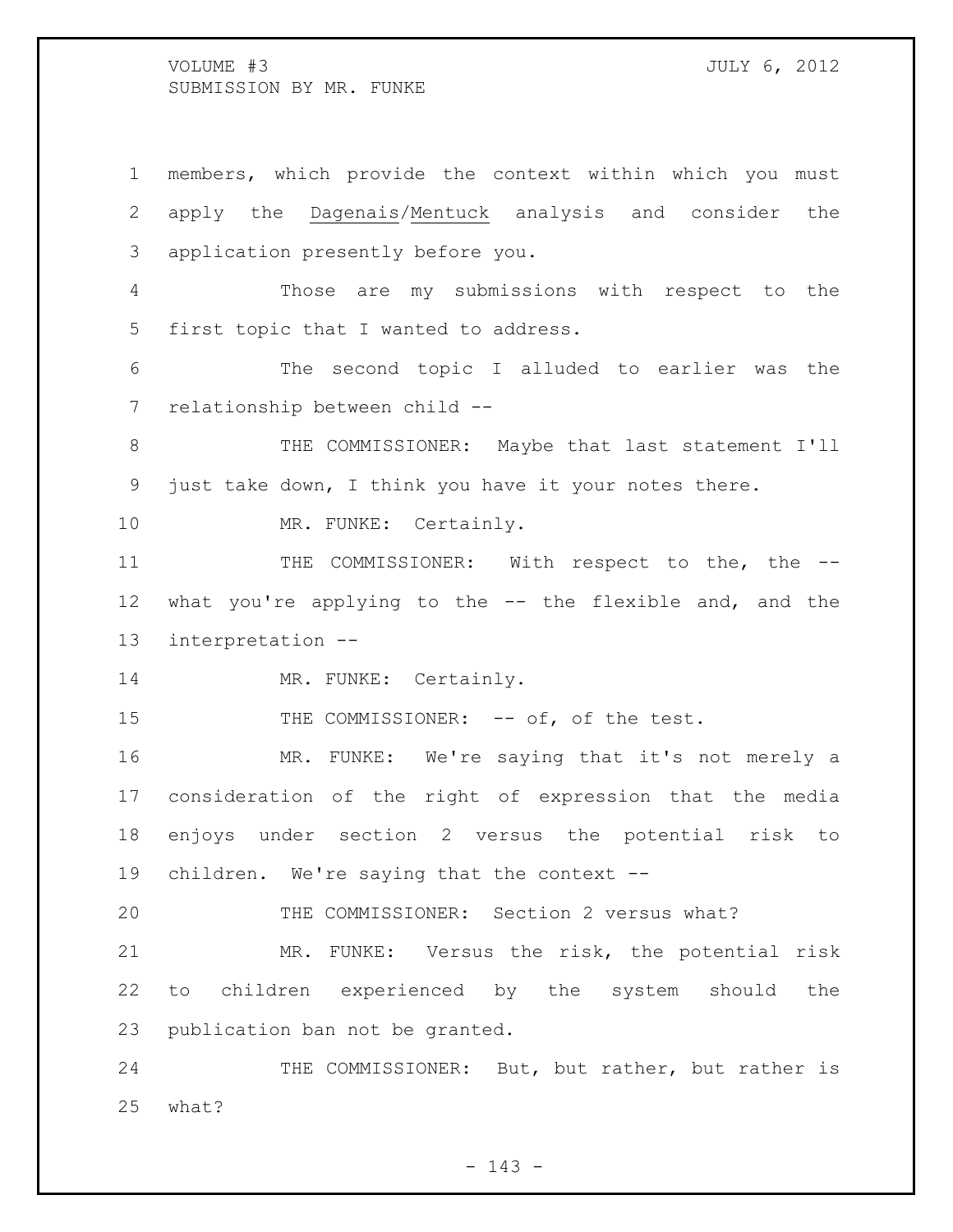1 MR. FUNKE: It's rather that this is the context within which that analysis must be conducted. You must always be vigilant and, and cognizant of the shared responsibilities that the public has with respect to ensuring the safety, security and well being, and best interests of children, and the special rights and responsibilities that First Nations people have to control the delivery of child welfare services to its community members, and that is the context within which you must apply the Dagenais/Mentuck test.

11 THE COMMISSIONER: Okay.

12 MR. FUNKE: I can advise that I'm almost done, Mr. Commissioner.

14 THE COMMISSIONER: Right.

 MR. FUNKE: As I indicated the second topic I wanted to address was the relationship between child protection proceedings and these hearings, and there are three very brief issues I'd like to address, and that is first of all with respect to the applicability of section 75(2) and 76(3) of the CFS Act.

 THE COMMISSIONER: Just a minute. 75(2) and what?

 MR. FUNKE: 76(3). The effect, if any, that the application of those sections have on this inquiry to the onus, that both Mr. Saxberg, Mr. Khan and Mr. Smorang made

 $- 144 -$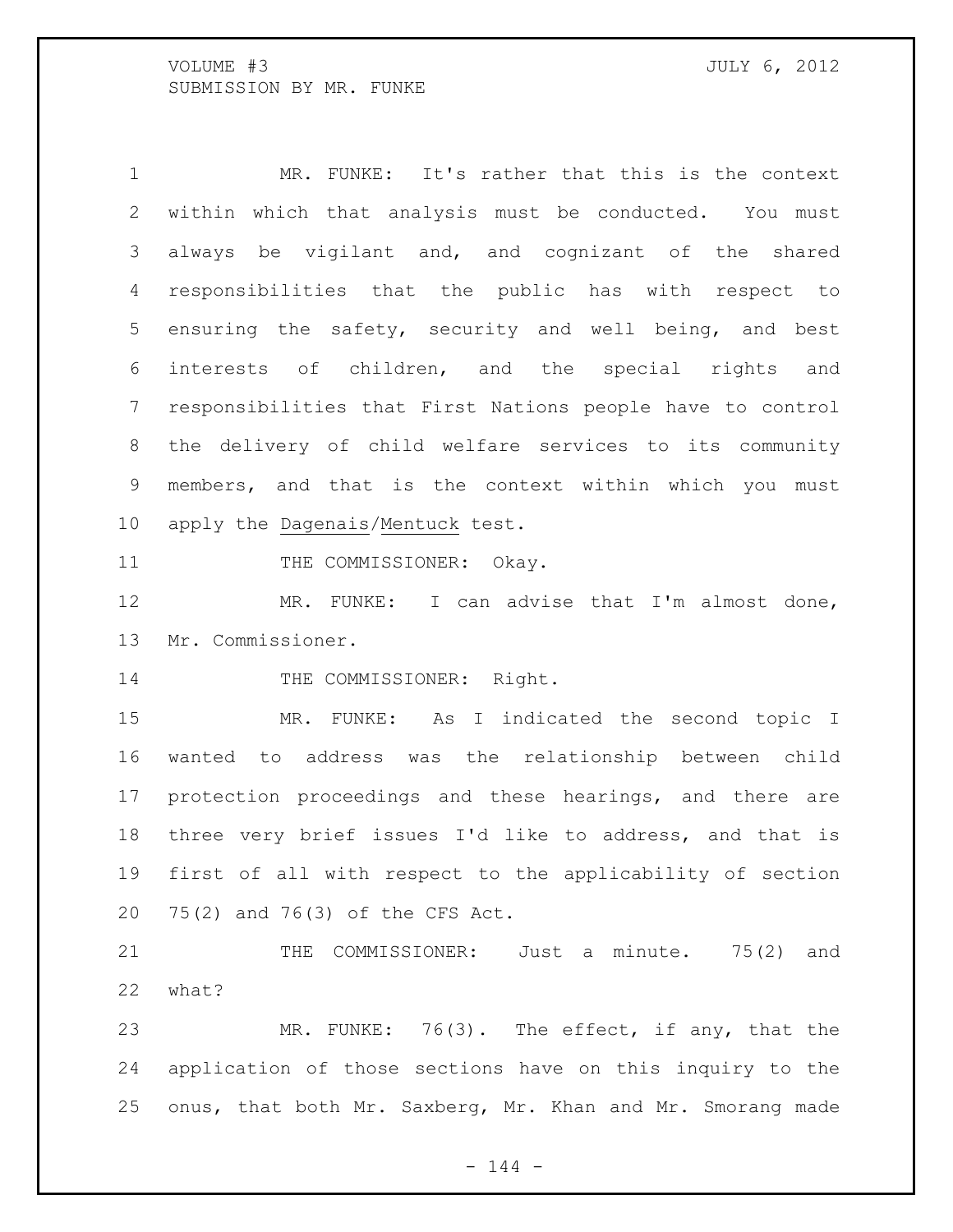with respect to the shifting of the onus onto those who are opposed to the application as opposed to the onus resting on the applicants, and finally with respect to comments that were made by previous counsel regarding the best interests test.

 Now, ANCR and the Authorities at the outset of these hearings this week provided a booklet entitled The Authorities ANCR Selected Documents for Publication Ban hearings, and I'm going to refer you, Mr. Commissioner, if you don't mind, to tab 2 of their materials. It's the most convenient place to find the section 75(2) --

12 THE COMMISSIONER: Yes.

13 MR. FUNKE: -- and 76(3). So the second page 14 that they have provided under tab -- it shows 75(2), so counsel for both the MGEU and ANCR and the Authorities have suggested that with respect to this application you must commence your analysis of the Dagenais/Mentuck test from presumption in favour of confidentiality, and they say that that is so by virtue of the provisions of the CFS Act regarding the confidentiality of records made and kept therein.

 The problem as previously indicated by Mr. Kroft is that section 75(2), which would operate to prohibit the disclosure of the names of parties or witnesses, is specifically limited to proceedings taken under the Act,

 $- 145 -$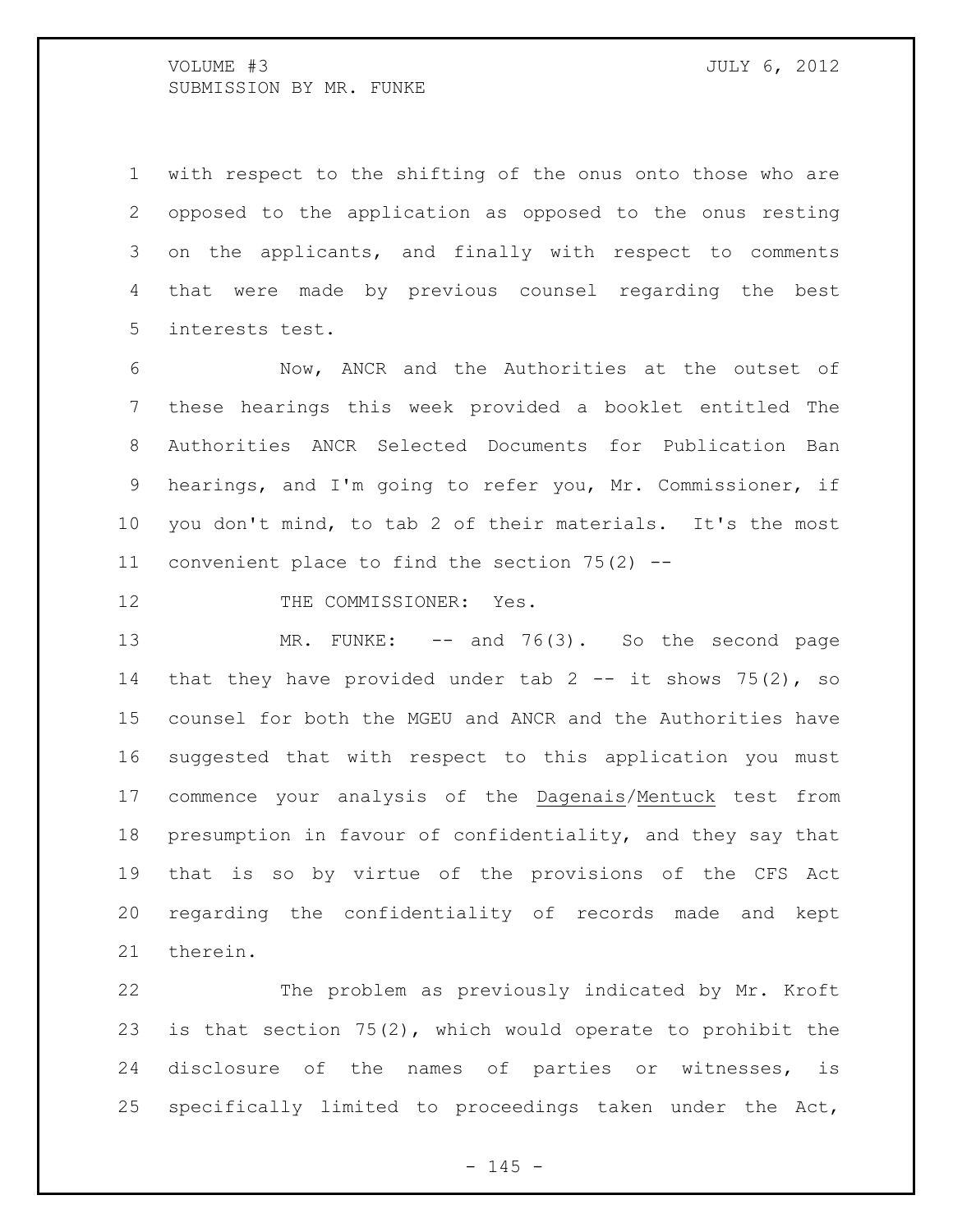VOLUME #3 JULY 6, 2012 SUBMISSION BY MR. FUNKE and that can be found directly in a plain reading of section 75(2), which says: "No press, radio or television report of a proceeding under Part II, III or V --" And referring to the CFS Act in that case. "-- shall disclose the name of any person involved in the proceedings as a party or a witness or disclose any information likely to 14 identify any such person." Now, that statutory provision contains its own limiting clause which says it deals only with respect to proceedings under this Act, so any attempt to try to suggest that that section has any application to this inquiry simply cannot be found within the plain reading of the section. Contrast to that was section 76(3) which is found on the next page. 76(3) says: "Subject to this section, a record

 $- 146 -$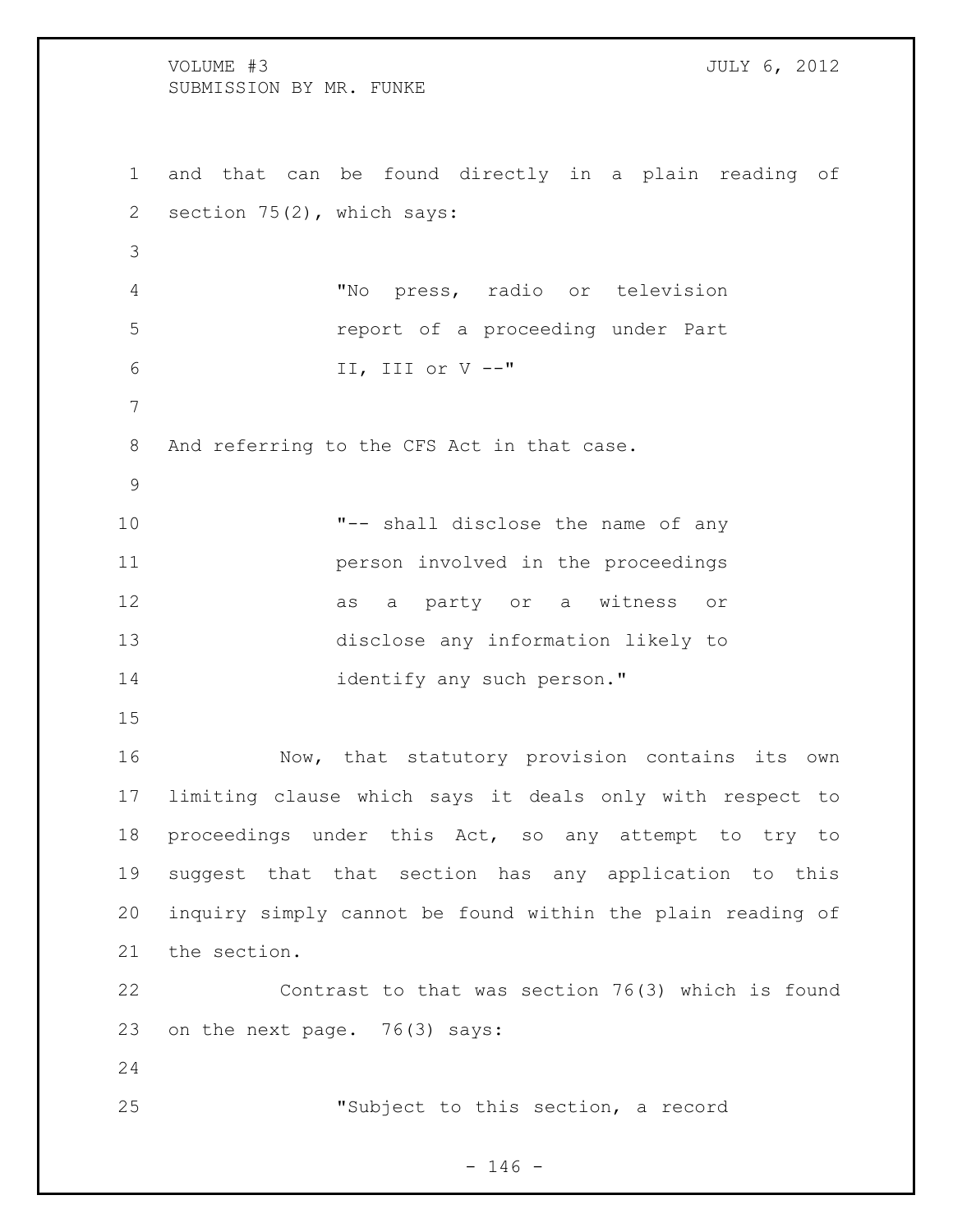made under this Act is confidential and no person shall disclose or communicate information from the record in any 5 form to any person except  $--"$ 

 And then it lists a number of exceptions, and we don't need, for the purpose of my argument, to go through what those exceptions are.

 Now, that is a blanket prohibition under section 76(3) unless, and as in subsection (2), there's an order of the court that says you may do so.

 Well, that blanket prohibition no longer applies here by virtue of the fact that a referral was made to Chief Justice Joyal who ruled that you have the discretion to deal with those documents in the fashion that you see fit.

 So my submissions are that so far as I'm aware no one who has presented this week is suggesting that these hearings constitute a proceeding under the Act. Section 75(2) would then not apply. The application before you right now with respect to a publication ban on the identity of social workers who may testify at this inquiry does not relate to records made as a result of the Act, or under the Act, and so it would not engage a section 76(3) analysis,

- 147 -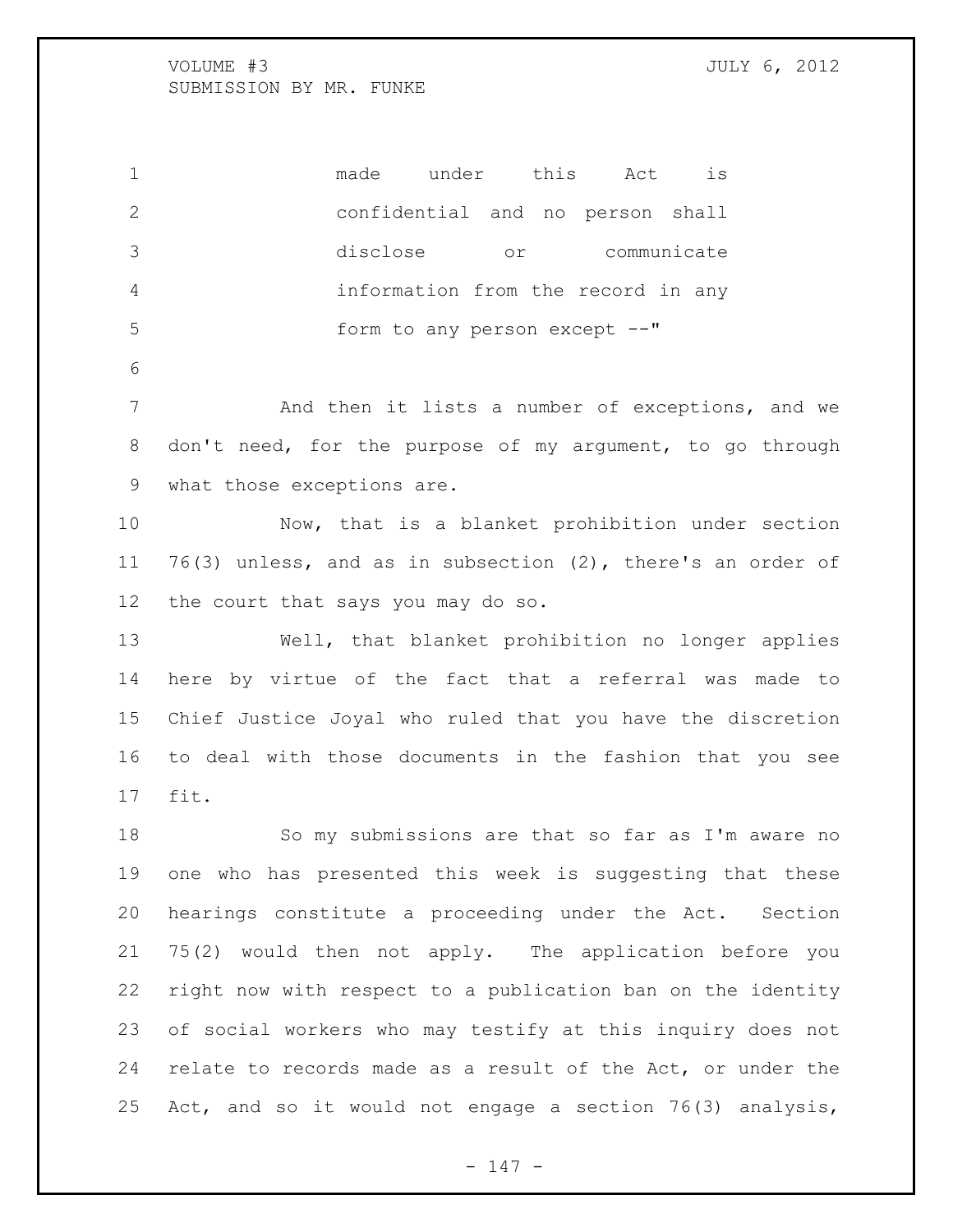so our position is is that this entire examination of 75(2) and 76(3) is a complete red herring designed to confuse the issues. Neither section has any application to this proceeding.

 With respect to the onus whether that falls on the applicants or the respondents counsel for MGEU and ANCR and the Authorities have suggested to varying degrees that the onus in this application shifts to the media and those opposed to the relief being sought, and in that regard they have relied upon the Manitoba Court of Appeal decision in CBC and the Attorney-General of Manitoba, however, we submit that upon a closer reading that decision does not support such proposition. We say that for two reasons.

 First, the CBC case deals with an application by the media for access to records otherwise protected under section 76(3), which is not the case here, which had been filed at an inquest, which is not the case here, presided over by a provincial court judge pursuant to The Fatalities Inquiries Act, which is not the case here, and as a result we say that that case isn't distinguishable, it has no application to these proceedings.

 Nevertheless -- or I could be wrong in that regard. If you actually read the case more closely than it was presented earlier it does not support the proposition that either MGEU or ANCR and the Authorities have suggested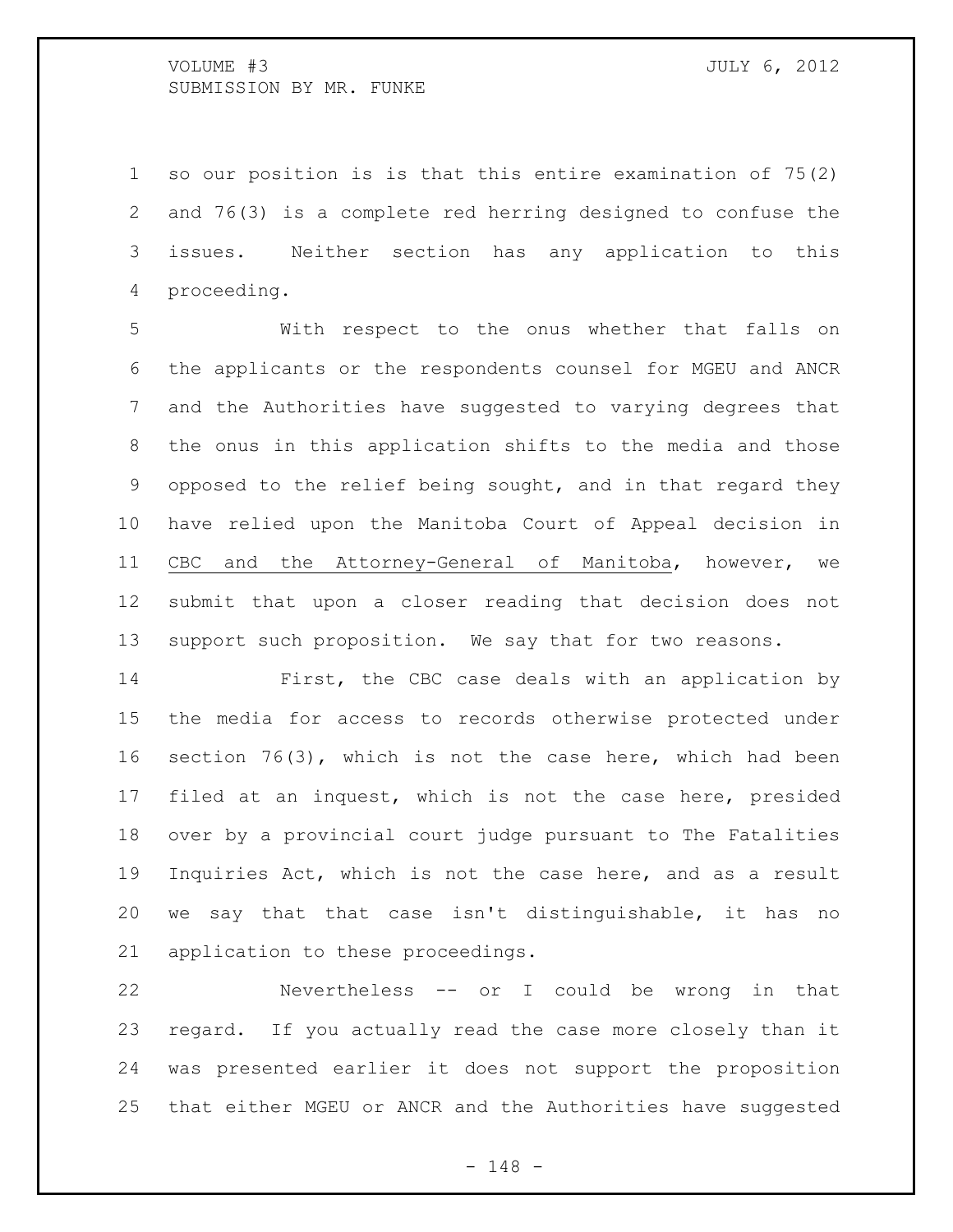that, that supports. It does not suggest that there is any shifting of the onus. In fact it says precisely the opposite.

 You can find a copy of the decision at tab 3 of MGEU's original brief, and I'll read to you just briefly from paragraphs 37, 38 and 39. The court says:

 "Whichever court is engaged in a sec. 76(3) analysis under the [Act,](http://www.canlii.ca/en/mb/laws/stat/ccsm-c-c80/latest/ccsm-c-c80.html) the process and criteria to be applied are precisely those set 12 forth by the Supreme Court in 13 Dagenais/Mentuck (...)

14 As the Supreme Court noted in Dagenais itself, 'publication bans should not always be seen as a clash between two titans -- freedom of expression for the media versus the right to a fair **trial** for the accused' (at p. 21 881); rather, it is a question of determining firstly whether a ban of some sort is necessary to guard 24 the fairness of the trial and, if so, to strike the right balance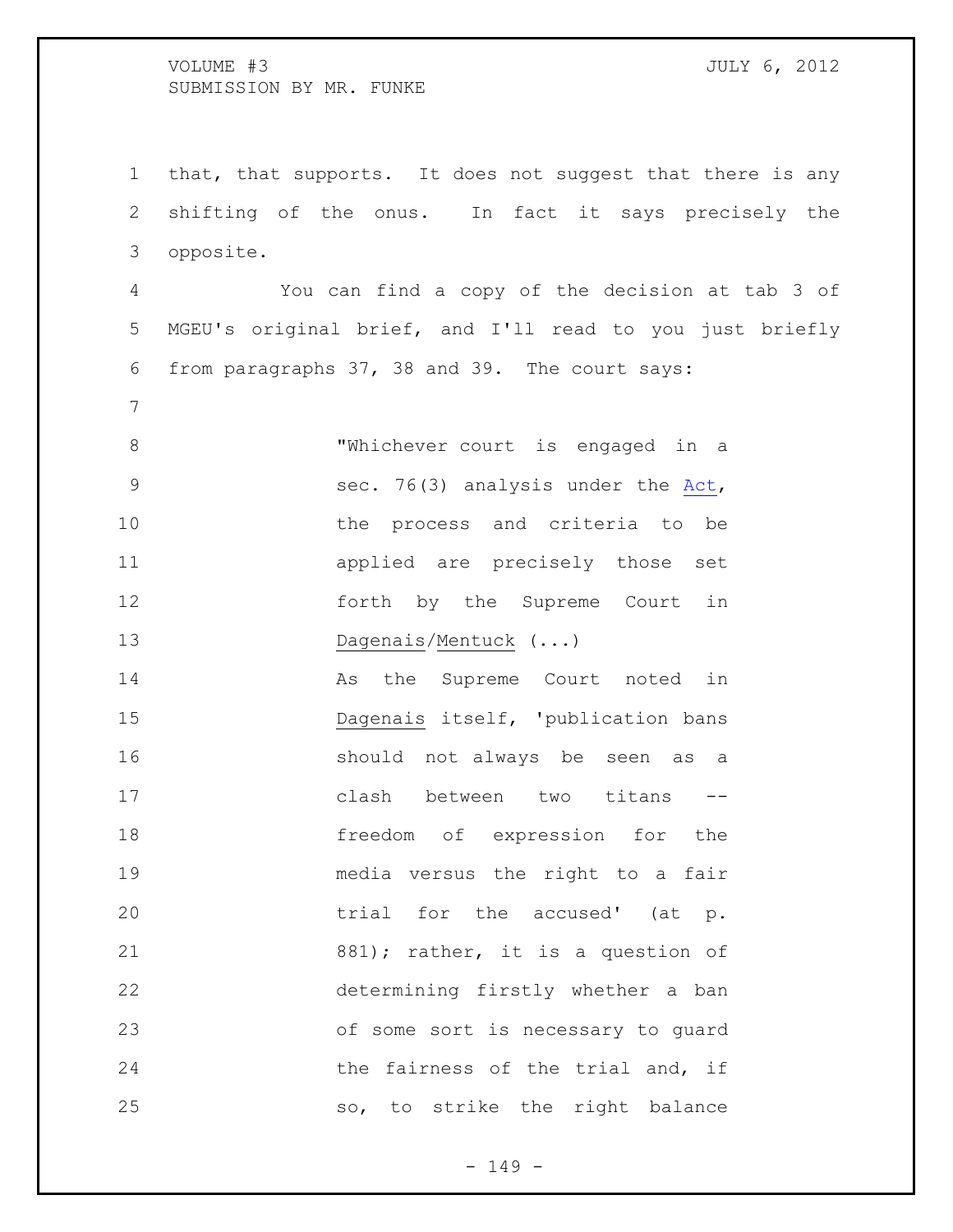| $\mathbf 1$    | 'between the salutary and                                                                                      |
|----------------|----------------------------------------------------------------------------------------------------------------|
| $\overline{2}$ | deleterious effects of a                                                                                       |
| 3              | publication ban' (at p. 884),                                                                                  |
| $\overline{4}$ | keeping in mind that there should                                                                              |
| 5              | be as minimal an interference as                                                                               |
| $\epsilon$     | possible with the public's right                                                                               |
| $\overline{7}$ | to know what is going on in their                                                                              |
| 8              | courts.                                                                                                        |
| 9              | In other words, in this instance,                                                                              |
| 10             | the benefit of not permitting                                                                                  |
| 11             | disclosure or communication of                                                                                 |
| 12             | information under sec. 76(3) of                                                                                |
| 13             | the Act or of imposing a                                                                                       |
| 14             | protective order at common law                                                                                 |
| 15             | must outweigh the potential                                                                                    |
| 16             | negative impact on public access                                                                               |
| 17             | to the courts."                                                                                                |
| 18             |                                                                                                                |
| 19             | So in that case even where section 76(3) applied,                                                              |
|                | 100 - 100 - 100 - 100 - 100 - 100 - 100 - 100 - 100 - 100 - 100 - 100 - 100 - 100 - 100 - 100 - 100 - 100 - 10 |

 which is a blanket prohibition, not a limited prohibition such as 75(2) is within the confines of proceedings under the CFS Act, even where Judge Guy at that time was sitting as a provincial court under The Fatalities Act, even in those circumstances there was no modification of the onus, and the application of the Dagenais/Mentuck test.

 $- 150 -$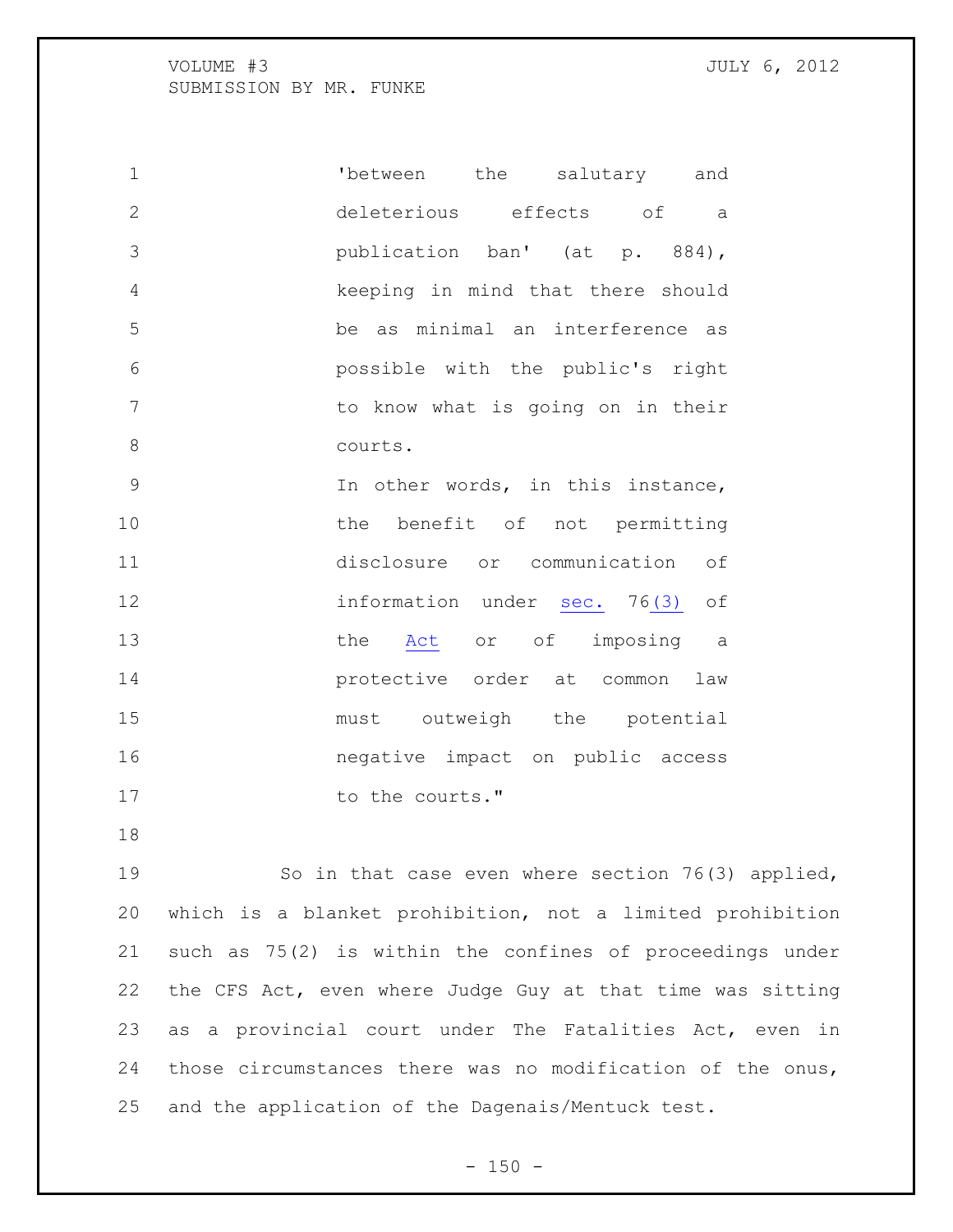As a result we submit that there is no basis whatsoever to suggest to you, Mr. Commissioner, that the onus in any way is displaced from the applicants in this matter.

 And, finally, with respect to the best interests test. Counsel for MGEU, ANCR, and the Authorities, and Intertribal CFS have all argued that the best interests of children take precedence in all matters involving -- in child welfare, and each has relied upon a number of authorities for support in that regard. I do not intend to go through each authority individually, but suffice to say that a review of those cases will demonstrate that in each case the subject matter in dispute was either a child protection proceeding under the Act, or a custodial dispute between parents and/or guardians.

 Part of the confusion arises due to the similarity in language used in the Act. The declaration of principles, which we've already reviewed, talks about the best interests of children, and that being part of this overarching responsibility that society has to ensure, but it also talks about the best interests of children in section 2 of the Act, and I'll ask you to turn to the ANCR and Authorities' selected documents booklet, which I had referenced earlier, tab number 5.

THE COMMISSIONER: Yes.

 $- 151 -$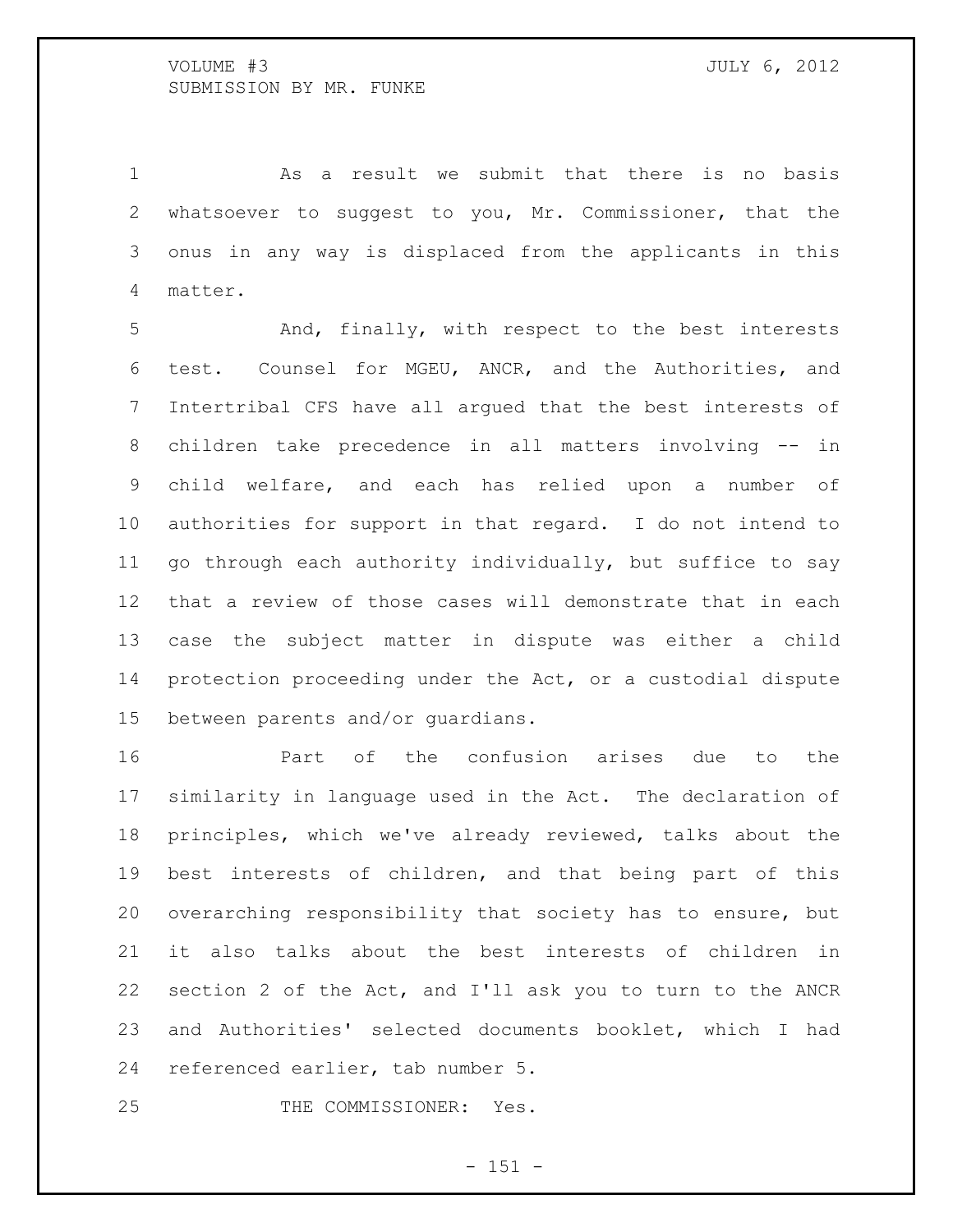MR. FUNKE: And that sets out the best interests test, and it's -- THE COMMISSIONER: Just a minute. Tab 5 of what? MR. FUNKE: Tab 5 of the document entitled Authorities, ANCR's Selected Documents for Publication Ban Hearing. THE COMMISSIONER: And that is the declaration of principles? MR. FUNKE: If you turn to the next page -- 10 THE COMMISSIONER: Ahh. 11 MR. FUNKE: -- it has an excerpt --12 THE COMMISSIONER: Oh, yes, all right. 13 MR. FUNKE: -- that has section 2(1) regarding the best interests, and it's useful to read that, at least the preamble to it. It says: "The best interests of the child 18 shall be the paramount **19** consideration of the director, an 20 authority, the children's 21 advocate, an agency and a court in all proceedings under this Act affecting a child, other than proceedings to determine whether a child is in need of protection,

 $- 152 -$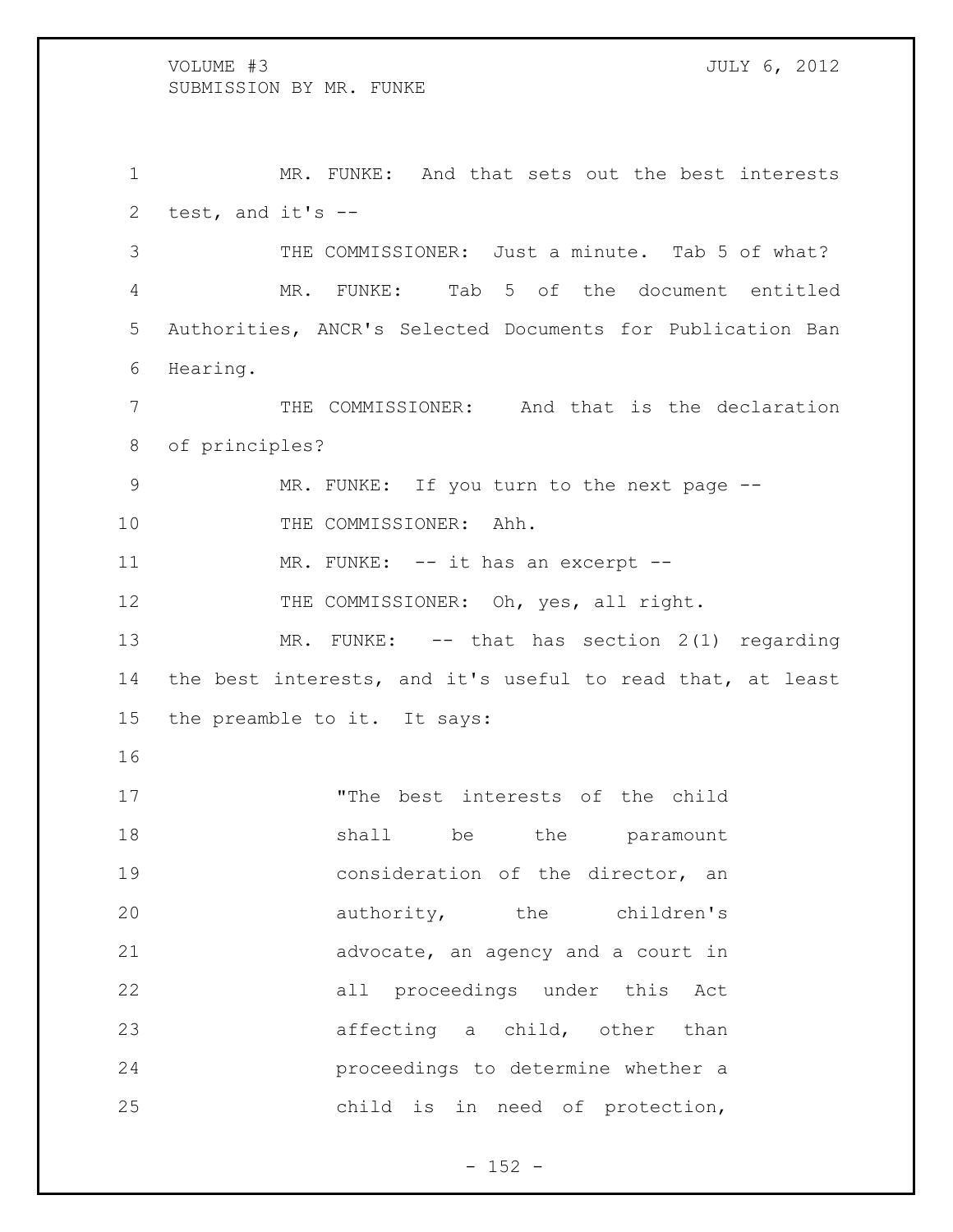and in determining best interests 2 the child's safety and security shall be the primary considerations. After that, all other relevant matters shall be considered, including --"

 And then it lists a number of other factors that the court should consider.

 Now, the distinction to be made is that in each of the cases cited by counsel for the applicants in this matter the best interests that are being considered by the court in those cases are in relation to individual children involving disputes relating to their apprehension, their placement, and/or their custody, and in all such cases the courts have held that the interests of the guardians, the parents, agencies, et cetera, are all subordinate to the best interests of that particular child who was the subject of the dispute.

 Those cases do not use the term "best interests of the children" in the generic and a morphs sense that counsel for the applicants before you have used the term, and I'm confident that upon a closer reading of those authorities you will come to the same conclusion.

Thank you, Mr. Commissioner.

 $- 153 -$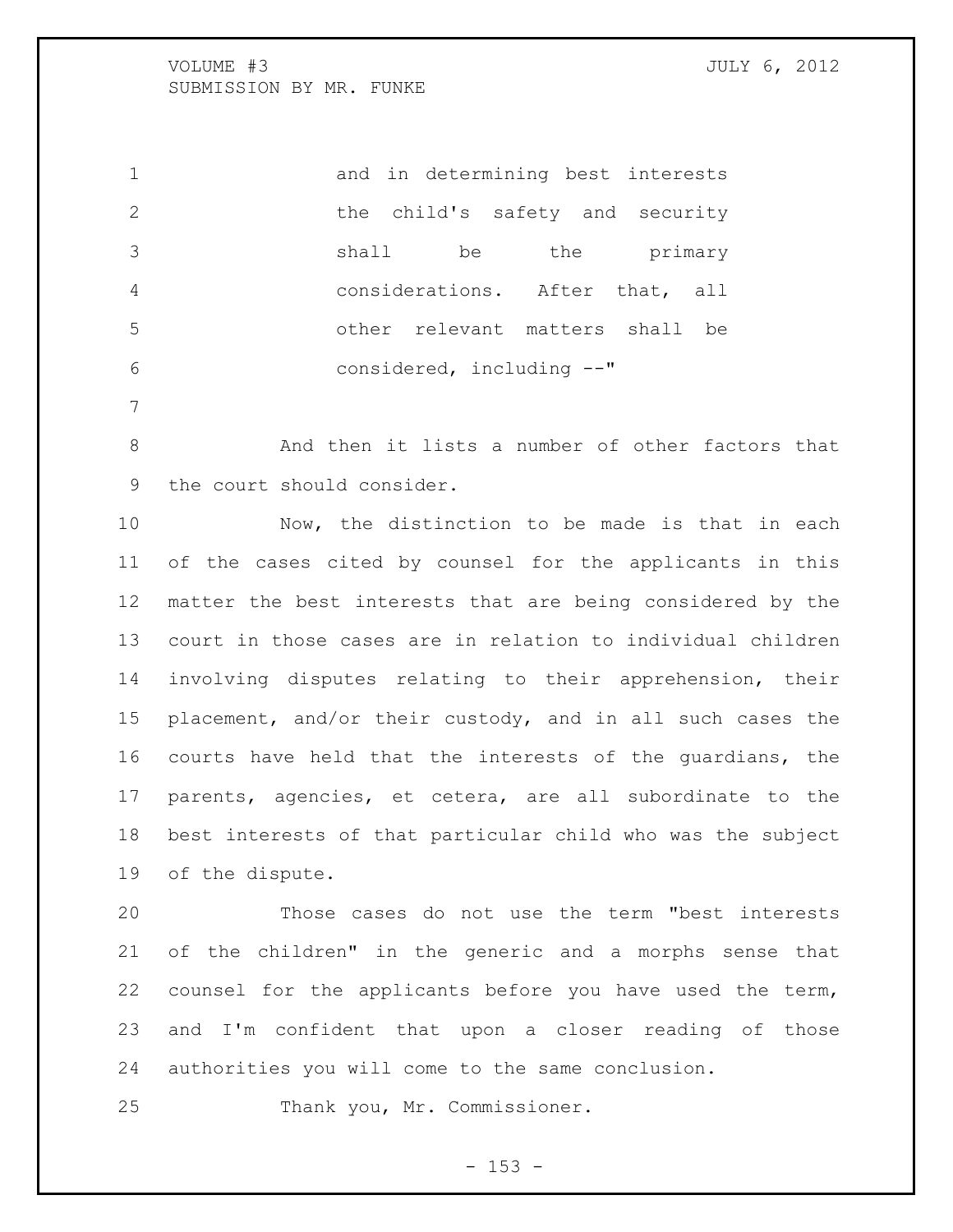## PROCEEDINGS

#### VOLUME #3 JULY 6, 2012

1 THE COMMISSIONER: Thank you, Mr. Funke. MR. FUNKE: Those are my comments. THE COMMISSIONER: All right. Now, what have we got left next, Commission counsel? MS. WALSH: Next we have the, the applicants' opportunity to reply. They've indicated that they all 7 understand the nature of what reply means, and -- but they haven't been able to indicate how much time they're going to take. I wonder if we could just take a very short break now. I'm also advised that the other remaining applications have been the subject of discussion amongst counsel such that they shouldn't take too much time. THE COMMISSIONER: All right. So what do you want, a 10 minute adjournment? 16 MS. WALSH: Ten minutes, please. THE COMMISSIONER: And then we'll take the replies. 19 MS. WALSH: Yes. Thank you. THE COMMISSIONER: Now, look -- on, on the, on the time for replies there are three of you. Maybe amongst -- I mean we'll come back here at, at 20 to three, and the other isn't going to take too long, so what -- at the most we've got an hour and a half for replies to -- somewhere in 25 that area. You, you might -- Mr. Smorang, have you any

 $- 154 -$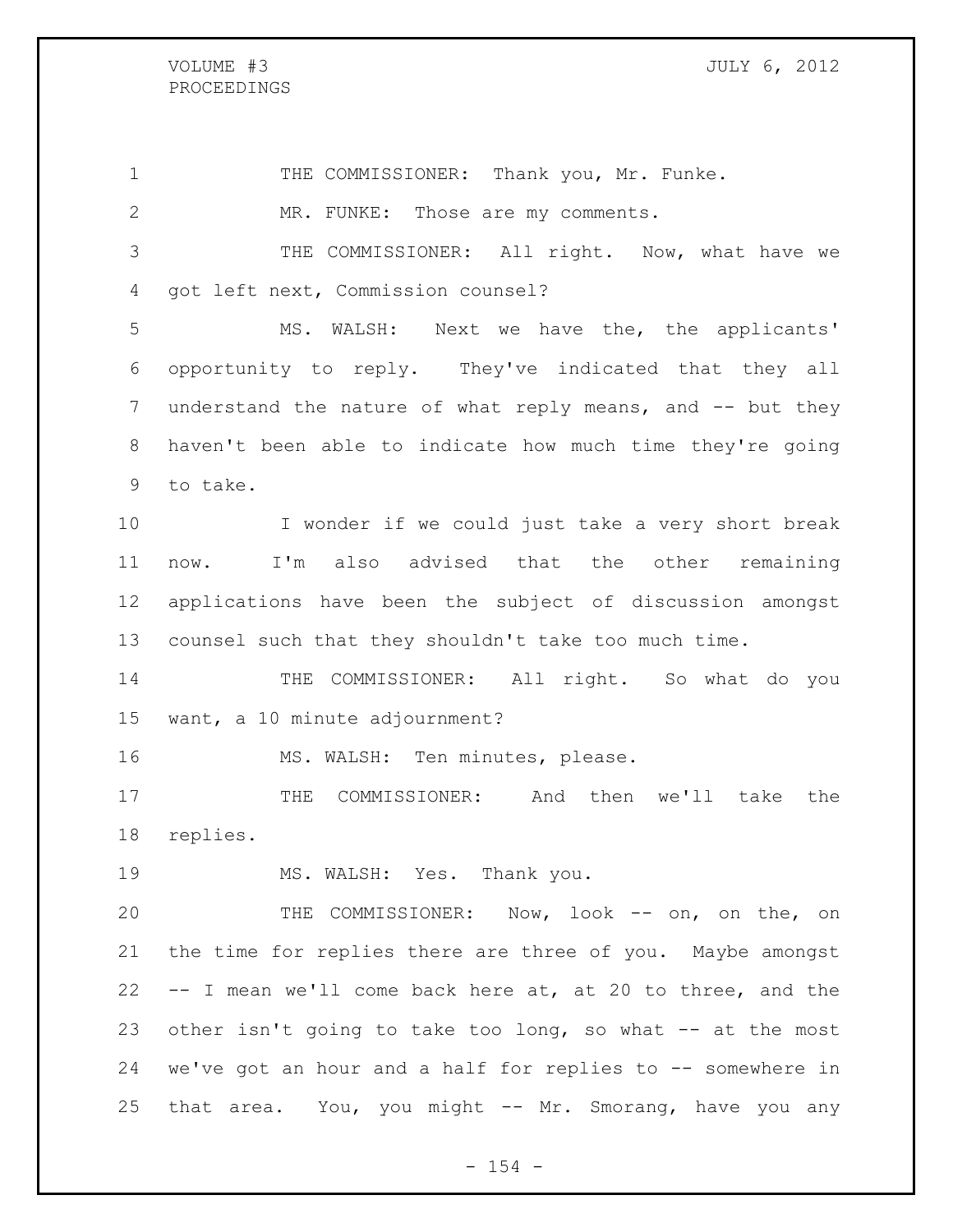# PROCEEDINGS

 idea how long you might be? MR. SMORANG: I've never been right, so I will continue to guess wrong. I would say half an hour to 45 minutes. THE COMMISSIONER: Well, that's not unreasonable, and, and Mr. Saxberg is half an hour going to do you? 7 MR. SAXBERG: Yes. THE COMMISSIONER: Fair enough. And Mr. Khan? MR. KHAN: I'll be much less than that now. THE COMMISSIONER: Well then we're going to be all right. MS. WALSH: And the University of Manitoba might have a, a brief response as well. 14 THE COMMISSIONER: Oh quite -- I, I didn't -- I'm sorry, I, I didn't pick that up, and you'll have that opportunity without question. All right. Thank you. We'll adjourn for 10 minutes. 18 MS. WALSH: Thank you. (BRIEF RECESS) 22 THE COMMISSIONER: Now, I understand -- go ahead. MS. WALSH: Yes, Mr. Commissioner, there's been a 24 slight amendment to the agenda, with your -- subject to your approval, and that is that before we hear the replies

 $- 155 -$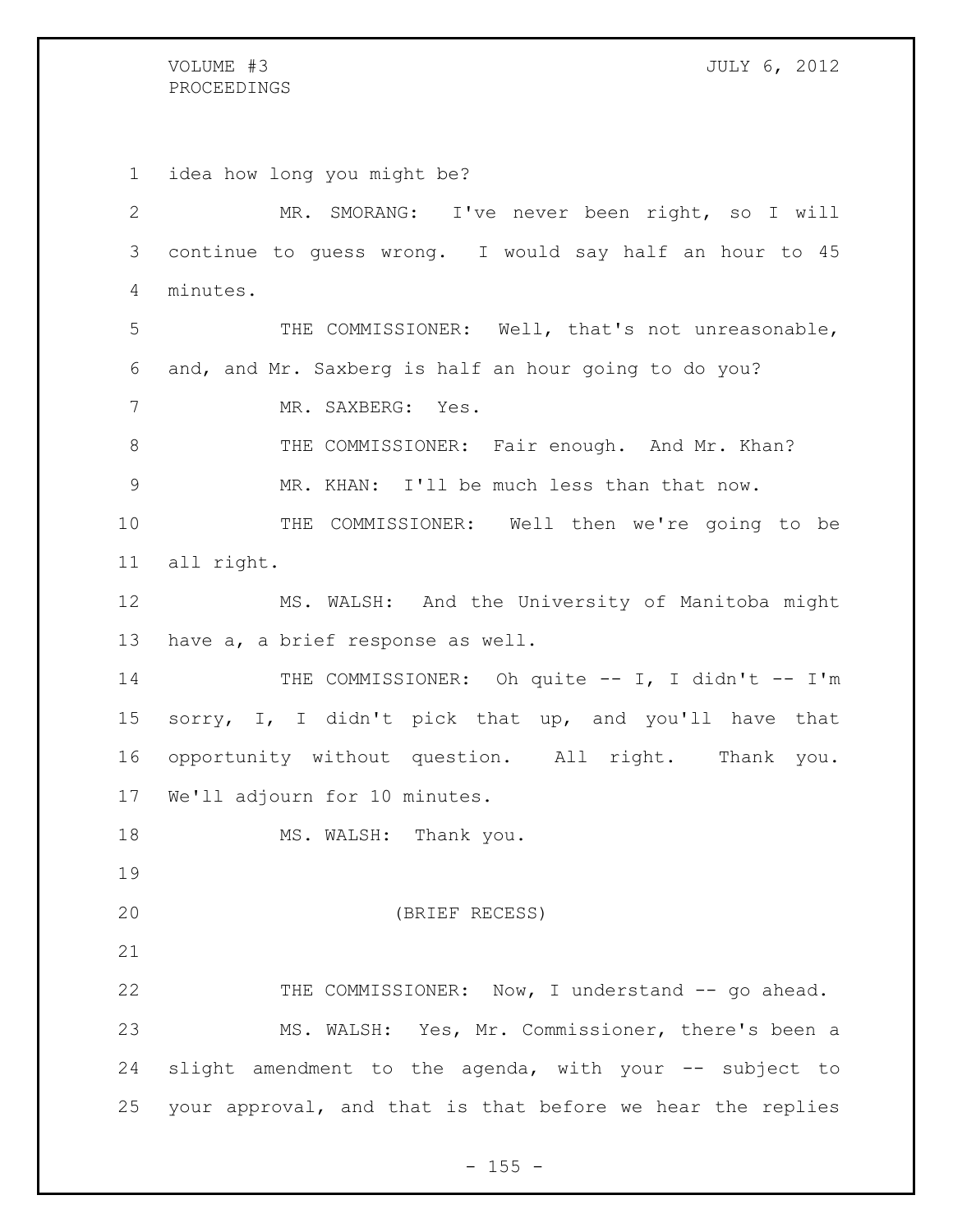### VOLUME #3 JULY 6, 2012 PROCEEDINGS

 from the MGEU, Authorities and ANCR, and ICFS we will hear the applications made on behalf of the SORs, and so that will be -- the order will be to hear the application made on behalf of SORs 5, 6 and 7, represented by Mr. Gange. THE COMMISSIONER: Yes. MS. WALSH: Followed by responses from the media, counsel for Mr. Sinclair and Ms. Edwards, and AMCSCO. 8 MS. WALSH: So responses from the media, then who? MS. WALSH: Counsel for Mr. Sinclair and Ms. Edwards. 12 THE COMMISSIONER: Yes. 13 MS. WALSH: And AMCSCO. 14 THE COMMISSIONER: Yes. MS. WALSH: And there may be other responses, if someone else wants to respond they'll, they'll make that known. 18 THE COMMISSIONER: Yes. MS. WALSH: Again with an opportunity for reply, and the application by SOR number 3 represented by Mr. Paul. THE COMMISSIONER: SOR number 3. Mr. Paul? MS. WALSH: Yes. Perhaps it makes sense to hear the -- Mr. Gange and Mr. Paul one after the other, and then hear the responses, if counsel are available.

 $- 156 -$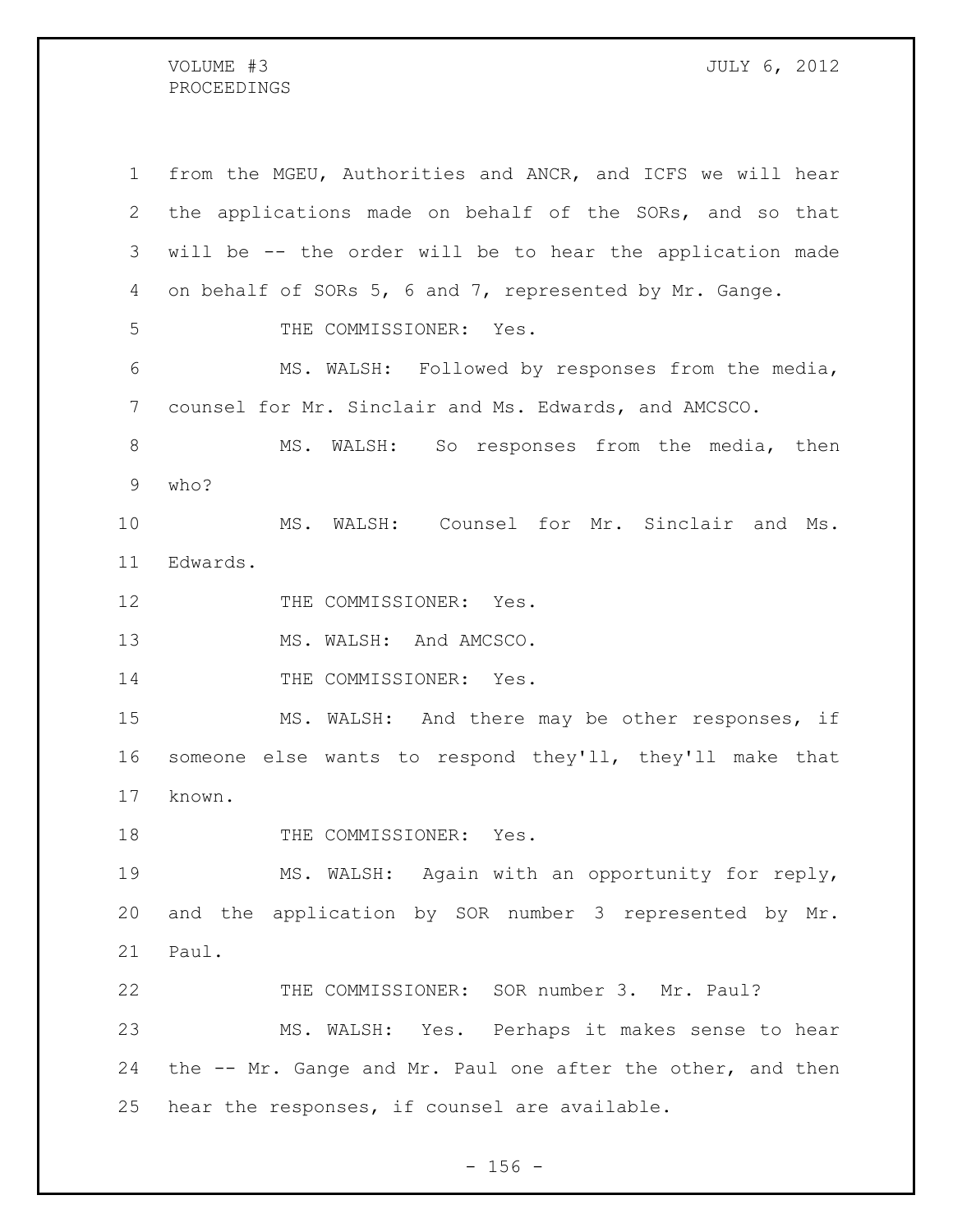PROCEEDINGS THE COMMISSIONER: Are there not some -- is that all of the SORs? MS. WALSH: No, no. 4 THE COMMISSIONER: Okay. MS. WALSH: And then, and then separately an application on behalf of SORs 1, 2, and 4. 7 THE COMMISSIONER: Yes. MS. WALSH: And two parties who have been identified for the purposes of this application as PHN and TM, and they're represented by Ms. Rachlis. 11 THE COMMISSIONER: Yes. MS. WALSH: And, again, there will be an opportunity for responses, if any, and an opportunity for reply. 15 THE COMMISSIONER: Why do you separate that one from the other two? MS. WALSH: They have -- because PHN and TM have not been identified as sources of referral, but they're represented by Ms. Rachlis. THE COMMISSIONER: I see. MS. WALSH: And then once those applications have been heard then we'll go back to hear the replies from the three applicants for the first application, and we will finish with the brief application which is being made by the Department regarding redaction of documents to be

VOLUME #3 JULY 6, 2012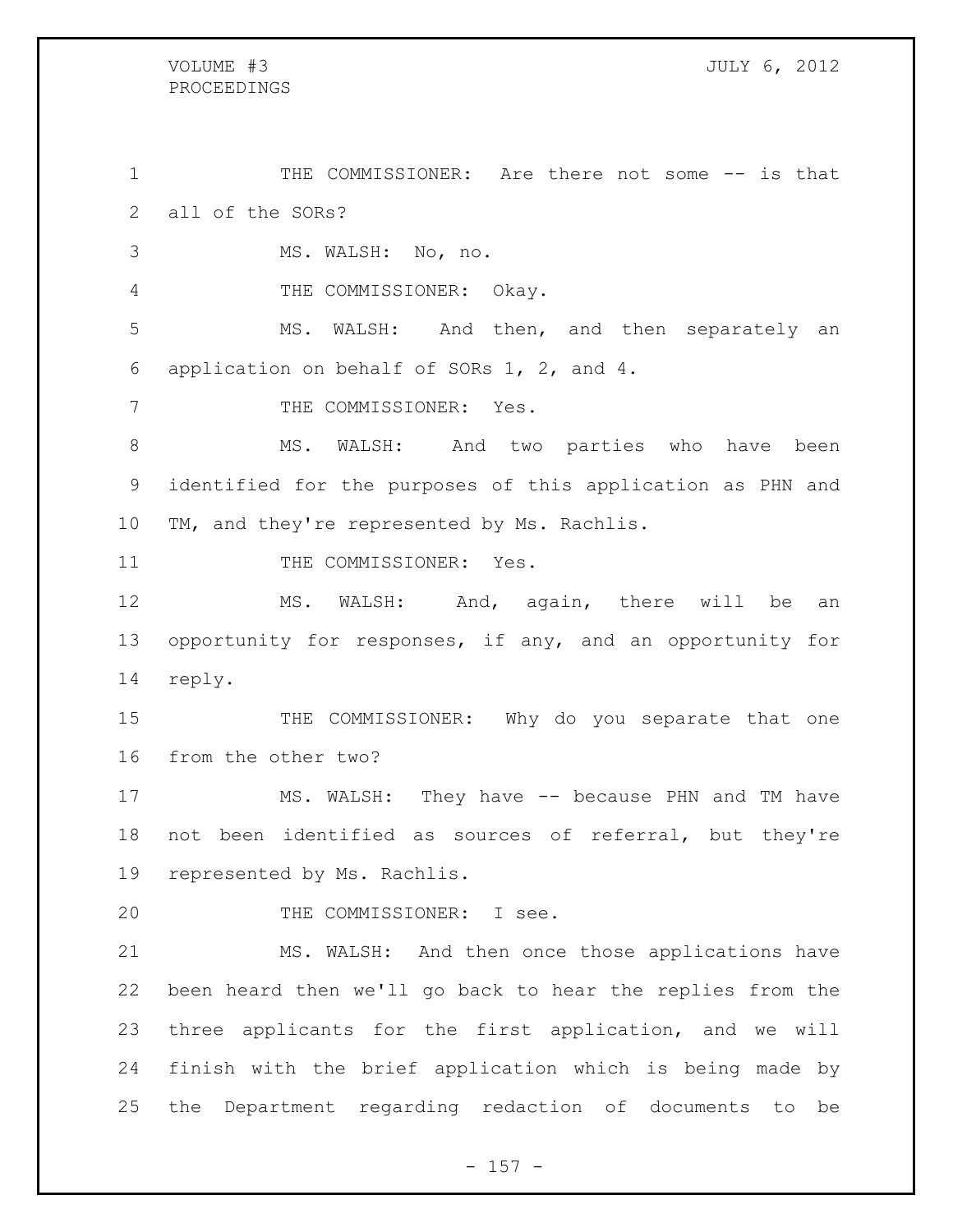entered into the public record.

| 2               | You're amenable to this change in the agenda?              |
|-----------------|------------------------------------------------------------|
| 3               | THE COMMISSIONER: Yes.                                     |
| 4               | MS. WALSH: Thank you.                                      |
| 5               | THE COMMISSIONER: All right. Mr. Gange.                    |
| 6               | MR. GANGE: Thank you, Mr. Commissioner. My name            |
| 7               | is Bill Gange. I, I will be attending the Commission of    |
| 8               | Inquiry from time to time on behalf of perhaps as many as  |
| 9               | seven different people. Three of those people are          |
| 10              | identified as SOR number 5, number 6, and number 7. The    |
| 11              | other four individuals are not sources of referral, but I  |
| 12 <sup>°</sup> | will see you from time to time, God willing.               |
| 13              | THE COMMISSIONER: Right.                                   |
| 14              | MR. GANGE: The $--$ I, I would like to thank my            |
| 15              | friends for accommodating this application. This           |
| 16              | application is somewhat different than, than what you have |
| 17              | heard so far, and I believe that, that counsel --          |
| 18              | Commission counsel has put on your desk some material with |
| 19              | respect to SOR 5, 6, and 7.                                |
| 20              | THE COMMISSIONER: Yes.                                     |
| 21              | MR. GANGE: The three SORs that I represent on              |
| 22              | this are individuals who are expected to testify with      |
| 23              | respect to contacts that they had with Child and Family    |
| 24              | Services, and I, I think that's really about as far as I   |
|                 |                                                            |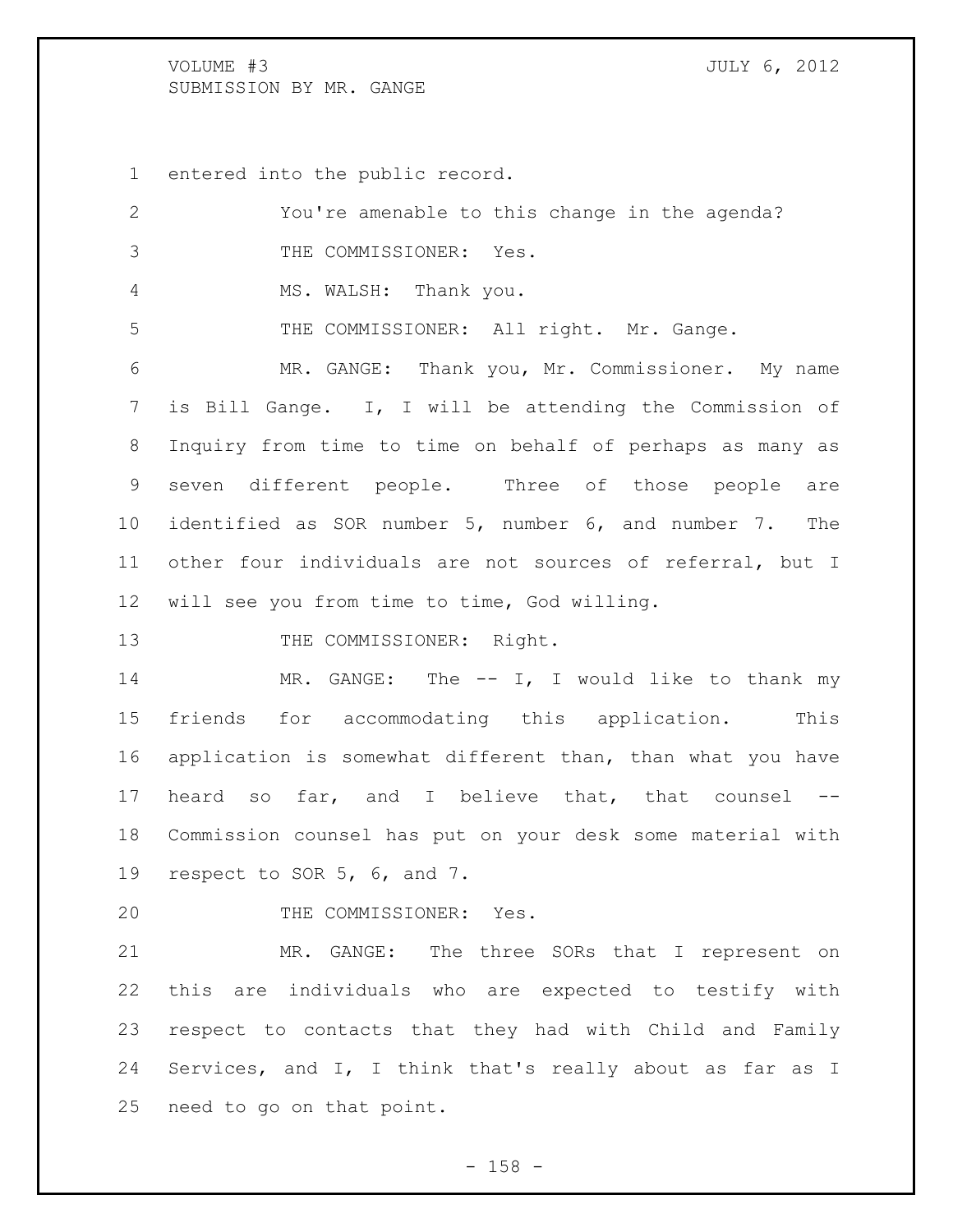I do want to say, however, that Mr. Saxberg has advised me that he has concerns with respect to one of the potential SORs as to whether or not that, that individual does qualify as an SOR. I do believe, Mr. Commissioner, that once the, the can says are circulated that that issue may well be cleared up, and, and I personally do not expect that that will be an issue when that person comes to testify, but Mr. Saxberg is not conceding, and nor do I ask him to concede at this point that in fact that particular witness is quite properly a source of referral, so with that the question -- the first question that I believe has to be considered by you, in considering the applications of these three individuals, is whether or not this Commission of Inquiry is a judicial proceeding.

15 I am going to suggest to you, Mr. Commissioner, that this is not a judicial proceeding, this is quite rightfully called a Commission of Inquiry. There's nothing as far as I can tell, and I've searched The Interpretation Act of Manitoba, I've searched the child and welfare legislation, and there's no definition of, of what a judicial proceeding is, so that I believe that you're going to have to go what is a judicial proceeding pursuant to basic common law, and a judicial proceeding is something that happens in court, and, and so that if that is the case it has significant impact pursuant to the legislation.

 $- 159 -$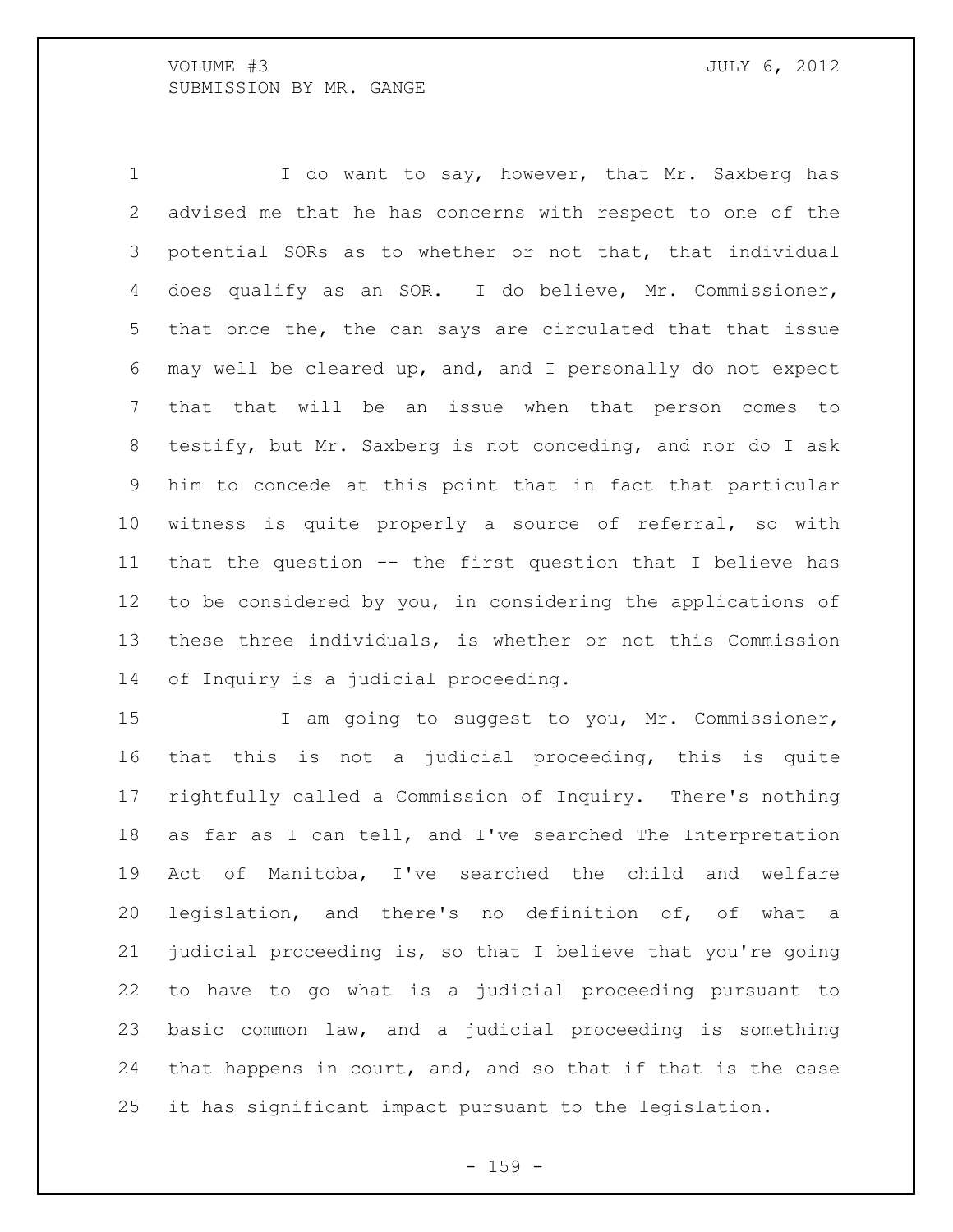What you have heard so far with respect to the requests made by the, the -- by MGEU, by Mr. Saxberg, on behalf of the Authorities, has to -- and Mr. Khan, on behalf of Intertribal, is dealing with section 75 of the Act. These people that I represent come to you under section 18 of the Act, and you will recall, sir -- and, and in the motions brief on behalf of, of my clients I have 8 attached section 17 and 18 and 18.1, and -- well 18.1 of The Child Protection Act. 10 THE COMMISSIONER: At a, at a tab or ... 11 MR. GANGE: It's just at the end -- it's right at 12 the end -- it's a very, it's a very short brief, Mr. Commissioner. There's only four pages to the brief and -- 14 THE COMMISSIONER: On, on behalf of, of 5 and 6? MR. GANGE: Yes, that's correct. Right at the end of that brief, you'll see that the brief itself is only four pages. 18 THE COMMISSIONER: Yes, I have that. MR. GANGE: And then right at the end you ought to have -- right at the end of the brief itself, if you just turn back one page ... 22 THE COMMISSIONER: I don't. MR. GANGE: Oh, okay. 24 THE COMMISSIONER: It ends, it ends with your signature on the middle of page 4.

 $- 160 -$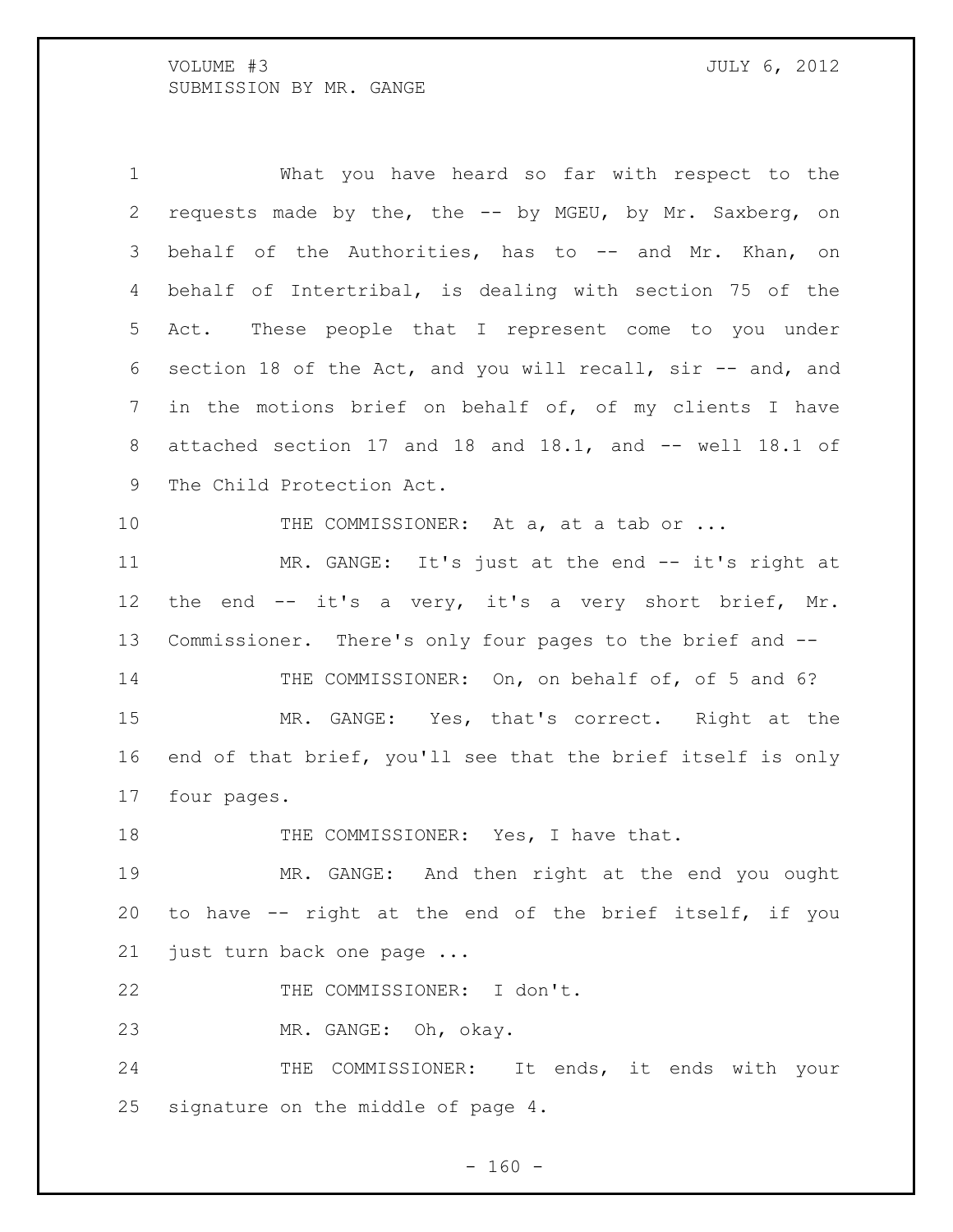MR. GANGE: Then in that case, Your Honour -- 2 MS. WALSH: He has the Act. 3 MR. GANGE: You have the Act -- THE COMMISSIONER: Yes. MR. GANGE: -- and if you can just turn to section 17 of the Act itself. 7 THE COMMISSIONER: Of ... 8 MS. WALSH: In the blue binder. 9 THE COMMISSIONER: Oh, this one. 10 MS. WALSH: Yes. 11 THE COMMISSIONER: Yes. MR. GANGE: Thank you, Mr. Commissioner. Now, you'll recall that under section 17 section 17 defines in general terms when a child is in need of protection, and then section 18 makes it a mandatory requirement, upon any individual that has knowledge of -- information with respect to a child in need of protection that, that any individual with that knowledge must report that knowledge. And any person who does so the Act creates a, a system of confidentiality, and it says under section  $21 \quad 18.1(2) \ldots$ 22 THE COMMISSIONER: Yes. MR. GANGE: If you take a look at that, Your

24 Honour, "except as required in the course of judicial 25 proceedings," I am going to say to you that that does not

- 161 -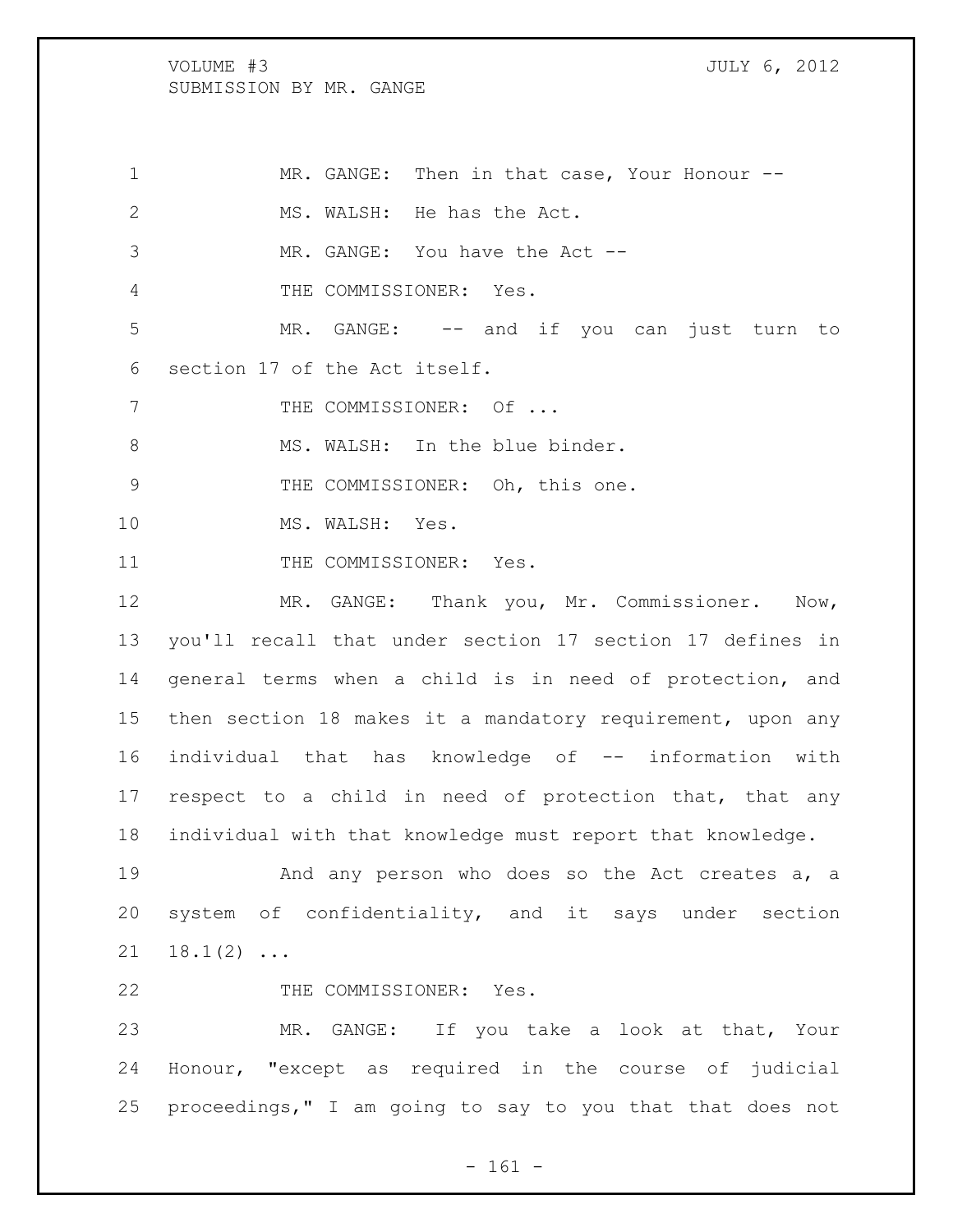| $\mathbf 1$    | apply because we are not in judicial proceedings, "or with  |
|----------------|-------------------------------------------------------------|
| 2              | the written consent of an informant," there's not going to  |
| 3              | be written consent of any of my three clients, so that all  |
| 4              | that you're left with under section $18.1(2)$ is no person  |
| 5              | shall disclose the identity of an informant under           |
| 6              | subsection $18(1)$ or $(1.1)$ .                             |
| 7              | THE COMMISSIONER: Just a minute now.                        |
| $8\,$          | MR. GANGE: That's under (a), sir.                           |
| $\overline{9}$ | THE COMMISSIONER: Under what?                               |
| 10             | MR. GANGE: Under 18.1(2)(a).                                |
| 11             | THE COMMISSIONER: Yes.                                      |
| 12             | MR. GANGE: "No person shall disclose the                    |
| 13             | identity of an informant."                                  |
| 14             | THE COMMISSIONER: Yes.                                      |
| 15             | MR. GANGE: So these people all qualify, and                 |
| 16             | subject to discussions with Mr. Saxberg, in due course, but |
| 17             | these people I will submit will all qualify under section   |
| 18             | $18(1.1)$ .                                                 |
| 19             | THE COMMISSIONER: $18.1(2)(a)$ . No $-$ yes.                |
| 20             | MR. GANGE: 18.1(2)(a) creates --                            |
| 21             | THE COMMISSIONER: Yes.                                      |
| 22             | MR. GANGE: -- a cloak of confidentiality, and --            |
| 23             | THE COMMISSIONER: And under, under (a), (1) or              |
| 24             | $(2)$ ?                                                     |
| 25             | MR. GANGE: Under 18.1(2)(a).                                |

- 162 -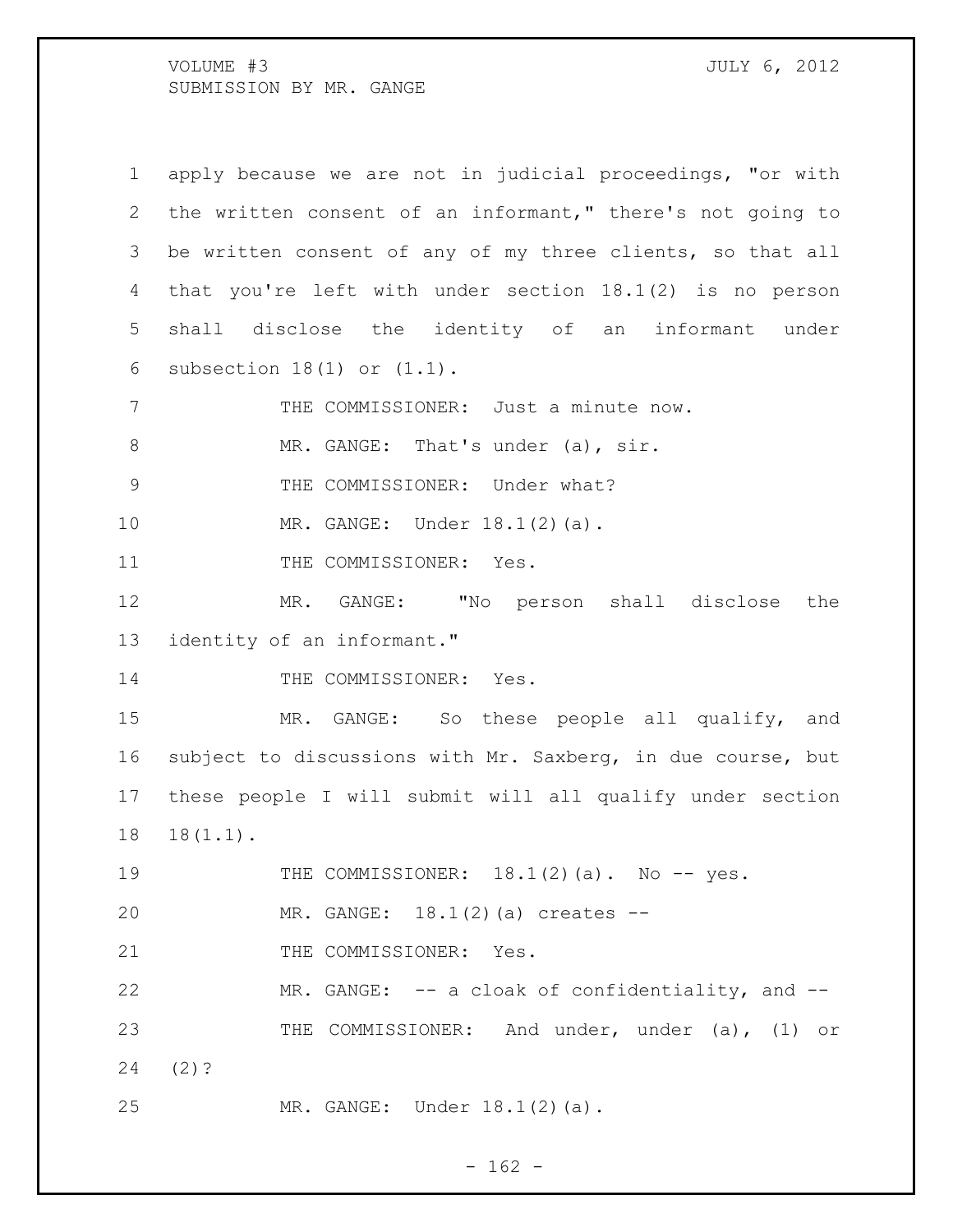VOLUME #3 JULY 6, 2012 SUBMISSION BY MR. GANGE 1 THE COMMISSIONER: But is -- I, I notice (1) and 2  $(2)$  are  $-$  MR. GANGE: Oh, I see, My Lord. THE COMMISSIONER: Yes. MR. GANGE: Well, it, it qualifies under section 18.1 -- or pardon me, bracket (1). 7 THE COMMISSIONER: Yes. 8 MR. GANGE: "A person shall forthwith report 11 the information to an agency or to 12 a parent or guardian of the child." Do you see that? That's under 18, bracket 1. 17 THE COMMISSIONER: 18, bracket 1. 18 -- no, no point, just 18 bracket 1? MR. GANGE: That's correct. 20 THE COMMISSIONER: All right. MR. GANGE: "Where a person has information that leads the person reasonably to believe that a child is or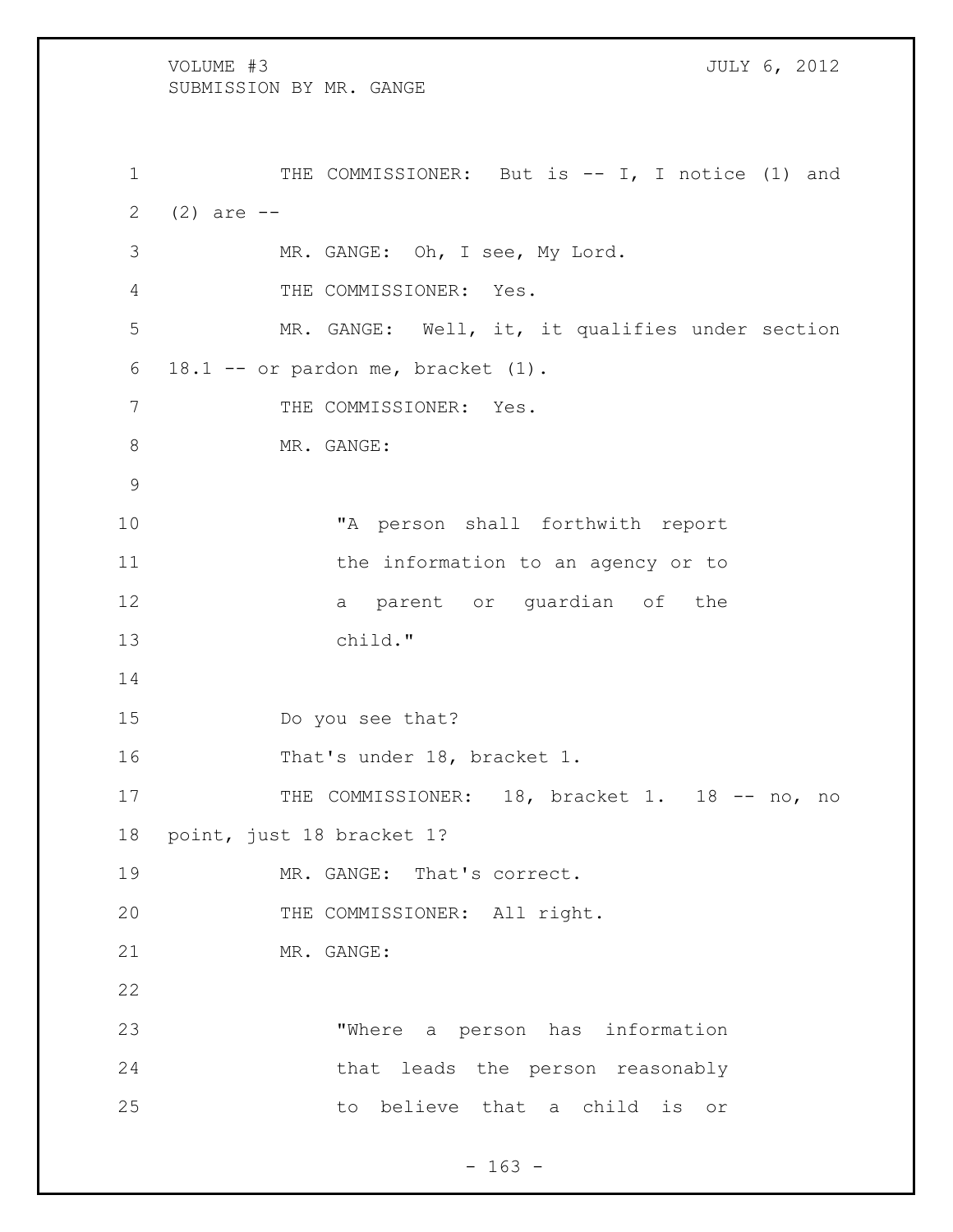might be in need of protection ..." THE COMMISSIONER: You're reading 18(1)? MR. GANGE: That's correct. 6 THE COMMISSIONER: Yeah, and how are you tying 7 that to  $18.1(2)$ , or, or are you? MR. GANGE: That, that it says -- well I'm saying that any time that somebody reports a child in need of protection. 11 THE COMMISSIONER: Under 18(1)? 12 MR. GANGE: Bracket 1, that's correct, Your Honour. 14 THE COMMISSIONER: Yes. MR. GANGE: That any time that somebody does that there's a cloak of confidentiality that is created by this legislation, and that cloak of confidentiality is found in 18.1, point 1, bracket 2, and the confidentiality is that the identity of an informant cannot be disclosed. THE COMMISSIONER: Cloak of confidentiality found in ... MR. GANGE: 18.1 -- 23 THE COMMISSIONER: 18.1 ... 24 MR. GANGE: -- (2) --25 THE COMMISSIONER: -- (2) --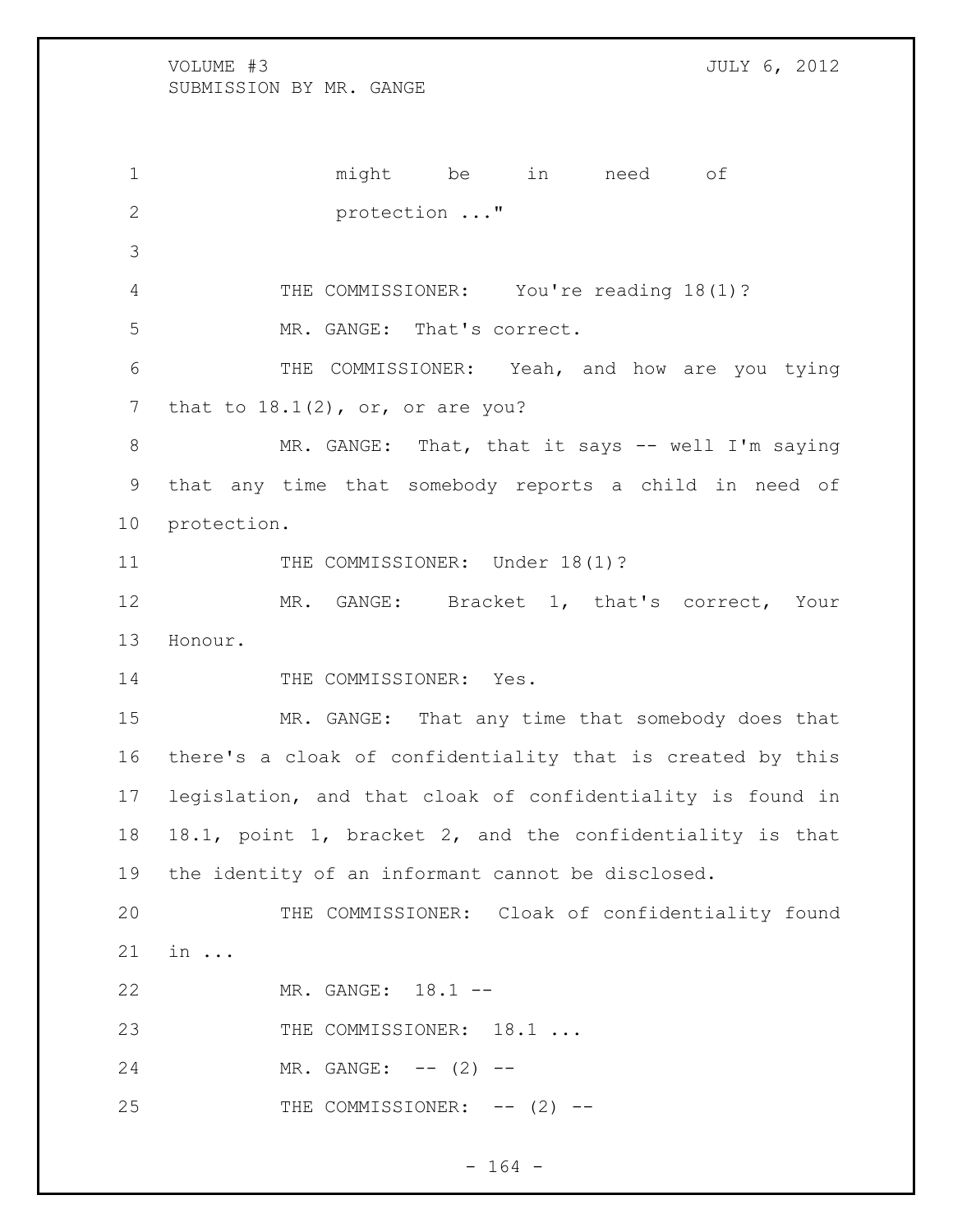1 MR. GANGE: -- (a).

2 THE COMMISSIONER: -- (a). Let me read that.

Okay, I'm with you.

 MR. GANGE: So if you're with me, Your Honour, there's, there's a cloak of confidentiality. The legislation has only one exception, without consent, only one exception, and that is except as required in the course of judicial proceedings.

9 THE COMMISSIONER: Yeah.

 MR. GANGE: And so if this Commission of Inquiry is not a judicial proceeding there is no provision that permits the disclosure of identity of, of an informant.

13 And if that is the case, Mr. Commissioner, then, then my application stops there full stop because you do not have the jurisdiction, pursuant to this Act, to permit the disclosure of the identity of the informants.

17 THE COMMISSIONER: Because they're entitled to the benefit by statute?

 MR. GANGE: That's correct. And so it's not a question of balancing, it's not a question of Charter rights, it's a question that this legislation prevents disclosure.

 Now, Your Honour, if you were to have concerns to say, well, I'm not sure that -- perhaps a Commission of Inquiry does fall under the heading of judicial proceeding,

 $- 165 -$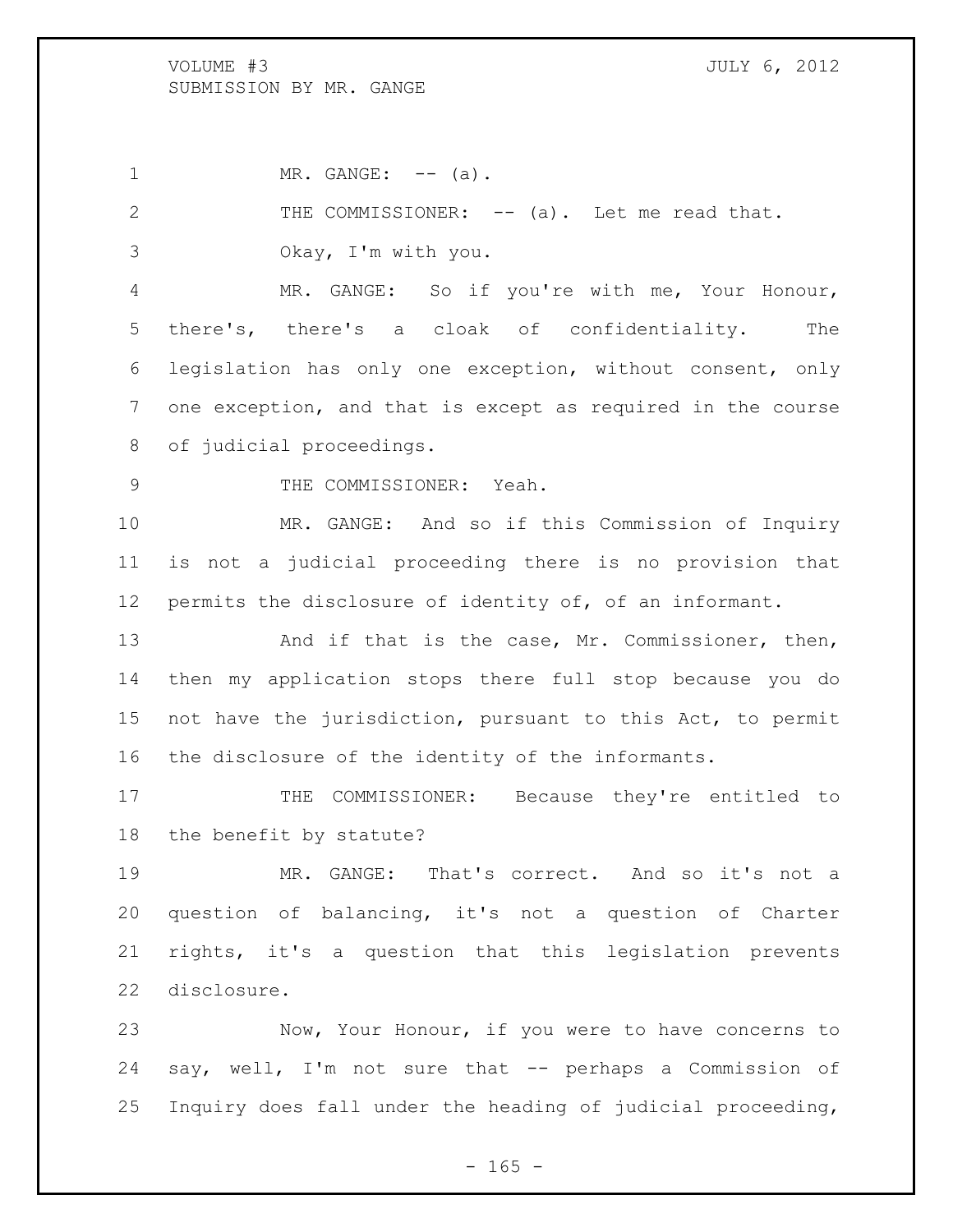I don't think it does, but let me, let me go there, then you are only permitted to disclose the identity of an informant where it is required in the course of judicial proceedings, and so the fallback position that I have advanced in the motions brief is to say, well, the names of my clients are quite irrelevant. It is their evidence that is necessary for you to hear.

 On either test, either the total prohibition test or on the required test, I'm going to suggest to you that there is no need for the names of my clients to be disclosed, and that is part (A) of my notice of motion.

12 Part (B) of my notice of motion, Your Honour, was that, that I asked you to exclude all members of the public from the hearing room during the testimony of the three sources of referral or informants, or make other order as you may see fit, and what I'm going to suggest to you, Your Honour, is, is this -- this is how I see this as being a workable solution, and, and I must say that I do not expect my three SORs to testify until quite a bit later in this proceeding, quite likely near the end of the proceeding.

21 MS. WALSH: Well, phase one.

 MR. GANGE: Yes, phase one, thank you. And so there may be some tweaking to do, and, and I can work that out with Commission counsel and with counsel for the others, but, but what I am going to suggest as my starting

- 166 -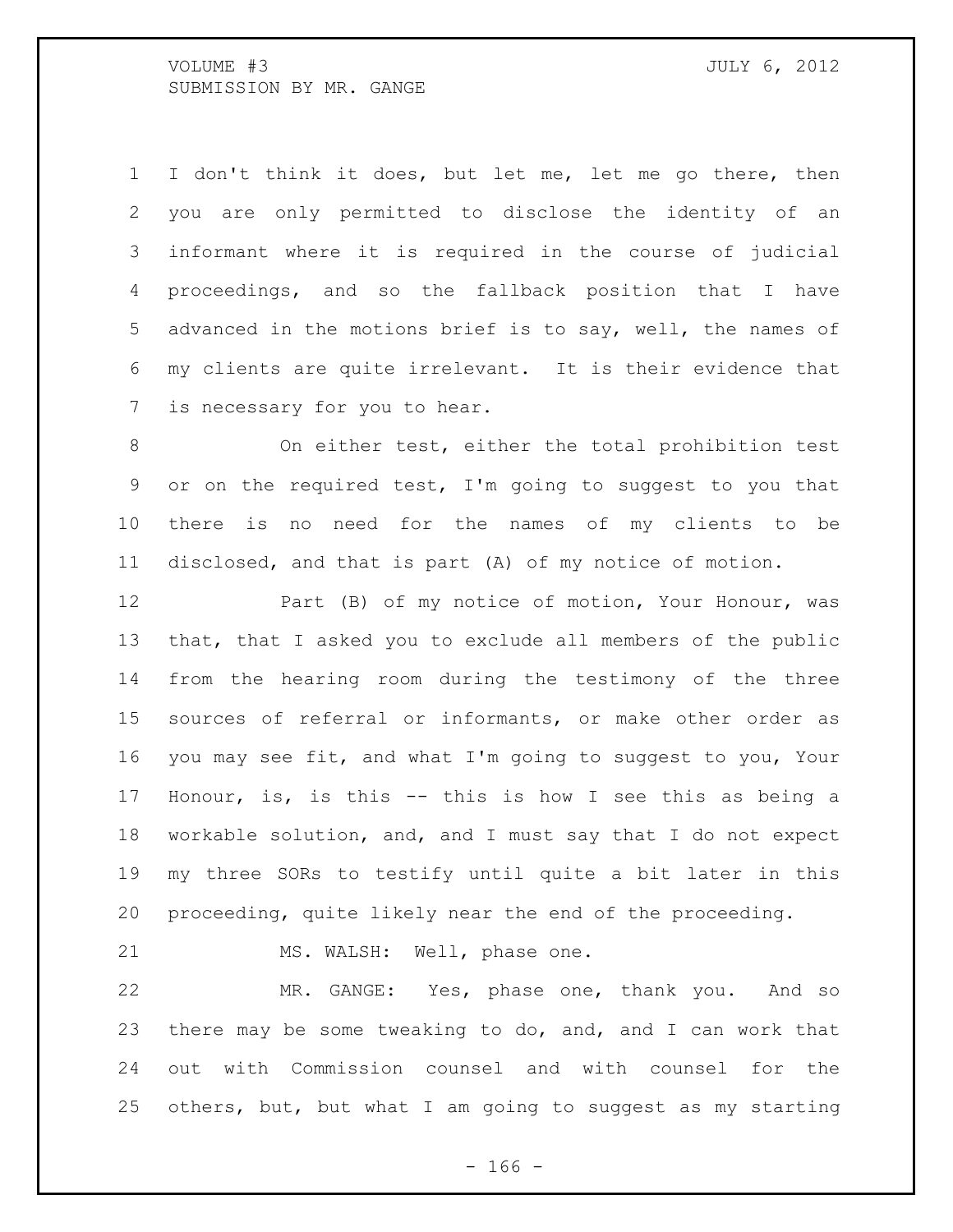point is that my three witnesses would testify off site. They would not enter this room. You would be in this room, or perhaps you would be with them in the other room, I'm, I'm not exactly sure how we would work that. That's, that's a detail to work out, but if, if they were to testify by for instance a television feed for my clients I would like that television feed to be seen by you, and only by you. I would suggest that, that counsel will be able to hear the testimony of my clients, but would not see them.

 I'm going to suggest that the public can be in attendance and listen to the testimony, but not see them. The press, Mr. Commissioner, would be able to listen to the testimony, but would not see the witnesses, and of course would not be permitted to communicate anything about them 15 in terms of who they are, or their, their name, their face, or their identity, and if, and if that -- if, if those arrangements can be made that would suit me as counsel to those individuals quite well.

 That's my submission, Your Honour. I'm, I'm happy to answer any questions or concerns that you have.

 THE COMMISSIONER: No, I think that's -- you've 22 put your case and I haven't -- you know, your, your point about judicial proceeding I'll, I'll give some thought to that. I'm rather inclined to think this is not, but we'll, we'll look at it.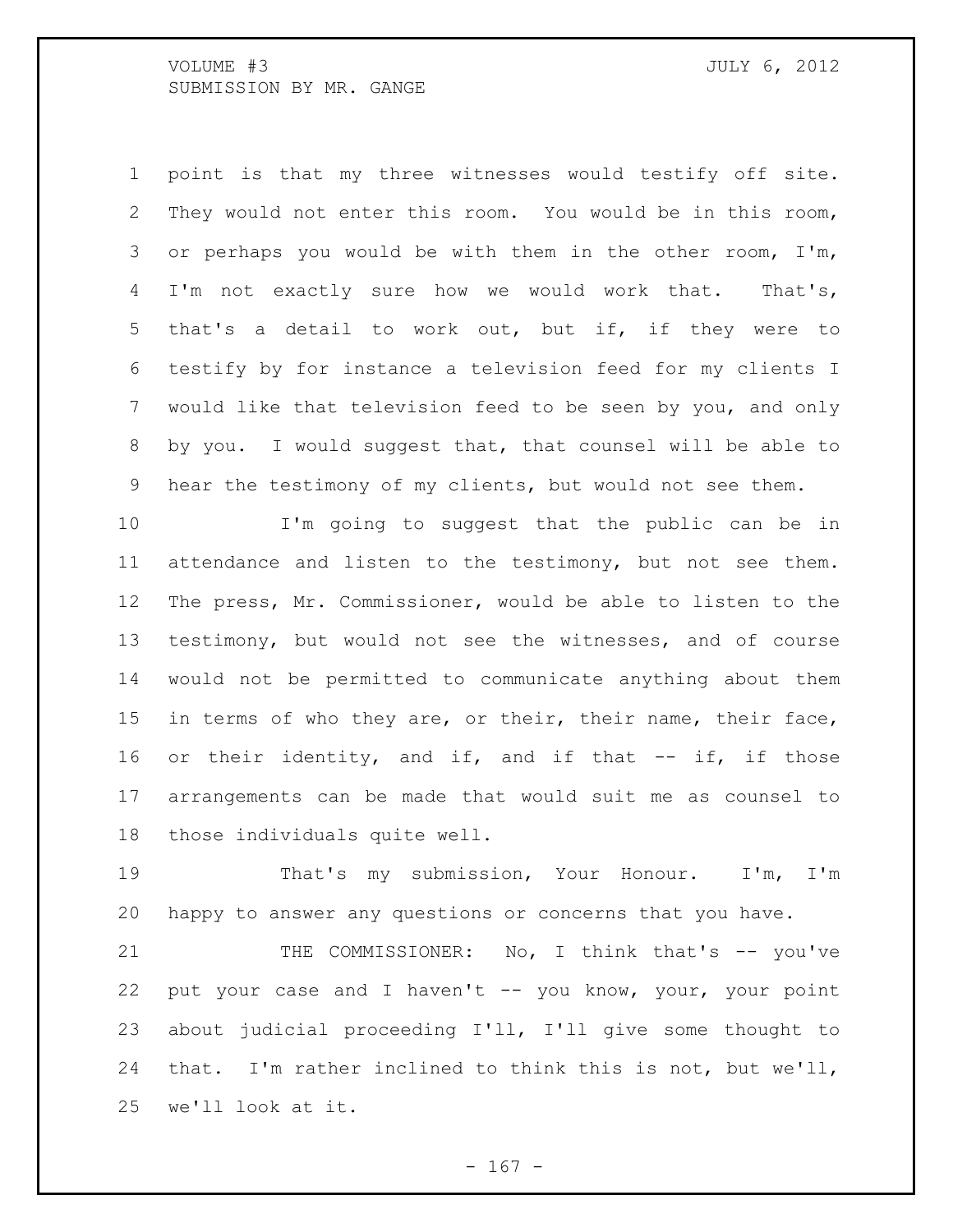VOLUME #3 JULY 6, 2012 SUBMISSION BY MR. GANGE SUBMISSION BY MR. PAUL

1 MR. GANGE: And, and I can only tell you -- if you wish, Your Honour, I can give you a Black's Law Dictionary. Unfortunately it comes -- it's from 1968. I don't know that any changes have been made in, in Black's Law Dictionary, but, but Black's Law Dictionary, and I'll, I'll leave this with, with Ms. Walsh, takes what seems to be the words. "Any proceeding wherein judicial 10 action is required. Any step 11 taken in a court of justice in the prosecution or defense of an action." 15 That's not what we're dealing with, so -- but --16 THE COMMISSIONER: I'll, I'll look at it. 17 MR. GANGE: Thank you very much. 18 THE COMMISSIONER: Thank you, Mr. Gange. Now -- oh, yes, you're going to go next, Mr. Paul? MR. PAUL: Yes indeed, Mr. Commissioner. My name is Mr. Sacha Paul. I appear on behalf of source of referral on number 3. In light of Mr. Gange's submissions I'm not going to rehash what he has stated. All I will say is that I believe that there's no

- 168 -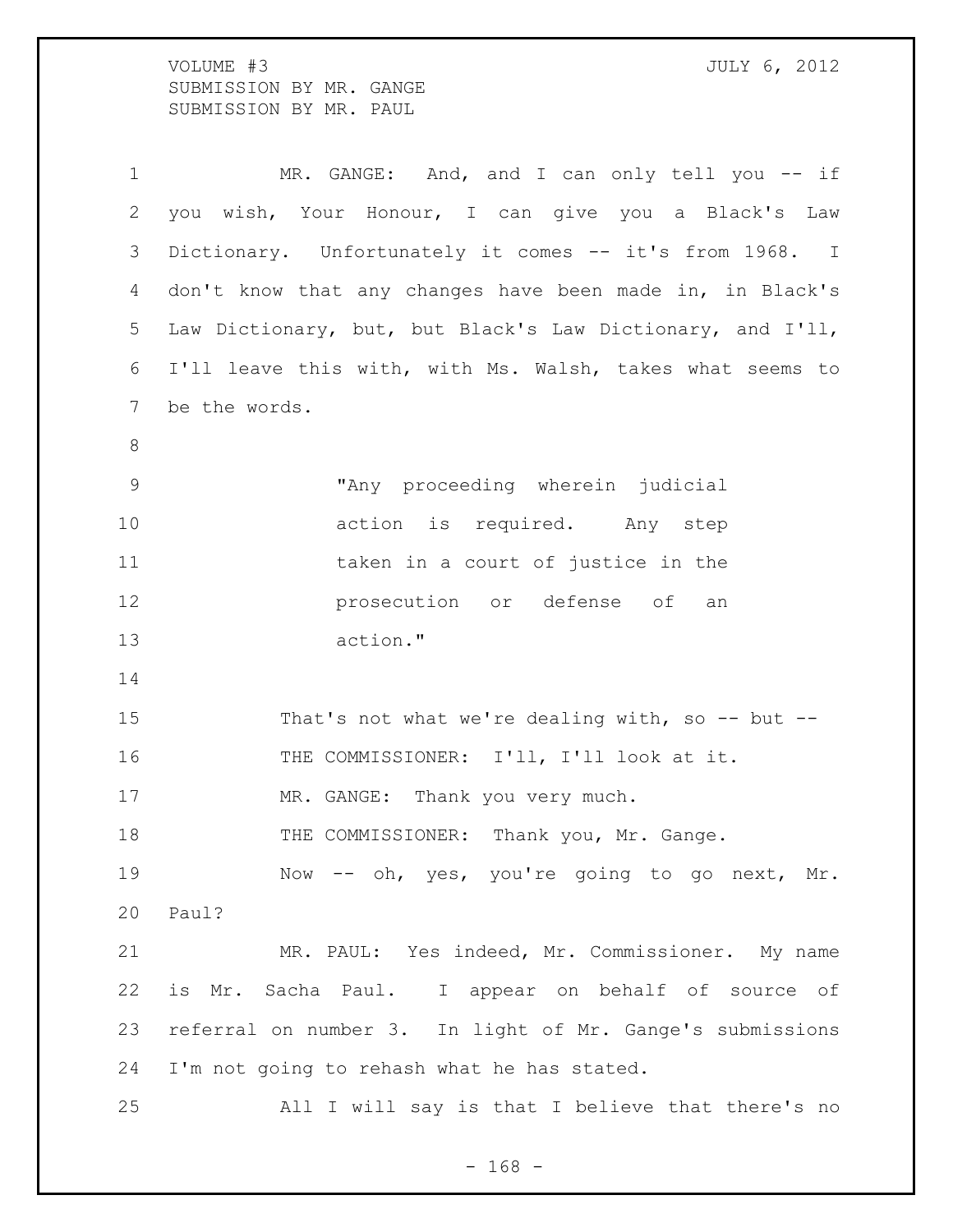opposition, as I understand it, to the relief that source of referral number 3 is seeking, is my understanding, but of course I'll let my learned friends speak for themselves. Just as Mr. Gange has pointed out we are seeking a publication ban for source of referral number 3. We believe that the evidence clearly indicates that source of referral number 3 is indeed a source of referral under section 18 of The Child and Family Services Act, and accordingly would be afforded the protections under those Acts.

 We also note that the evidence indicates that the name of source of referral number 3 was of course redacted during the disclosure of I think about 45,000 pages of material that Commission counsel had to go through quite diligently. The only thing that I will add with respect to source of referral number 3 is that while it's not in the evidence as an of the officer of the court I can advise that source of referral number 3 was an employment -- an Income Assistance case coordinator at the time of the referral. To put it I guess in simple terms someone who administers social assistance files, but nonetheless made a, a protected disclosure to CFS agencies.

 Accordingly we're seeking the publication ban. The only thing that, that I will add, which differentiates us, makes this different from Mr. Gange, is that we are

 $- 169 -$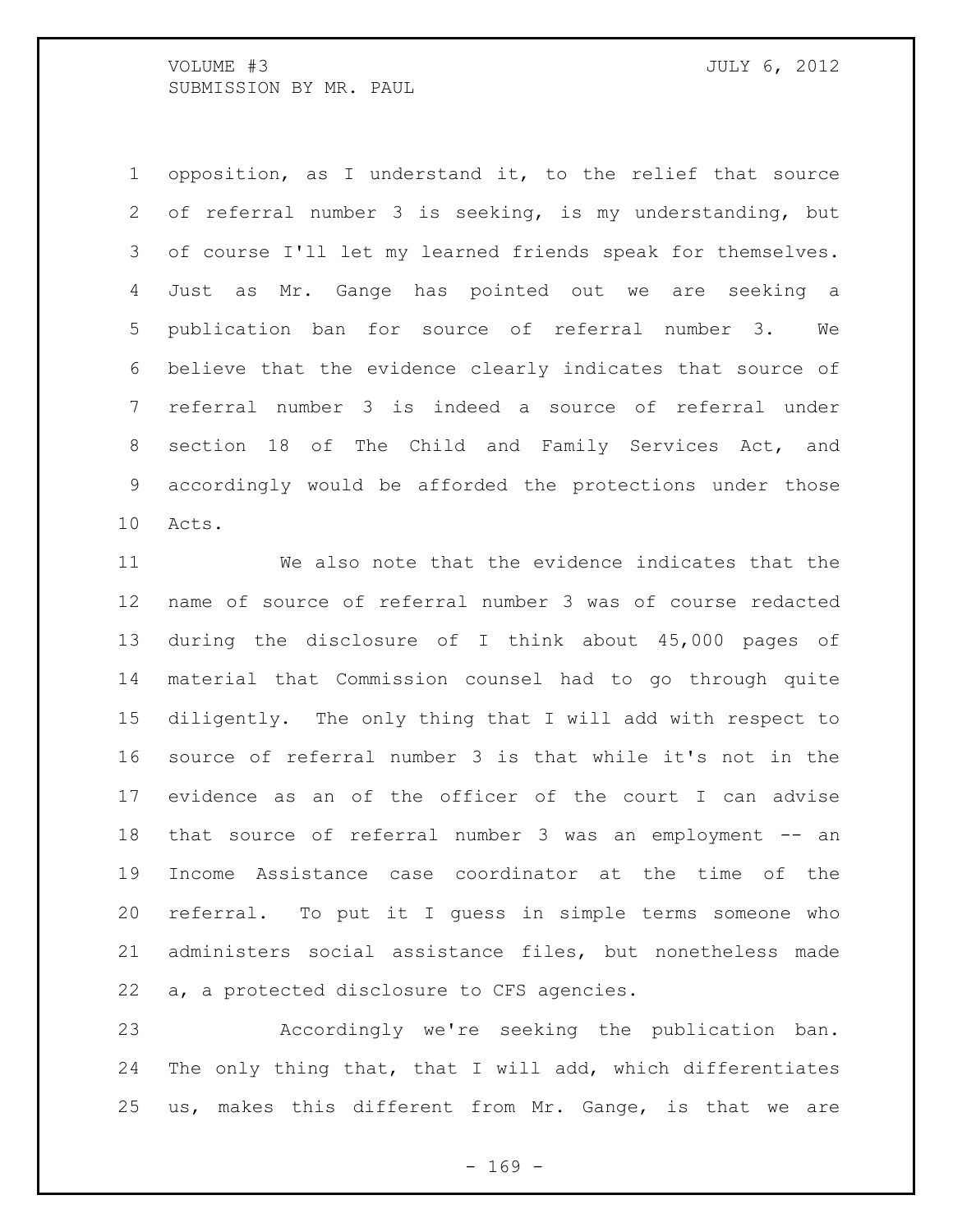content to have of course the public and the press available to see source of referral number 3 give their evidence, and we don't need the same type of accommodations that Mr. Gange is seeking. THE COMMISSIONER: But without identifying them? MR. PAUL: Yes, of course. 7 THE COMMISSIONER: That person? 8 MR. PAUL: Yes. THE COMMISSIONER: So you, you don't mind ... MR. PAUL: People may see in terms of open court what source of referral number 3 looks like, but of course there will be that prohibition in terms of publication of that person's name and identity. 14 THE COMMISSIONER: Man or woman? MR. PAUL: Sorry? 16 THE COMMISSIONER: Man or woman? 17 MR. PAUL: Woman. And I hope that I've kept my submissions less than five minutes. 19 THE COMMISSIONER: So, so that they can see her, but the ban requested relates only to her identification of, of name? MR. PAUL: Yes, of name and her -- yes, identity, yes. I believe I made a promise to Commission counsel to keep my submissions under five minutes, and I hope --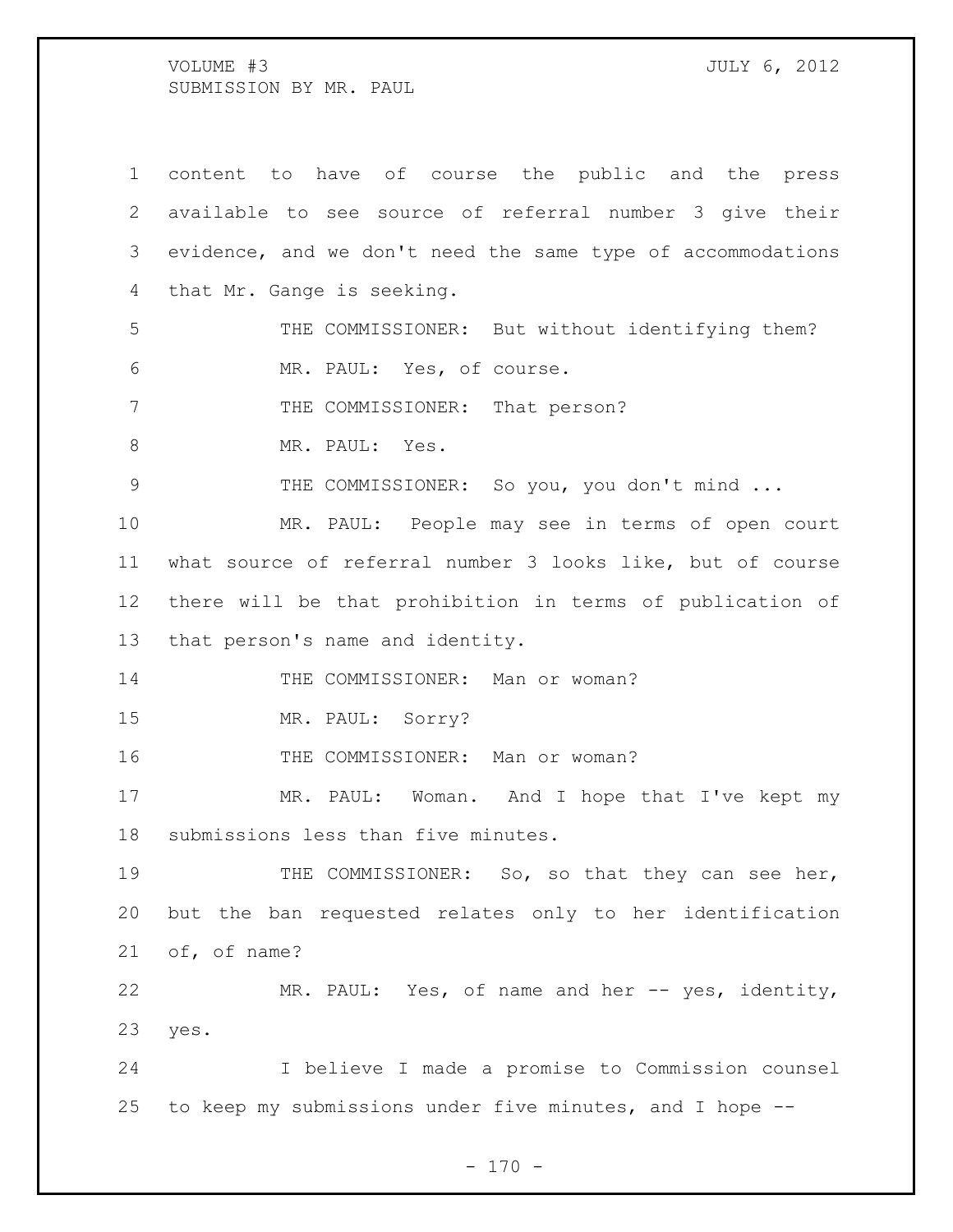1 THE COMMISSIONER: I think you made it. MR. PAUL: -- that I did it. 3 THE COMMISSIONER: I think you have. MR. PAUL: Thank you. THE COMMISSIONER: Thank you. Now, is Ms. Rachlis going to speak now to her application, or is that to come after other counsel? 8 I'd prefer to hear her now. 9 And this relates to 1, 2, 4, PHN and TM? MS. RACHLIS: Correct. Good afternoon, Commissioner. My name for the record, Mr. Commissioner, is Vivian Rachlis, and I am in the position of associate general counsel with the Winnipeg Regional Health Authority. In today's attendance I act for five former or current employees of the Winnipeg Health Region who have been advised that they are expected to be called as witnesses to this inquiry. On their behalf a motion for a publication ban has been filed, and this is on behalf of -- 21 THE COMMISSIONER: This is actually to do with informants then? MS. RACHLIS: Yes, it does. 24 THE COMMISSIONER: Oh, sorry, all right. MS. RACHLIS: I act on behalf of five witnesses

- 171 -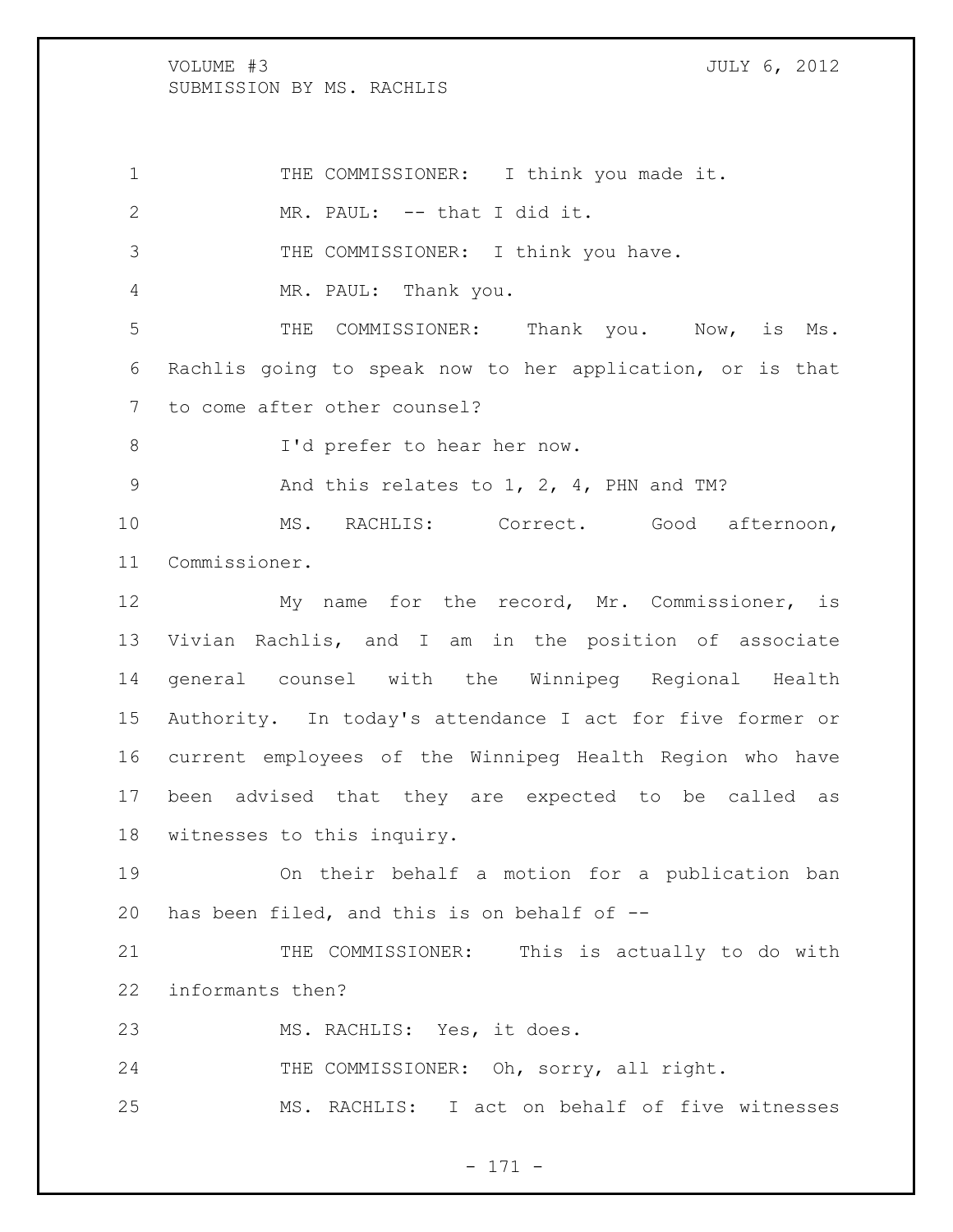that have been identified, three of them have been identified as sources of referral, and those three witnesses have been known in the materials as SOR 1, SOR 2 and SOR 4.

THE COMMISSIONER: I follow you.

 MS. RACHLIS: And the other two that I also act for have been identified in the materials that I have 8 provided to you, Mr. Commissioner, as PHN and TM, and I am going to divide my remarks in the next few minutes, and I'm hoping to take very few minutes with respect to those two, those two different motions, or those -- the aspects of the motion.

13 I, I think the reason why I was not invited to sit at the table with Mr. Gange and Mr. Paul is that while the first aspect of my motion is really very similar for all intents and purposes to the motions that those two gentlemen have put forward the second part of my motion are not with respect to individuals that have been identified as sources of referral.

THE COMMISSIONER: Right.

21 MS. RACHLIS: All right. So I, I want, if, if I can, just to start because I think it provides some context as to the submission that I want to leave you with this afternoon, Mr. Commissioner.

I want to just spend a minute to give you the

- 172 -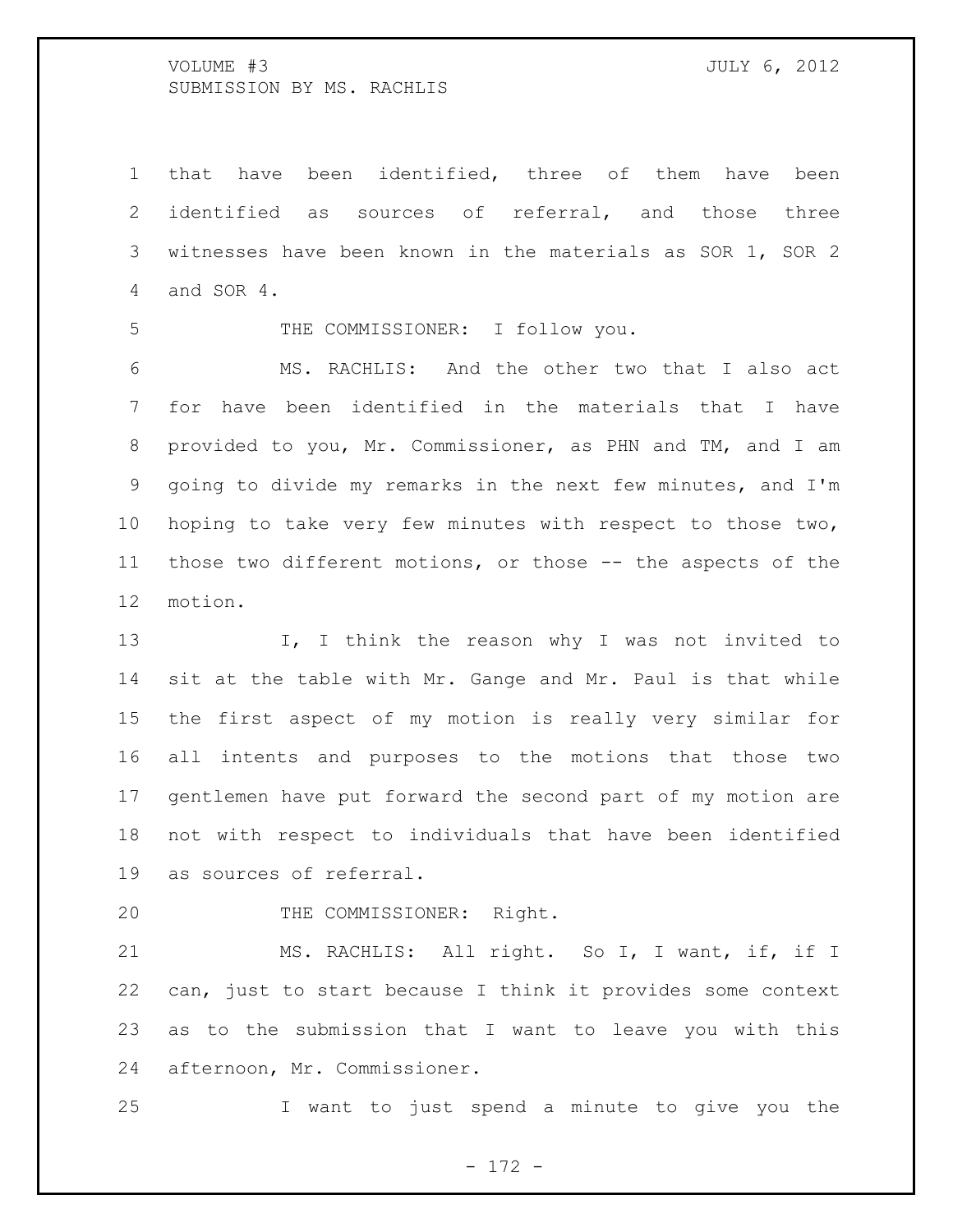context and background to my representation of these five individuals, and how I came to appear before you today. Of course as you know my clients do not have standing at this inquiry. The Winnipeg Health Region has neither sought standing -- official standing nor have they sought intervener status and my clients, the five individuals that I'm applying on behalf of this afternoon, my clients' first involvement in these proceedings was by contact from Commission counsel indicating that they were expected to be subpoenaed as witnesses to this proceeding, so, you know, in the vernacular, Mr. Commissioner, I'm a bit player, my clients are bit players, and their involvement in these proceedings are as, are as factual witnesses.

 I was -- when I was first contacted with respect to my clients' potential involvement I was referred to the various rulings that had been made prior to that time, including your own ruling on redactions, and I was referred to the Commission's amended rules, and, and at some point in this chronology, Mr. Commissioner, I was, I was being -- I was provided with the information that SOR number 1, 2 and 4 were being treated as source of referrals, and that these designations had been applied on documentation that involved these potential witnesses, and that their names had been redacted, so again I, I come before you this afternoon with, with a little history, or investment, other

- 173 -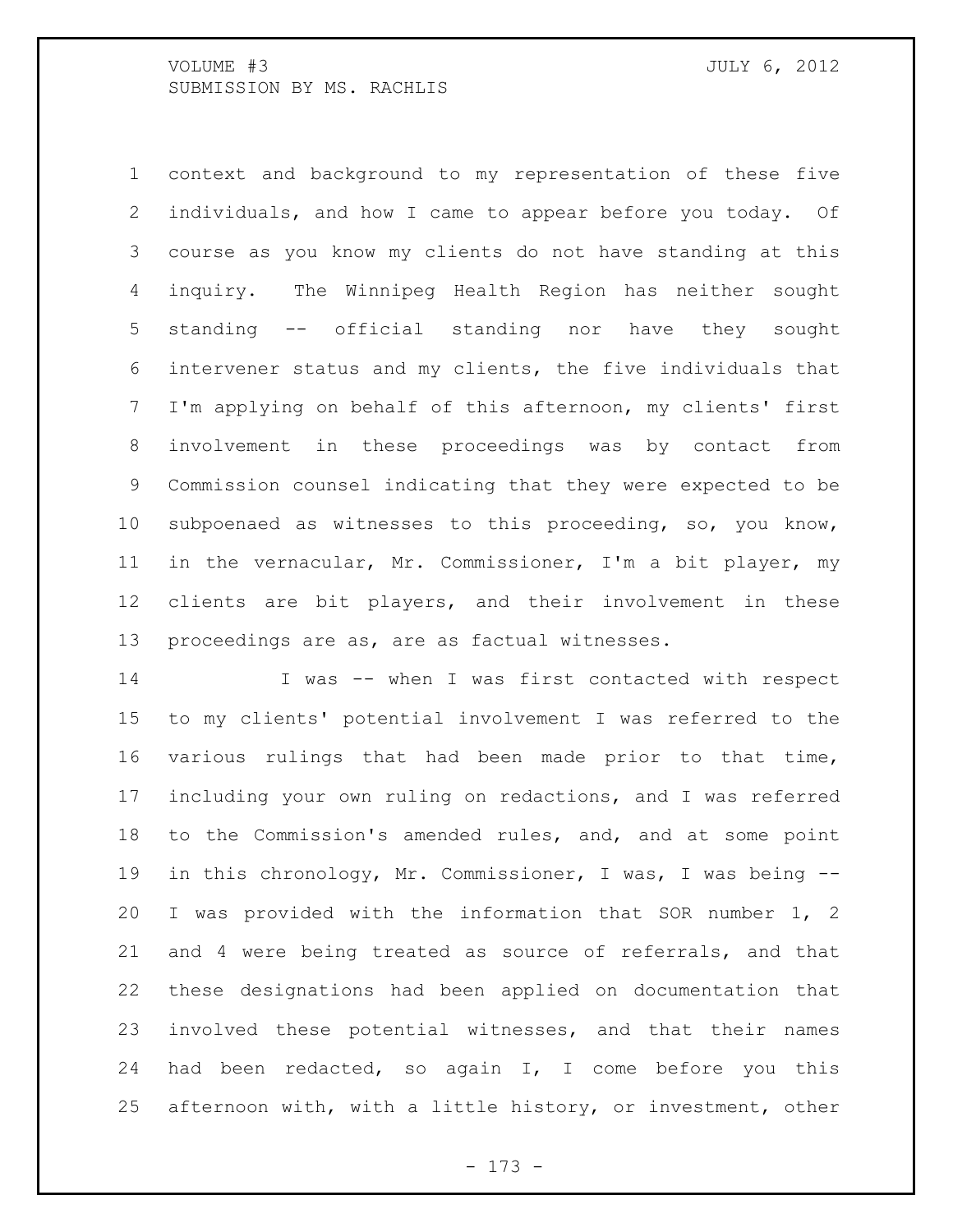than that these three sources of referral that I represent have been -- and, and by the way I, I can now indicate that having seen the history of this, and seen the documentation, and, and being aware of the involvement, I, I accept that they are sources of referral, and, and rely on it, Mr. Commissioner.

 Without being involved in these proceedings in any detail we've not been privy to the detailed ongoing procedural arrangements, and it was in this context that I was made aware that an application for a publication ban had been applied for by other witnesses who are expected to be involved in this proceeding, and to, and to put an even finer point on my clients' involvement, and my clients' position in this motion my initial reaction to the question of whether any motions for a publication ban would be forthcoming from the -- all of the -- any or all of the individuals that I represent was that I had no doubt, but 18 that you, Mr. Commissioner, would -- you have the tools and the discretion, and if I might say the track record to be able to make whatever order would be fair and just to my clients in all of the circumstances, or as counsel for the media put it this morning the people of Manitoba are confident that you will run these proceedings in a way that is fair and will treat everyone involved with respect.

So with all of that by way, by way of background

- 174 -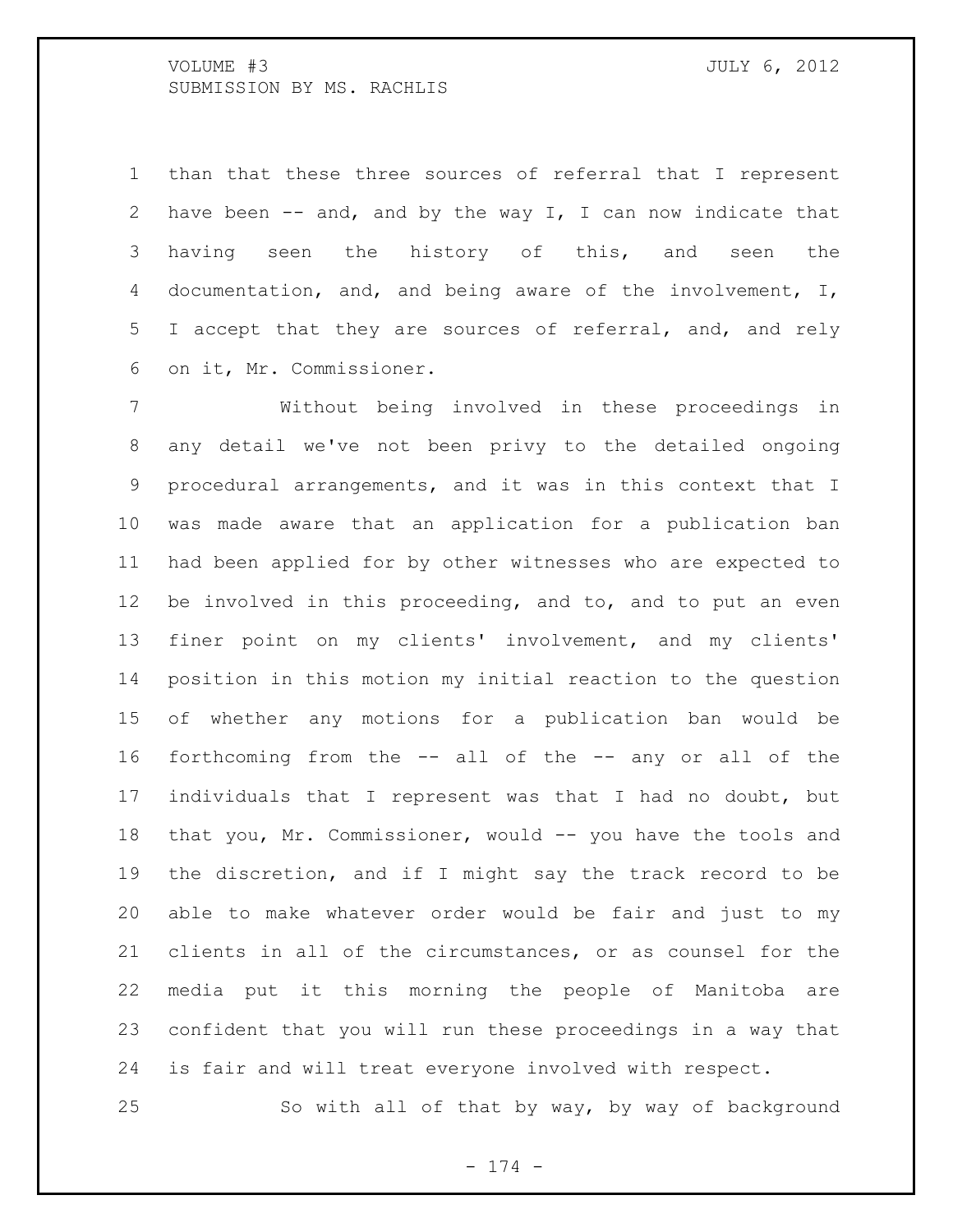and introduction, and all of the arguments that have been made previously over the course of these days, and including most relevantly the submissions immediately before me by Mr. Gange and Mr. Paul I have little to add, and other than to say that my clients are asking that you 6 consider exercising your discretion in, in favour  $--$  or, sorry, to the extent that you're considering exercising your discretion in favour of any of the applicants here that you simply consider whether my clients are similarly situated to these other circumstances.

 So in the minutes remaining what I think would be most helpful, and constructive to the exercise of your discretion is for you to hear very briefly about the, the positions of SOR 1, 2 and 4 on the one hand, and PHN and TM on the other hand. There have been two supporting affidavits filed with respect to the application by SOR -- the SORs, SOR 1, 2 and 4. You have the affidavit of Regan Spencer --

19 THE COMMISSIONER: Yes.

 MS. RACHLIS: -- and with respect to the application of PHN and TM you have the affidavit of Linda Tjaden. With respect to the SORs the delightful thing about coming as third in line, after two skillful counsel, is that I find myself with little to say, other than what has been said about the legal treatment of SORs under The

- 175 -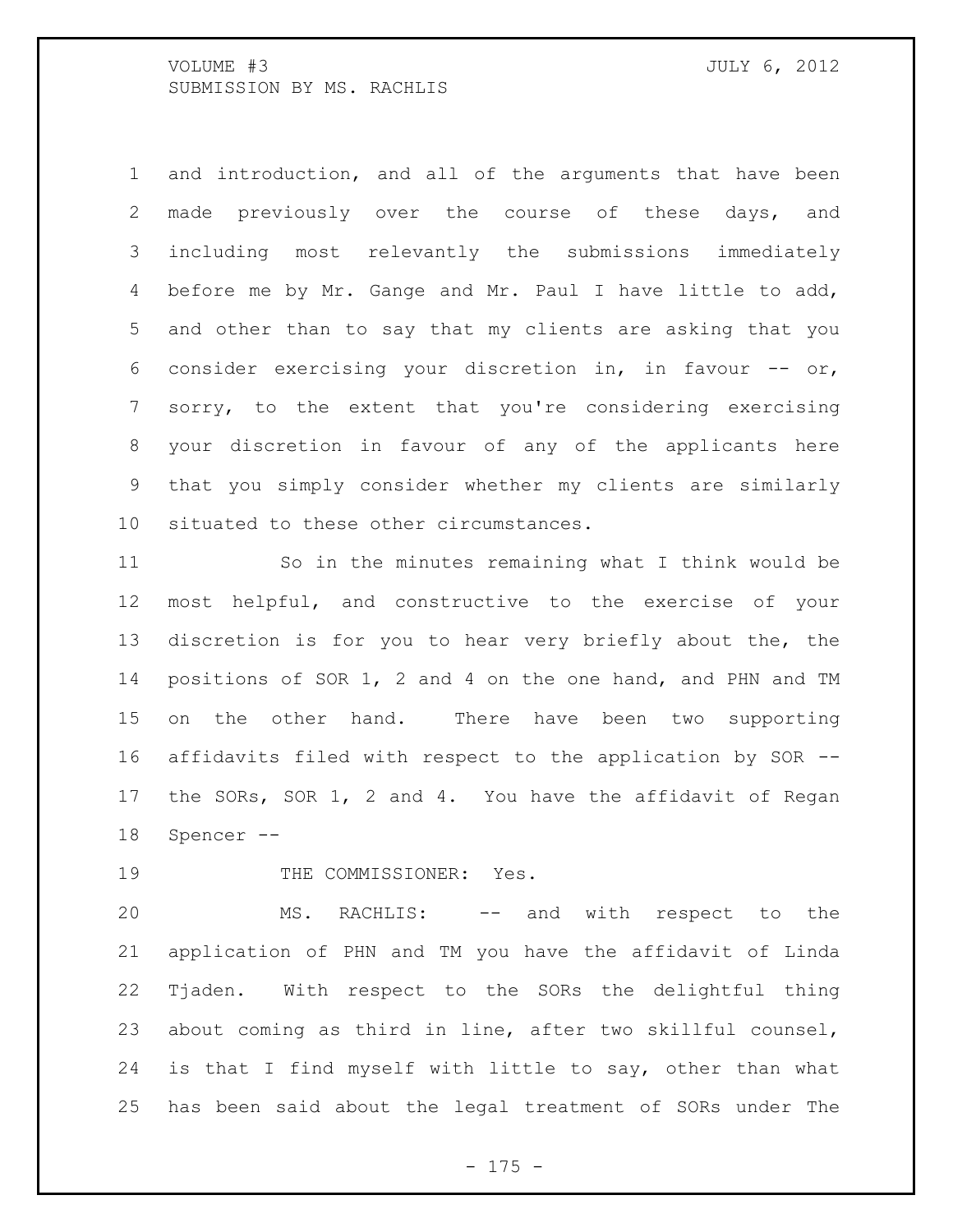Child and Family Services Act.

 With respect to the specific nature of these witnesses of course I'm not here to give evidence, and nor would it be appropriate for me to provide any detailed explanation about the nature of these witnesses, but I can indicate, as is indicated in the affidavit of Regan 7 Spencer, that SOR 1, 2 and 4 were all -- or continue to be medical social workers in the employ of the Health Sciences Centre in Winnipeg.

 You have, you have heard, as I, as I said, from Mr. Gange about the section 18 and following of The Child 12 and Family Services Act, and we rely on those submissions, and so that that leaves me with nothing further to say with respect to the sources of referral other than I can indicate, as I believe Mr. Paul did, that the, the names have already been redacted with respect to those individuals in the documentation that has been produced.

 THE COMMISSIONER: But what about the appearance of those three people vis-à-vis Mr. Paul's distinction about his client can be present in this, in this hearing room?

 MS. RACHLIS: I was going to be dealing with that at the end because --

24 THE COMMISSIONER: Oh, that's fine.

MS. RACHLIS: -- my submission applies to all of

- 176 -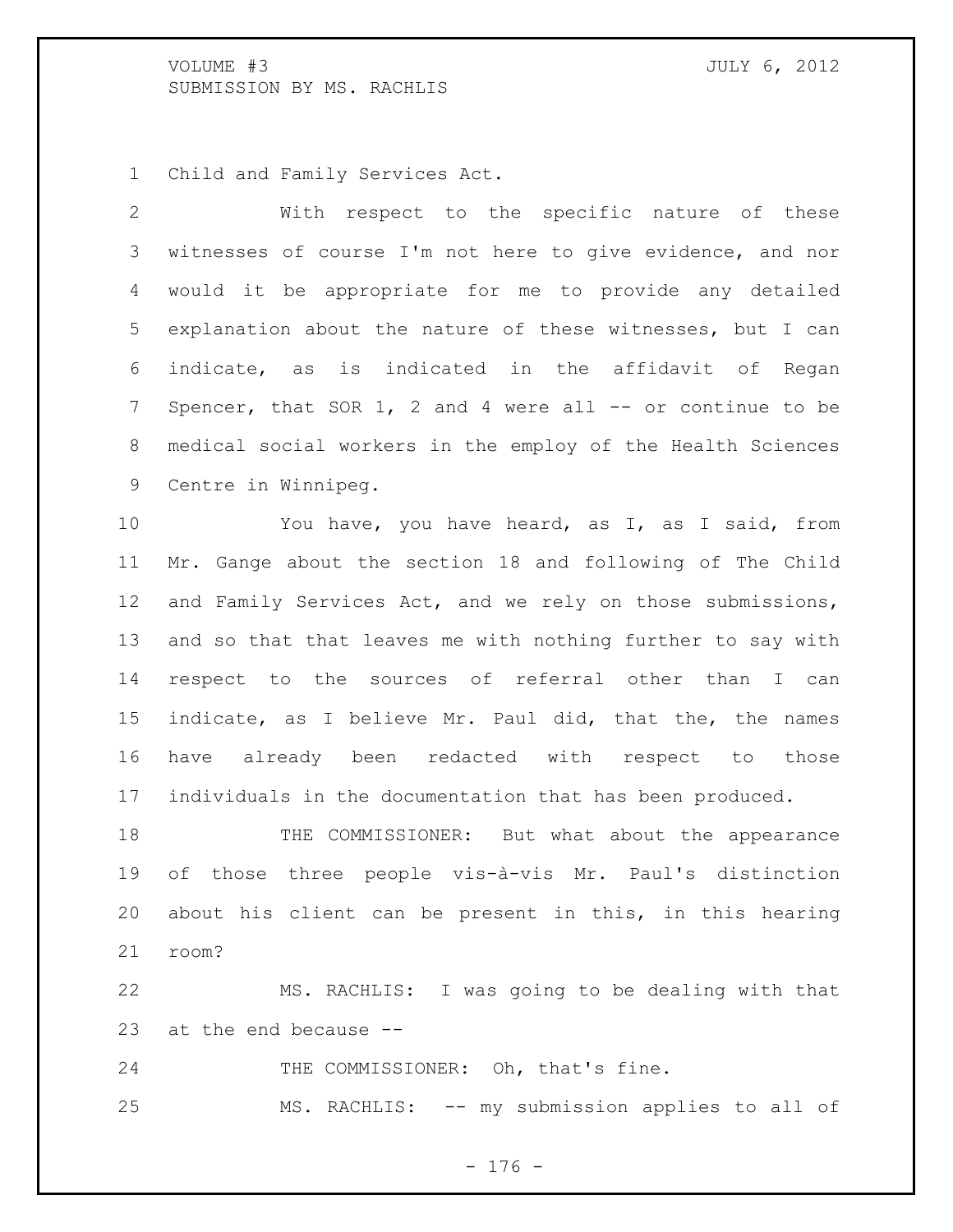them  $-$ 

2 THE COMMISSIONER: That's, that's -- MS. RACHLIS: -- but I'm, but I'm going to respond immediately -- THE COMMISSIONER: No, no, no, you deal with it when you want to. MS. RACHLIS: All right. I take no different position, Mr. Commissioner, with respect to arrangements for any -- among any of the witnesses that I represent. THE COMMISSIONER: All right. You can speak to it at the end then. 12 MS. RACHLIS: Thank you.

 Now, with respect to PHN and TM you, you have the materials, by the way I can indicate that those are not initials that identify their names, these are initials that identify their job titles at the relevant time. They -- as I've indicated at the beginning we do not dispute that these two potential witnesses are not -- I don't want to put it in a double negative. They have not been identified as sources of referral, and we are not taking the position that these two potential witnesses are sources of referral within the meaning of the CFS Act, Child and Family Services Act, in the circumstances of this case. You have the affidavit of Linda Tjaden. It's a fulsome affidavit. Ms. Tjaden explained in detail about the nature of the work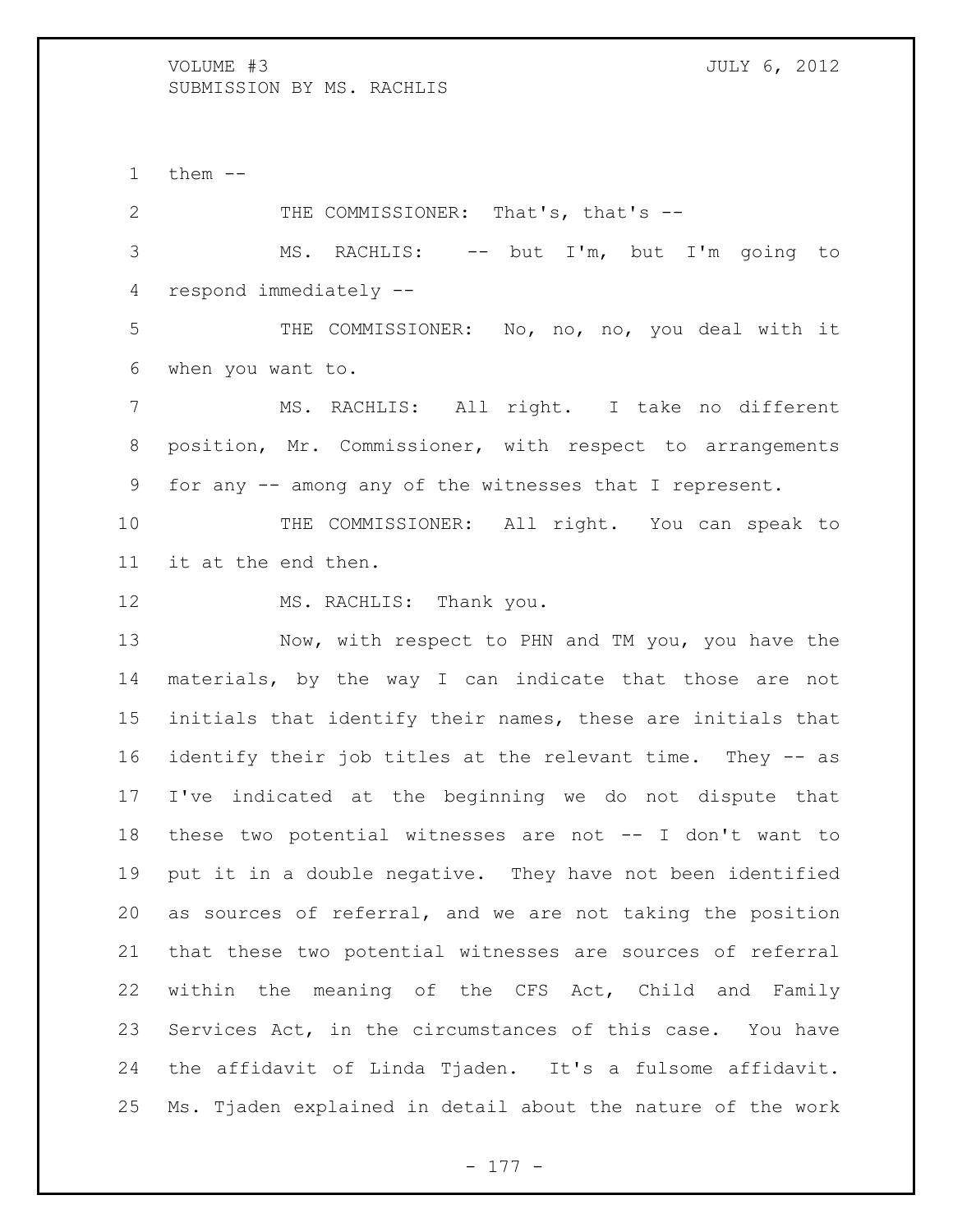VOLUME #3 JULY 6, 2012 SUBMISSION BY MS. RACHLIS

 that these individuals do, and how they come into contact because of the nature of the work they do with the child welfare system with some relative frequency, and although PHN and TM work -- do come into contact because of the nature of the work they do with the child welfare system. They are not part of the child welfare system, they provide their services within the health care system.

8 The, the position that we're taking is that from a policy point of view the, the arguments that have been advanced by other applicants in this proceeding have some analogy to these individuals, and I recognize that under your constituting order in council you have been appointed to inquire into the child welfare system, as it concerned Phoenix Sinclair, and that additionally you are appointed to inquire into any other circumstances directly related to the death of Phoenix Sinclair, but all I intend to leave you with, Mr. Commissioner, is the point that I'm assuming that you will want to be mindful of how, if at all, these proceedings may impact on other systems other than the child welfare system, so I am going to leave it at that in terms of the arguments with respect to PHN and TM.

 With respect to any comments with respect to actual procedural arrangements I believe that, that Commission counsel can skillfully work, work out those arrangements, other than I do want to let you know, and

- 178 -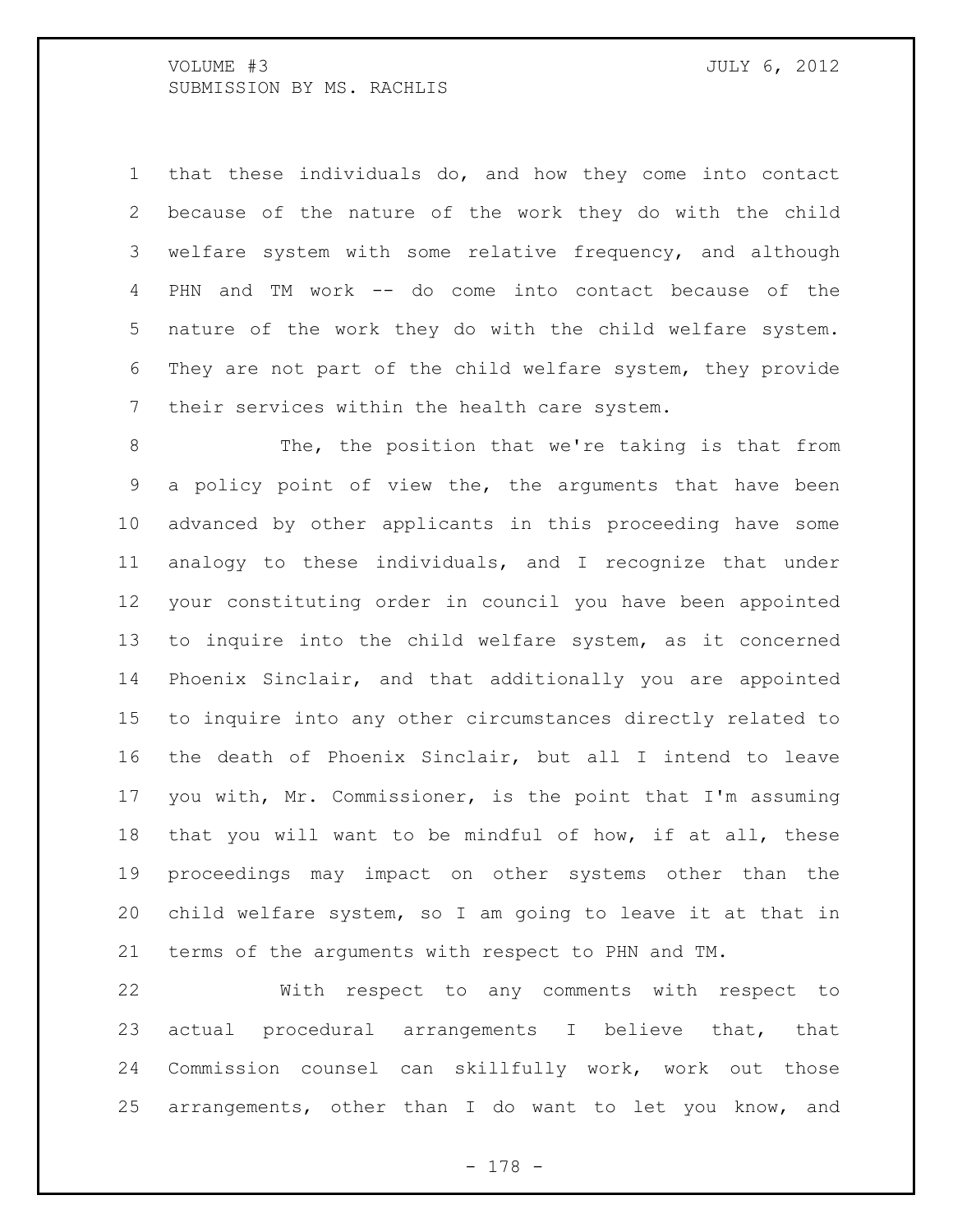VOLUME #3 JULY 6, 2012 SUBMISSION BY MS. RACHLIS

 this now responds to your specific question that we are not seeking for any of these five witnesses to testify other than in this room, and the specific arrangements at that point can be worked out, and our position would be the same as the position taken by Mr. Paul with respect to his client, and indeed with respect to the, the main applicants.

8 I'm sorry, I should stop there, I want to correct myself. The, the -- there is a nuance that I, that I should clear up. The sources of referral ought not to have their names mentioned in the room at all because they are sources of referral, and in that respect the position that we would be taking is no different than the position that had been taken by Mr. Paul on behalf of his client.

 With respect to PHN and TM the arrangements that had been advanced by the applicants in the main motion sound suitable to me, but I think that's something that can be left to -- those are the kind of logistical arrangements that can be left.

 THE COMMISSIONER: That is PHN and TM would pretty much fall on the same basis of social workers, and so on that are encompassed in, in this band of motions? MS. RACHLIS: Yes. So with that, Mr. Commissioner, I want to circle back to what I said at the

outset, which is that you have complete discretion to make

- 179 -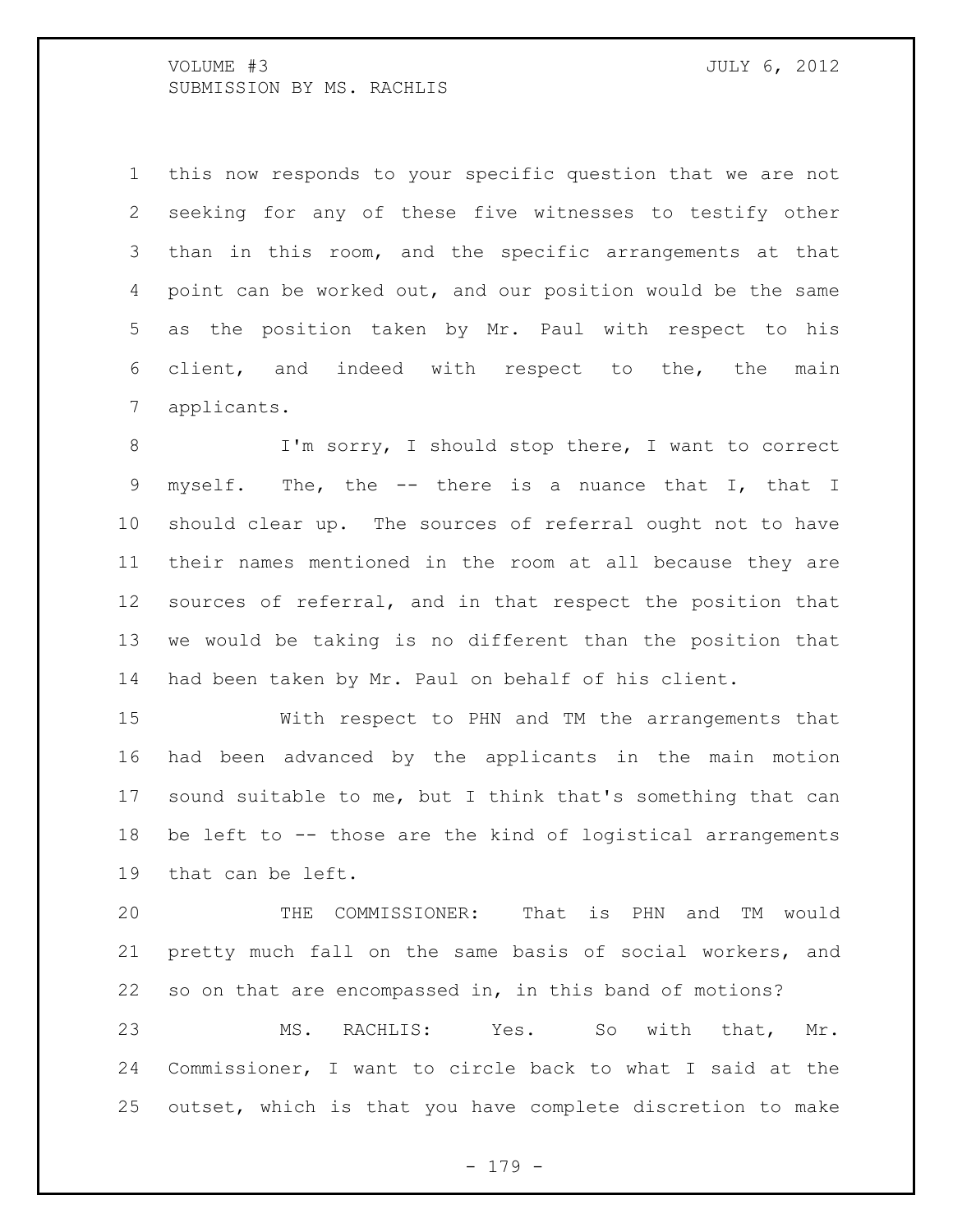VOLUME #3 JULY 6, 2012 SUBMISSION BY MS. RACHLIS

 these orders. You have to be guided, as Mr. Gange indicated, by The Child and Family Services Act with respect to sources of referral, so in that respect you, you wouldn't strictly speaking have a discretion. You -- we leave it to you, as I said at the outset, to make orders that concern my clients as you see fit.

 And subject to that, unless you have any questions, Mr. Commissioner, those are my comments.

9 THE COMMISSIONER: Thank you, Ms. Rachlis.

10 MS. RACHLIS: Thank you.

11 THE COMMISSIONER: Mr. Gindin, are you ...

 MR. GINDIN: Mr. Commissioner, on behalf of Edwards and Sinclair, firstly with respect to the motion by Mr. Gange, part A of his motion, insofar as people are classified as SORs we have no objection, for obvious policy reasons.

 Part B of his submission as to the method of process I'm content to leave that entirely to your discretion and I have no position to take.

 With respect to Mr. Paul's motion, since it all deals with SORs, again we have no objection.

 Ms. Rachlis' motion our position is the same insofar as it relates to the SORs that she represents.

 With respect to PHN and TM our position is simply the same as it was before, that there ought not to be any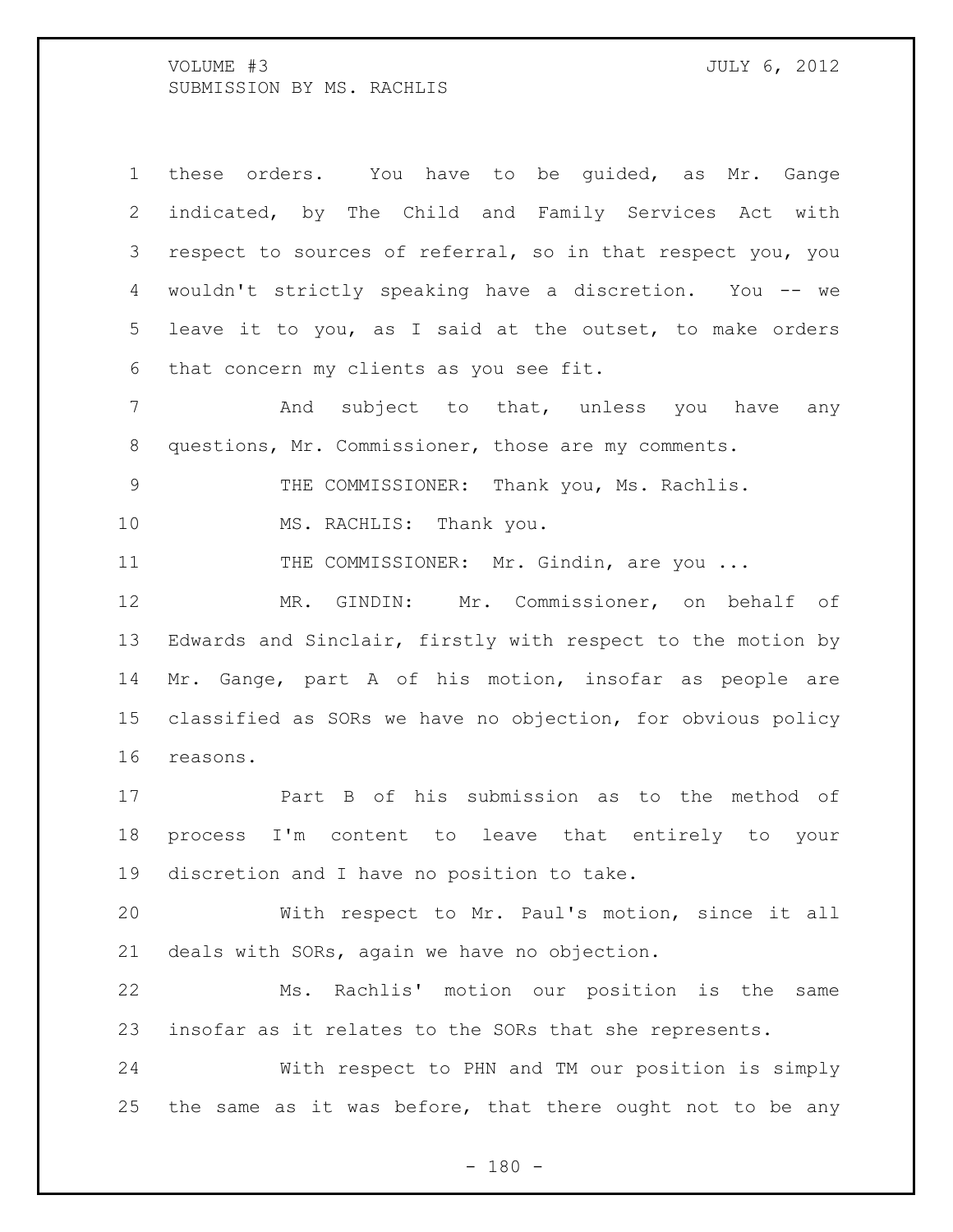## PROCEEDINGS

 publication ban with respect to anyone who isn't classified as an SOR.

 Rather than repeating the entire submission we'll just leave it at that, and that's our position.

 THE COMMISSIONER: Thank you, Mr. Gindin. Who's going next?

 MR. FUNKE: Yes, Mr. Commissioner, thank you. I can advise on behalf of the AMC and the SCO they take no position with respect to the collective applications brought this afternoon by the last three counsel that you've heard from. Thank you.

12 THE COMMISSIONER: Thank you. All right.

 MR. KROFT: Mr. Commissioner, in respect of the two applications by Ms. Rachlis for witnesses who are not SORs what we said this morning is the same as we say for them, and so I share Mr. Gindin's position on that point.

17 THE COMMISSIONER: Yes, they're, they're --

18 MR. KROFT: The same boat.

19 THE COMMISSIONER: As, as you have spoken to previously?

 MR. KROFT: Yeah. I, I think everything we said applies.

MR. COMMISSIONER: Yes.

 MR. KROFT: In respect to the SORs I addressed that point in my clients' positions on April 18th, and

- 181 -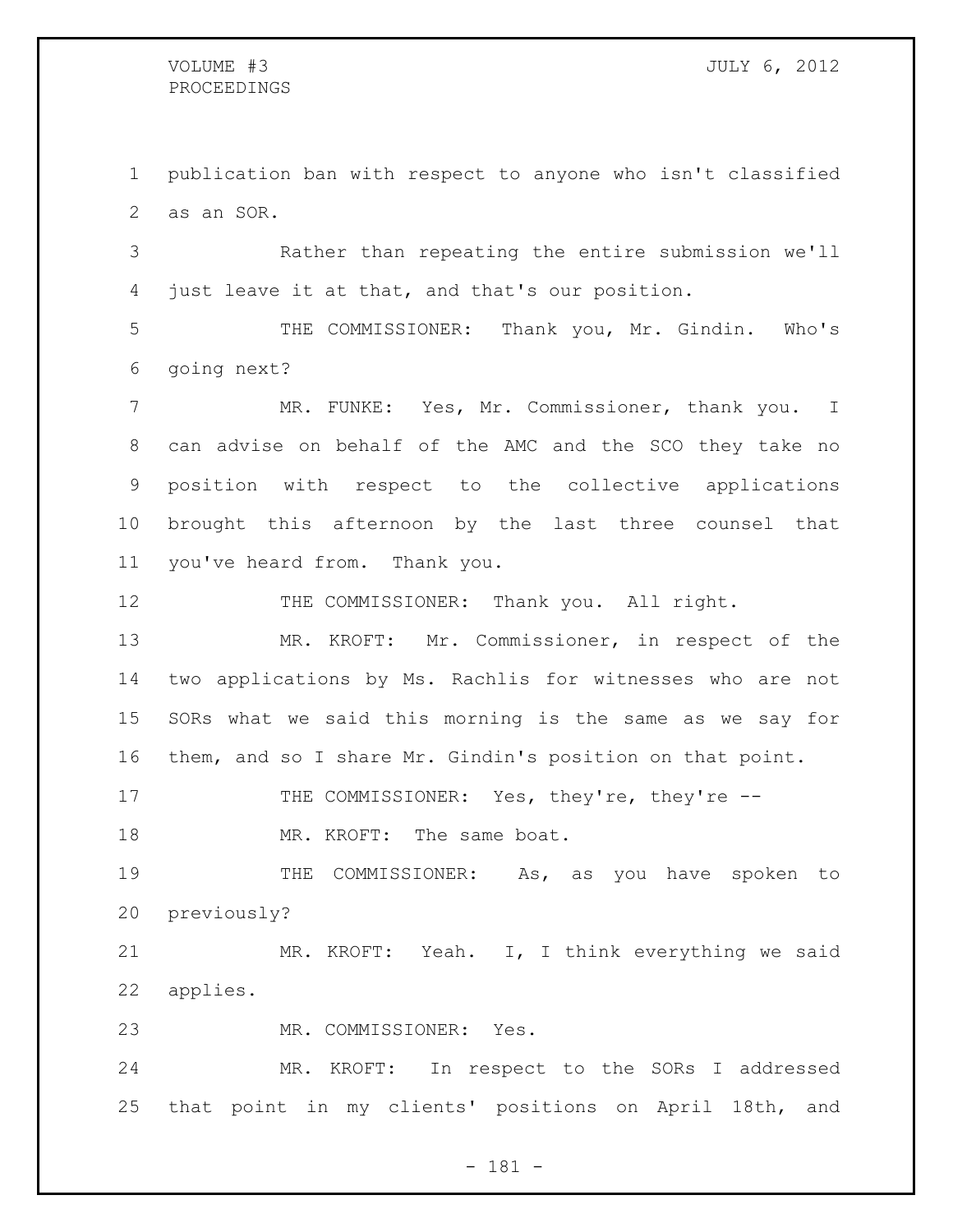VOLUME #3 JULY 6, 2012 SUBMISSION BY MR. MCKINNON

 referred to that in my motions brief, which is effectively that so long as we can reserve our right we are going to not participate in that and hear what they have to say, and if it becomes a matter of issue we'll make an application at that time as appropriate, and that seemed reasonable to you on April 18th, and it's in my motions brief, and we haven't changed that position, so if you haven't changed yours I have nothing further to say. THE COMMISSIONER: No, I haven't, so I thank you very much. So then that completes the -- everything to do with the SORs? MS. WALSH: It does, Mr. Commissioner. Counsel for the department, if you want to make your application now, it's a brief one. 16 MR. MCKINNON: I'm completely in your hands if -- whatever you would prefer. 18 THE COMMISSIONER: Well, maybe we should have that now, and then -- and just have the three replies to deal with after that. 21 MS. WALSH: Why don't we. MR. MCKINNON: Thank you, Mr. Commissioner. For

 the record it's Gordon McKinnon, representing the Department of Family Services. Mr. Commissioner, the other motions you've dealt with today have been concerned with

- 182 -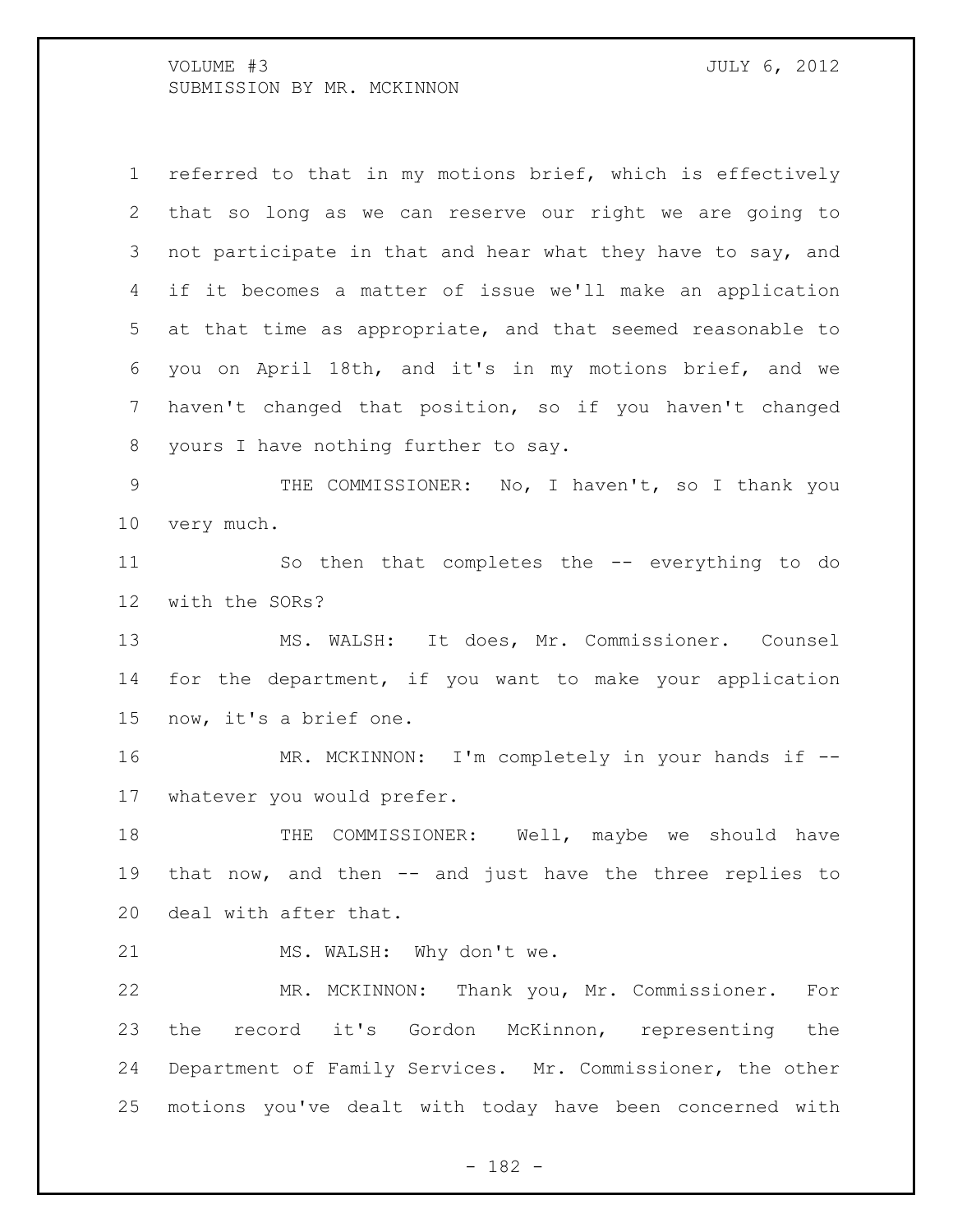VOLUME #3 JULY 6, 2012 SUBMISSION BY MR. MCKINNON

 protecting the identity of witnesses. Our motion is different. Our motion is concerned with documents that may be filed at the inquiry. And in a nutshell, Mr. Commissioner, you made a ruling previously on the redaction of documents.

THE COMMISSIONER: Yes.

 MR. MCKINNON: And in a nutshell what we are suggesting is that ruling should continue through to the public portion of the inquiry, that is, that which you saw fit to order redacted previously, those documents should be the ones filed at the public portion of the inquiry. I'm not aware of any objection to this motion that I make today that the redacted documents be the ones that are filed in the public arena, so to speak. I can elaborate on that if you wish.

16 THE COMMISSIONER: Just repeat that again.

 MR. MCKINNON: That the redacted copies of the documents --

19 THE COMMISSIONER: Yes.

 MR. MCKINNON: -- which have been exchanged, redacted at some --

THE COMMISSIONER: In redacted form.

 MR. MCKINNON: In redacted form, redactions having been done by Ms. Walsh's staff --

THE COMMISSIONER: Yes.

- 183 -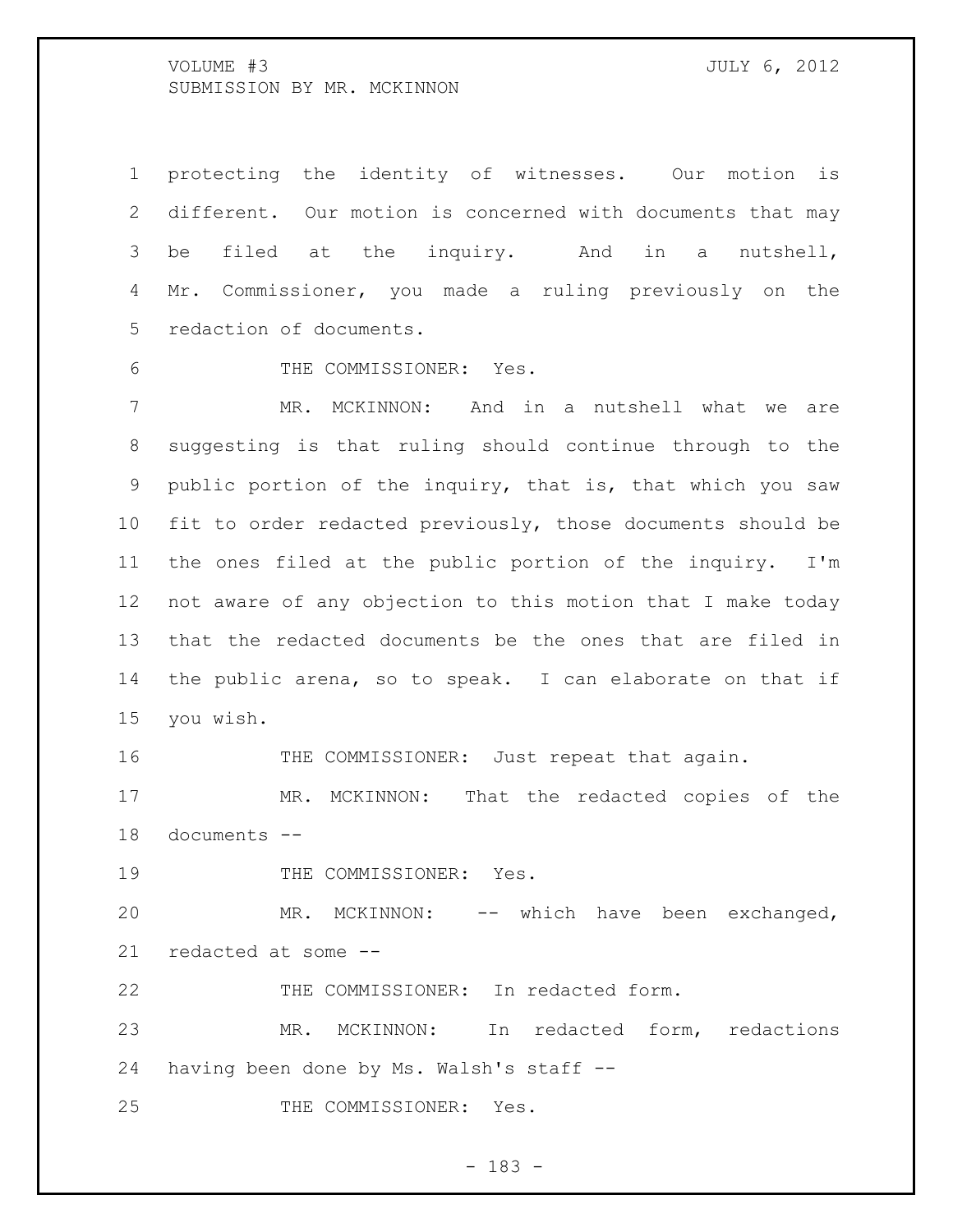1 MR. MCKINNON: -- a considerable effort, I would suggest.

THE COMMISSIONER: Yes.

 MR. MCKINNON: Many hundreds of pages of documents have been redacted to remove names of sources of referral, to remove names of children under the age of 18, to remove names of foster parents where there's no relevance to this inquiry, to remove those names that disclose personal information about individuals that would have no relevance to this inquiry. That's the proposal that's being advanced by the department is that those documents should be the ones filed in the public session, not the unredacted copies that would disclose the confidential and personal information of those types of individuals.

 THE COMMISSIONER: Would anybody take objection to that?

MR. MCKINNON: I'm not aware of any objection.

 THE COMMISSIONER: I wouldn't expect there'd be any.

 MR. MCKINNON: And I see this more as a housekeeping matter, Mr. Commissioner. I think that we want to obviously protect the privacy of those kinds of individuals because it's my understanding that when we get to the public portion of this inquiry, once those documents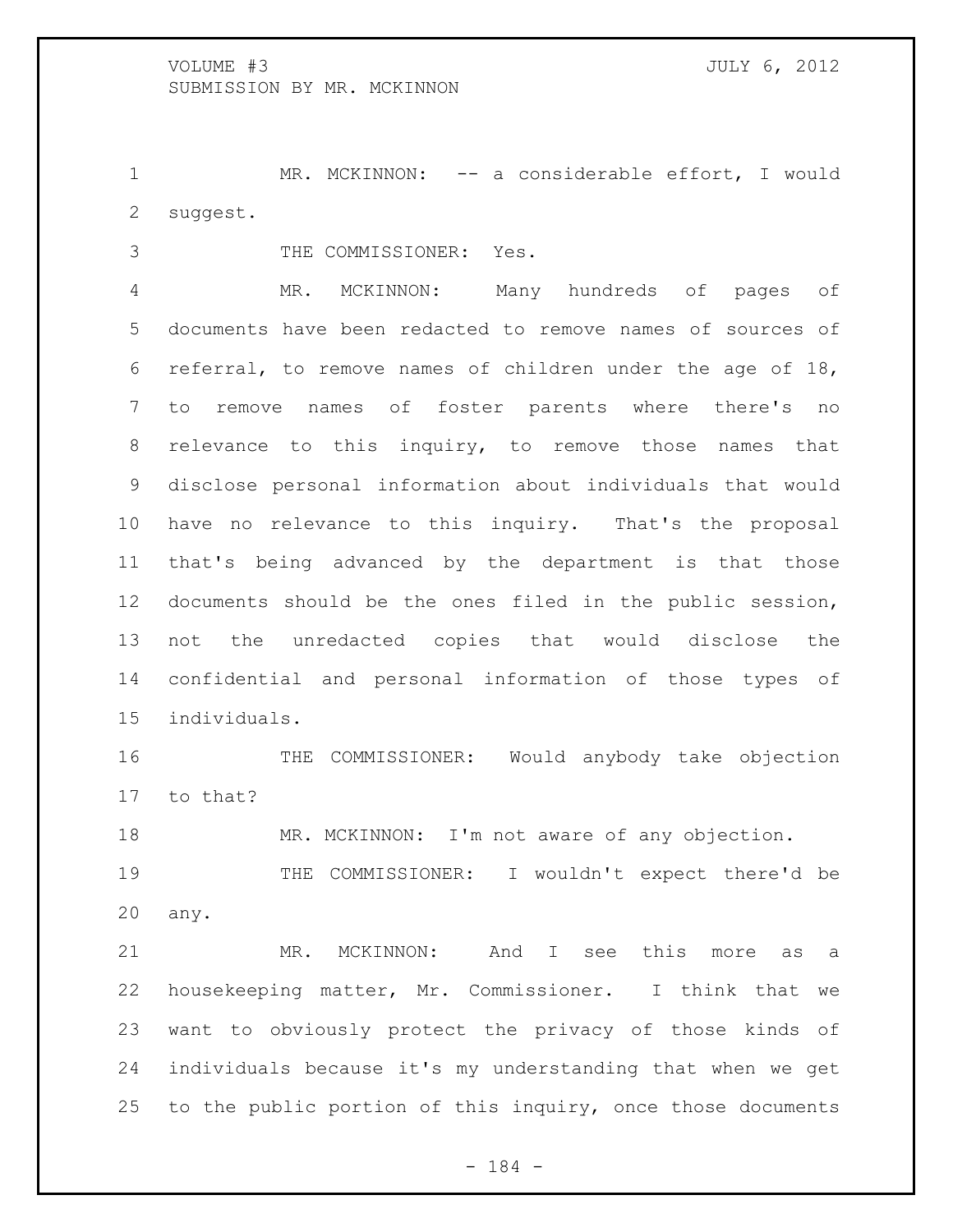VOLUME #3 JULY 6, 2012 SUBMISSION BY MR. MCKINNON

 become entered in evidence at this inquiry, they will be posted on the commission's website and to the extent possible we are trying to preserve the confidentiality of those, those types of people's whose names have been recorded, whose confidential information has been recorded but may not be or will not be relevant to this inquiry.

 THE COMMISSIONER: I think that's a reasonable and if you require a formal order why I so direct at this point.

 MR. MCKINNON: Okay, thank you, Mr. Commissioner. I won't elaborate further, I think you have the point and I see no objections.

13 THE COMMISSIONER: I hear none.

14 MR. MCKINNON: Thank you.

15 THE COMMISSIONER: Thank you, Mr. McKinnon.

 Commission counsel, you made the same mistake as I did and forgetting the University of Manitoba to make their submission. Didn't they want to make a submission this afternoon?

MS. WALSH: That will be --

21 THE COMMISSIONER: Oh, that's coming.

MS. WALSH: -- with respect to their --

23 THE COMMISSIONER: That's on the next piece.

MS. WALSH: -- replies. They're still to come.

25 THE COMMISSIONER: Yes, okay.

 $- 185 -$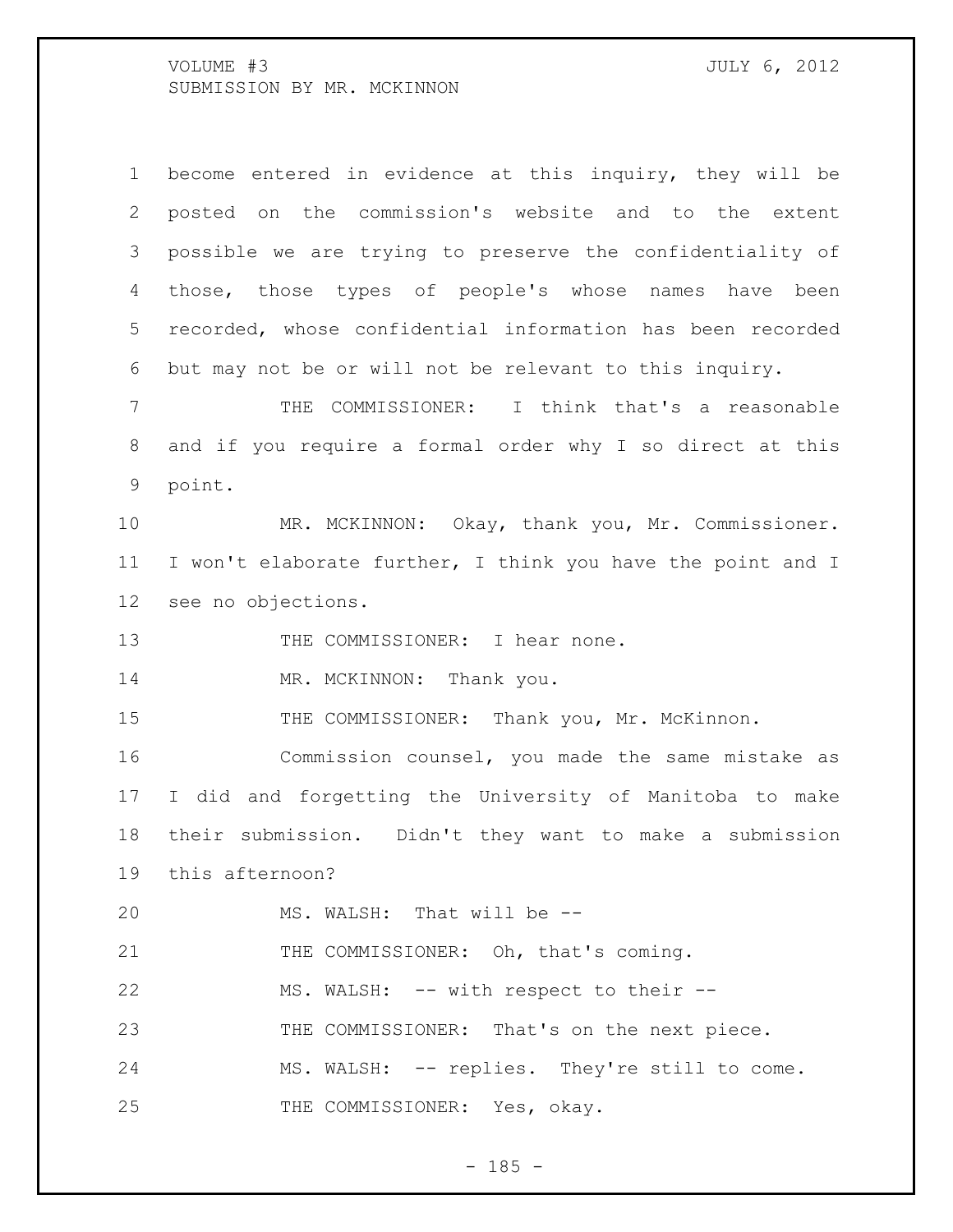1 MS. WALSH: Yes. THE COMMISSIONER: Fair enough. You didn't forget anything. MS. WALSH: Not yet, not this time. THE COMMISSIONER: No, not this time. All right. So Mr. Smorang will come forward. MR. SMORANG: Thank you, Mr. Commissioner. To begin, and I do recollect your comments this morning where you thought there would be value in discussion between counsel vis-à-vis the scope of the motion, the main motion, and also the discussion of to what individuals it would apply, the identified 32 and all of that. You indicated there might be some value in some discussion on that.

14 THE COMMISSIONER: Yes.

 MR. SMORANG: At least amongst the three applicants, myself, the authorities ANCR and Intertribal, we have been able to, I think, assist by coming to a consensus on narrowing the relief sought. The question of to whom will your order apply, the 32 or others, has yet to be discussed. We haven't had an opportunity to do that amongst the larger group. I'm not sure how we're going to do that or when. I thought this morning it was going to happen at the afternoon break but that obviously is behind us, at least the first one.

And I should just mention --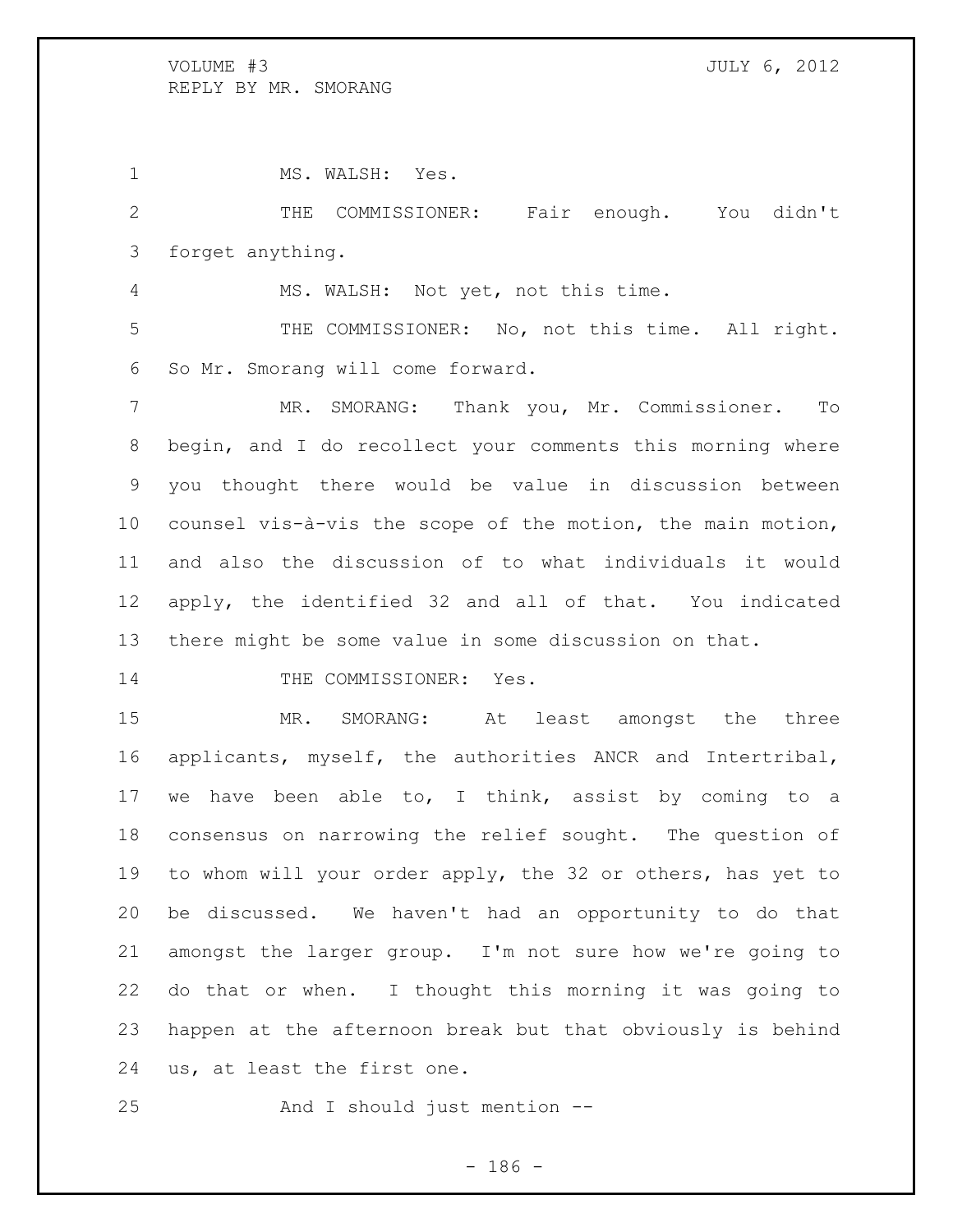THE COMMISSIONER: If there's a need to break later in the afternoon for that, to allow that to happen, I'll certainly be prepared to do that.

 MR. SMORANG: Yes, yes. But in terms of the actual motion, what we've done is we've amended the wording somewhat as it regards the phrase name, face or identity.

 THE COMMISSIONER: Have you got, you've got a new motion prepared or?

 MR. SMORANG: I don't, but if you have my old motion handy, you could probably --

11 THE COMMISSIONER: Let me just get it out.

 MR. SMORANG: And I'm doing this perhaps just as much for other counsel so they can consider that and whether that clears up some of the concerns raised by my friends in opposition this morning.

 THE COMMISSIONER: All right. I'm looking at your original motion. Go ahead, please.

 MR. SMORANG: So the motion read that: The commissioner prohibit any form of publishing, broadcasting or otherwise communicating by television, Internet, radio and print or of any other means the name, face or identity of any witness at the inquiry who is or was a social worker ... We're going to change the three words "face or identity" and replace those with the word "image". And so 25 the motion would read: ... or by any other means the name

- 187 -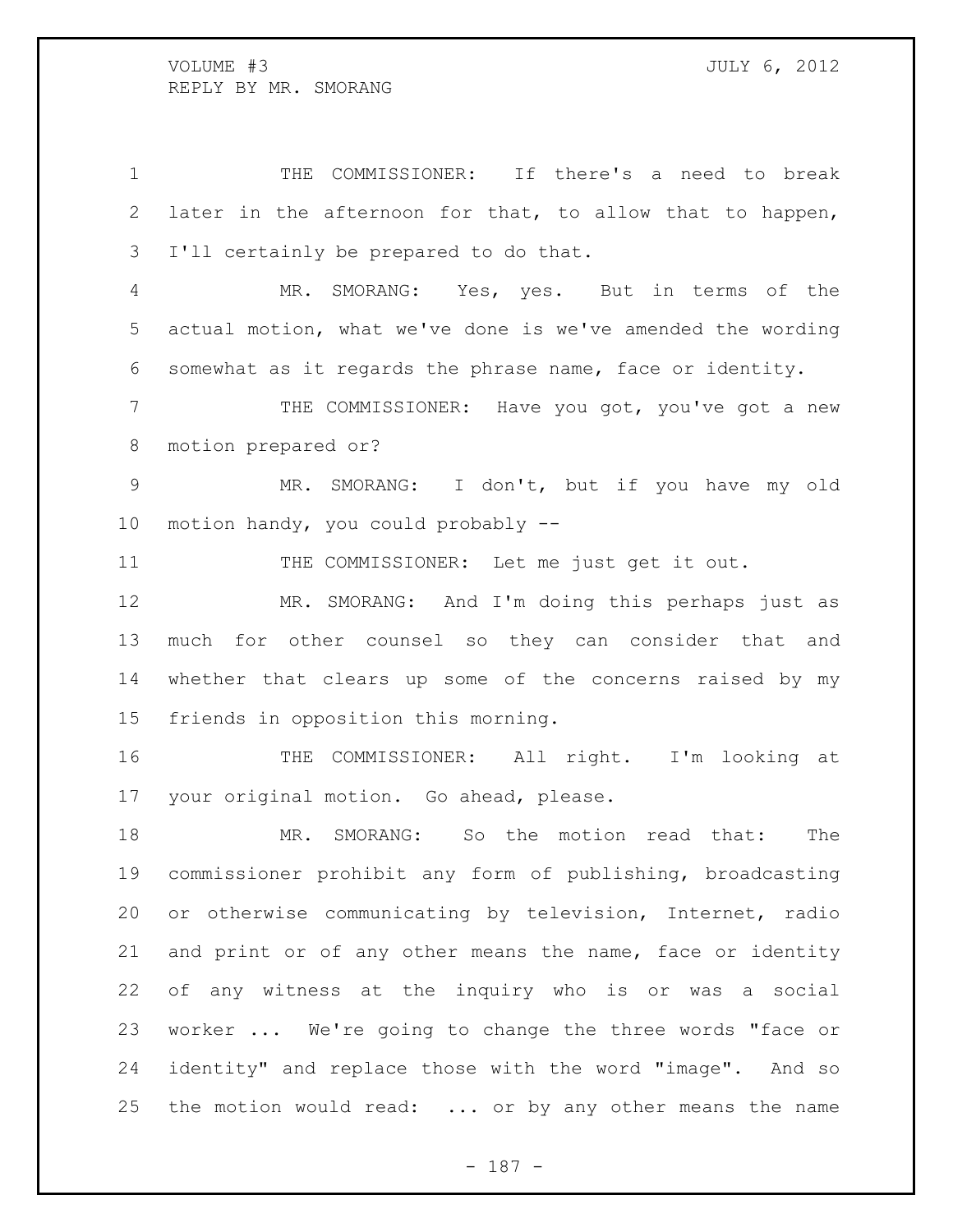and/or image of any witness at the inquiry who is or was a social worker.

 And at first blush that may seem to be a minor change but we were alive to the concerns raised by some counsel about identity and in particular, and for example, would you truly be protecting the identity of a social worker if you said the female social worker from Fisher River when in fact there may only be two and one may be a male. And so what we're really trying to achieve here and the minimalist theme of our motion is to simply protect people from that mass media that would result in names and images being broadcast. So I certainly don't expect that's going to result in anybody in opposition all of a sudden changing their mind, but I think it will give you a clearer idea of exactly what we're trying to protect and may take away some of the argument about well, what if someone is asked during the hearing in what area of the province do you work and then we could get into a debate about well does that help identify the person and should we ask that and do we have to turn off the camera and all the rest of that. So we're just talking about the names and the images.

23 THE COMMISSIONER: Now the others, and maybe they will speak to it, but they have got other wordings and other requests other than your alternative. Has it been

- 188 -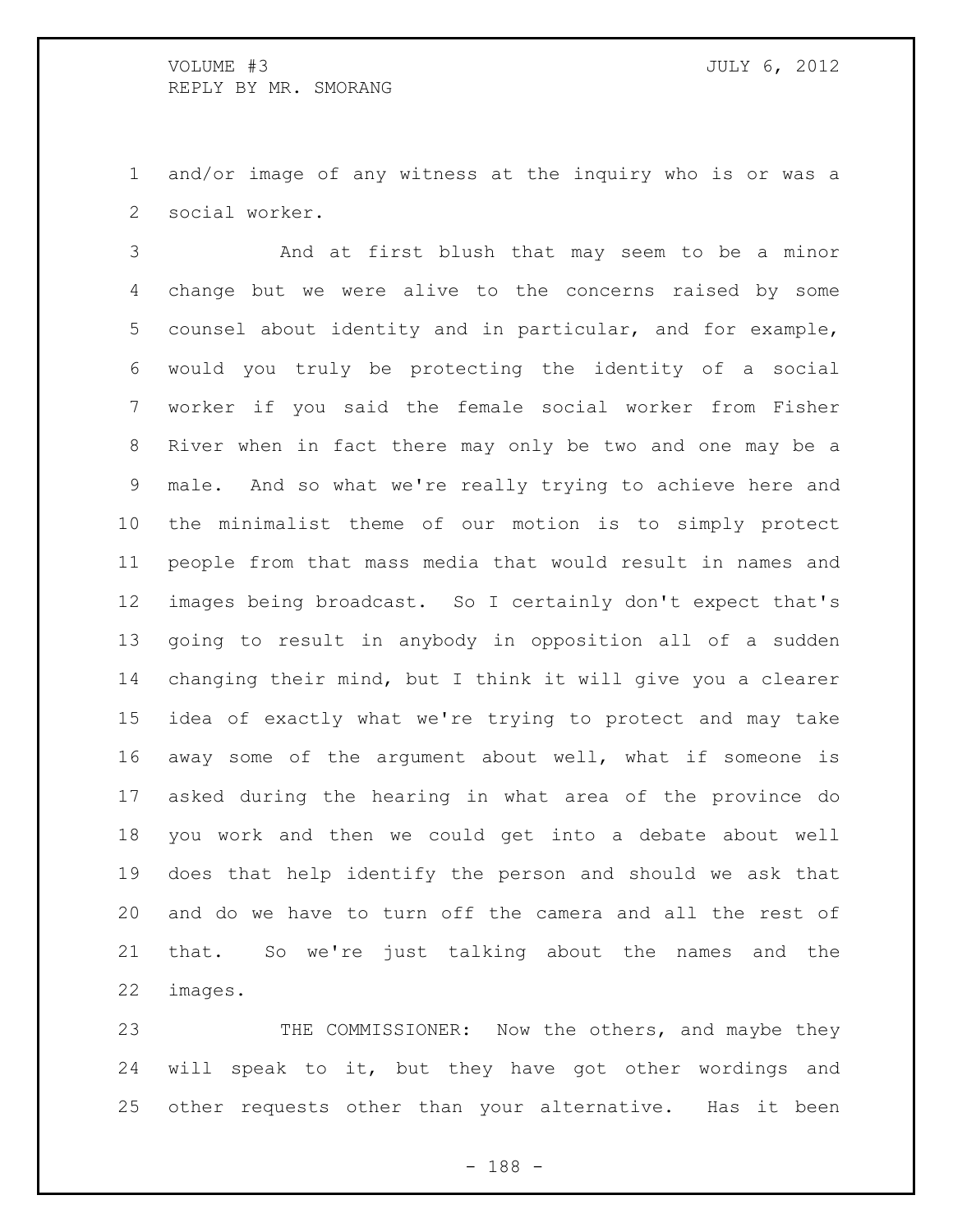agreed that, that this one clause, your (a), will be it for everything but the alternative by Mr. Saxberg and Mr. Khan? MR. KHAN: (Inaudible) my notice of motion but I thought I had used the same wording as Mr. Smorang. MR. SMORANG: You did. So Mr. Khan's indicating yes. MR. SAXBERG: Perhaps I could speak to it. There's just one small little exception, but the answer is yes except for the small exception and I can speak to it (inaudible). 11 THE COMMISSIONER: All right. MR. SMORANG: Perhaps Mr. Saxberg will address that then when he speaks. And then as to that second piece, who will it apply to, I think we will probably benefit from some further discussion on that. And I should just point out, I mean for your benefit, Mr. Commissioner, and also for the benefit of those in opposition, we are still in the process of discovering witnesses, that is, there are people yet to be interviewed and it is possible that your ban may apply to someone not yet identified to someone who will testify and that's a reality and it may even be a reality in the middle of phase one, it might be in mid-October, and all of a sudden might discover the name of somebody who becomes

- 189 -

important and is called as a witness. And so I will adopt,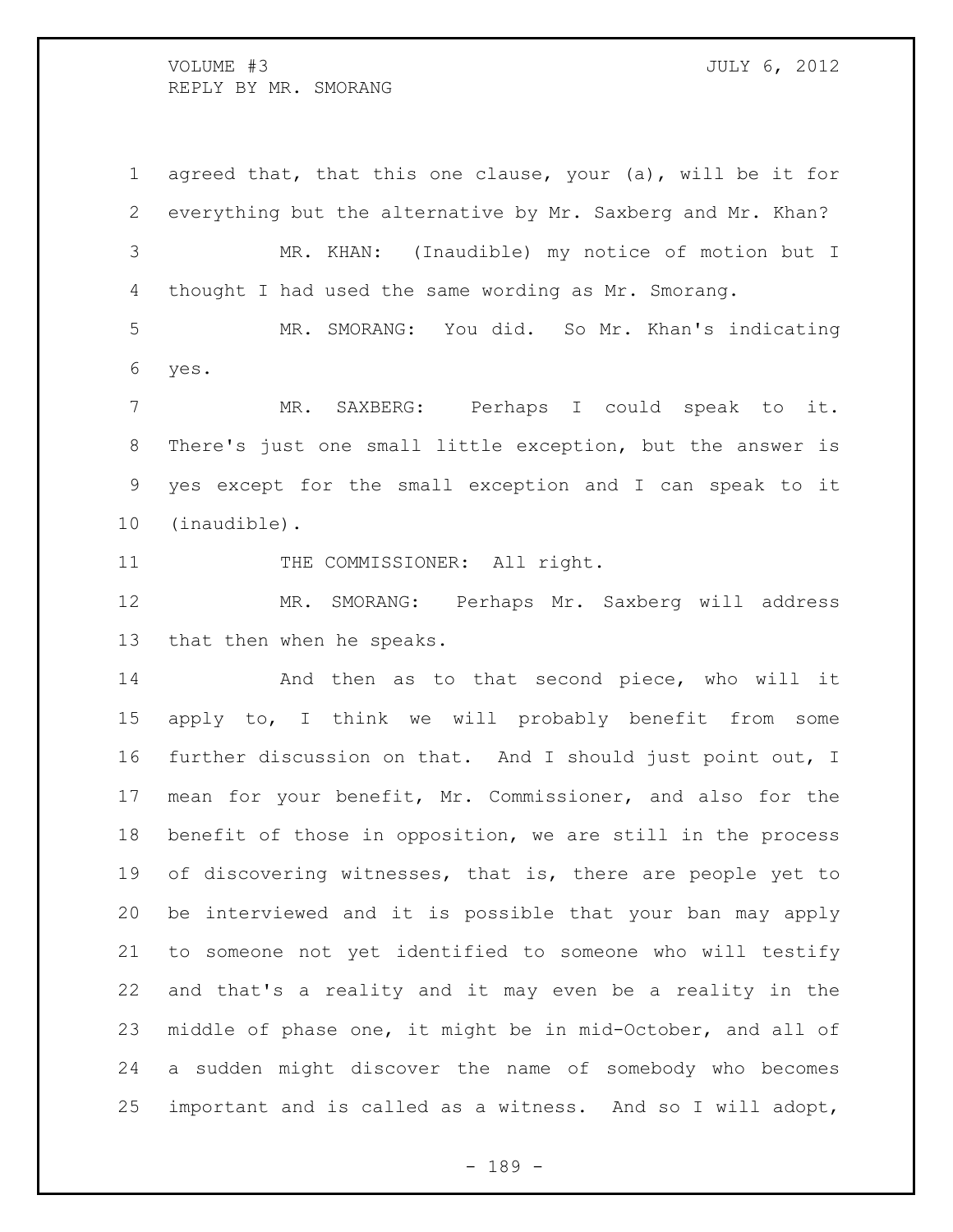at least for now without getting into the detail of it, Mr. Saxberg's comments earlier which were we really need to focus on a category of individual rather than Joe, Fred, Sally and Bill.

 THE COMMISSIONER: Is that what you say you will spend a little time speaking to your colleagues about?

MR. SMORANG: We will discuss that.

8 THE COMMISSIONER: Okay.

 MR. SMORANG: Exactly. But I mean one of the realities, and I appreciate Mr. Kroft's concern, at least at face value, that you know, I have to know who we're talking about here in general terms at least. Part of our problem is, and part of Ms. Walsh's problem is, we don't know yet. We know probably a vast majority but there may well be others who come up and if they do, well we certainly don't want to be back here for three days every 17 time we come up with a new witness. So at any rate ...

 My reply will, I hope, be truly a reply in the sense that I intend to respond by and large to comments made by Mr. Kroft and Mr. Gindin and Mr. Funke. Mr. Kroft began with a statement early on in his argument that he said to you stood for the proposition that the MGEU is opposed to a public hearing into the issue surrounding Phoenix Sinclair and he took you to an excerpt from the cross-examination of Janet Kehler and I've asked commission

 $- 190 -$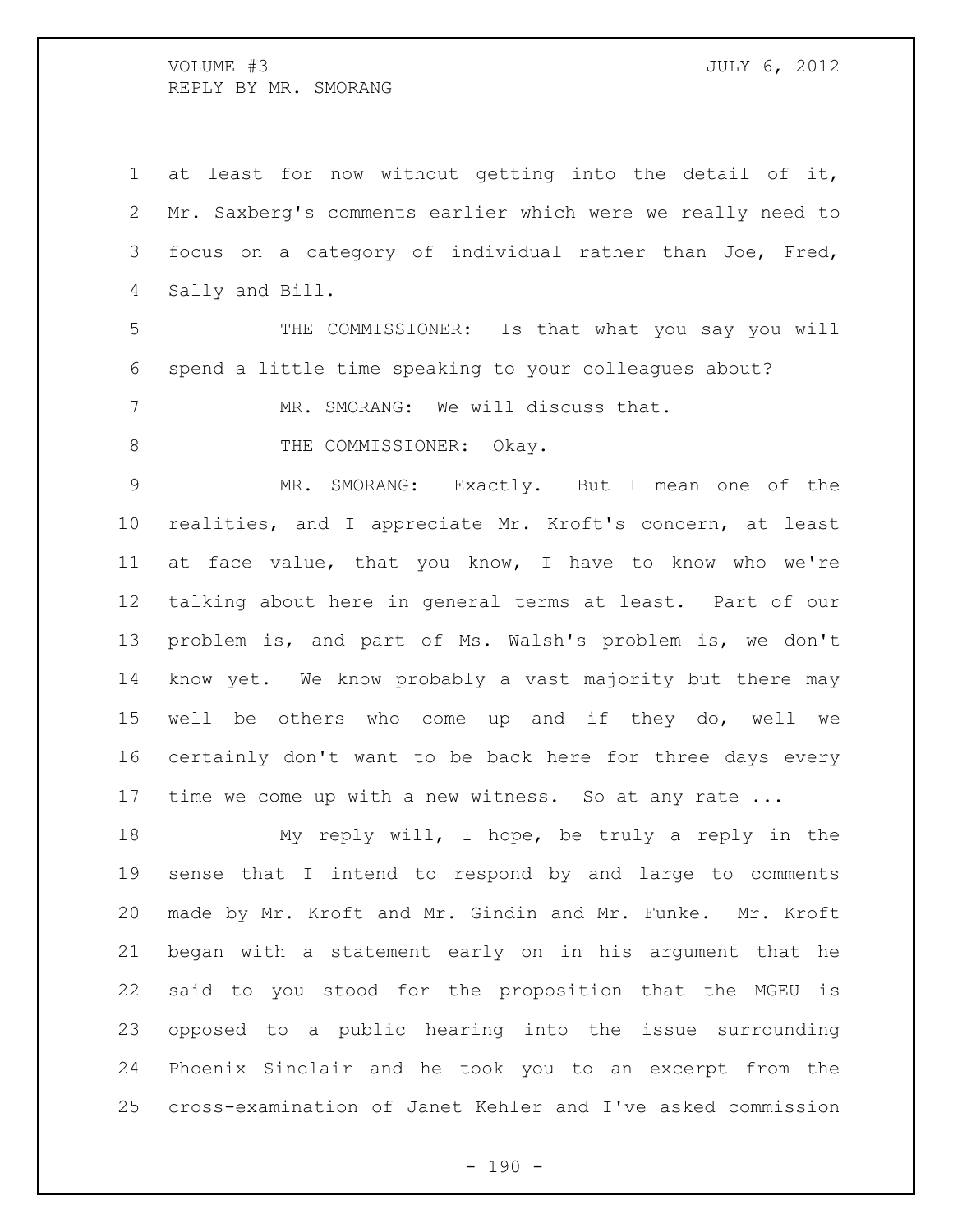counsel to put the documents I'm going to ask you to see or have regard to in front of you or near you and the first one you need to see is the cross-examination of Janet Kehler. MS. WALSH: We may have this in the order that we related. 7 THE COMMISSIONER: I have, I have -- it's her cross-examination, is it? MR. SMORANG: Yes, it is. 10 THE COMMISSIONER: All right, I have that here. I've got my own all marked, so. MS. WALSH: And some are in binders that I think you've put behind you. 14 THE COMMISSIONER: No, I have it here. You see these copies were all, of these were all sent to me to read as they came in and that's why I have my own set here and all these coloured folders and that's really what the confusion is. These are my copies that I marked when I was able to read them, but anyway, that's just by way of explanation. I have Kehler's cross-examination in front of me. MR. SMORANG: If you would go to page 8. 23 THE COMMISSIONER: Yes. MR. SMORANG: Mr. Kroft read to you from page 8, question 35, as the proposition that the MGEU does not want

- 191 -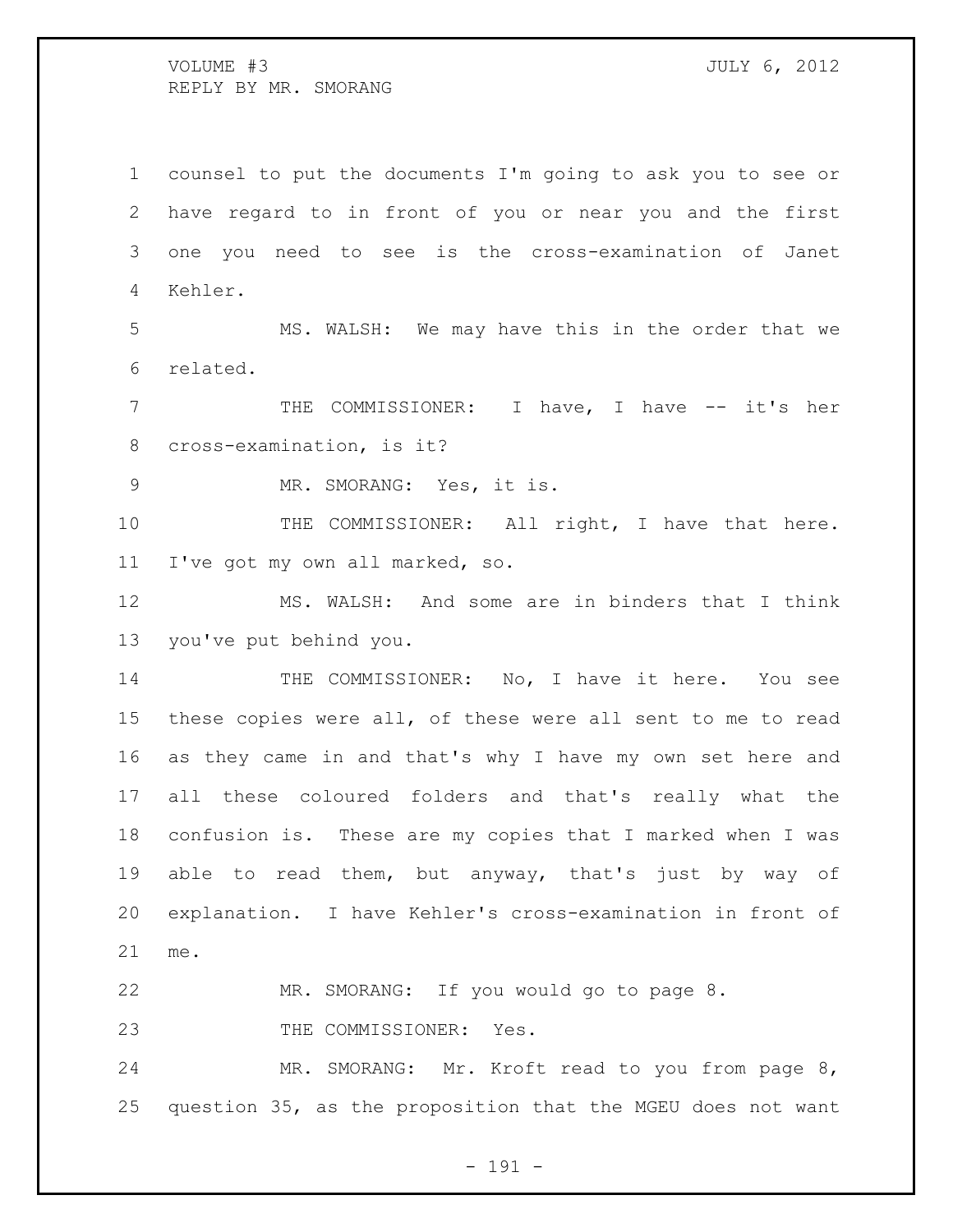VOLUME #3 JULY 6, 2012 REPLY BY MR. SMORANG a public inquiry and he read to you question 35 which was: "35 Q Okay. You have committed to the members of the MGEU, and 5 the public, because it was a public letter, you have committed to oppose the public review of the **6 facts** of the Phoenix Sinclair case. 10 A That's correct." Now that's where Mr. Kroft stopped. If you carry on, question 36, he says: 15 "36 Q Now, I take it you are **16 aware** that in the course of preparing for --" And then Ms. Kehler interrupts him, "A Sorry -- 37 Q Sorry to? 23 A Sorry to interrupt. When you say we have committed to not having a public review, and

- 192 -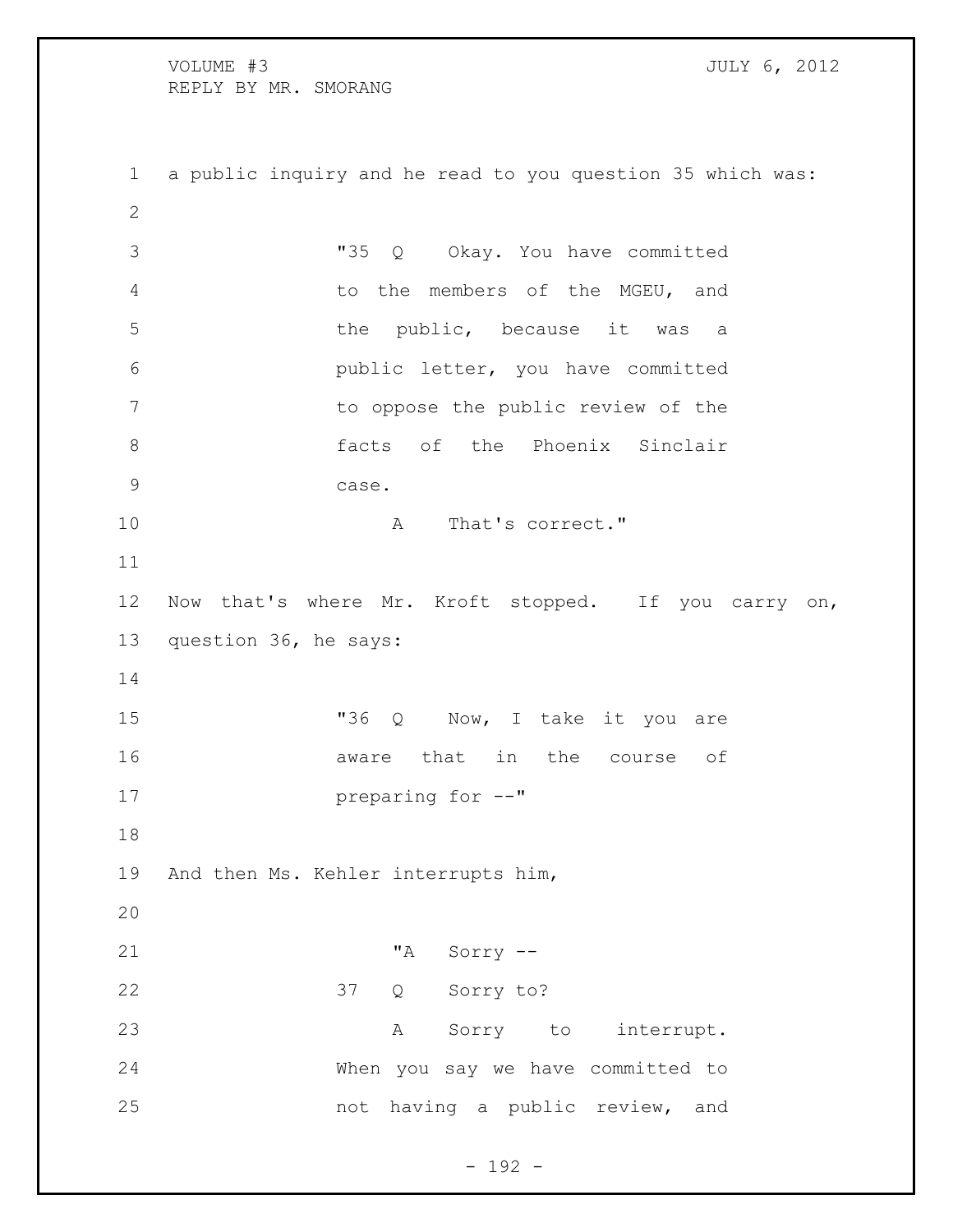| $\mathbf 1$   | even before, when I said you have                           |
|---------------|-------------------------------------------------------------|
| $\mathbf{2}$  | to define what going public is, I                           |
| 3             | guess the reason I want to qualify                          |
| 4             | that response is we did suggest                             |
| 5             | that an inquest, which is also a                            |
| 6             | review, would be an appropriate                             |
| 7             | way, but that the format in which                           |
| 8             | Phase 1 was being handled, we                               |
| $\mathcal{G}$ | didn't think was appropriate.                               |
| 10            | Okay. But an inquest in<br>Q                                |
| 11            | normal course is a public<br>the                            |
| 12            | proceeding. Right? You are aware                            |
| 13            | of that?                                                    |
| 14            | Yes, I am.<br>A                                             |
| 15            | 39<br>And you are fine with<br>Q                            |
| 16            | that?                                                       |
| 17            | Yes."<br>Α                                                  |
| 18            |                                                             |
| 19            | And so clearly I didn't want you to be left with            |
| 20            | the impression from question 35 alone that the answer that  |
| 21            | Ms. Kehler gave was that MGEU is opposed to a public review |
| 22            | of the facts. As she's indicated in the following answers,  |
| 23            | it was merely the forum of the review, MGEU at that point   |
| 24            | preferring an inquest, but understanding that even an       |
| 25            | inquest would be a public process. So I wanted to clear     |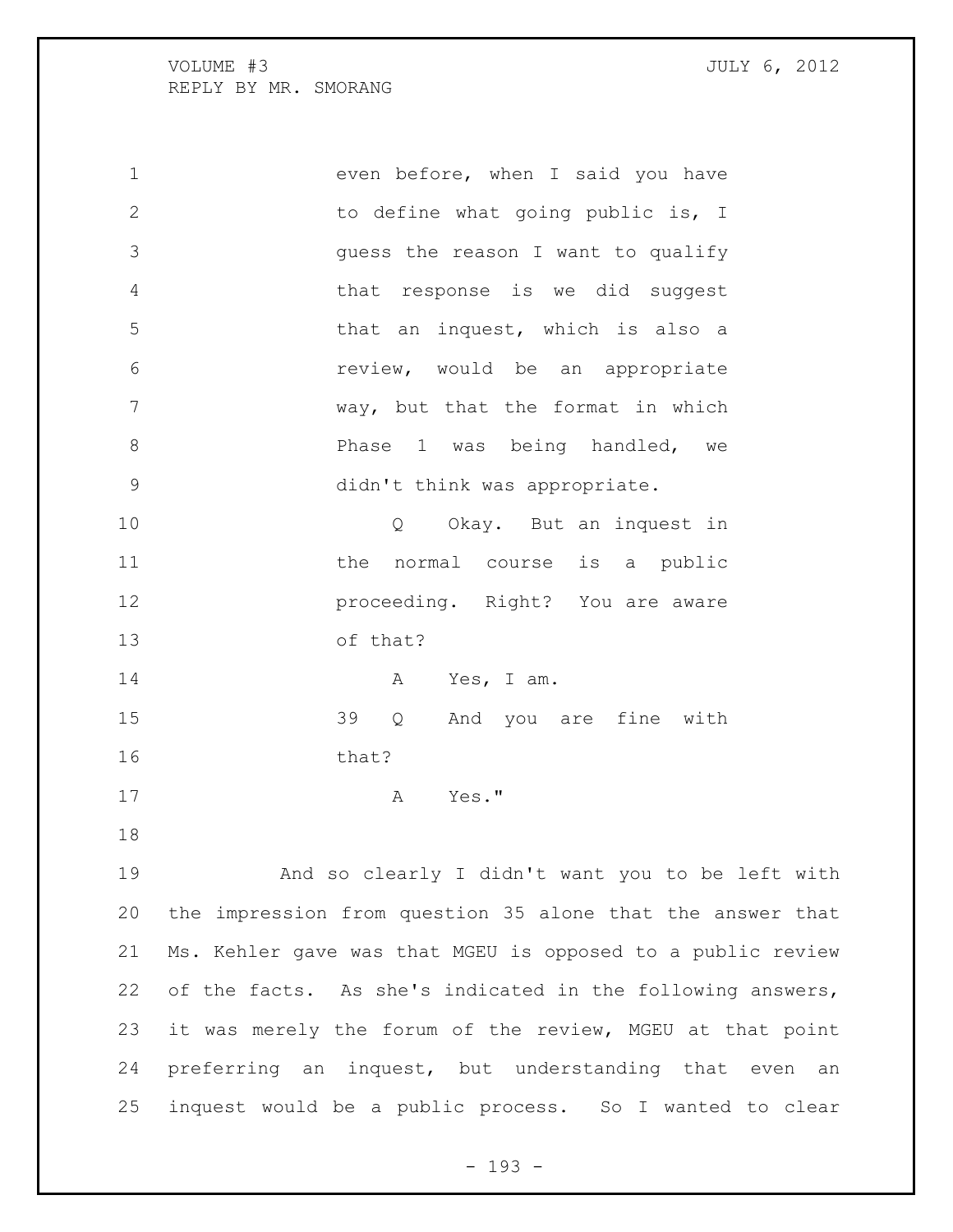that up.

 Mr. Kroft then spoke of the dangers of preventing the media from broadcasting the identities of social workers and he said, and I think I quoted him, he said: The true danger would be to permit civil servants to be non-accountable to the public they serve.

7 and then later on, not much later, he was reviewing the Mentuck case and he took a quote I think from Mentuck that said: Society does not benefit from non-accountable and anonymous police officers.

11 And from those statements that Mr. Kroft made, Mr. Commissioner, we can see that although Mr. Kroft didn't specifically at any time try to explain or defend his client's motive in terms of its reporting, that their motive and his submission are essentially the same, that is it's about personal accountability to the media. And I would go so far, sir, as to say that in the media the words "public inquiry" are synonymous with "trial by public opinion". And when they say trial, they clearly mean the trial of individuals. Bring the individuals forward and make them stand publically or as Ms. Reynolds said in her Free Press column, let's find out who aided and abetted the murderers of Phoenix Sinclair. And I'm not faulting the media for that, I'm simply pointing out that is their focus. Their focus, and Mr. Kroft on their behalf made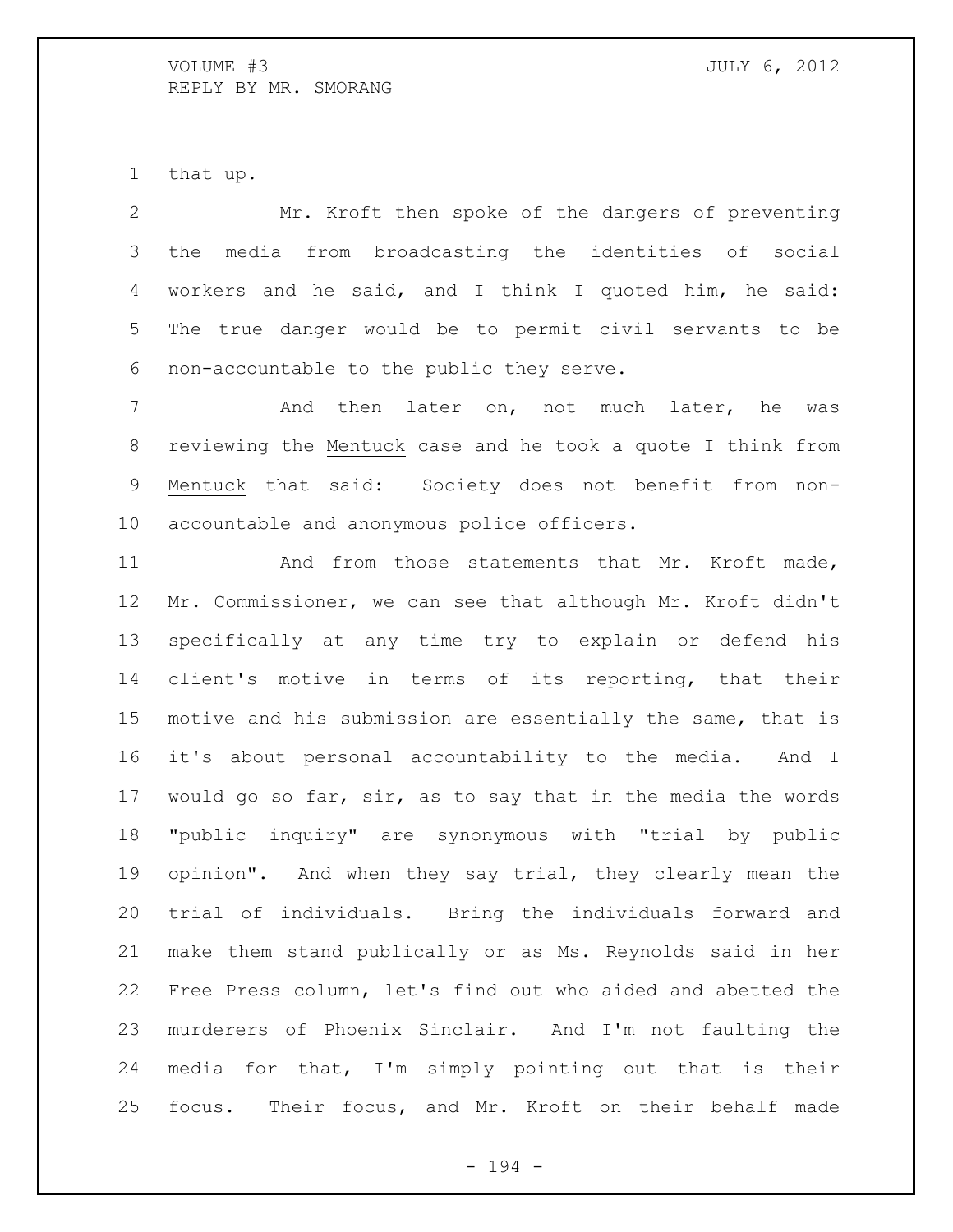this clear, is personal accountability, that's what they want to look for, who done it. But as we've agreed and I think I'll speak about Mr. Juliano later, but I thought Mr. Juliano's submission and his answer to your question was particularly apropos, that that is not what this inquiry is about. It's not an inquiry into individual accountability. It's an inquiry into a system and it requires you, as the finder of fact and the considerer of information, to get information from the people on the ground and those are the people that I represent and those are the people that I'm trying, on behalf of my client, to ensure are best able and prepared and ultimately, yes, willing to come and sit in that chair and tell everything they know comforted, as Mr. Juliano used that word, in the fact that they will not be pilloried or that their co-worker had not been pilloried the night before.

 And so whereas the media's focus is on personal accountability, this inquiry, while it will consider actions taken by people, is not to focus on personal accountability. And as Mr. Juliano said there are other forums for that. There is criminal court if someone committed a crime. There is civil court if someone committed an act that is, that is capable of being taken there. There is employment responsibility if someone did something that might justify them being fired or

 $- 195 -$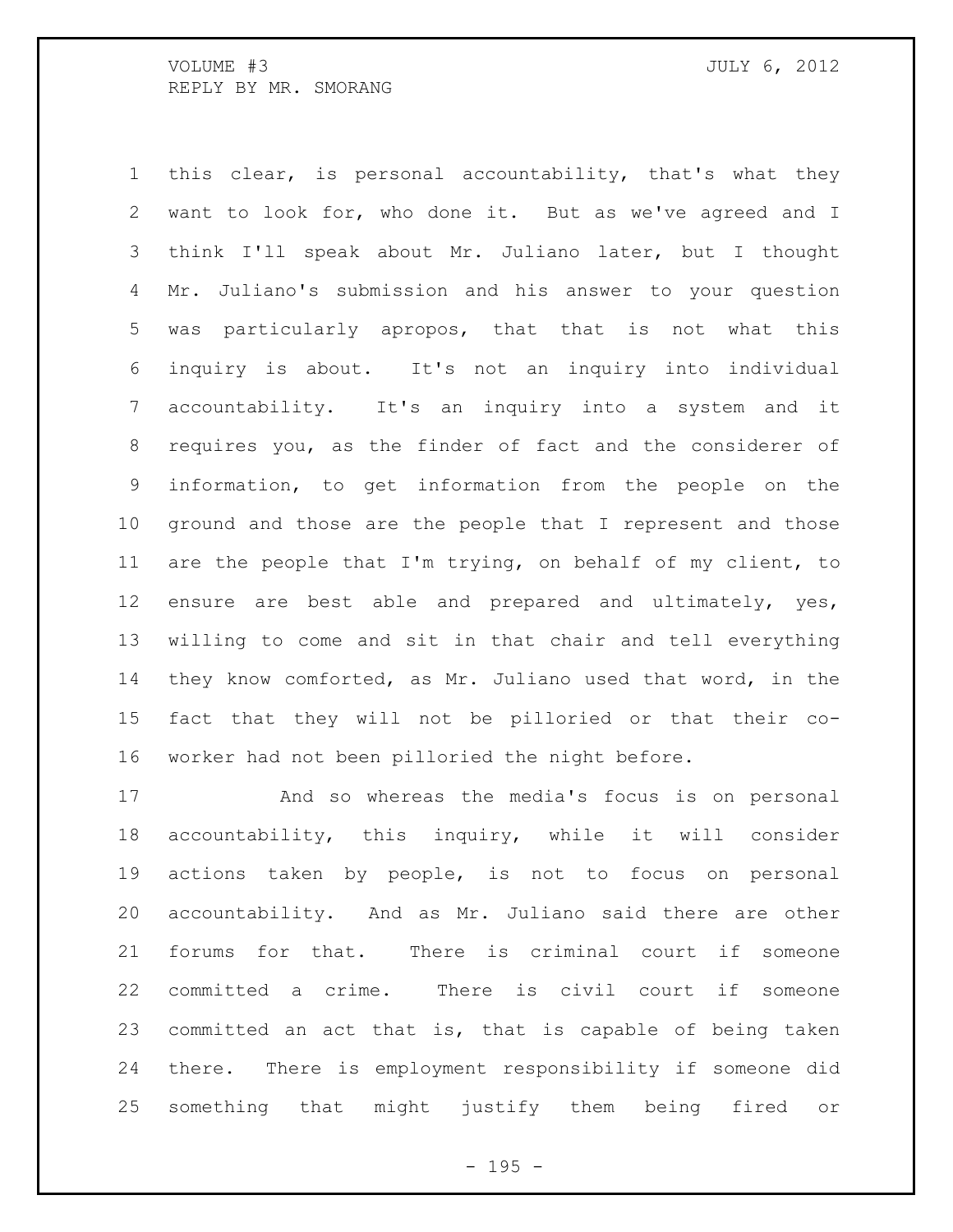disciplined or anything like that. Those are all outside of your consideration by the order in council and clearly by the mandate of inquiries generally. So I point that out because I think that is a fundamental difference between this inquiry and the media's motivation.

 Then Mr. Kroft gave us a bit of a history lesson and quoted from Wigmore and some of the lofty principles of, of trials and I don't take issue with anything he said. Clearly an open courtroom where people do not testify in secret, where they are challenged, where they must sit and be seen to give answers is exactly what is needed and is exactly what is going to happen in this case. But what Mr. Kroft then did, and I give him credit for this but I have to call him on it, is that he said that is a public inquiry and anything different than that is not. In other words, what Mr. Kroft is trying to say to you, sir, is that the threshold of your motion is either this is a public inquiry or if you set the motion it is not and therefore everything that Wigmore stood for, all of those principles will just go down the drain and he's wrong. And Mr. Gindin said the same thing. Mr. Gindin actually ended off with that, this must be in all respects a public inquiry, that is critical they say. And I suggest to you, sir, that they are incorrect on two counts.

First, the hearing is public, this is going to be

- 196 -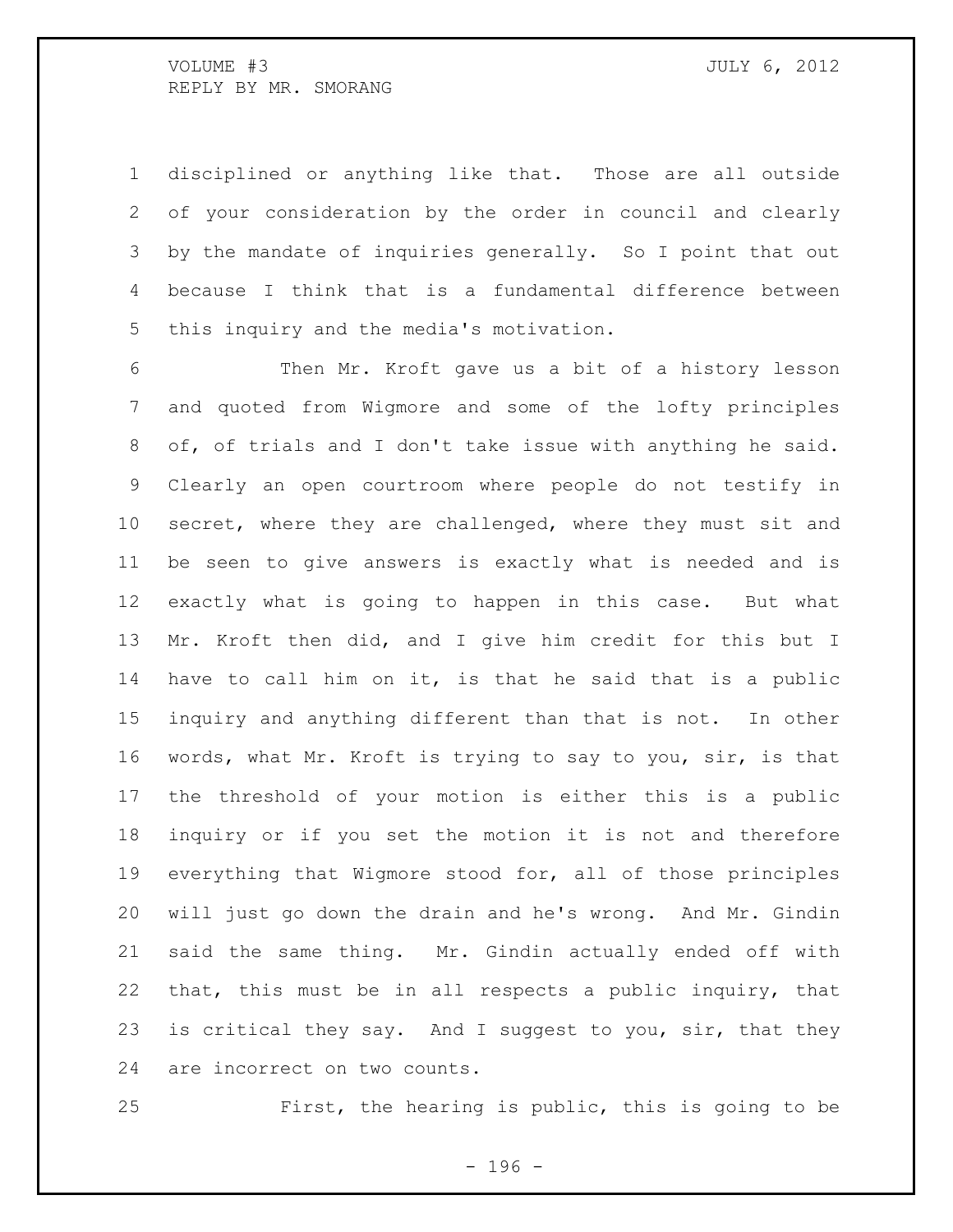a public hearing in all respects but for one, if you grant our motion. It will be public, there will be full exposure of all facts, of all details, of all identities before you and there will be a full opportunity for everyone to cross- examine and examine and review. There will be no impediment upon the fact finding process. So all of those lofty principles that Mr. Kroft espoused are true and will happen. But more to the point, because they're trying to set this up as if you do this you will change this somehow fundamentally from what it is, which is a public inquiry, into something else and something lesser and something not desirable. There are already, as we've just spent the afternoon hearing, significant restrictions on the information that this inquiry will release to the public, already, and those are not found in other inquiries. Documents that have been obtained through the court order from the files of the workers and the agencies and the authorities have been redacted and will remain redacted. Information and names on those documents have been deleted and for good reason in the context of child protection. That won't change. Sources of referral, both who appear in documents and who testify, will not have their names revealed and at least in the case of Mr. Gange's clients, may well have their people testify offsite. Again, all for good reason and all within the context of the Child and

- 197 -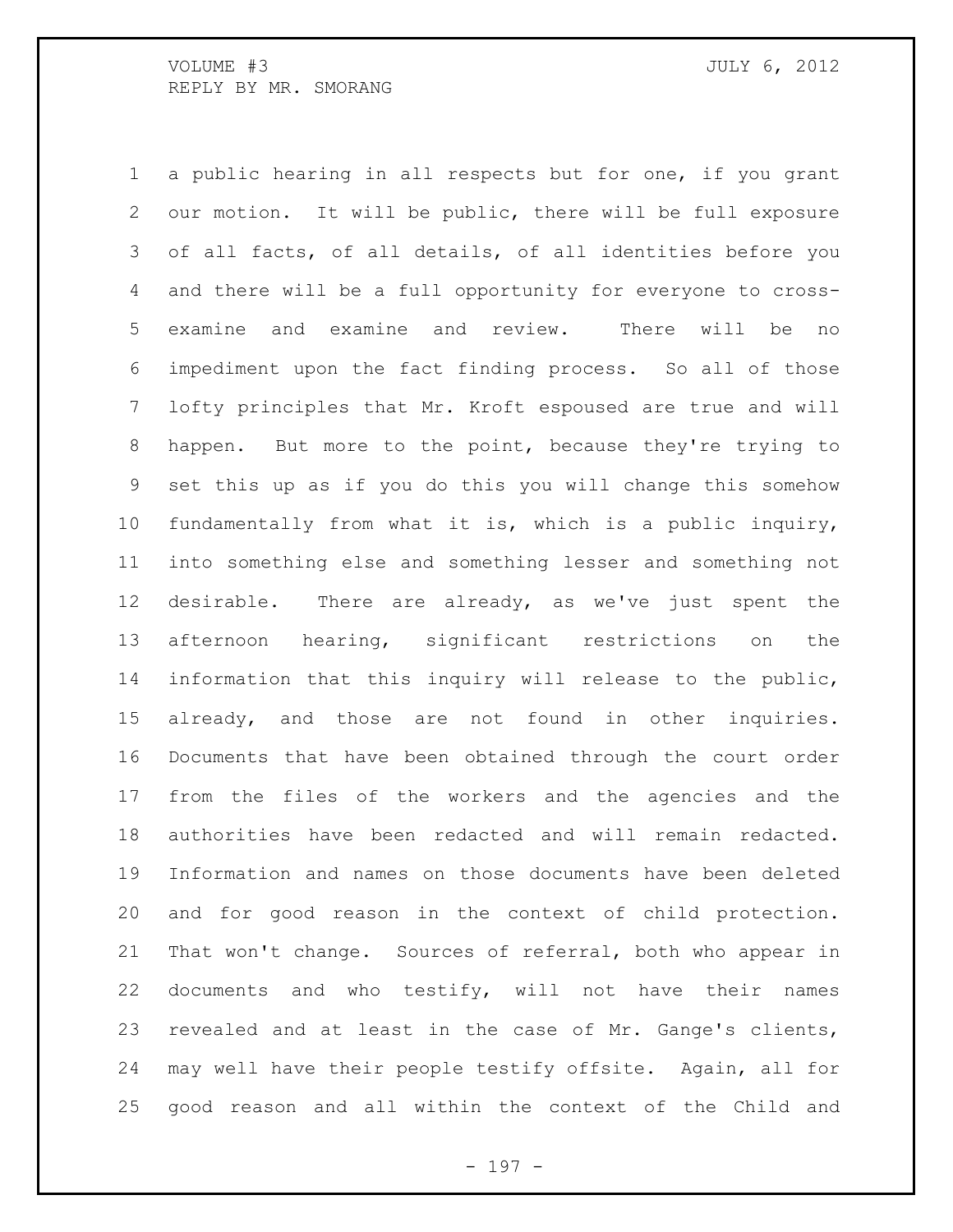Family Services Act, section 18, and the policy behind the system.

 If Ms. Rachlis is successful for her last two individuals identified by initials but recognized in her affidavit to be not social workers but nurses, if she's successful on those two, those individuals will have the benefit of their names and identities not being revealed.

 And so by Mr. Kroft's definition and Mr. Gindin's definition, we already do not have a public inquiry because the public is already going to be deprived of some critical information it may think is critical in terms of redacted documents, in terms of names of individuals who will come forward and identities of them that will not be released to the public.

15 And so this motion, sir, is not about the abyss between public and non-public. This motion really, and the question before you, is do you add to an existing list of already redacted information and already protected identities, social workers? It's not a question of going from zero to a hundred. We're already at 60, we're talking about going to 80. In other words, the list exists, the redaction exists, the withdrawal of information for the public exists. We've just gone through it this afternoon. Do you add to it or not? And that's where your Dagenais/Mentuck analysis comes in.

- 198 -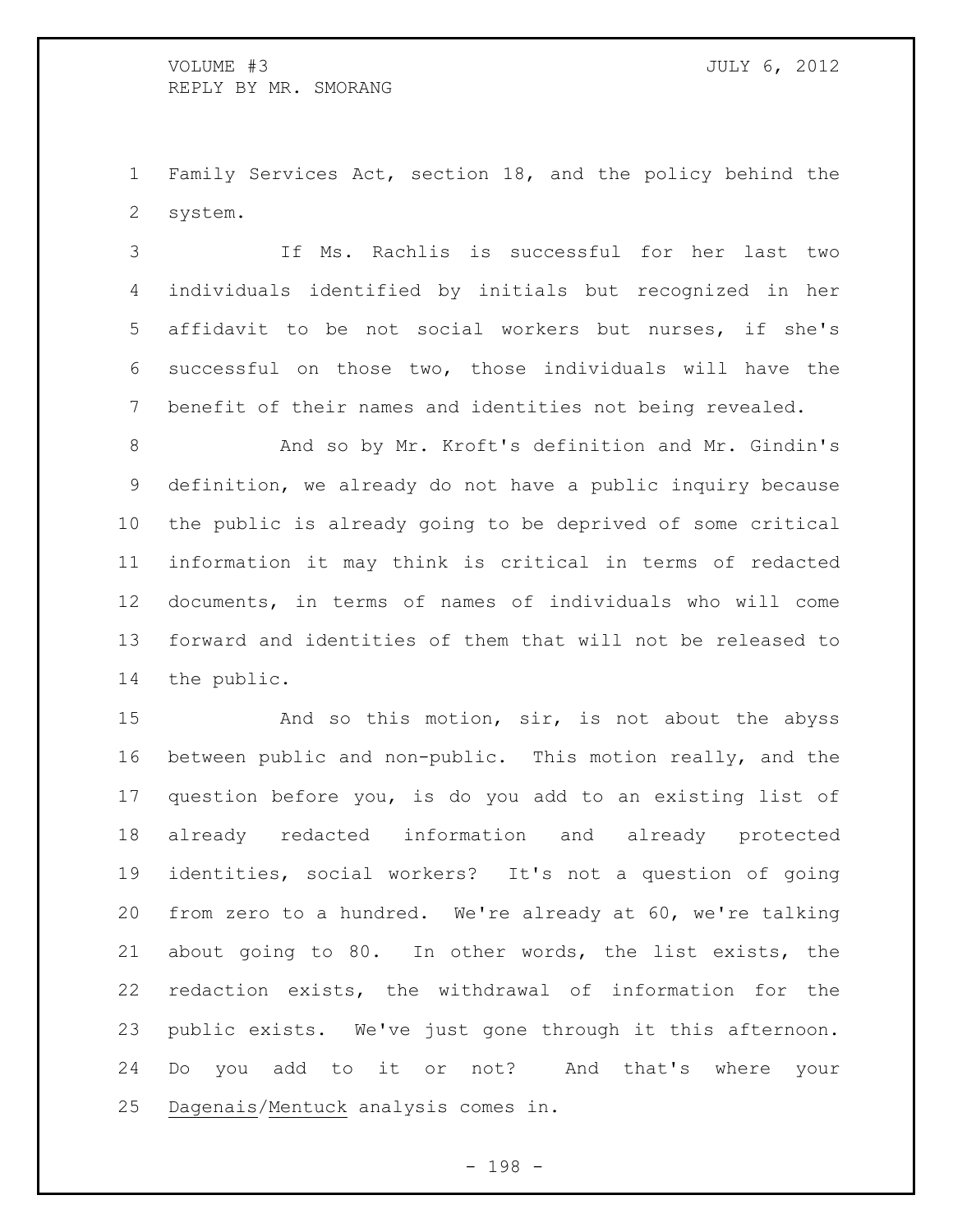And I don't want to beat it to death but a really good example of that exercise is what Judge Guy went through in the CBC case and that's at tab 3 of our motion brief and again I'll be referring to that very briefly, if you could find tab 3 -- THE COMMISSIONER: Yes. 7 MR. SMORANG: -- of our motion brief, the MGEU motion brief, tab 3, the CBC case. I thought it was before the commissioner. Is the brief out there somewhere that may assist? MS. WALSH: It was. It was one of the binders that was on the top here. 13 THE COMMISSIONER: Oh yes. 14 MS. WALSH: Got it? 15 THE COMMISSIONER: Volume 1? Yeah, okay. 16 MS. WALSH: Good. 17 THE COMMISSIONER: Tab 3? 18 MR. SMORANG: Tab 3 which is Canadian Broadcasting Corp. v. Manitoba (Attorney General). THE COMMISSIONER: No, no, wait a minute, that's not it. That's the publication ban motion. MR. SMORANG: It's called the motion brief of Manitoba Government and General Employees' Union. MS. WALSH: Now, Mr. Commissioner, we found the case. I believe it's in the ICFS binder right on the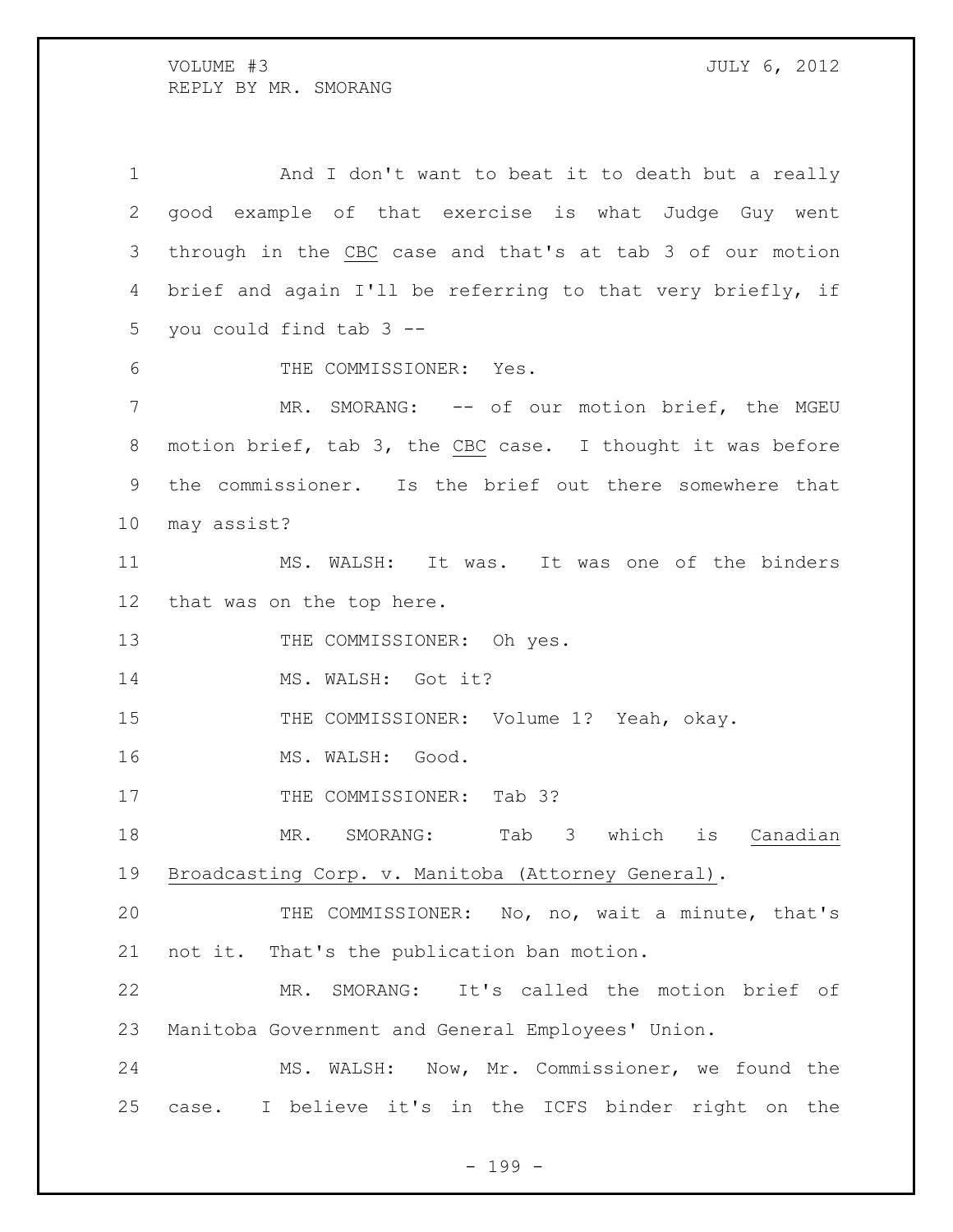corner on the top. No, on the right. I think there's a Post-it that -- is there a Post-it that indicates -- was it in that one? THE COMMISSIONER: No, I don't think ... MS. WALSH: No. Then it was the other one that was up here. Then it's in the authorities, the other one that's on the top shelf. 8 THE COMMISSIONER: This? MS. WALSH: No, the shelf below. 10 THE COMMISSIONER: This? MS. WALSH: The big one should be it. Here it is, this Post-it of the CBC case. 13 THE COMMISSIONER: Which tab? MS. WALSH: Down here where this Post-it is. 15 THE COMMISSIONER: Oh, I see. Okay. 16 MR. SMORANG: You're at tab 3? 17 THE COMMISSIONER: Yeah. MR. SMORANG: Now just before we get into the case, let's go through the background of this again. THE COMMISSIONER: Wait a minute that's tab, that's tab 4. Wait a minute. Tab -- 22 MS. WALSH: No, it was the CBC case. 23 THE COMMISSIONER: Yes, it is. 24 MR. SMORANG: CBC case. MS. WALSH: Yes, you've got the case.

 $-200 -$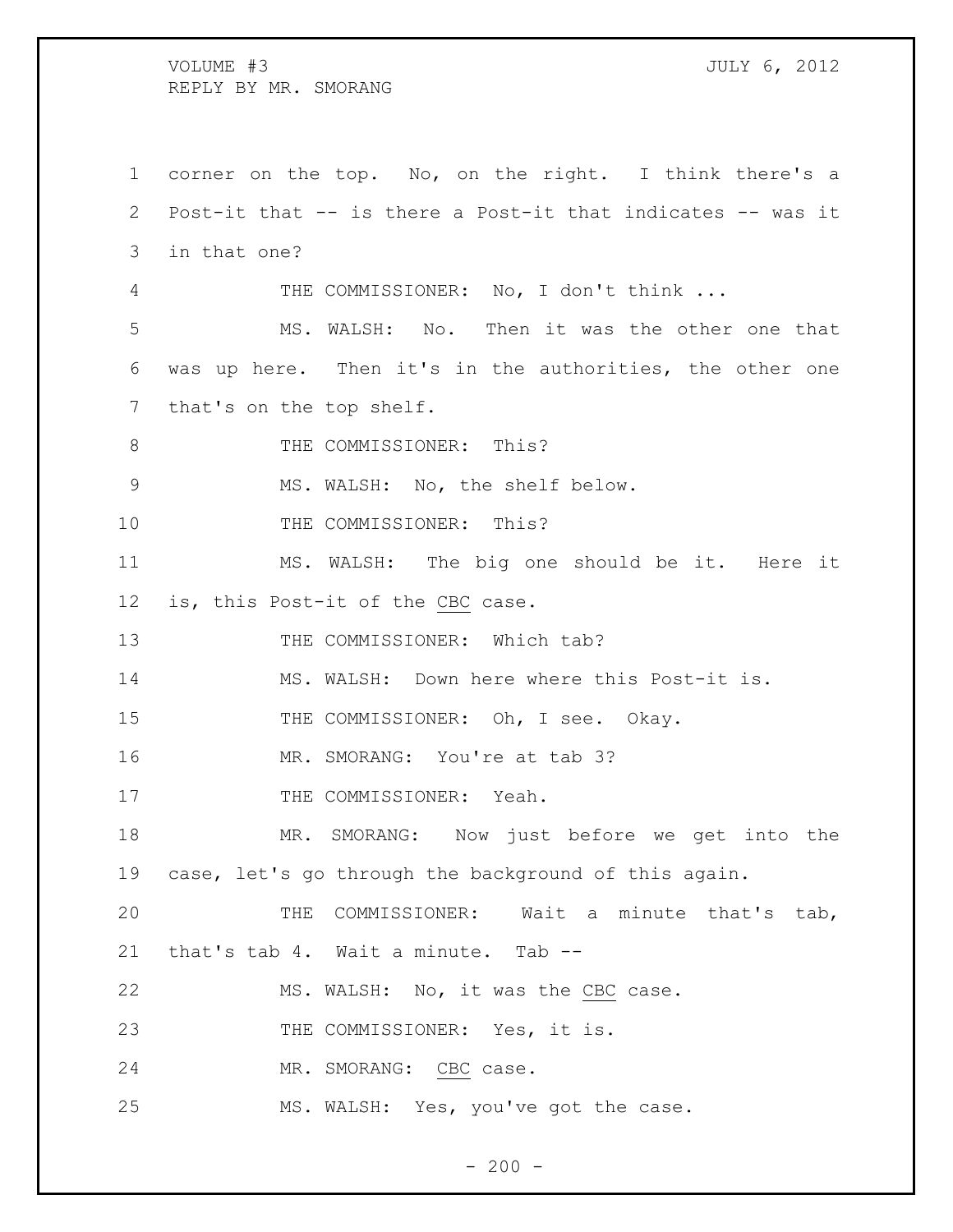THE COMMISSIONER: Yeah, all right, okay.

 MR. SMORANG: Now as we know, sir, and you will know, having been a trial judge, that in the normal course court documents are public documents. That applies in the Queen's Bench and in the Provincial Court. Once filed in the normal course, an exhibit can be viewed by the public or the media, it becomes a public document. That's the normal rule in court.

 Judge Guy was dealing with an inquest on the Fatality Inquiries Act and he was sitting, of course, as a court, Provincial Court of Manitoba, and the CBC walked in and said that document and those documents have been filed as exhibits. The normal rule is once they're exhibits, they're public, we want access. That was what they said. Follow the normal rule. Now not only were there CFS records in those documents but there was a section 10 report done under the Fatality Inquiries Act that were already marked as an exhibit in that case and they said, essentially, this is truly a public hearing, if it's truly a public hearing, Judge Guy, and it's a court hearing in the normal rule we get to see them.

 Now as a side note, when the CBC's application was refused and they went all the way to the Court of Appeal, if you look at page 6 of the Court of Appeal decision, paragraph 27.

 $- 201 -$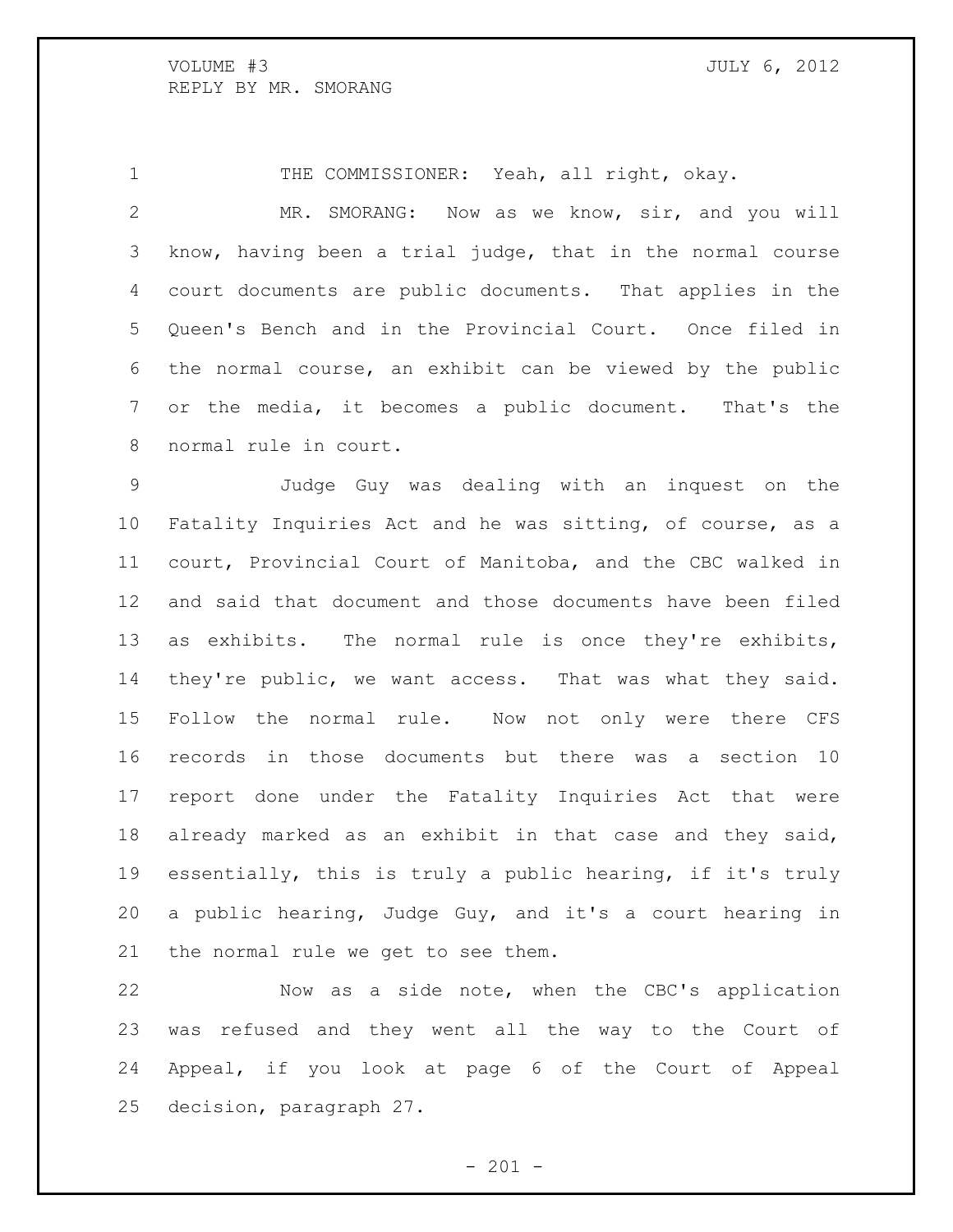1 THE COMMISSIONER: Yes. MR. SMORANG: If you have paragraph 27 -- you'll remember Mr. Kroft yesterday went to pains to say to you there is no hierarchy amongst Charter rights. THE COMMISSIONER: Yes. MR. SMORANG: In paragraph 27 we have the Court of Appeal reviewing the CBC's argument and the last four lines or so of paragraph 27, this is the court explaining the CBC argument, the court says: "Freedom of expression, we were **12 reminded**, is one of the most important rights in our democratic society, per Cory J. in Edmonton Journal ... Indeed, counsel ..." And this is counsel for the CBC, 19 T... says the important role played by the media to inform the public about the operation of the courts should operate 'much as a trump card.'" And that paragraph ends with that quoted phrase.

 $- 202 -$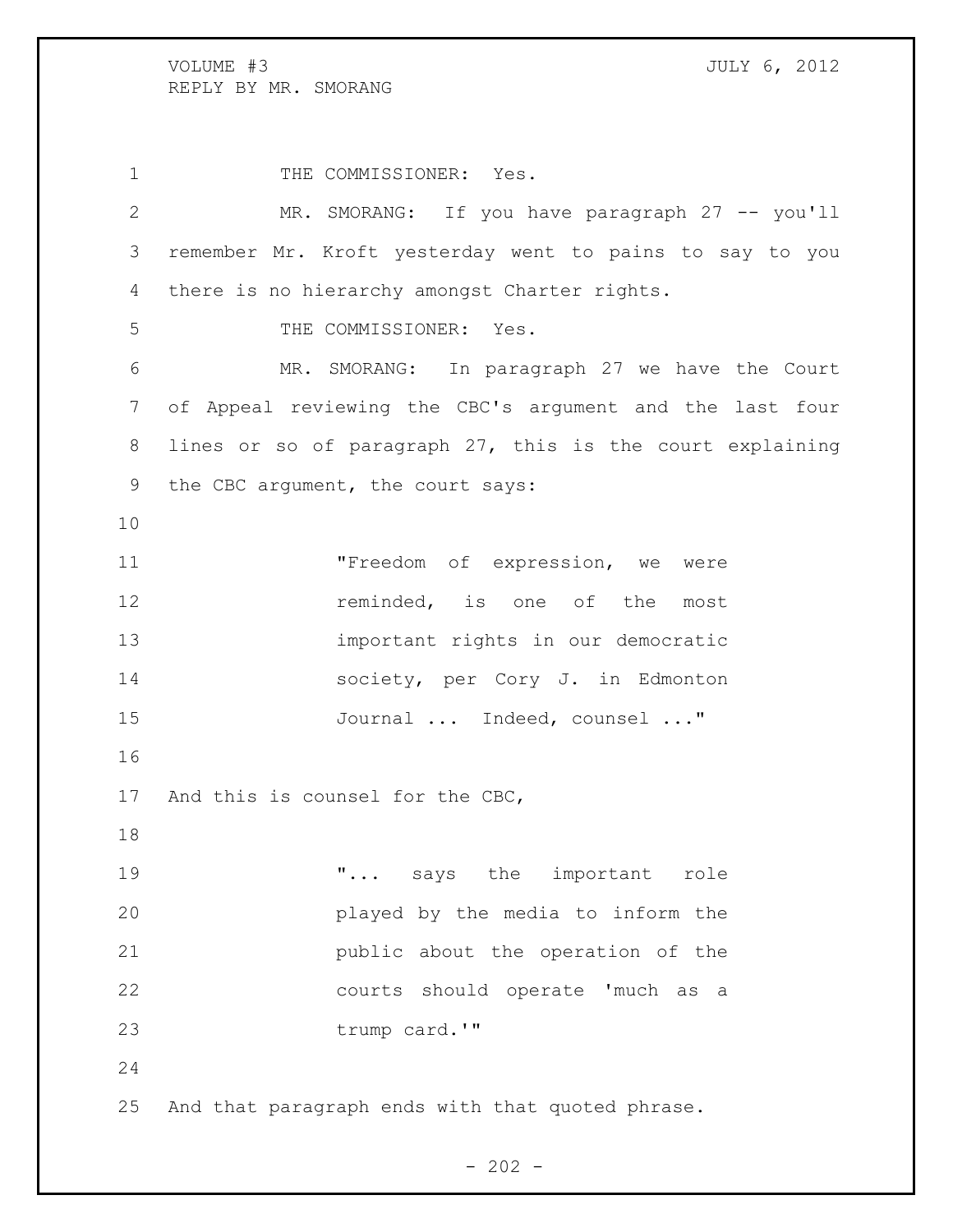Now that was a different lawyer acting for the CBC, perhaps doesn't share the same views as Mr. Kroft, but in any event at that point the CBC was certainly taking the position that the important role that the media played in terms of informing the public should be a trump card in that case. But that's a side note, I want to get back to the case.

 What Judge Guy did is he performed that Dagenais/Mentuck balancing act and decided not to follow the standard traditional rule of court which is once a document is filed as an exhibit people get to see it, people get access to it and he refused to give them access to those exhibits. And of course he did so as a result of the context in which his court was operating, which was at that point an inquest that had received confidential records and reports. That is his inquest, sir, like your inquiry, already had restrictions built in. It was different. He saw that. He took that into account.

 Did the fact that that inquest already had certain restrictions built in make it any less of a public inquest? It didn't and the CBC didn't argue that it did. The CBC argued all the way to the Court of Appeal that what Judge Guy did not do was conduct a proper Dagenais/Mentuck analysis and the court says that at paragraph 25 on page 5, where the court says:

 $-203 -$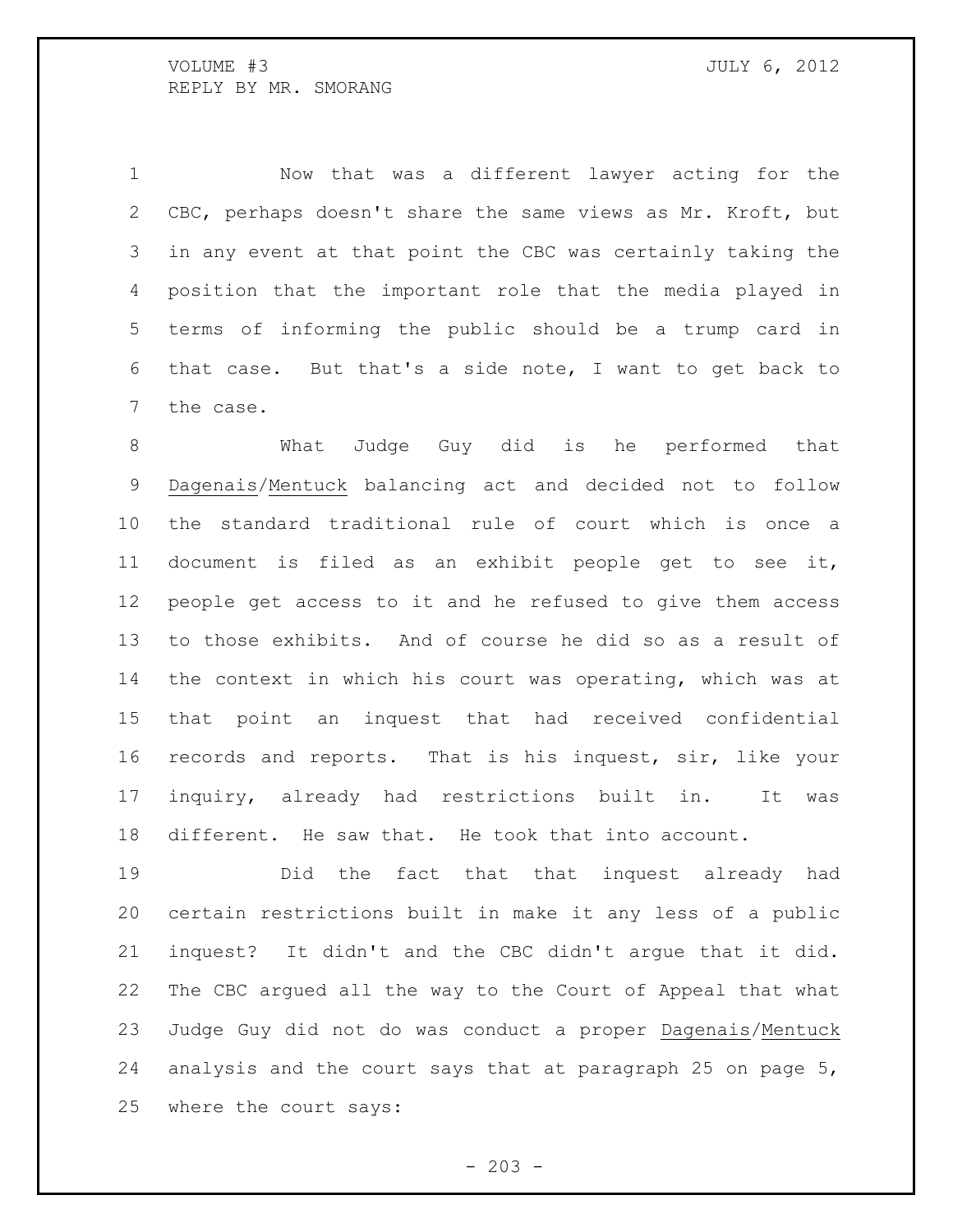VOLUME #3 JULY 6, 2012 REPLY BY MR. SMORANG 2 The sum total of these errors ..." These are errors the CBC attributes to the motions court judge, 8 The sum total of these errors, the CBC argues, is that the inquest judge failed to perform a proper Dagenais/Mentuck analysis 12 and to give proper weight to the **fact** that the documents were already in the public realm and accessible by the media by virtue of the operation of secs. 75 and 76 ..." So what you are doing, sir, is very much like what Judge Guy did and where you sit at this moment is very much where Judge Guy sat. I'm in the middle of something, it's not the norm, it's cloaked with certain confidentiality, both statutory and by virtue of the system under which these records were gathered, and I must take that into account and I will take that into account and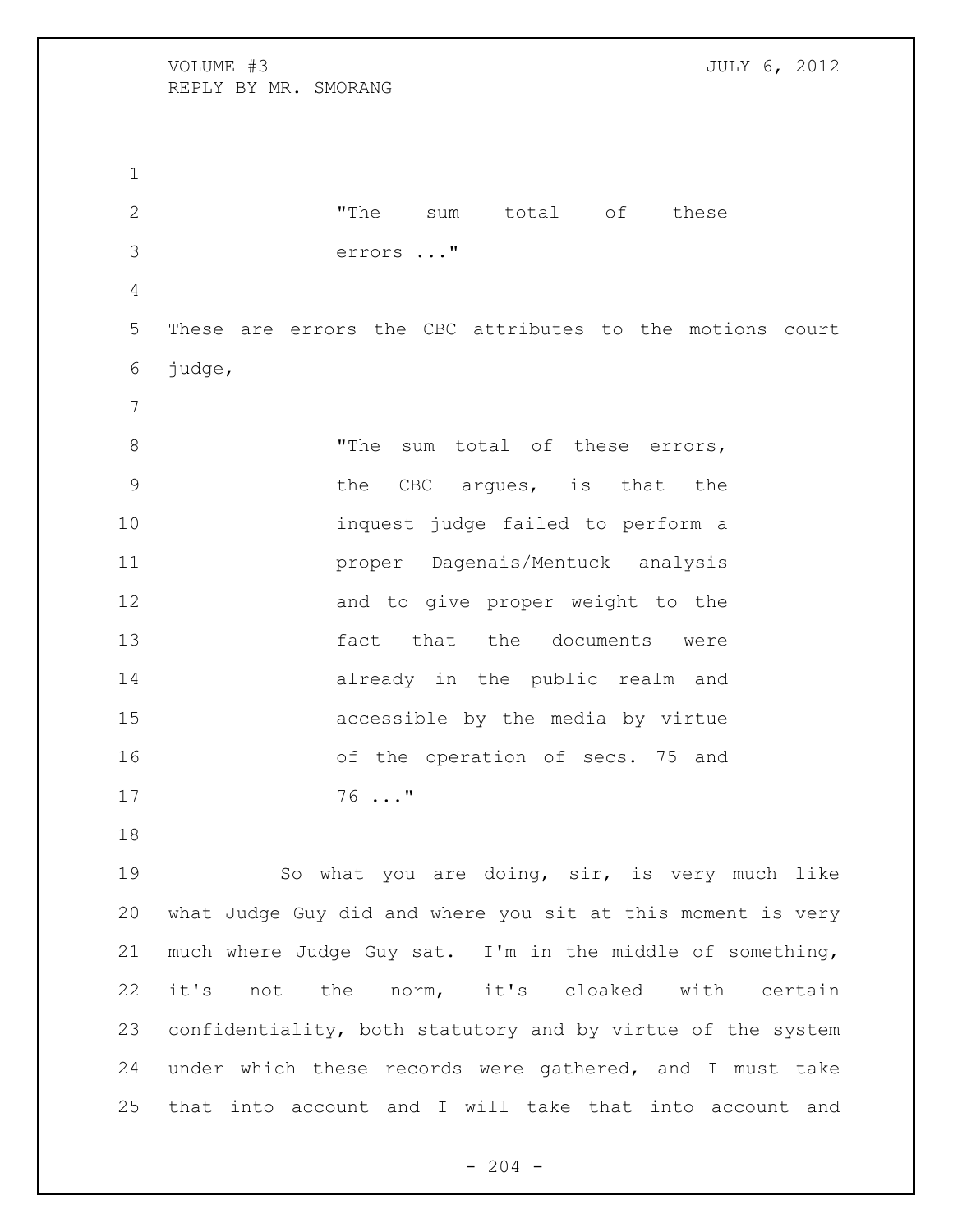ultimately Judge Guy said, the balance favours protecting the system. Even though in any other case, in any other court the media could walk in and say let me see Exhibit 1 and I want to read Exhibit 6. In this case, Judge Guy said no and the Court of Appeal agreed.

 I urge you to read Judge Guy's reasons for decision in that particular motion. Not his report per se that ultimately came out as a result of the inquest but his actual reasons for denying that motion and I won't take you to them but just if you'd make a note, they are at the ANCR reply brief at tab 11.

12 THE COMMISSIONER: Just a minute.

 MR. SMORANG: That was Judge Guy's reasons for denying the media motion. And again, without ever even mentioned Dagenais/Mentuck, Judge Guy goes through that analysis in the context of the child protection system.

17 The next point that I want to address for Mr. Kroft is he talked about rules of evidence before you and he said because Charter rights are at play on this motion, you must adhere to the strict rules of evidence even if later on in this hearing, phase 1, 2 and 3, you will be relaxing those rules, just because Charter rights are at play. And therefore what Mr. Kroft says is ignore the powers, the relaxed powers that you were given under the order in council and that have been adopted by your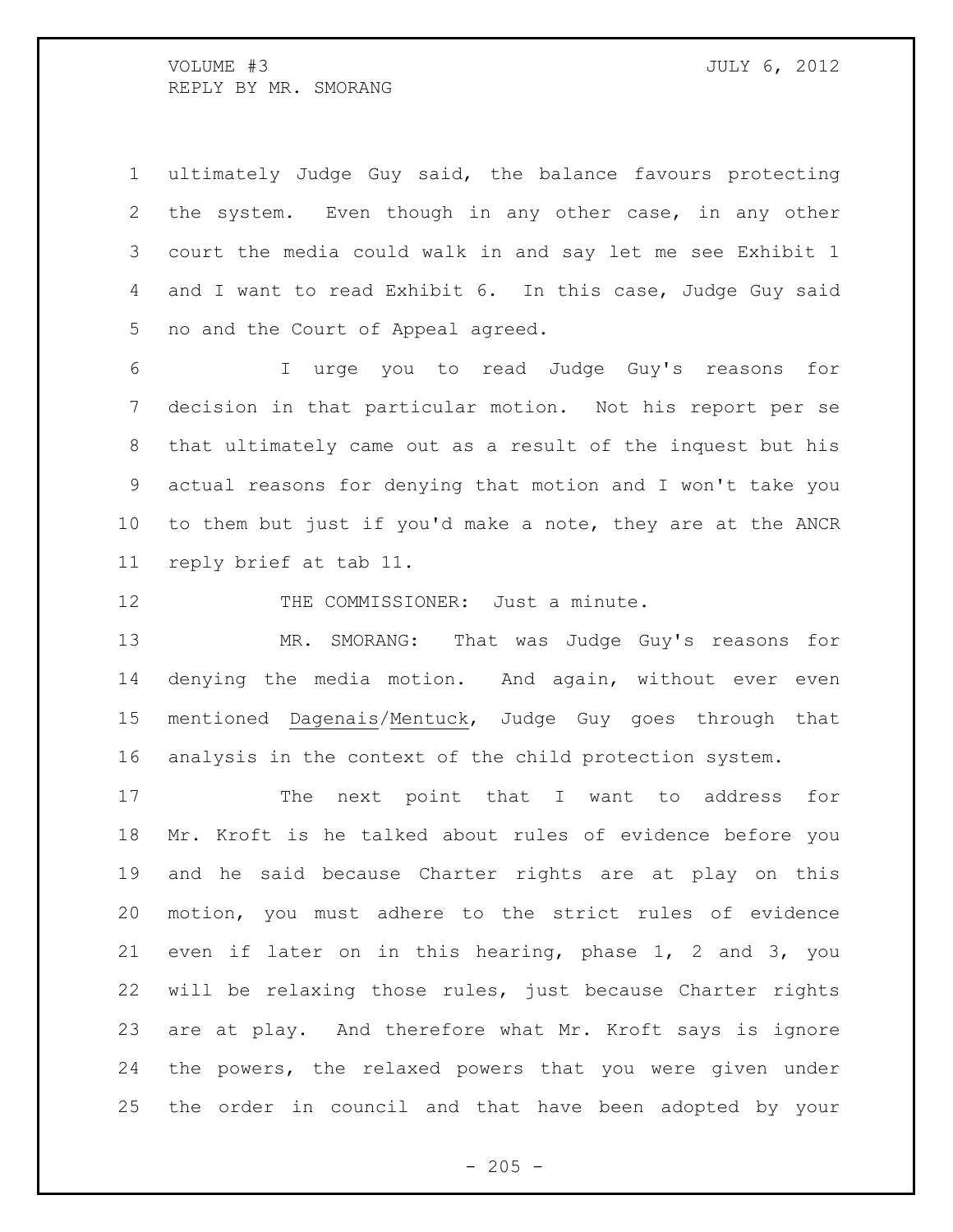rules of procedure and stick to the very strict rules that would apply in a court of law because Charter rights are at play. Now I want to examine that concept.

 Mr. Khan took you through a number of cases to illustrate that any time a child is apprehended, Charter rights are at play. Therefore in every child protection case in our court in Manitoba, in our family division of our Queen's Bench, Charter rights are at play. And in our courts in Manitoba, pursuant to the Child and Family Services Act, there are relaxed rules of procedure and evidence that apply and I want to take you briefly to the Intertribal Child and Family Services reply brief, Mr. Khan's reply brief, and in particular tab 9.

14 THE COMMISSIONER: Just a minute.

 MR. SMORANG: Reply brief of Intertribal Child and Family Services.

 MS. WALSH: Mr. Commissioner, I think it's open in front of you.

19 THE COMMISSIONER: Is that what it is?

MS. WALSH: No, that ICFS right behind you.

21 THE COMMISSIONER: This one?

22 MS. WALSH: That one, yes.

 THE COMMISSIONER: But that's the -- that's not the reply brief or is it in there?

MS. WALSH: I think it might be, I think it is.

 $-206 -$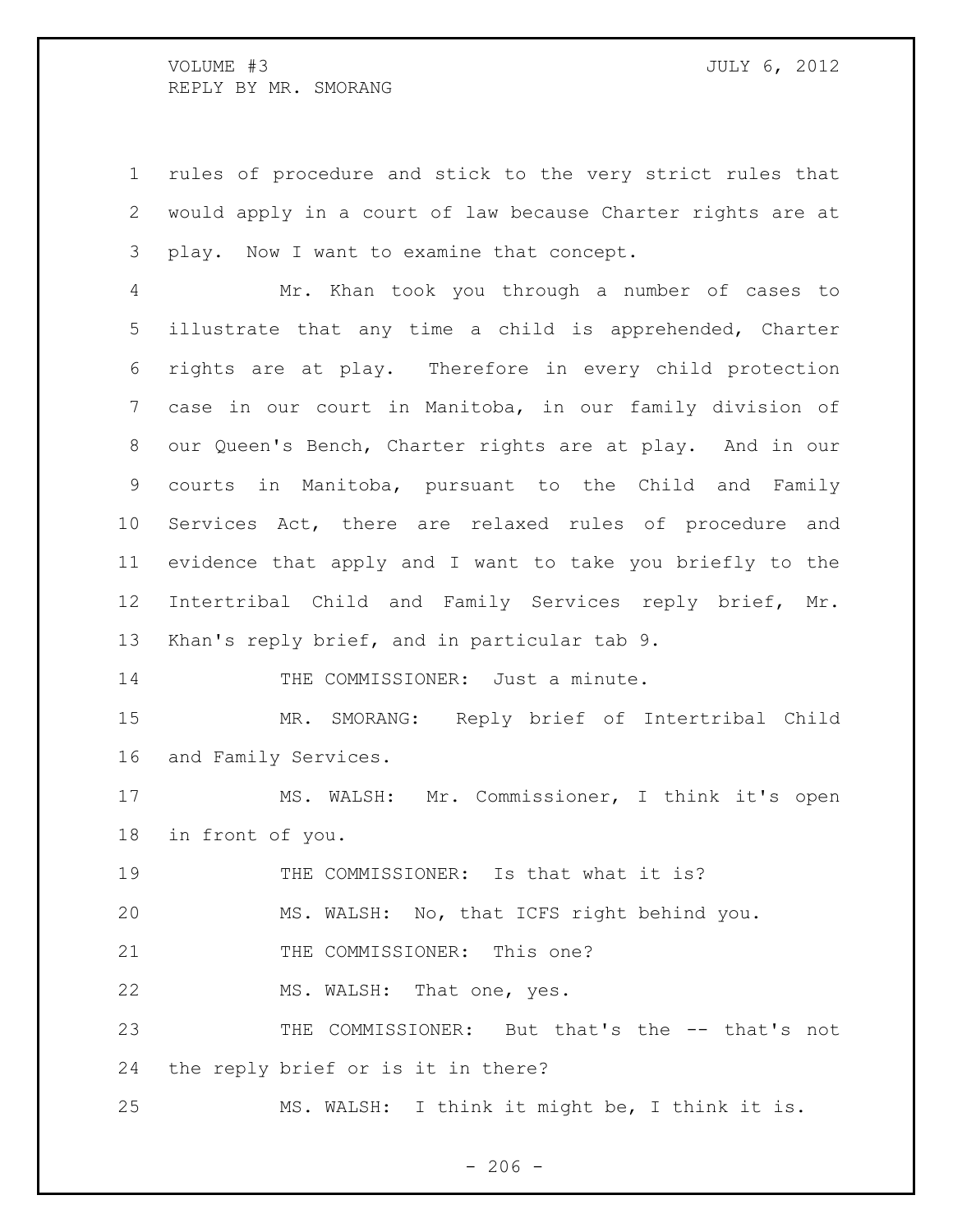THE COMMISSIONER: It's marked the ban motion. MS. WALSH: I think it has both. Motion brief -- not the reply brief? THE COMMISSIONER: No. MS. WALSH: It was on here earlier today. What else is behind you? Right in front of you then, that one. THE COMMISSIONER: Yeah, it's not marked reply brief, that's the problem. MS. WALSH: I know. 10 THE COMMISSIONER: Here it is. 11 MS. WALSH: Good. 12 THE COMMISSIONER: Yeah, okay. MR. SMORANG: If you could go to tab 9 of that brief. 15 THE COMMISSIONER: Yes. MR. SMORANG: Tab 9 is a decision of Justice Aquila of our Court of Queen's Bench Family Division. It's entitled Métis Child and Family Community Services v. A.J.M. and A.J.D.I. 20 THE COMMISSIONER: Yes. MR. SMORANG: This was a case where counsel was seeking to have Justice Aquila removed for bias because of judicial intervention in the course of the trial. Plainly, he was interfering too much, thought, thought the lawyer. THE COMMISSIONER: Not good.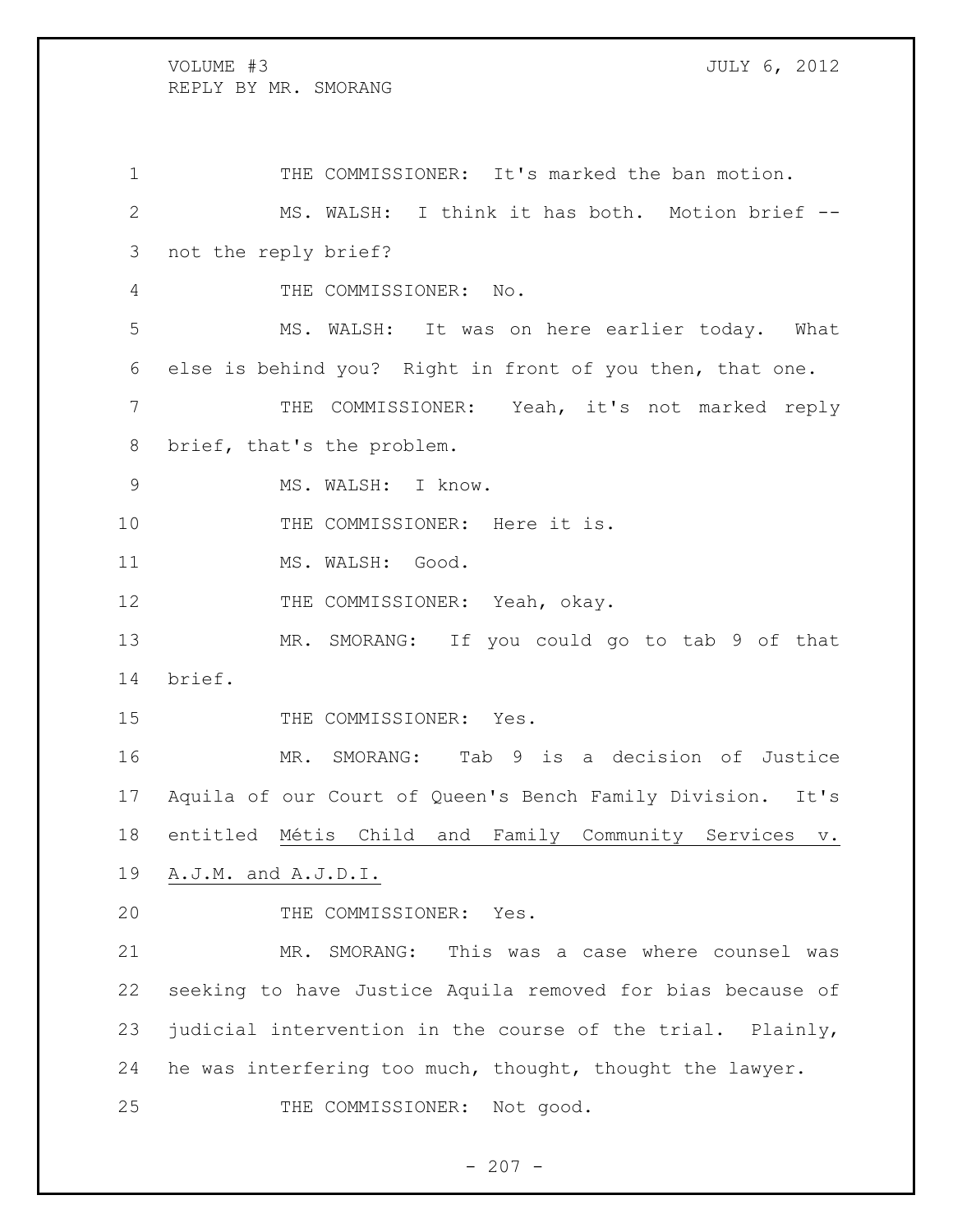MR. SMORANG: Well, apparently not so bad in child protection --

THE COMMISSIONER: Okay.

 MR. SMORANG: -- because if you look at paragraph 4 on the third page of the decision, Justice Aquila speaks of and cites sections 36 and 37(1) and (2) of the Child and Family Services Act. These are sections that give a judge in child protection matters, again, where Charter rights are at play, gives that judge wide powers, 36, proceedings may be as informal as the judge or master may allow; 37 the judge can call evidence on his or her own motion; 37(1)(b) judge can accept affidavit evidence. And then goes on at paragraph 5, which is on the next page, to quote from our Court of Appeal, Justice Twaddle in the Winnipeg Child and Family Services v. L.L. case where Justice Twaddle said, concerning informality in child protection cases in our courts:

 There is nothing in either the Child and Family Services Act or any other piece of legislation 22 that deals with hearsay evidence in child protection cases. The reception of such evidence is not expressly authorized nor is it

 $- 208 -$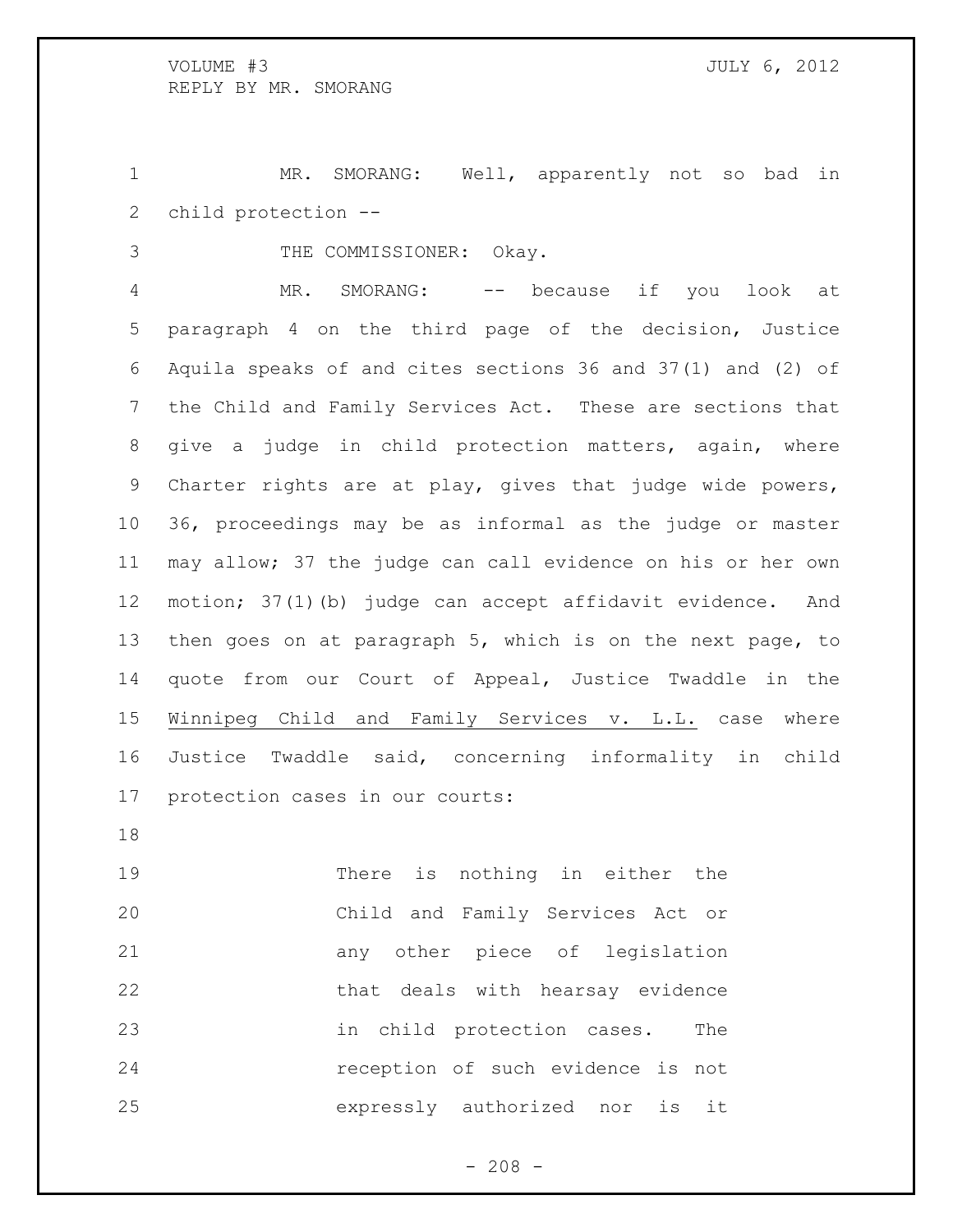expressly forbidden. The legislature has simply left it to the court hearing a child protection case to apply its own rules of evidence. Further, Twaddle says, and this is at paragraph 6: The use of inherent power of the Queen's Bench to bypass the technical rules of evidence when dealing with the welfare of children is consistent with the legislative mandate contained in s. 36 of the act. So what is being said here is we've got the leeway, we can take hearsay, we can be informal, the best interests in the welfare of the children is the most important thing and that's what we're going to do in court cases, in child protection matters when Charter rights are at play. That's what our courts do. I'm just going to spend a brief time on the motion to strike.

THE COMMISSIONER: Well, I don't know if

 $-209 -$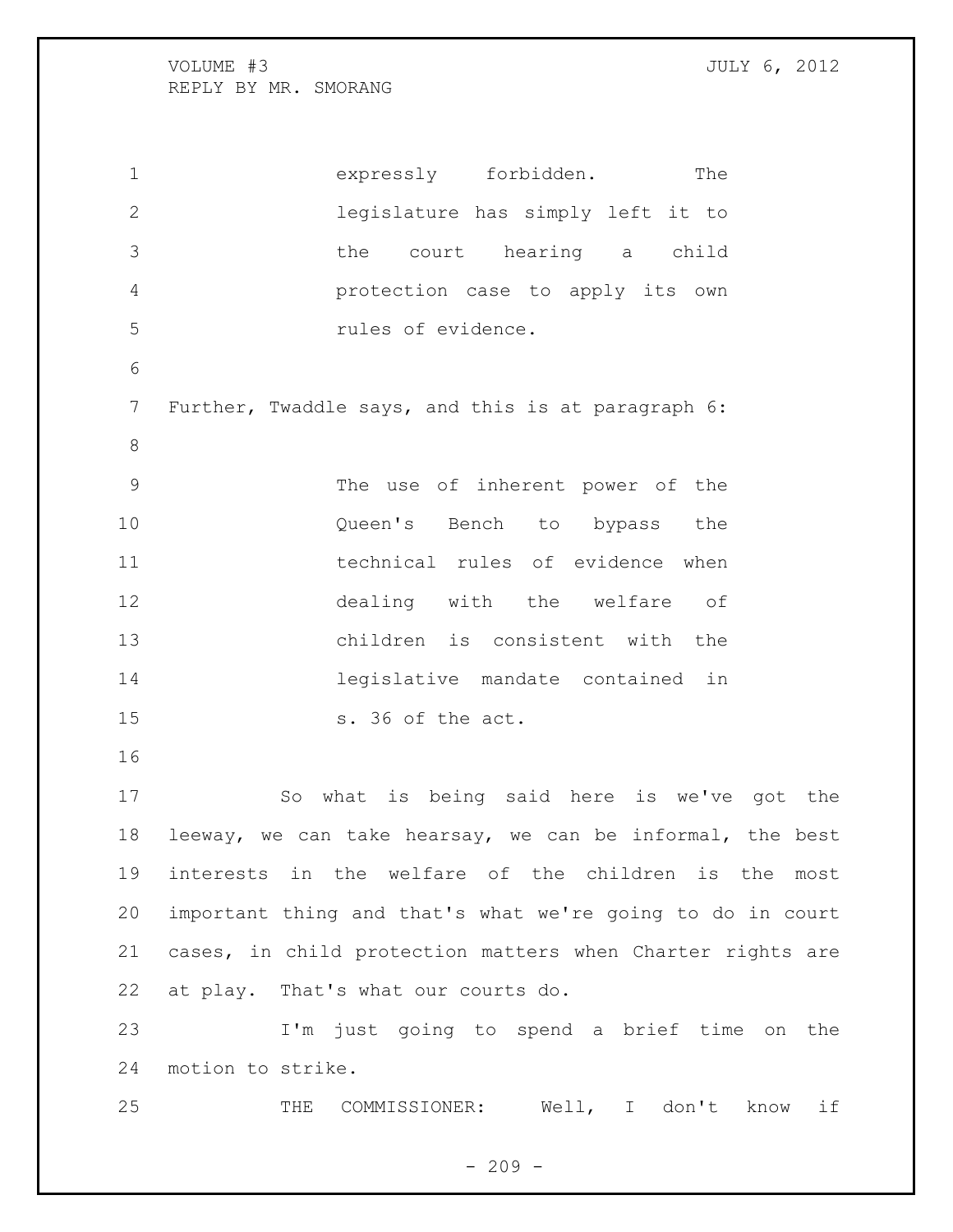Mr. Kroft is standing by expecting me to strike. I, I never heard him place great emphasis on that. I thought it came down to weight, but are you, is your motion to strike still, still with us, Mr. Kroft?

 MR. KROFT: Yes, the motion to strike is still alive. You're correct, I didn't spend a great deal of time 7 on it and you're also correct that -- you've read it and I will argue that if you consider it at all then it does it go to weight then that's what Mr. Gindin said as well, but I'm not withdrawing those motions.

 MR. SMORANG: I'll be brief, because I, I took the same impression from listening to Mr. Kroft yesterday in terms of the emphasis he placed on this and the time he spent. But in any event, the Mohan case, speaking of expert evidence, requires an opinion that requires special training or education to formulate. This is all in Mr. Kroft's brief.

18 THE COMMISSIONER: What, what case is that? MR. SMORANG: The Mohan case, M-O-H-A-N. 20 THE COMMISSIONER: M-O-H ...

MR. SMORANG: A-N.

THE COMMISSIONER: Yes, yes.

 MR. SMORANG: So you need some, there's some essentials. First of all, it's an opinion that requires special training or education to formulate. So you could

 $- 210 -$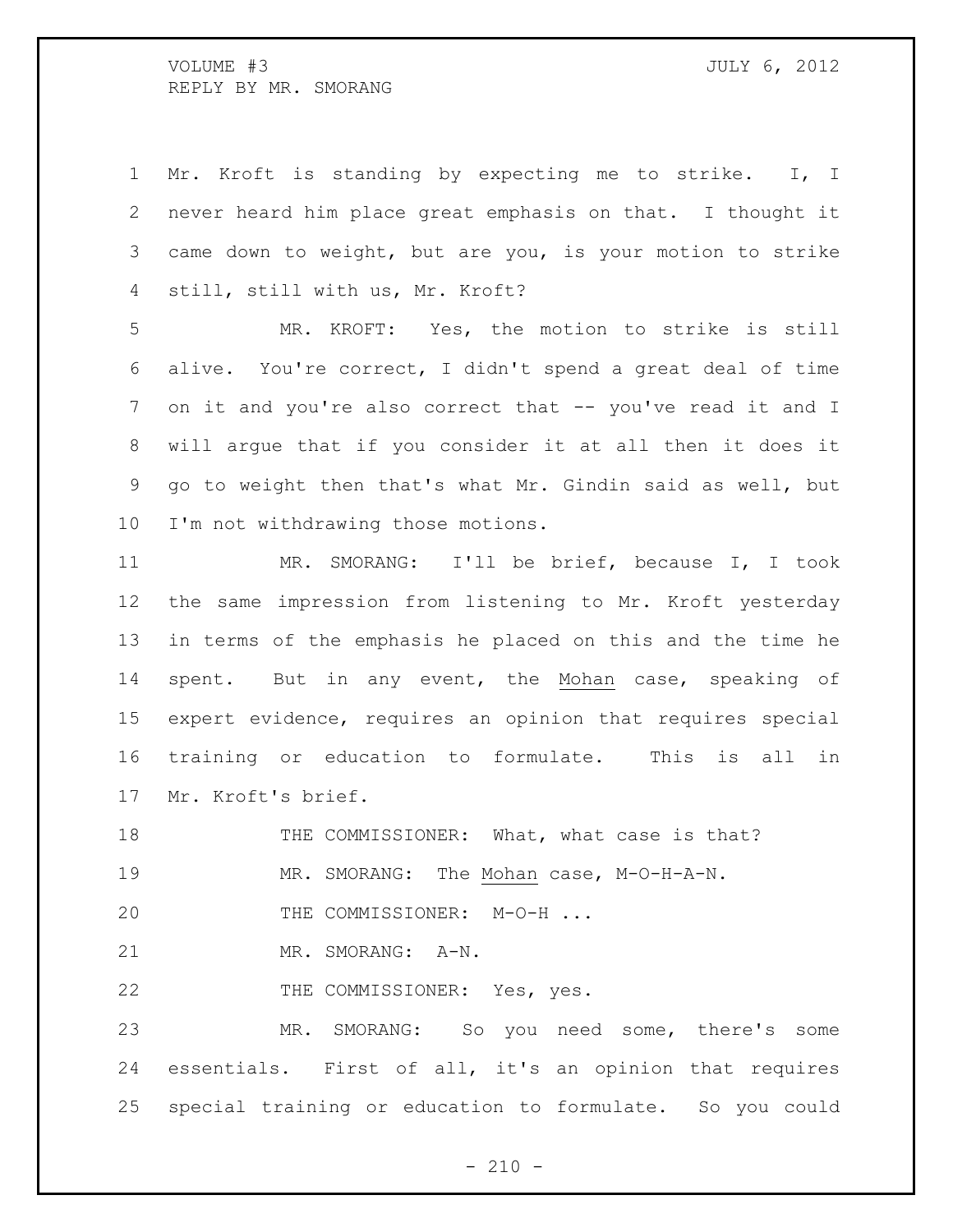have somebody before you who's got special training or education. Number two, it is necessary to assist the trier of fact. Obviously, as we all know, experts do not substitute for judges, they assist judges, so it's necessary for you to have that, that is a prerequisite. Thirdly, it's relevant to the question before you. Fourthly, the expert is qualified. And fifthly, there's no exclusionary rule that would be offended by admitting the opinion.

 With regard to the experts in this case, you have essentially four of them: The social worker expert from Alberta, Wotherspoon; the former director of Toronto Children's Aid for 16 years, Rivers; Dr. Regehr, faculty at University of Toronto and former dean of the Faculty of Social Worker; Gosek, faculty at the University of Manitoba. And you have McLeod, McLeod is not brought to you as an expert but McLeod comes in part to represent the professional body and to communicate to you a resolution made by the professional body in Manitoba for social workers supporting this motion.

21 So I suggest to you, sir, that based in part on information I gave you when I first spoke and I won't repeat, each one of these individuals is eminently qualified, each one of them does have the necessary information that is relevant that will assist you in your

- 211 -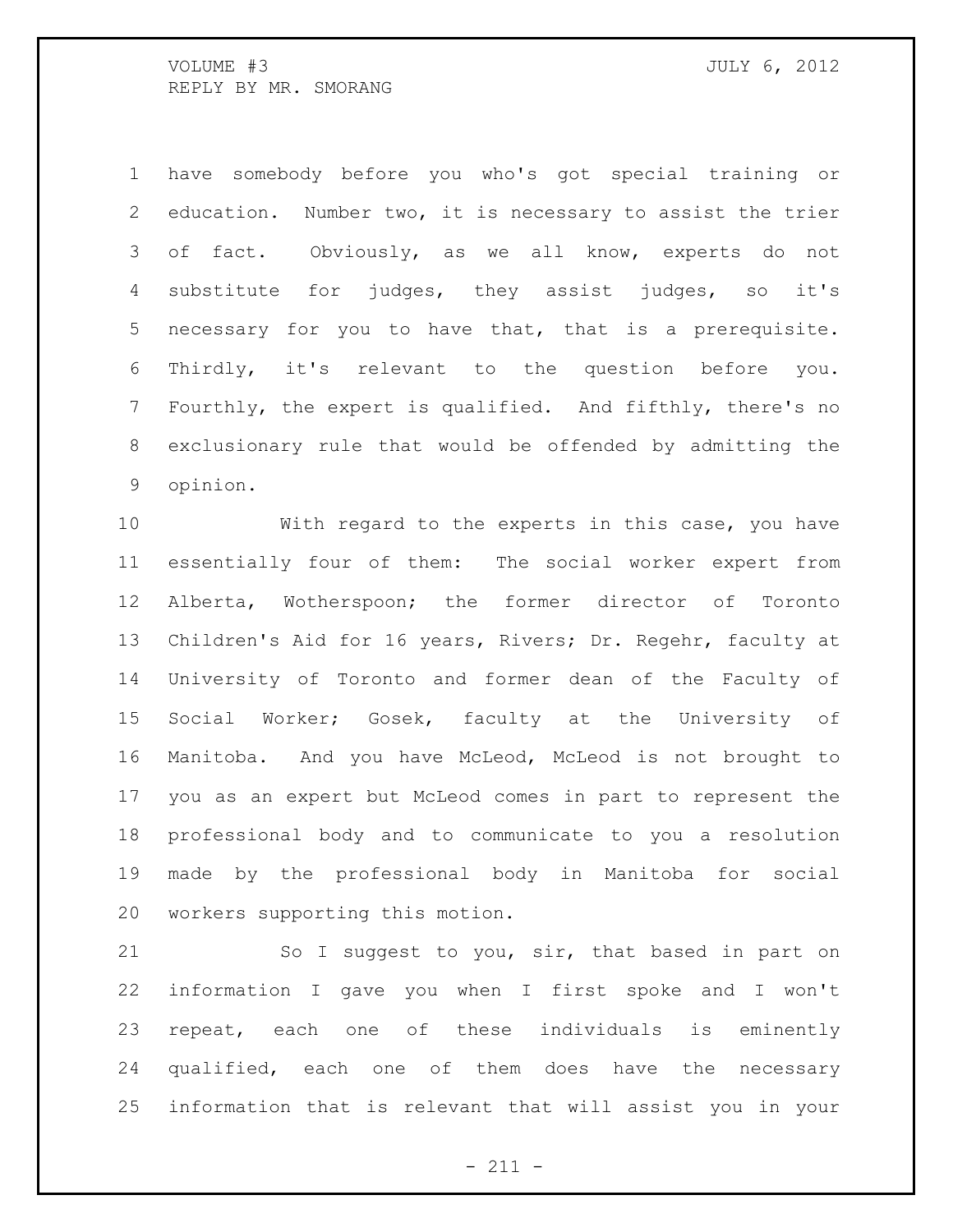Dagenais/Mentuck analysis and that they are all qualified. Certainly expertise is, it can be narrow and can be wide, but in each one of these cases you will see their years of service in this area, the area of child protection, measured in the multiple decades, not in years but in decades. And I'm going to assume, sir, that you have very little knowledge of the profession of social work and you have not personally researched the effect of publicity on social workers in public inquests. These folks have done a lot of research. I think Mr. Saxberg will talk a little bit more and will focus you on some of the points that they've made and I will leave that to him.

13 As for hearsay, I would simply repeat the point I made earlier about our courts in Manitoba under child protection proceedings and the jurisdictional documents that give you the power to hear virtually any kind of evidence, whether it would be applicable or received in a court of law or not.

 I want to talk a bit about quality of evidence because Mr. Kroft had that as one of his headings, what is the quality of evidence required. And he quoted from the Supreme Court case in the Toronto Star, that the evidence must go beyond a general assertion and I don't disagree with that. It wouldn't matter if I did, it's our Supreme Court. But at any rate, our evidence and the evidence

- 212 -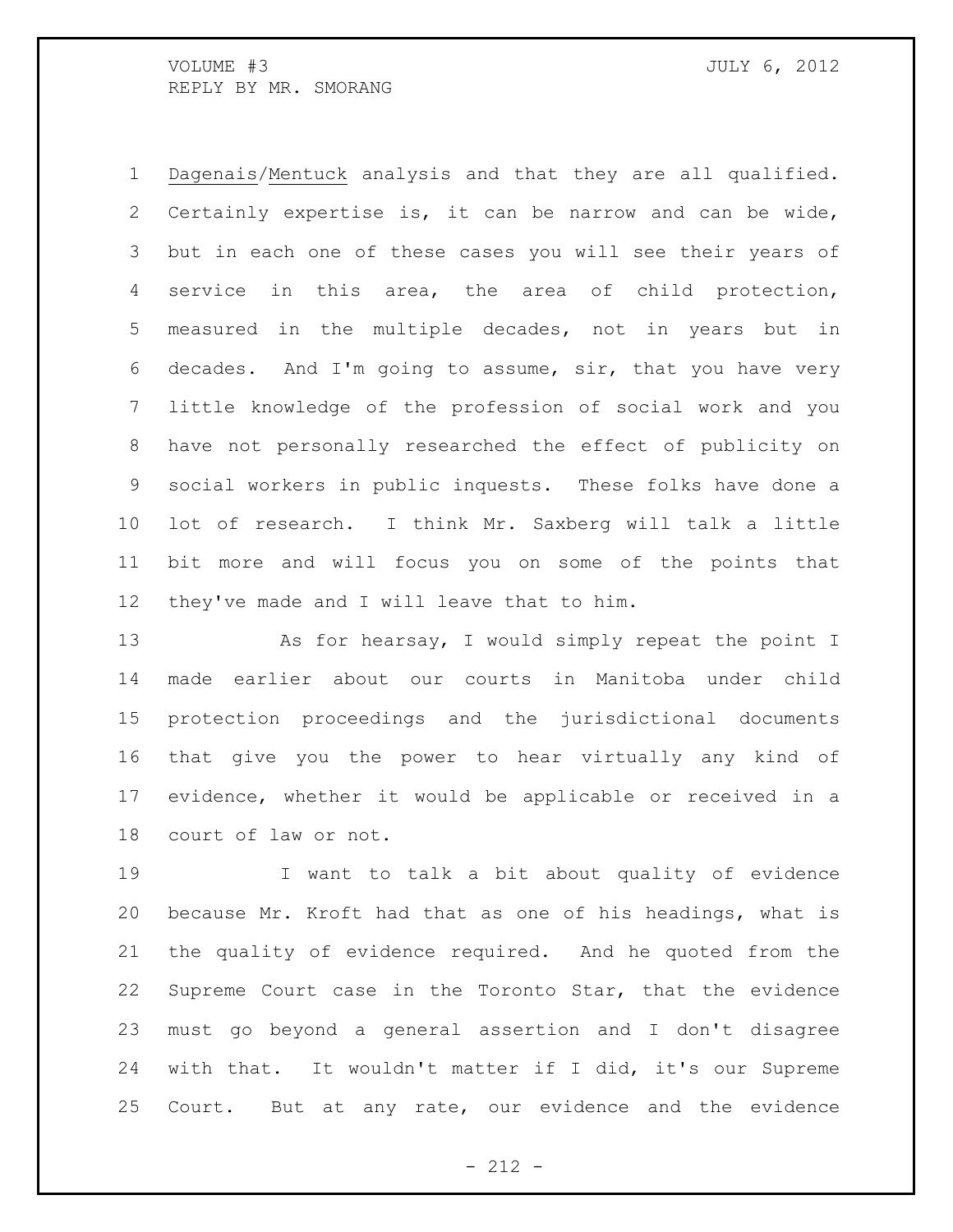before you clearly goes beyond general assertion. Certainly if the evidence has to go so far as to prove that harm will definitely occur, then that is an unrealistic and too high a standard and as Mr. Khan said, if we come to you and say harm has already occurred, then perhaps we're too late. We have to come to you with risks, that's why the word risk appears in Dagenais/Mentuck. It means an assessment of probability or possibility based on evidence.

 Mr. Kroft gave you several topics under the category of what this case is not about and what he said was, one of them at least, this case is not about the identity of children, families or sources of referrals, just about paid civil servants. And he used that phrase many times in his, in his submission, paid civil servants. And I suggest that Mr. Kroft would like you to focus on that and he'd like you to focus on the individual social worker, not the effect that the publicity may have on the system and on child protection and on the profession. In other words, he'd like you to focus in on these people. These are perhaps government paid people who --

21 THE COMMISSIONER: Well, as far as I know, all civil servants are paid, so I'm not going to be making any reference to the fact that the civil servants were all paid.

MR. SMORANG: Well, I guess, I guess the point

 $- 213 -$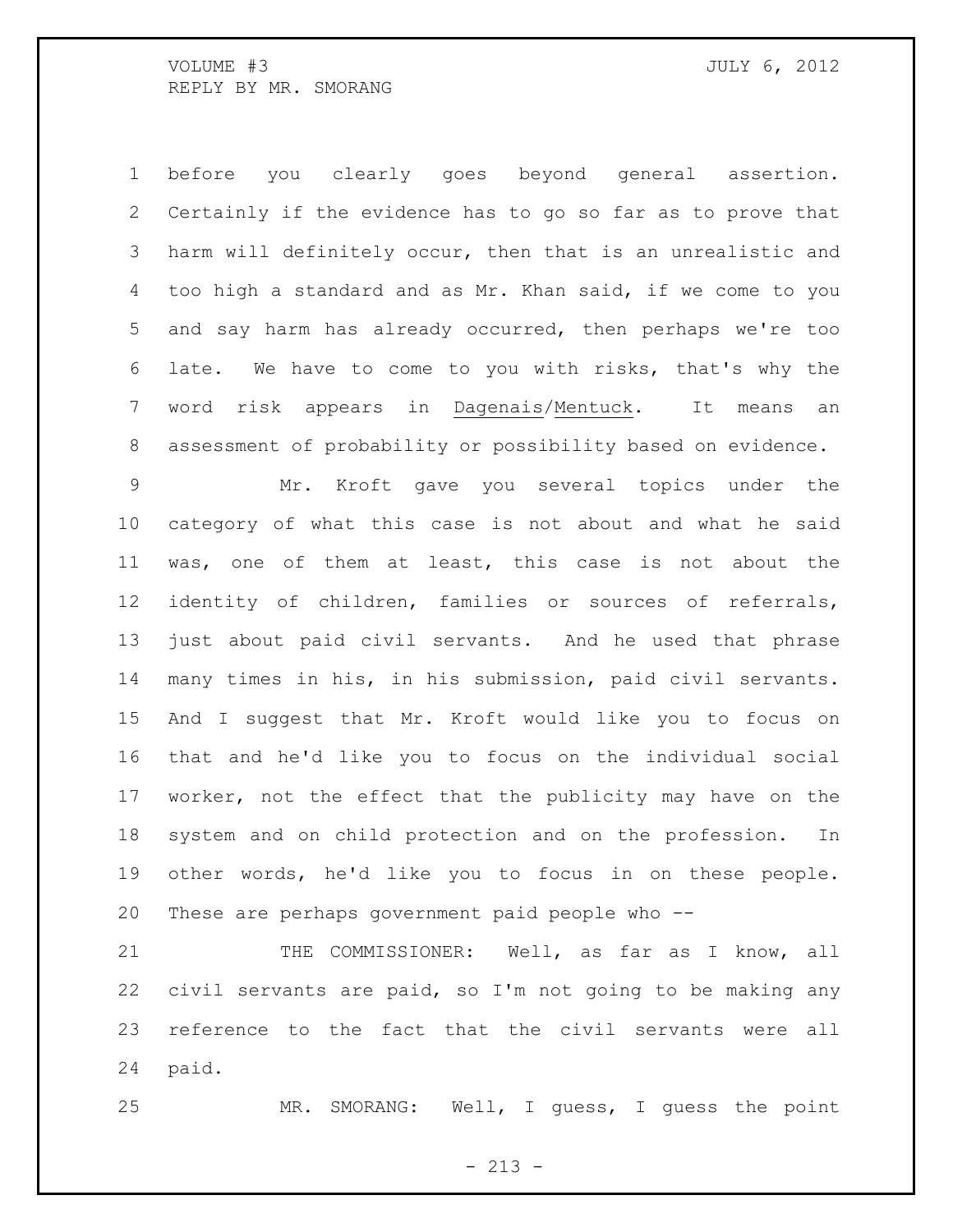he's making is because we're paying for them, we, the public of Manitoba, they have some overriding and special duty to come forward and, and tell us everything, irrespective of the negative consequences that that might have on anybody, them, the system, whatever, just because they fall into that category of paid civil servant. And I urge you, of course, not to accept that at all. We're not focusing here totally among individuals. We're focusing on generic, the ability of the social worker to do their job, the ability of other social workers to do their job in light of what media firestorm is going to occur should their names and faces be broadcast.

 Regarding our expert evidence, and again I'll leave this much to Mr. Saxberg, but he certainly tried to minimize their message, but again I emphasize that their message is clear and unambiguous. He, Mr. Kroft, cherry picked from, for example, the Regehr affidavit. I'll just give you one example. If you can pull Dr. Regehr's affidavit.

 THE COMMISSIONER: Oh that's, Regehr was, that was filed by Intertribal, was it?

MR. SMORANG: That was filed by ANCR.

THE COMMISSIONER: ANCR, yeah, yeah. All right.

MR. SMORANG: If you can go to tab I.

25 THE COMMISSIONER: Just a minute.

 $- 214 -$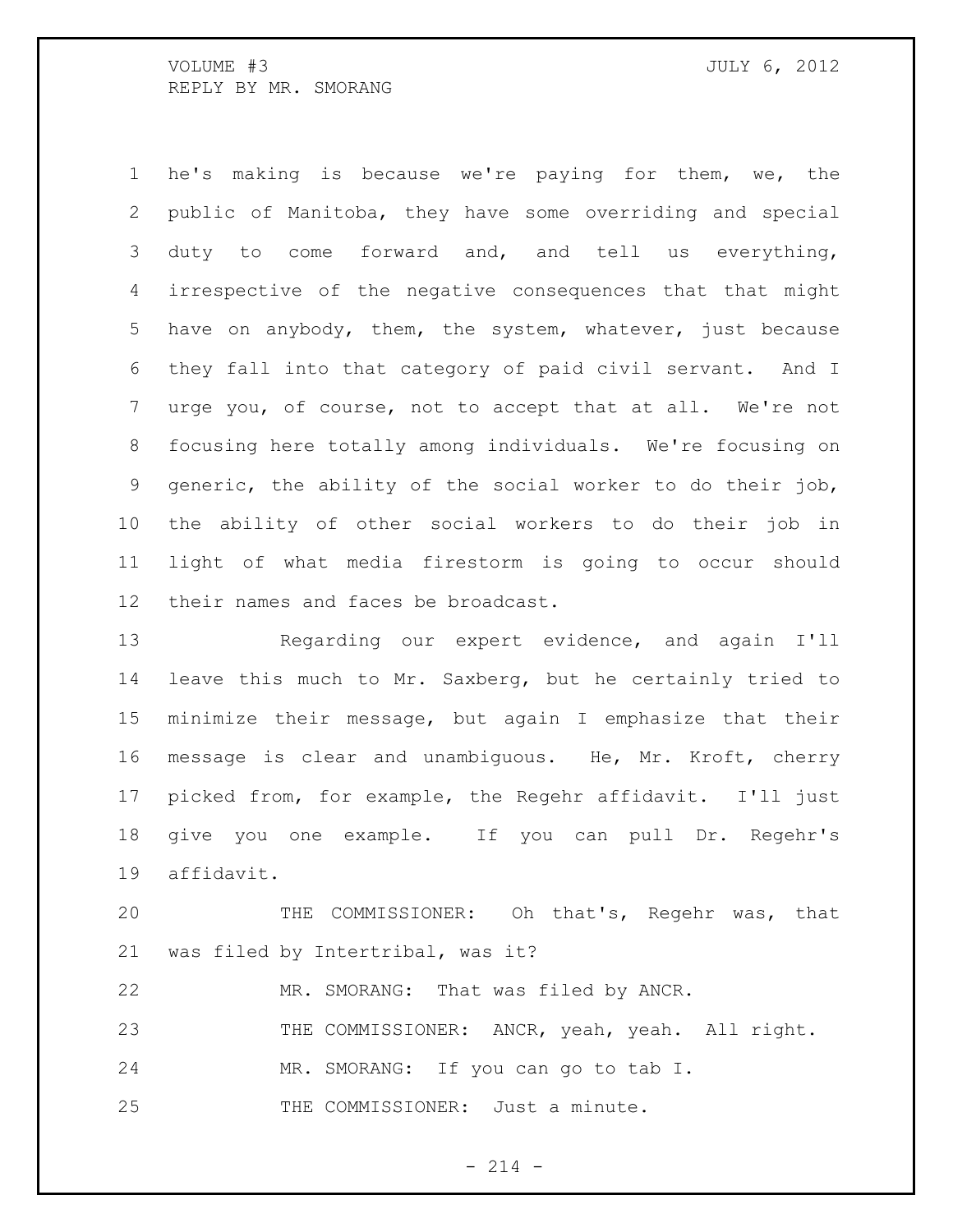MR. SMORANG: There's an article entitled "Child Protection in the Media: Lessons from the Last Three Decades". THE COMMISSIONER: Yes. MR. SMORANG: Mr. Kroft read to you just from the first paragraph, the summary. "This paper explores the contribution of the media to the creation of the climate of fear ..." Et cetera. Then he went on say nowhere in this paper do you hear anything about the negative effect of publicity on the profession. And if you just go three pages in to the document at page 889, there's a heading "A Climate of Fear". Do you see that on page 889? 18 THE COMMISSIONER: Yes, yes.

 MR. SMORANG: If you go down to the last paragraph on that page, the authors say:

 "It is important to recognize that 23 the climate of fear is not confined to the general public, but extends also to the policy

 $- 215 -$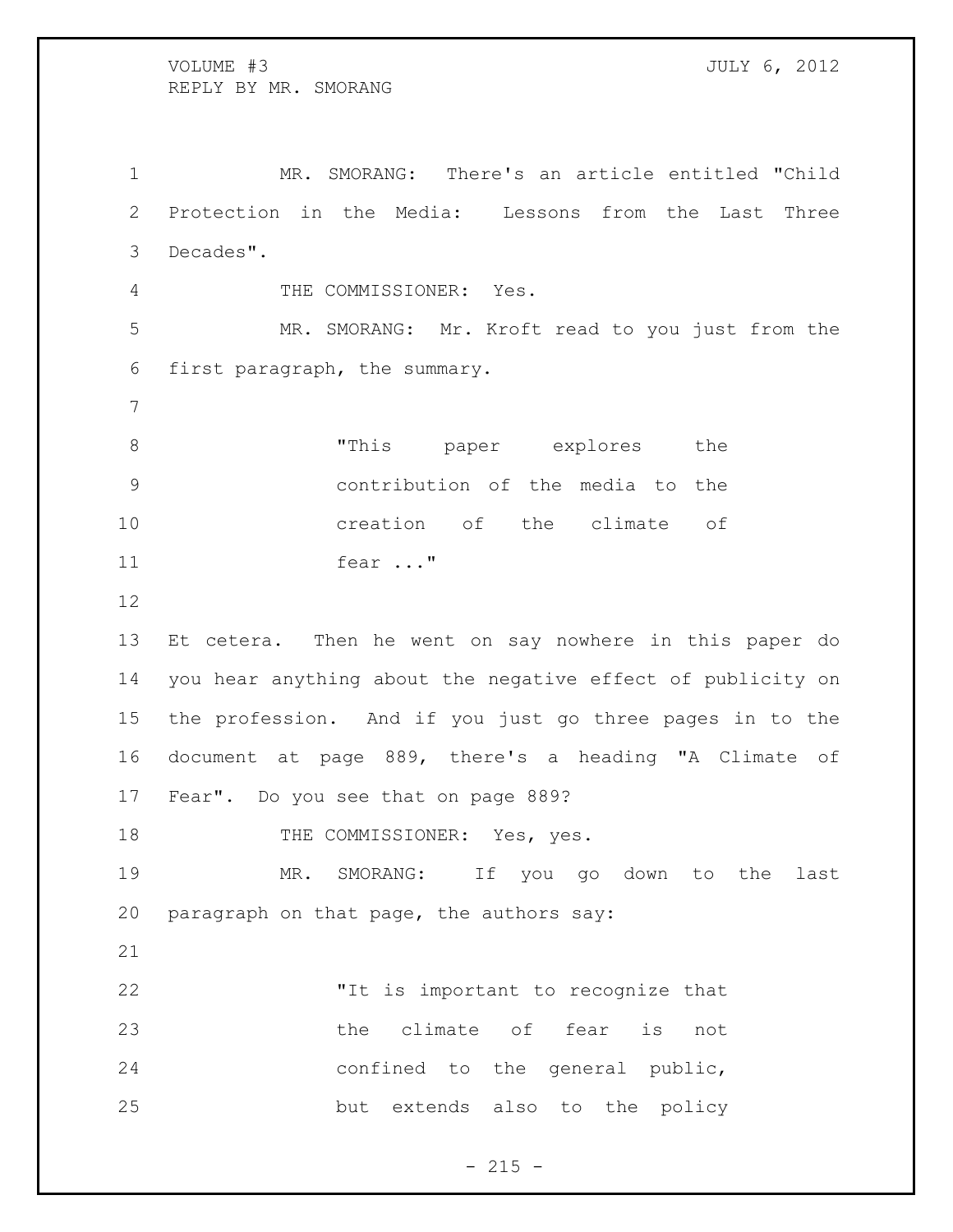makers and professional groups most closely involved. Close scrutiny of developments in child protection in England and Wales over the last two and a half decades may suggest that the allocation of resources during this period has been driven primarily by the desire of politicians and senior managers to avoid featuring on the front page of the tabloid press following the latest celebrated child abuse scandal ..." And he cites the authors. He goes on: 18 The development of services offering a balanced and confident professional response is not promoted by the fear of seeing your picture on the cover of a mass circulation daily above the headline 'Sack her, child abuse doc must go'."

 $- 216 -$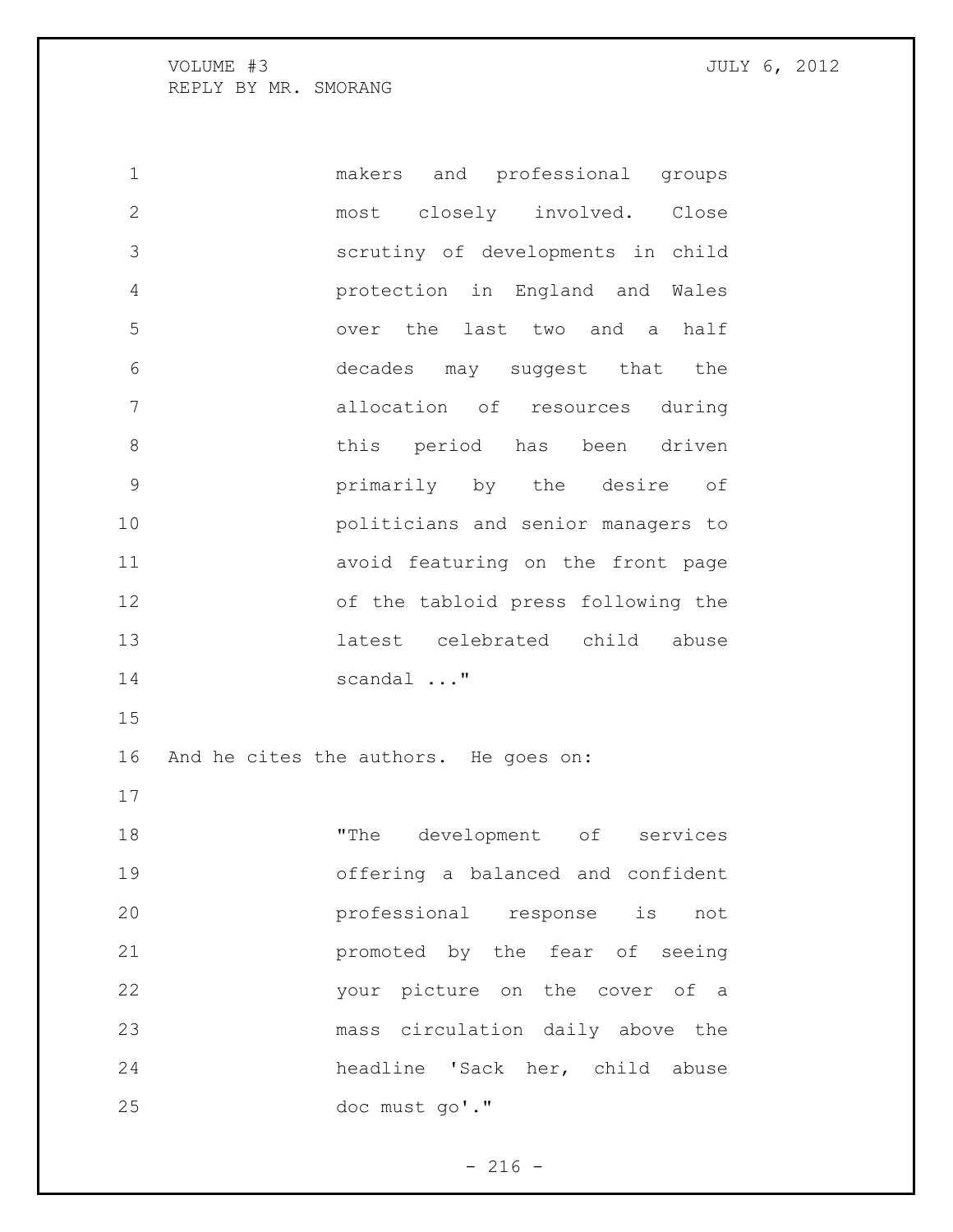So clearly these authors have spent time considering the effect of the fear on the system, on the profession, on the management of the profession associated with the media sensationalistic headlines and articles following highly emotional inquiries and inquests. And I'm sure Mr. Saxberg will give you other quotes for you to review.

8 Mr. Kroft attempted to, I'll say, pigeonhole my argument into three areas. He said there was the stress argument, the negative association argument and the managing public debate argument. I don't accept that. I certainly don't accept that my argument is in three categories. My argument encompasses all of the negative consequences of identifying social workers personally, the effect on other social workers, that radiated effect that Mr. Saxberg spoke of, to the system and ultimately to the ability of the inquiry to get as much information as it can to better equip you to make relevant and significant recommendations. So I do not accept Mr. Kroft's attempt to frame my argument as one, two and three. It just wasn't presented that way and if he saw it that way, that's fine, but I don't accept that.

 So I'm now going to move to Mr. Kroft's continuation this morning and I only have a few comments on that and I'll soon be ready to sit down.

- 217 -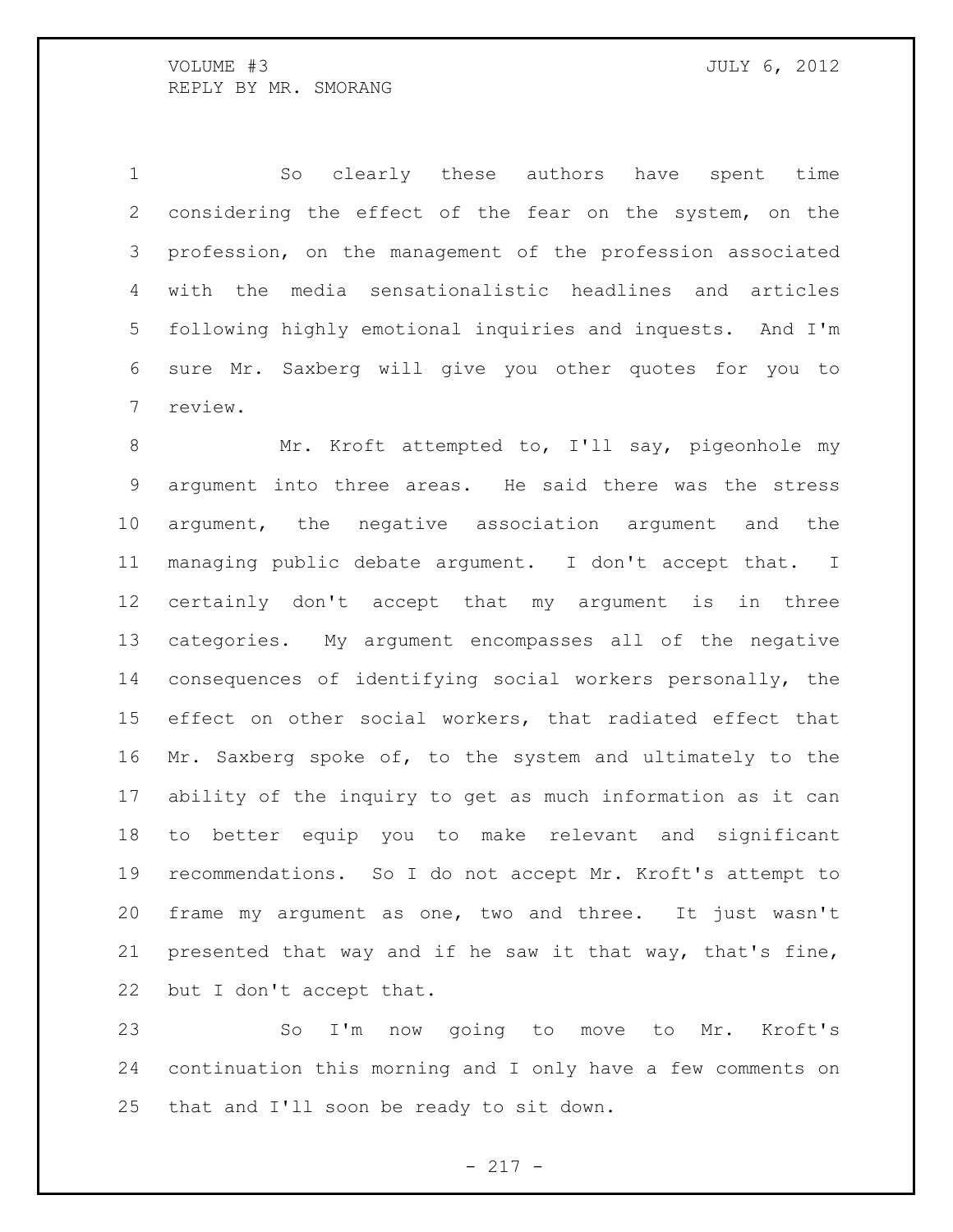For a moment, listening to Mr. Kroft, I thought I acted for the government because he kept saying the government is managing and censoring and the government in a free and democratic society is trying to do things. My client is not the government; to the contrary. My client often spends time and money criticizing the government and my client will be giving evidence in phase 2 of this hearing which will be critical. And in phase 1, the social workers who were going to be asked, I presume, similar questions to those they've been asked in interviews will be asked their opinions about the system and hopefully will be forthcoming and will feel comfortable and secure in being forthcoming. Nor are the authorities, nor the University of Manitoba the government. So I'm not sure where Mr. Kroft decided that the government was behind some plot to turn us into Stalinist Russia.

17 I will only mention the filming, the decisions, 18 the CBC v. Canada cases, those cases that he just sent us the other day and you had mentioned. I don't see the Supreme Court case as overturning Pilarinos and I would simply refer you to paragraph 85 of the CBC case where I think the court -- certainly the court doesn't mention the Pilarinos decision, certainly doesn't overrule it. Look at paragraph 85. I think the court kind of sums up what it's doing in that case and I don't believe Pilarinos is bad law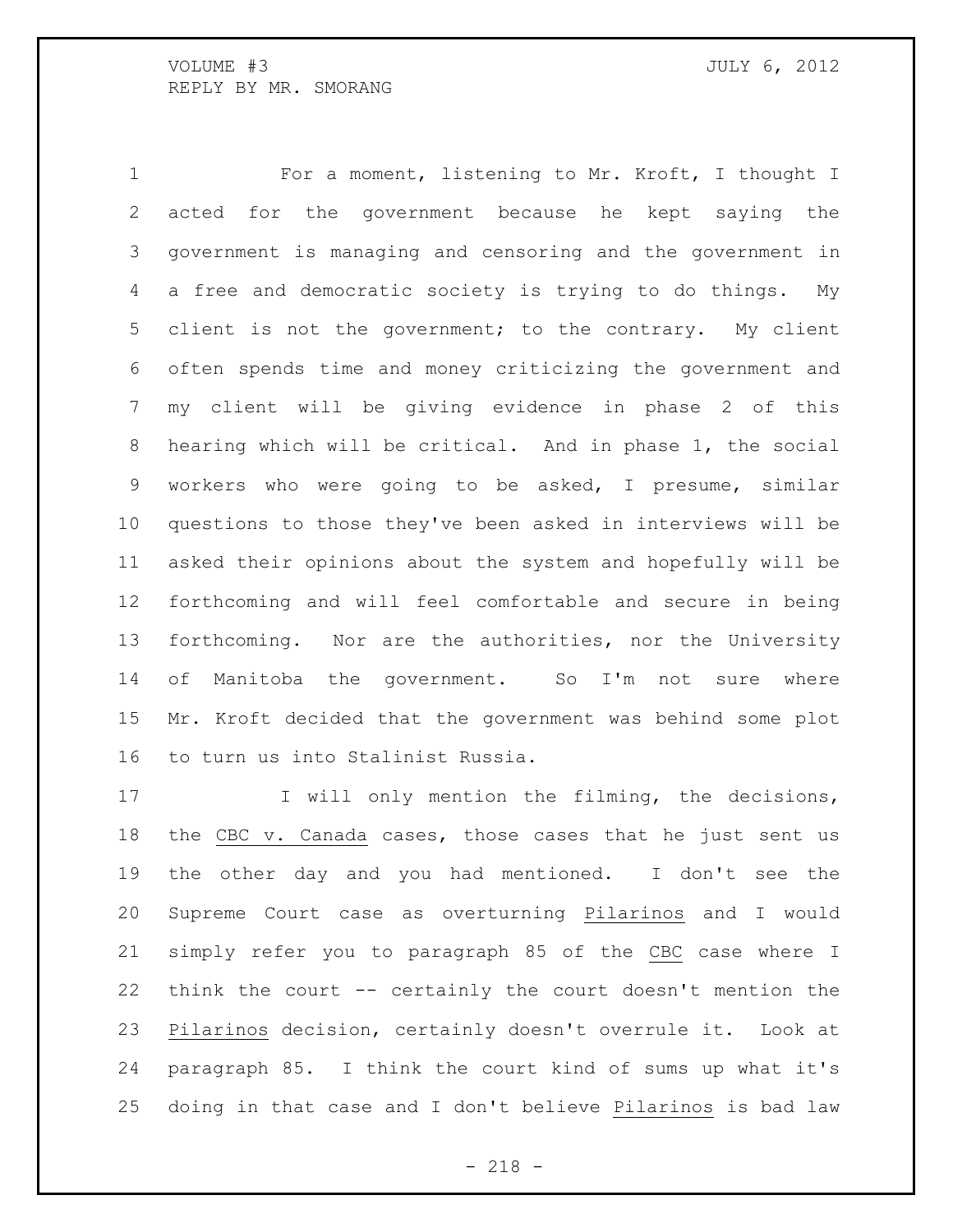and certainly the other case, the APTN case does not overturn Pilarinos either.

 THE COMMISSIONER: So you say Pilarinos is still good law.

 MR. SMORANG: I do. The principles in it -- THE COMMISSIONER: Standing for what proposition? MR. SMORANG: Standing for the proposition that while there is freedom of expression, the method of freedom of expression is not guaranteed such that the CBC can say is an extension of my freedom of expression to walk in here, or for that matter any citizen, because the CBC would have no more Charter rights than any other citizen, to say it is my Charter rights, Mr. Brodbeck accepted, walk in here with a video camera and take video. That is not a Charter right under Pilarinos, it's not a Charter right under CBC.

 Mr. Kroft talked about the enforceability of the ban but if you can't enforce it to every single person, if one person sends an email to a friend saying I saw James Smith today, that your ban is therefore breached and therefore, what's the use in essence. He did cite to you from, I believe it was Dagenais, where the court said the enforceability of the ban is but one factor to take into account when balancing the positives and the negatives and if one of the realities is the ban simply won't be able to

 $-219 -$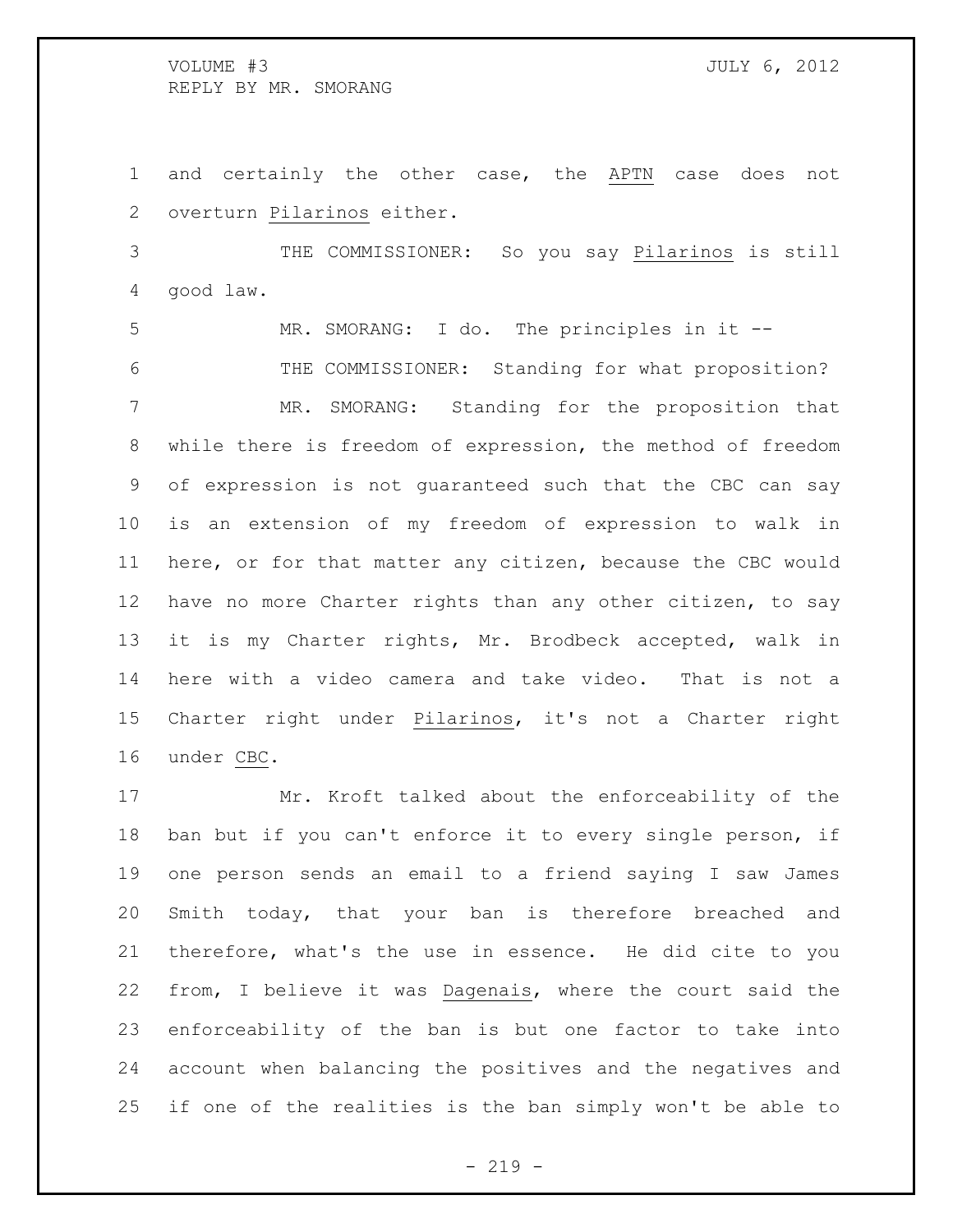be enforced well that doesn't bode well for a positive consideration. In our respectful view, the ban we seek and will be seeking, will cover 99.9 percent of the problem that we envisage and the email that goes from Sally to Fred and mentions the name of a witness is not what we're concerned about and should be of no concern to you. That will not affect and have the negative consequences that we say will result from the mass publication of names and images.

 Mr. Gindin made much of, you know, what's your report going to look like if you don't name names. Although we haven't go to the evidentiary stage yet, we have seen a number of reports that will be produced in phase 2 that were done by credible individuals that have good information in them, none of which names social workers. There seems to be a way to do that, they've done it. I don't think that's a particularly important consideration for you.

 Public perception, Mr. Gindin also focused on public perception. Let me offer you this in response. And what he said was, you know, what would the public perception be if, if what they were hearing on the news was a social worker said, instead of James Smith said, and not seeing James Smith's picture. I ask you to consider the alternative which is what would the public perception be

 $- 220 -$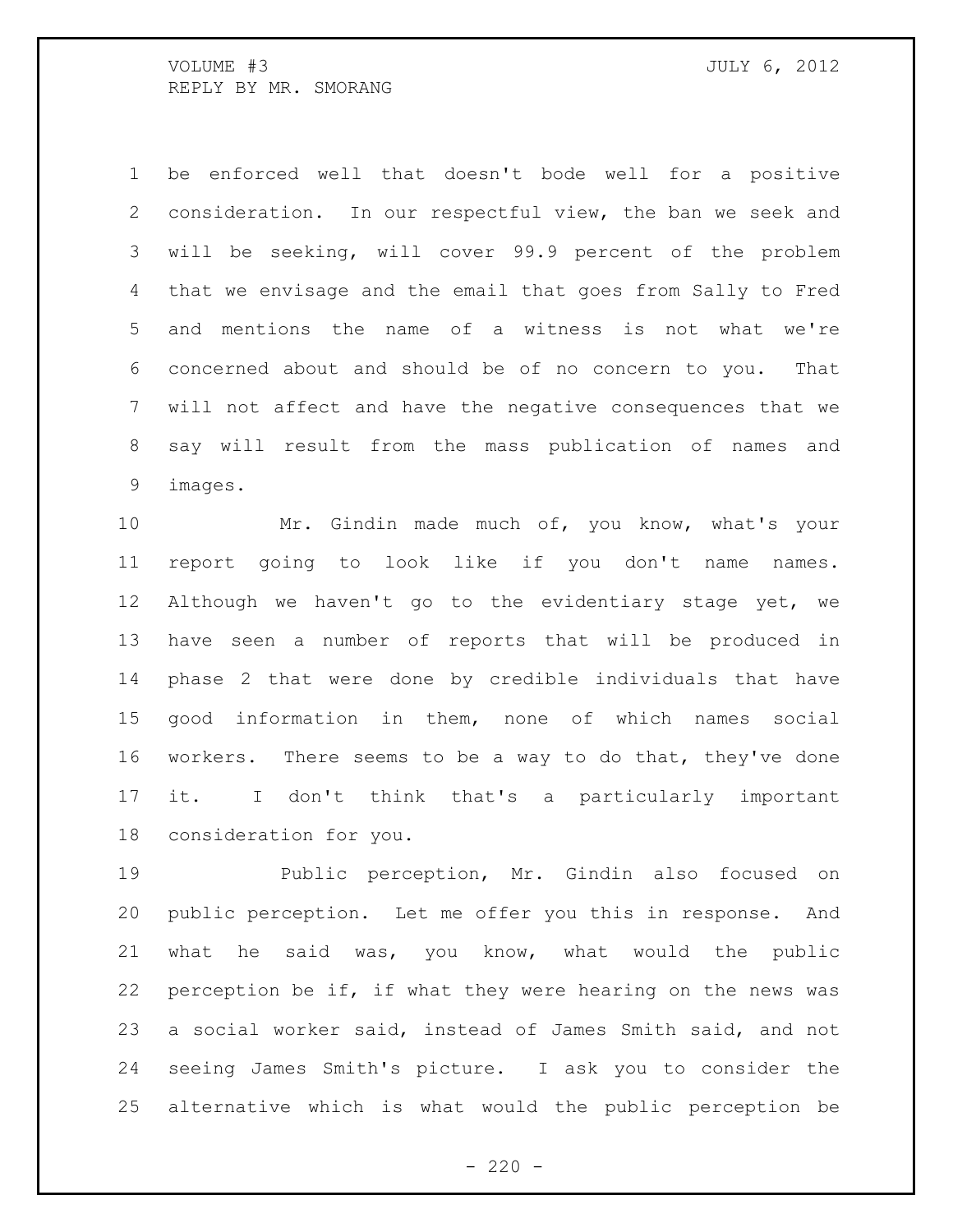knowing that the confidentiality associated with this system and integral to it is in fact maintained and is always maintained. Wouldn't that give the public some comfort that a confidential system is confidential and will always be so and protections will always be in place to ensure that if you do take the somewhat drastic step of phoning an agency and telling them about your neighbour or your sister or your aunt or your ex, that your name will never be used, and that if you are involved in a confidential system it stays that way because that is important to the system. No one's denying that today and I suggest to you that would be something that the public would take comfort in.

 Finally, from Mr. Gindin he said at the end of his submission that there is no rational connection between naming witnesses and future harm to children and I found myself asking myself and making a note, how could such a rational connection be established if not by bringing forward experts from across Canada? When I argue cases as I often do and I hear a lawyer that is saying Smorang hasn't given you enough, I always think to myself well what more could I have given? And if I can't come up with an answer I'm usually satisfied that I've given enough and I think that's the answer to this case. The rational connection is we've given you experts from across the

 $- 221 -$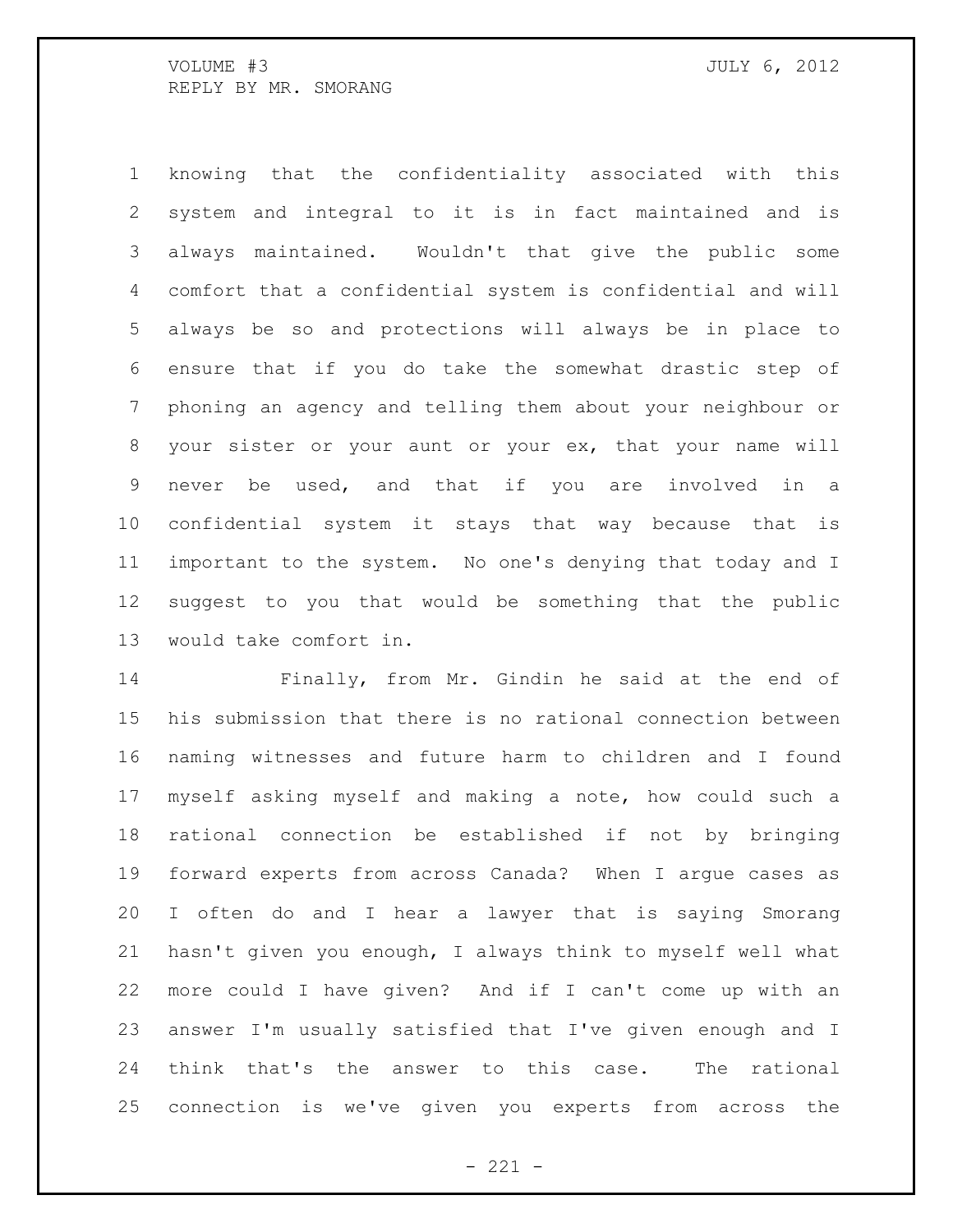country, from a wide variety of completely unbiased and uninterested backgrounds, academics, executive directors of Children's Aid Society of Toronto, individuals who have no stake in this. And if that isn't a rational connection, my question to Mr. Gindin would be what would you suggest? And if he has no answer, then of course the test could never be met.

 So in conclusion, and I've mentioned that I would speak about Mr. Juliano again and I didn't hear anyone really criticize Mr. Juliano's submission today. I think he best capsulized what we're up to here and he did that in answer to your question about how will allowing the motion served to better protect children. That's a question you asked of all of us.

 Mr. Juliano said the inquiry's mandate is not to achieve personal accountability of social workers. That can be achieved in other ways if need be outside of the inquiry process. The inquiry, said Mr. Juliano, is to examine the system and get evidence from those witnesses within the system as to what happened and why and how it can be changed and as such, said Mr. Juliano, your order would send a comforting message to the social worker profession that it is about the system and not about the individuals and you agreed with him that it was in fact about the system. This isn't a criminal or a civil trial

 $- 222 -$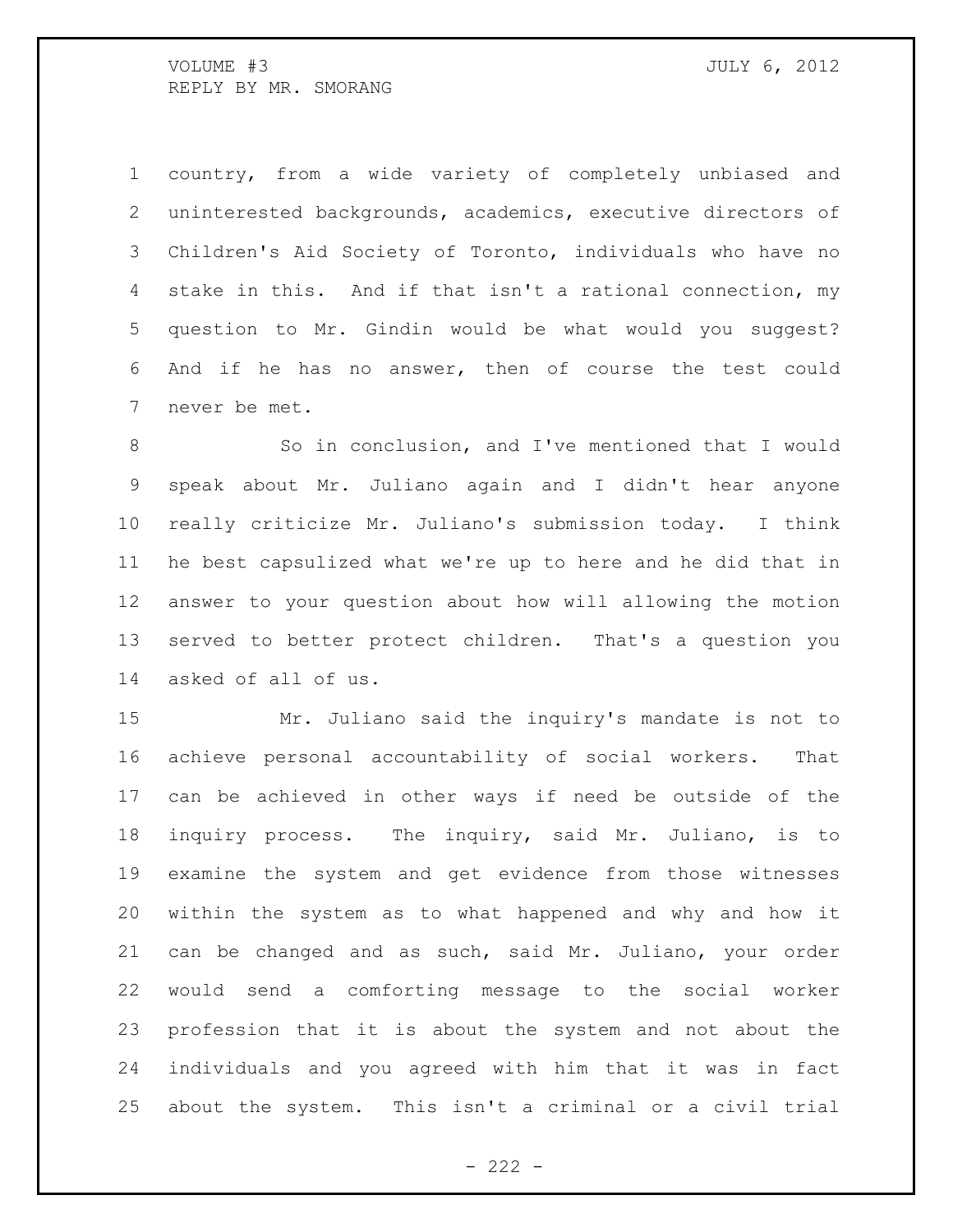or a disciplinary hearing. But for the media this is, and always has been and always will be, about personal accountability. It is about the people. Who aided and abetted? Who should be fired? And that's fine. If they want to play that, that's their business, they have every right in this country to do that. And those are questions that they will continue to ask and they will continue to report on. But the question that you need to decide, sir, is whether assisting the media by allowing them to even further personalize the question of blame by publishing names and faces, is outweighed by the danger that all the experts are telling you can and may well be caused if you do.

 Either way you go, sir, this hearing will be virtually the same, but the media's effect on the system and ultimately on the interests of children, families, who come into contact with the child welfare system by reporting and blaming individuals will be greatly enhanced or diminished by your decision. Thank you for your patience.

21 THE COMMISSIONER: Thank you, Mr. Smorang.

 Well, we've still got three more replies so I think we'll take a 10 minute break.

(BRIEF RECESS)

 $- 223 -$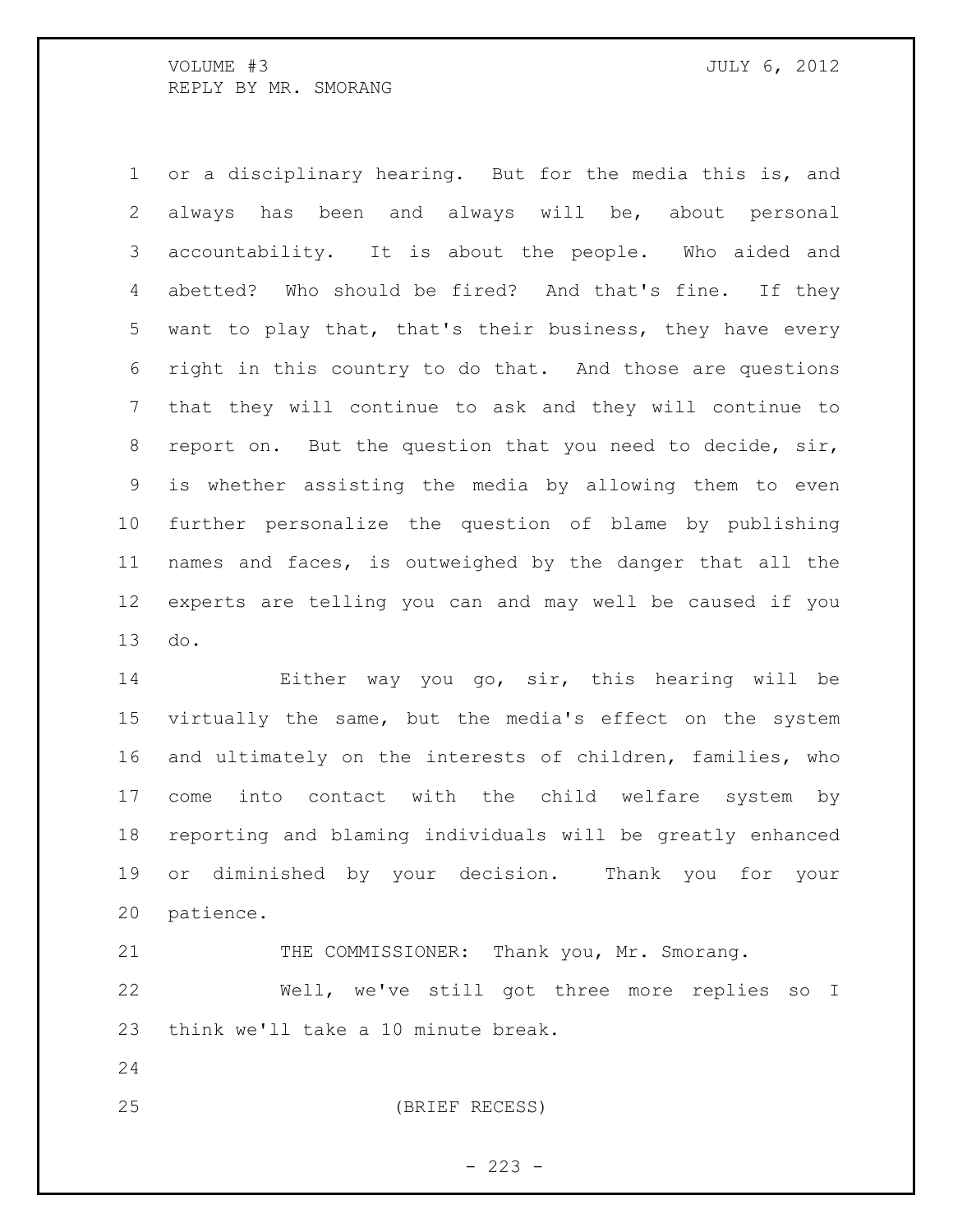VOLUME #3 JULY 6, 2012 REPLY BY MR. JULIANO

1 THE CLERK: Please be seated. 2 THE COMMISSIONER: Yes, Mr. Juliano. MR. JULIANO: Mr. Commissioner, I've managed to trick --

UNIDENTIFIED PERSON: Stand by the mic.

 MR. JULIANO: Oh sorry. Mr. Commissioner, I managed to trick my fellow counsel into allowing me not to be last today and I just have a very, one minute submission for you. I'm going to leave the reply to the main motion to my colleagues. I, I certainly adopt the comments that Mr. Smorang has made. The only reason I felt it necessary just to stand up today was simply because there is still a motion to strike outstanding which does, at least on paper, seek to strike out virtually the entire affidavit of Ms. Gosek.

16 THE COMMISSIONER: Yes, and I know that you have filed an extensive brief on that point.

18 MR. JULIANO: Yes.

 THE COMMISSIONER: And I read it but I'm certainly prepared to listen to anything you want to say about it, but you may have already gathered from what I've said, I'm not leaning to doing some striking, I'm leaning to dealing with a substantive motion.

 MR. JULIANO: All right. And so I won't, I won't spend any time at all on it.

 $-224 -$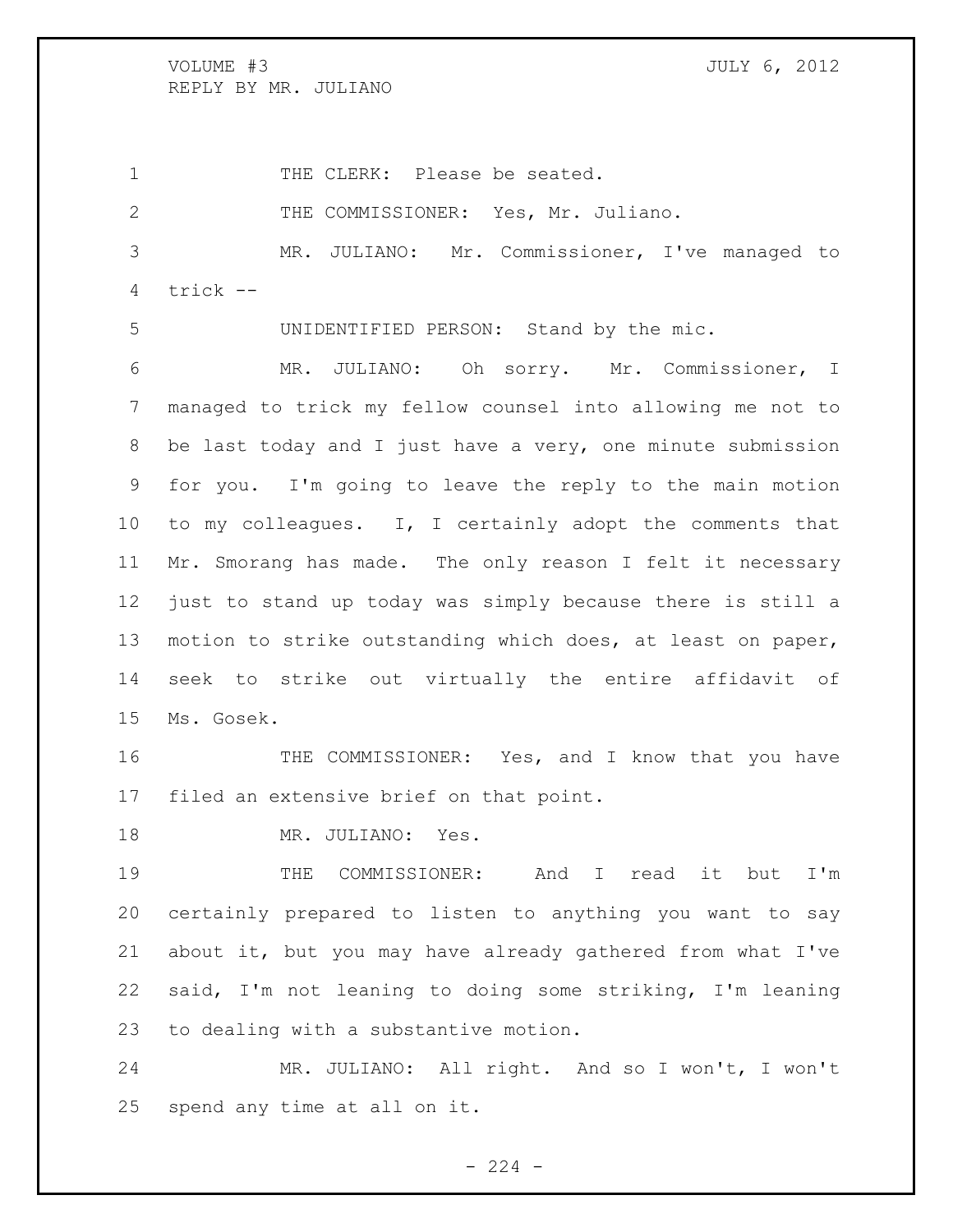VOLUME #3 JULY 6, 2012 REPLY BY MR. JULIANO

 THE COMMISSIONER: But I'll listen to you as long 2  $as --$ 

MR. JULIANO: Yeah.

4 THE COMMISSIONER: -- within reason.

 MR. JULIANO: No, I only need just a few seconds, I think. I just -- in Mr. Kroft's submission he did actually cite Ms. Gosek's affidavit as example of something that was fairly well researched and authoritative and in fact relied upon it several times in his submission. So I suspect that really he is not seeking to strike out all of it. I think it's more a question of whether or not she went beyond the areas that are within her expertise. I 13 don't believe she did. I, I believe the paragraphs that he has cited are simply ones that are quite closely related to her area of expertise and it's of course possible to characterize some of those statements a little differently and I would, as you said, just urge you to consider that with regard to weight rather than striking something out.

 THE COMMISSIONER: I think you'll likely find that's what I do.

 MR. JULIANO: Okay, and I did. Just the only, the only other thing I wanted to mention was just in terms of the law as it applies. We did provide you in our brief the Supreme Court case of Abbey which with regard to all of the expert witnesses that have been submitted, we've heard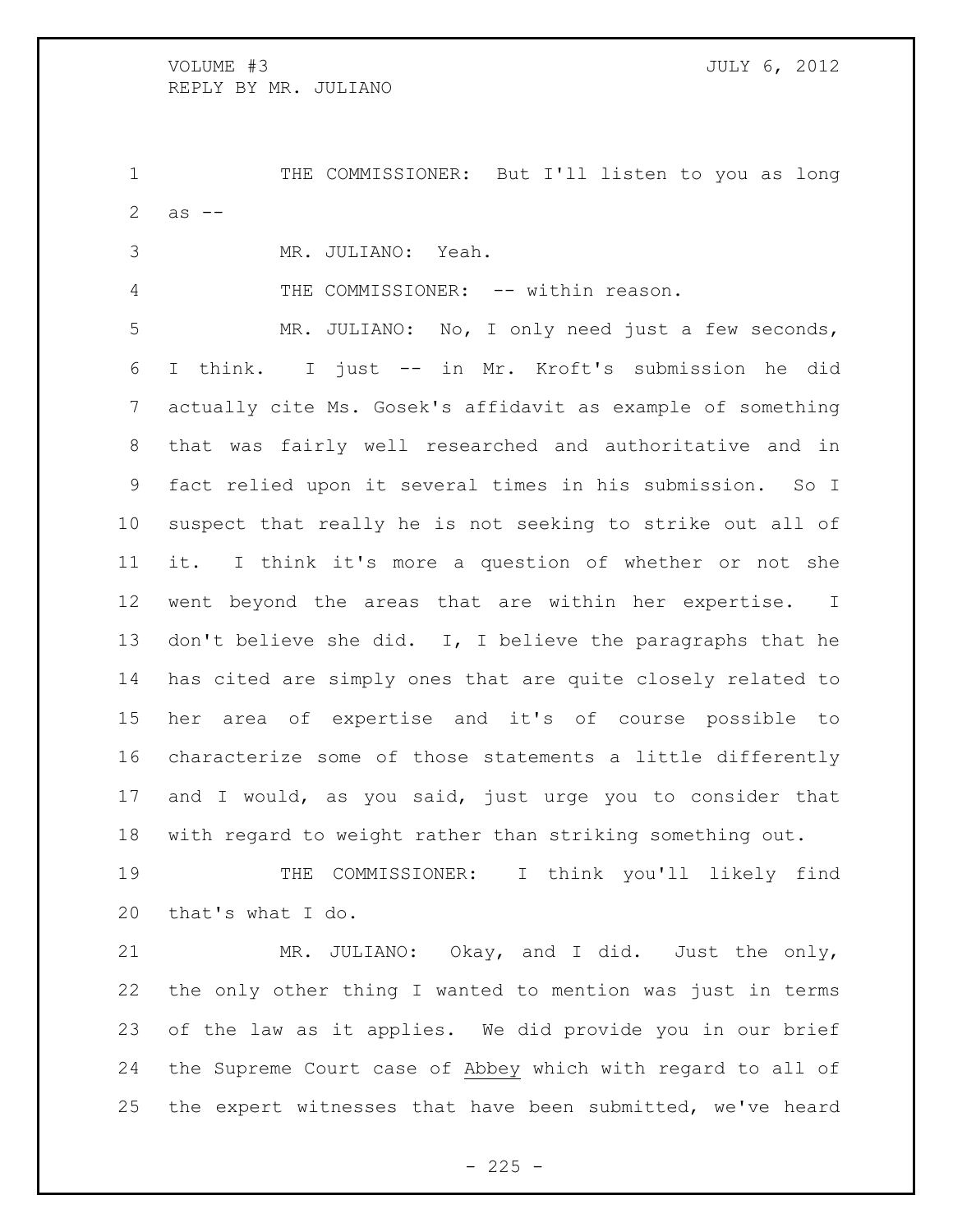VOLUME #3 JULY 6, 2012 REPLY BY MR. JULIANO REPLY BY MR. SAXBERG

| $\mathbf 1$     | some argument that some of what they're relied upon is      |
|-----------------|-------------------------------------------------------------|
| 2               | hearsay. If you look at the Abbey case you'll see that the  |
| 3               | Supreme Court cautions against treating something<br>as     |
| 4               | hearsay when it's really part of an expert affidavit.<br>In |
| 5               | fact they say it really isn't hearsay because it's not      |
| 6               | submitted so much for the purposes of proving as truth the  |
| $7\phantom{.0}$ | statements therein but simply just to provide the           |
| 8               | background or the information which shows what the expert   |
| 9               | opinion is based upon. So that's really all I had to say    |
| 10 <sub>o</sub> | on that point. Thank you, Mr. Commissioner.                 |
| 11              | THE COMMISSIONER: All right. Thank you very                 |
| 12              | much, Mr. Juliano. I appreciate your participation.         |
| 13              | All right, Mr. Saxberg.                                     |
| 14              | MR. SAXBERG: Thank you, Mr. Commissioner. If we             |
| 15              | can begin with the remedy question.                         |
| 16              | THE COMMISSIONER: Oh, yes, the remedy. Yes, of              |
| 17              | course.                                                     |
| 18              | MR. SAXBERG: I think I can --                               |
| 19              | THE COMMISSIONER: Let me get that out.                      |
| 20              | MR. SAXBERG: What you'd want to have before you             |
| 21              | is Mr. Smorang's notice of motion, the notice of motion of  |
| 22              | MGEU.                                                       |
| 23              | THE COMMISSIONER: Yeah. All right, I have it                |
| 24              | and I have the change that is agreed upon and you had one   |
| 25              | other point.                                                |

- 226 -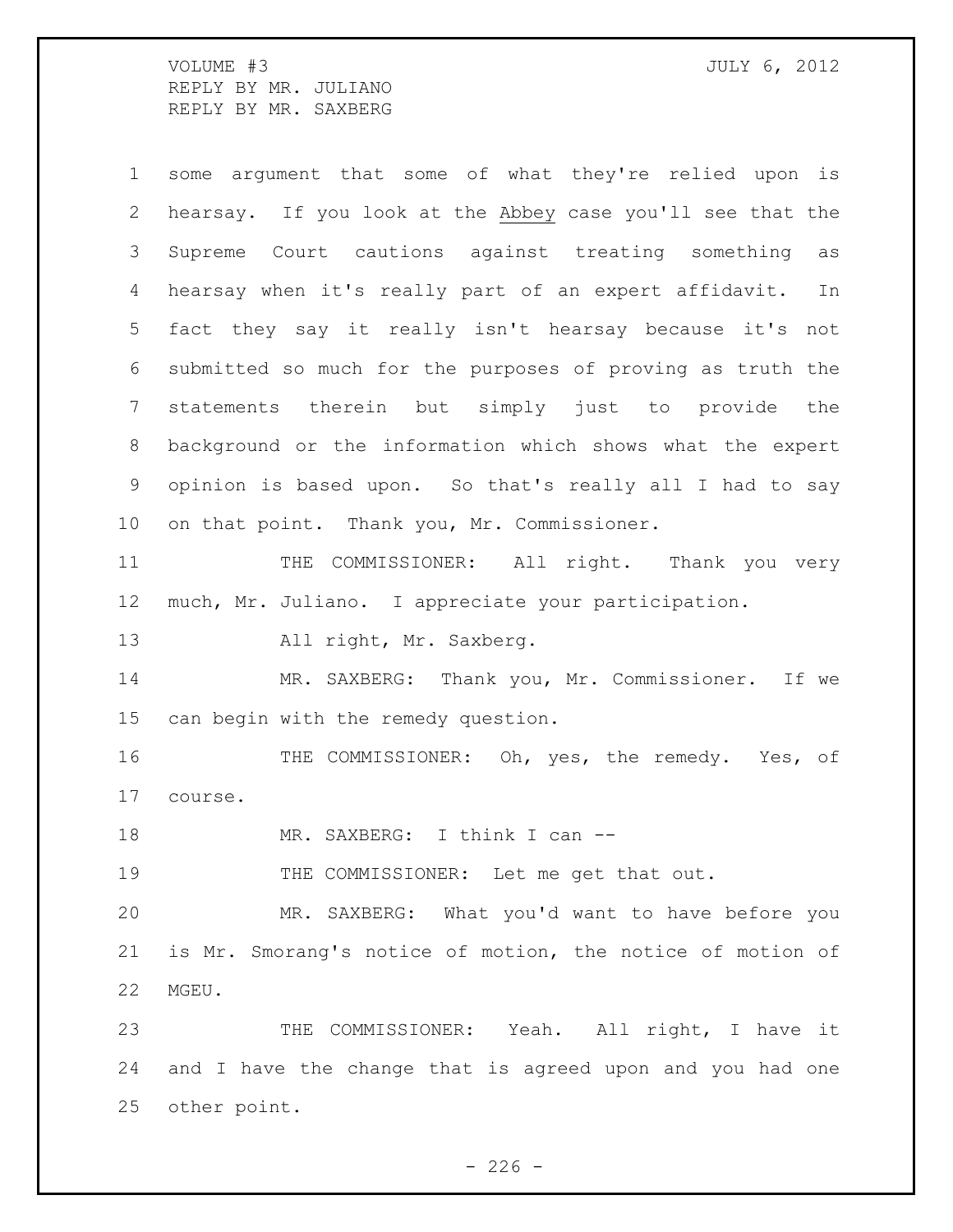MR. SAXBERG: Yes. Through discussion with the other two applicants, we've all, we've reached a consensus on agreeing to the identical form of order which would be that which is before you in Mr. Smorang's affidavit with the change that he's already noted.

 THE COMMISSIONER: In his, in his notice of motion.

 MR. SAXBERG: In his notice of motion, sorry, I said affidavit. In this notice of motion with that change and another that we've all agreed to as well. And that change is that it would read that the commissioner prohibit any commercial media organization --

13 THE COMMISSIONER: Prohibit any?

MR. SAXBERG: Commercial media organization.

15 THE COMMISSIONER: Media organization?

 MR. SAXBERG: Yes. And then it would continue on -- from publishing, broadcasting or otherwise communicating by television, et cetera, and then it would, the exclusion is the name and image. So as I say, all three have agreed to the language then --

 THE COMMISSIONER: And that would suit, that would remove the relief you asked for under your first round in your own notice of motion and also the same for Intertribal. In other words, this is it.

MR. SAXBERG: This is it.

 $- 227 -$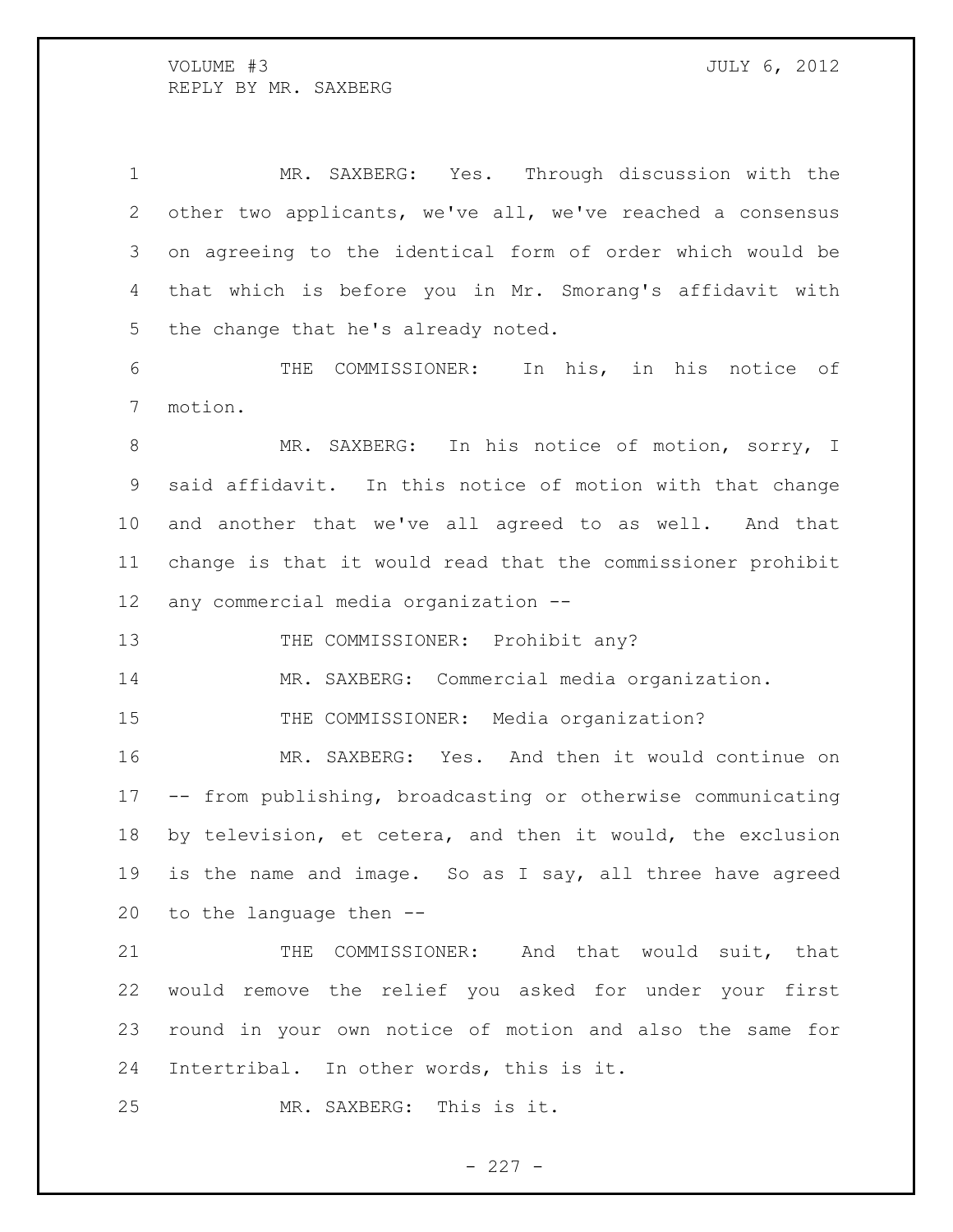1 THE COMMISSIONER: All right. MR. SAXBERG: And that social workers as indicated here, and a list as you know has been provided. MR. KROFT: Sorry, I'm -- THE COMMISSIONER: Yes, I'll give you a chance to speak to this. 7 MR. KROFT: No, no, I don't want to speak to it. I, I'm just not following it. I'm wondering if he could read how the paragraph would work so we can -- THE COMMISSIONER: Well, as I understand it, he tells me there's consensus -- and since you didn't come here to meet this wording, I will give you the opportunity to respond if you've got some objection. But the question of relief will be that the commissioner prohibit any commercial media organization and that should be instead of "form", "from" -- 17 MR. SAXBERG: Right. 18 THE COMMISSIONER: No, no, form apology -- any commercial media organization form -- what is it now you -- just, just -- you said those words were to go in after "any" didn't you? MR. SAXBERG: Yeah, that's right. You were

 correct to say strike out "form of" and so that it could read -- and maybe I'll just read what I think the wording should be.

 $- 228 -$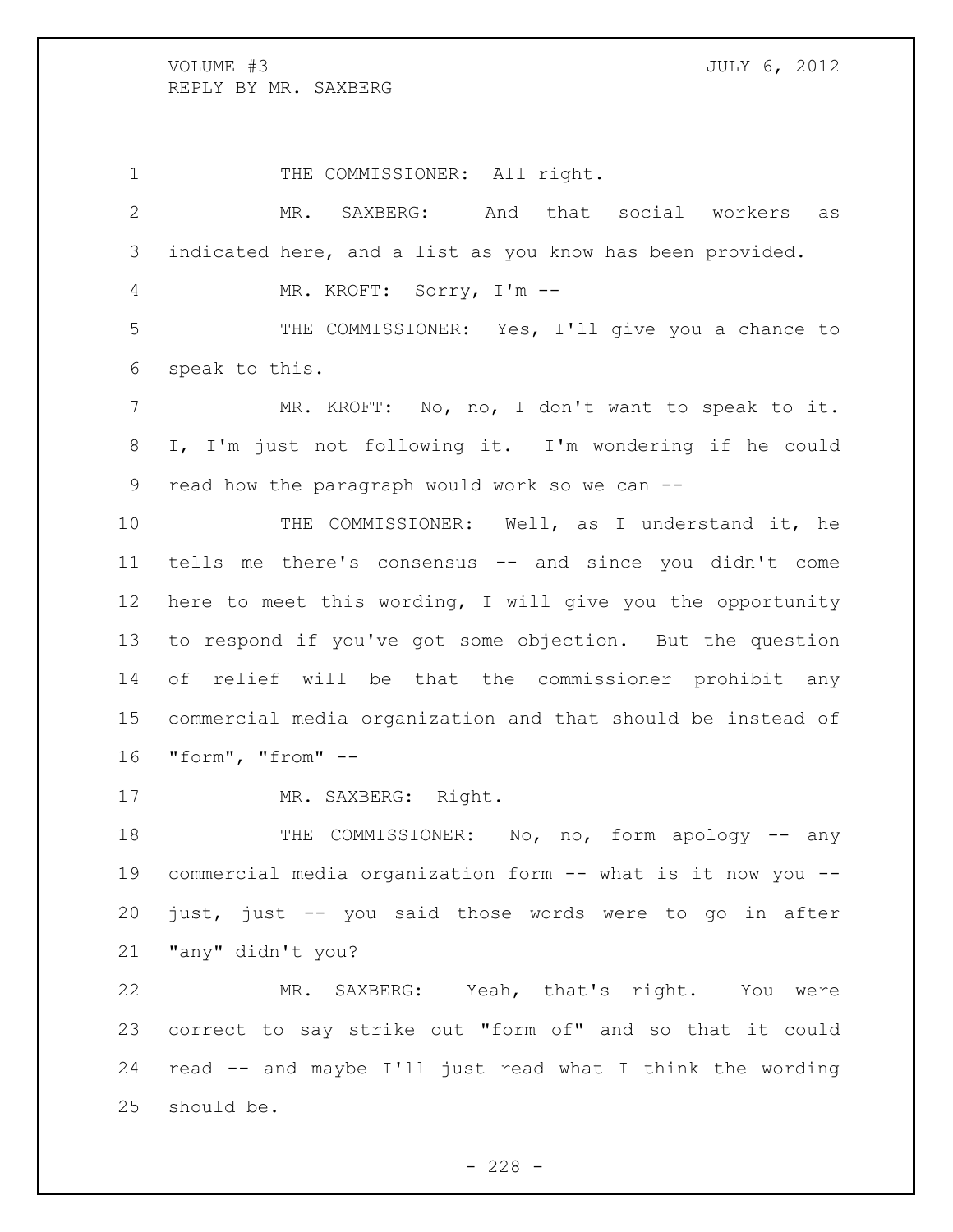1 THE COMMISSIONER: Yes, yes. MR. SAXBERG: I'll try to do it slowly. That the commissioner prohibit any commercial media organization from publishing -- THE COMMISSIONER: From publishing. MR. SAXBERG: Right. And I'll continue on then -- broadcasting or otherwise communicating by television, Internet, radio, in print or by any other means the name and/or image of any -- 10 THE COMMISSIONER: And/or? MR. SAXBERG: Yes, I believe that's correct. I'll continue then -- name and/or image of any witness at the inquiry who is or was a social worker, as well as the name of any social worker identified in documents produced at the inquiry. And when I spoke of consensus, I meant the consensus between the three applicants.

17 THE COMMISSIONER: I understand that.

 Now you've all heard Mr. Saxberg and the change that Mr. Smorang indicated with respect to image and now in the first line with respect to commercial media organization. Does anyone want to speak to that or, because I would like to do that now if anyone has got any concern with that wording. Mr. Kroft?

 MR. KROFT: Yes. This is, this is a rather significant, a concept that's been introduced here, the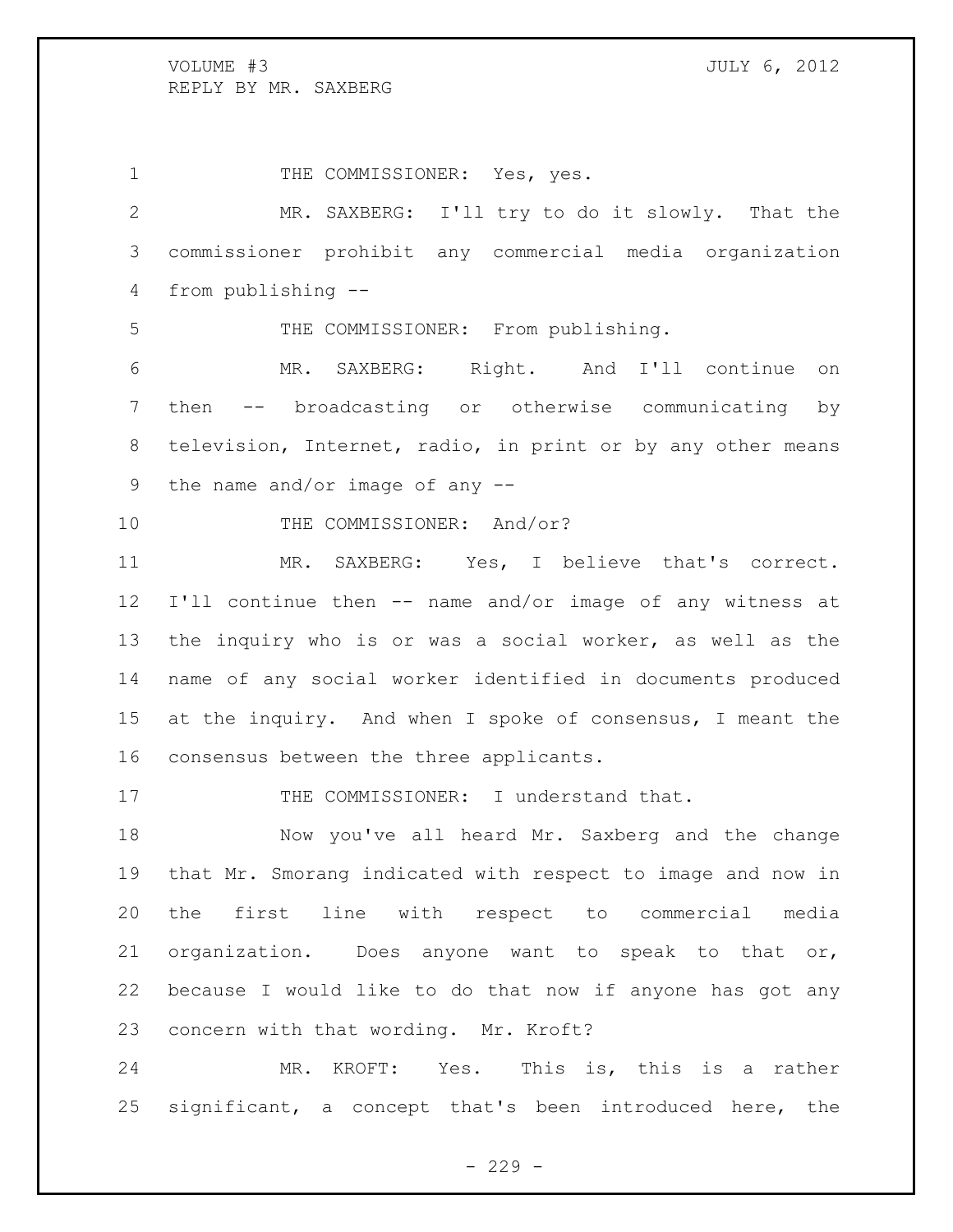question of commercial, and I'm not sure I'm going to be able to speak to it this afternoon. For example, I represent the CBC in this motion and I'm not sure if they fall within this matter or not, this wording or not. And I think the question of whether the publication is for profit or not, which is I'm thinking what commercial might refer to, raises a whole range of issues in terms of distinguishing between section 2(b) rights of some and not others, that I'm going to need to consider as a matter of law. The other issue that comes up when you talk about the question of commercial has to do with the efficacy. If that means that, for example, all community --

 THE COMMISSIONER: I think you should come to a mic.

 MR. KROFT: I'm sorry, yes. I apologize. I'm speaking and I'm not entirely sure what I'm going to say because I've just heard this, but the other point I was going to make, one is the distinction in rights based upon the profit or non-profit motive of the, or that the institution I believe is something that needs to be carefully considered in terms of constitutional law. The other point that I was going to make that this raises goes to the quote that I gave you from Dagenais about efficacy. If, for example, every community newspaper in Manitoba that isn't for profit, can publish the names but those that are

 $-230 -$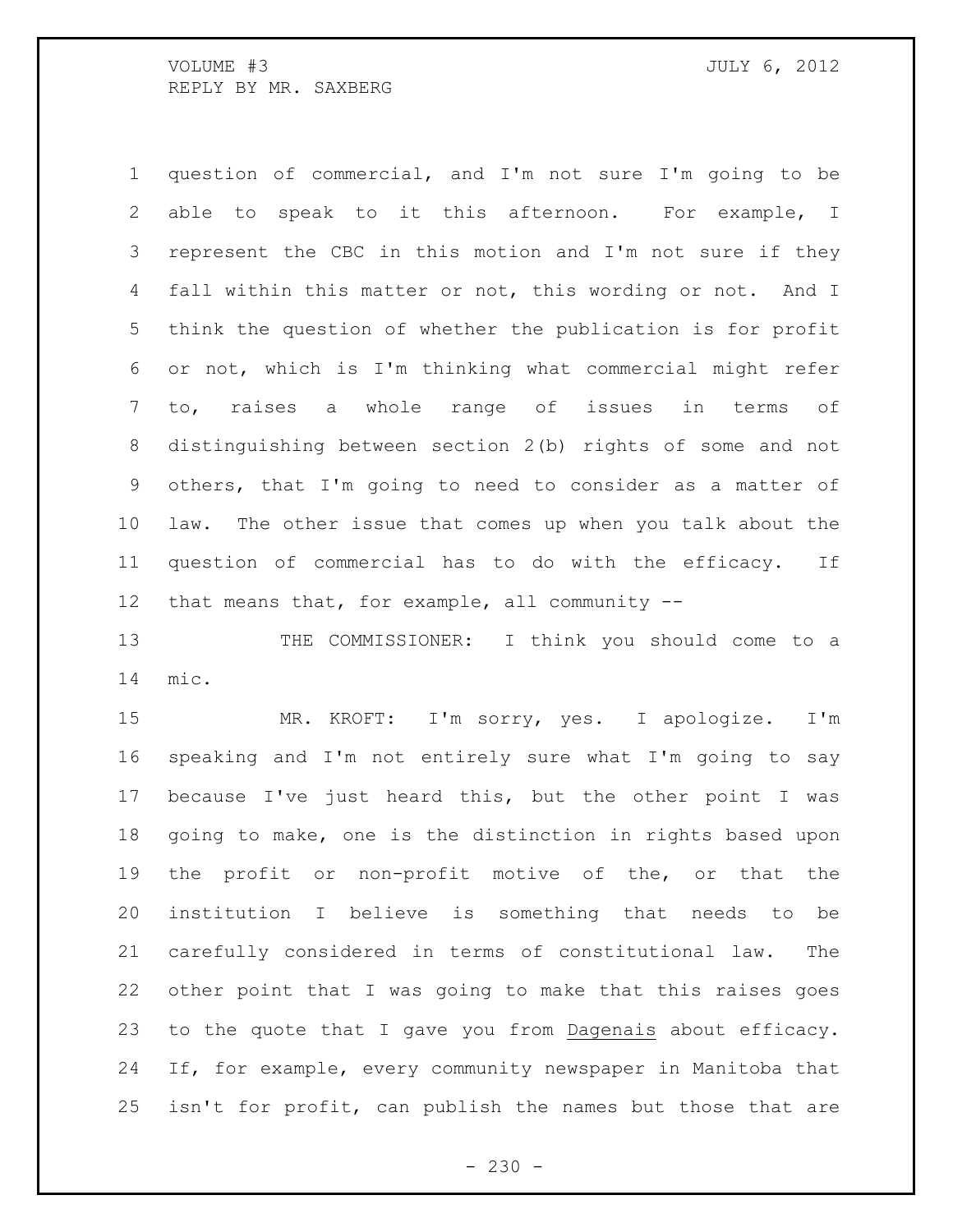for profit can't in terms of whether this achieves any purpose whatsoever other than to give community newspapers an advantage over ones that have shareholders, I'm not sure that there can be any justification for any ban on this basis. So I'm somewhat taken aback because it does add a complex question that has not to this point been on the table.

 THE COMMISSIONER: Well, I'll ask Mr. Saxberg if he can give an explanation for the change in the first line 10 and that might be of some assistance to you, Mr. Kroft. I know it's, the motion is that of the applicants, but by the same token other counsel must have an opportunity to speak if they wish because they didn't come here to meet a motion with this phraseology in it. So, Mr. Saxberg, tell us what, what your purpose is in adding those words.

 MR. SAXBERG: Yes. You heard two criticisms of the form of order that's being sought and one of them dealt with the criticism that if the order was granted it would cover off anyone who wanted to email some, something about what they had seen at the hearing. And what this change is doing, and there's no magic to the word "commercial". I'm not -- I worked in broadcasting for 10 years. I'm not aware of any broadcasting, charitable broadcasting organizations but maybe Mr. Kroft is. All we meant to say was a media organization --

- 231 -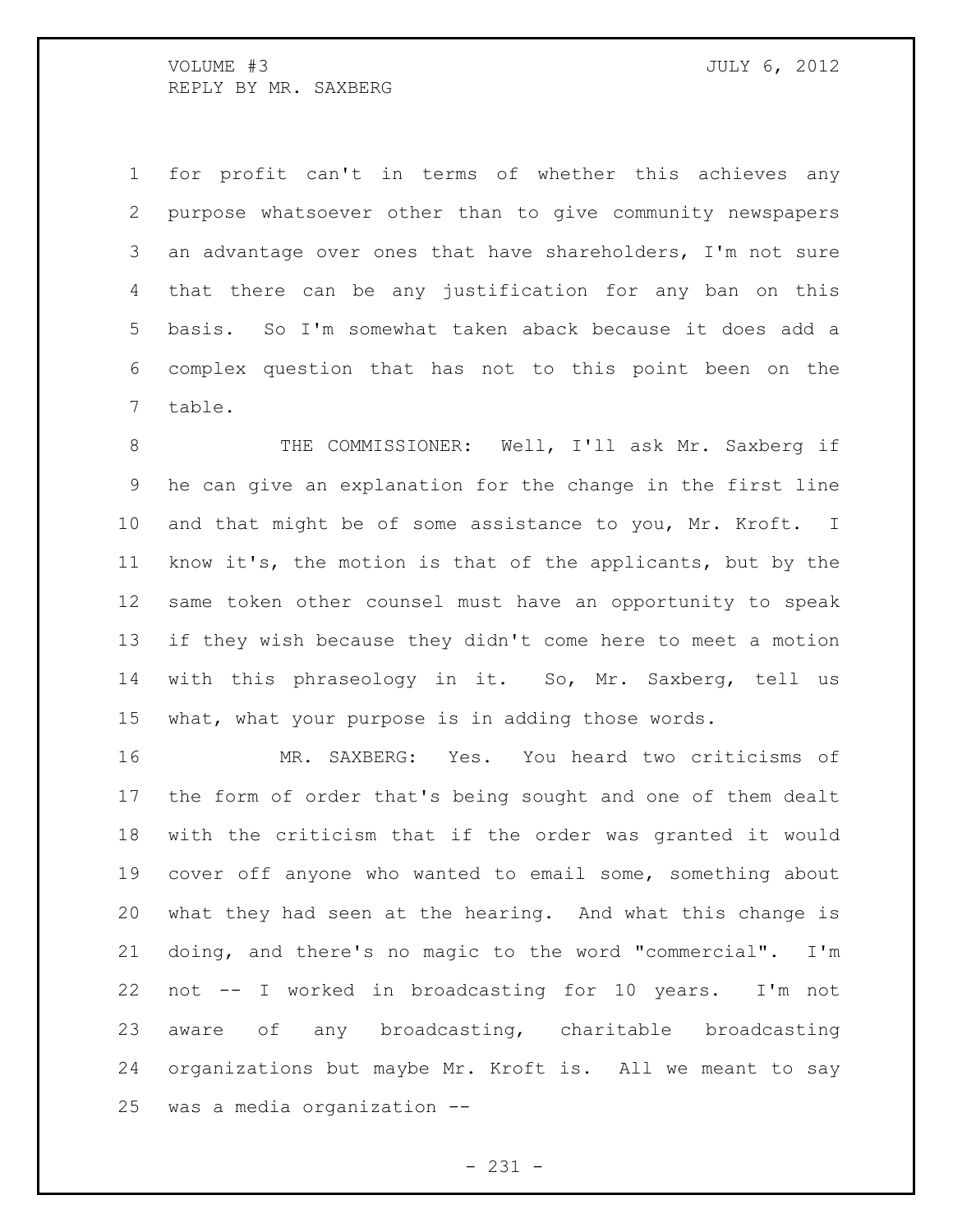1 THE COMMISSIONER: Well, do you need the word -- MR. SAXBERG: -- as opposed to an individual. THE COMMISSIONER: Do you need the word "commercial" there? MR. SAXBERG: I don't think so.

 THE COMMISSIONER: Well, let's strike that and see.

 MR. SAXBERG: The point was just can we simply address the concern that was raised because the intention of the applicants is agreed amongst the applicants. What we're trying to do is avoid the mass communication of the name and picture, image, of these witnesses. We're not trying to stop people from coming to the hearing, seeing the witness, hearing the name, we're not trying to stop them from talking about it afterwards and we're all in agreement on that. Because it's the mass publication that creates the mass --

 THE COMMISSIONER: But doesn't that, doesn't that -- you get into that with your reference to Internet in there?

 MR. SAXBERG: No, because now it's the media organization and its Internet web page that's being referred to as opposed to anything on the Internet.

24 THE COMMISSIONER: So you're saying it would now read: The commissioner prohibit any media organization

 $- 232 -$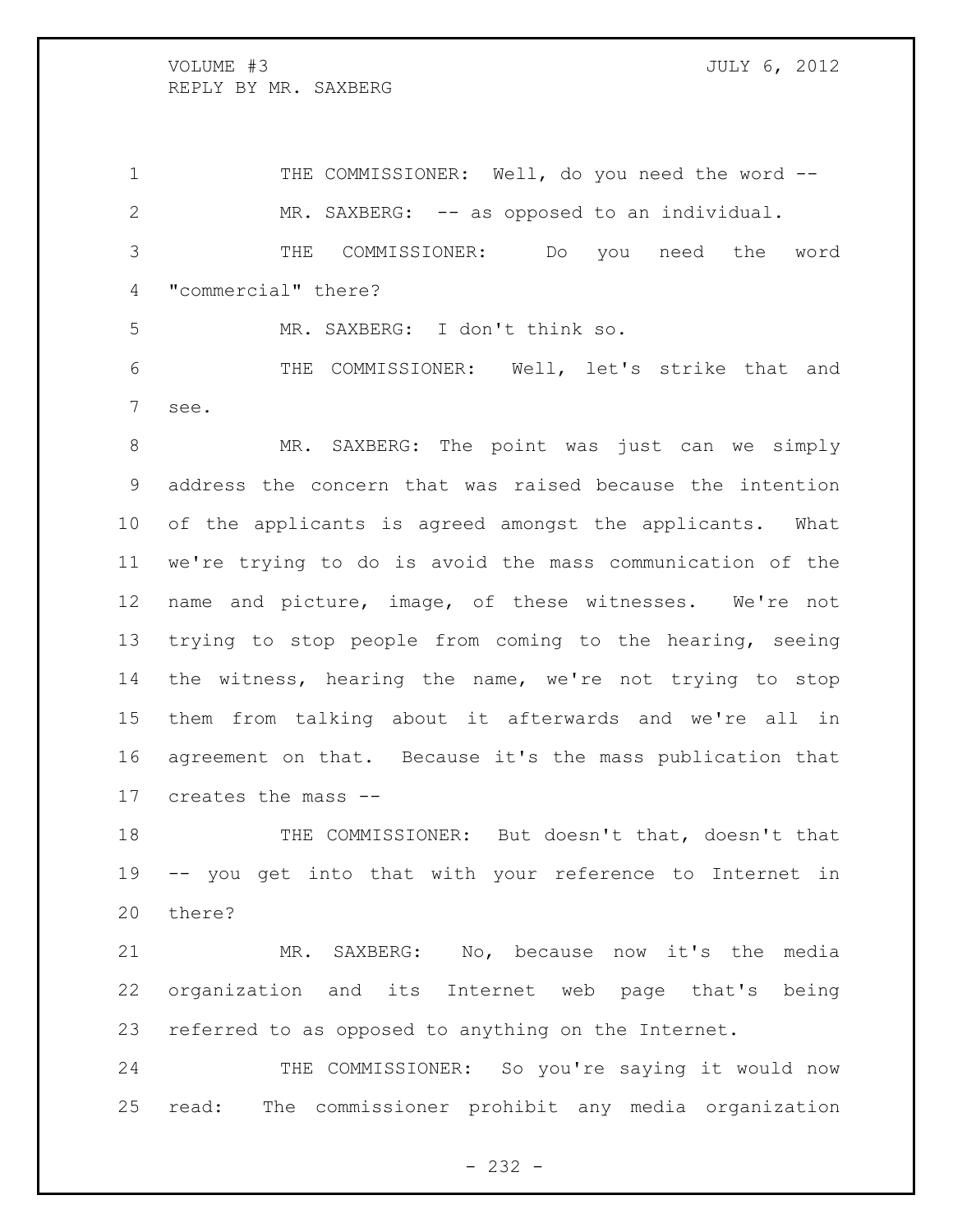from publishing, broadcasting or otherwise communicating by television, Internet, radio, in print, or by any other means, the name and/or image of any witness at the inquiry who is or was a social worker, as well as the name of any social worker identified in documents produced at the inquiry.

MR. SAXBERG: Yes.

 THE COMMISSIONER: So that if identification went out through, on the Internet from a source other than a media organization, that would not be covered by the, by the ban.

 MR. SAXBERG: Precisely. And the media organization wouldn't be able to then publish that name even though they got it from a source other than, than at the hearing. Because the ban is about what the media, the mass media can do. And by the way, maybe, you know, the word that we used when we -- let me just back up a second. The three applicants met at the urging of commission counsel. We went over all of this. We may not have communicated as well as we ought to have but we certainly reached a consensus on what we were trying to achieve. And we then tried to put it into the revised protocol that you've been looking at throughout these proceedings and what we did was we said in item number 7, was that there be a ban on the media publishing. So we had actually used the

- 233 -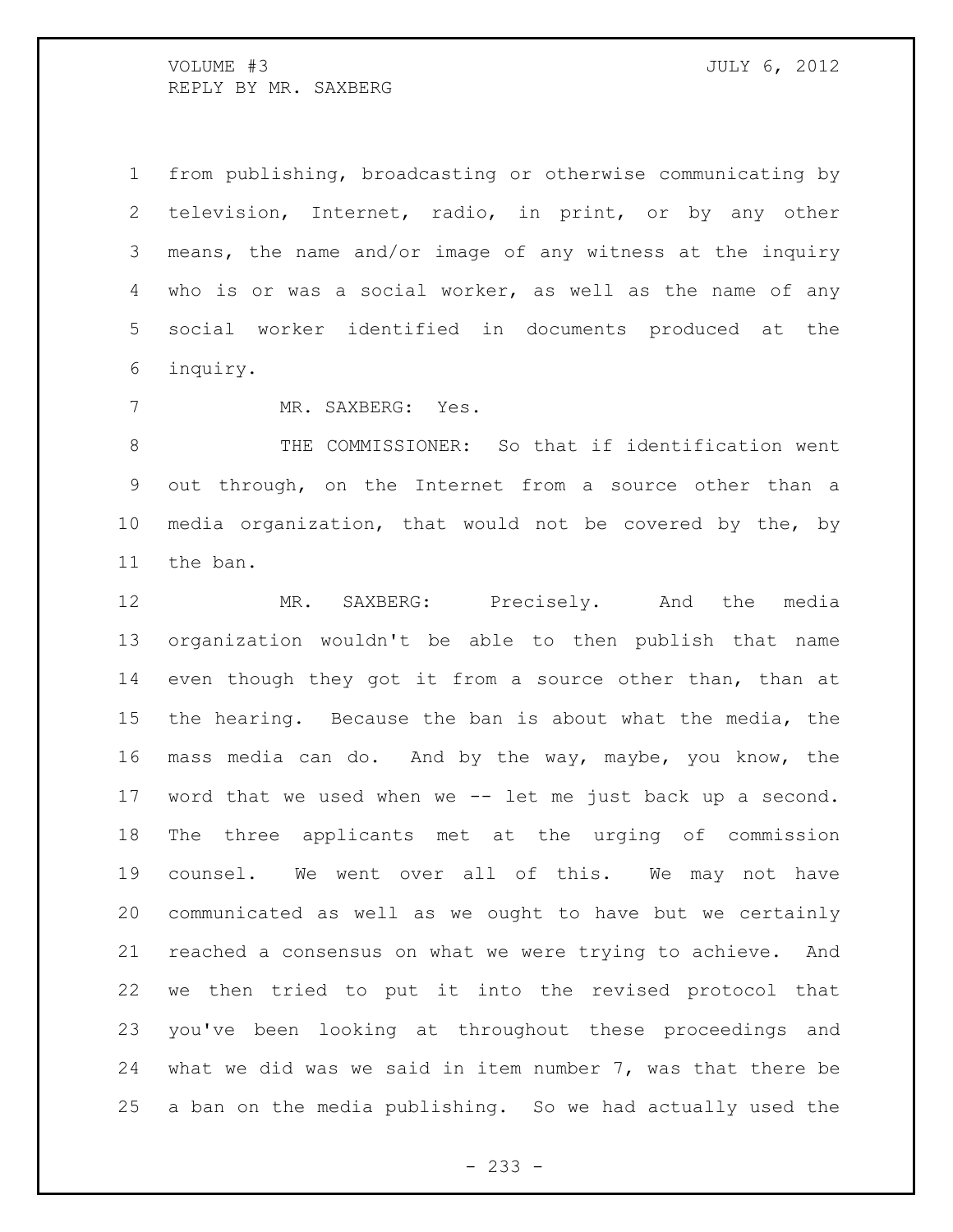word "media" in terms of our protocol in the past. So this, this change really isn't inconsistent with what we agreed to, we just didn't communicate it as well as we ought to have.

 THE COMMISSIONER: Well, listen, let's take the rest of your reply and hear Mr. Khan and then I'll come back to this and perhaps Mr. Kroft and any others who want to do some thinking about this might have a chance to do that. I see Mr. Kroft with still a, I would say, a puzzled look on his face, if I'm not being unreasonable or unfair. And so let's get on and hear you and then we'll, we'll return to this as the last item of business.

13 MR. SAXBERG: Okay, thank you. So the next item I want to address is Mr. Kroft's comments with respect to the role of the best interests of children in your determination, sir. And if you look at Mr. Kroft's brief, you will not see within it any reference to a consideration of the best interests of the children. Similarly, if you delve deeper into Mr. Kroft's brief and look at the cases that he's attached, you won't see any cases where the court's dealing with children or making a decision that's going to impact children.

 On his feet, in reply to ANCR and the authority's brief, which of course dealt with the concept of best interests of the children and noted that it had to be at

- 234 -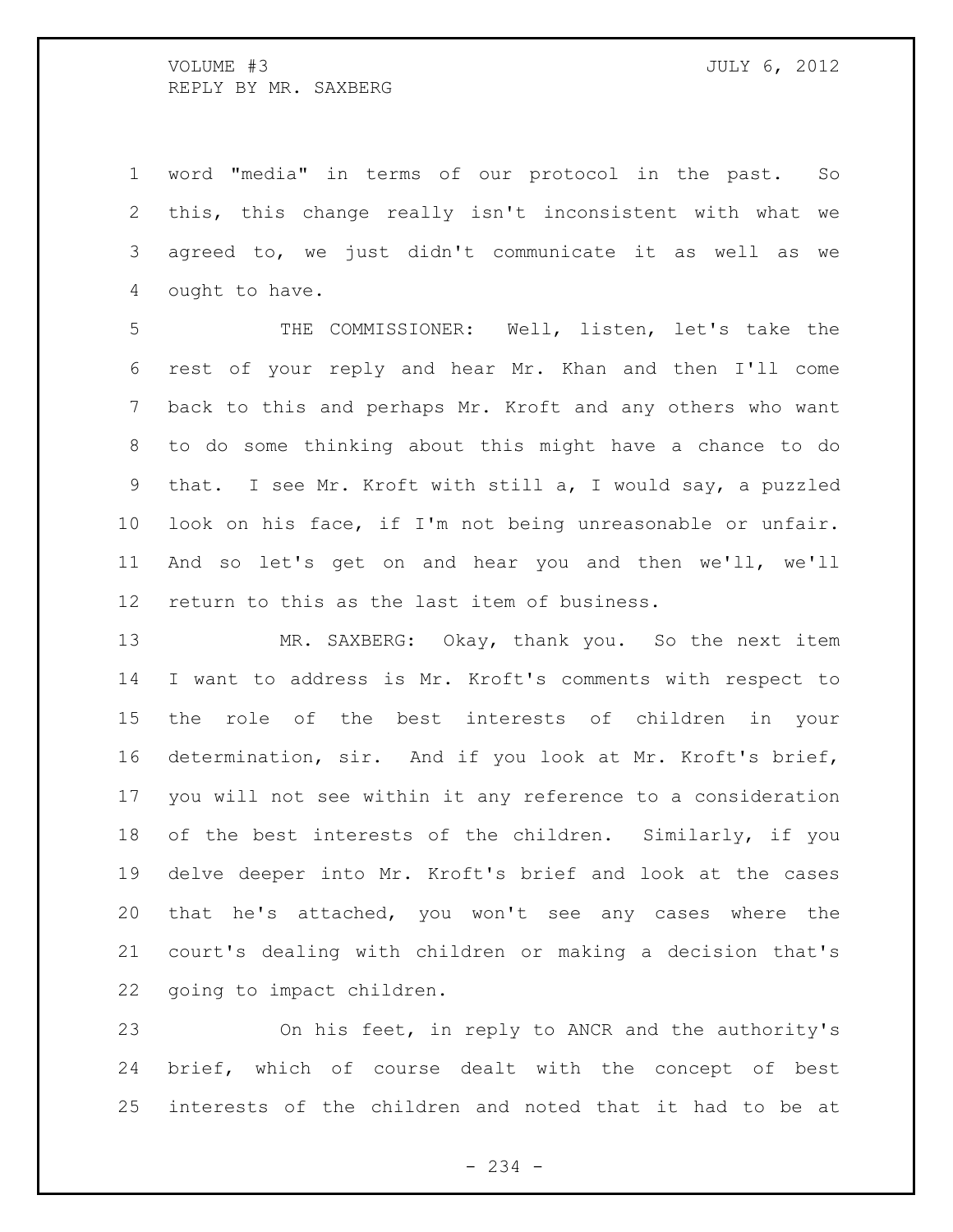the very forefront of your consideration in determining the issue before you. And I will just refer you to ANCR and the authority's book of selected documents.

 THE COMMISSIONER: Is that the blue book? MR. SAXBERG: It's the blue book.

THE COMMISSIONER: All right.

 MR. SAXBERG: And I'm going to refer you to tab 12, page 5 of tab 12. The heading on this page is "Charter Rights versus the Best Interests of Children".

10 THE COMMISSIONER: Yes.

 MR. SAXBERG: Now in his presentation, Mr. Kroft acknowledged that there you have to consider the best interests of children. He acknowledged that although not stated in his brief, he acknowledged it on his feet, you have to consider that. What he said was it should be on a equal level with freedom of the press. And I'm sure I'm being fair with respect to his submissions. He took you to 18 the Dagenais case and in particular, a quote  $-$ - by the way, that Dagenais case is tab 20. And he took you to a quote that said, he indicated was authority for the proposition that you can't have a hierarchy, you ought to have a hierarchy of rights. It's at tab 20, paragraph 72. He took you there and he said when you're considering the best interests of the children --

THE COMMISSIONER: It's tab 20 in what?

 $- 235 -$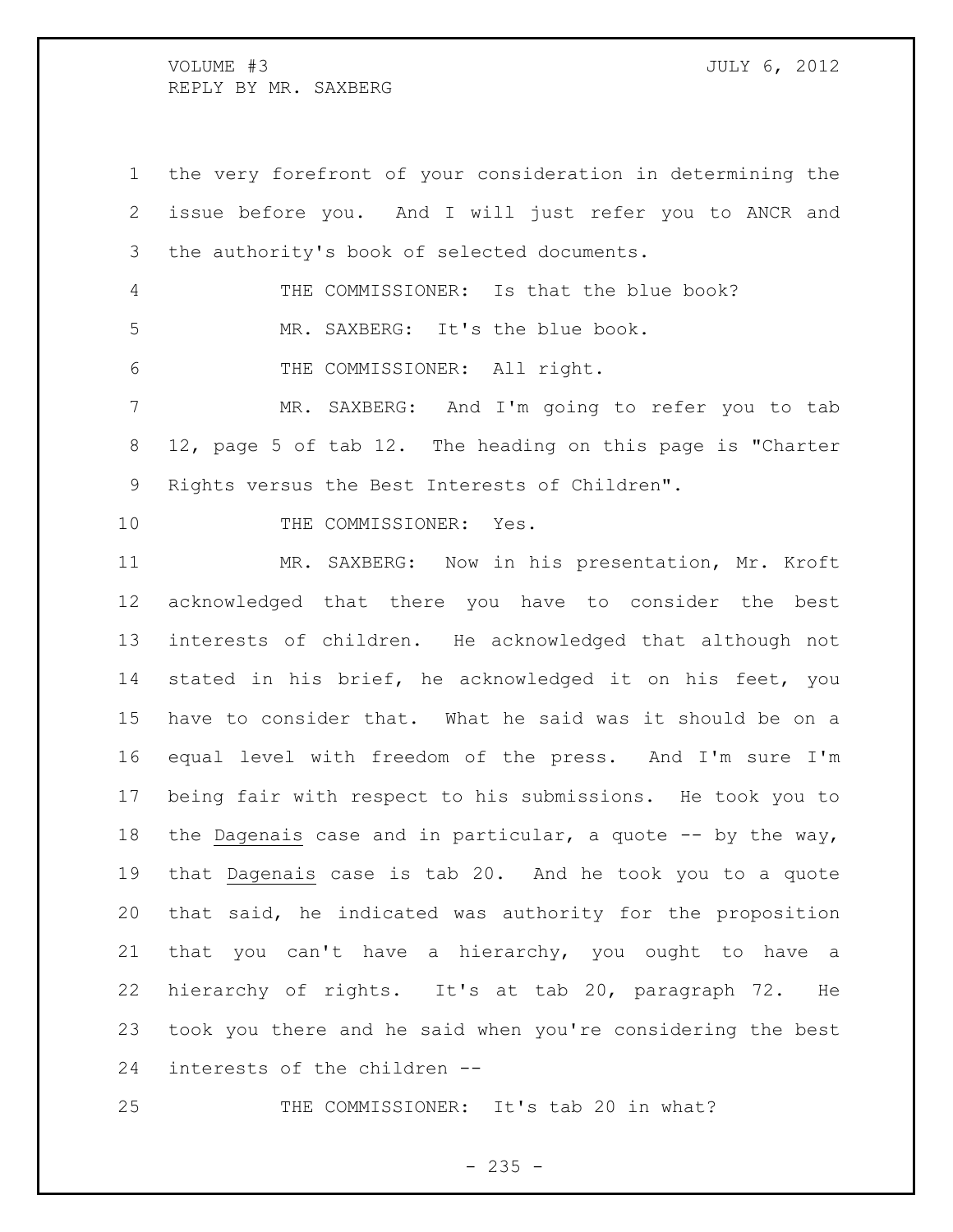MR. SAXBERG: Tab 20 of his brief, of, of the media brief.

THE COMMISSIONER: The media brief, okay.

 MR. SAXBERG: And that quote, what it, if you look at it what it says is a hierarchy is to be avoided, that's what it says first of all, hierarchy of rights is to be avoided, that's what the Supreme Court is saying in Dagenais. Well, in the case before you, the concept of best interests of the children is not Charter right and that's not what, the court in Dagenais wasn't referring to that as being a Charter right that you couldn't put in a hierarchal situation. The court was not considering what happens when a decision involves a Charter right on the one hand and best interests of the children on the other, it wasn't. But let's look at the cases that were considering that and there before you on page 5 of tab 12 that we had, where I had asked you to open up to that.

18 THE COMMISSIONER: Yeah.

 MR. SAXBERG: It's in the blue book, tab 12, page 5. So let's see what the courts say when there's a Charter right on the one hand and best interests of the child on the other hand. In other words, a case involving the court and children. And what we're saying to you as loudly as we can is that the highest courts in Canada have repeatedly held that the best interests of children take

 $-236 -$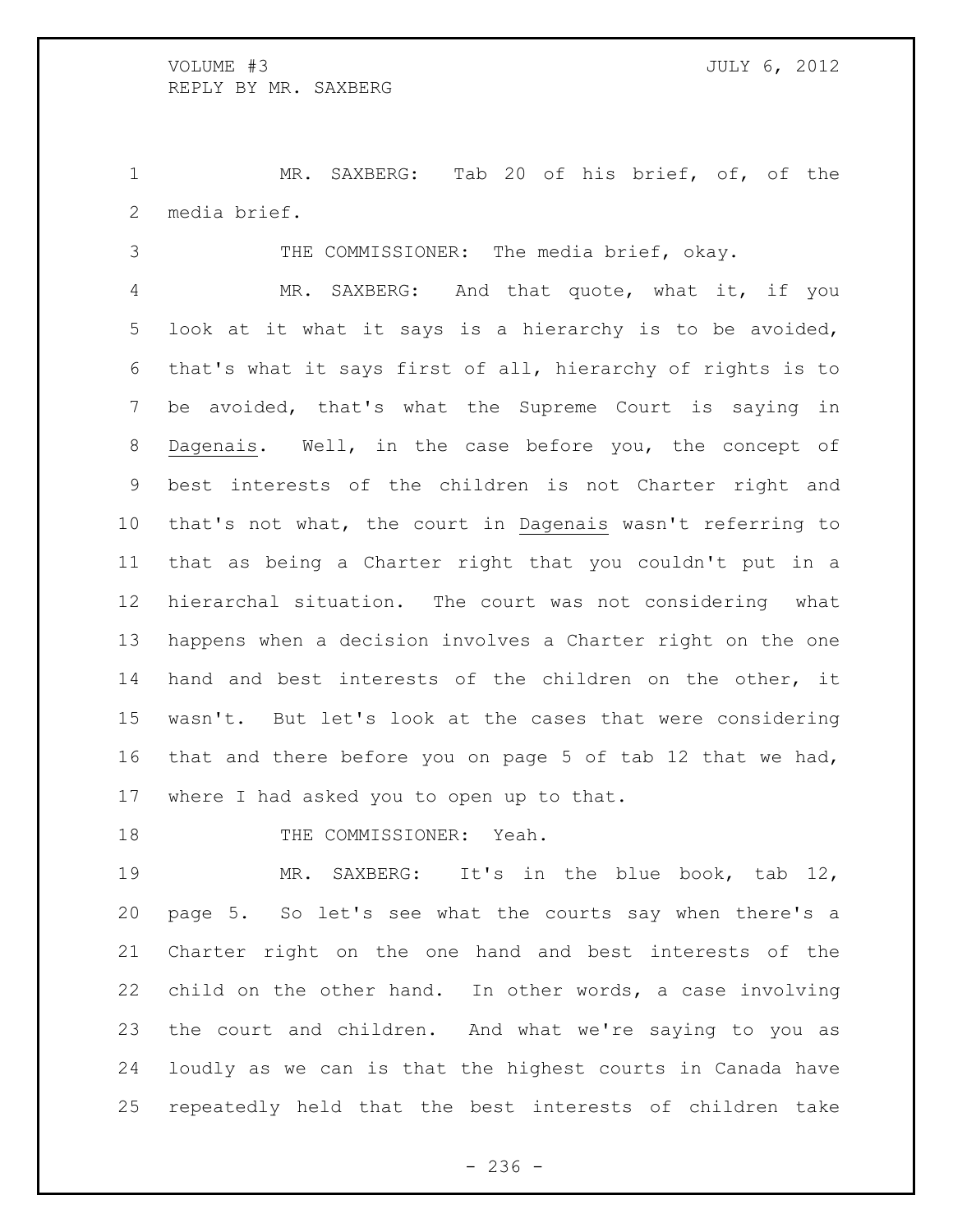precedence and are of paramount consideration for courts even over Charter rights, such as, in this case, freedom of the press. THE COMMISSIONER: Now what, what court has said it just like that? MR. SAXBERG: If you look now on the page that's before you. 8 THE COMMISSIONER: Yes. MR. SAXBERG: We start with a case from the Supreme Court of Canada, 1993, and the quote is -- 11 THE COMMISSIONER: Wait a minute, 1993. MR. SAXBERG: Yes, do you see -- 13 THE COMMISSIONER: On page 5? MR. SAXBERG: Yes, on page 5. Do you see that? 15 THE COMMISSIONER: A 1993 case, no, I don't. MR. SAXBERG: Under paragraph 8. 17 THE COMMISSIONER: Yes. MR. SAXBERG: You see a quote and then you see in bold the citation for the quote. THE COMMISSIONER: The French name? MR. SAXBERG: Yes, it's a French name and then the Supreme Court of Canada Reports -- 23 THE COMMISSIONER: Yes. MR. SAXBERG: -- 141, paragraph 107. 25 THE COMMISSIONER: All right.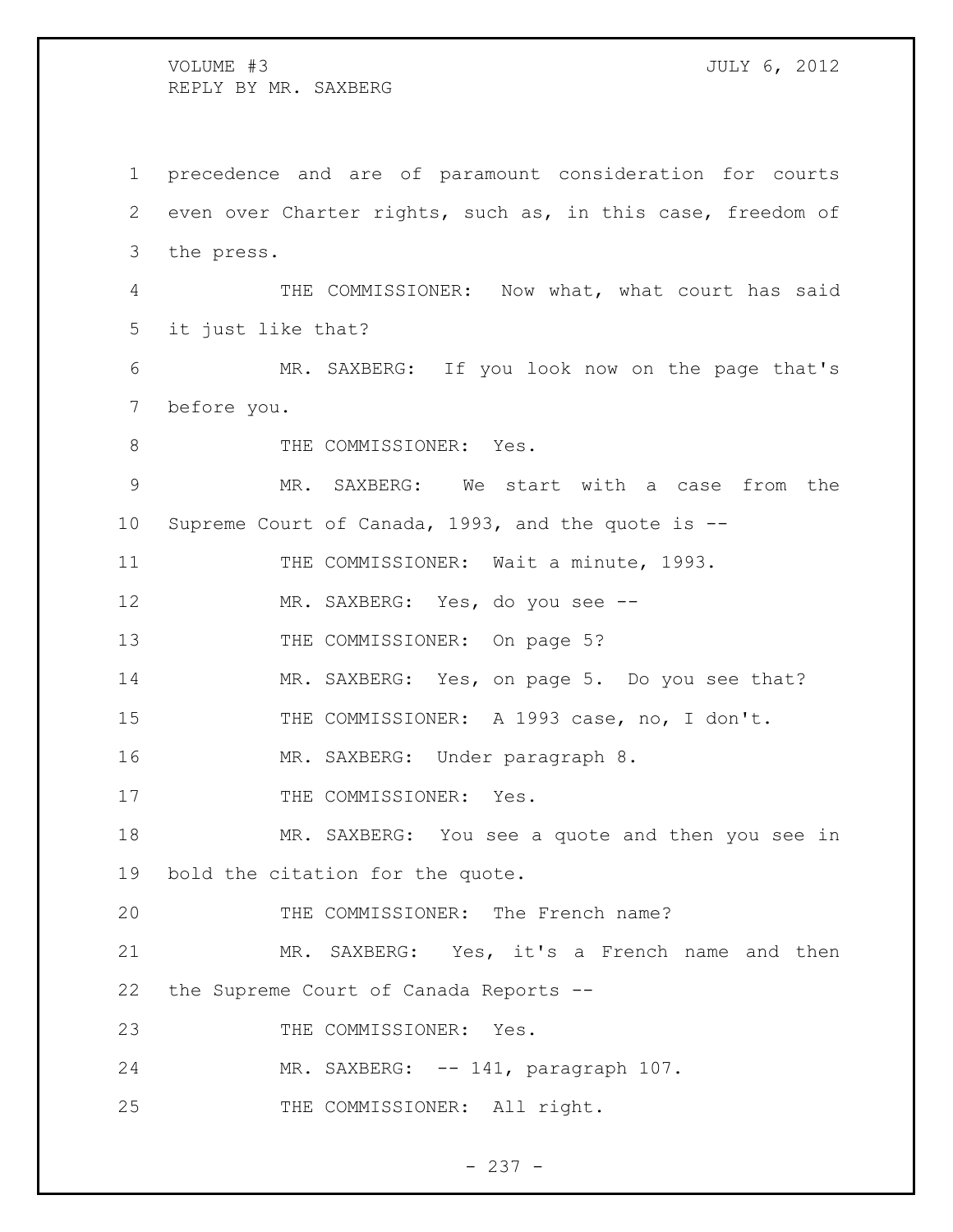1 MR. SAXBERG: It's at tab -- and it's indicated here this is at tab 5 of our main brief. THE COMMISSIONER: I see. MR. SAXBERG: So if you want to look to the case. Well, the quote from the court is: 7 The Court has reiterated many 8 times, freedom of religion, like any freedom, is not absolute. It 10 is inherently limited by the **11 rights** and freedoms of others. Whereas parents are free to choose and practise the religion of their choice, such activities can and must be restricted when they 16 are against the child's best interests ..."

 That's one quote for the proposition that I've just given you. And then another quote from the Supreme Court of Canada in a seminal family law case in which the court is dealing with children. The court is dealing with children and dealing with Charter rights.

 THE COMMISSIONER: Now which case is this? MR. SAXBERG: The next one is the excerpt from

- 238 -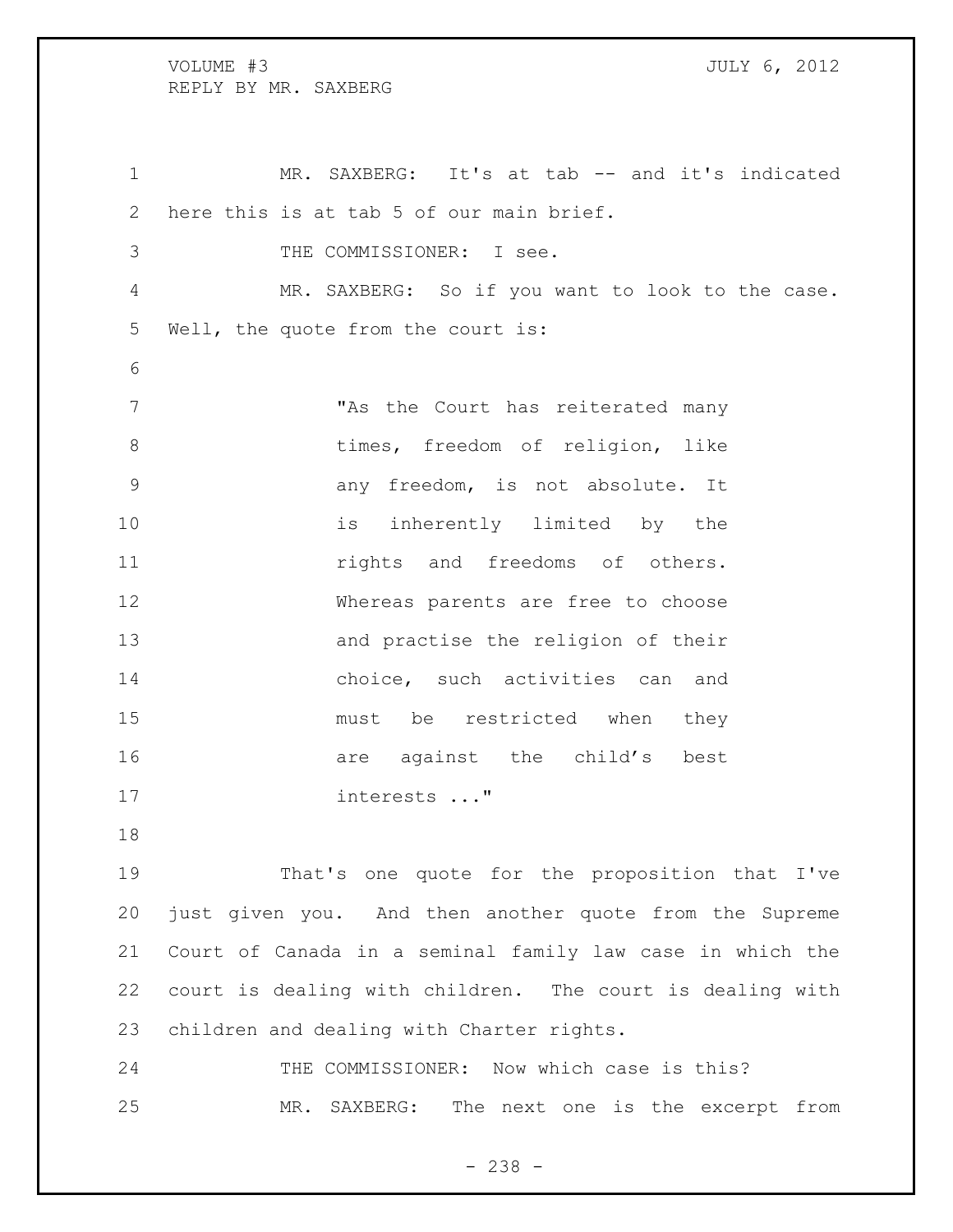Young v. Young. 2 THE COMMISSIONER: Yes. MR. SAXBERG: And that quote is right below where we last looked. THE COMMISSIONER: Yes, I have it. MR. SAXBERG: And it says: "It would seem to be self-evident that the best interests test is 10 value neutral, and cannot be seen on its face to violate any right **protected by the Charter. Indeed,** 13 as an objective, the legislative focus on the best interests of the child is completely consonant with the articulated values and 17 underlying concerns of the Charter, as it aims to protect a vulnerable segment of society by ensuring that the interests and needs of the child take precedence over any competing considerations in custody and access decisions." And I could go on, there's a whole series of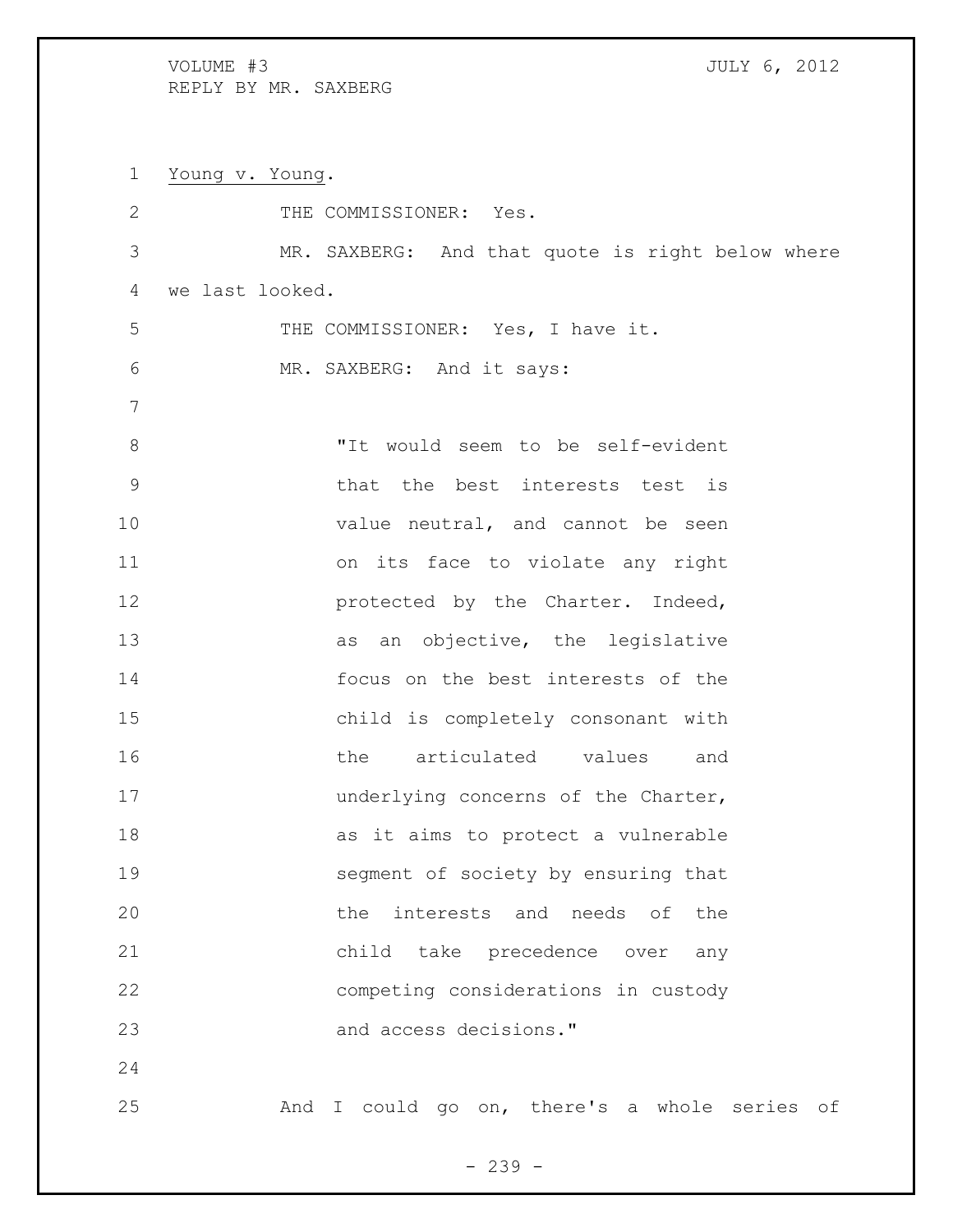quotes here and cases which was attached to our brief in which all the courts are saying --

 THE COMMISSIONER: What you're saying is even though that had referenced the remark in custody and access decisions, you're saying by extension it applies to the factual situation we're dealing with here, is that your --

 MR. SAXBERG: Absolutely. And, you know, it certainly deals with all child protection matters. As you know, the CFS Act, which you just heard is applicable to this proceeding, you have Mr. Gange's submission and others that section 18, dealing with informants, applies to this proceeding. Other provisions in the CFS Act apply to this proceeding of course. The very first is section 2(1) the best interests of children must be a paramount consideration to any court dealing with decisions relating to children. It's pretty trite to say that this inquiry is dealing with children. It's dealing with how the province, how the government, protects children and through the experience of one specific example, the Phoenix Sinclair case. But nonetheless, you're dealing with the safety of children and when you're dealing with the safety of children you are at the forefront of your considerations, the paramountcy has to be the best interests of the children. And it's not a question of competing Charter rights and it is a question of the best interests of the

 $-240 -$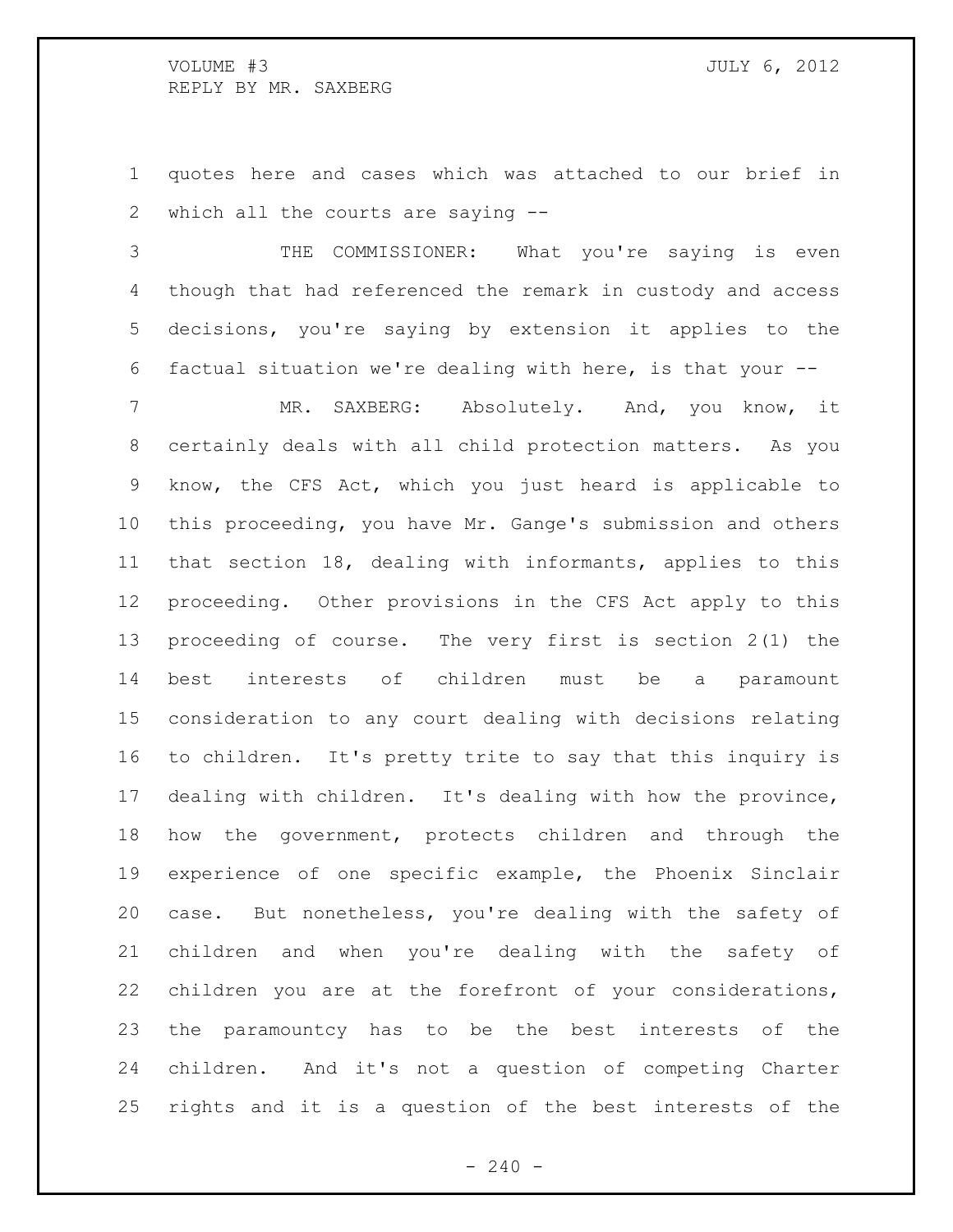children have to be above everything else, including Charter rights, including the freedom of the press. So that's my response to Mr. Kroft's assertion that it's starting at a, that they're equal. They're not equal.

 So what you have to do here, let me -- going to the next point that Mr. Kroft had made which is that there is not a serious risk here. He said there's not a serious risk here. Well, going to that point, I am asserting that at the very forefront of your thoughts the main thing you have to think about in making your decision here is, is there a serious risk of harm to children if I do not allow this application? Is there a serious risk to children? Can it have a negative on children?

 So the first point is is there a serious potential risk to children, not has there already been harm, it's is there a serious risk to children and on that point, I want to take you then to that evidence of what that serious risk is and the evidence all relates to media coverage, media coverage of events like this, of inquiries about the death of a child. You heard me say that the academic literature said that there's a proclivity in these situations for the media to sensationalize the story. Mr. Kroft said in his submission that's not true. All of that evidence, so says Mr. Kroft, is primarily focused on the negative outcome of inquiries themselves and he says,

- 241 -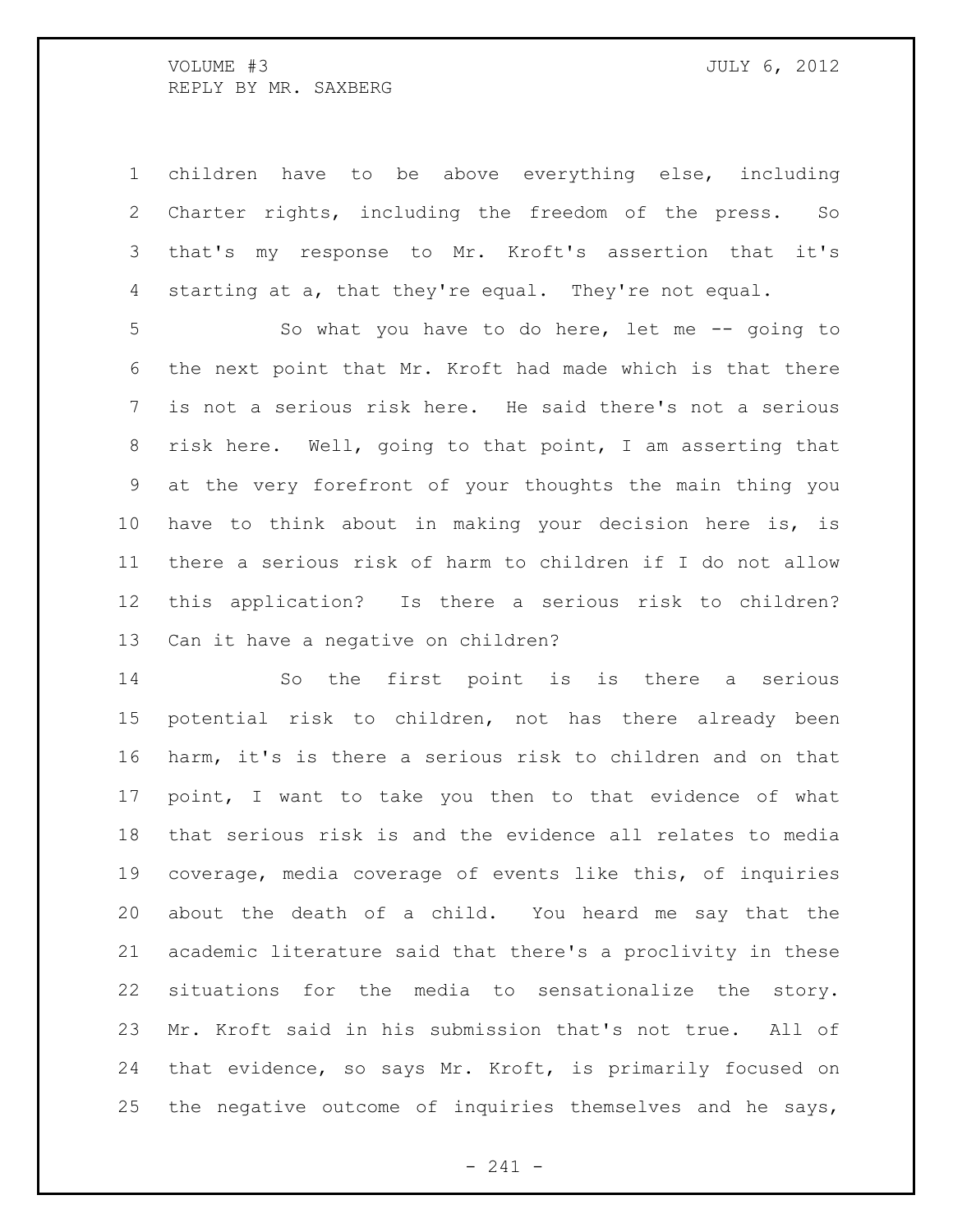yes, that evidence says if there's an inquiry it can have negative effects such as an increase in apprehensions and people leave the social work field, et cetera. He agreed with that. What he was saying was that academic information wasn't about the effect of the media coverage of those events and I couldn't disagree any more. And so what I wanted to do is to put before you, in a form so that we don't have to go over it in great detail, the information that's attached, the specific quotes attached to the Cheryl Regehr affidavit that deal with how the academics have studied the media coverage of public inquiries dealing with child deaths and how they have concluded that media coverage is invariably sensational and that that then has a direct effect on the provision of services to children, a negative effect on the provision of services to children.

 So what I have done to save time is we've simply culled out the exhibits and highlighted the portions of them that provide the evidence that says that the media sensationalizes the story whenever there is a public inquest of this sort and that it has this harmful effect. And so I'd like to present, to give this to you and to review it just briefly and I've made copies that Mr. Burns will hand out. If I could approach.

THE COMMISSIONER: And it's all cases that are

 $-242 -$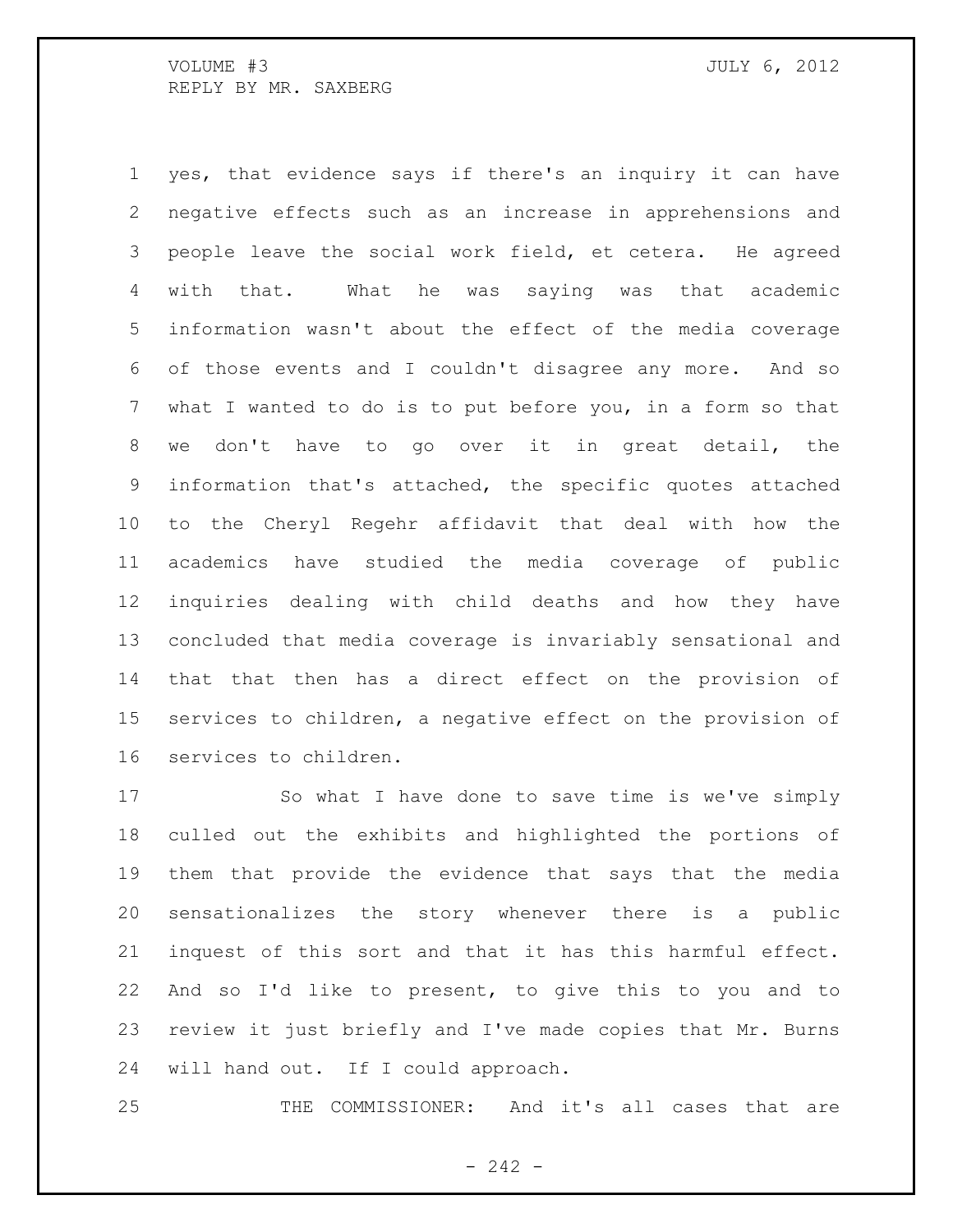already before me, or not cases but articles.

 MR. SAXBERG: Articles from the affidavit of Cheryl Regehr. All we've done is condensed them for because these are very long articles as you know from looking at the affidavit. It would, it would take even the speediest of readers probably all weekend to read all those articles. What we've done is simply --

 THE COMMISSIONER: Well have you got one for commission counsel?

10 MR. SAXBERG: Yes. Mr. Burns has -- sorry, yeah. She's the most important one.

 So and I've put before you the document now and it has tabs that I've put for you to help you with what I'm just going to touch on here momentarily. I'm very mindful of the time. Just leafing through it, (inaudible) highlighted, and this is Exhibit "B", Cheryl Regehr's affidavit. We've highlighted the section when she's dealing with the media frenzy and this is to indicate that her own study, of course, was looking at the fact of media frenzy and its impact on workers. And I want to take you -- I'm just going to try to get the best example. If you turn to Exhibit "I", you'll have to leaf halfway through the material to where it says Exhibit "I" and there will be a tab on the right side.

THE COMMISSIONER: Is this Patrick Ayre's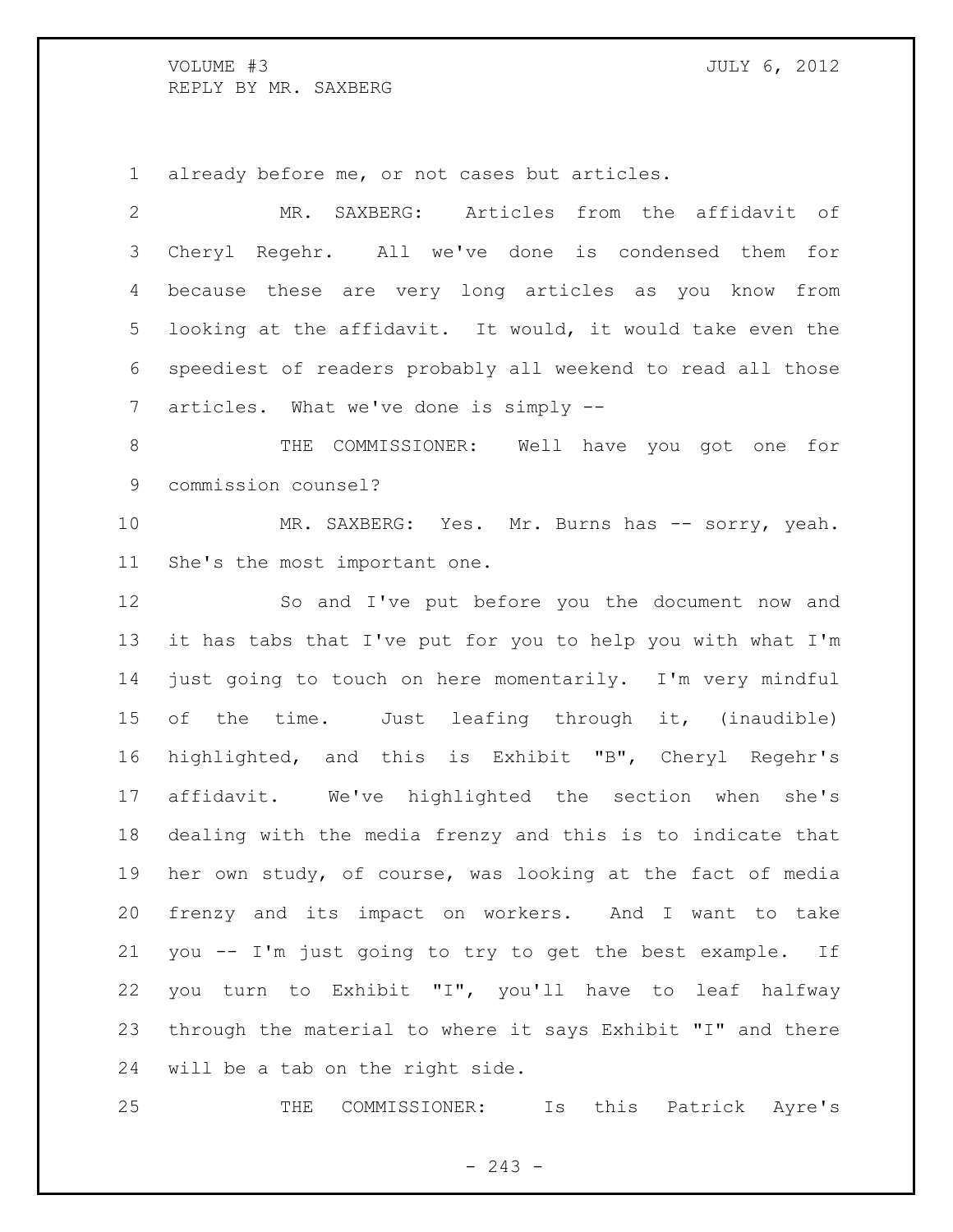argument? MR. SAXBERG: Yes, indeed. THE COMMISSIONER: Yes. MR. SAXBERG: The entire article here, the summary of it says it all: "During the 1970s, 1980s and 1990s, sensationalistic coverage of a series of celebrated child abuse scandals in England and Wales resulted in the repeated vilification in the mass media of 13 those child welfare agencies deemed culpable for the deaths of 15 the children involved. This paper explores the contribution of the media to the creation of the climate of fear, blame and mistrust which seems to have become endemic within the field of child protection." And then I've highlighted for you key components of the article and, and you can read that then at your leisure.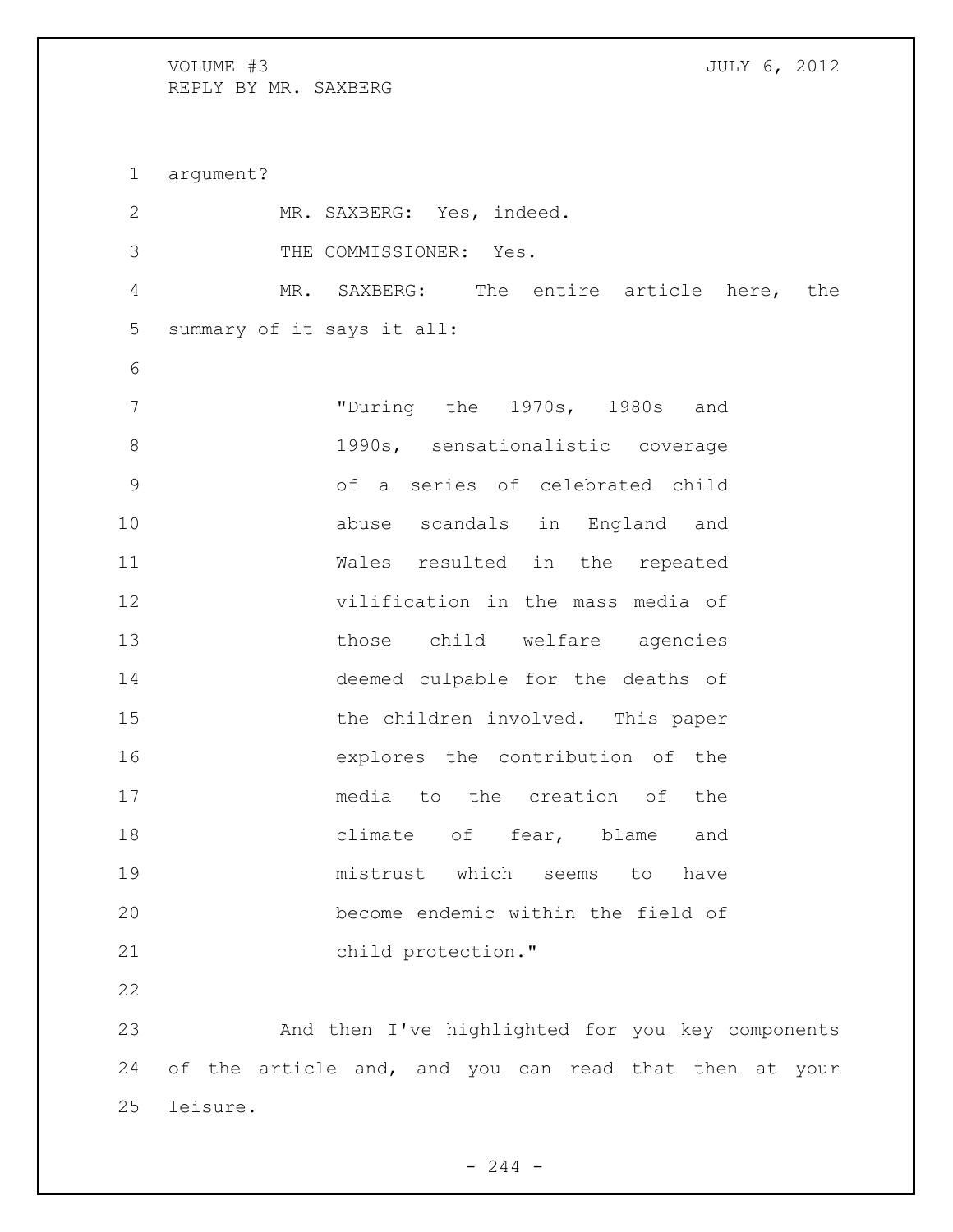THE COMMISSIONER: I'm not sure there's going to be much leisure but I'll try to find time.

 MR. SAXBERG: And I just want to make the one 4 other point from this document because -- and it is, if you could just turn six pages, seven pages in and I will have tabbed -- yeah, and there's a page number in the top right-hand corner 169.

8 THE COMMISSIONER: Yes.

 MR. SAXBERG: It's the article "The Vicious Cycle" from David Chenot and which was attached as Exhibit G to the affidavit of Cheryl Regehr. So on page 169, and this is important. This was a buzz term that I, that you need to know. The first highlighted passage says: 

 "Agency administrators and line personnel are also likely to **respond to this series of events**  by becoming extremely conservative in their decision making and engaging in activities such as placing a high number of children in out-of-home care — a reaction otherwise known as foster care panic ..."

 $- 245 -$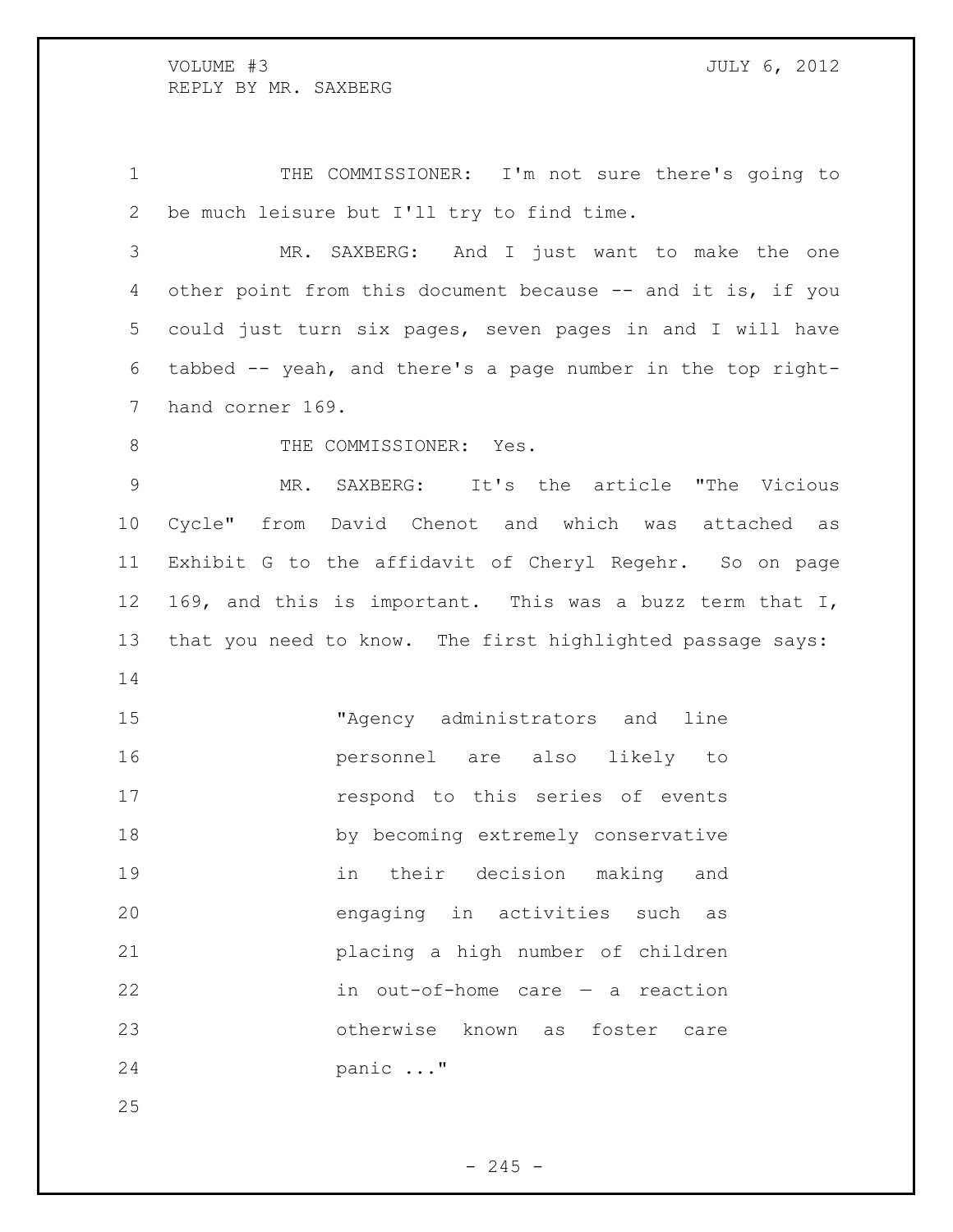And then you will see a cite beside that and there are three authors who have done articles speaking to this reaction of foster care panic. And if you go further down where, on the same page where there's highlighting there's a specific example. "The cycle that unfolded over the past two decades in Connecticut provides a particularly pronounced example of this recurring sequence of events. In 1995, a nine-month- old girl named Emily Hernandez died after being sexually and physically assaulted by her 15 mother's boyfriend ... This horrible event and two other child deaths due to abuse that followed within an eight-day period prompted a great deal of media

 coverage and direct intervention by the governor. Foster care panic ensued when, within one month of Emily Hernandez' death, 100 children were removed from their families and over the next few

 $-246 -$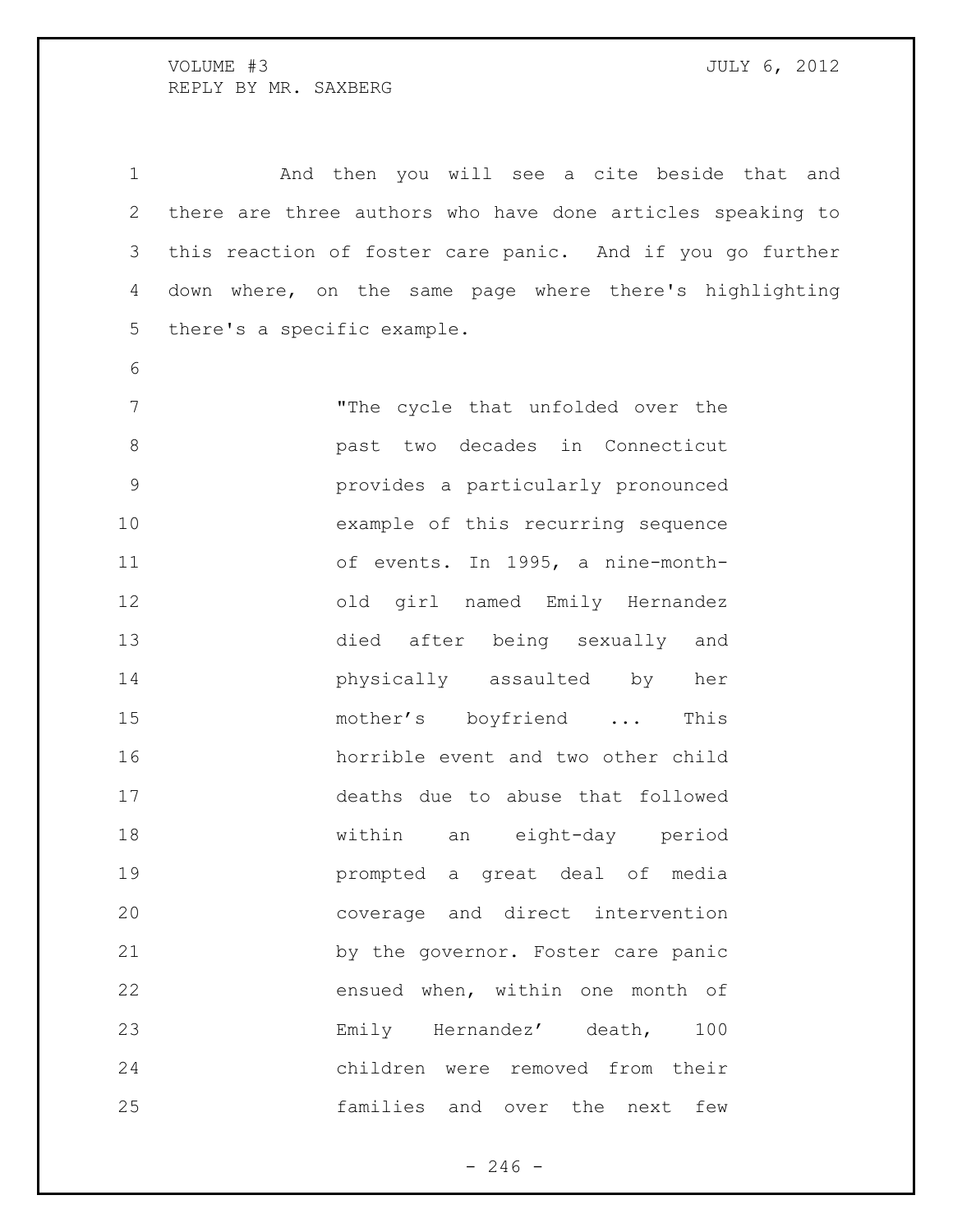months the number of children placed in foster care rose 20%."

 That's the harm that we're talking about here. That flows from media coverage that invariably seems to occur when public inquiries of this sort look into stories of child death. And of course there were other aspects of the harm that the materials are full of that we had talked to you about, but I just wanted to point that out to you and commend you to read this package and if you have time the full affidavit and articles. Because ultimately what you have to decide is, is there a serious risk to children and will the relief sought mitigate it? Will it not allow the media to publish the name and image, is it going to mitigate, is it going to reduce in any manner that risk? And you already have our evidence that it will of course.

17 And I would just, on that point, will it reduce, will it mitigate. I think it's been best said and most succinctly, that is, at tab 24 of the material of the selected book of documents. The question, the question will anonymity reduce the risk? At tab 24 of the selected book of documents you have the article from Lindor Reynolds and at page 2 of that article --

 THE COMMISSIONER: And you said -- what did you say, you pose something will have reduced the risk.

- 247 -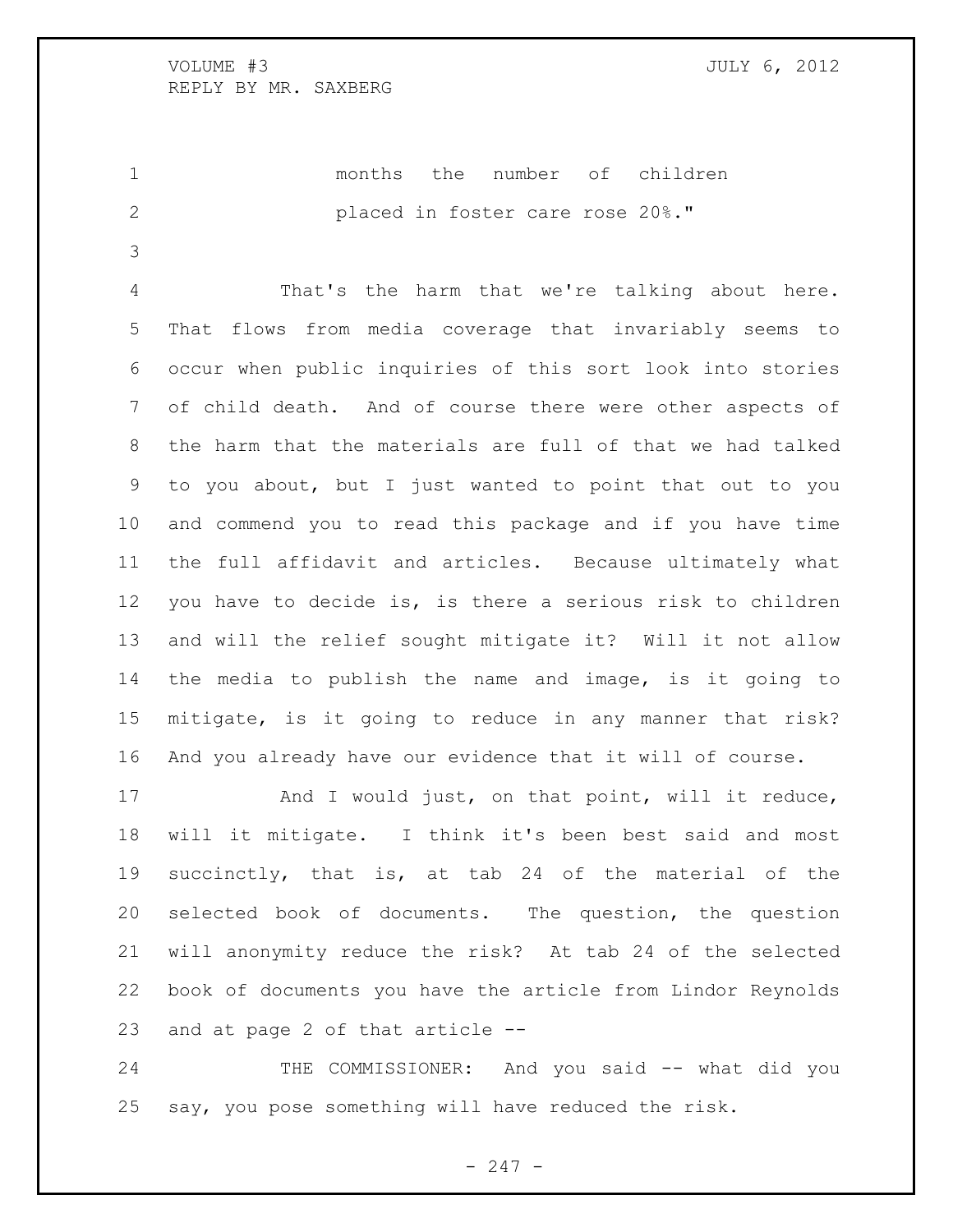1 MR. SAXBERG: Yes. 2 THE COMMISSIONER: Will what? MR. SAXBERG: Will anonymity for social workers reduce, reduce the risk that's been identified in the evidence, the serious risk that academics have reported on in other jurisdictions. And the Winnipeg Free Press reporter, columnist, Lindor Reynolds, who has won awards for her articles on child protection matters and is involved in writing articles -- 10 THE COMMISSIONER: And what, what part of that article are you referring to? MR. SAXBERG: So now I'm referring to the second page -- 14 THE COMMISSIONER: Yes. 15 MR. SAXBERG: -- of her article, about midway through the page, five paragraphs down -- 17 THE COMMISSIONER: Yes. 18 MR. SAXBERG: -- she says: "The anonymity argument is a solid one. Having your face in the newspaper or on television in connection with this hideous case, no matter how insignificant a role you played, could make it even

- 248 -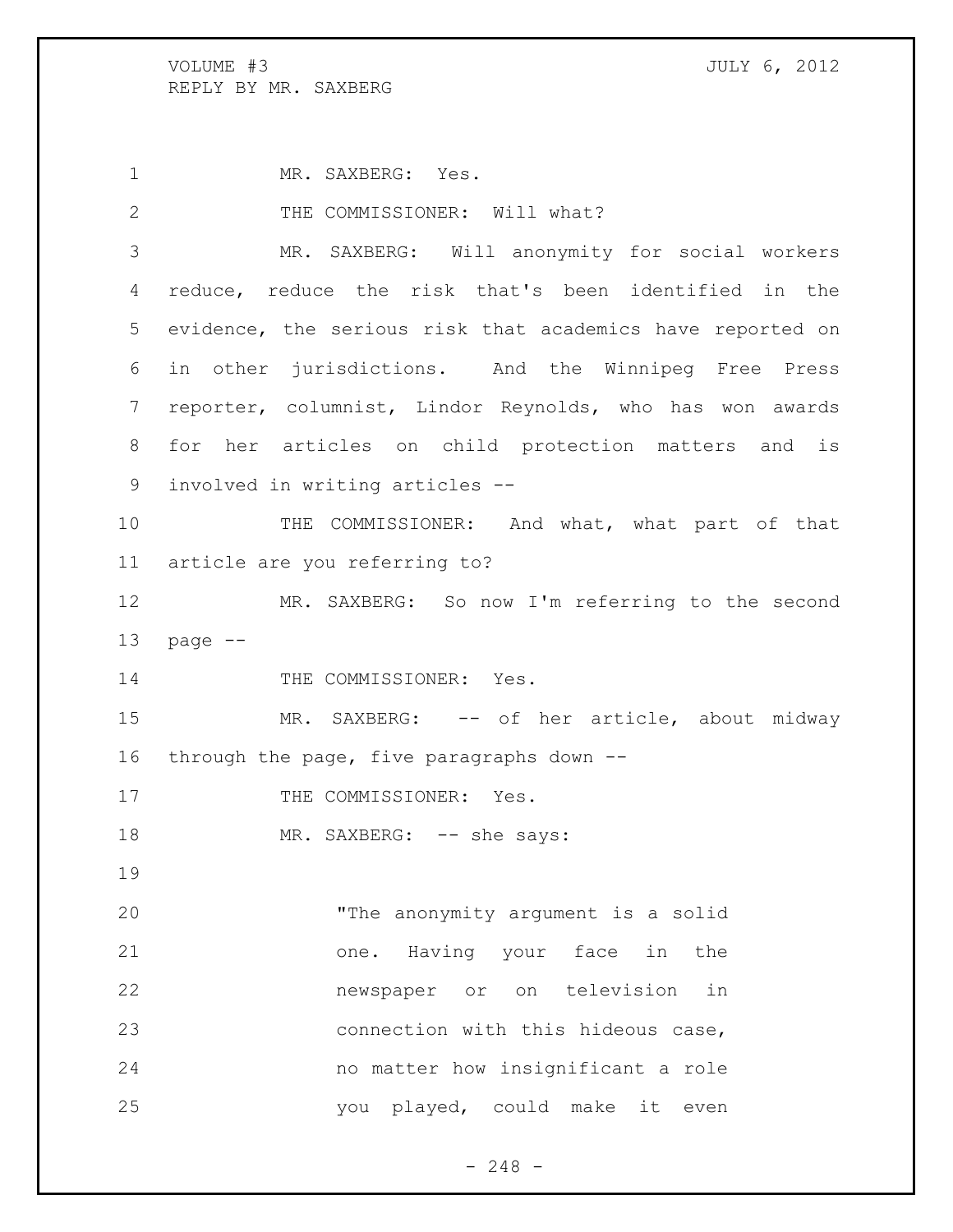harder to walk through the next stranger's house to remove their children."

 That's the Winnipeg Free Press's principal columnist on child protection matters and she's agreeing that it's, the anonymity argument is a solid one. And I just want to, on that point, when it comes to responding to Mr. Kroft's argument wherein he said you should weigh certain information, give certain evidence significant weight and discount other evidence, what I want to say on that topic is at this stage in this inquiry, at your stage in this inquiry, having only -- well the hearing not having begun and you not having received or reviewed any of the documents, at this point in the inquiry I suggest that there is some deference, deference that you have to give when all of the workers involved, the agency, one of the agencies involved, the three main authorities whose job it is to regulate --

 THE COMMISSIONER: I've lost you. You started out I have to give deference when all of the workers involved -- and where did you go from there?

 MR. SAXBERG: All right, I'll simplify it. You have to give deference to the applicants because here's who they are, they're all the people in Manitoba who know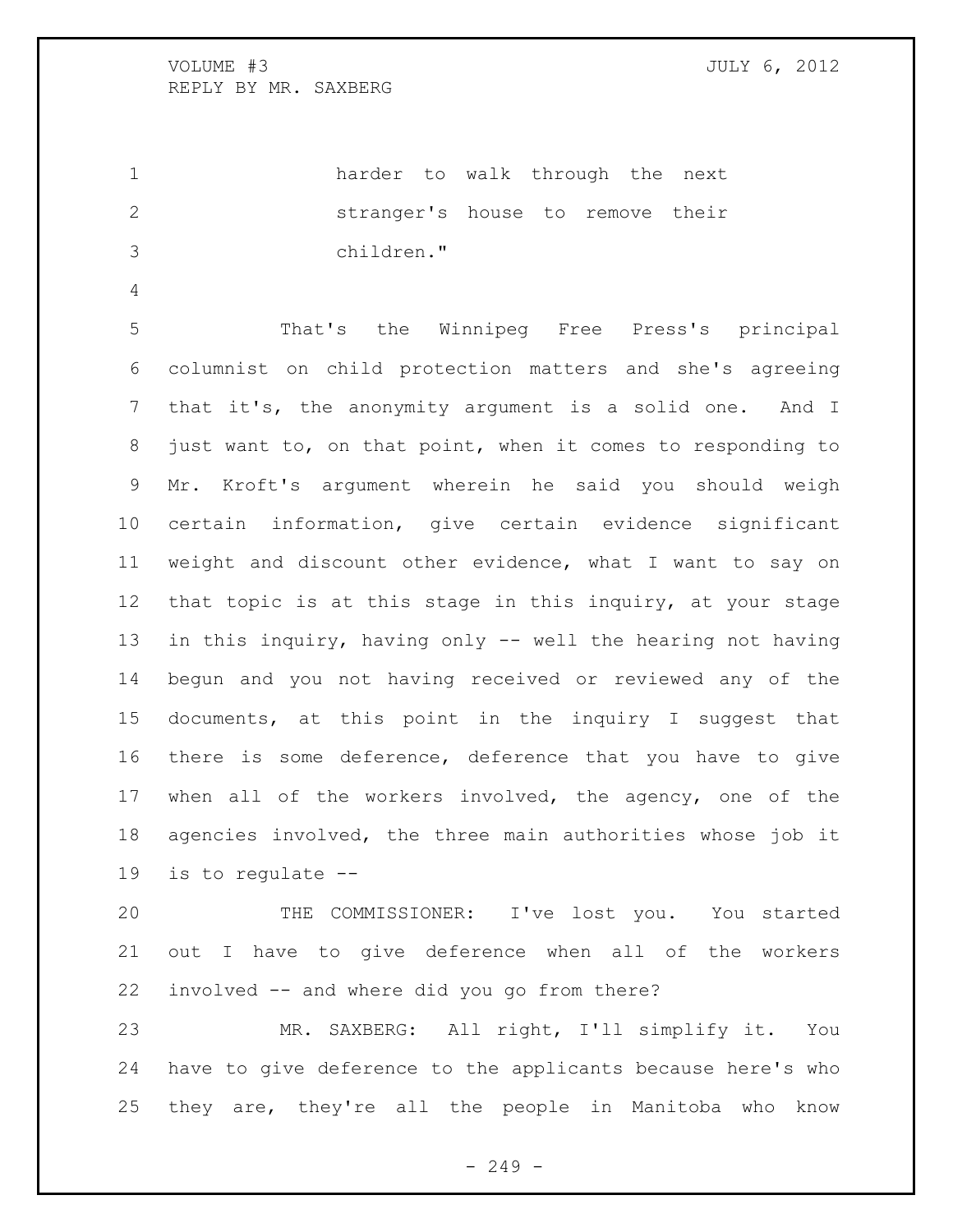VOLUME #3 JULY 6, 2012 REPLY BY MR. SAXBERG

 anything about child protection. They're the workers, the agency, the authorities and the Faculty of Social Work. And then you add to that the lead columnist for the press itself that deals with child matters. All of them are saying to you this is important for children in Manitoba. When the authority, the authority, the three authorities, my clients, are saying this is important. Our job, their job on a regular basis to protect children and they're saying this needs to be done, I think you have to give that some deference. Anybody who has an involvement in child protection in this province is saying, is all on the same 12 side. They are all saying they recognize a potential harm, a serious potential harm to the children that they're responsible for looking after.

 On the other side of the question you have the media organizations, two individuals and AMC. So what I'm saying is I think at this point in the proceeding you have to give deference to these applicants because they have, they are the organizations with the information, with the experience, with the knowledge and it's their job to protect children. So if someone else comes along and says we know better than all those people running the business, running the child protection in this province, if someone comes along and says we know better than them, they better have something pretty concrete to put forward to you to

 $- 250 -$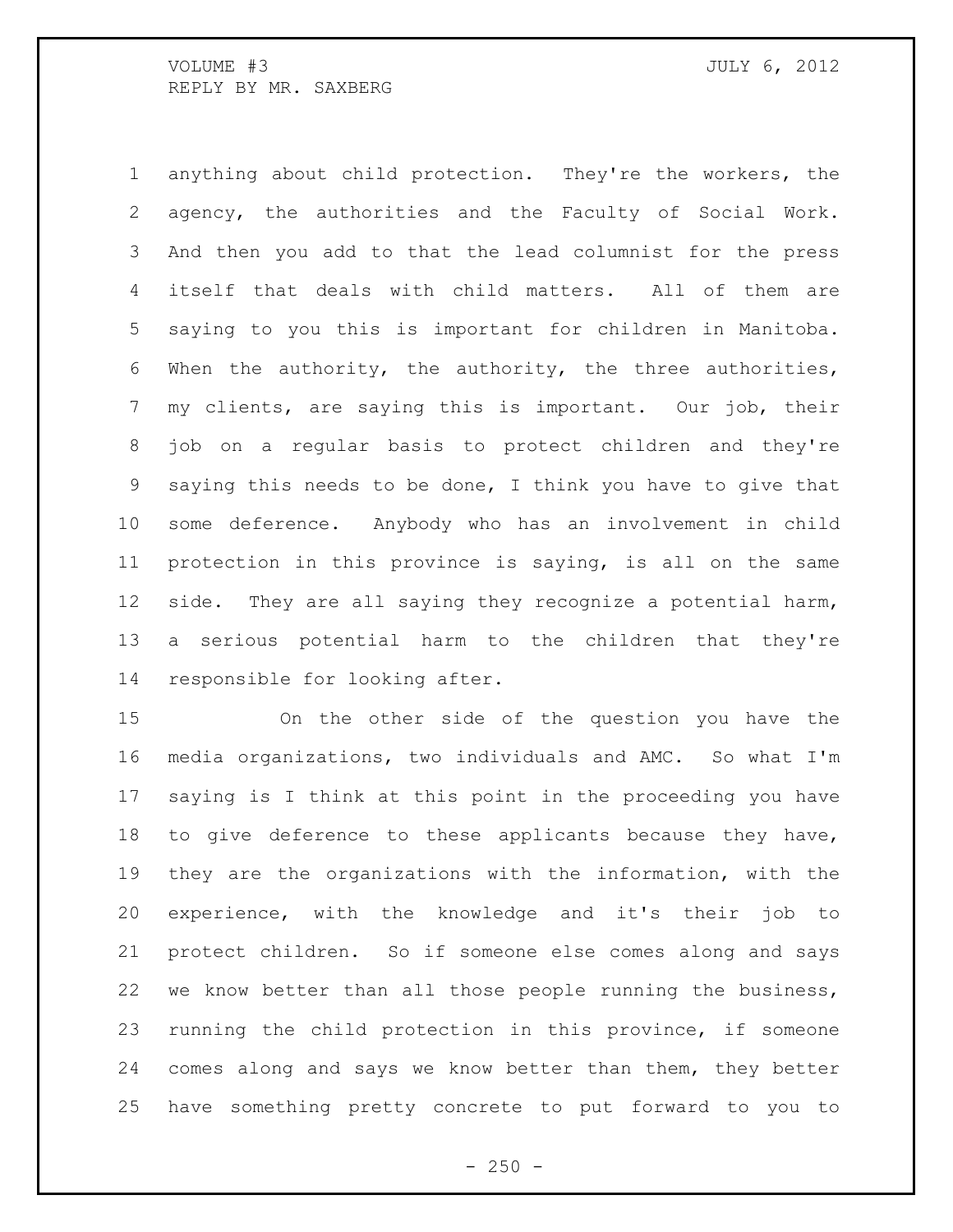## VOLUME #3 JULY 6, 2012 REPLY BY MR. SAXBERG

 say, no, there's no harm to children, don't worry about that, don't worry about the children of Manitoba, I don't know how you can trump.

 And just on a final point about confidentiality. I just -- this hearing has already, it's been recognized that this public inquiry is a public inquiry like no other that's happened. It's dealing with child protection and as a result, the inquiry had to go to court, had to get the documents by order of the court and the court entrusted those documents to this commission to use for its purposes with the assurance that you would carefully consider and do a Dagenais/Mentuck test before you made any, before you lifted any of the confidentiality from those documents. That's why I say this isn't about the applicant's onus here. This was a responsibility that was entrusted to you by the Court of Queen's Bench with respect to these confidential documents. It's your obligation now to determine the level if you will lift confidentiality. And you've done that with respect to the documents and with respect to the documents you said, no, I will not lift confidentiality with respect to certain information and that's your redaction order that you now have ordered will be applied to the hearing proper and with respect to sources of referral. Because section 76 applies to this proceeding. It never stops applying. Those documents, all

 $- 251 -$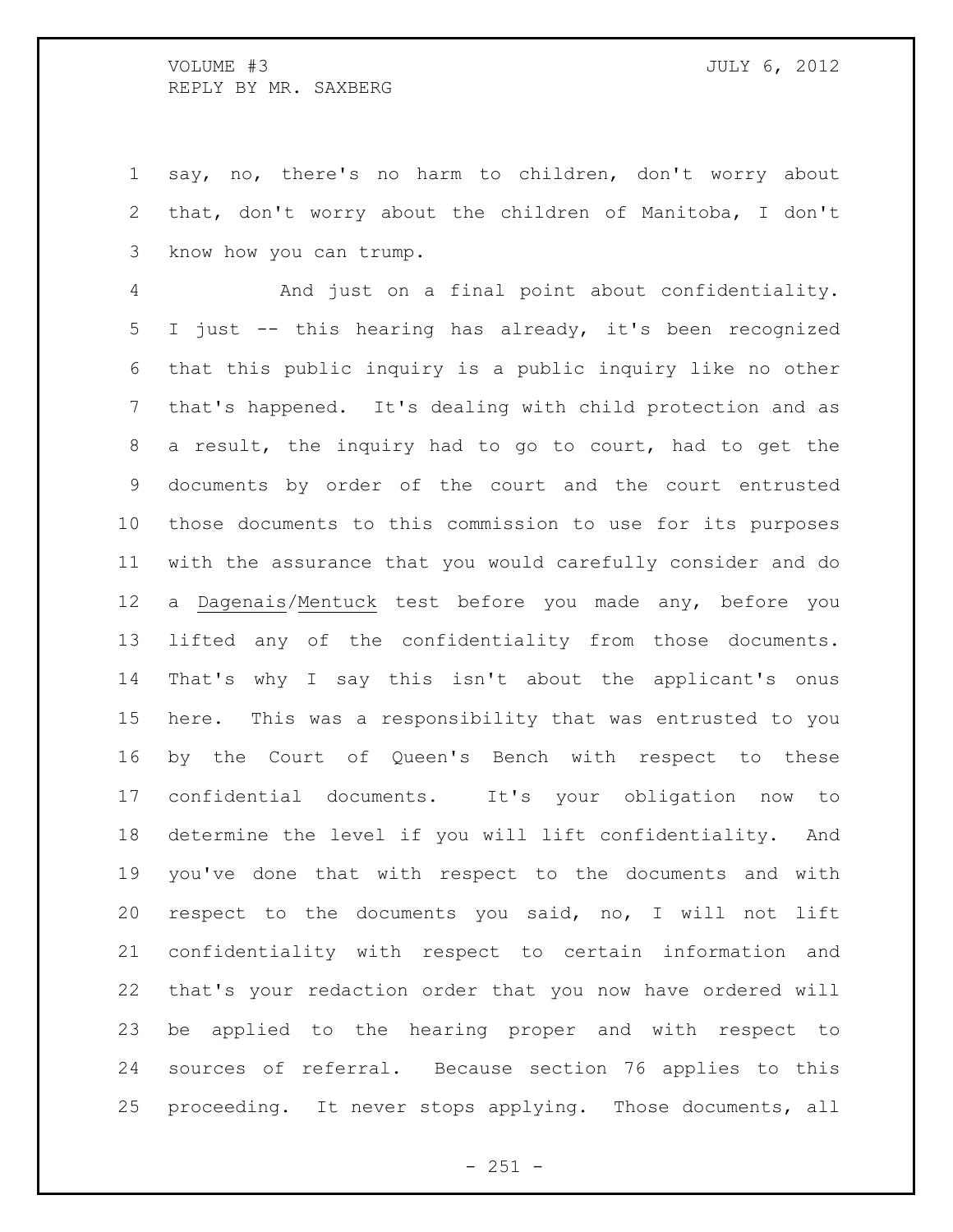VOLUME #3 JULY 6, 2012 REPLY BY MR. SAXBERG

 the documents, which by the way the documents provide -- it's not just the names on the documents, it's the content of the documents, the information in the documents that has to be kept confidential. So confidentiality has not left the building. It's now in your hands. It's up to the commission to determine the level that it will be lifted. You've already determined it's not lifted outright. We're still dealing with confidential matters.

 And then in terms of the public perception, my final response that Mr. Gindin, I think his best point was --

12 THE COMMISSIONER: That's your judgment.

 MR. SAXBERG: In my judgment, you're right. The point that got my attention was his point about must you consider the public perception. In other words, the perception of your commission. And in answer to that I would say for the same reasons that you have had to advise the public that you had to go to court to get the documents, and for the same reasons that you will indicate that sources of referral will be confidential and for the same reasons that you'll explain documents have been redacted, the public, or I should say the public will accept as easily social workers' names and images being withheld, that they'll accept the rationale for that as easily as they will accept the rationale for the source of

 $- 252 -$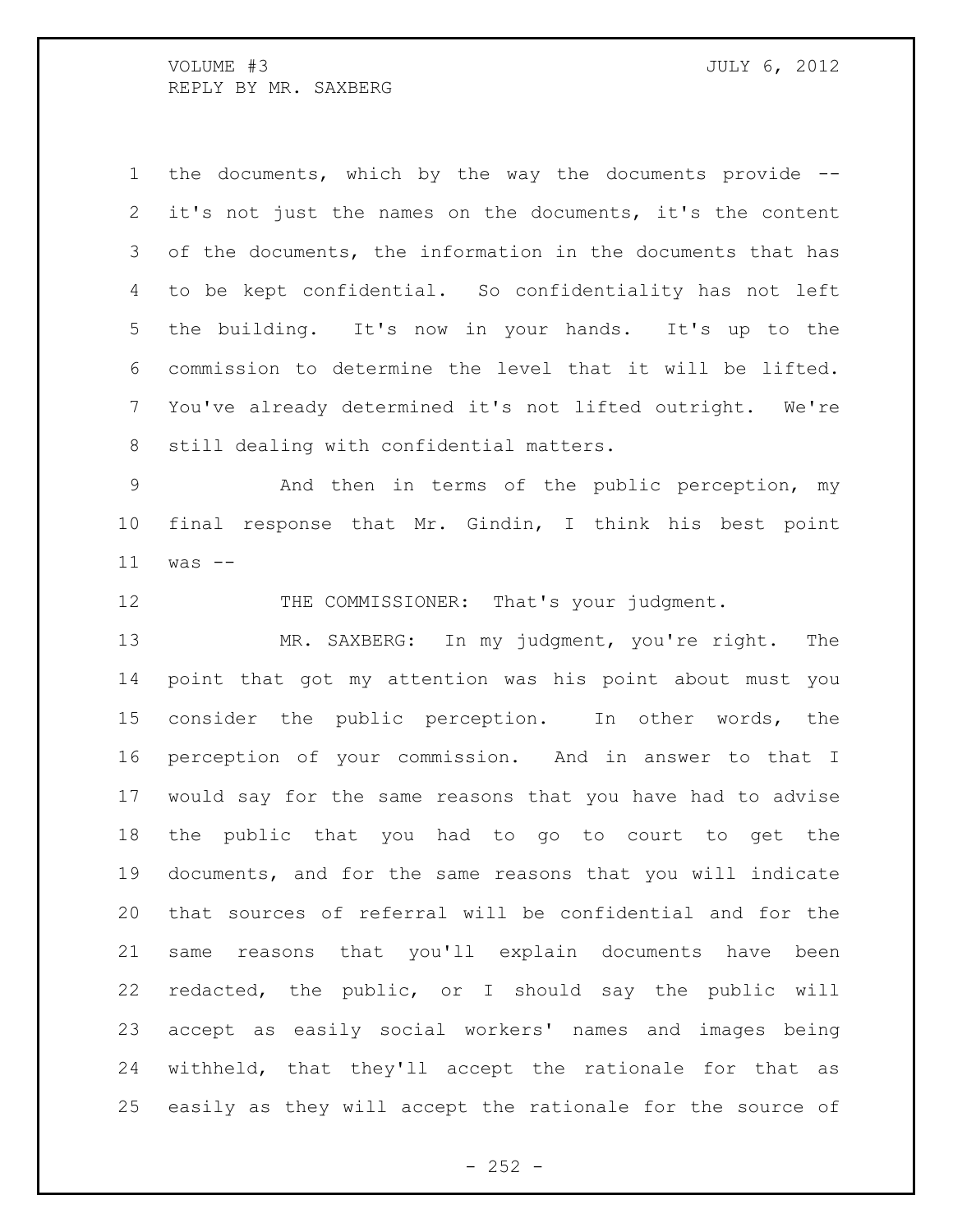referrals and for the documents. They'll understand and you will be able to communicate the very important reason to the children of Manitoba as to why that measure has been taken and that should leave the public perception with a positive attitude, positive view that this commission is protecting children and that's its first and foremost objective and one means of doing that is by maintaining the 8 confidentiality and those are my comments.

 THE COMMISSIONER: All right. Thank you, Mr. Saxberg. I'm going to hear from Mr. Khan and then we're going to come back to the wording of the relief request.

 MR. KHAN: Mr. Commissioner, well it's been three days of lengthy submissions. I really don't have much to finish the proceedings with. I just have a few comments and some responses to of course the (inaudible) submissions made by counsel for, for Ms. Edwards and Mr. Sinclair. One is -- and first of all I just want to thank Mr. Gindin, and I say this sincerely, not sarcastically. Mr. Gindin brought to your attention some comments that I made during my submissions and it appears that I may not have properly explained where I was going on a few points. One of them is when I discussed the K.L.W. case. So I just wanted to clarify things and I'm hopeful that, or at least I'm hoping that that you didn't -- that I was able to explain it

 $-253 -$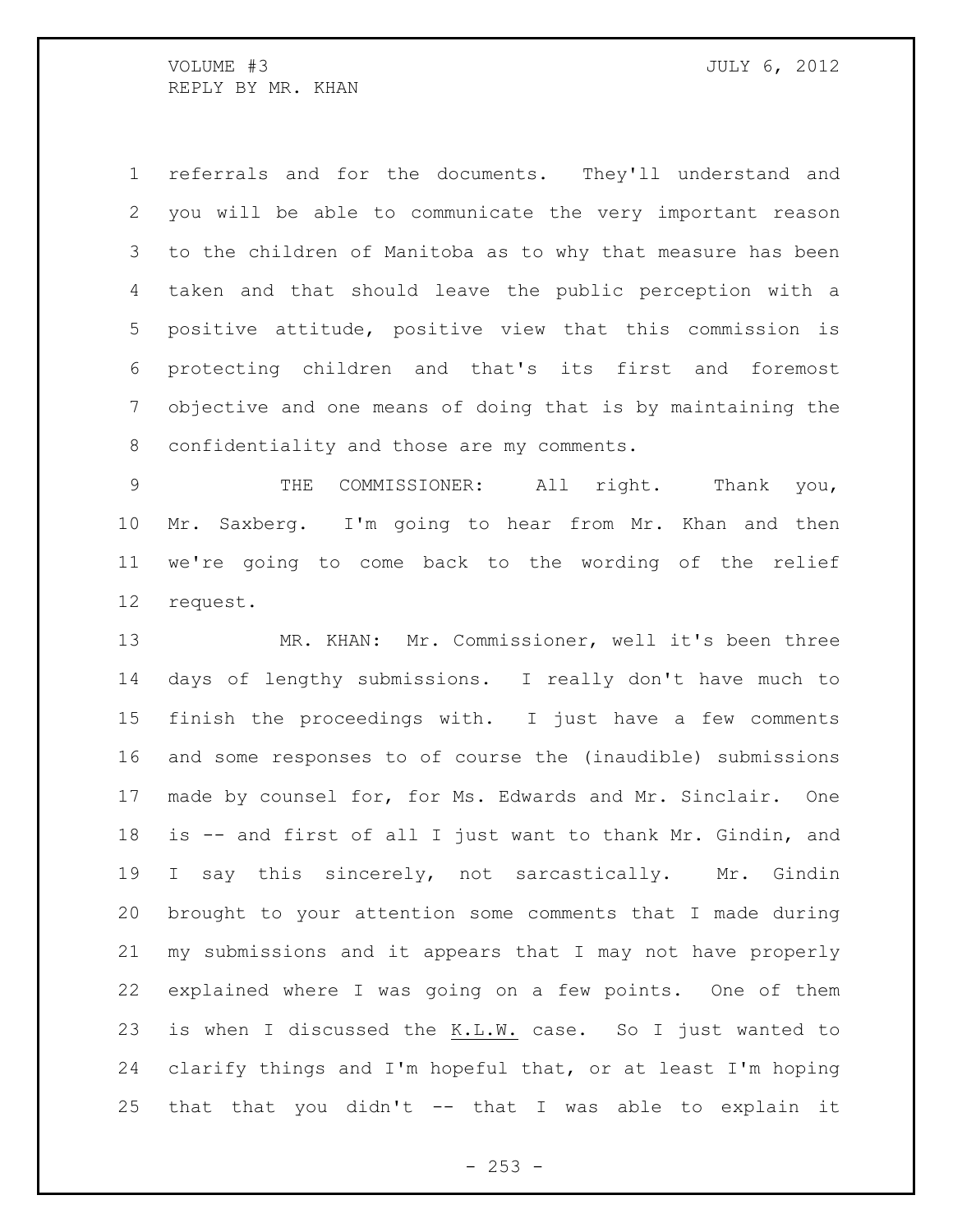properly to you and if I haven't then I will explain it now.

 The first, the first is that Mr. Gindin had mentioned that apprehensions, that I mentioned that apprehensions are always harmful to children and that in his view they weren't always, they would of course, they can of course help children, they can save them. Now just to explain, and this is in reference to the K.L.W. case. Apprehensions are, in almost every case, they are harmful in the sense that there is always a break in the bond between the parent and the child in an apprehension, in a physical apprehension. We allow this to occur because we want to avoid the risk of greater harm for the child. And so I'm not saying, and I'm hoping that they didn't take it that way but I'm not saying that we shouldn't apprehend and I'm not saying that apprehensions aren't justified, they are, but it's something that we've accepted. So we've accepted that we're going to breach one right for the sake of a more important right.

 Next is the issue of evidence and Mr. Gindin had mentioned that I referred to the use of insufficient evidence. I don't recall using the word "insufficient" evidence when I was referring to the K.L.W. case. If I did then I misspoke. What I was referring to is when apprehensions are made, they're made on a limited amount of

 $-254 -$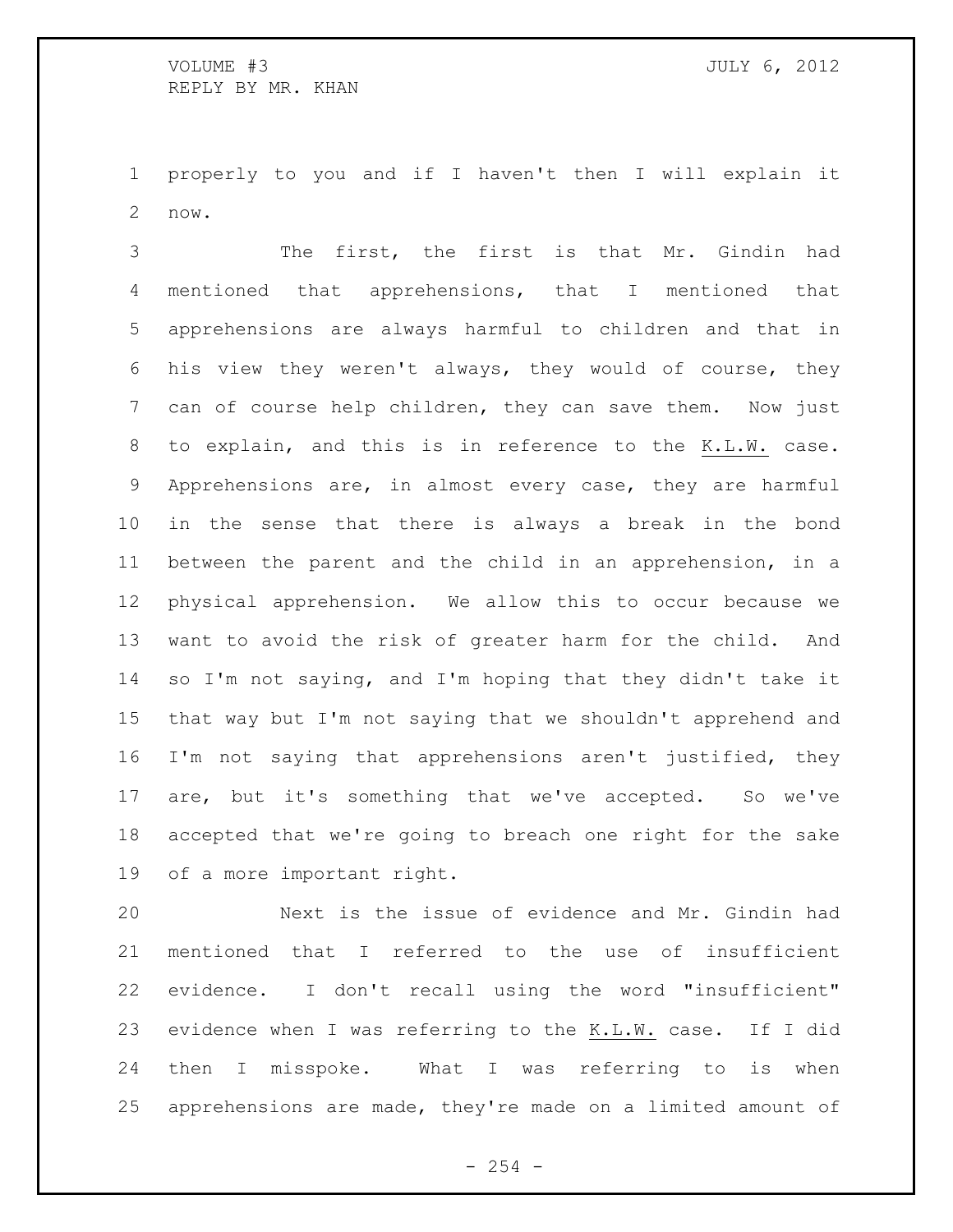evidence. Of course the worker still has to have reasonable grounds to apprehend, but it's limited and so we are breaching Charter rights with somewhat limited evidence as long as it shows that there is a possible risk to the child. So that's what I was referring to when I was referring to evidence.

 Also Mr. Gindin had commented on the effect of death of a child versus the apprehension of a child. When I was discussing that in my original submissions, I was referring to the affidavit of Ms. Regehr, paragraph 11 of her affidavit, and in her affidavit, she explained that to social workers, and so in the context of social workers, social workers had found, she had learned that social workers felt that were apprehensions were nearly as stressful as a death of a child. So that's the context from which I raise, I discuss that.

 Mr. Funke had discussed briefly the concept of the best interest of the child and that the case law that we reply upon are all custody cases as well as child protection cases and also that they relate to always one specific child. My review of the cases, in my review of the cases I do think that the generic sense of the best interests of the child still does apply and each case is different on its own, but the concept is the same and that is that you're, we're considering the best interests of the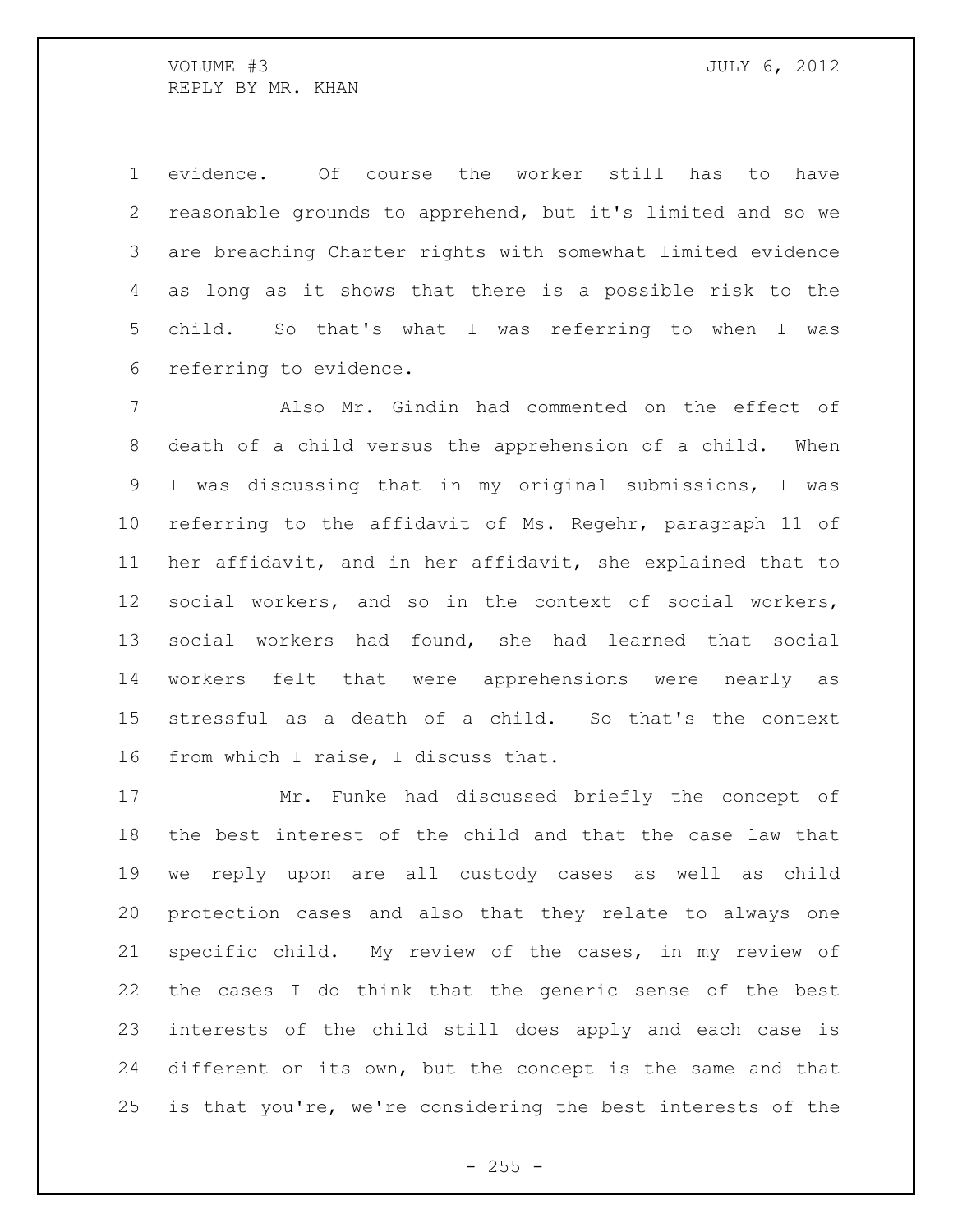child and they may differ depending on the context. So I think the cases are just as relevant to this inquiry.

 Mr. Kroft discussed the hierarchy of rights. Now Intertribal isn't asking you to say that one right is greater than another or more important. We're not asking, we're not asking you to conclude that either freedom of the press or a parent's right to parent their child or even the best interests of the child are more important in society. We're not asking that. What we're saying is in the context 10 of this inquiry, and based on the case law, where the evidence is sufficient the best interests of the child can and usually does take precedence. Now Mr. Kroft discussed the open court principle and the freedom of the press, but if you note the case law that he's relying upon never considers the best interests of the child. And I'm not saying again that it means that the freedom of the press isn't important, there's no doubt that it is. It's essential in society. But in making the decision that we're making on this issue, at this inquiry, and since we're, really the inquiry is all about the best interests of the child, we have, we have to look at the best case law we have.

 Now this is a, this is a unique inquiry, it's unique for many reasons. One is that we're dealing with, we're dealing with a situation that has never occurred,

 $- 256 -$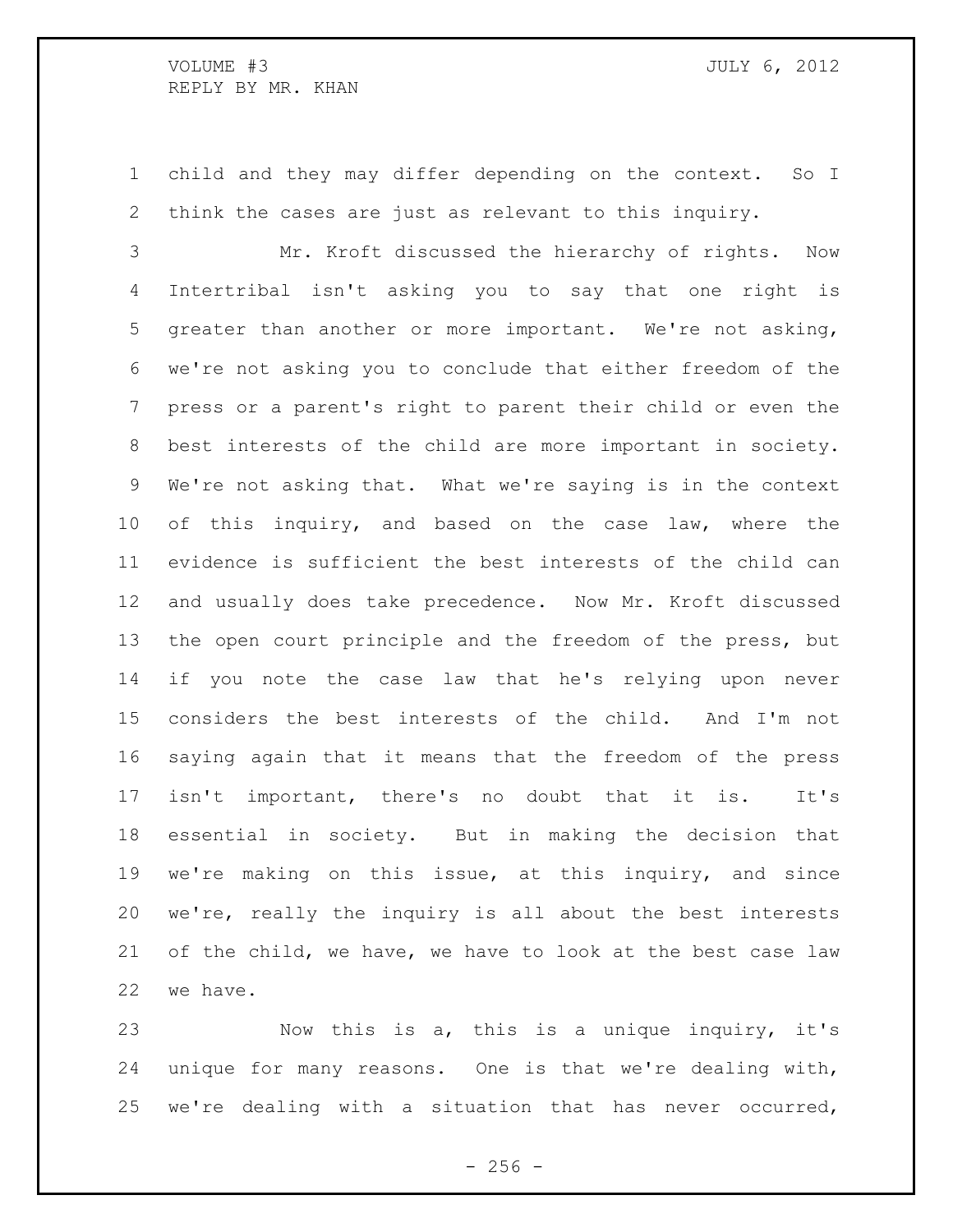which is we are asking for a restriction on the publication of social workers' names. There is no case law on that. That's, from the research I've done, that's never been asked before. And in looking at what the relevant law is and what principles should be applied, we have to look at the next best thing and those are the case law that, the case law that does balance the best interests of the child and various Charter rights and we've seen a few of them. We've seen where the best interests of the child has been balanced against freedom of religion, section 7 Charter rights, and the open court principle. And what I submit is where the evidence does show real and significant risk, Mr. Commissioner, in that circumstance, which I think exists here, then serious thought should be put into the remedy and of course the most minimal restriction in reducing that risk.

17 And I would submit that in this situation, in this case, the law is sufficiently clear for you to make this decision. The evidence is all before you. I think the evidence is sufficient to grant the relief that we're seeking and the relief that we're seeking is, is minimal work. There is no attempt to manage public discourse. In no way could it manage public discourse. There's no attempt to hide information. We're not asking to hide any relevant information, but what we're mandated to do is

 $-257 -$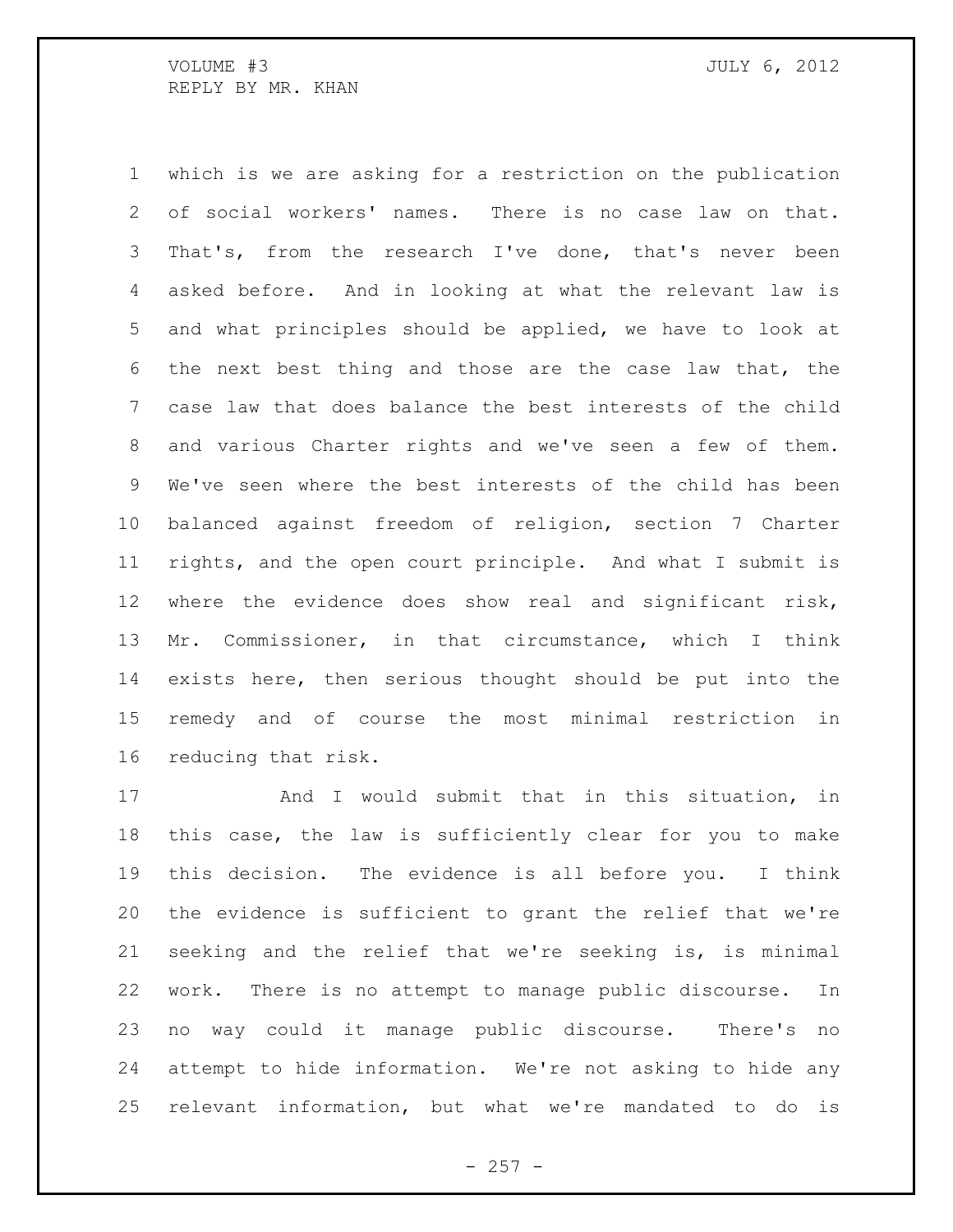we're mandated to protect children and in the circumstances such as this where we feel there's a significant risk to that, we're obligated to take whatever measures that are appropriate and I think in this case this is the appropriate measurement. Subject to any questions, those are my, that's my reply.

7 THE COMMISSIONER: Thank you, Mr. Khan.

8 MR. KHAN: Thank you.

 THE COMMISSIONER: Well now we've just got left the wording of this relief clause and there's consensus as to its content as I understand it from the applicants for relief and the wording has been read out two or three times so I think we know what it is. The word "commercial" has been deleted. In the usual instance those seeking relief are entitled to come and ask for any relief they want. They may not get it. But we've gone through three days here of evidence without some of this terminology being in the ask so to speak, or in the request. So that's why I feel it important to ask if anyone else has any comment on the request for relief, any way they have been prejudiced by presenting what they have during the course of these days, these three days, by now being met with this change of wording. Mr. Kroft, do you want to speak?

MR. KROFT: Yes.

25 THE COMMISSIONER: I gathered that.

 $- 258 -$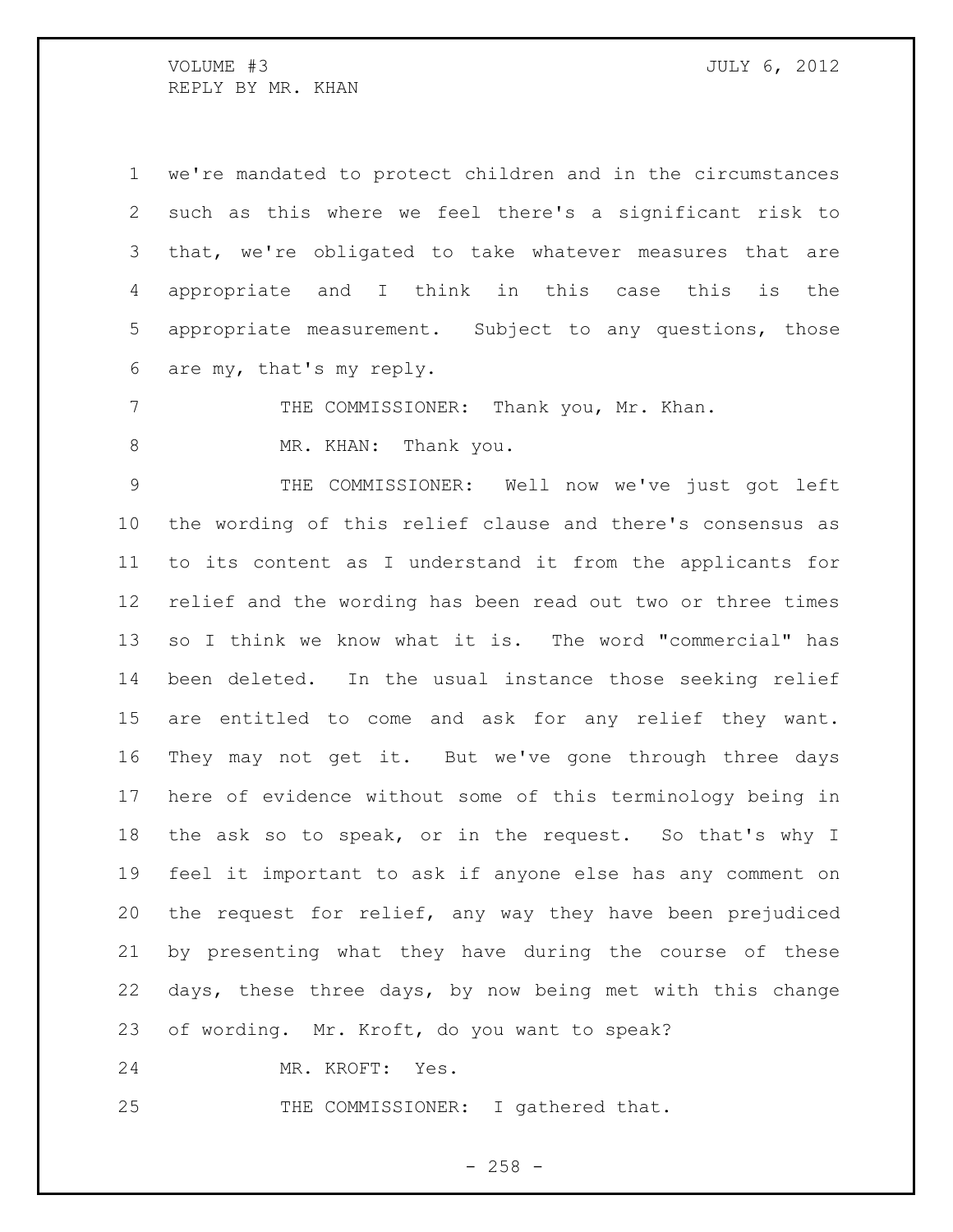MR. KROFT: Yes. But I won't be long because I'm not going to engage in a process of trying to draft relief which I fundamentally oppose and my clients fundamentally oppose, but I -- even if commercial comes out the other question I would ask you to consider, because you, along with the applicants in their ask will have to work this out, is the question of media. We've talked about commercial, I've made my points. On the question of media, I'm just reading right now: Don't like your job? Be thankful

12 you're not Ted Hughes. The retired judge is presiding over 14 the Phoenix Sinclair inquiry ...

 Et cetera. This was just posted. There are 11 other blogs like that. Anyone in the world can look at them if they have a computer. None of them are run by a media organization in the context of what I think you're thinking about when you hear media organization, but you know at the beginning of his submissions, Mr. Smorang read to you from, he called them comments and that's what the press calls them. It's really just a blog and it doesn't have to be run and they're mostly not run by media organizations in the sense of a newspaper or in the sense of a television

 $- 259 -$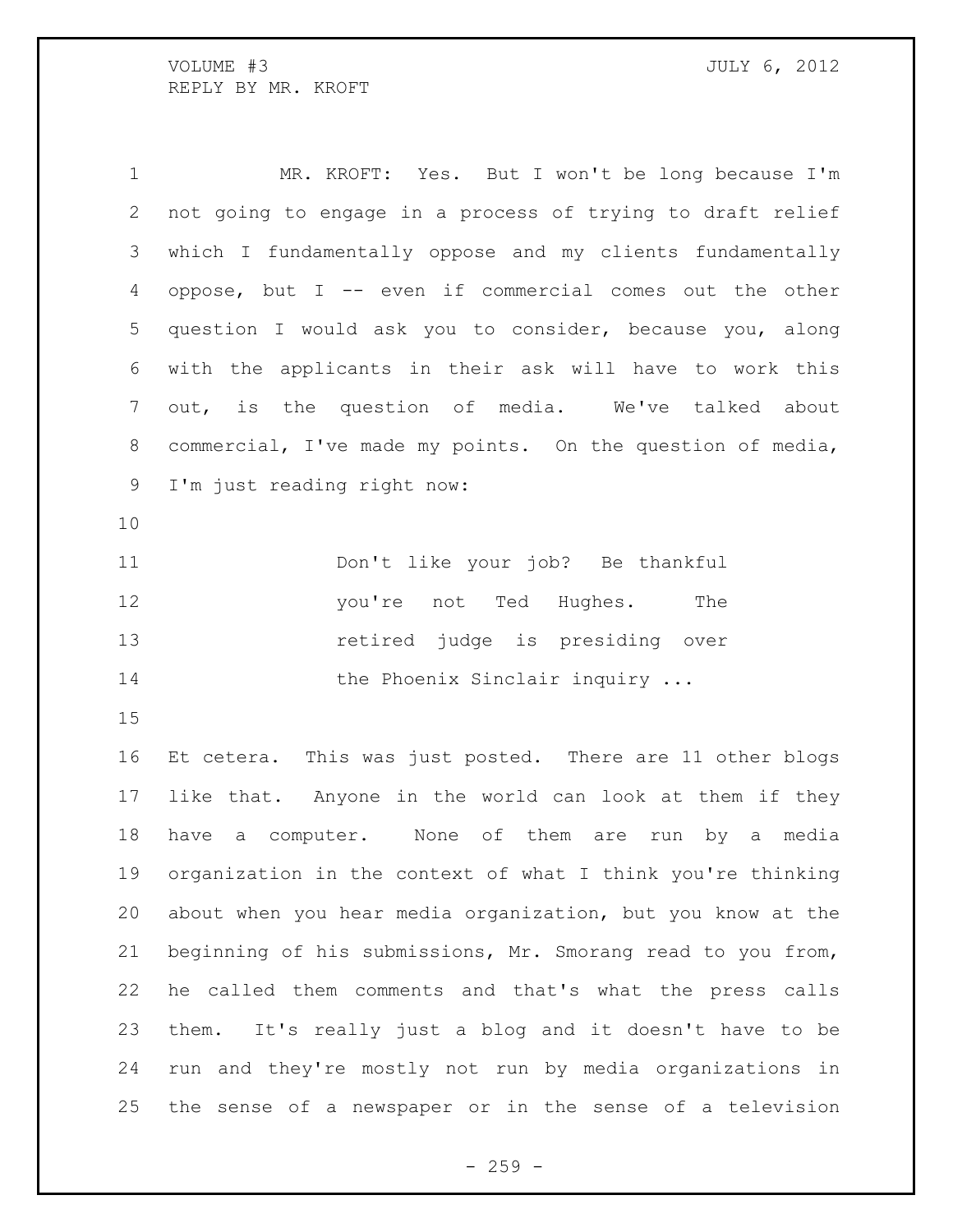station or radio station. Anybody can make an arrangement, enter into a contract, and many do, with an Internet service provider and they're given space and they run their own blog, they're own digital newsletter, if you like.

 Now, I don't what media means. Does media mean those computer companies who effectively rent space on their computers to allow people to post these things for everybody to read? Does media mean Facebook? I know you probably use Facebook a lot. I don't, so you may be ahead of me. But Facebook, all our kids use it and is Facebook media? Because I can tell you that my son, I can't, but my son can put something up and everybody single person in Winnipeg or in the world, which scares me, will read that because the technology is there. Now is that media, is Facebook media?

 How about Twitter, because there's a number of Twitters already that anybody can access that are talking about what we've been discussing this afternoon. Is that media? Does that apply to Twitter?

 Or the bottom line, sir, and I think it goes to the issue of whether this order should even be granted, is there's no such thing as media anymore. Gone are those days where you're either a newspaper or radio station or a television station. You can be media, I can be media if I knew how to work this stuff. So the gist of the request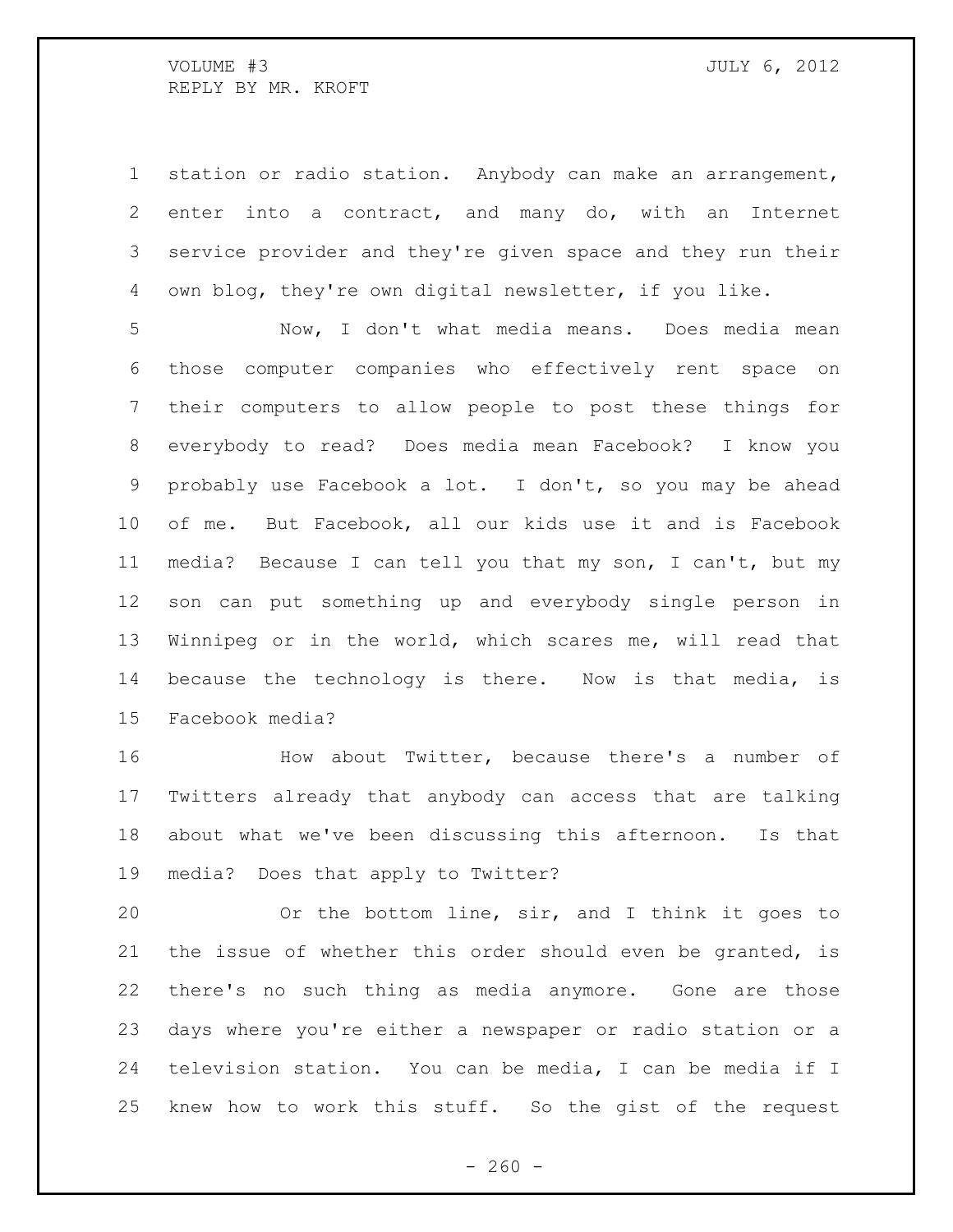that's being made to you even when they take out commercial, is the people who run radio stations and television stations and the press, I guess, can, can not say certain things, but the source of news for most of certainly the younger population in North America, they'll still get all that information because the publication ban won't restrict it.

 My point is I think it's incumbent upon the people who are asking for this order and ultimately incumbent upon you to focus on the issue of what exactly it is you're ordering and who it's going to apply to and whether it's going to make any difference at all to the question of whether people know the information that my friends are asking you to suppress. And I'm suggesting to you that before you make the order and before you accept this wording or any other wording, we all make sure that you understand and that they understand what they mean and I have to tell you that I don't from this wording.

 THE COMMISSIONER: Have you any comment on the earlier request to replace the face or identity with and/or image?

 MR. KROFT: No, they've made that request. It's less intrusive on freedom of speech, I suppose, than the other. So I can't argue that it's -- it's less worse, but I have no comment on it.

 $- 261 -$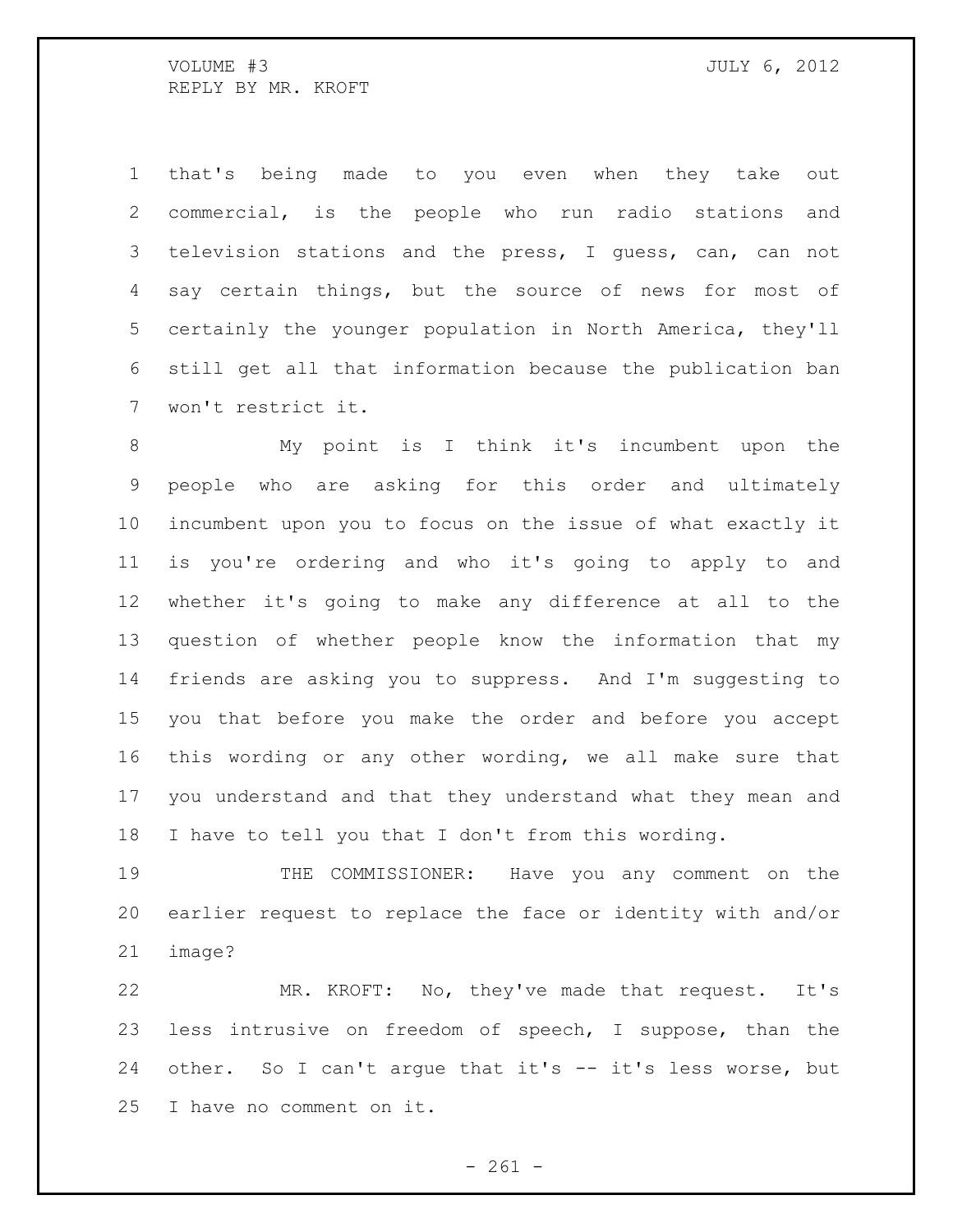PROCEEDINGS

VOLUME #3 JULY 6, 2012

 THE COMMISSIONER: All right. Well, Mr. Saxberg, this last amendment you've raised, was it referred to in any of the requested areas of relief by any of the three of you? Or, Mr. Smorang, if you want to speak to it. Because what Mr. Kroft has raised does concern me about where we're getting into with this reference to a media organization. I've got to tell you I prefer the former wording.

8 MR. SMORANG: And so do we.

9 THE COMMISSIONER: Okay, we're ad idem.

 MR. SMORANG: We've caused more trouble than it was worth.

 THE COMMISSIONER: So that will read then that the commission prohibit any form of publishing, broadcasting or otherwise communicating by television, Internet, radio and print or by any other means the name and/or image of any witness at the inquiry who is or was a social worker as well as the name of any social worker identified in documents produced at the inquiry.

MR. SMORANG: Yes. Thank you.

 THE COMMISSIONER: Thank you. All right. After a long day, Madam Chair or Madam Commission Counsel, I think that's what you still are.

 MS. WALSH: I, I -- whatever you want to call me, Mr. Commissioner, at this point. I will be very brief. I just want to confirm, earlier in the day you had asked

 $- 262 -$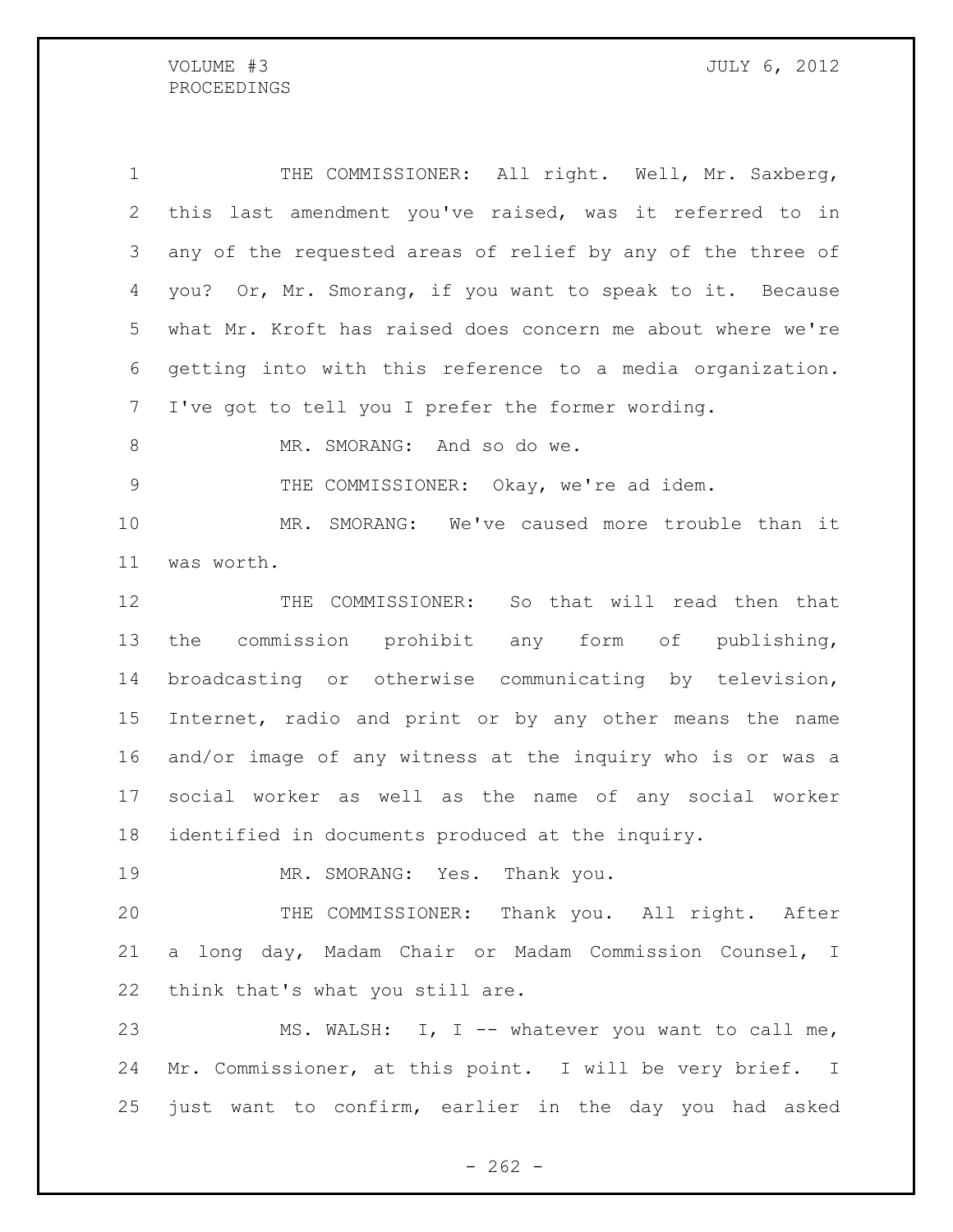## PROCEEDINGS

 counsel to get together with information as to whom the application applies more specifically and I'm not sure if that was something that Mr. Kroft wanted to speak to. My colleague actually, Ms. McCandless, had a good suggestion and that was that if that is something you still want to hear, that the counsel for the applicants send a letter to everyone, send it to my attention and copy everyone and it can be provided to you, as to the categories that the 32 witnesses fall into and that they've identified. I'm not sure if that would, if that deals with Mr. Kroft's concern or with your concern. And in light of the comments that were made that there may be other witnesses who have not 13 yet been formally added to the witness list and calendar, I think the designation of category is something that would be helpful, but perhaps Mr. Kroft wants to speak to that. Is that something that would satisfy you, is that what you're looking for in terms of ...

 MR. KROFT: The suggestion was the commissioner's --

MS. WALSH: Right.

21 MR. KROFT: -- and I should -- through the commissioner's.

 THE COMMISSIONER: I, I think I'm prepared to leave it where it is.

MS. WALSH: Okay.

 $- 263 -$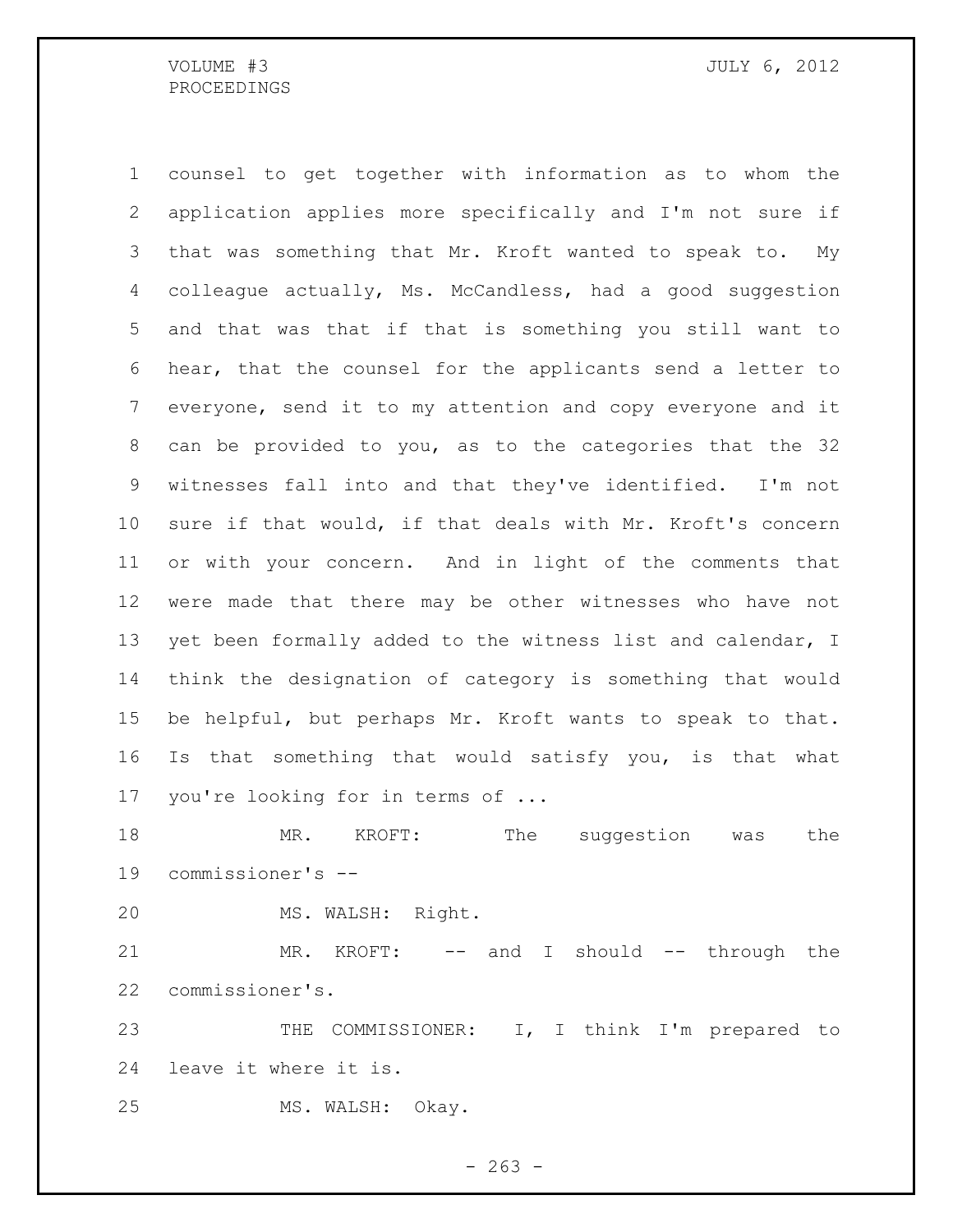THE COMMISSIONER: Unless somebody wants to carry that further.

MS. WALSH: That's, that's fine.

 THE COMMISSIONER: In light of everything that I've heard since.

 MR. KROFT: Yeah, I don't think there is an intelligible request before you right now as to who this applies to and I think that's a reason not to grant the order. That's my position.

 MS. WALSH: And I just wanted to make sure that we hadn't missed something so that when we do finally finish. So I just wanted to confirm whether there was something more you wanted to hear any information on.

14 THE COMMISSIONER: No. that's -- Mr. Smorang?

 MR. SMORANG: I'm not disagreeing with you, Mr. Commissioner, but I just want to point out, perhaps the obvious, but the 32 that are in the hands of commission counsel, commission counsel is also well in possession of the information that those 32 have given her and her team in terms of where they are, what they did, what they've done and so she's well equipped to be in possession of that information. I know you haven't seen it, but it is with your lawyer.

 THE COMMISSIONER: All right. We'll leave it there. Now --

 $- 264 -$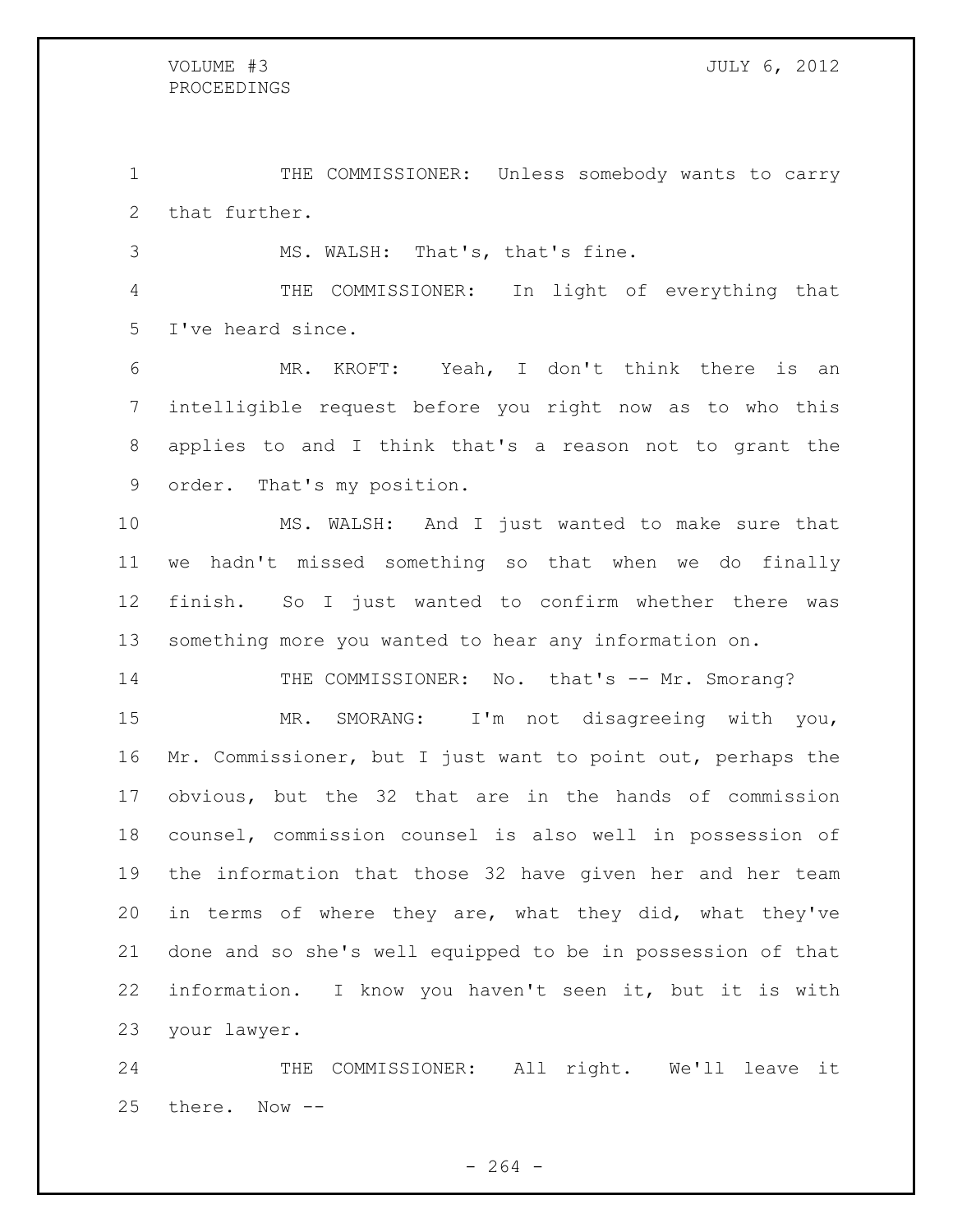## PROCEEDINGS

 MS. WALSH: Mr. Commissioner, might I just say thank you to the clerk who has stayed long beyond what would ever be expected. THE COMMISSIONER: Well I hope her dog is all right. MS. WALSH: And, and to all of the counsel who worked very hard to finish within the three days. I appreciate that. THE COMMISSIONER: Now what is the time set for Thursday morning to deliver my decision? MS. WALSH: I believe it's 9:30. UNIDENTIFIED PERSON: 9:30. 13 THE COMMISSIONER: 9:30, all right. We'll I'm going to shut myself up for five days. It's a lot to go through but I think this matter has gone on long enough and that it requires immediate and forthwith attention and I intend to spend five days reading everything you've told me and hopefully be able to give a reasoned decision at 9:30 on Thursday morning and until that time we stand adjourned. Commission counsel's got something else? 21 MS. WALSH: I'm sorry. I know that after you say the words "we stand adjourned" everyone gets to leave, but just want to clarify that we are not going to be hearing any other motions on the 12th, just to clarify that because we had at one point indicated that, that the only agenda